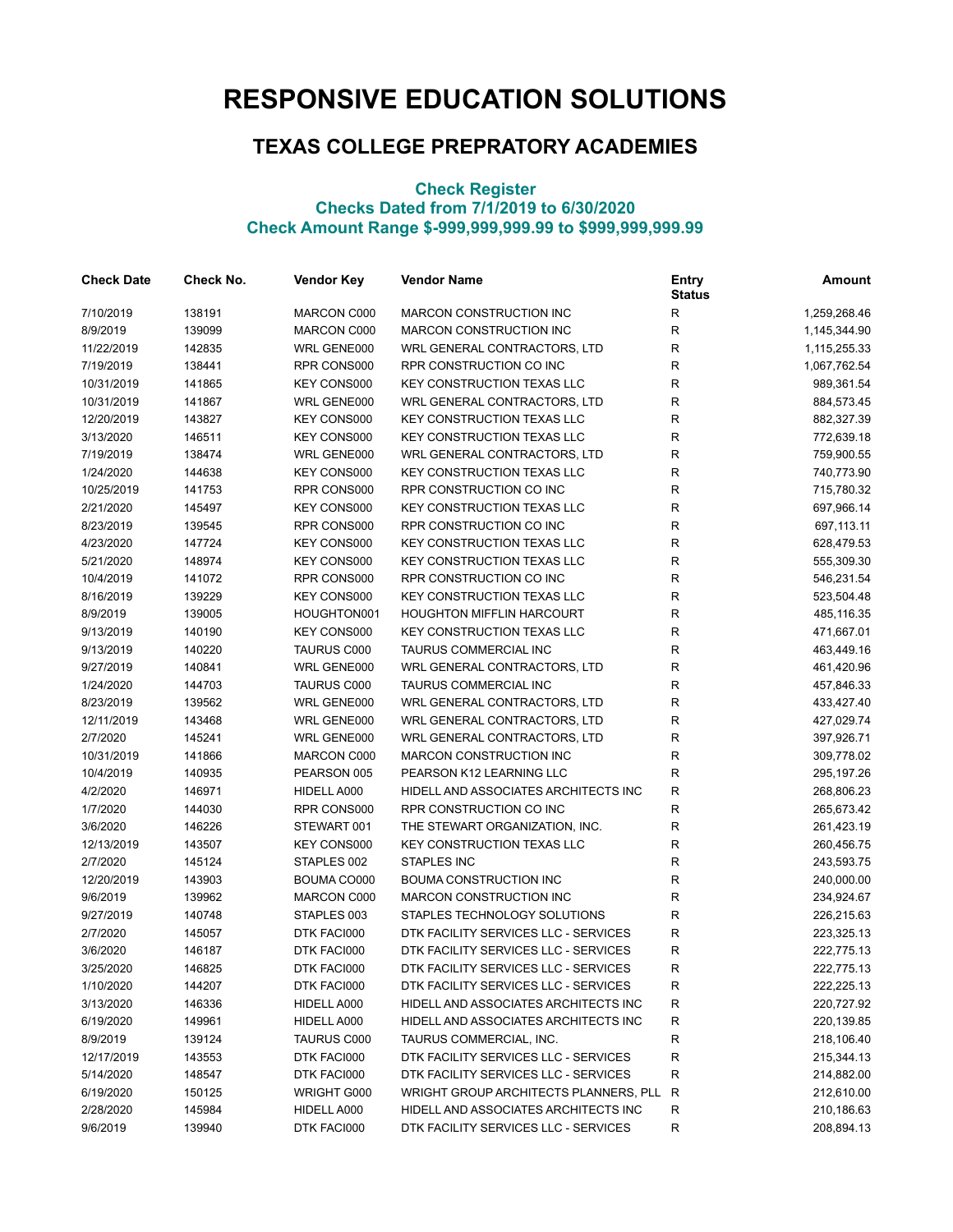| 10/11/2019            | 141176 | DTK FACI000                | DTK FACILITY SERVICES LLC - SERVICES    | R            | 208,894.13 |
|-----------------------|--------|----------------------------|-----------------------------------------|--------------|------------|
| 11/8/2019             | 142159 | DTK FACI000                | DTK FACILITY SERVICES LLC - SERVICES    | R            | 208,894.13 |
| 9/27/2019             | 140747 | STAPLES 002                | STAPLES BUSINESS ADVANTAGE              | R            | 198,974.42 |
| 10/25/2019            | 141766 | STAPLES 003                | STAPLES TECHNOLOGY SOLUTIONS            | R            | 191,323.05 |
| 6/19/2020             | 150126 | WRL GENE000                | WRL GENERAL CONTRACTORS, LTD            | ${\sf R}$    | 191,202.12 |
| 10/11/2019            | 141308 | STAPLES 002                | STAPLES BUSINESS ADVANTAGE              | ${\sf R}$    | 186,475.82 |
| 5/21/2020             | 148959 | HIDELL A000                | HIDELL AND ASSOCIATES ARCHITECTS INC    | $\mathsf R$  | 182,023.15 |
| 10/11/2019            | 141322 | STEWART 001                | THE STEWART ORGANIZATION, INC.          | $\mathsf R$  | 176,628.81 |
| 5/28/2020             | 149202 | HIDELL A000                | HIDELL AND ASSOCIATES ARCHITECTS INC    | R            | 175,759.10 |
| 7/26/2019             | 138593 | CDW GOVE000                | CDW GOVERNMENT, INC                     | ${\sf R}$    | 164,007.49 |
| 6/12/2020             | 149689 | DTK FACI000                | DTK FACILITY SERVICES LLC - SERVICES    | $\mathsf R$  | 163,257.94 |
| 1/24/2020             | 144776 | <b>TAURUS C000</b>         | TAURUS COMM & PAVECON COMM CONCRETE     | $\mathsf{R}$ | 154,476.02 |
| 4/9/2020              | 147054 | STAPLES 003                | STAPLES TECHNOLOGY SOLUTIONS            | ${\sf R}$    | 154,066.30 |
| 9/13/2019             | 140174 | COMMERCI004                | COMMERCIAL INDUSTRIAL BUILDERS INC      | R            | 151,500.60 |
| 2/21/2020             | 145511 | WRL GENE000                | WRL GENERAL CONTRACTORS, LTD            | ${\sf R}$    | 143,374.71 |
| 9/6/2019              | 139996 | JOHNSON 002                | JOHNSON CONTROLS INC                    | ${\sf R}$    | 143,000.00 |
| 12/17/2019            | 143558 | HIDELL A000                | HIDELL AND ASSOCIATES ARCHITECTS INC    | ${\sf R}$    | 139,618.40 |
| 9/6/2019              | 139943 | EDMENTUM000                | EDMENTUM HOLDINGS INC                   | ${\sf R}$    | 138,490.00 |
| 2/21/2020             | 145721 | JOHNSON 002                | JOHNSON CONTROLS INC                    | $\mathsf R$  | 138,000.00 |
| 3/13/2020             | 146428 | WRIGHT G000                | WRIGHT GROUP ARCHITECTS PLANNERS, PLL   | R            | 131,253.63 |
| 8/2/2019              | 138836 | HEINEMAN000                | <b>HEINEMANN</b>                        | ${\sf R}$    | 128,772.72 |
| 10/18/2019            | 141432 | STAPLES 003                | STAPLES TECHNOLOGY SOLUTIONS            | ${\sf R}$    | 124,514.48 |
| 7/26/2019             | 138615 | CLASSICA001                | <b>CLASSICAL ACADEMIC PRESS</b>         | R            | 121,787.48 |
| 8/23/2019             | 139474 | SCHOOL O000                | <b>SCHOOL OUTFITTERS</b>                | R            | 120,056.10 |
| 8/23/2019             | 139464 | PEARSON 005                | PEARSON K12 LEARNING LLC                | ${\sf R}$    | 118,665.90 |
| 7/26/2019             | 138563 | ACCELERA002                | ACCELERATE LEARNING, INC.               | ${\sf R}$    | 113,370.71 |
| 2/14/2020             | 145418 | WRIGHT G000                | WRIGHT GROUP ARCHITECTS PLANNERS, PLL   | ${\sf R}$    | 111,900.00 |
| 9/13/2019             | 140224 | TAURUS C000                | TAURUS COMM AND PAVECON                 | R            | 110,013.66 |
| 7/23/2019             | 138516 | WRL GENE000                | WRL GENERAL CONTRACTORS, LTD            | R            | 109,592.12 |
| 3/25/2020             | 146873 | PREFERRE000                | PREFERRED MEAL SYSTEMS, INC             | ${\sf R}$    | 108,559.51 |
| 9/13/2019             | 140116 | STAPLES 002                | STAPLES BUSINESS ADVANTAGE              | $\mathsf R$  | 107,818.73 |
| 4/16/2020             | 147506 | WRIGHT G000                | WRIGHT GROUP ARCHITECTS PLANNERS, PLL   | R            | 106,648.81 |
| 9/27/2019             | 140727 | NORTHWES004                | NORTHWEST EVALUATION ASSOCIATION        | R            | 105,648.61 |
| 11/1/2019             | 142086 | TEXAS CH002                | TEXAS CHARTER SCHOOLS ASSOCIATION       | R            | 105,078.40 |
| 8/30/2019             | 139663 | STAPLES 003                | STAPLES TECHNOLOGY SOLUTIONS            | R            | 103,957.14 |
| 5/14/2020             | 148492 | COLT CON000                | COLT CONCRETE & ASPHALT LLC             | $\mathsf R$  | 99,320.77  |
| 4/16/2020             | 147443 | STEWART 001                | THE STEWART ORGANIZATION, INC.          | ${\sf R}$    | 97,629.99  |
| 11/15/2019            | 142533 | STAPLES 003                | STAPLES TECHNOLOGY SOLUTIONS            | R            | 96,832.99  |
| 1/7/2020              | 144032 | IMPERIAL001                | <b>IMPERIAL CREDIT CORP</b>             | $\mathsf R$  | 92,620.01  |
| 1/3/2020              | 144028 | WRIGHT G000                | WRIGHT GROUP ARCHITECTS PLANNERS, PLL R |              | 92,425.57  |
|                       |        | PREFERRE000                |                                         |              |            |
| 12/6/2019<br>6/5/2020 | 143052 |                            | PREFERRED MEAL SYSTEMS, INC             | R            | 90,291.29  |
|                       | 149328 | BLUE LEA000<br>WRL GENE000 | <b>BLUE LEARNING</b>                    | ${\sf R}$    | 88,830.00  |
| 3/20/2020             | 146712 |                            | WRL GENERAL CONTRACTORS, LTD            | R            | 85,999.12  |
| 8/2/2019              | 138878 | TEXAS FI001                | TEXAS FIRE ALARM, INC                   | R            | 85,937.93  |
| 2/21/2020             | 145510 | WRIGHT G000                | WRIGHT GROUP ARCHITECTS PLANNERS, PLL   | R            | 85,284.01  |
| 6/5/2020              | 149523 | PREFERRE000                | PREFERRED MEAL SYSTEMS, INC             | $\mathsf R$  | 84,907.14  |
| 2/14/2020             | 145351 | PREFERRE000                | PREFERRED MEAL SYSTEMS, INC             | R            | 84,682.28  |
| 9/27/2019             | 140700 | EP REMOD000                | EP REMODELING SERVICES LLC              | R            | 81,390.00  |
| 9/6/2019              | 139972 | PREFERRE000                | PREFERRED MEAL SYSTEMS, INC             | $\mathsf R$  | 81,305.76  |
| 1/31/2020             | 144965 | NEIGHBOR002                | NEIGHBORHOOD SCHOOLS COMMUNITY DEVI R   |              | 80,676.79  |
| 1/24/2020             | 144756 | REGIONS 006                | REGIONS COMMERCIAL EQUIPMENT FINANCE R  |              | 78,774.41  |
| 5/7/2020              | 148215 | WRL GENE000                | WRL GENERAL CONTRACTORS, LTD            | R            | 78,342.49  |
| 9/27/2019             | 140830 | STAPLES 003                | STAPLES TECHNOLOGY SOLUTIONS            | R            | 77,593.38  |
| 4/16/2020             | 147416 | PELOTON 000                | PELOTON LAND SOLUTIONS INC              | $\mathsf R$  | 77,434.79  |
| 12/20/2019            | 143858 | REGIONS 006                | REGIONS COMMERCIAL EQUIPMENT FINANCE    | R            | 75,636.52  |
| 6/5/2020              | 149639 | WRL GENE000                | WRL GENERAL CONTRACTORS, LTD            | R            | 75,635.23  |
| 3/25/2020             | 146876 | REGIONS 006                | REGIONS COMMERCIAL EQUIPMENT FINANCE    | R            | 75,442.24  |
| 9/13/2019             | 140089 | PREFERRE000                | PREFERRED MEAL SYSTEMS, INC             | $\mathsf R$  | 75,116.78  |
| 2/28/2020             | 145999 | REGIONS 006                | REGIONS COMMERCIAL EQUIPMENT FINANCE R  |              | 73,283.13  |
| 8/16/2019             | 139233 | PEARSON 005                | PEARSON K12 LEARNING LLC                | R            | 69,701.34  |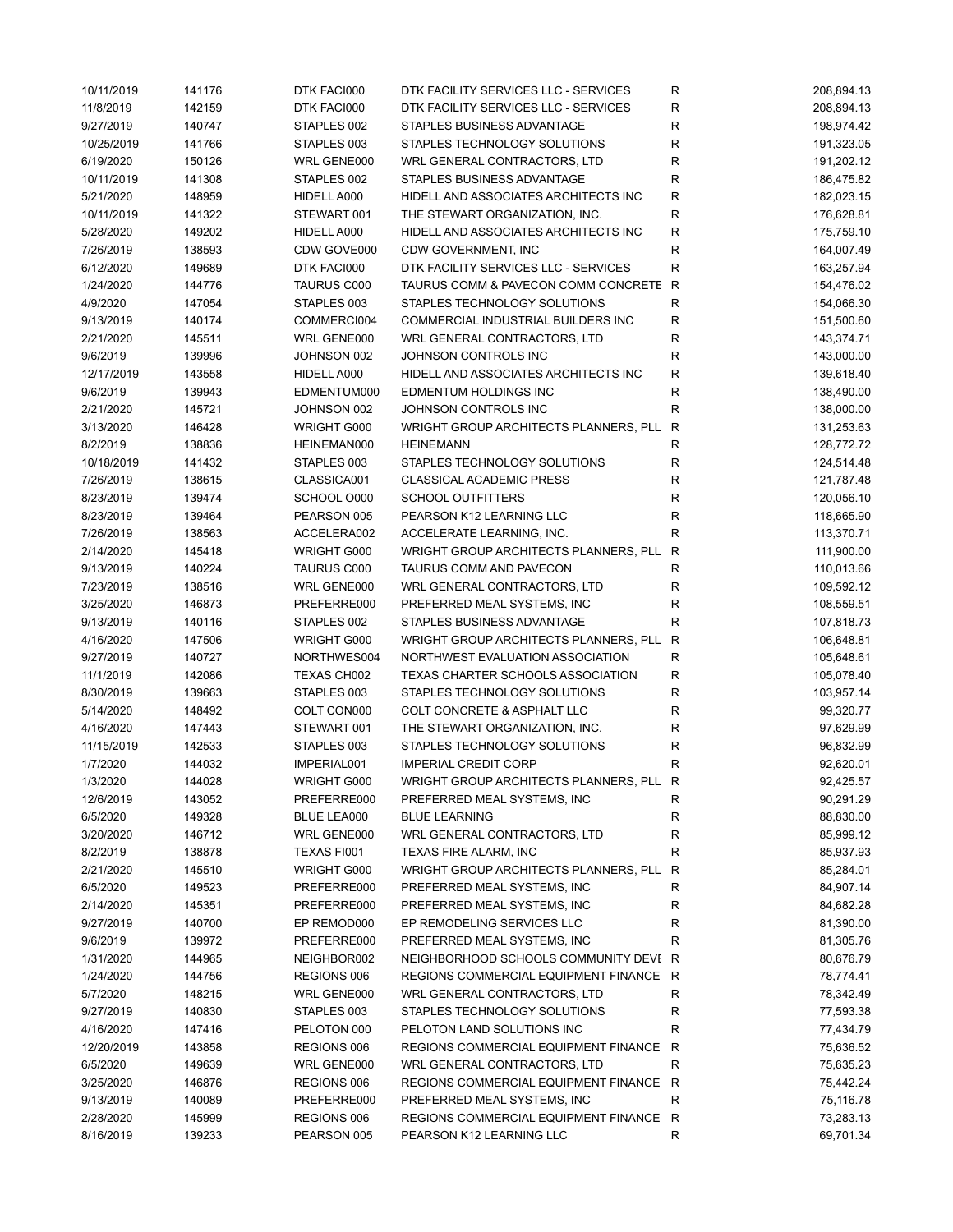| 9/1/2019   | 139353 | LONE STA002        | LONE STAR COLLEGE SYSTEM                | R           | 69,102.03   |
|------------|--------|--------------------|-----------------------------------------|-------------|-------------|
| 10/25/2019 | 141736 | NEXCOURT000        | NEXCOURT INC                            | $\mathsf R$ | 69,080.00   |
| 9/27/2019  | 140823 | REGIONS 006        | REGIONS COMMERCIAL EQUIPMENT FINANCE    | ${\sf R}$   | 68,817.66   |
| 5/7/2020   | 148207 | EP REMOD000        | EP REMODELING SERVICES LLC              | ${\sf R}$   | 68,406.28   |
| 2/21/2020  | 145504 | STAPLES 003        | STAPLES TECHNOLOGY SOLUTIONS            | $\mathsf R$ | 68,266.87   |
| 10/1/2019  | 140612 | LONE STA002        | LONE STAR COLLEGE SYSTEM                | ${\sf R}$   | 68,168.03   |
| 11/1/2019  | 141521 | LONE STA002        | LONE STAR COLLEGE SYSTEM                | ${\sf R}$   | 68,168.03   |
| 12/1/2019  | 142656 | LONE STA002        | LONE STAR COLLEGE SYSTEM                | ${\sf R}$   | 68,168.03   |
| 1/1/2020   | 143451 | LONE STA002        | LONE STAR COLLEGE SYSTEM                | $\mathsf R$ | 68,168.03   |
| 2/1/2020   | 144468 | LONE STA002        | LONE STAR COLLEGE SYSTEM                | $\mathsf R$ | 68,168.03   |
| 3/1/2020   | 145790 | LONE STA002        | LONE STAR COLLEGE SYSTEM                | $\mathsf R$ | 68,168.03   |
| 4/1/2020   | 146495 | LONE STA002        | LONE STAR COLLEGE SYSTEM                | $\mathsf R$ | 68,168.03   |
| 5/1/2020   | 147489 | LONE STA002        | LONE STAR COLLEGE SYSTEM                | R           | 68,168.03   |
| 6/1/2020   | 148823 | LONE STA002        | LONE STAR COLLEGE SYSTEM                | R           | 68,168.03   |
|            |        |                    | EP REMODELING SERVICES LLC              |             |             |
| 8/23/2019  | 139531 | EP REMOD000        |                                         | R           | 67,880.00   |
| 9/13/2019  | 140222 | <b>TAURUS C000</b> | TAURUS COMM AND ALAMO MASONRY           | $\mathsf R$ | 67,645.21   |
| 7/1/2019   | 137707 | LONE STA002        | LONE STAR COLLEGE SYSTEM                | $\mathsf R$ | 67,234.03   |
| 8/1/2019   | 138546 | LONE STA002        | LONE STAR COLLEGE SYSTEM                | $\mathsf R$ | 67,234.03   |
| 9/6/2019   | 139929 | CITY OF 095        | CITY OF CONROE                          | R           | 67,067.41   |
| 9/13/2019  | 140221 | WRL GENE000        | WRL GENERAL CONTRACTORS, LTD            | $\mathsf R$ | 66,916.86   |
| 1/24/2020  | 144784 | IMPERIAL001        | <b>IMPERIAL CREDIT CORP</b>             | $\mathsf R$ | 66,634.76   |
| 3/25/2020  | 146847 | IMPERIAL001        | <b>IMPERIAL CREDIT CORP</b>             | R           | 65,610.83   |
| 12/20/2019 | 143901 | HIGGINBO002        | HIGGINBOTHAM INSURANCE AGENCY           | R           | 65,469.62   |
| 10/11/2019 | 141289 | JUPITER 000        | JUPITER ED, INC.                        | $\mathsf R$ | 64,994.54   |
| 8/16/2019  | 139279 | WRL GENE000        | WRL GENERAL CONTRACTORS, LTD            | R           | 64,945.69   |
| 5/21/2020  | 148962 | IMPERIAL001        | <b>IMPERIAL CREDIT CORP</b>             | ${\sf R}$   | 64,709.04   |
| 4/30/2020  | 148075 | IMPERIAL001        | <b>IMPERIAL CREDIT CORP</b>             | ${\sf R}$   | 64,675.86   |
| 9/20/2019  | 140569 | STAPLES 003        | STAPLES TECHNOLOGY SOLUTIONS            | ${\sf R}$   | 64,117.67   |
| 8/30/2019  | 139629 | HUNTER K000        | HUNTER KNEPSHIELD OF TEXAS, INC         | $\mathsf R$ | 63,479.50   |
| 1/24/2020  | 144566 | <b>BLUE LEA000</b> | <b>BLUE LEARNING</b>                    | R           | 63,072.00   |
| 11/15/2019 | 142483 | PREFERRE000        | PREFERRED MEAL SYSTEMS, INC             | R           | 62,979.88   |
| 10/11/2019 | 141298 | PREFERRE000        | PREFERRED MEAL SYSTEMS, INC             | R           | 62,005.09   |
| 2/21/2020  | 145735 | PREFERRE000        | PREFERRED MEAL SYSTEMS, INC             | $\mathsf R$ | 61,996.06   |
| 10/25/2019 | 141842 | REGIONS 006        | REGIONS COMMERCIAL EQUIPMENT FINANCE R  |             | 61,878.16   |
| 12/17/2019 | 143557 | WRIGHT G000        | WRIGHT GROUP ARCHITECTS PLANNERS, PLL R |             | 61,689.76   |
| 1/31/2020  | 144915 | WRIGHT G000        | WRIGHT GROUP ARCHITECTS PLANNERS, PLL R |             | 61,545.00   |
| 8/2/2019   | 138880 | TEXTBOOK001        | <b>TEXTBOOK WAREHOUSE LLC</b>           | R           | 61,311.48   |
| 12/6/2019  | 143192 | NEIGHBOR002        | NEIGHBORHOOD SCHOOLS COMMUNITY DEVI R   |             | 60,000.00   |
| 11/22/2019 | 142834 | TXU ENER000        | <b>TXU ENERGY</b>                       | R           | 59,293.61   |
| 8/16/2019  | 139185 | COMMERCI004        | COMMERCIAL INDUSTRIAL BUILDERS INC      | R           | 59,096.70   |
| 12/6/2019  | 143197 | PREFERRE000        | PREFERRED MEAL SYSTEMS, INC             | R           | 58,713.04   |
|            |        | PREFERRE000        |                                         |             |             |
| 11/8/2019  | 142206 |                    | PREFERRED MEAL SYSTEMS, INC             | R           | 58,227.59   |
| 9/27/2019  | 140813 | IMPERIAL001        | <b>IMPERIAL CREDIT CORP</b>             | R           | 58,200.55   |
| 8/16/2019  | 139224 | HOUGHTON001        | <b>HOUGHTON MIFFLIN HARCOURT</b>        | R           | 57,900.20   |
| 4/30/2020  | 148129 | REGIONS 006        | REGIONS COMMERCIAL EQUIPMENT FINANCE    | R           | 57, 175. 11 |
| 8/2/2019   | 138889 | WRIGHT G000        | WRIGHT GROUP ARCHITECTS PLANNERS, PLL   | R           | 56,673.68   |
| 2/21/2020  | 145490 | BARNES &002        | BARNES & NOBLE COLLEGE BOOKSELLERS      | R           | 56,610.30   |
| 10/25/2019 | 141747 | PREFERRE000        | PREFERRED MEAL SYSTEMS, INC             | ${\sf R}$   | 55,543.63   |
| 11/22/2019 | 142833 | PREFERRE000        | PREFERRED MEAL SYSTEMS, INC             | R           | 55,395.25   |
| 11/22/2019 | 142793 | REGIONS 006        | REGIONS COMMERCIAL EQUIPMENT FINANCE    | R           | 55,316.34   |
| 9/13/2019  | 140223 | <b>TAURUS C000</b> | <b>TAURUS COMM &amp; MOSS UTILITIES</b> | ${\sf R}$   | 55,088.18   |
| 1/24/2020  | 144783 | TAURUS C000        | TAURUS COMM & MOSS UTILITIES LLC        | $\mathsf R$ | 55,088.18   |
| 7/26/2019  | 138673 | REGIONS 006        | REGIONS COMMERCIAL EQUIPMENT FINANCE    | $\mathsf R$ | 54,764.98   |
| 10/18/2019 | 141628 | TXU ENER000        | <b>TXU ENERGY</b>                       | R           | 54,607.56   |
| 9/6/2019   | 139978 | STAPLES 002        | STAPLES BUSINESS ADVANTAGE              | $\mathsf R$ | 54,472.17   |
| 8/30/2019  | 139686 | WRIGHT G000        | WRIGHT GROUP ARCHITECTS PLANNERS, PLL   | R           | 54,353.43   |
| 2/21/2020  | 145495 | IMPERIAL001        | <b>IMPERIAL CREDIT CORP</b>             | R           | 54,195.86   |
| 12/20/2019 | 143902 | HIGGINBO002        | HIGGINBOTHAM INSURANCE AGENCY           | ${\sf R}$   | 53,949.38   |
| 10/25/2019 | 141837 | PREFERRE000        | PREFERRED MEAL SYSTEMS, INC             | R           | 51,541.96   |
| 1/1/2020   | 143437 | FAMILY C000        | FAMILY CATHEDRAL OF PRAISE              | R           | 51,526.80   |
|            |        |                    |                                         |             |             |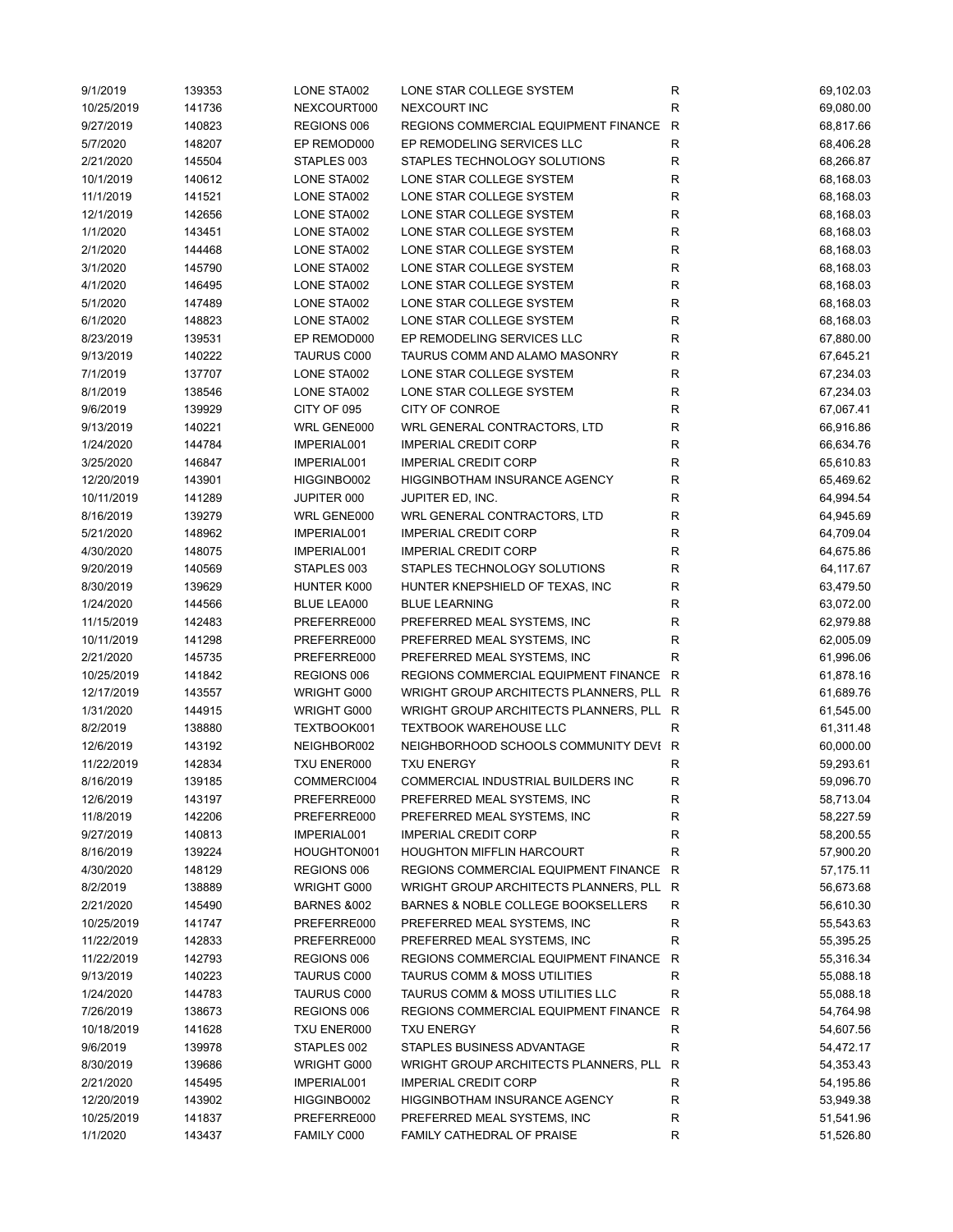| 11/22/2019 | 142805 | STAPLES 002 | STAPLES BUSINESS ADVANTAGE            | R            | 50,683.67              |
|------------|--------|-------------|---------------------------------------|--------------|------------------------|
| 5/28/2020  | 149250 | REGIONS 006 | REGIONS COMMERCIAL EQUIPMENT FINANCE  | R            | 50,639.36              |
| 11/1/2019  | 141507 | FAMILY C000 | FAMILY CATHEDRAL OF PRAISE            | ${\sf R}$    | 50,388.00              |
| 8/2/2019   | 138822 | EPSERVIC000 | EPSERVICESTX REMODELING SERVICES      | $\mathsf R$  | 50,000.00              |
| 2/7/2020   | 145207 | OLD REPU000 | OLD REPUBLIC NATIONAL TITLE INS CO    | R            | 50,000.00              |
| 3/3/2020   | 146014 | BENCHMAR001 | <b>BENCHMARK TITLE LLC</b>            | ${\sf R}$    | 50,000.00              |
| 3/19/2020  | 146713 | OLD REPU000 | OLD REPUBLIC NATIONAL TITLE INS CO    | ${\sf R}$    | 50,000.00              |
| 1/31/2020  | 144968 | PREFERRE000 | PREFERRED MEAL SYSTEMS, INC           | $\mathsf R$  | 49,428.29              |
| 3/6/2020   | 146113 | PREFERRE000 | PREFERRED MEAL SYSTEMS, INC           | $\mathsf R$  | 49,358.47              |
| 7/19/2019  | 138492 | DTK FACI000 | DTK FACILITY SERVICES LLC - SERVICES  | R            | 49,301.08              |
| 3/1/2020   | 145776 | FAMILY C000 | FAMILY CATHEDRAL OF PRAISE            | $\mathsf R$  | 49,241.40              |
| 1/17/2020  | 144371 | HIDELL A000 | HIDELL AND ASSOCIATES ARCHITECTS INC  | ${\sf R}$    | 49,058.98              |
| 7/1/2019   | 137695 | FAMILY C000 | FAMILY CATHEDRAL OF PRAISE            | $\mathsf R$  | 48,945.00              |
| 9/6/2019   | 139939 | DTK FACI000 | DTK FACILITY SERVICES LLC - SERVICES  | R            | 48,726.61              |
| 2/1/2020   | 144454 | FAMILY C000 | FAMILY CATHEDRAL OF PRAISE            | R            | 48,469.20              |
| 12/20/2019 | 143698 | PREFERRE000 | PREFERRED MEAL SYSTEMS, INC           | $\mathsf R$  | 48,443.42              |
| 5/1/2020   | 147475 | FAMILY C000 | FAMILY CATHEDRAL OF PRAISE            | $\mathsf R$  | 47,938.80              |
| 6/1/2020   | 148811 | FAMILY C000 | FAMILY CATHEDRAL OF PRAISE            | $\mathsf R$  | 47,938.80              |
| 11/8/2019  | 142362 | WRL GENE000 | WRL GENERAL CONTRACTORS, LTD          | $\mathsf R$  | 47,821.56              |
| 11/1/2019  | 141966 | PREFERRE000 | PREFERRED MEAL SYSTEMS, INC           | ${\sf R}$    | 47,552.66              |
| 4/1/2020   | 146481 | FAMILY C000 | FAMILY CATHEDRAL OF PRAISE            | $\mathsf R$  | 47,408.40              |
| 12/13/2019 | 143479 | ASSET SE000 | ASSET SERVICES, INC.                  | R            | 47,187.00              |
| 8/1/2019   | 138532 | FAMILY C000 | FAMILY CATHEDRAL OF PRAISE            | $\mathsf R$  | 46,940.40              |
| 9/1/2019   | 139338 | FAMILY C000 | FAMILY CATHEDRAL OF PRAISE            | R            | 46,940.40              |
| 10/1/2019  | 140597 | FAMILY C000 | FAMILY CATHEDRAL OF PRAISE            | $\mathsf R$  | 46,940.40              |
| 12/1/2019  | 142642 | FAMILY C000 | FAMILY CATHEDRAL OF PRAISE            | $\mathsf R$  | 46,940.40              |
| 11/8/2019  | 142336 | NORTH CE000 | NORTH CENTRAL TEXAS COLLEGE           | $\mathsf R$  | 46,516.80              |
| 6/26/2020  | 150310 | RPR CONS000 | RPR CONSTRUCTION CO INC               | $\mathsf R$  | 46,363.34              |
| 8/30/2019  | 139650 | REGIONS 006 | REGIONS COMMERCIAL EQUIPMENT FINANCE  | R            | 46,326.89              |
| 1/24/2020  | 144665 | TXU ENER000 | <b>TXU ENERGY</b>                     | ${\sf R}$    | 45,920.87              |
| 7/26/2019  | 138650 | IMPERIAL001 | <b>IMPERIAL CREDIT CORP</b>           | $\mathsf R$  | 45,200.55              |
| 2/28/2020  | 145997 | PREFERRE000 | PREFERRED MEAL SYSTEMS, INC           | R            | 45,043.39              |
| 3/4/2020   | 146158 | TEXAS SE000 | TEXAS SECURE TITLE COMPANY LLC        | $\mathsf R$  | 45,000.00              |
| 9/13/2019  | 140177 | EDMENTUM000 | EDMENTUM HOLDINGS INC                 | R            | 44,223.98              |
| 3/25/2020  | 146868 | NORTH CE000 | NORTH CENTRAL TEXAS COLLEGE           | $\mathsf R$  | 44,088.00              |
| 6/26/2020  | 150212 | CDW GOVE000 | CDW GOVERNMENT, INC                   | R            | 43,812.78              |
| 6/26/2020  | 150290 | METLIFE 000 | <b>METLIFE</b>                        | ${\sf R}$    | 43,577.80              |
| 9/27/2019  | 140820 | PREFERRE000 | PREFERRED MEAL SYSTEMS, INC           | ${\sf R}$    | 43,554.82              |
| 6/26/2020  | 150349 | PREFERRE000 | PREFERRED MEAL SYSTEMS, INC           | R            | 43,346.79              |
| 12/20/2019 | 143890 | TXU ENER000 | <b>TXU ENERGY</b>                     | R            | 42,273.96              |
| 1/10/2020  | 144208 | DTK FACI001 | DTK FACILITY SERVICES LLC - SUPPLIES  | R            | 42,198.08              |
| 8/23/2019  | 139494 | IMPERIAL001 | <b>IMPERIAL CREDIT CORP</b>           | $\mathsf R$  | 42,170.76              |
| 6/19/2020  | 150055 | REGIONS 006 | REGIONS COMMERCIAL EQUIPMENT FINANCE  | $\mathsf{R}$ | 41,488.42              |
| 1/10/2020  | 144131 | PREFERRE000 | PREFERRED MEAL SYSTEMS, INC           | R            | 41,325.84              |
| 1/24/2020  | 144708 | TAURUS C000 | TAURUS COMM & DALLAS MECH GROUP       | R            | 41,299.47              |
| 10/11/2019 | 141220 | PREFERRE000 | PREFERRED MEAL SYSTEMS, INC           | R            | 41,172.54              |
| 1/10/2020  | 144239 | PREFERRE000 | PREFERRED MEAL SYSTEMS, INC           | ${\sf R}$    | 40,984.27              |
| 3/6/2020   | 146132 | STAPLES 003 | STAPLES TECHNOLOGY SOLUTIONS          | R            | 40,412.31              |
| 12/20/2019 | 143844 | NORTH CE000 | NORTH CENTRAL TEXAS COLLEGE           | R            | 39,732.00              |
| 2/7/2020   | 145101 | PREFERRE000 | PREFERRED MEAL SYSTEMS, INC           | ${\sf R}$    | 39,547.58              |
| 8/23/2019  | 139444 | HIDELL A000 | HIDELL AND ASSOCIATES ARCHITECTS INC  | R            | 39,257.11              |
| 6/26/2020  | 150319 | STAPLES 003 | STAPLES TECHNOLOGY SOLUTIONS          | ${\sf R}$    | 39,188.23              |
| 6/26/2020  | 150277 | HEINEMAN000 | <b>HEINEMANN</b>                      | R            | 39,040.47              |
| 9/13/2019  | 140090 | PRINT SO000 | PRINT SOLUTIONS INC                   | R            | 38,864.42              |
| 1/31/2020  | 144883 | PREFERRE000 | PREFERRED MEAL SYSTEMS, INC           | R            | 38,635.68              |
| 4/9/2020   | 147050 | METLIFE 000 | <b>METLIFE</b>                        | R            | 38,463.00              |
| 1/1/2020   | 143436 | FALLBROO000 | <b>FALLBROOK BAPTIST CHURCH</b>       | ${\sf R}$    | 38,142.50              |
| 1/24/2020  | 144782 | SANDESAR001 | SARA J SANDERS-BAKER                  | R            | 37,972.23              |
| 3/13/2020  | 146363 | PREFERRE000 | PREFERRED MEAL SYSTEMS, INC           | R            |                        |
| 10/4/2019  |        |             | SCHULMAN LOPEZ HOFFER & ADELSTEIN LLP | R            | 37,098.52<br>36,597.50 |
|            | 141075 | SCHULMAN000 |                                       |              |                        |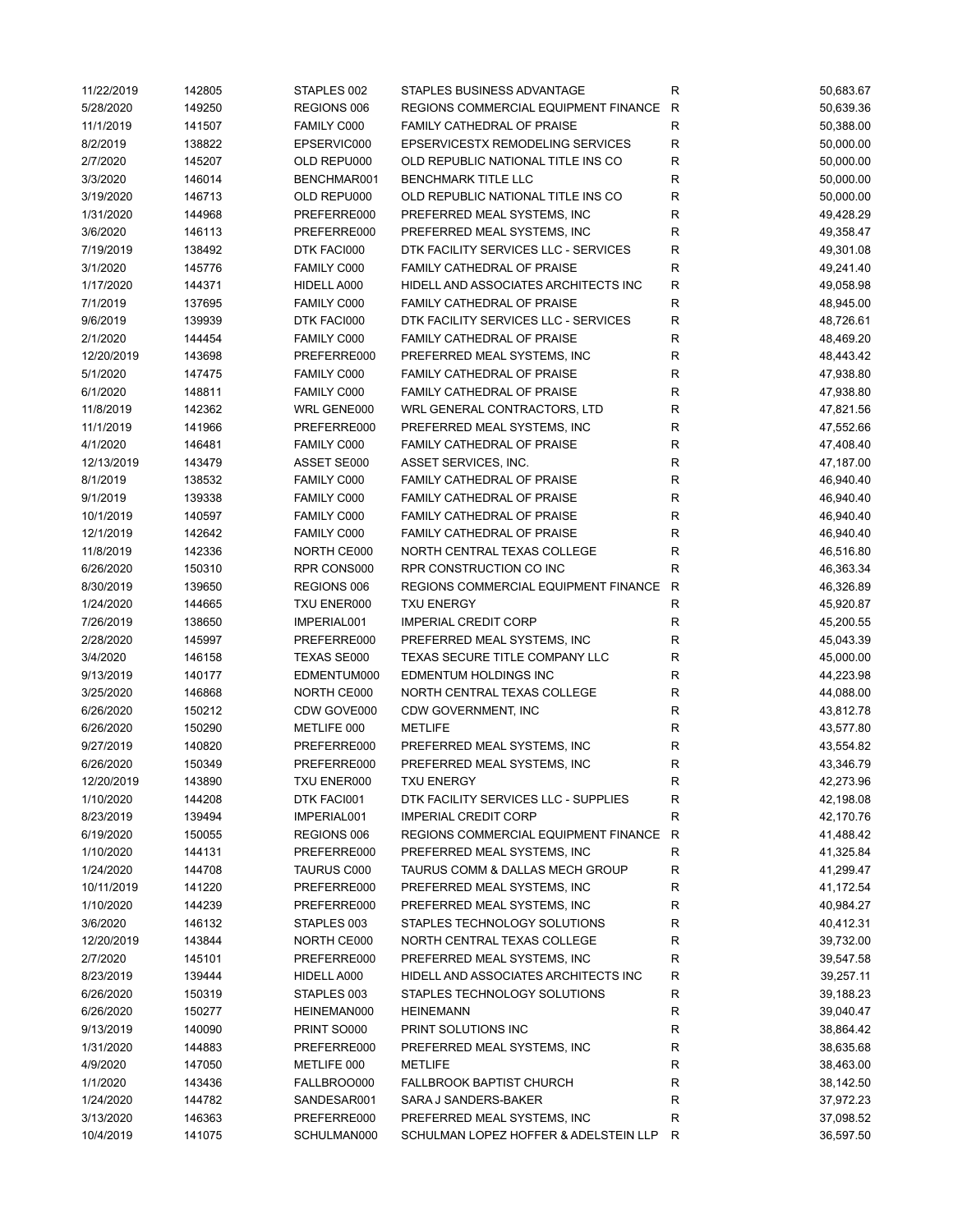| 11/1/2019  | 141937 | FUEL EDU000            | <b>FUEL EDUCATION LLC</b>               | R            | 36,500.00 |
|------------|--------|------------------------|-----------------------------------------|--------------|-----------|
| 8/23/2019  | 139541 | PEARSON 005            | PEARSON K12 LEARNING LLC                | R            | 36,333.70 |
| 8/30/2019  | 139620 | EP REMOD000            | EP REMODELING SERVICES LLC              | R            | 36,250.00 |
| 9/13/2019  | 140156 | AMERIPOW000            | AMERIPOWER, LLC                         | $\mathsf R$  | 36,112.87 |
| 9/6/2019   | 139916 | <b>BARNES &amp;002</b> | BARNES & NOBLE COLLEGE BOOKSELLERS      | ${\sf R}$    | 36,027.76 |
| 2/28/2020  | 145948 | AL HEDAY000            | AL HEDAYAH ACADEMY INC                  | ${\sf R}$    | 36,000.00 |
| 10/11/2019 | 141304 | SCHOOL O000            | <b>SCHOOL OUTFITTERS</b>                | $\mathsf R$  | 35,904.60 |
| 1/24/2020  | 144777 | TAURUS C000            | TAURUS COMM & SALAS PLUMBING INC        | R            | 35,802.50 |
| 11/22/2019 | 142694 | CDW GOVE000            | CDW GOVERNMENT, INC                     | R            | 35,591.62 |
| 11/1/2019  | 141983 | STAPLES 003            | STAPLES TECHNOLOGY SOLUTIONS            | R            | 35,228.08 |
| 3/25/2020  | 146900 | TXU ENER000            | <b>TXU ENERGY</b>                       | R            | 34,952.40 |
| 7/19/2019  | 138412 | HIDELL A000            | HIDELL AND ASSOCIATES ARCHITECTS INC    | $\mathsf R$  | 34,432.85 |
| 8/23/2019  | 139420 | CORPORAT000            | CORPORATE COMMUNICATIONS CENTER, INC.   | ${\sf R}$    | 34,309.86 |
| 12/13/2019 | 143365 | SCHULMAN000            | SCHULMAN LOPEZ HOFFER & ADELSTEIN LLP   | $\mathsf{R}$ | 34,257.11 |
| 6/26/2020  | 150335 | TXU ENER000            | <b>TXU ENERGY</b>                       | ${\sf R}$    | 34,175.90 |
| 2/21/2020  | 145508 | TXU ENER000            | <b>TXU ENERGY</b>                       | R            | 33,782.06 |
| 9/20/2019  | 140461 | STAPLES 003            | STAPLES TECHNOLOGY SOLUTIONS            | ${\sf R}$    | 33,710.56 |
| 3/20/2020  | 146632 | JOHNSON 001            | JOHNSON CONTROLS SECURITY SOLUTIONS     | ${\sf R}$    | 33,599.31 |
| 4/16/2020  | 147450 | TXU ENER000            | <b>TXU ENERGY</b>                       | $\mathsf R$  | 33,573.05 |
|            |        | STAPLES 003            | STAPLES TECHNOLOGY SOLUTIONS            | $\mathsf R$  | 32,753.43 |
| 8/23/2019  | 139552 |                        |                                         |              |           |
| 5/7/2020   | 148206 | DTK FACI001            | DTK FACILITY SERVICES LLC - SUPPLIES    | R            | 32,617.38 |
| 8/2/2019   | 138808 | CORE KNO000            | <b>CORE KNOWLEDGE</b>                   | R            | 32,548.64 |
| 4/9/2020   | 147051 | NORTH CE000            | NORTH CENTRAL TEXAS COLLEGE             | R            | 32,472.00 |
| 5/28/2020  | 149285 | TXU ENER000            | <b>TXU ENERGY</b>                       | R            | 32,312.80 |
| 11/1/2019  | 141506 | FALLBROO000            | <b>FALLBROOK BAPTIST CHURCH</b>         | ${\sf R}$    | 32,214.90 |
| 3/6/2020   | 146166 | BLEYL EN000            | <b>BLEYL ENGINEERING</b>                | ${\sf R}$    | 31,746.25 |
| 2/21/2020  | 145753 | TEXAS WO002            | <b>TEXAS WOMAN'S UNIVERSITY</b>         | ${\sf R}$    | 31,590.00 |
| 11/15/2019 | 142476 | METROPLE000            | METROPLEX EDUCATIONAL CONSULTANTS       | $\mathsf R$  | 30,970.22 |
| 7/12/2019  | 138111 | LEARNING000            | LEARNING A-Z, LLC                       | R            | 30,963.90 |
| 11/15/2019 | 142390 | CDW GOVE000            | CDW GOVERNMENT, INC                     | R            | 30,581.34 |
| 11/15/2019 | 142526 | <b>BLUE LEA000</b>     | <b>BLUE LEARNING</b>                    | R            | 30,453.00 |
| 6/26/2020  | 150343 | RPR CONS000            | RPR CONST CO INC/PRO ELECTRIC           | R            | 30,424.10 |
| 9/6/2019   | 139777 | AMERIPOW000            | AMERIPOWER, LLC                         | R            | 30,407.80 |
| 7/12/2019  | 138099 | FAMILY F000            | FAMILY FAITH CHURCH - HUNTSVILLE        | R            | 30,306.95 |
| 8/2/2019   | 138947 | WFAA 000               | <b>WFAA</b>                             | $\mathsf R$  | 30,199.98 |
| 7/1/2019   | 137717 | SPIRIT F000            | SPIRIT FILLED CELEBRATION CHURCH        | $\mathsf R$  | 30,030.00 |
| 8/1/2019   | 138556 | SPIRIT F000            | SPIRIT FILLED CELEBRATION CHURCH        | ${\sf R}$    | 30,030.00 |
| 9/1/2019   | 139363 | SPIRIT F000            | SPIRIT FILLED CELEBRATION CHURCH        | ${\sf R}$    | 30,030.00 |
| 9/3/2019   | 139771 | SPIRIT F000            | SPIRIT FILLED CELEBRATION CHURCH        | $\mathsf R$  | 30,030.00 |
| 10/1/2019  | 140586 | CELEBRAT000            | CELEBRATION CHURCH                      | R            | 30,030.00 |
| 11/1/2019  | 141496 | CELEBRAT000            | <b>CELEBRATION CHURCH</b>               | R            | 30,030.00 |
| 12/1/2019  | 142631 | CELEBRAT000            | <b>CELEBRATION CHURCH</b>               | R            | 30,030.00 |
| 1/1/2020   | 143426 | CELEBRAT000            | <b>CELEBRATION CHURCH</b>               | R            | 30,030.00 |
| 2/1/2020   | 144443 | CELEBRAT000            | <b>CELEBRATION CHURCH</b>               | R            | 30,030.00 |
| 3/1/2020   | 145765 | CELEBRAT000            | <b>CELEBRATION CHURCH</b>               | R            | 30,030.00 |
| 4/1/2020   | 146470 | CELEBRAT000            | <b>CELEBRATION CHURCH</b>               | R            | 30,030.00 |
| 5/1/2020   | 147464 | CELEBRAT000            | <b>CELEBRATION CHURCH</b>               | ${\sf R}$    | 30,030.00 |
| 6/1/2020   | 148800 | CELEBRAT000            | <b>CELEBRATION CHURCH</b>               | R            | 30,030.00 |
| 8/1/2019   | 138533 | FAMILY F000            | FAMILY FAITH CHURCH - HUNTSVILLE        | R            | 30,000.00 |
| 9/1/2019   | 139339 | FAMILY F000            | <b>FAMILY FAITH CHURCH - HUNTSVILLE</b> | R            | 30,000.00 |
| 10/1/2019  | 140598 | FAMILY F000            | FAMILY FAITH CHURCH - HUNTSVILLE        | R            | 30,000.00 |
| 11/1/2019  | 141508 | FAMILY F000            | FAMILY FAITH CHURCH - HUNTSVILLE        | R            | 30,000.00 |
| 12/1/2019  | 142643 | FAMILY F000            | FAMILY FAITH CHURCH - HUNTSVILLE        | R            | 30,000.00 |
| 11/8/2019  | 142363 | WRL GENE000            | WRL GENERAL CONTRACTORS, LTD            | R            | 29,556.62 |
| 8/9/2019   | 139084 | EP REMOD000            | EP REMODELING SERVICES LLC              | R            | 29,500.00 |
|            |        |                        |                                         |              |           |
| 10/11/2019 | 141254 | TEXTBOOK001            | <b>TEXTBOOK WAREHOUSE LLC</b>           | R            | 29,209.04 |
| 5/21/2020  | 149004 | PELOTON 000            | PELOTON LAND SOLUTIONS INC              | R            | 29,049.55 |
| 10/25/2019 | 141715 | INSPIRAT000            | INSPIRATION MEDIA OF TEXAS LLC          | R            | 29,000.00 |
| 9/13/2019  | 140081 | PEARSON 005            | PEARSON K12 LEARNING LLC                | $\mathsf R$  | 28,888.50 |
| 5/14/2020  | 148669 | NEIGHBOR002            | NEIGHBORHOOD SCHOOLS COMMUNITY DEVI R   |              | 28,811.35 |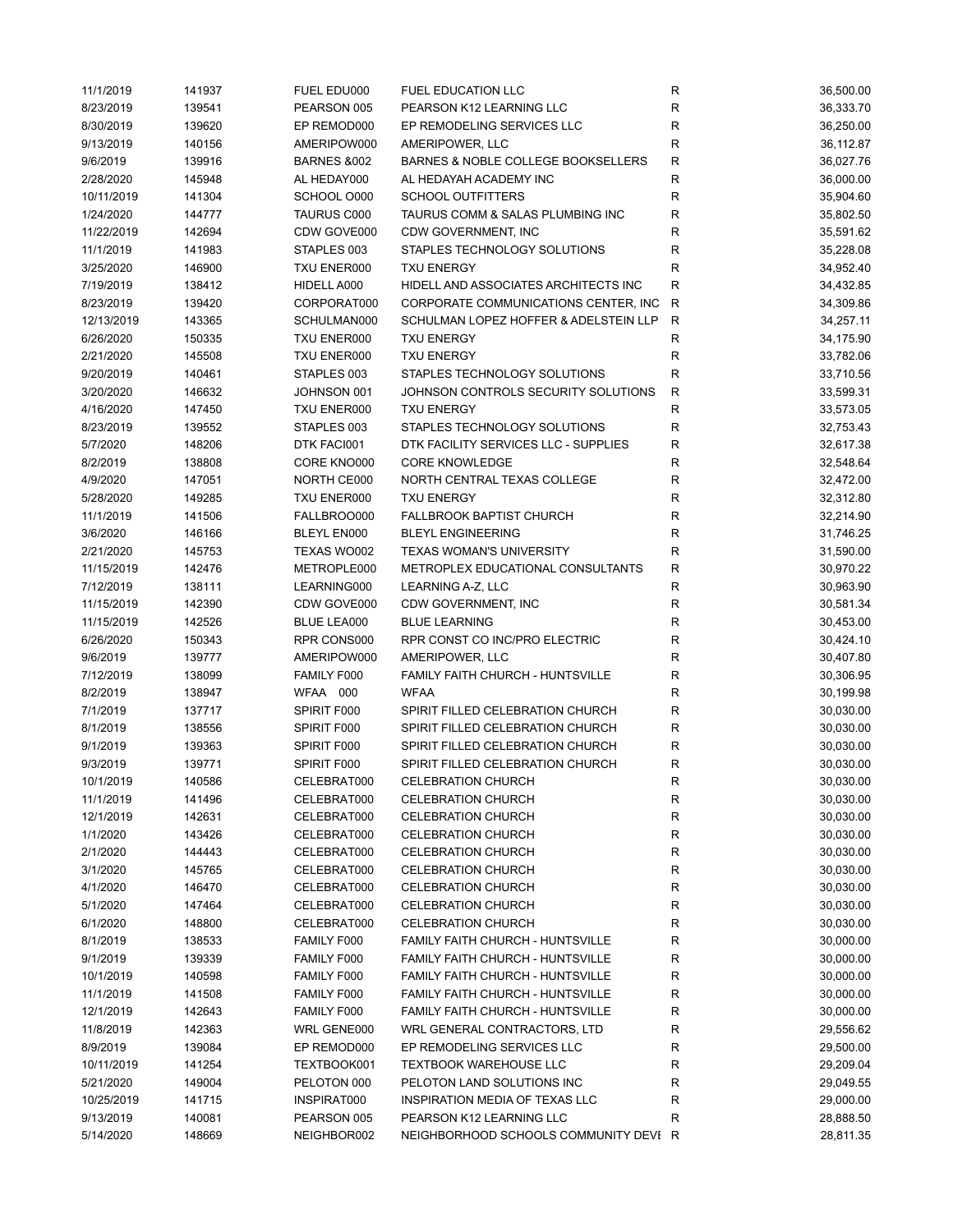| 11/22/2019 | 142691 | <b>BARNES &amp;002</b> | BARNES & NOBLE COLLEGE BOOKSELLERS        | R            | 28,796.25 |
|------------|--------|------------------------|-------------------------------------------|--------------|-----------|
| 5/7/2020   | 148208 | METLIFE 000            | <b>METLIFE</b>                            | R            | 28,732.20 |
| 6/5/2020   | 149483 | METLIFE 000            | <b>METLIFE</b>                            | R            | 28,651.33 |
| 1/31/2020  | 144849 | DTK FACI001            | DTK FACILITY SERVICES LLC - SUPPLIES      | R            | 28,621.80 |
| 11/8/2019  | 142308 | EP REMOD000            | EP REMODELING SERVICES LLC                | R            | 28,550.00 |
| 7/26/2019  | 138570 | AMERIPOW000            | AMERIPOWER, LLC                           | $\mathsf{R}$ | 28,048.62 |
| 11/22/2019 | 142806 | STAPLES 003            | STAPLES TECHNOLOGY SOLUTIONS              | R            | 27,846.11 |
| 3/13/2020  | 146316 | DTK FACI001            | DTK FACILITY SERVICES LLC - SUPPLIES      | $\mathsf{R}$ | 27,808.04 |
| 10/25/2019 | 141639 | AIR COND000            | AIR CONDITIONING INNOVATIVE SOLUTIONS, II | ${\sf R}$    | 27,768.47 |
| 11/1/2019  | 141942 | HIDELL A000            | HIDELL AND ASSOCIATES ARCHITECTS INC      | ${\sf R}$    | 27,224.14 |
| 9/13/2019  | 140199 | PREFERRE000            | PREFERRED MEAL SYSTEMS, INC               | $\mathsf{R}$ | 27,189.31 |
| 6/5/2020   | 149436 | J WRIGHT000            | <b>J WRIGHT &amp; ASSOCIATES INC</b>      | R            | 26,757.00 |
| 10/11/2019 | 141295 | NOISE CO000            | NOISE CONTROL SPECIALIST LLC              | R            | 26,675.00 |
| 3/1/2020   | 145775 | FALLBROO000            | <b>FALLBROOK BAPTIST CHURCH</b>           | R            | 26,367.60 |
| 8/23/2019  | 139559 | TXU ENER000            | <b>TXU ENERGY</b>                         | R            | 26,290.53 |
| 12/11/2019 | 143467 | COMMERCI004            | COMMERCIAL INDUSTRIAL BUILDERS INC        | $\mathsf R$  | 25,880.10 |
| 11/22/2019 | 142832 | METROPLE000            | METROPLEX EDUCATIONAL CONSULTANTS         | $\mathsf{R}$ | 25,781.76 |
| 6/26/2020  | 150180 | ADVANTAC000            | ADVANTACLEAN OF LEAGUE CITY               | R            | 25,609.78 |
| 1/17/2020  | 144526 | METLIFE 000            | <b>METLIFE</b>                            | R            | 25,301.69 |
| 3/6/2020   | 146099 | METLIFE 000            | <b>METLIFE</b>                            | R            | 25,089.55 |
| 7/26/2019  | 138730 | FIRST CH002            | FIRST CHRISTIAN CHURCH TYLER TX           | R            | 25,000.00 |
| 1/10/2020  | 144117 | METLIFE 000            | <b>METLIFE</b>                            | R            | 24,975.27 |
| 10/25/2019 | 141662 | CDW GOVE000            | CDW GOVERNMENT, INC                       | $\mathsf{R}$ | 24,912.68 |
| 12/13/2019 | 143485 | <b>B &amp; H PH000</b> | <b>B &amp; H PHOTO-VIDEO</b>              | R            | 24,570.81 |
| 7/1/2019   | 137693 | ETHIOPIA000            | ETHIOPIAN EVANGELICAL BAPTIST CHURCH      | R            | 24,550.00 |
| 8/1/2019   | 138530 | ETHIOPIA000            | ETHIOPIAN EVANGELICAL BAPTIST CHURCH      | $\mathsf{R}$ | 24,550.00 |
| 9/1/2019   | 139336 | ETHIOPIA000            | ETHIOPIAN EVANGELICAL BAPTIST CHURCH      | R            | 24,550.00 |
| 10/1/2019  | 140595 | ETHIOPIA000            | ETHIOPIAN EVANGELICAL BAPTIST CHURCH      | R            | 24,550.00 |
|            |        |                        |                                           |              |           |
| 11/1/2019  | 141505 | ETHIOPIA000            | ETHIOPIAN EVANGELICAL BAPTIST CHURCH      | R            | 24,550.00 |
| 12/1/2019  | 142640 | ETHIOPIA000            | ETHIOPIAN EVANGELICAL BAPTIST CHURCH      | R            | 24,550.00 |
| 1/1/2020   | 143435 | ETHIOPIA000            | ETHIOPIAN EVANGELICAL BAPTIST CHURCH      | R            | 24,550.00 |
| 2/1/2020   | 144452 | ETHIOPIA000            | ETHIOPIAN EVANGELICAL BAPTIST CHURCH      | $\mathsf{R}$ | 24,550.00 |
| 3/1/2020   | 145774 | ETHIOPIA000            | ETHIOPIAN EVANGELICAL BAPTIST CHURCH      | $\mathsf{R}$ | 24,550.00 |
| 4/1/2020   | 146479 | ETHIOPIA000            | ETHIOPIAN EVANGELICAL BAPTIST CHURCH      | R            | 24,550.00 |
| 5/1/2020   | 147473 | ETHIOPIA000            | ETHIOPIAN EVANGELICAL BAPTIST CHURCH      | R            | 24,550.00 |
| 6/1/2020   | 148809 | ETHIOPIA000            | ETHIOPIAN EVANGELICAL BAPTIST CHURCH      | $\mathsf R$  | 24,550.00 |
| 8/8/2019   | 139142 | TAURUS C000            | TAURUS COMM, BRATTON STEEL                | $\mathsf{R}$ | 24,476.50 |
| 1/24/2020  | 144704 | <b>TAURUS C000</b>     | TAURUS COMM & NARKE ROOFING & SHT MET     | $\mathsf{R}$ | 24,265.65 |
| 12/13/2019 | 143500 | EP REMOD000            | EP REMODELING SERVICES LLC                | R            | 24,232.00 |
| 2/21/2020  | 145488 | AGILIX 000             | <b>AGILIX</b>                             | R            | 24,184.70 |
| 6/26/2020  | 150301 | PELOTON 000            | PELOTON LAND SOLUTIONS INC                | R            | 24,118.14 |
| 9/27/2019  | 140736 | PREFERRE000            | PREFERRED MEAL SYSTEMS, INC               | R            | 24,053.37 |
| 11/8/2019  | 142365 | SHARON M000            | SHARON M RAMAGE PC                        | R            | 24,000.00 |
| 7/12/2019  | 138235 | <b>GAMUT SM000</b>     | <b>GAMUT SMART MEDIA</b>                  | R            | 23,900.00 |
| 10/11/2019 | 141264 | WFAA 000               | <b>WFAA</b>                               | R            | 23,847.97 |
| 10/4/2019  | 140999 | WRIGHT G000            | WRIGHT GROUP ARCHITECTS PLANNERS, PLL     | R            | 23,715.08 |
| 11/1/2019  | 141876 | APPLE IN000            | APPLE, INC                                | R            | 23,685.00 |
| 7/26/2019  | 138742 | METLIFE 000            | <b>METLIFE</b>                            | ${\sf R}$    | 23,464.45 |
| 9/20/2019  | 140559 | PREFERRE000            | PREFERRED MEAL SYSTEMS, INC               | $\mathsf{R}$ | 23,431.14 |
| 10/18/2019 | 141326 | AIR COND000            | AIR CONDITIONING INNOVATIVE SOLUTIONS, II | R            | 23,397.21 |
| 8/2/2019   | 138873 | STAPLES 002            | STAPLES BUSINESS ADVANTAGE                | R            | 23,199.60 |
| 7/19/2019  | 138397 | FIRST BA002            | FIRST BAPTIST CHURCH CARROLLTON           | R            | 23,120.00 |
| 2/21/2020  | 145493 | DTK FACI001            | DTK FACILITY SERVICES LLC - SUPPLIES      | R            | 23,052.67 |
| 8/30/2019  | 139727 | FIRST BA002            | FIRST BAPTIST CHURCH CARROLLTON           | R            | 23,000.00 |
| 7/1/2019   | 137712 | PROMISEL000            | PROMISELAND CHURCH                        | R            | 22,675.45 |
| 8/1/2019   | 138551 | PROMISEL000            | PROMISELAND CHURCH                        | R            | 22,675.45 |
| 9/1/2019   | 139358 | PROMISEL000            | PROMISELAND CHURCH                        | R            | 22,675.45 |
| 10/1/2019  | 140617 | PROMISEL000            | PROMISELAND CHURCH                        | R            | 22,675.45 |
| 11/1/2019  | 141526 | PROMISEL000            | PROMISELAND CHURCH                        | R            | 22,675.45 |
| 12/1/2019  | 142661 | PROMISEL000            | PROMISELAND CHURCH                        | R            | 22,675.45 |
|            |        |                        |                                           |              |           |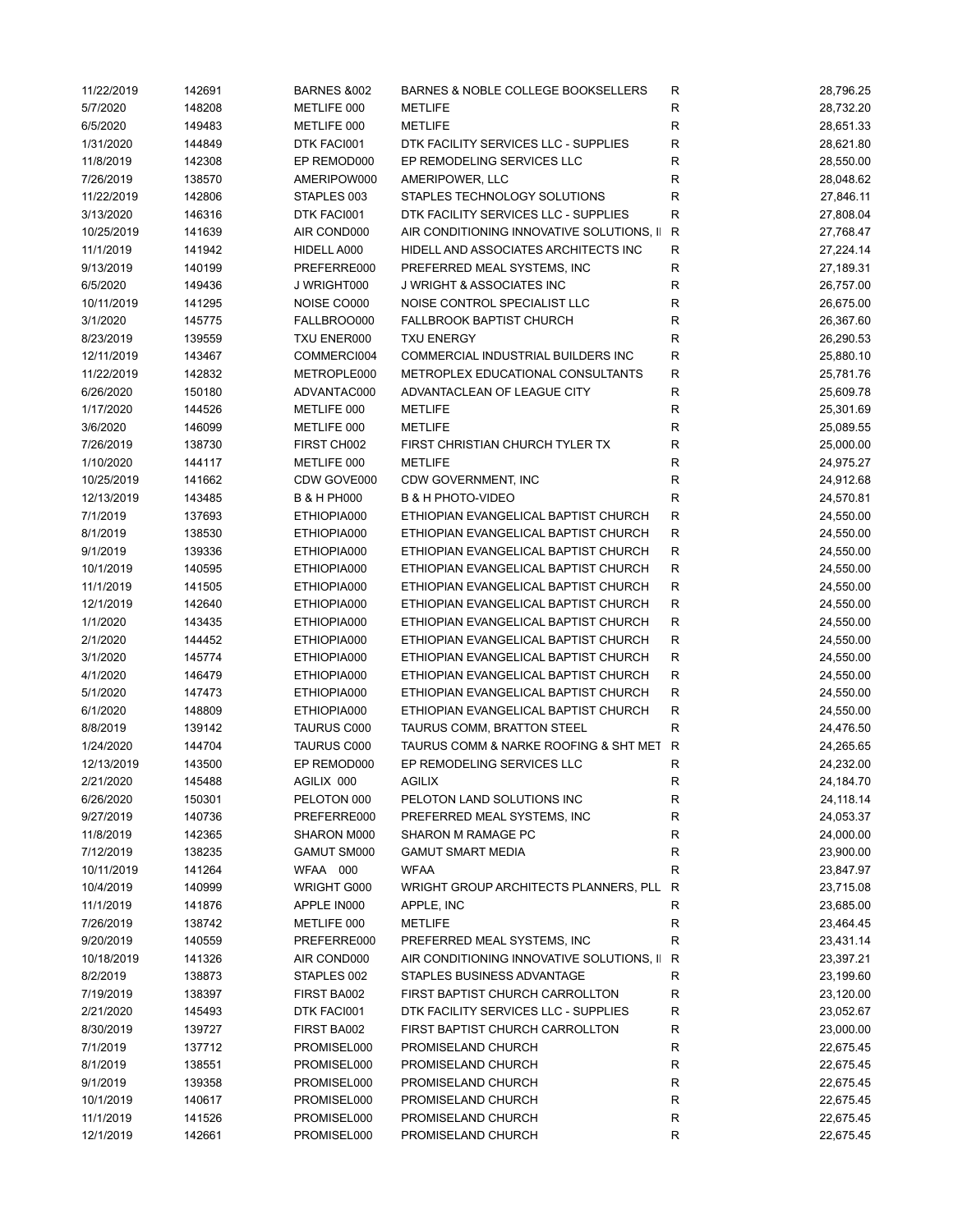| 1/1/2020   | 143457 | PROMISEL000            | PROMISELAND CHURCH                      | R            | 22,675.45 |
|------------|--------|------------------------|-----------------------------------------|--------------|-----------|
| 2/1/2020   | 144474 | PROMISEL000            | PROMISELAND CHURCH                      | ${\sf R}$    | 22,675.45 |
| 3/1/2020   | 145796 | PROMISEL000            | PROMISELAND CHURCH                      | $\mathsf R$  | 22,675.45 |
| 4/1/2020   | 146501 | PROMISEL000            | PROMISELAND CHURCH                      | R            | 22,675.45 |
| 5/1/2020   | 147495 | PROMISEL000            | PROMISELAND CHURCH                      | ${\sf R}$    | 22,675.45 |
| 6/1/2020   | 148829 | PROMISEL000            | PROMISELAND CHURCH                      | ${\sf R}$    | 22,675.45 |
| 12/6/2019  | 143041 | METROPLE000            | METROPLEX EDUCATIONAL CONSULTANTS       | ${\sf R}$    | 22,631.00 |
| 7/1/2019   | 137689 | CLAY ACA002            | CLAY ACADEMY, INC                       | $\mathsf R$  | 22,523.25 |
| 8/1/2019   | 138525 | CLAY ACA002            | CLAY ACADEMY, INC                       | R            | 22,523.25 |
| 9/1/2019   | 139331 | CLAY ACA002            | CLAY ACADEMY, INC                       | ${\sf R}$    | 22,523.25 |
| 10/1/2019  | 140590 | CLAY ACA002            | CLAY ACADEMY, INC                       | ${\sf R}$    | 22,523.25 |
|            |        |                        |                                         |              |           |
| 11/1/2019  | 141500 | CLAY ACA002            | CLAY ACADEMY, INC                       | $\mathsf R$  | 22,523.25 |
| 12/1/2019  | 142635 | CLAY ACA002            | CLAY ACADEMY, INC                       | $\mathsf R$  | 22,523.25 |
| 1/1/2020   | 143430 | CLAY ACA002            | CLAY ACADEMY, INC                       | R            | 22,523.25 |
| 2/1/2020   | 144447 | CLAY ACA002            | CLAY ACADEMY, INC                       | ${\sf R}$    | 22,523.25 |
| 3/1/2020   | 145769 | CLAY ACA002            | CLAY ACADEMY, INC                       | ${\sf R}$    | 22,523.25 |
| 4/1/2020   | 146474 | CLAY ACA002            | CLAY ACADEMY, INC                       | $\mathsf R$  | 22,523.25 |
| 5/1/2020   | 147468 | CLAY ACA002            | CLAY ACADEMY, INC                       | $\mathsf R$  | 22,523.25 |
| 6/1/2020   | 148804 | CLAY ACA002            | CLAY ACADEMY, INC                       | $\mathsf R$  | 22,523.25 |
| 11/8/2019  | 142359 | WRIGHT G000            | WRIGHT GROUP ARCHITECTS PLANNERS, PLL   | $\mathsf{R}$ | 22,477.07 |
| 6/26/2020  | 150304 | PREMIERE000            | PREMIERE INSTALL MOVERS, LLC            | $\mathsf R$  | 22,330.90 |
| 6/19/2020  | 150047 | PREFERRE000            | PREFERRED MEAL SYSTEMS, INC             | ${\sf R}$    | 22,327.74 |
| 10/25/2019 | 141765 | STAPLES 002            | STAPLES BUSINESS ADVANTAGE              | ${\sf R}$    | 22,268.83 |
| 6/19/2020  | 150130 | WRL GEN 000            | WRL GEN CONTR, LTD/PRO ELECTRIC         | ${\sf R}$    | 22,094.36 |
| 10/11/2019 | 141283 | DTK FACI001            | DTK FACILITY SERVICES LLC - SUPPLIES    | ${\sf R}$    | 22,072.10 |
| 10/18/2019 | 141425 | SCHOOL O000            | <b>SCHOOL OUTFITTERS</b>                | $\mathsf R$  | 22,058.94 |
| 6/26/2020  | 150251 | CYTEK ME000            | <b>CYTEK MEDIA SYSTEMS INC</b>          | $\mathsf R$  | 21,884.00 |
| 9/20/2019  | 140427 | PEARSON 005            | PEARSON K12 LEARNING LLC                | $\mathsf R$  | 21,865.34 |
|            |        |                        |                                         |              |           |
| 2/1/2020   | 144453 | FALLBROO000            | <b>FALLBROOK BAPTIST CHURCH</b>         | $\mathsf R$  | 21,848.90 |
| 4/2/2020   | 146987 | NEIGHBOR002            | NEIGHBORHOOD SCHOOLS COMMUNITY DEVI R   |              | 21,792.00 |
| 6/5/2020   | 149443 | JJ RED C000            | JJ RED COMMERCIAL ROOFING LLC           | $\mathsf R$  | 21,589.20 |
| 9/6/2019   | 139788 | <b>BARNES &amp;001</b> | BARNES & NOBLE DISTRIBUTION CENTER      | ${\sf R}$    | 21,466.66 |
| 12/13/2019 | 143496 | DTK FACI001            | DTK FACILITY SERVICES LLC - SUPPLIES    | R            | 21,410.53 |
| 3/20/2020  | 146735 | PELOTON 000            | PELOTON LAND SOLUTIONS INC              | R            | 21,378.29 |
| 10/4/2019  | 140968 | SCHULMAN000            | SCHULMAN LOPEZ HOFFER & ADELSTEIN LLP   | $\mathsf{R}$ | 21,300.31 |
| 6/5/2020   | 149470 | MANGUM L000            | MANGUM LANDSCAPE, INC                   | R            | 21,277.00 |
| 9/13/2019  | 140117 | STAPLES 003            | STAPLES TECHNOLOGY SOLUTIONS            | ${\sf R}$    | 21,253.05 |
| 8/2/2019   | 138855 | PELOTON 000            | PELOTON LAND SOLUTIONS INC              | ${\sf R}$    | 21,248.66 |
| 2/14/2020  | 145397 | TEXAS FI001            | TEXAS FIRE ALARM, INC                   | $\mathsf R$  | 21,218.00 |
| 11/22/2019 | 142831 | METLIFE 000            | <b>METLIFE</b>                          | R            | 21,144.50 |
| 8/30/2019  | 139635 | M & H SO000            | <b>M &amp; H SOLUTIONS</b>              | R            | 21,134.12 |
| 2/7/2020   | 145215 | STAPLES 002            | STAPLES INC                             | R            | 20,729.82 |
| 8/30/2019  | 139670 | TEXTBOOK001            | <b>TEXTBOOK WAREHOUSE LLC</b>           | R            | 20,691.64 |
| 9/20/2019  | 140433 | PREFERRE000            | PREFERRED MEAL SYSTEMS, INC             | R            | 20,597.43 |
|            |        |                        | NEW COVENANT CHURCH OF HUMBLE           |              |           |
| 8/1/2019   | 138548 | NEW COVE000            |                                         | R            | 20,534.80 |
| 9/1/2019   | 139355 | NEW COVE000            | NEW COVENANT CHURCH OF HUMBLE           | ${\sf R}$    | 20,534.80 |
| 10/18/2019 | 141606 | NEW COVE000            | NEW COVENANT CHURCH OF HUMBLE           | R            | 20,534.80 |
| 12/1/2019  | 142658 | NEW COVE000            | NEW COVENANT CHURCH OF HUMBLE           | R            | 20,534.80 |
| 2/7/2020   | 145081 | MERCEJEN000            | <b>JENNIFER MERCER</b>                  | R            | 20,461.98 |
| 5/1/2020   | 147474 | FALLBROO000            | <b>FALLBROOK BAPTIST CHURCH</b>         | R            | 20,432.70 |
| 6/1/2020   | 148810 | FALLBROO000            | <b>FALLBROOK BAPTIST CHURCH</b>         | R            | 20,432.70 |
| 8/16/2019  | 139248 | SCHULMAN000            | SCHULMAN LOPEZ HOFFER & ADELSTEIN LLP   | R            | 20,342.31 |
| 1/17/2020  | 144409 | STAPLES 002            | <b>STAPLES INC</b>                      | R            | 20,304.05 |
| 7/19/2019  | 138484 | <b>BARNES &amp;001</b> | BARNES & NOBLE DISTRIBUTION CENTER      | R            | 20,280.00 |
| 6/19/2020  | 149881 | COLONIAL002            | COLONIAL ROOFING AND CONSTRUCTION LLC R |              | 20,003.18 |
| 3/1/2020   | 145792 | NEIGHBOR002            | NEIGHBORHOOD SCHOOLS COMMUNITY DEVI R   |              | 20,000.00 |
| 3/13/2020  | 146464 | TEXAS SE000            | TEXAS SECURE TITLE COMPANY LLC          | R            | 20,000.00 |
| 4/1/2020   | 146497 | NEIGHBOR002            | NEIGHBORHOOD SCHOOLS COMMUNITY DEVI R   |              | 20,000.00 |
| 5/1/2020   | 147491 | NEIGHBOR002            | NEIGHBORHOOD SCHOOLS COMMUNITY DEVI R   |              | 20,000.00 |
| 6/1/2020   | 148825 | NEIGHBOR002            | NEIGHBORHOOD SCHOOLS COMMUNITY DEVI R   |              | 20,000.00 |
|            |        |                        |                                         |              |           |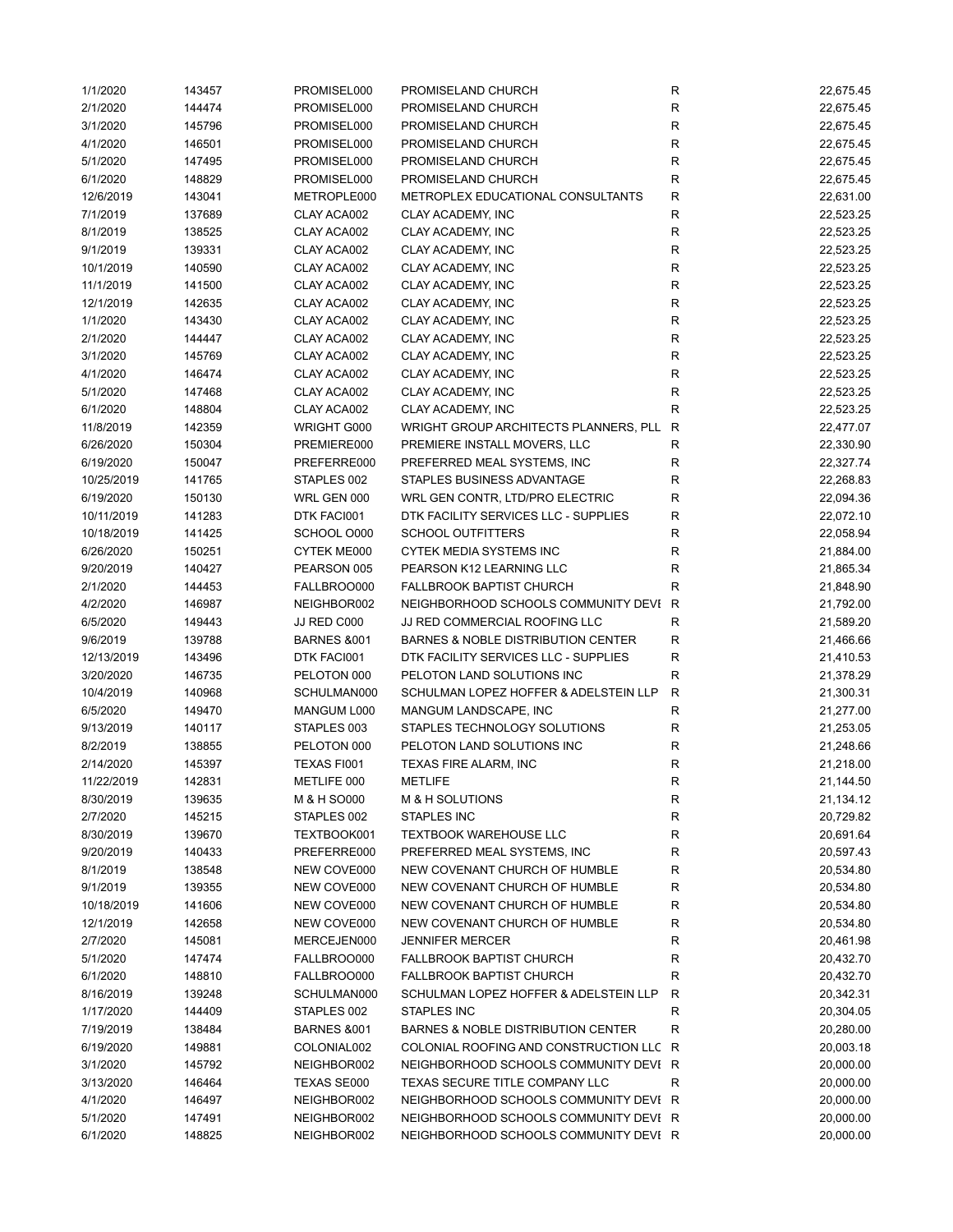| 11/1/2019  | 141872 | AIR COND000 | AIR CONDITIONING INNOVATIVE SOLUTIONS, II R |              | 19,960.47 |
|------------|--------|-------------|---------------------------------------------|--------------|-----------|
| 7/1/2019   | 137709 | NEW COVE000 | NEW COVENANT CHURCH OF HUMBLE               | $\mathsf{R}$ | 19,934.20 |
| 4/30/2020  | 148202 | WRIGHT G000 | WRIGHT GROUP ARCHITECTS PLANNERS, PLL       | R            | 19,815.00 |
| 11/8/2019  | 142301 | DALLAS P001 | DALLAS PRO PAINTING & DRYWALL               | ${\sf R}$    | 19,780.00 |
| 9/6/2019   | 139862 | PEARSON 005 | PEARSON K12 LEARNING LLC                    | R            | 19,533.16 |
| 7/12/2019  | 138062 | ACCESS L000 | <b>ACCESS LITERACY</b>                      | $\mathsf R$  | 19,468.73 |
| 4/9/2020   | 147053 | PREFERRE000 | PREFERRED MEAL SYSTEMS, INC                 | ${\sf R}$    | 19,462.90 |
| 8/2/2019   | 138849 | METLIFE 000 | <b>METLIFE</b>                              | $\mathsf R$  | 19,360.72 |
| 4/16/2020  | 147323 | BEST QUA000 | <b>BEST QUALITY ELECTRIC</b>                | $\mathsf R$  | 19,287.71 |
| 10/25/2019 | 141788 | WFAA 000    | <b>WFAA</b>                                 | R            | 19,275.00 |
| 11/8/2019  | 142334 | METLIFE 000 | <b>METLIFE</b>                              | $\mathsf R$  | 19,058.11 |
| 4/1/2020   | 146480 | FALLBROO000 | <b>FALLBROOK BAPTIST CHURCH</b>             | R            | 19,016.50 |
| 7/12/2019  | 138105 | HIGGINBO002 | HIGGINBOTHAM INSURANCE AGENCY               | R            | 19,001.99 |
| 4/23/2020  | 147776 | NEIGHBOR002 | NEIGHBORHOOD SCHOOLS COMMUNITY DEVI R       |              | 18,802.68 |
| 8/23/2019  | 139479 | STAPLES 003 | STAPLES TECHNOLOGY SOLUTIONS                | R            | 18,686.13 |
| 7/9/2019   | 138019 | AMERIPOW000 | AMERIPOWER, LLC                             | R            | 18,573.74 |
| 8/30/2019  | 139624 | FLORIDA 002 | FLORIDA VIRTUAL SCHOOL                      | $\mathsf R$  | 18,372.75 |
| 4/2/2020   | 146976 | ISTATION000 | <b>ISTATION</b>                             | $\mathsf R$  | 18,348.00 |
| 3/20/2020  | 146649 | PELOTON 000 | PELOTON LAND SOLUTIONS INC                  | $\mathsf R$  | 18,053.27 |
| 8/30/2019  | 139651 | RESIDENC000 | <b>RESIDENCE INN</b>                        | R            | 18,042.00 |
|            |        |             |                                             |              |           |
| 1/24/2020  | 144550 | AGILIX 000  | <b>AGILIX</b>                               | ${\sf R}$    | 18,018.00 |
| 1/17/2020  | 144397 | PREMIERE000 | PREMIERE INSTALL MOVERS, LLC                | R            | 17,787.00 |
| 8/30/2019  | 139662 | STAPLES 002 | STAPLES BUSINESS ADVANTAGE                  | R            | 17,661.52 |
| 5/14/2020  | 148534 | DALLAS P001 | DALLAS PRO PAINTING & DRYWALL, LLC          | R            | 17,650.00 |
| 2/1/2020   | 144451 | EMB TEXA002 | EMB TEXAS VENTURES, LLC                     | R            | 17,640.97 |
| 3/1/2020   | 145773 | EMB TEXA002 | EMB TEXAS VENTURES, LLC                     | ${\sf R}$    | 17,640.97 |
| 4/1/2020   | 146478 | EMB TEXA002 | EMB TEXAS VENTURES, LLC                     | $\mathsf R$  | 17,640.97 |
| 5/1/2020   | 147472 | EMB TEXA002 | EMB TEXAS VENTURES, LLC                     | ${\sf R}$    | 17,640.97 |
| 6/1/2020   | 148808 | EMB TEXA002 | EMB TEXAS VENTURES, LLC                     | R            | 17,640.97 |
| 10/4/2019  | 141047 | HIDELL A000 | HIDELL AND ASSOCIATES ARCHITECTS INC        | R            | 17,590.52 |
| 4/30/2020  | 148070 | HIGGINBO002 | HIGGINBOTHAM INSURANCE AGENCY               | $\mathsf R$  | 17,554.00 |
| 2/1/2020   | 144471 | NEW COVE000 | NEW COVENANT CHURCH OF HUMBLE               | R            | 17,453.15 |
| 7/1/2019   | 137692 | EMB TEXA002 | EMB TEXAS VENTURES, LLC                     | R            | 17,252.55 |
| 8/1/2019   | 138529 | EMB TEXA002 | EMB TEXAS VENTURES, LLC                     | R            | 17,252.55 |
| 9/1/2019   | 139335 | EMB TEXA002 | EMB TEXAS VENTURES, LLC                     | R            | 17,252.55 |
| 10/1/2019  | 140594 | EMB TEXA002 | EMB TEXAS VENTURES, LLC                     | R            | 17,252.55 |
| 11/1/2019  | 141504 | EMB TEXA002 | EMB TEXAS VENTURES, LLC                     | R            | 17,252.55 |
| 12/1/2019  | 142639 | EMB TEXA002 | EMB TEXAS VENTURES, LLC                     | ${\sf R}$    | 17,252.55 |
| 1/1/2020   | 143434 | EMB TEXA002 | EMB TEXAS VENTURES, LLC                     | R            | 17,252.55 |
| 11/1/2019  | 141963 | PELOTON 000 | PELOTON LAND SOLUTIONS INC                  | R            | 17,060.00 |
| 7/1/2019   | 137687 | CHRISTIA002 | CHRISTIAN TEMPLE CHURCH ASSEMBLY OF G R     |              | 17,000.00 |
| 8/1/2019   | 138523 | CHRISTIA002 | CHRISTIAN TEMPLE CHURCH ASSEMBLY OF G R     |              | 17,000.00 |
| 9/1/2019   | 139329 | CHRISTIA002 | CHRISTIAN TEMPLE CHURCH ASSEMBLY OF G R     |              | 17,000.00 |
| 10/1/2019  | 140588 | CHRISTIA002 | CHRISTIAN TEMPLE CHURCH ASSEMBLY OF G R     |              | 17,000.00 |
| 11/1/2019  | 141498 | CHRISTIA002 | CHRISTIAN TEMPLE CHURCH ASSEMBLY OF G R     |              | 17,000.00 |
| 12/1/2019  | 142633 | CHRISTIA002 | CHRISTIAN TEMPLE CHURCH ASSEMBLY OF G R     |              | 17,000.00 |
| 1/1/2020   | 143428 | CHRISTIA002 | CHRISTIAN TEMPLE CHURCH ASSEMBLY OF G R     |              | 17,000.00 |
| 2/1/2020   | 144445 | CHRISTIA002 | CHRISTIAN TEMPLE CHURCH ASSEMBLY OF G R     |              | 17,000.00 |
| 3/1/2020   | 145767 | CHRISTIA002 | CHRISTIAN TEMPLE CHURCH ASSEMBLY OF G R     |              | 17,000.00 |
| 4/1/2020   | 146472 | CHRISTIA002 | CHRISTIAN TEMPLE CHURCH ASSEMBLY OF G R     |              | 17,000.00 |
| 5/1/2020   | 147466 | CHRISTIA002 | CHRISTIAN TEMPLE CHURCH ASSEMBLY OF G R     |              | 17,000.00 |
| 6/1/2020   | 148802 | CHRISTIA002 | CHRISTIAN TEMPLE CHURCH ASSEMBLY OF G R     |              | 17,000.00 |
| 8/30/2019  | 139647 | PREMIERE000 | PREMIERE INSTALL MOVERS, LLC                | R            | 16,995.37 |
| 5/28/2020  | 149275 | TEXAS WO002 | <b>TEXAS WOMAN'S UNIVERSITY</b>             | R            | 16,965.00 |
| 5/1/2020   | 147492 | NEW COVE000 | NEW COVENANT CHURCH OF HUMBLE               | ${\sf R}$    | 16,916.90 |
| 6/1/2020   | 148826 | NEW COVE000 | NEW COVENANT CHURCH OF HUMBLE               | ${\sf R}$    | 16,916.90 |
| 1/10/2020  | 144152 | SCHULMAN000 | SCHULMAN LOPEZ HOFFER & ADELSTEIN LLP       | $\mathsf{R}$ | 16,884.50 |
| 3/20/2020  | 146708 | WEST INT000 | WEST INTERACTIVE SERVICES CORP              | R            | 16,800.00 |
| 8/2/2019   | 138930 | PEARSON 005 | PEARSON K12 LEARNING LLC                    | R            | 16,789.50 |
| 1/1/2020   | 143439 | FAMILY F001 | <b>FAMILY FAITH CHURCH - WILLIS</b>         | ${\sf R}$    | 16,765.00 |
|            |        |             |                                             |              |           |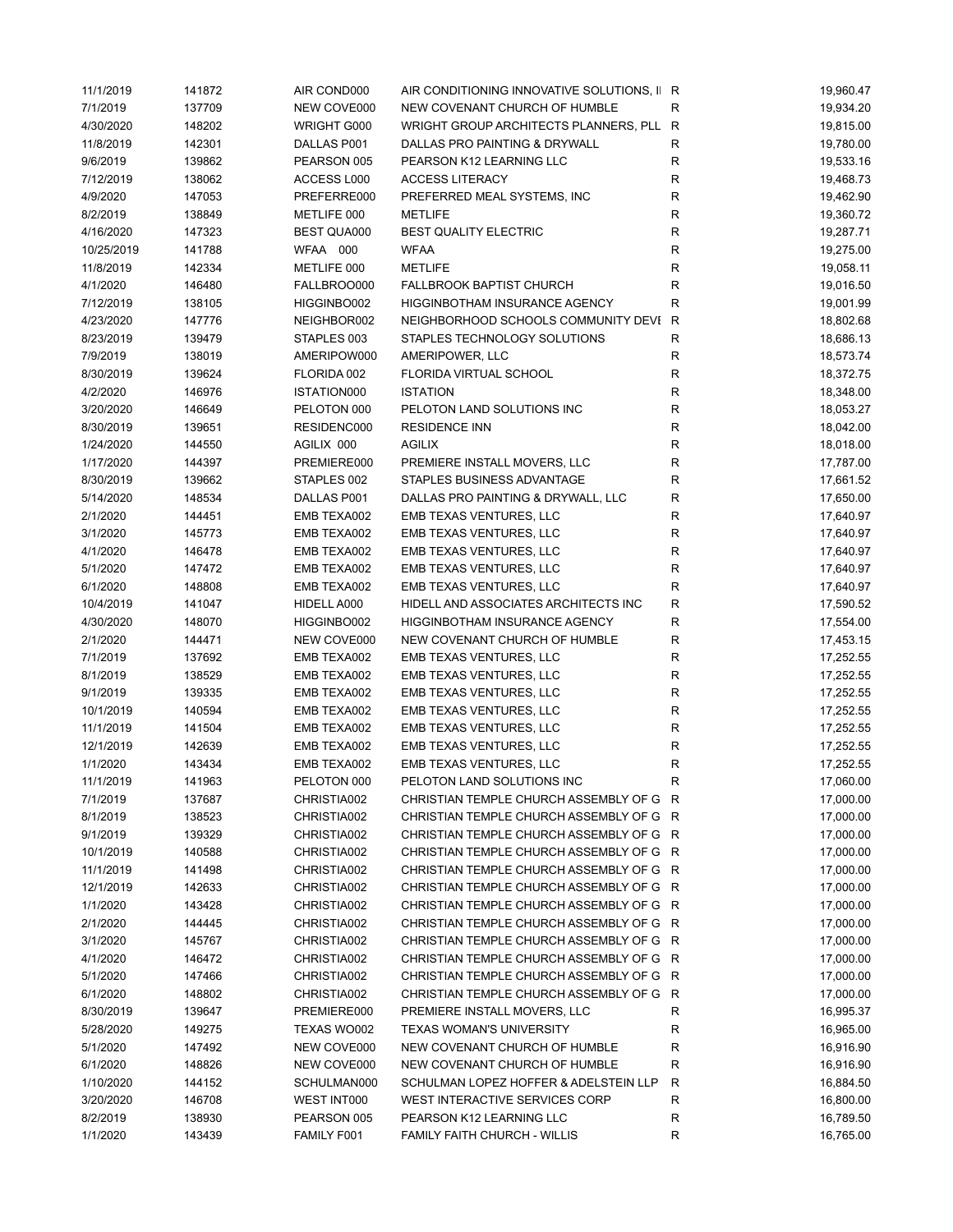| 8/23/2019  | 139465 | PREMIERE000            | PREMIERE INSTALL MOVERS, LLC                  | R            | 16,746.71 |
|------------|--------|------------------------|-----------------------------------------------|--------------|-----------|
| 4/30/2020  | 148031 | DTK FACI001            | DTK FACILITY SERVICES LLC - SUPPLIES          | $\mathsf{R}$ | 16,711.05 |
| 10/11/2019 | 141187 | FLORIDA 002            | FLORIDA VIRTUAL SCHOOL                        | R            | 16,500.00 |
| 4/1/2020   | 146498 | NEW COVE000            | NEW COVENANT CHURCH OF HUMBLE                 | $\mathsf{R}$ | 16,380.65 |
| 8/9/2019   | 139104 | PREMIERE000            | PREMIERE INSTALL MOVERS, LLC                  | R            | 16,311.93 |
| 7/26/2019  | 138587 | <b>BARNES &amp;001</b> | BARNES & NOBLE DISTRIBUTION CENTER            | $\mathsf{R}$ | 16,016.63 |
| 10/4/2019  | 141046 | HIDELL A000            | HIDELL AND ASSOCIATES ARCHITECTS INC          | $\mathsf{R}$ | 16,002.81 |
| 12/20/2019 | 143908 | NOISE CO000            | NOISE CONTROL SPECIALIST LLC                  | $\mathsf{R}$ | 16,000.00 |
| 12/6/2019  | 143113 | PREFERRE000            | PREFERRED MEAL SYSTEMS, INC                   | $\mathsf{R}$ | 15,986.37 |
| 6/19/2020  | 150022 | NEIGHBOR002            | NEIGHBORHOOD SCHOOLS COMMUNITY DEVI R         |              | 15,933.91 |
| 9/6/2019   | 139985 | TEXTBOOK001            | <b>TEXTBOOK WAREHOUSE LLC</b>                 | $\mathsf{R}$ | 15,916.73 |
| 3/25/2020  | 146857 | LIFETOUC000            | LIFETOUCH NSS ACCTS RECEIVABLE                | $\mathsf{R}$ | 15,857.68 |
| 11/15/2019 | 142528 | HIDELL A000            | HIDELL AND ASSOCIATES ARCHITECTS INC          | $\mathsf{R}$ | 15,848.76 |
| 1/24/2020  | 144551 | AIR COND000            | AIR CONDITIONING INNOVATIVE SOLUTIONS, II     | R            | 15,824.46 |
| 1/17/2020  | 144396 | PREFERRE000            | PREFERRED MEAL SYSTEMS, INC                   | R            | 15,812.67 |
| 8/16/2019  | 139159 | <b>BARNES &amp;001</b> | <b>BARNES &amp; NOBLE DISTRIBUTION CENTER</b> | R            | 15,757.12 |
| 5/7/2020   | 148209 | NETWELL 000            | NETWELL NOISE CONTROL                         | $\mathsf{R}$ | 15,755.00 |
|            |        |                        |                                               |              |           |
| 2/7/2020   | 145086 | NETWELL 000            | NETWELL NOISE CONTROL                         | $\mathsf{R}$ | 15,715.00 |
| 5/21/2020  | 149003 | NETWELL 000            | NETWELL NOISE CONTROL                         | $\mathsf{R}$ | 15,715.00 |
| 6/26/2020  | 150297 | NETWELL 000            | NETWELL NOISE CONTROL                         | $\mathsf{R}$ | 15,715.00 |
| 9/20/2019  | 140460 | STAPLES 002            | STAPLES BUSINESS ADVANTAGE                    | $\mathsf{R}$ | 15,632.37 |
| 6/12/2020  | 149783 | TF HARPE000            | TF HARPER & ASSOCIATES LP                     | R            | 15,610.31 |
| 3/13/2020  | 146399 | TEXAS FI001            | TEXAS FIRE ALARM, INC                         | $\mathsf{R}$ | 15,498.75 |
| 11/1/2019  | 141509 | FAMILY F001            | <b>FAMILY FAITH CHURCH - WILLIS</b>           | R            | 15,435.00 |
| 10/25/2019 | 141742 | PELOTON 000            | PELOTON LAND SOLUTIONS INC                    | $\mathsf{R}$ | 15,367.00 |
| 3/25/2020  | 146887 | STAPLES 002            | <b>STAPLES INC</b>                            | $\mathsf{R}$ | 15,197.14 |
| 7/12/2019  | 138205 | BUXTON 000             | <b>BUXTON</b>                                 | $\mathsf{R}$ | 15,000.00 |
| 9/1/2019   | 139341 | FIRST CH002            | FIRST CHRISTIAN CHURCH TYLER TX               | $\mathsf{R}$ | 15,000.00 |
| 10/1/2019  | 140600 | FIRST CH002            | FIRST CHRISTIAN CHURCH TYLER TX               | $\mathsf{R}$ | 15,000.00 |
| 1/24/2020  | 144778 | ABUNDANT001            | ABUNDANT LIVING FAITH CENTER                  | $\mathsf{R}$ | 15,000.00 |
| 6/26/2020  | 150285 | LETSGOLE000            | <b>LETSGOLEARN INC</b>                        | $\mathsf{R}$ | 15,000.00 |
| 6/12/2020  | 149707 | HIDELL A000            | HIDELL AND ASSOCIATES ARCHITECTS INC          | R            | 14,985.20 |
| 8/16/2019  | 139204 | CORE KNO000            | <b>CORE KNOWLEDGE</b>                         | R            | 14,983.39 |
| 2/7/2020   | 145063 | EP REMOD000            | EP REMODELING SERVICES LLC                    | $\mathsf{R}$ | 14,962.50 |
| 7/12/2019  | 138091 | CORPORAT000            | CORPORATE COMMUNICATIONS CENTER, INC.         | $\mathsf{R}$ | 14,946.44 |
| 3/1/2020   | 145778 | FAMILY F001            | <b>FAMILY FAITH CHURCH - WILLIS</b>           | $\mathsf{R}$ | 14,910.00 |
| 5/7/2020   | 148210 | SCHULMAN000            | SCHULMAN LOPEZ HOFFER & ADELSTEIN LLP         | R            | 14,903.94 |
| 4/30/2020  | 148108 | NEIGHBOR002            | NEIGHBORHOOD SCHOOLS COMMUNITY DEVI R         |              | 14,842.21 |
| 1/31/2020  | 144878 | NEIGHBOR002            | NEIGHBORHOOD SCHOOLS COMMUNITY DEVI R         |              | 14,785.10 |
| 6/12/2020  | 149775 | STRONGMI000            | STRONGMIND, INC.                              | R            | 14,715.00 |
| 1/1/2020   | 143422 | ABUNDANT000            | ABUNDANT GRACE COMMUNITY CHURCH               | R            | 14,707.50 |
| 11/1/2019  | 141523 | NEW COVE000            | NEW COVENANT CHURCH OF HUMBLE                 | R            | 14,628.90 |
| 2/21/2020  | 145491 | COLONIAL002            | COLONIAL ROOFING AND CONSTRUCTION LLC         | $\mathsf{R}$ | 14,594.46 |
| 3/25/2020  | 146861 | MANGUM L000            | MANGUM LANDSCAPE, INC                         | R            | 14,500.00 |
| 2/21/2020  | 145498 | MANGUM L000            | MANGUM LANDSCAPE, INC                         | R            | 14,382.50 |
| 9/20/2019  | 140573 | TXU ENER000            | <b>TXU ENERGY</b>                             | R            | 14,379.19 |
| 6/19/2020  | 150085 | STAPLES 003            | STAPLES TECHNOLOGY SOLUTIONS                  | $\mathsf{R}$ | 14,336.19 |
| 10/11/2019 | 141204 | MANGUM L000            | MANGUM LANDSCAPE, INC                         | $\mathsf{R}$ | 14,300.00 |
| 11/8/2019  |        | MANGUM L000            | MANGUM LANDSCAPE, INC                         | R            | 14,300.00 |
|            | 142331 |                        |                                               |              |           |
| 12/20/2019 | 143683 | MANGUM L000            | MANGUM LANDSCAPE, INC                         | R            | 14,300.00 |
| 12/20/2019 | 143833 | MANGUM L000            | MANGUM LANDSCAPE, INC                         | R            | 14,300.00 |
| 1/17/2020  | 144523 | MANGUM L000            | MANGUM LANDSCAPE, INC                         | R            | 14,300.00 |
| 6/12/2020  | 149720 | MANGUM L000            | MANGUM LANDSCAPE, INC                         | R            | 14,300.00 |
| 10/25/2019 | 141683 | CORPORAT000            | CORPORATE COMMUNICATIONS CENTER, INC.         | R            | 14,204.44 |
| 3/20/2020  | 146711 | WRIGHT G000            | WRIGHT GROUP ARCHITECTS PLANNERS, PLL R       |              | 14,195.00 |
| 7/12/2019  | 138168 | TEXTBOOK001            | <b>TEXTBOOK WAREHOUSE LLC</b>                 | R            | 14,164.39 |
| 2/14/2020  | 145282 | COLONIAL002            | COLONIAL ROOFING AND CONSTRUCTION LLC R       |              | 14,057.00 |
| 1/31/2020  | 144896 | SCHOOL H000            | SCHOOL HEALTH CORPORATION                     | R            | 13,994.55 |
| 12/6/2019  | 143019 | CORPORAT000            | CORPORATE COMMUNICATIONS CENTER, INC          | R            | 13,983.96 |
| 9/27/2019  | 140643 | AMAZON C000            | AMAZON CAPITAL SERVICES INC                   | R            | 13,943.17 |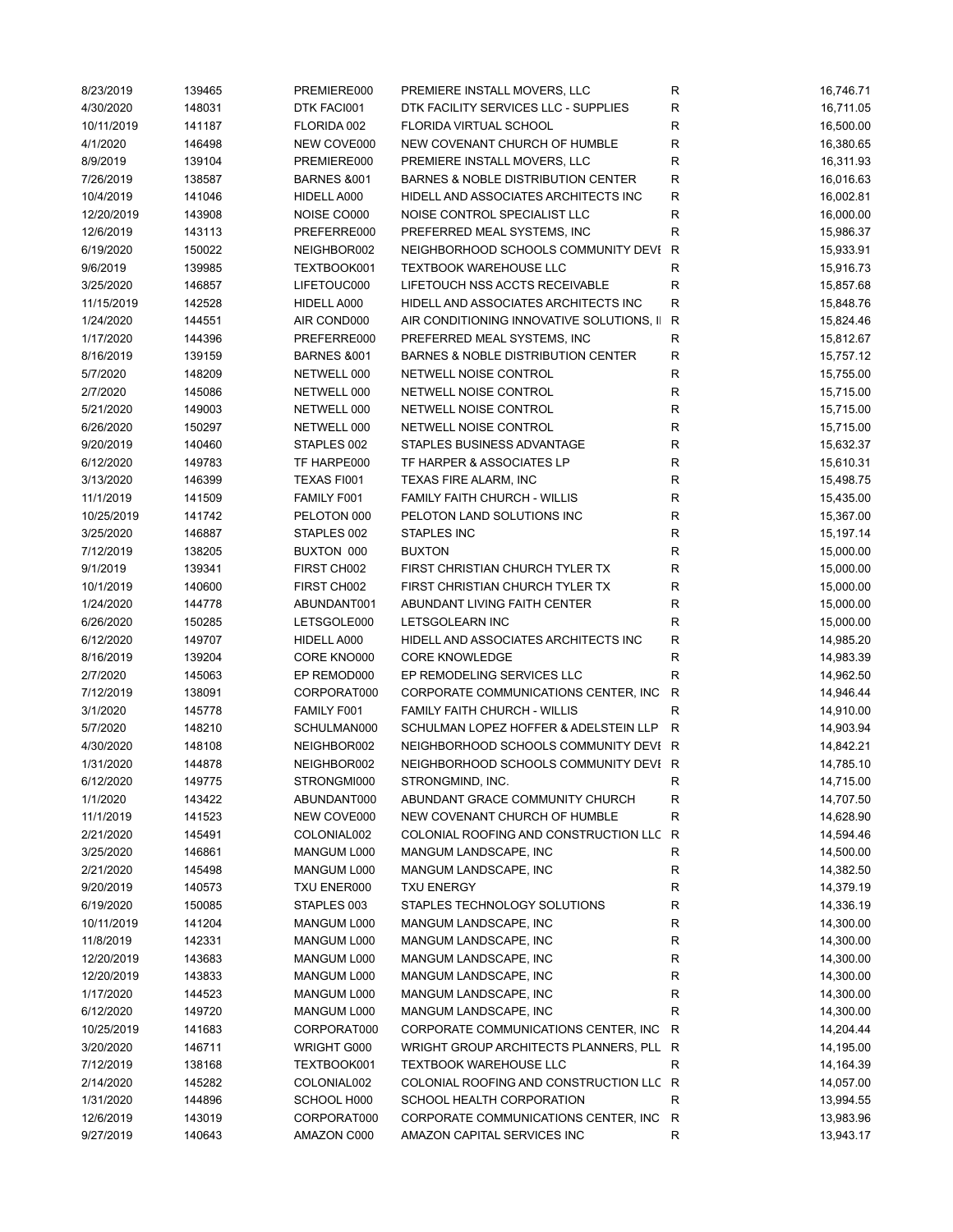| 8/2/2019   | 138916 | EP REMOD000 | EP REMODELING SERVICES LLC            | R            | 13,900.00 |
|------------|--------|-------------|---------------------------------------|--------------|-----------|
| 4/16/2020  | 147429 | REPUBLIC000 | REPUBLIC BUSINESS CREDIT, LLC         | ${\sf R}$    | 13,882.23 |
| 4/9/2020   | 147048 | FALLBROO000 | <b>FALLBROOK BAPTIST CHURCH</b>       | R            | 13,815.63 |
| 9/27/2019  | 140698 | EMS LINQ000 | EMS LINQ INC                          | $\mathsf R$  | 13,814.57 |
| 10/4/2019  | 140854 | ALPHA TE000 | ALPHA TESTING, INC.                   | $\mathsf R$  | 13,811.38 |
| 10/18/2019 | 141486 | WALSH GA000 | WALSH GALLEGOS TREVINO RUSSO & KYLE P | R            | 13,807.07 |
| 11/8/2019  | 142361 | WRIGHT G000 | WRIGHT GROUP ARCHITECTS PLANNERS, PLL | R            | 13,802.08 |
| 5/7/2020   | 148211 | STAPLES 003 | STAPLES TECHNOLOGY SOLUTIONS          | ${\sf R}$    | 13,785.52 |
| 2/14/2020  | 145296 | DANIELS 001 | DANIELS AIR INC                       | $\mathsf{R}$ | 13,757.54 |
| 12/13/2019 | 143290 | DURHAM S005 | DURHAM SCHOOL SERVICES                | $\mathsf R$  | 13,755.30 |
| 2/21/2020  | 145501 | PELOTON 000 | PELOTON LAND SOLUTIONS INC            | $\mathsf R$  | 13,732.89 |
| 8/1/2019   | 138531 | FALLBROO000 | <b>FALLBROOK BAPTIST CHURCH</b>       | $\mathsf R$  | 13,702.10 |
| 9/1/2019   | 139337 | FALLBROO000 | FALLBROOK BAPTIST CHURCH              | $\mathsf R$  | 13,702.10 |
| 10/1/2019  | 140596 | FALLBROO000 | <b>FALLBROOK BAPTIST CHURCH</b>       | R            | 13,702.10 |
| 12/1/2019  | 142641 | FALLBROO000 | <b>FALLBROOK BAPTIST CHURCH</b>       | $\mathsf R$  | 13,702.10 |
| 11/8/2019  | 142241 | STAPLES 002 | STAPLES BUSINESS ADVANTAGE            | $\mathsf R$  | 13,687.61 |
|            |        |             |                                       | $\mathsf R$  |           |
| 10/4/2019  | 140972 | STAPLES 002 | STAPLES BUSINESS ADVANTAGE            |              | 13,681.03 |
| 1/10/2020  | 144158 | STAPLES 002 | <b>STAPLES INC</b>                    | $\mathsf R$  | 13,571.09 |
| 11/8/2019  | 142350 | STAPLES 003 | STAPLES TECHNOLOGY SOLUTIONS          | $\mathsf R$  | 13,528.14 |
| 8/30/2019  | 139758 | STAPLES 003 | STAPLES TECHNOLOGY SOLUTIONS          | ${\sf R}$    | 13,500.77 |
| 9/20/2019  | 140576 | WFAA 000    | <b>WFAA</b>                           | $\mathsf R$  | 13,495.00 |
| 4/1/2020   | 146483 | FAMILY F001 | FAMILY FAITH CHURCH - WILLIS          | R            | 13,475.00 |
| 8/9/2019   | 139027 | PREMIERE000 | PREMIERE INSTALL MOVERS, LLC          | $\mathsf R$  | 13,467.05 |
| 5/1/2020   | 147477 | FAMILY F001 | FAMILY FAITH CHURCH - WILLIS          | ${\sf R}$    | 13,356.00 |
| 6/1/2020   | 148813 | FAMILY F001 | <b>FAMILY FAITH CHURCH - WILLIS</b>   | ${\sf R}$    | 13,356.00 |
| 11/8/2019  | 142293 | COMMERCI004 | COMMERCIAL INDUSTRIAL BUILDERS INC    | $\mathsf R$  | 13,323.60 |
| 7/19/2019  | 138418 | LEARNING000 | LEARNING A-Z, LLC                     | $\mathsf R$  | 13,306.80 |
| 2/1/2020   | 144456 | FAMILY F001 | <b>FAMILY FAITH CHURCH - WILLIS</b>   | ${\sf R}$    | 13,237.00 |
| 6/26/2020  | 150253 | DATA REC000 | DATA RECOGNITION CORP.                | $\mathsf R$  | 13,194.00 |
| 3/13/2020  | 146388 | SCHULMAN000 | SCHULMAN LOPEZ HOFFER & ADELSTEIN LLP | ${\sf R}$    | 13,170.12 |
| 9/13/2019  | 140017 | CDW GOVE000 | CDW GOVERNMENT, INC                   | $\mathsf R$  | 13,165.02 |
| 2/21/2020  | 145503 | SCHOOL H000 | SCHOOL HEALTH CORPORATION             | R            | 13,162.29 |
| 9/6/2019   | 139853 | MANGUM L000 | MANGUM LANDSCAPE, INC                 | R            | 13,150.00 |
| 11/15/2019 | 142529 | ICLEAN, 000 | <b>ICLEAN, LLC</b>                    | R            | 13,149.95 |
| 4/23/2020  | 147639 | DTK FACI001 | DTK FACILITY SERVICES LLC - SUPPLIES  | ${\sf R}$    | 13,137.73 |
| 8/16/2019  | 139299 | CAROLINA000 | CAROLINA BIOLOGICAL SUPPLY COMPANY    | $\mathsf{R}$ | 13,098.61 |
| 12/13/2019 | 143502 | FLINN SC000 | FLINN SCIENTIFIC, INC                 | ${\sf R}$    | 13,096.88 |
| 8/9/2019   | 139067 | WRIGHT G000 | WRIGHT GROUP ARCHITECTS PLANNERS, PLL | $\mathsf{R}$ | 13,034.94 |
| 11/1/2019  | 141492 | ABUNDANT000 | ABUNDANT GRACE COMMUNITY CHURCH       | R            | 12,975.00 |
| 1/24/2020  | 144738 | HIGGINBO002 | HIGGINBOTHAM INSURANCE AGENCY         | R            | 12,968.00 |
| 8/9/2019   | 139098 | MANGUM L000 | MANGUM LANDSCAPE, INC                 | R            | 12,950.00 |
| 1/24/2020  | 144698 | WRIGHT G000 | WRIGHT GROUP ARCHITECTS PLANNERS, PLL | R            | 12,919.54 |
| 3/1/2020   | 145793 | NEW COVE000 | NEW COVENANT CHURCH OF HUMBLE         | $\mathsf R$  | 12,870.00 |
| 7/26/2019  | 138755 | TEXTBOOK001 | <b>TEXTBOOK WAREHOUSE LLC</b>         | R            | 12,818.19 |
| 6/26/2020  | 150184 | AMERICAN034 | AMERICAN FIRE PROTECTION GROUP INC    | R            | 12,771.00 |
| 6/5/2020   | 149620 | VANDERFO000 | VANDERFORD AIR, INC.                  | R            | 12,745.00 |
| 4/2/2020   | 147022 | STAPLES 003 | STAPLES TECHNOLOGY SOLUTIONS          | ${\sf R}$    | 12,740.80 |
| 2/28/2020  | 145868 | HALL PAS000 | <b>HALL PASS</b>                      | ${\sf R}$    | 12,719.75 |
| 2/21/2020  | 145487 | ABILITIE000 | ABILITIES THERAPY AND CONSULTING, LLC | R            | 12,640.71 |
|            |        | STAPLES 003 | STAPLES TECHNOLOGY SOLUTIONS          |              |           |
| 11/1/2019  | 142083 |             |                                       | ${\sf R}$    | 12,632.18 |
| 11/22/2019 | 142801 | SCHULMAN000 | SCHULMAN LOPEZ HOFFER & ADELSTEIN LLP | $\mathsf{R}$ | 12,624.94 |
| 11/8/2019  | 142111 | AMAZON C000 | AMAZON CAPITAL SERVICES INC           | ${\sf R}$    | 12,551.02 |
| 2/1/2020   | 144439 | ABUNDANT000 | ABUNDANT GRACE COMMUNITY CHURCH       | R            | 12,532.50 |
| 11/1/2019  | 141871 | ADVANTAC000 | ADVANTACLEAN OF LEAGUE CITY           | R            | 12,491.40 |
| 11/1/2019  | 142012 | ACCELERA002 | ACCELERATE LEARNING, INC.             | R            | 12,490.20 |
| 2/28/2020  | 145892 | PELOTON 000 | PELOTON LAND SOLUTIONS INC            | R            | 12,473.14 |
| 1/10/2020  | 144222 | MASTERY 000 | <b>MASTERY EDUCATION</b>              | ${\sf R}$    | 12,471.03 |
| 1/31/2020  | 144901 | STAPLES 003 | STAPLES TECHNOLOGY SOLUTIONS          | R            | 12,467.36 |
| 12/13/2019 | 143287 | DALLAS P001 | DALLAS PRO PAINTING & DRYWALL         | R            | 12,400.00 |
| 10/11/2019 | 141285 | ICLEAN, 000 | <b>ICLEAN, LLC</b>                    | R            | 12,362.00 |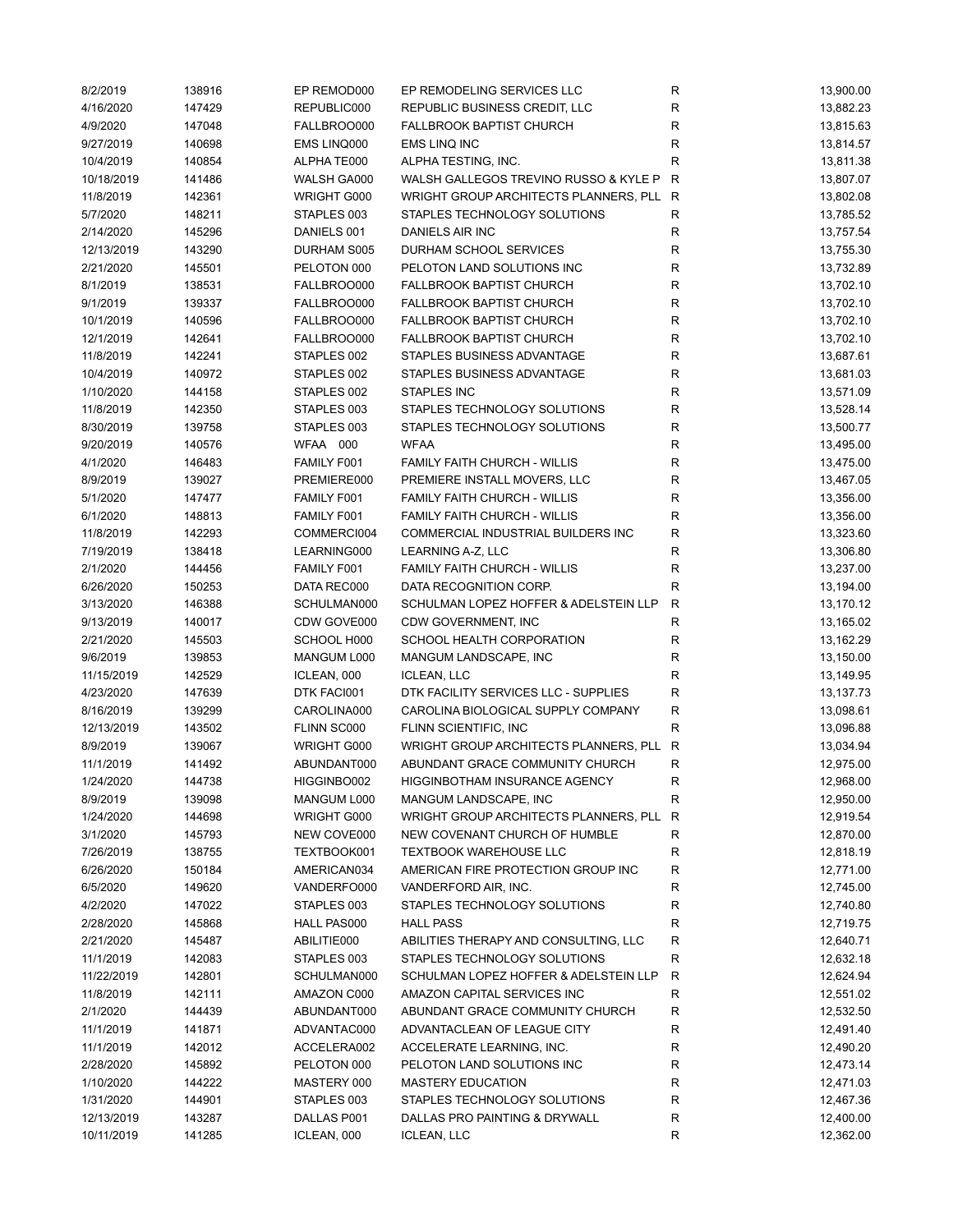| 9/13/2019  | 140045 | CORPORAT000            | CORPORATE COMMUNICATIONS CENTER, INC R    |              | 12,273.10 |
|------------|--------|------------------------|-------------------------------------------|--------------|-----------|
| 3/20/2020  | 146539 | <b>BLEYL EN000</b>     | <b>BLEYL ENGINEERING</b>                  | R            | 12,268.75 |
| 10/4/2019  | 140973 | STAPLES 003            | STAPLES TECHNOLOGY SOLUTIONS              | R            | 12,169.43 |
| 8/2/2019   | 138870 | SINGAPOR000            | SINGAPORE MATH, INC                       | R            | 12,157.80 |
| 2/21/2020  | 145723 | KLEEN AI000            | KLEEN AIR FILTER SERVICE & SALES          | $\mathsf R$  | 12,155.00 |
| 5/14/2020  | 148554 | EDUTHING000            | <b>EDUTHINGS LLC</b>                      | $\mathsf R$  | 12,121.62 |
| 10/11/2019 | 141241 | SCHOOL H000            | SCHOOL HEALTH CORPORATION                 | $\mathsf R$  | 12,100.92 |
| 4/16/2020  | 147458 | WRIGHT G000            | WRIGHT GROUP ARCHITECTS PLANNERS, PLL     | $\mathsf{R}$ | 12,090.61 |
| 7/26/2019  | 138639 | EP REMOD000            | EP REMODELING SERVICES LLC                | $\mathsf R$  | 12,050.00 |
| 7/26/2019  | 138696 | TEXTBOOK001            | <b>TEXTBOOK WAREHOUSE LLC</b>             | R            | 12,037.18 |
| 8/8/2019   | 139141 | <b>TAURUS C000</b>     | TAURUS COMM, TRI-VAN ROOFING              | ${\sf R}$    | 12,031.28 |
| 4/16/2020  | 147420 | PREFERRE000            | PREFERRED MEAL SYSTEMS, INC               | $\mathsf R$  | 12,021.09 |
| 11/8/2019  | 142170 | JIMMYS H000            | JIMMYS HOME IMPROVEMENTS                  | R            | 12,000.00 |
| 1/1/2020   | 143453 | NEIGHBOR002            | NEIGHBORHOOD SCHOOLS COMMUNITY DEVI R     |              | 12,000.00 |
| 2/1/2020   | 144470 | NEIGHBOR002            | NEIGHBORHOOD SCHOOLS COMMUNITY DEVI R     |              | 12,000.00 |
|            |        |                        | ABUNDANT GRACE COMMUNITY CHURCH           |              |           |
| 5/1/2020   | 147461 | ABUNDANT000            |                                           | R            | 11,992.50 |
| 6/1/2020   | 148797 | ABUNDANT000            | ABUNDANT GRACE COMMUNITY CHURCH           | R            | 11,992.50 |
| 3/1/2020   | 145762 | ABUNDANT000            | ABUNDANT GRACE COMMUNITY CHURCH           | $\mathsf R$  | 11,985.00 |
| 9/13/2019  | 140067 | ICLEAN, 000            | <b>ICLEAN, LLC</b>                        | R            | 11,979.20 |
| 7/26/2019  | 138699 | TXU ENER000            | <b>TXU ENERGY</b>                         | $\mathsf R$  | 11,853.89 |
| 8/30/2019  | 139572 | ASSET SE000            | ASSET SERVICES, INC.                      | $\mathsf R$  | 11,796.75 |
| 11/15/2019 | 142537 | WRIGHT G000            | WRIGHT GROUP ARCHITECTS PLANNERS, PLL     | R            | 11,616.26 |
| 10/31/2019 | 142102 | FRONTLIN000            | <b>FRONTLINE EDUCATION</b>                | ${\sf R}$    | 11,609.29 |
| 6/26/2020  | 150318 | STAPLES 002            | <b>STAPLES INC</b>                        | $\mathsf R$  | 11,608.82 |
| 11/8/2019  | 142186 | MIND RES000            | MIND RESEARCH INSTITUTE                   | R            | 11,600.00 |
| 11/22/2019 | 142742 | EP REMOD000            | EP REMODELING SERVICES LLC                | ${\sf R}$    | 11,581.55 |
| 7/26/2019  | 138568 | AMAZON C000            | AMAZON CAPITAL SERVICES INC               | ${\sf R}$    | 11,580.15 |
| 1/24/2020  | 144779 | JACKSON 000            | JACKSON SPENCER LAW PLLC                  | ${\sf R}$    | 11,477.77 |
| 8/1/2019   | 138534 | FAMILY F001            | <b>FAMILY FAITH CHURCH - WILLIS</b>       | $\mathsf R$  | 11,473.00 |
| 9/1/2019   | 139340 | FAMILY F001            | <b>FAMILY FAITH CHURCH - WILLIS</b>       | R            | 11,473.00 |
| 10/1/2019  | 140599 | FAMILY F001            | <b>FAMILY FAITH CHURCH - WILLIS</b>       | R            | 11,473.00 |
| 12/1/2019  | 142644 | FAMILY F001            | <b>FAMILY FAITH CHURCH - WILLIS</b>       | R            | 11,473.00 |
| 4/1/2020   | 146467 | ABUNDANT000            | ABUNDANT GRACE COMMUNITY CHURCH           | $\mathsf R$  | 11,452.50 |
| 8/1/2019   | 138518 | ABUNDANT000            | ABUNDANT GRACE COMMUNITY CHURCH           | R            | 11,445.00 |
| 9/1/2019   | 139324 | ABUNDANT000            | ABUNDANT GRACE COMMUNITY CHURCH           | R            | 11,445.00 |
| 10/1/2019  | 140582 | ABUNDANT000            | ABUNDANT GRACE COMMUNITY CHURCH           | $\mathsf R$  | 11,445.00 |
| 12/1/2019  | 142627 | ABUNDANT000            | ABUNDANT GRACE COMMUNITY CHURCH           | ${\sf R}$    | 11,445.00 |
| 6/19/2020  | 150084 | STAPLES 002            | STAPLES INC                               | $\mathsf R$  | 11,426.93 |
| 8/9/2019   | 138957 | <b>BARNES &amp;001</b> | BARNES & NOBLE DISTRIBUTION CENTER        | R            | 11,406.95 |
| 6/5/2020   | 149544 | SCHULMAN000            | SCHULMAN LOPEZ HOFFER & ADELSTEIN LLP     | $\mathsf{R}$ | 11,376.73 |
|            |        |                        |                                           |              |           |
| 7/12/2019  | 138100 | FAMILY F001            | <b>FAMILY FAITH CHURCH - WILLIS</b>       | R            | 11,375.00 |
| 11/15/2019 | 142444 | FRISCO F001            | <b>FRISCO FENCE LLC</b>                   | R            | 11,375.00 |
| 12/6/2019  | 143111 | FRISCO F001            | <b>FRISCO FENCE LLC</b>                   | $\mathsf R$  | 11,375.00 |
| 11/8/2019  | 142360 | WRIGHT G000            | WRIGHT GROUP ARCHITECTS PLANNERS, PLL     | R            | 11,371.33 |
| 7/1/2019   | 137694 | FALLBROO000            | <b>FALLBROOK BAPTIST CHURCH</b>           | R            | 11,307.70 |
| 1/1/2020   | 143454 | NEW COVE000            | NEW COVENANT CHURCH OF HUMBLE             | ${\sf R}$    | 11,289.85 |
| 10/4/2019  | 140872 | CDW GOVE000            | CDW GOVERNMENT, INC                       | $\mathsf R$  | 11,248.64 |
| 1/24/2020  | 144780 | LUNA BLA001            | <b>BLANCA ALICIA LUNA</b>                 | ${\sf R}$    | 11,192.65 |
| 11/22/2019 | 142677 | AMAZON C000            | AMAZON CAPITAL SERVICES INC               | ${\sf R}$    | 11,180.42 |
| 3/25/2020  | 146888 | STAPLES 003            | STAPLES TECHNOLOGY SOLUTIONS              | R            | 11,145.79 |
| 1/10/2020  | 144255 | STAPLES 003            | STAPLES TECHNOLOGY SOLUTIONS              | $\mathsf R$  | 11,135.30 |
| 9/6/2019   | 139773 | AIR COND000            | AIR CONDITIONING INNOVATIVE SOLUTIONS, II | R            | 11,018.14 |
| 8/23/2019  | 139395 | CATERING000            | CATERING BY MICHAEL                       | R            | 11,017.50 |
| 7/26/2019  | 138649 | ICLEAN, 000            | <b>ICLEAN, LLC</b>                        | R            | 11,000.00 |
| 8/30/2019  | 139734 | ICLEAN, 000            | <b>ICLEAN, LLC</b>                        | ${\sf R}$    | 11,000.00 |
| 1/3/2020   | 144001 | ICLEAN, 000            | <b>ICLEAN, LLC</b>                        | $\mathsf R$  | 11,000.00 |
| 2/14/2020  | 145339 | METROPLE000            | METROPLEX EDUCATIONAL CONSULTANTS         | R            | 10,987.09 |
| 7/12/2019  | 138162 | STAPLES 002            | STAPLES BUSINESS ADVANTAGE                | $\mathsf R$  | 10,931.74 |
| 6/5/2020   | 149492 | NEIGHBOR002            | NEIGHBORHOOD SCHOOLS COMMUNITY DEVI R     |              | 10,924.59 |
| 7/12/2019  | 138098 | EPSERVIC000            | EPSERVICESTX REMODELING SERVICES          | R            | 10,900.00 |
|            |        |                        |                                           |              |           |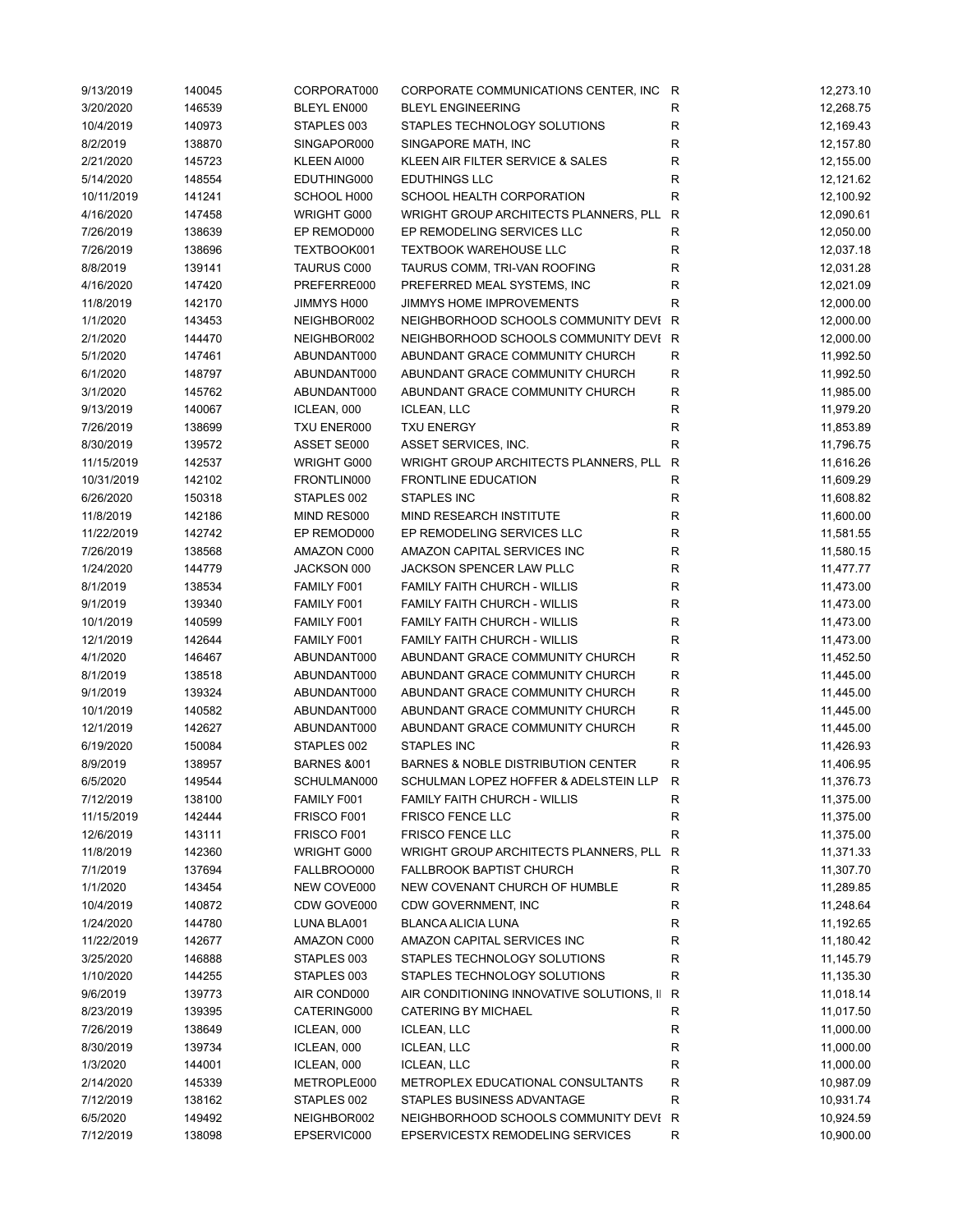| 9/13/2019  | 140210 | STAPLES 003                | STAPLES TECHNOLOGY SOLUTIONS              | R            | 10,871.23 |
|------------|--------|----------------------------|-------------------------------------------|--------------|-----------|
| 9/27/2019  | 140840 | WRIGHT G000                | WRIGHT GROUP ARCHITECTS PLANNERS, PLL     | R            | 10,864.50 |
| 7/19/2019  | 138497 | FAMILY F001                | <b>FAMILY FAITH CHURCH - WILLIS</b>       | ${\sf R}$    | 10,846.57 |
| 1/7/2020   | 144031 | WRL GENE000                | WRL GENERAL CONTRACTORS, LTD              | R            | 10,778.74 |
| 7/1/2019   | 137682 | ABUNDANT000                | ABUNDANT GRACE COMMUNITY CHURCH           | R            | 10,777.50 |
| 11/8/2019  | 142110 | AIR COND000                | AIR CONDITIONING INNOVATIVE SOLUTIONS, II | R            | 10,754.83 |
| 12/20/2019 | 143733 | WRIGHT G000                | WRIGHT GROUP ARCHITECTS PLANNERS, PLL R   |              | 10,736.00 |
| 6/19/2020  | 149806 | ADVANCED003                | ADVANCED PAVEMENT MAINTENANCE, LTD        | $\mathsf{R}$ | 10,718.00 |
| 5/21/2020  | 149082 | WRIGHT G000                | WRIGHT GROUP ARCHITECTS PLANNERS, PLL R   |              | 10,717.87 |
| 12/20/2019 | 143755 | <b>BARNES &amp;002</b>     | BARNES & NOBLE COLLEGE BOOKSELLERS        | R            | 10,700.07 |
| 10/4/2019  | 140863 | <b>BLEYL EN000</b>         | <b>BLEYL ENGINEERING</b>                  | $\mathsf{R}$ | 10,681.25 |
| 10/11/2019 | 141309 | STAPLES 003                | STAPLES TECHNOLOGY SOLUTIONS              | R            | 10,649.40 |
| 6/5/2020   | 149396 | EP REMOD000                | EP REMODELING SERVICES LLC                | $\mathsf R$  | 10,532.50 |
| 8/16/2019  | 139311 | CORPORAT000                | CORPORATE COMMUNICATIONS CENTER, INC      | $\mathsf{R}$ | 10,502.41 |
| 2/14/2020  | 145460 | SCHOLAST002                | <b>SCHOLASTIC STORE ONLINE</b>            | $\mathsf R$  | 10,481.78 |
| 4/16/2020  | 147397 | JOHNSON 001                | JOHNSON CONTROLS SECURITY SOLUTIONS       | $\mathsf{R}$ | 10,444.61 |
|            | 150073 | SCHULMAN000                | SCHULMAN LOPEZ HOFFER & ADELSTEIN LLP     | ${\sf R}$    | 10,433.31 |
| 6/19/2020  |        |                            |                                           |              |           |
| 7/19/2019  | 138496 | FAMILY F000                | FAMILY FAITH CHURCH - HUNTSVILLE          | $\mathsf R$  | 10,423.54 |
| 7/12/2019  | 138114 | MENTORIN000                | MENTORING MINDS, L P                      | R            | 10,405.79 |
| 8/23/2019  | 139436 | EP REMOD000                | EP REMODELING SERVICES LLC                | ${\sf R}$    | 10,400.00 |
| 11/8/2019  | 142364 | MERCEJEN000                | <b>JENNIFER MERCER</b>                    | $\mathsf R$  | 10,390.92 |
| 5/21/2020  | 148929 | DTK FACI001                | DTK FACILITY SERVICES LLC - SUPPLIES      | R            | 10,320.55 |
| 9/6/2019   | 139887 | STAPLES 002                | STAPLES BUSINESS ADVANTAGE                | $\mathsf R$  | 10,309.12 |
| 9/13/2019  | 140002 | AMAZON C000                | AMAZON CAPITAL SERVICES INC               | R            | 10,275.35 |
| 12/20/2019 | 143857 | REGION 7000                | REGION 7 EDUC SERV CENTER                 | ${\sf R}$    | 10,218.86 |
| 11/1/2019  | 141534 | TRIUMPH 000                | TRIUMPH CHURCH, INC                       | $\mathsf R$  | 10,153.00 |
| 12/6/2019  | 143071 | STAPLES 003                | STAPLES TECHNOLOGY SOLUTIONS              | ${\sf R}$    | 10,151.88 |
| 8/23/2019  | 139493 | WRIGHT G000                | WRIGHT GROUP ARCHITECTS PLANNERS, PLL     | $\mathsf{R}$ | 10,072.63 |
| 2/7/2020   | 145100 | POPE PLU000                | POPE PLUMBING, INC                        | R            | 10,035.53 |
| 5/14/2020  | 148764 | THE VERT000                | THE VERTEX COMPANIES INC                  | ${\sf R}$    | 10,000.00 |
| 6/12/2020  | 149774 | STRATACT000                | STRATACT MEDIA GROUP LLC                  | $\mathsf R$  | 10,000.00 |
| 6/12/2020  | 149782 | TEXAS SE000                | TEXAS SECURE TITLE COMPANY LLC            | R            | 10,000.00 |
| 7/19/2019  | 138398 | FLINN SC000                | FLINN SCIENTIFIC, INC                     | R            | 9,974.05  |
| 12/13/2019 | 143253 | CDW GOVE000                | CDW GOVERNMENT, INC                       | R            | 9,947.52  |
| 12/13/2019 | 143528 | SCHOOL O000                | <b>SCHOOL OUTFITTERS</b>                  | ${\sf R}$    | 9,935.60  |
| 7/26/2019  | 138692 | TCSAAL L000                | <b>TCSAAL LLC</b>                         | ${\sf R}$    | 9,850.00  |
| 8/9/2019   | 139001 | EP REMOD000                | EP REMODELING SERVICES LLC                | ${\sf R}$    | 9,850.00  |
| 4/1/2020   | 146469 | BURCHRIC000                | RICHARD L BURCH                           | ${\sf R}$    | 9,812.00  |
| 5/1/2020   | 147463 | BURCHRIC000                | <b>RICHARD L BURCH</b>                    | R            | 9,812.00  |
| 6/1/2020   | 148799 | BURCHRIC000                | RICHARD L BURCH                           | R            | 9,812.00  |
| 10/18/2019 | 141379 | DTK FACI001                | DTK FACILITY SERVICES LLC - SUPPLIES      | R            | 9,779.12  |
| 5/7/2020   | 148367 | TEGRITY 000                | TEGRITY CONTRACTORS INC                   | R            | 9,777.77  |
| 5/7/2020   | 148368 | TEGRITY 000                | TEGRITY CONTRACTORS INC                   | R            | 9,777.77  |
| 8/1/2019   | 138521 | BURCHRIC000                | RICHARD L BURCH                           | R            | 9,761.00  |
| 9/1/2019   | 139327 | BURCHRIC000                | RICHARD L BURCH                           | R            | 9,761.00  |
| 10/1/2019  | 140585 | BURCHRIC000                | RICHARD L BURCH                           | ${\sf R}$    | 9,761.00  |
| 11/1/2019  | 141495 | BURCHRIC000                | RICHARD L BURCH                           | ${\sf R}$    | 9,761.00  |
| 12/1/2019  | 142630 | BURCHRIC000                | RICHARD L BURCH                           | ${\sf R}$    | 9,761.00  |
| 1/1/2020   | 143425 | BURCHRIC000                | RICHARD L BURCH                           | R            | 9,761.00  |
| 2/1/2020   |        |                            |                                           |              |           |
|            | 144442 | BURCHRIC000<br>BURCHRIC000 | RICHARD L BURCH                           | ${\sf R}$    | 9,761.00  |
| 3/1/2020   | 145764 |                            | RICHARD L BURCH                           | ${\sf R}$    | 9,761.00  |
| 8/1/2019   | 138560 | TRIUMPH 000                | TRIUMPH CHURCH, INC                       | ${\sf R}$    | 9,737.00  |
| 9/1/2019   | 139367 | TRIUMPH 000                | TRIUMPH CHURCH, INC                       | R            | 9,737.00  |
| 10/1/2019  | 140625 | TRIUMPH 000                | TRIUMPH CHURCH, INC                       | R            | 9,737.00  |
| 12/1/2019  | 142669 | TRIUMPH 000                | TRIUMPH CHURCH, INC                       | R            | 9,737.00  |
| 1/24/2020  | 144757 | REPUBLIC000                | REPUBLIC BUSINESS CREDIT, LLC             | R            | 9,723.35  |
| 8/1/2019   | 138543 | JORDAN S000                | THE JORDAN SCHOOL                         | ${\sf R}$    | 9,723.00  |
| 9/1/2019   | 139350 | JORDAN S000                | THE JORDAN SCHOOL                         | R            | 9,723.00  |
| 10/1/2019  | 140609 | JORDAN S000                | THE JORDAN SCHOOL                         | R            | 9,723.00  |
| 12/1/2019  | 142653 | JORDAN S000                | THE JORDAN SCHOOL                         | ${\sf R}$    | 9,723.00  |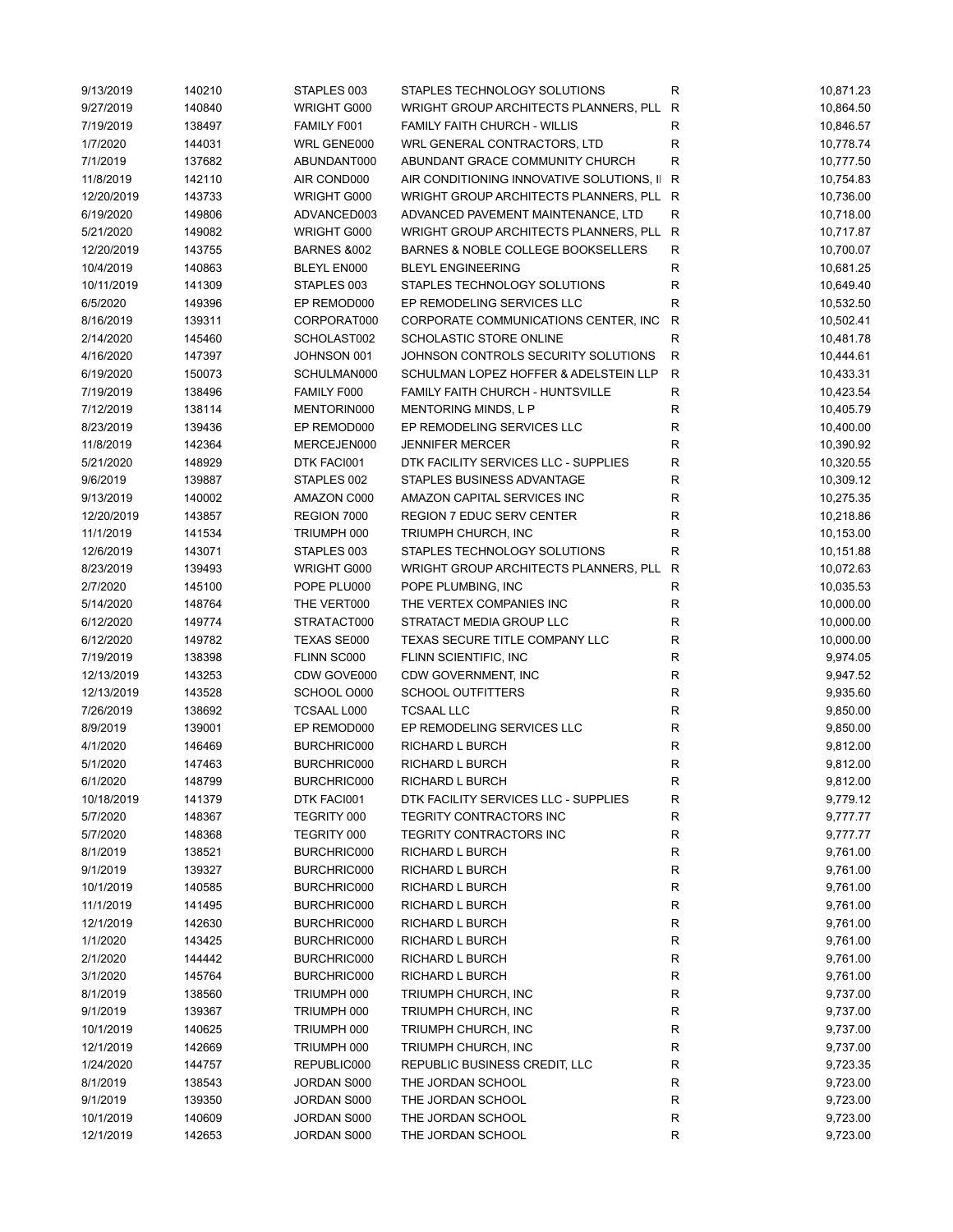| 12/6/2019  | 143065 | SCHULMAN000            | SCHULMAN LOPEZ HOFFER & ADELSTEIN LLP R |              | 9,722.06 |
|------------|--------|------------------------|-----------------------------------------|--------------|----------|
| 6/19/2020  | 150023 | NEIGHBOR002            | NEIGHBORHOOD SCHOOLS COMMUNITY DEVI R   |              | 9,702.42 |
| 7/1/2019   | 137704 | JORDAN S000            | THE JORDAN SCHOOL                       | R            | 9,674.00 |
| 2/1/2020   | 144482 | TRIUMPH 000            | TRIUMPH CHURCH, INC                     | $\mathsf{R}$ | 9,659.00 |
| 3/20/2020  | 146517 | AMAZON C000            | AMAZON CAPITAL SERVICES INC             | R            | 9,629.85 |
| 9/13/2019  | 140202 | REPUBLIC000            | REPUBLIC BUSINESS CREDIT, LLC           | $\mathsf R$  | 9,615.76 |
| 5/28/2020  | 149164 | DTK FACI001            | DTK FACILITY SERVICES LLC - SUPPLIES    | $\mathsf R$  | 9,546.47 |
| 11/8/2019  | 142271 | WRIGHT G000            | WRIGHT GROUP ARCHITECTS PLANNERS, PLL   | $\mathsf{R}$ | 9,519.57 |
| 1/1/2020   | 143465 | TRIUMPH 000            | TRIUMPH CHURCH, INC                     | $\mathsf R$  | 9,503.00 |
| 7/11/2019  | 138316 | ROI TELE000            | ROI TELEPHONY LLC                       | R            | 9,488.00 |
| 7/1/2019   | 137685 | BURCHRIC000            | RICHARD L BURCH                         | $\mathsf R$  | 9,450.00 |
| 12/6/2019  | 143029 | FLINN SC000            | FLINN SCIENTIFIC, INC                   | $\mathsf R$  | 9,404.99 |
| 7/26/2019  | 138655 | M & H SO000            | M & H SOLUTIONS                         | $\mathsf R$  | 9,381.06 |
| 11/8/2019  | 142322 | JIVE COM000            | JIVE COMMUNICATIONS, INC                | R            | 9,341.41 |
| 11/15/2019 | 142438 | DURHAM S005            | DURHAM SCHOOL SERVICES                  | R            | 9,337.25 |
|            |        |                        |                                         |              |          |
| 2/21/2020  | 145506 | TEXAS FI001            | TEXAS FIRE ALARM, INC                   | ${\sf R}$    | 9,329.78 |
| 3/13/2020  | 146396 | STAPLES 003            | STAPLES TECHNOLOGY SOLUTIONS            | $\mathsf R$  | 9,317.12 |
| 8/23/2019  | 139484 | TEXTBOOK001            | <b>TEXTBOOK WAREHOUSE LLC</b>           | $\mathsf R$  | 9,286.86 |
| 4/2/2020   | 147013 | SCIENTIF001            | SCIENTIFIC LEARNING CORPORATION         | $\mathsf R$  | 9,279.00 |
| 12/6/2019  | 143178 | FAMILY F001            | <b>FAMILY FAITH CHURCH - WILLIS</b>     | R            | 9,263.26 |
| 11/1/2019  | 141518 | JORDAN S000            | THE JORDAN SCHOOL                       | ${\sf R}$    | 9,247.00 |
| 12/13/2019 | 143289 | DTK FACI001            | DTK FACILITY SERVICES LLC - SUPPLIES    | $\mathsf R$  | 9,238.72 |
| 6/19/2020  | 149804 | ABILITIE000            | ABILITIES THERAPY AND CONSULTING, LLC   | R            | 9,234.56 |
| 2/7/2020   | 145012 | <b>BARNES &amp;002</b> | BARNES & NOBLE COLLEGE BOOKSELLERS      | R            | 9,233.62 |
| 4/30/2020  | 148168 | TEXAS FI001            | TEXAS FIRE ALARM, INC                   | R            | 9,228.63 |
| 12/13/2019 | 143509 | KLEEN AI000            | KLEEN AIR FILTER SERVICE & SALES        | ${\sf R}$    | 9,214.00 |
| 9/6/2019   | 139835 | DTK FACI000            | DTK FACILITY SERVICES LLC - SERVICES    | $\mathsf R$  | 9,200.00 |
| 1/17/2020  | 144349 | DURHAM S005            | DURHAM SCHOOL SERVICES                  | $\mathsf R$  | 9,184.48 |
| 10/25/2019 | 141772 | TEXAS FI001            | TEXAS FIRE ALARM, INC                   | ${\sf R}$    | 9,181.78 |
| 6/19/2020  | 149973 | JIVE COM000            | JIVE COMMUNICATIONS, INC                | R            | 9,181.32 |
| 5/1/2020   | 147503 | TRIUMPH 000            | <b>TRIUMPH CHURCH</b>                   | $\mathsf R$  | 9,178.00 |
| 6/1/2020   | 148837 | TRIUMPH 000            | <b>TRIUMPH CHURCH</b>                   | R            | 9,178.00 |
| 2/1/2020   | 144465 | JORDAN S000            | THE JORDAN SCHOOL                       | $\mathsf R$  | 9,177.00 |
| 9/6/2019   | 139776 | AMAZON C000            | AMAZON CAPITAL SERVICES INC             | R            | 9,152.58 |
| 8/23/2019  | 139374 | ALL IN L000            | ALL IN LEARNING                         | R            | 9,150.00 |
| 7/26/2019  | 138748 | STAPLES 003            | STAPLES TECHNOLOGY SOLUTIONS            | $\mathsf R$  | 9,145.00 |
| 7/26/2019  | 138687 | STAPLES 003            | STAPLES TECHNOLOGY SOLUTIONS            | R            | 9,142.45 |
|            |        | FAMILY F000            |                                         |              |          |
| 12/6/2019  | 143177 |                        | FAMILY FAITH CHURCH - HUNTSVILLE        | ${\sf R}$    | 9,079.29 |
| 7/1/2019   | 137721 | TRIUMPH 000            | TRIUMPH CHURCH, INC                     | R            | 9,074.00 |
| 10/11/2019 | 141186 | FLINN SC000            | FLINN SCIENTIFIC, INC                   | R            | 9,068.63 |
| 12/20/2019 | 143717 | <b>TCSAAL L000</b>     | <b>TCSAAL LLC</b>                       | R            | 9,050.00 |
| 9/13/2019  | 140124 | TEXAS FI001            | TEXAS FIRE ALARM, INC                   | R            | 9,021.00 |
| 11/8/2019  | 142294 | COMMERCI004            | COMMERCIAL INDUSTRIAL BUILDERS INC      | ${\sf R}$    | 9,000.00 |
| 6/5/2020   | 149522 | PRECISIO003            | PRECISION FLOW ENGINEERING LLC          | R            | 9,000.00 |
| 6/12/2020  | 149700 | FLIPPEN 000            | THE FLIPPEN GROUP, LLC                  | R            | 9,000.00 |
| 12/20/2019 | 143895 | WALSH GA000            | WALSH GALLEGOS TREVINO RUSSO & KYLE P   | R            | 8,981.66 |
| 7/19/2019  | 138395 | ENTERPRI004            | <b>ENTERPRISE RENT-A-CAR</b>            | R            | 8,971.93 |
| 3/1/2020   | 145804 | TRIUMPH 000            | <b>TRIUMPH CHURCH</b>                   | R            | 8,963.50 |
| 5/14/2020  | 148536 | DANIELS 004            | DANIELS PLUMBING                        | R            | 8,958.75 |
| 11/8/2019  | 142182 | MENTORIN000            | MENTORING MINDS, L P                    | R            | 8,945.86 |
| 3/6/2020   | 146117 | REGION 7000            | REGION 7 EDUC SERV CENTER               | R            | 8,941.45 |
| 8/2/2019   | 138857 | POPE PLU000            | POPE PLUMBING, INC                      | R            | 8,919.50 |
| 6/26/2020  | 150315 | SHINE IN000            | SHINE INC                               | R            | 8,901.00 |
| 2/21/2020  | 145713 | EP REMOD000            | EP REMODELING SERVICES LLC              | R            | 8,898.00 |
| 7/19/2019  | 138478 | AMAZON C000            | AMAZON CAPITAL SERVICES INC             | R            | 8,860.19 |
| 5/1/2020   | 147486 | JORDAN S000            | THE JORDAN SCHOOL                       | R            | 8,806.00 |
| 6/1/2020   | 148821 | JORDAN S000            | THE JORDAN SCHOOL                       | $\mathsf R$  | 8,806.00 |
| 8/30/2019  | 139569 | AMAZON C000            | AMAZON CAPITAL SERVICES INC             | R            | 8,804.42 |
| 8/2/2019   | 138914 | CLEAR CH000            | CLEAR CHANNEL OUTDOOR                   | R            | 8,800.00 |
| 9/20/2019  | 140465 | TEXAS FI001            | TEXAS FIRE ALARM, INC                   | R            | 8,792.00 |
|            |        |                        |                                         |              |          |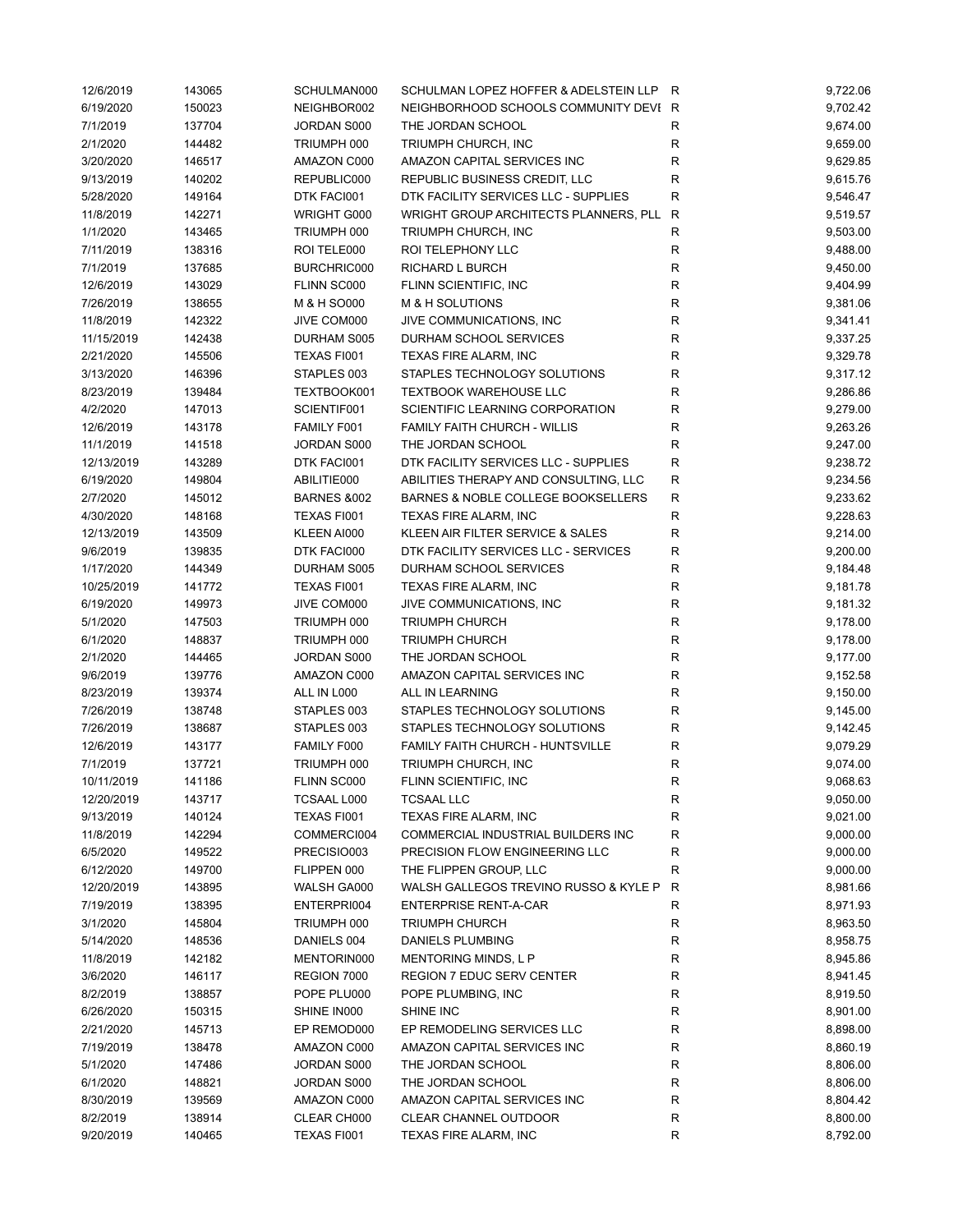| 4/16/2020  | 147404 | MACK BRA000            | MACK BRASS OF VIRGINIA LLC                  | R            | 8,788.84 |
|------------|--------|------------------------|---------------------------------------------|--------------|----------|
| 1/24/2020  | 144714 | ATMOS EN000            | <b>ATMOS ENERGY</b>                         | ${\sf R}$    | 8,757.24 |
| 9/13/2019  | 140110 | SCHOOL H000            | SCHOOL HEALTH CORPORATION                   | $\mathsf R$  | 8,752.70 |
| 1/10/2020  | 144186 | AIR COND000            | AIR CONDITIONING INNOVATIVE SOLUTIONS, II   | $\mathsf{R}$ | 8,752.63 |
| 5/28/2020  | 149087 | ABILITIE000            | ABILITIES THERAPY AND CONSULTING, LLC       | R            | 8,711.83 |
| 2/14/2020  | 145299 | DURHAM S005            | DURHAM SCHOOL SERVICES                      | R            | 8,703.75 |
| 4/1/2020   | 146509 | TRIUMPH 000            | <b>TRIUMPH CHURCH</b>                       | ${\sf R}$    | 8,697.00 |
| 3/25/2020  | 146767 | AMAZON C000            | AMAZON CAPITAL SERVICES INC                 | ${\sf R}$    | 8,683.27 |
| 2/7/2020   | 145116 | SCHOOL H000            | SCHOOL HEALTH CORPORATION                   | $\mathsf R$  | 8,668.15 |
|            |        | HARVEST 000            |                                             | $\mathsf R$  |          |
| 11/1/2019  | 141512 |                        | HARVEST CHURCH OF SE TEXAS                  |              | 8,624.00 |
| 7/12/2019  | 138223 | CORPORAT000            | CORPORATE COMMUNICATIONS CENTER, INC.       | R            | 8,581.97 |
| 4/30/2020  | 148030 | DRYTEC M000            | DRYTEC MOISTURE PROTECTION TECHNOLO(R       |              | 8,562.87 |
| 8/30/2019  | 139643 | PEARSON 005            | PEARSON K12 LEARNING LLC                    | $\mathsf R$  | 8,550.01 |
| 10/18/2019 | 141410 | PELOTON 000            | PELOTON LAND SOLUTIONS INC                  | R            | 8,518.56 |
| 10/18/2019 | 141437 | TEXAS FI001            | TEXAS FIRE ALARM, INC                       | R            | 8,500.90 |
| 2/14/2020  | 145410 | WFAA 000               | <b>WFAA</b>                                 | R            | 8,500.00 |
| 5/14/2020  | 148604 | HIDELL A000            | HIDELL AND ASSOCIATES ARCHITECTS INC        | $\mathsf R$  | 8,473.70 |
| 3/6/2020   | 146224 | STAPLES 002            | <b>STAPLES INC</b>                          | ${\sf R}$    | 8,452.54 |
| 1/1/2020   | 143442 | HARVEST 000            | HARVEST CHURCH OF SE TEXAS                  | ${\sf R}$    | 8,449.00 |
| 10/11/2019 | 141129 | <b>BARNES &amp;001</b> | BARNES & NOBLE DISTRIBUTION CENTER          | R            | 8,446.63 |
| 4/1/2020   | 146492 | JORDAN S000            | THE JORDAN SCHOOL                           | R            | 8,435.00 |
| 7/26/2019  | 138686 | STAPLES 002            | STAPLES BUSINESS ADVANTAGE                  | R            | 8,420.53 |
| 11/22/2019 | 142935 | TEMPEMAR000            | MARY JOANNE TEMPELMEYER                     | ${\sf R}$    | 8,369.25 |
| 10/18/2019 | 141405 | METROPLE000            | METROPLEX EDUCATIONAL CONSULTANTS           | ${\sf R}$    | 8,303.00 |
| 9/20/2019  | 140236 | AMAZON C000            | AMAZON CAPITAL SERVICES INC                 | R            | 8,260.37 |
| 7/26/2019  | 138647 | HOUGHTON001            | <b>HOUGHTON MIFFLIN HARCOURT</b>            | R            | 8,257.75 |
| 12/20/2019 | 143712 | STAPLES 003            | STAPLES TECHNOLOGY SOLUTIONS                | ${\sf R}$    | 8,242.76 |
|            |        |                        |                                             | $\mathsf R$  |          |
| 10/25/2019 | 141843 | REPUBLIC000            | REPUBLIC BUSINESS CREDIT, LLC               |              | 8,233.76 |
| 8/23/2019  | 139478 | STAPLES 002            | STAPLES BUSINESS ADVANTAGE                  | $\mathsf R$  | 8,202.76 |
| 7/26/2019  | 138695 | TEXAS FI001            | TEXAS FIRE ALARM, INC                       | R            | 8,171.78 |
| 4/1/2020   | 146486 | HARVEST 000            | HARVEST CHURCH OF SE TEXAS                  | R            | 8,141.00 |
| 4/9/2020   | 147274 | TEXAS FI001            | TEXAS FIRE ALARM, INC                       | $\mathsf R$  | 8,135.00 |
| 3/20/2020  | 146629 | JIVE COM000            | JIVE COMMUNICATIONS, INC                    | R            | 8,117.03 |
| 1/1/2020   | 143448 | JORDAN S000            | THE JORDAN SCHOOL                           | R            | 8,085.00 |
| 8/9/2019   | 139053 | STAPLES 003            | STAPLES TECHNOLOGY SOLUTIONS                | R            | 8,081.40 |
| 11/1/2019  | 142106 | FRONTLIN000            | <b>FRONTLINE EDUCATION</b>                  | ${\sf R}$    | 8,070.22 |
| 8/16/2019  | 139297 | <b>BARNES &amp;001</b> | BARNES & NOBLE DISTRIBUTION CENTER          | $\mathsf R$  | 8,053.80 |
| 5/14/2020  | 148615 | JIVE COM000            | JIVE COMMUNICATIONS, INC                    | R            | 8,049.15 |
| 4/9/2020   | 147049 | JIVE COM000            | JIVE COMMUNICATIONS, INC                    | $\mathsf R$  | 8,048.77 |
| 9/6/2019   | 139830 | CORPORAT000            | CORPORATE COMMUNICATIONS CENTER, INC        | $\mathsf{R}$ | 8,039.20 |
| 11/15/2019 | 142538 | ABILITIE000            | ABILITIES THERAPY AND CONSULTING, LLC       | R            | 8,018.82 |
| 2/7/2020   | 145205 | JIVE COM000            | JIVE COMMUNICATIONS, INC                    | R            | 8,017.55 |
| 5/21/2020  | 148878 | BLEYL EN000            | <b>BLEYL ENGINEERING</b>                    | R            | 7,980.30 |
| 10/25/2019 | 141793 | AIR COND000            | AIR CONDITIONING INNOVATIVE SOLUTIONS, II   | R            | 7,979.40 |
| 5/28/2020  | 149272 | STEWART 001            | THE STEWART ORGANIZATION, INC.              | R            | 7,976.44 |
| 4/9/2020   | 147290 | VIKING F000            | VIKING FENCE CO., LTD                       | R            | 7,955.00 |
|            |        |                        |                                             |              |          |
| 5/1/2020   | 147480 | HARVEST 000            | HARVEST CHURCH OF SE TEXAS                  | R            | 7,924.00 |
| 6/1/2020   | 148816 | HARVEST 000            | HARVEST CHURCH OF SE TEXAS                  | R            | 7,924.00 |
| 12/13/2019 | 143312 | JIVE COM000            | JIVE COMMUNICATIONS, INC                    | R            | 7,922.51 |
| 6/5/2020   | 149452 | KLEEN AI000            | KLEEN AIR FILTER SERVICE & SALES            | R            | 7,910.00 |
| 1/10/2020  | 144106 | JIVE COM000            | JIVE COMMUNICATIONS, INC                    | R            | 7,869.57 |
| 10/4/2019  | 141056 | METROPLE000            | METROPLEX EDUCATIONAL CONSULTANTS           | R            | 7,861.00 |
| 10/4/2019  | 140906 | COSERV 000             | <b>COSERV</b>                               | R            | 7,853.93 |
| 8/16/2019  | 139319 | STAPLES 002            | STAPLES BUSINESS ADVANTAGE                  | R            | 7,851.81 |
| 4/2/2020   | 146959 | EDU GAME000            | EDU GAME CHANGERS LLC                       | R            | 7,850.00 |
| 10/25/2019 | 141635 | ABILITIE000            | ABILITIES THERAPY AND CONSULTING, LLC       | R            | 7,835.33 |
| 11/15/2019 | 142371 | AMAZON C000            | AMAZON CAPITAL SERVICES INC                 | R            | 7,812.68 |
| 11/15/2019 | 142580 | METROPLE000            | METROPLEX EDUCATIONAL CONSULTANTS           | $\mathsf R$  | 7,794.31 |
| 2/21/2020  | 145577 | DRYTEC M000            | DRYTEC MOISTURE PROTECTION TECHNOLO(R       |              | 7,770.00 |
| 10/4/2019  | 140852 | AIR COND000            | AIR CONDITIONING INNOVATIVE SOLUTIONS, II R |              | 7,763.91 |
|            |        |                        |                                             |              |          |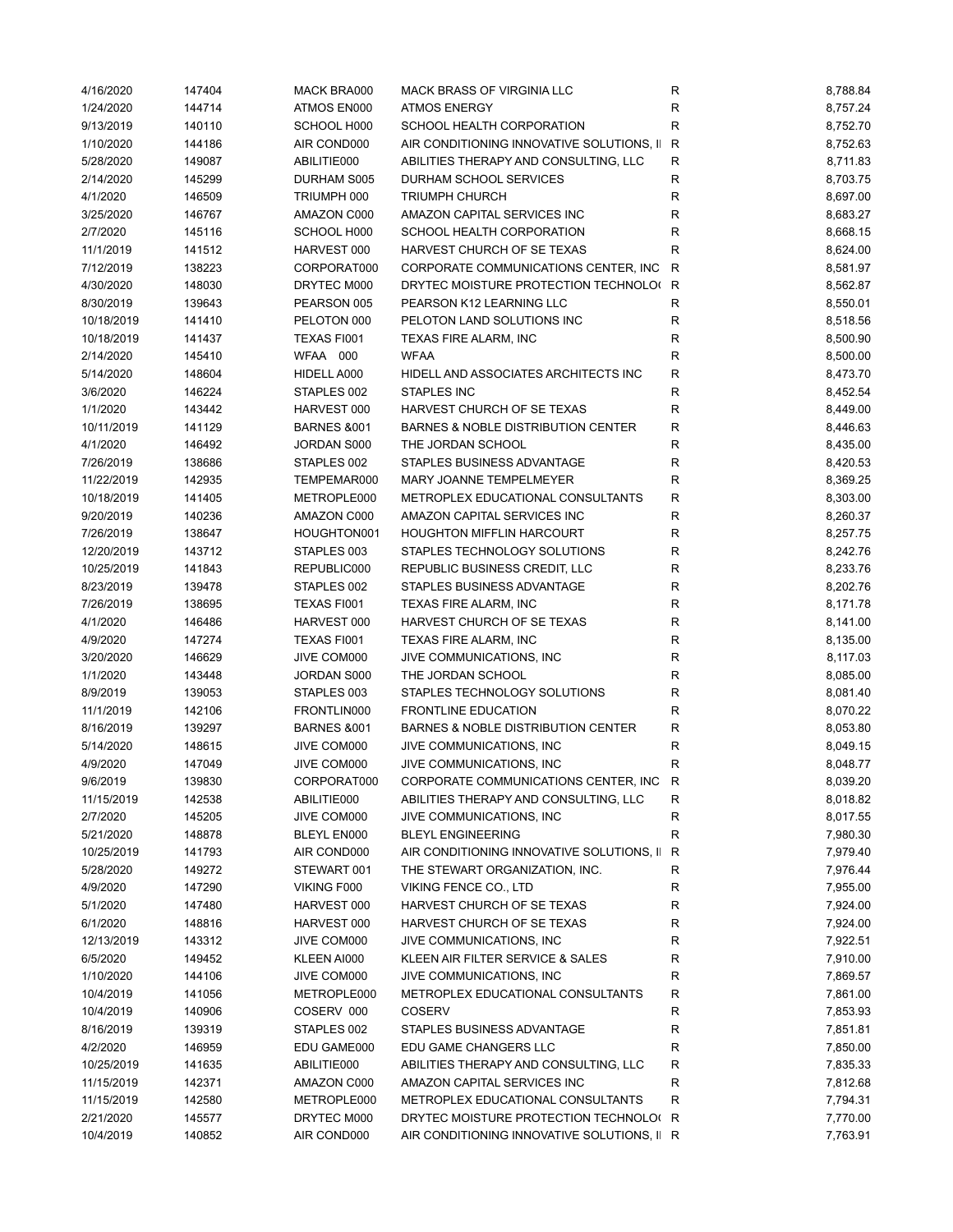| 2/21/2020  | 145507    | TIME WAR008                | TIME WARNER CABLE                     | R            | 7,762.53 |
|------------|-----------|----------------------------|---------------------------------------|--------------|----------|
| 11/22/2019 | 142743    | FALLBROO000                | <b>FALLBROOK BAPTIST CHURCH</b>       | R            | 7,760.00 |
| 11/22/2019 | 142934    | STAPLES 003                | STAPLES TECHNOLOGY SOLUTIONS          | R            | 7,753.88 |
| 12/20/2019 | 143818    | HIDELL A000                | HIDELL AND ASSOCIATES ARCHITECTS INC  | $\mathsf R$  | 7,753.40 |
| 8/9/2019   | 139056    | TEXTBOOK001                | <b>TEXTBOOK WAREHOUSE LLC</b>         | R            | 7,746.70 |
| 4/9/2020   | 192001288 | HIDELL A000                | HIDELL A000                           | Α            | 7,742.90 |
| 7/1/2019   | 137698    | HARVEST 000                | HARVEST CHURCH OF SE TEXAS            | R            | 7,742.00 |
| 9/20/2019  | 140386    | KLEEN AI000                | KLEEN AIR FILTER SERVICE & SALES      | $\mathsf R$  | 7,741.00 |
| 3/6/2020   | 146137    | TEXAS FI001                | TEXAS FIRE ALARM, INC                 | R            | 7,739.00 |
| 2/1/2020   | 144459    | HARVEST 000                | HARVEST CHURCH OF SE TEXAS            | R            | 7,707.00 |
| 1/31/2020  | 144792    | AMAZON C000                | AMAZON CAPITAL SERVICES INC           | R            | 7,693.99 |
| 3/1/2020   | 145781    | HARVEST 000                | HARVEST CHURCH OF SE TEXAS            | R            | 7,679.00 |
| 10/25/2019 | 141710    | HIDELL A000                | HIDELL AND ASSOCIATES ARCHITECTS INC  | R            | 7,650.00 |
| 3/1/2020   | 145787    | JORDAN S000                | THE JORDAN SCHOOL                     | R            | 7,609.00 |
| 2/28/2020  | 145876    | LAKESHOR000                | LAKESHORE LEARNING MATERIALS          | R            | 7,600.80 |
| 7/12/2019  | 138163    | STAPLES 003                | STAPLES TECHNOLOGY SOLUTIONS          | R            | 7,575.24 |
|            | 139143    | ACCELERA002                | ACCELERATE LEARNING, INC.             | R            | 7,573.20 |
| 8/16/2019  |           |                            |                                       |              |          |
| 9/20/2019  | 140428    | PELOTON 000                | PELOTON LAND SOLUTIONS INC            | $\mathsf R$  | 7,565.87 |
| 4/30/2020  | 148128    | REGIONS 005                | <b>REGIONS</b>                        | $\mathsf{R}$ | 7,525.00 |
| 10/4/2019  | 141001    | ACCELERA002                | ACCELERATE LEARNING, INC.             | R            | 7,484.40 |
| 7/26/2019  | 138729    | ETHIOPIA000                | ETHIOPIAN EVANGELICAL BAPTIST CHURCH  | $\mathsf R$  | 7,469.06 |
| 12/13/2019 | 143417    | WALSH GA000                | WALSH GALLEGOS TREVINO RUSSO & KYLE P | $\mathsf{R}$ | 7,464.75 |
| 6/19/2020  | 150087    | STEWART 001                | THE STEWART ORGANIZATION, INC.        | ${\sf R}$    | 7,423.76 |
| 12/20/2019 | 143706    | SCHOOL H000                | SCHOOL HEALTH CORPORATION             | R            | 7,394.96 |
| 1/10/2020  | 144033    | ABILITIE000                | ABILITIES THERAPY AND CONSULTING, LLC | $\mathsf{R}$ | 7,390.96 |
| 11/22/2019 | 142817    | TEXAS FI001                | TEXAS FIRE ALARM, INC                 | $\mathsf R$  | 7,360.78 |
| 1/31/2020  | 144852    | ENTERGY 000                | <b>ENTERGY</b>                        | R            | 7,352.53 |
| 4/2/2020   | 147025    | <b>TCSAAL L000</b>         | <b>TCSAAL LLC</b>                     | $\mathsf R$  | 7,350.00 |
| 5/21/2020  | 149060    | TYLER JU000                | <b>TYLER JUNIOR COLLEGE</b>           | $\mathsf{R}$ | 7,350.00 |
| 8/30/2019  | 139565    | ACCELERA002                | ACCELERATE LEARNING, INC.             | $\mathsf R$  | 7,338.60 |
| 5/28/2020  | 149296    | MERCEJEN000                | <b>JENNIFER MERCER</b>                | R            | 7,337.72 |
| 8/1/2019   | 138537    | HARVEST 000                | HARVEST CHURCH OF SE TEXAS            | R            | 7,336.00 |
| 9/1/2019   | 139344    | HARVEST 000                | HARVEST CHURCH OF SE TEXAS            | R            | 7,336.00 |
| 10/1/2019  | 140603    | HARVEST 000                | HARVEST CHURCH OF SE TEXAS            | R            | 7,336.00 |
| 12/1/2019  | 142647    | HARVEST 000                | HARVEST CHURCH OF SE TEXAS            | $\mathsf R$  | 7,336.00 |
| 3/25/2020  | 146889    | TEXAS FI001                | TEXAS FIRE ALARM, INC                 | $\mathsf{R}$ | 7,325.95 |
| 12/20/2019 | 143564    | AMARILLO000                | AMARILLO COLLEGE                      | R            | 7,318.00 |
| 8/9/2019   | 138996    | DATA REC000                | DATA RECOGNITION CORP.                | R            | 7,276.25 |
| 2/21/2020  | 145494    | FAMILY F000                | FAMILY FAITH CHURCH - HUNTSVILLE      | R            | 7,276.03 |
| 3/13/2020  | 146348    | METROPLE000                | METROPLEX EDUCATIONAL CONSULTANTS     | R            | 7,269.68 |
| 1/31/2020  | 144988    | TIME WAR008                | TIME WARNER CABLE                     | R            | 7,252.38 |
| 5/28/2020  | 149115    | <b>BEST QUA000</b>         | <b>BEST QUALITY ELECTRIC</b>          | R            | 7,219.02 |
| 11/22/2019 | 142887    | EDUCATIO008                | EDUCATIONAL THERAPY SERVICES LLC      | R            | 7,203.75 |
| 12/20/2019 | 143735    | WRIGHT G000                | WRIGHT GROUP ARCHITECTS PLANNERS, PLL | R            | 7,201.56 |
| 5/21/2020  | 149080    | WINN TOM000                | TOMMY J WINN                          | R            | 7,200.00 |
| 7/12/2019  | 138157    | SCHULMAN000                | SCHULMAN LOPEZ HOFFER & ADELSTEIN LLP | R            | 7,188.75 |
| 1/10/2020  | 144193    | CDW GOVE000                | CDW GOVERNMENT, INC                   | $\mathsf{R}$ | 7,101.39 |
| 9/20/2019  | 140528    | CORPORAT000                | CORPORATE COMMUNICATIONS CENTER, INC  | R            | 7,086.14 |
| 1/24/2020  | 144594    | CORPORAT000                | CORPORATE COMMUNICATIONS CENTER, INC  | R            | 7,085.68 |
|            |           |                            |                                       |              |          |
| 3/13/2020  | 146322    | EP REMOD000<br>STAPLES 002 | EP REMODELING SERVICES LLC            | ${\sf R}$    | 7,075.00 |
| 1/31/2020  | 144900    |                            | <b>STAPLES INC</b>                    | R            | 7,072.25 |
| 9/13/2019  | 139999    | ADVANTAC000                | ADVANTACLEAN OF LEAGUE CITY           | R            | 7,062.50 |
| 8/30/2019  | 139611    | COSERV 000                 | <b>COSERV</b>                         | R            | 7,060.27 |
| 1/17/2020  | 144352    | EDUCATIO008                | EDUCATIONAL THERAPY SERVICES LLC      | R            | 7,055.00 |
| 12/13/2019 | 143307    | HOME DEP000                | <b>HOME DEPOT</b>                     | R            | 7,029.72 |
| 9/13/2019  | 140053    | EP REMOD000                | EP REMODELING SERVICES LLC            | R            | 7,027.00 |
| 10/4/2019  | 141079    | STAPLES 003                | STAPLES TECHNOLOGY SOLUTIONS          | R            | 7,015.46 |
| 12/20/2019 | 143721    | TEXAS TH000                | <b>TEXAS THERAPY SPECIALISTS</b>      | R            | 7,012.50 |
| 8/23/2019  | 139532    | GAMUT SM000                | <b>GAMUT SMART MEDIA</b>              | R            | 7,000.00 |
| 6/12/2020  | 149771    | STAPLES 002                | STAPLES INC                           | R            | 6,986.08 |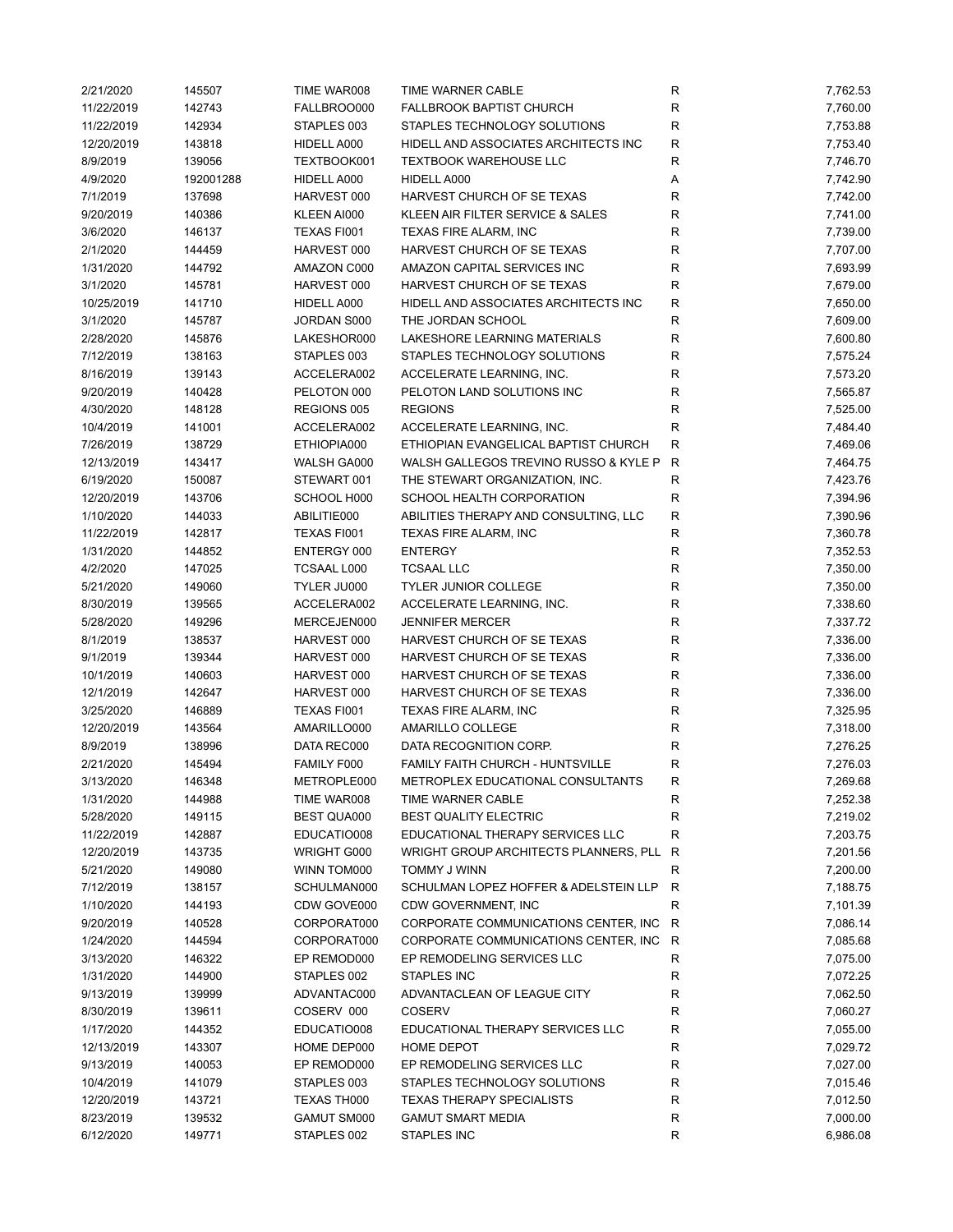| 7/19/2019  | 138490 | CONSTELL001        | CONSTELLATION NEWENERGY INC                 | R           | 6,955.48 |
|------------|--------|--------------------|---------------------------------------------|-------------|----------|
| 2/28/2020  | 145811 | AMAZON C000        | AMAZON CAPITAL SERVICES INC                 | R           | 6,952.19 |
| 12/20/2019 | 143852 | PREFERRE000        | PREFERRED MEAL SYSTEMS, INC                 | R           | 6,947.98 |
| 1/24/2020  | 144643 | LIFETOUC000        | LIFETOUCH NSS ACCTS RECEIVABLE              | R           | 6,947.84 |
| 5/7/2020   | 148213 | TIME WAR008        | TIME WARNER CABLE                           | R           | 6,946.24 |
| 2/28/2020  | 145974 | CORPORAT000        | CORPORATE COMMUNICATIONS CENTER, INC        | ${\sf R}$   | 6,928.11 |
| 9/6/2019   | 139990 | TOWNEPLA001        | TOWNEPLACE SUITES BY MARRIOTT               | ${\sf R}$   | 6,861.20 |
| 10/4/2019  | 141105 | GRANDE C000        | <b>GRANDE COMMUNICATIONS NETWORK LLC</b>    | $\mathsf R$ | 6,772.79 |
| 7/26/2019  | 138725 | DATA REC000        | DATA RECOGNITION CORP.                      | $\mathsf R$ | 6,755.50 |
| 11/1/2019  | 141924 | COSERV 000         | <b>COSERV</b>                               | R           | 6,723.38 |
| 10/18/2019 | 141621 | STAPLES 002        | STAPLES BUSINESS ADVANTAGE                  | $\mathsf R$ | 6,717.11 |
| 1/10/2020  | 144086 | CORPORAT000        | CORPORATE COMMUNICATIONS CENTER, INC.       | R           | 6,716.77 |
| 3/13/2020  | 146456 | STAPLES 003        | STAPLES TECHNOLOGY SOLUTIONS                | $\mathsf R$ | 6,686.58 |
| 11/15/2019 | 142531 | LETSGOLE000        | LETSGOLEARN INC                             | R           | 6,685.00 |
|            |        |                    | <b>METLIFE</b>                              |             |          |
| 9/13/2019  | 140076 | METLIFE 000        |                                             | R           | 6,684.41 |
| 11/1/2019  | 142061 | METROPLE000        | METROPLEX EDUCATIONAL CONSULTANTS           | $\mathsf R$ | 6,660.02 |
| 9/13/2019  | 140155 | AMAZON C000        | AMAZON CAPITAL SERVICES INC                 | $\mathsf R$ | 6,655.77 |
| 5/28/2020  | 149116 | <b>BLEYL EN000</b> | <b>BLEYL ENGINEERING</b>                    | R           | 6,638.30 |
| 8/23/2019  | 139448 | JIVE COM000        | JIVE COMMUNICATIONS, INC                    | R           | 6,629.61 |
| 4/2/2020   | 147012 | SCHULMAN000        | SCHULMAN LOPEZ HOFFER & ADELSTEIN LLP       | R           | 6,617.51 |
| 10/11/2019 | 141111 | AIR COND000        | AIR CONDITIONING INNOVATIVE SOLUTIONS, II R |             | 6,613.29 |
| 12/6/2019  | 143225 | TIME WAR008        | TIME WARNER CABLE                           | R           | 6,607.88 |
| 10/11/2019 | 141132 | BLACKBOA000        | <b>BLACKBOARD INC</b>                       | R           | 6,600.00 |
| 4/16/2020  | 147298 | ABILITIE000        | ABILITIES THERAPY AND CONSULTING, LLC       | ${\sf R}$   | 6,588.17 |
| 6/19/2020  | 150101 | TIME WAR008        | TIME WARNER CABLE                           | R           | 6,577.90 |
| 8/2/2019   | 138766 | ACCELERA002        | ACCELERATE LEARNING, INC.                   | ${\sf R}$   | 6,576.30 |
| 4/30/2020  | 148167 | TEXAS EN000        | TEXAS ENVIRONMENTAL SERVICES LLC            | R           | 6,575.00 |
| 7/26/2019  | 138709 | APPLE IN000        | APPLE, INC                                  | $\mathsf R$ | 6,567.00 |
| 10/31/2019 | 142103 | ROSE SAR000        | <b>SARAH ROSE</b>                           | $\mathsf R$ | 6,560.00 |
| 1/24/2020  | 144707 | <b>TAURUS C000</b> | TAURUS COMM & LEGACY MILLWORK & LOCKE R     |             | 6,552.25 |
| 3/13/2020  | 146317 | DURHAM S005        | DURHAM SCHOOL SERVICES                      | ${\sf R}$   | 6,543.60 |
| 9/6/2019   | 139911 | ALPHA TE000        | ALPHA TESTING, INC.                         | R           | 6,525.25 |
| 12/6/2019  | 143066 | SHINE IN000        | SHINE INC                                   | R           | 6,524.25 |
| 9/6/2019   | 139856 | MENTORIN000        | MENTORING MINDS, L P                        | R           | 6,517.50 |
| 10/4/2019  | 140907 | COSERV 000         | <b>COSERV</b>                               | R           | 6,510.95 |
| 6/19/2020  | 150006 | MICHAEL'002        | MICHAEL'S KEYS, INC                         | $\mathsf R$ | 6,508.74 |
| 3/13/2020  | 146354 | PARKER C001        | PARKER CONSTRUCTION LLC                     | R           | 6,475.00 |
| 12/20/2019 | 143886 | TIME WAR008        | TIME WARNER CABLE                           | ${\sf R}$   | 6,466.24 |
| 1/1/2020   | 143424 | <b>BRIDGE P000</b> | <b>BRIDGE PARKWAY ASSOCIATES LLC</b>        | R           | 6,464.54 |
| 9/1/2019   | 139326 | <b>BRIDGE P000</b> | <b>BRIDGE PARKWAY ASSOCIATES LLC</b>        | R           | 6,464.53 |
| 10/1/2019  | 140584 | <b>BRIDGE P000</b> | <b>BRIDGE PARKWAY ASSOCIATES LLC</b>        | R           | 6,464.53 |
| 11/1/2019  | 141494 | <b>BRIDGE P000</b> | <b>BRIDGE PARKWAY ASSOCIATES LLC</b>        | R           | 6,464.53 |
| 12/1/2019  | 142629 | BRIDGE P000        | <b>BRIDGE PARKWAY ASSOCIATES LLC</b>        | R           | 6,464.53 |
|            | 139623 | FLINN SC000        | FLINN SCIENTIFIC, INC                       | R           |          |
| 8/30/2019  |        |                    |                                             |             | 6,451.95 |
| 6/19/2020  | 150005 | MENTORIN000        | MENTORING MINDS, L P                        | R           | 6,448.42 |
| 11/1/2019  | 141969 | REF EXPE000        | REF EXPERTS AND HVAC LLC                    | R           | 6,439.75 |
| 4/16/2020  | 147378 | EDUCATIO008        | EDUCATIONAL THERAPY SERVICES LLC            | R           | 6,438.75 |
| 9/27/2019  | 140744 | SCHOOL H000        | SCHOOL HEALTH CORPORATION                   | R           | 6,438.25 |
| 6/19/2020  | 150054 | REGION 7000        | REGION 7 EDUC SERV CENTER                   | R           | 6,425.70 |
| 11/15/2019 | 142470 | KLEEN AI000        | KLEEN AIR FILTER SERVICE & SALES            | R           | 6,417.00 |
| 2/21/2020  | 145586 | FAMILY F001        | <b>FAMILY FAITH CHURCH - WILLIS</b>         | R           | 6,410.57 |
| 10/18/2019 | 141386 | FALLBROO000        | <b>FALLBROOK BAPTIST CHURCH</b>             | R           | 6,408.00 |
| 4/30/2020  | 148171 | THE VERT000        | THE VERTEX COMPANIES INC                    | R           | 6,400.00 |
| 4/16/2020  | 147402 | KLEEN AI000        | KLEEN AIR FILTER SERVICE & SALES            | R           | 6,372.00 |
| 5/7/2020   | 148315 | KLEEN AI000        | KLEEN AIR FILTER SERVICE & SALES            | R           | 6,372.00 |
| 6/12/2020  | 149685 | CORPORAT000        | CORPORATE COMMUNICATIONS CENTER, INC.       | R           | 6,363.00 |
| 4/9/2020   | 147059 | ABILITIE000        | ABILITIES THERAPY AND CONSULTING, LLC       | R           | 6,347.64 |
| 9/20/2019  | 140287 | CLASSICA001        | <b>CLASSICAL ACADEMIC PRESS</b>             | R           | 6,320.16 |
| 2/1/2020   | 144441 | BRIDGE P000        | <b>BRIDGE PARKWAY ASSOCIATES LLC</b>        | R           | 6,293.91 |
|            |        | TIME WAR008        | TIME WARNER CABLE                           | R           | 6,284.37 |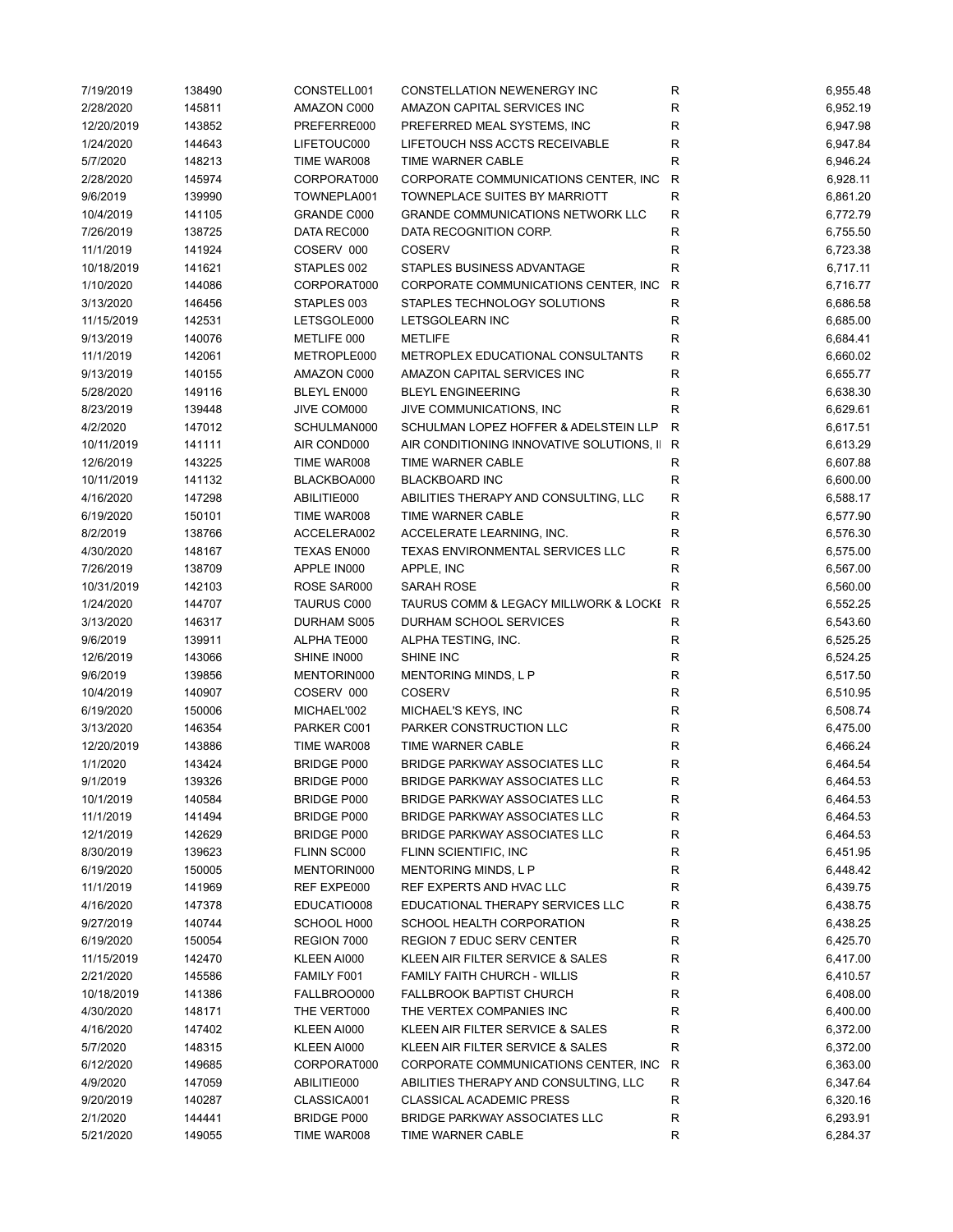| 9/20/2019  | 140309 | CORE KNO000            | <b>CORE KNOWLEDGE</b>                   | R            | 6,274.37 |
|------------|--------|------------------------|-----------------------------------------|--------------|----------|
| 3/6/2020   | 146225 | STAPLES 003            | STAPLES TECHNOLOGY SOLUTIONS            | R            | 6,268.40 |
| 8/9/2019   | 138950 | ADVANTAC000            | ADVANTACLEAN OF LEAGUE CITY             | R            | 6,262.50 |
| 8/23/2019  | 139375 | ALLSTATE000            | <b>ALLSTATE PLUMBING</b>                | $\mathsf R$  | 6,260.12 |
| 7/1/2019   | 137684 | <b>BRIDGE P000</b>     | <b>BRIDGE PARKWAY ASSOCIATES LLC</b>    | R            | 6,258.29 |
| 8/1/2019   | 138520 | <b>BRIDGE P000</b>     | <b>BRIDGE PARKWAY ASSOCIATES LLC</b>    | $\mathsf R$  | 6,258.29 |
| 9/6/2019   | 139891 | TEXTBOOK001            | <b>TEXTBOOK WAREHOUSE LLC</b>           | ${\sf R}$    | 6,257.31 |
| 8/30/2019  | 139667 | <b>TEXAS FI001</b>     | TEXAS FIRE ALARM, INC                   | ${\sf R}$    | 6,256.78 |
| 4/23/2020  | 147609 | CORPORAT000            | CORPORATE COMMUNICATIONS CENTER, INC    | R            | 6,228.88 |
| 2/7/2020   | 145180 | CONSTELL001            | CONSTELLATION NEWENERGY INC             | $\mathsf R$  | 6,224.19 |
| 9/20/2019  | 140372 | JIVE COM000            | JIVE COMMUNICATIONS, INC                | ${\sf R}$    | 6,223.13 |
| 1/10/2020  | 144185 | ABILITIE000            | ABILITIES THERAPY AND CONSULTING, LLC   | $\mathsf{R}$ | 6,214.50 |
| 8/2/2019   | 138810 | COSERV 000             | <b>COSERV</b>                           | $\mathsf R$  | 6,211.25 |
| 1/24/2020  | 144775 | WRL GENE000            | WRL GENERAL CONTRACTORS, LTD            | R            | 6,206.36 |
|            |        |                        |                                         |              |          |
| 5/14/2020  | 148401 | A.I.M. 000             | A.I.M.                                  | R            | 6,206.25 |
| 6/26/2020  | 150289 | MENTORIN000            | MENTORING MINDS, L P                    | $\mathsf R$  | 6,204.72 |
| 10/18/2019 | 141376 | DALLAS P001            | DALLAS PRO PAINTING & DRYWALL           | $\mathsf R$  | 6,200.00 |
| 4/9/2020   | 147280 | THE VERT000            | THE VERTEX COMPANIES INC                | $\mathsf R$  | 6,200.00 |
| 4/16/2020  | 147376 | DTK FACI001            | DTK FACILITY SERVICES LLC - SUPPLIES    | R            | 6,198.79 |
| 1/3/2020   | 144016 | STAPLES 003            | STAPLES TECHNOLOGY SOLUTIONS            | $\mathsf R$  | 6,156.71 |
| 10/25/2019 | 141720 | JIVE COM000            | JIVE COMMUNICATIONS, INC                | $\mathsf R$  | 6,153.27 |
| 2/21/2020  | 145650 | STAPLES 002            | <b>STAPLES INC</b>                      | R            | 6,147.46 |
| 7/26/2019  | 138595 | CHILD'S 000            | <b>CHILD'S PLAY</b>                     | $\mathsf R$  | 6,107.50 |
| 11/22/2019 | 142695 | CHILD'S 000            | <b>CHILD'S PLAY</b>                     | $\mathsf R$  | 6,107.50 |
| 6/5/2020   | 149629 | WFAA 000               | <b>WFAA</b>                             | R            | 6,100.00 |
| 6/19/2020  | 149915 | DALLAS R000            | DALLAS RGNL DAY SCHOOL PROG FOR THE DI  | R            | 6,100.00 |
| 3/13/2020  | 146401 | TEXAS TH000            | <b>TEXAS THERAPY SPECIALISTS</b>        | R            | 6,075.00 |
| 8/23/2019  | 139483 | TEXAS FI001            | TEXAS FIRE ALARM, INC                   | R            | 6,070.00 |
| 8/9/2019   | 139112 | SPRINGHI000            | <b>SPRINGHILL SUITES</b>                | R            | 6,034.80 |
| 2/21/2020  | 145642 | SCHOOL O000            | <b>SCHOOL OUTFITTERS</b>                | ${\sf R}$    | 6,033.39 |
| 1/24/2020  | 144700 | WRIGHT G000            | WRIGHT GROUP ARCHITECTS PLANNERS, PLL   | R            | 6,023.38 |
| 8/9/2019   | 138962 | CENGAGE 000            | CENGAGE LEARNING INC                    | R            | 6,020.00 |
| 8/2/2019   | 138767 | ADVANCED006            | <b>ADVANCED</b>                         | R            | 6,000.00 |
| 9/13/2019  | 140149 | WFAA 000               | <b>WFAA</b>                             | R            | 6,000.00 |
| 9/27/2019  | 140760 | VALYNT D000            | VALYNT DIGITAL LLC                      | $\mathsf R$  | 6,000.00 |
| 12/20/2019 | 143879 | <b>TCSAAL L000</b>     | <b>TCSAAL LLC</b>                       | $\mathsf R$  | 6,000.00 |
| 9/20/2019  | 140345 | FLORIDA 002            | FLORIDA VIRTUAL SCHOOL                  | $\mathsf R$  | 5,973.00 |
| 4/16/2020  | 147454 | WALSH GA000            | WALSH GALLEGOS TREVINO RUSSO & KYLE P   | $\mathsf{R}$ | 5,968.35 |
| 11/8/2019  | 142185 | MICHAEL'002            | MICHAEL'S KEYS, INC                     | R            | 5,964.47 |
| 1/10/2020  | 144266 | TYLER JU000            | TYLER JUNIOR COLLEGE                    | R            | 5,962.50 |
|            |        |                        |                                         |              |          |
| 6/26/2020  | 150341 | WRL GENE000            | WRL GENERAL CONTRACTORS LTD             | R            | 5,958.78 |
| 10/11/2019 | 141245 | STAPLES 002            | STAPLES BUSINESS ADVANTAGE              | R            | 5,924.36 |
| 9/6/2019   | 139841 | FLINN SC000            | FLINN SCIENTIFIC, INC                   | R            | 5,907.42 |
| 2/14/2020  | 145343 | PARKER C001            | PARKER CONSTRUCTION LLC                 | R            | 5,890.00 |
| 3/20/2020  | 146751 | TEXAS TH000            | <b>TEXAS THERAPY SPECIALISTS</b>        | R            | 5,887.50 |
| 6/19/2020  | 149927 | EDUCATIO008            | EDUCATIONAL THERAPY SERVICES LLC        | R            | 5,886.25 |
| 11/22/2019 | 142913 | PEDIATRI000            | THE PEDIATRIC THERAPY CENTER            | $\mathsf R$  | 5,882.84 |
| 8/23/2019  | 139522 | CORPORAT000            | CORPORATE COMMUNICATIONS CENTER, INC    | R            | 5,878.96 |
| 3/20/2020  | 146571 | COLONIAL002            | COLONIAL ROOFING AND CONSTRUCTION LLC R |              | 5,877.00 |
| 3/6/2020   | 146178 | CONSTELL001            | CONSTELLATION NEWENERGY INC             | R            | 5,858.23 |
| 7/12/2019  | 138153 | SCHOLAST000            | <b>SCHOLASTIC INC</b>                   | R            | 5,832.90 |
| 8/2/2019   | 138780 | <b>BARNES &amp;001</b> | BARNES & NOBLE DISTRIBUTION CENTER      | ${\sf R}$    | 5,804.76 |
| 8/16/2019  | 139260 | TEXTBOOK001            | <b>TEXTBOOK WAREHOUSE LLC</b>           | R            | 5,804.51 |
| 6/26/2020  | 150183 | AMAZON C000            | AMAZON CAPITAL SERVICES INC             | R            | 5,792.79 |
| 10/25/2019 | 141821 | KLEEN AI000            | KLEEN AIR FILTER SERVICE & SALES        | R            | 5,785.00 |
| 11/15/2019 | 142437 | DTK FACI001            | DTK FACILITY SERVICES LLC - SUPPLIES    | R            | 5,770.36 |
| 8/2/2019   | 138812 | CPS ENER000            | <b>CPS ENERGY</b>                       | $\mathsf{R}$ | 5,764.04 |
| 1/31/2020  | 144949 | CORPORAT000            | CORPORATE COMMUNICATIONS CENTER, INC.   | R            | 5,752.64 |
| 5/21/2020  | 148942 | FAMILY F001            | <b>FAMILY FAITH CHURCH - WILLIS</b>     | R            | 5,751.62 |
| 10/4/2019  | 140909 | CPS ENER000            | <b>CPS ENERGY</b>                       | R            | 5,742.59 |
|            |        |                        |                                         |              |          |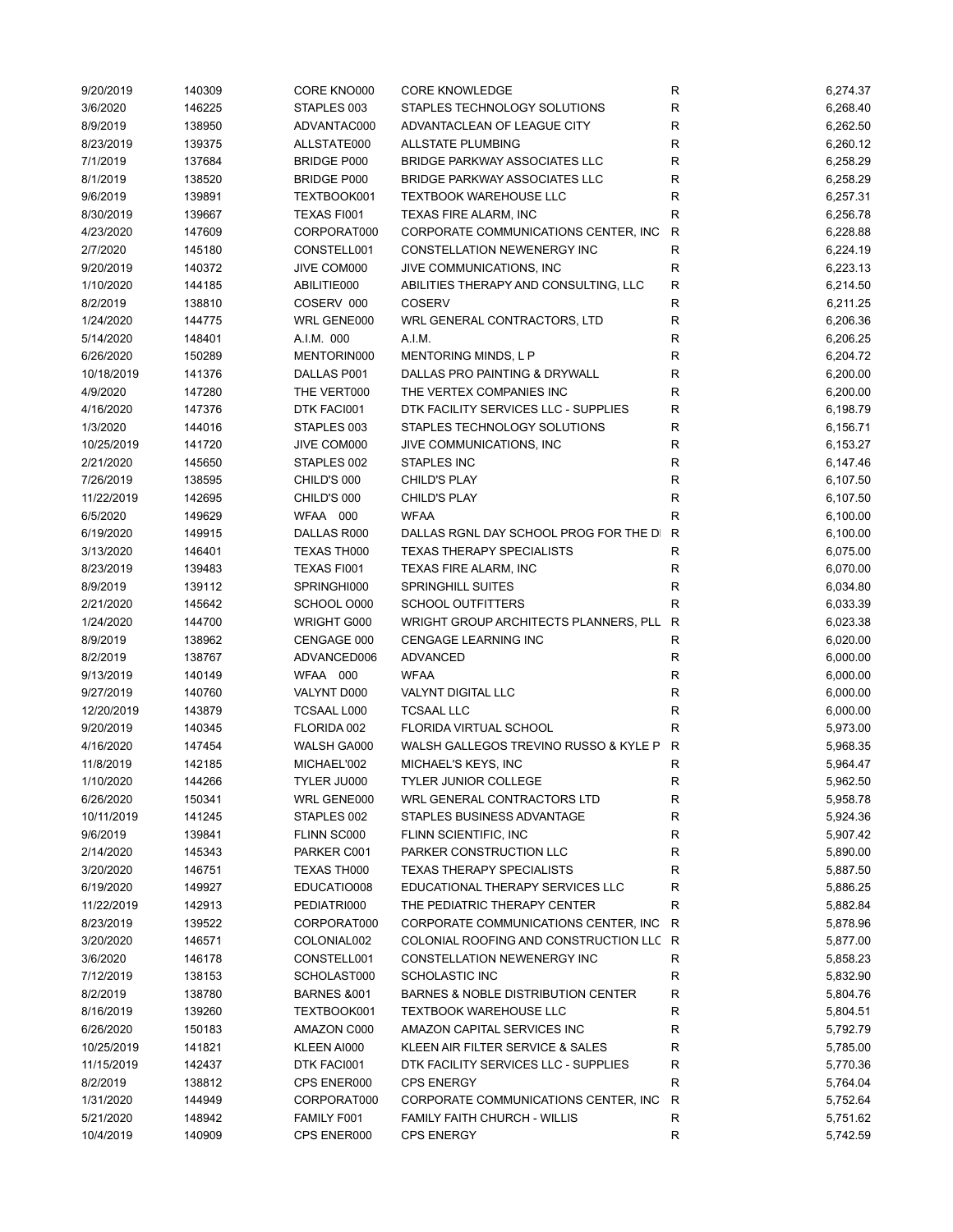| 8/9/2019   | 139052 | STAPLES 002        | STAPLES BUSINESS ADVANTAGE            | R            | 5,718.46 |
|------------|--------|--------------------|---------------------------------------|--------------|----------|
| 10/4/2019  | 140893 | CONSTELL001        | <b>CONSTELLATION NEWENERGY INC</b>    | $\mathsf R$  | 5,701.41 |
| 10/25/2019 | 141711 | HIGGINBO002        | HIGGINBOTHAM INSURANCE AGENCY         | R            | 5,699.00 |
| 2/7/2020   | 145064 | ETHIOPIA000        | ETHIOPIAN EVANGELICAL BAPTIST CHURCH  | ${\sf R}$    | 5,697.36 |
| 9/27/2019  | 140752 | TEXTBOOK001        | <b>TEXTBOOK WAREHOUSE LLC</b>         | R            | 5,678.45 |
| 8/30/2019  | 139619 | ENTERPRI004        | <b>ENTERPRISE RENT-A-CAR</b>          | $\mathsf R$  | 5,658.57 |
| 12/13/2019 | 143536 | TEXAS FI001        | TEXAS FIRE ALARM, INC                 | $\mathsf R$  | 5,640.00 |
| 3/6/2020   | 146024 | AMAZON C000        | AMAZON CAPITAL SERVICES INC           | $\mathsf R$  | 5,579.16 |
| 12/20/2019 | 143692 | PELOTON 000        | PELOTON LAND SOLUTIONS INC            | $\mathsf R$  | 5,560.32 |
| 10/25/2019 | 141640 | AMAZON C000        | AMAZON CAPITAL SERVICES INC           | R            | 5,548.46 |
| 8/16/2019  | 139164 | CAROLINA000        | CAROLINA BIOLOGICAL SUPPLY COMPANY    | $\mathsf R$  | 5,537.76 |
| 8/9/2019   | 138998 | EDMENTUM000        | <b>EDMENTUM HOLDINGS INC</b>          | $\mathsf R$  | 5,525.00 |
| 7/19/2019  | 138460 | TIME WAR008        | TIME WARNER CABLE                     | R            | 5,516.74 |
| 10/18/2019 | 141377 | DANIELS 001        | DANIELS AIR INC                       | R            | 5,512.00 |
| 7/26/2019  | 138763 | ACE FLYE000        | ACE FLYER DISTRIBUTION                | R            | 5,500.00 |
|            |        |                    |                                       |              |          |
| 2/7/2020   | 145237 | WFAA 000           | <b>WFAA</b>                           | $\mathsf R$  | 5,500.00 |
| 5/21/2020  | 149019 | REGION 1005        | REGION 14 EDUC SERV CENTER            | $\mathsf{R}$ | 5,500.00 |
| 8/30/2019  | 139610 | CORPORAT000        | CORPORATE COMMUNICATIONS CENTER, INC  | $\mathsf{R}$ | 5,493.06 |
| 10/18/2019 | 141329 | AMAZON C000        | AMAZON CAPITAL SERVICES INC           | $\mathsf R$  | 5,482.44 |
| 8/30/2019  | 139612 | CPS ENER000        | <b>CPS ENERGY</b>                     | R            | 5,481.34 |
| 4/9/2020   | 147129 | CONSTELL001        | CONSTELLATION NEWENERGY INC           | ${\sf R}$    | 5,476.90 |
| 12/13/2019 | 143535 | <b>TCSAAL L000</b> | <b>TCSAAL LLC</b>                     | $\mathsf R$  | 5,475.00 |
| 9/27/2019  | 140784 | <b>BRAUN IN000</b> | BRAUN INTERTEC CORPORATION            | $\mathsf R$  | 5,447.50 |
| 2/21/2020  | 145750 | TEXAS FI001        | TEXAS FIRE ALARM, INC                 | R            | 5,446.00 |
| 8/23/2019  | 139487 | TIME WAR008        | TIME WARNER CABLE                     | R            | 5,443.20 |
| 1/17/2020  | 144292 | ABILITIE000        | ABILITIES THERAPY AND CONSULTING, LLC | ${\sf R}$    | 5,441.00 |
| 12/13/2019 | 143475 | ALPHATE000         | ALPHA TESTING, INC.                   | $\mathsf R$  | 5,436.50 |
| 9/13/2019  | 140144 | VERNIER 000        | VERNIER SOFTWARE & TECHNOLOGY         | $\mathsf{R}$ | 5,436.44 |
| 12/13/2019 | 143550 | WRIGHT G000        | WRIGHT GROUP ARCHITECTS PLANNERS, PLL | R            | 5,409.40 |
| 5/7/2020   | 148304 | HARVEST 000        | HARVEST CHURCH OF SE TEXAS            | R            | 5,383.72 |
| 4/23/2020  | 147816 | REALLY G000        | REALLY GOOD STUFF LLC                 | $\mathsf R$  | 5,367.21 |
| 2/7/2020   | 145170 | ATMOS EN000        | <b>ATMOS ENERGY</b>                   | R            | 5,353.40 |
| 11/15/2019 | 142367 | ACCESS L000        | <b>ACCESS LITERACY</b>                | $\mathsf R$  | 5,348.56 |
| 2/28/2020  | 145841 | CITY OF 097        | CITY OF HUNTSVILLE - UTILITIES        | R            | 5,338.16 |
| 8/23/2019  | 139376 | AMAZON C000        | AMAZON CAPITAL SERVICES INC           | R            | 5,335.83 |
| 1/17/2020  | 144369 | GREAT SC000        | <b>GREAT SCHOOLS INC</b>              | R            | 5,333.09 |
| 10/11/2019 | 141207 | MATH4SAL000        | MATH4SALE INC                         | R            | 5,332.00 |
| 7/19/2019  | 138342 | BEST WES000        | BEST WESTERN INN AND SUITES           | ${\sf R}$    | 5,330.74 |
| 8/23/2019  | 139477 | SPRINGHI000        | <b>SPRINGHILL SUITES</b>              |              |          |
|            |        |                    |                                       | R            | 5,330.74 |
| 11/1/2019  | 141927 | CPS ENER000        | CPS ENERGY                            | R            | 5,329.44 |
| 9/13/2019  | 140013 | <b>BLICK AR000</b> | <b>BLICK ART MATERIALS LLC</b>        | R            | 5,321.89 |
| 9/6/2019   | 139828 | CORE KNO000        | <b>CORE KNOWLEDGE</b>                 | R            | 5,318.58 |
| 2/28/2020  | 145981 | FALLBROO000        | <b>FALLBROOK BAPTIST CHURCH</b>       | ${\sf R}$    | 5,316.88 |
| 12/6/2019  | 143161 | CONSTELL001        | <b>CONSTELLATION NEWENERGY INC</b>    | R            | 5,277.26 |
| 12/20/2019 | 143711 | STAPLES 002        | STAPLES BUSINESS ADVANTAGE            | R            | 5,275.19 |
| 8/30/2019  | 139674 | TRIUMPH 000        | TRIUMPH CHURCH, INC                   | R            | 5,259.64 |
| 7/26/2019  | 138569 | AMERIPOW000        | AMERIPOWER, LLC                       | ${\sf R}$    | 5,250.30 |
| 8/30/2019  | 139759 | TCSAAL L000        | <b>TCSAAL LLC</b>                     | ${\sf R}$    | 5,250.00 |
| 11/1/2019  | 141925 | COSERV 000         | <b>COSERV</b>                         | R            | 5,245.18 |
| 10/4/2019  | 140978 | TEXAS FI001        | TEXAS FIRE ALARM, INC                 | R            | 5,245.00 |
| 9/6/2019   | 139809 | CLASSICA001        | <b>CLASSICAL ACADEMIC PRESS</b>       | R            | 5,243.90 |
| 9/20/2019  | 140526 | CONSTELL001        | CONSTELLATION NEWENERGY INC           | R            | 5,240.39 |
| 8/9/2019   | 138978 | CONSTELL001        | CONSTELLATION NEWENERGY INC           | ${\sf R}$    | 5,216.36 |
| 1/31/2020  | 144881 | PARKER C001        | PARKER CONSTRUCTION LLC               | R            | 5,205.00 |
| 9/6/2019   | 139888 | STAPLES 003        | STAPLES TECHNOLOGY SOLUTIONS          | R            | 5,204.12 |
| 8/30/2019  | 139608 | CONSTELL001        | CONSTELLATION NEWENERGY INC           | R            | 5,201.86 |
| 9/13/2019  | 140122 | TCSAAL L000        | <b>TCSAAL LLC</b>                     | $\mathsf R$  | 5,200.00 |
| 1/17/2020  | 144402 | SCHOOLMI000        | <b>SCHOOLMINT INC</b>                 | R            | 5,200.00 |
| 2/28/2020  | 146002 | STAPLES 002        | STAPLES INC                           | R            | 5,187.79 |
| 8/16/2019  | 139227 | JM LAWNC001        | <b>JM LAWNCARE &amp; SPRINKLER</b>    | ${\sf R}$    | 5,151.16 |
|            |        |                    |                                       |              |          |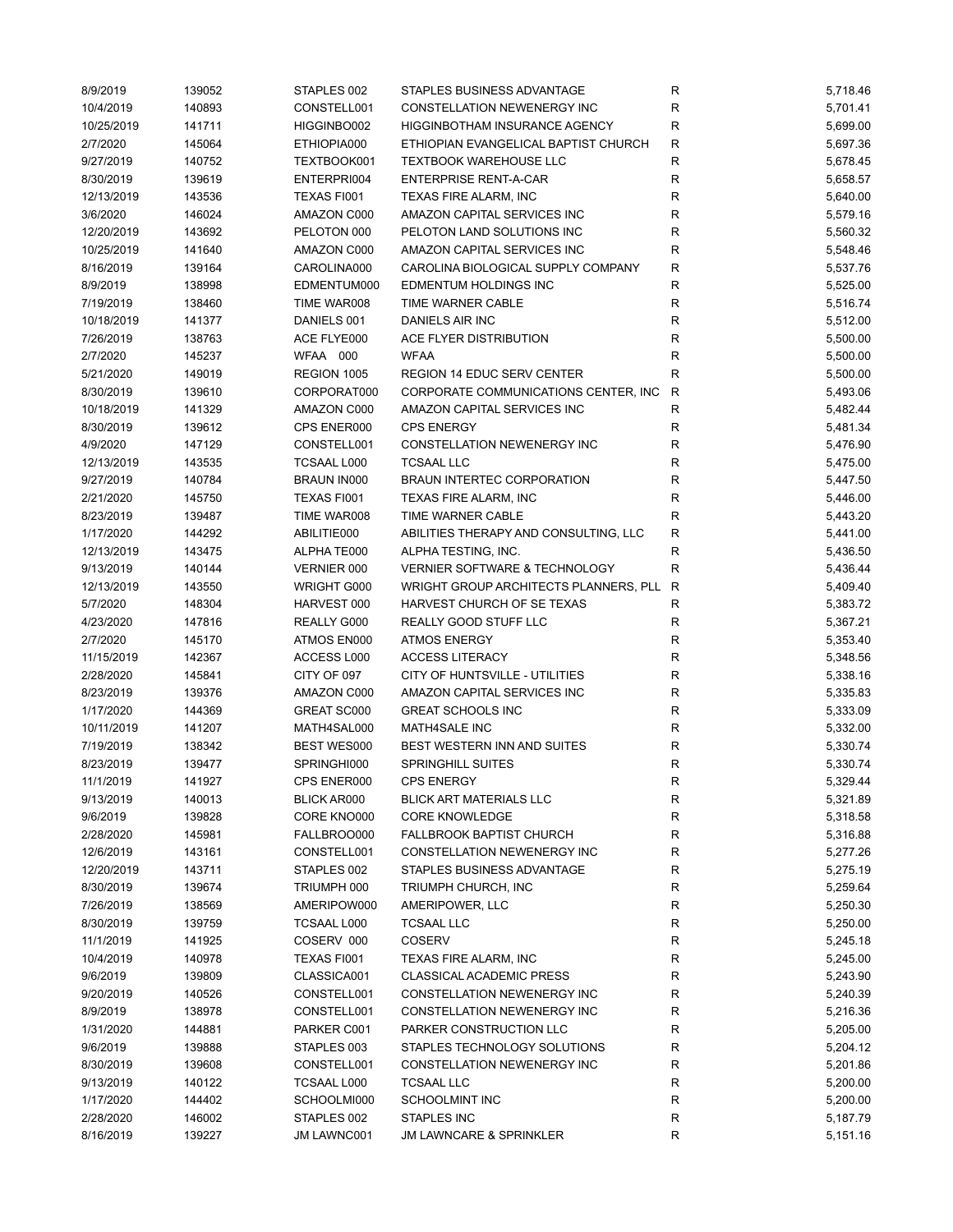| 9/27/2019  | 140669    | CITY OF 087        | <b>CITY OF FRISCO</b>                   | R            | 5,144.46 |
|------------|-----------|--------------------|-----------------------------------------|--------------|----------|
| 6/26/2020  | 150313    | SCHOOL O000        | <b>SCHOOL OUTFITTERS</b>                | R            | 5,137.16 |
| 12/6/2019  | 143176    | FALLBROO000        | <b>FALLBROOK BAPTIST CHURCH</b>         | R            | 5,136.52 |
| 7/26/2019  | 138564    | ACCELERA003        | ACCELERATE EDUCATION INCORPORATED       | R            | 5,133.00 |
| 8/30/2019  | 139684    | WENGER C000        | <b>WENGER CORPORATION</b>               | R            | 5,132.00 |
| 10/18/2019 | 141369    | CONSTELL001        | CONSTELLATION NEWENERGY INC             | $\mathsf{R}$ | 5,128.97 |
| 7/12/2019  | 138064    | AMAZON C000        | AMAZON CAPITAL SERVICES INC             | $\mathsf{R}$ | 5,116.89 |
| 12/20/2019 | 143565    | AMAZON C000        | AMAZON CAPITAL SERVICES INC             | R            | 5,110.52 |
| 10/4/2019  | 141044    | HARVEST 000        | HARVEST CHURCH OF SE TEXAS              | R            | 5,094.62 |
| 2/14/2020  | 145383    | STAPLES 002        | <b>STAPLES INC</b>                      | R            | 5,093.21 |
| 10/18/2019 | 141324    | ACCESS L000        | <b>ACCESS LITERACY</b>                  | R            | 5,093.11 |
| 9/20/2019  | 140398    | M & H SO000        | M & H SOLUTIONS                         | R            | 5,090.00 |
| 12/20/2019 | 143814    | FALLBROO000        | <b>FALLBROOK BAPTIST CHURCH</b>         | R            | 5,084.59 |
| 12/6/2019  | 143070    | STAPLES 002        | STAPLES BUSINESS ADVANTAGE              | R            | 5,080.85 |
| 1/10/2020  | 144215    | FALLBROO000        | <b>FALLBROOK BAPTIST CHURCH</b>         | R            | 5,080.00 |
| 11/22/2019 | 142716    | CITY OF 087        | <b>CITY OF FRISCO</b>                   | R            | 5,078.23 |
| 2/14/2020  | 145404    | TURN CEN000        | <b>TURN CENTER</b>                      | $\mathsf{R}$ | 5,078.12 |
|            |           |                    |                                         |              |          |
| 6/26/2020  | 150302    | PREFERRE000        | PREFERRED MEAL SYSTEMS, INC             | R            | 5,072.92 |
| 6/12/2020  | 149772    | STAPLES 003        | STAPLES TECHNOLOGY SOLUTIONS            | R            | 5,071.30 |
| 6/26/2020  | 150245    | COSERV 000         | <b>COSERV</b>                           | R            | 5,071.10 |
| 9/27/2019  | 140829    | STAPLES 002        | STAPLES BUSINESS ADVANTAGE              | R            | 5,065.67 |
| 2/7/2020   | 145201    | HARTFORD002        | THE HARTFORD                            | R            | 5,056.43 |
| 10/4/2019  | 141099    | UNIVISIO000        | UNIVISION RECEIVABLES CO LLC            | R            | 5,049.00 |
| 1/3/2020   | 143987    | CONSTELL001        | CONSTELLATION NEWENERGY INC             | R            | 5,026.90 |
| 9/6/2019   | 139833    | DALLAS P001        | DALLAS PRO PAINTING & DRYWALL           | R            | 5,000.00 |
| 2/7/2020   | 145055    | DANIELS 001        | DANIELS AIR INC                         | R            | 5,000.00 |
| 3/25/2020  | 146783    | BAIRDMAR000        | <b>MARTIN D BAIRD</b>                   | $\mathsf{R}$ | 5,000.00 |
| 5/7/2020   | 148243    | CASA FOR000        | CASA FOR KIDS OF EAST TEXAS             | R            | 5,000.00 |
| 9/27/2019  | 140740    | REF EXPE000        | REF EXPERTS AND HVAC LLC                | R            | 4,998.25 |
| 11/1/2019  | 141919    | CONSTELL001        | CONSTELLATION NEWENERGY INC             | R            | 4,997.07 |
| 10/25/2019 | 141675    | CITY OF 087        | <b>CITY OF FRISCO</b>                   | R            | 4,992.88 |
| 5/14/2020  | 148409    | AMAZON C000        | AMAZON CAPITAL SERVICES INC             | R            | 4,991.14 |
| 8/9/2019   | 138948    | A SIGN O000        | A SIGN OF QUALITY                       | R            | 4,984.00 |
| 8/30/2019  | 139725    | EP REMOD000        | EP REMODELING SERVICES LLC              | R            | 4,980.00 |
| 10/11/2019 | 141158    | CONSTELL001        | CONSTELLATION NEWENERGY INC             | R            | 4,960.64 |
| 3/25/2020  | 146786    | <b>BEST QUA000</b> | <b>BEST QUALITY ELECTRIC</b>            | R            | 4,959.63 |
| 4/2/2020   | 146923    | BEST QUA000        | <b>BEST QUALITY ELECTRIC</b>            | $\mathsf{R}$ | 4,958.27 |
| 9/27/2019  | 140735    | POPE PLU000        | POPE PLUMBING, INC                      | R            | 4,950.00 |
| 1/17/2020  | 144355    | EP REMOD000        | EP REMODELING SERVICES LLC              | R            | 4,950.00 |
| 5/7/2020   | 148300    | FRISCO F001        | FRISCO FENCE LLC                        | R            | 4,950.00 |
| 4/23/2020  | 192001305 | EP REMOD000        | EP REMOD000                             | Α            | 4,950.00 |
| 5/28/2020  | 192001367 | EP REMOD000        | EP REMOD000                             | Α            | 4,950.00 |
| 6/19/2020  | 192001425 | EP REMOD000        | EP REMOD000                             | Α            | 4,950.00 |
| 10/11/2019 | 141315    | TXU ENER000        | <b>TXU ENERGY</b>                       | R            | 4,949.94 |
| 9/20/2019  | 140542    | GRASSROO000        | <b>GRASSROOTS PALM LLC</b>              | R            | 4,940.00 |
| 5/21/2020  | 148940    | FALLBROO000        | <b>FALLBROOK BAPTIST CHURCH</b>         | R            | 4,935.48 |
| 9/13/2019  | 140208    | SPRINGHI000        | <b>SPRINGHILL SUITES</b>                | $\mathsf{R}$ | 4,928.42 |
|            |           |                    |                                         |              |          |
| 2/7/2020   | 145065    | FALLBROO000        | <b>FALLBROOK BAPTIST CHURCH</b>         | $\mathsf{R}$ | 4,921.26 |
| 9/6/2019   | 139953    | HARVEST 000        | HARVEST CHURCH OF SE TEXAS              | R            | 4,914.80 |
| 12/13/2019 | 143548    | WRIGHT G000        | WRIGHT GROUP ARCHITECTS PLANNERS, PLL R |              | 4,910.00 |
| 12/20/2019 | 143781    | COLONIAL002        | COLONIAL ROOFING AND CONSTRUCTION LLC R |              | 4,896.00 |
| 1/17/2020  | 144365    | GALVESTO002        | <b>GALVESTON TRANSPORTATION LLC</b>     | R            | 4,885.54 |
| 8/2/2019   | 138821    | EP REMOD000        | EP REMODELING SERVICES LLC              | R            | 4,880.00 |
| 4/30/2020  | 147971    | <b>BEST QUA000</b> | <b>BEST QUALITY ELECTRIC</b>            | R            | 4,872.19 |
| 11/8/2019  | 142265    | VALOR FO000        | <b>VALOR FORCE</b>                      | R            | 4,860.00 |
| 11/22/2019 | 142774    | LAKE CIT001        | LAKE CITIES MUNICIPAL AUTHORITY         | R            | 4,825.05 |
| 1/24/2020  | 144781    | ROB WILE000        | ROB WILEY PC                            | R            | 4,807.35 |
| 11/15/2019 | 142592    | TEXAS FI001        | TEXAS FIRE ALARM, INC                   | $\mathsf{R}$ | 4,800.00 |
| 9/6/2019   | 139933    | CORPORAT000        | CORPORATE COMMUNICATIONS CENTER, INC    | R            | 4,799.07 |
| 3/6/2020   | 146199    | HARVEST 000        | HARVEST CHURCH OF SE TEXAS              | R            | 4,793.69 |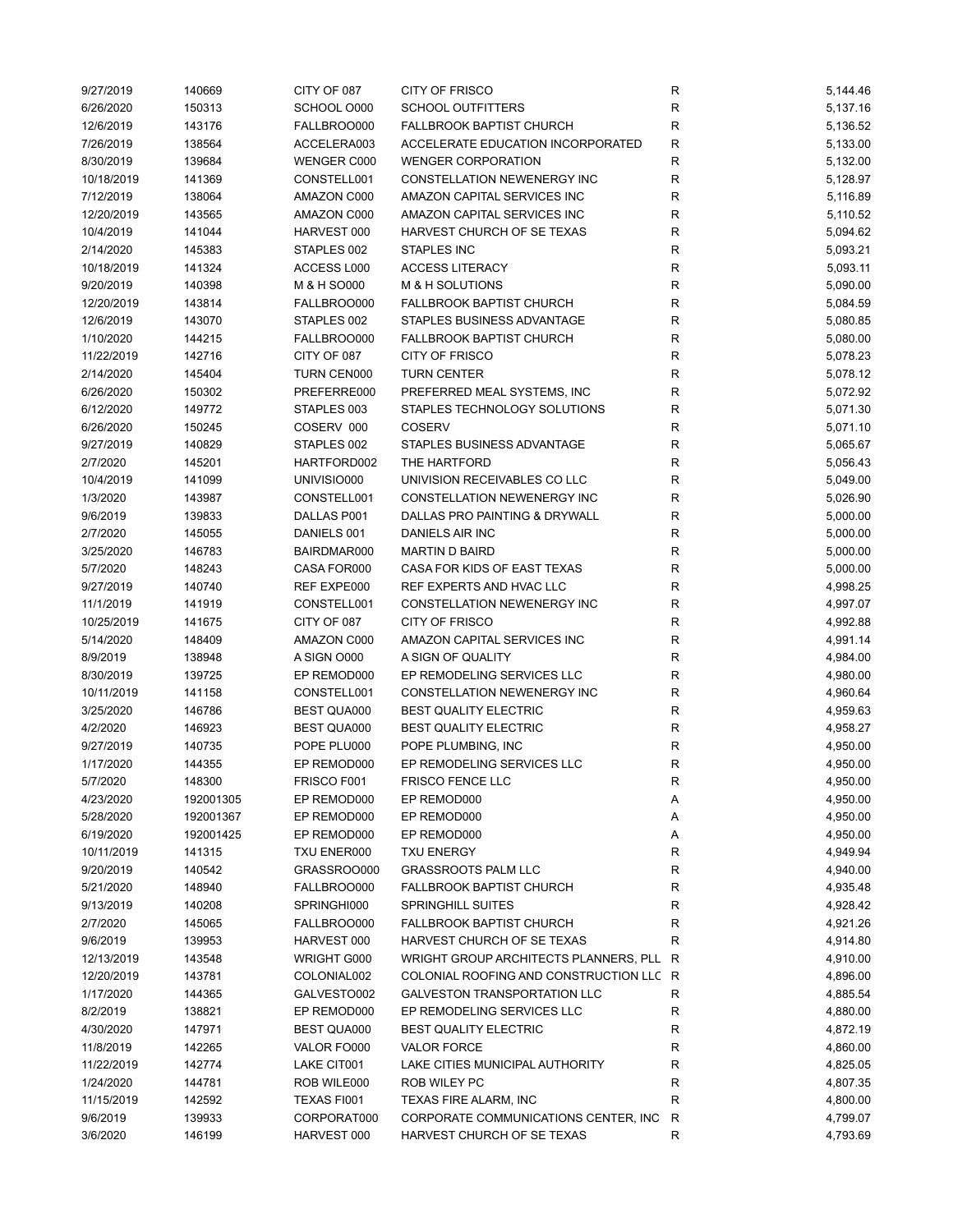| 8/9/2019   | 139097    | M & H SO000        | M & H SOLUTIONS                                  | R            | 4,778.12 |
|------------|-----------|--------------------|--------------------------------------------------|--------------|----------|
| 12/20/2019 | 143868    | SHINE IN000        | SHINE INC                                        | R            | 4,775.25 |
| 4/30/2020  | 148049    | FORTSSHI001        | SHIRLEY FORTSON                                  | R            | 4,765.00 |
| 8/9/2019   | 139114    | STAPLES 003        | STAPLES TECHNOLOGY SOLUTIONS                     | R            | 4,760.45 |
| 1/31/2020  | 144981    | STAPLES 002        | <b>STAPLES INC</b>                               | R            | 4,755.69 |
| 8/30/2019  | 139630    | <b>IEW - IN000</b> | <b>IEW - INSTITUTE FOR EXCELLENCE IN WRITING</b> | R            | 4,753.00 |
| 9/20/2019  | 140475    | TIME WAR008        | <b>TIME WARNER CABLE</b>                         | R            | 4,750.24 |
| 3/25/2020  | 146883    | SHINE IN000        | SHINE INC                                        | R            | 4,746.75 |
| 8/23/2019  | 139540    | NAVIANCE000        | <b>NAVIANCE</b>                                  | $\mathsf R$  | 4,730.77 |
| 4/23/2020  | 147518    | AMAZON C000        | AMAZON CAPITAL SERVICES INC                      | $\mathsf R$  | 4,727.36 |
| 2/21/2020  | 145672    | AIR COND000        | AIR CONDITIONING INNOVATIVE SOLUTIONS, II        | R            | 4,711.38 |
| 6/19/2020  | 149886    | CONSTELL001        | CONSTELLATION NEWENERGY INC                      | R            | 4,708.14 |
| 6/12/2020  | 149661    | <b>BEST QUA000</b> | <b>BEST QUALITY ELECTRIC</b>                     | R            | 4,707.95 |
| 7/19/2019  | 138413    | JIVE COM000        | JIVE COMMUNICATIONS, INC                         | R            | 4,702.72 |
| 11/15/2019 | 142499    | STAPLES 002        | STAPLES BUSINESS ADVANTAGE                       | R            | 4,701.66 |
|            |           |                    |                                                  |              |          |
| 12/20/2019 | 143737    | ACCELERA002        | ACCELERATE LEARNING, INC.                        | R            | 4,698.00 |
| 8/16/2019  | 139253    | STAPLES 002        | STAPLES BUSINESS ADVANTAGE                       | R            | 4,691.14 |
| 10/4/2019  | 140855    | AMAZON C000        | AMAZON CAPITAL SERVICES INC                      | $\mathsf R$  | 4,677.14 |
| 11/15/2019 | 142510    | TURN CEN000        | <b>TURN CENTER</b>                               | R            | 4,666.53 |
| 8/2/2019   | 138834    | GRAMMAR 000        | <b>GRAMMAR REVOLUTION</b>                        | R            | 4,647.00 |
| 11/8/2019  | 142298    | CORPORAT000        | CORPORATE COMMUNICATIONS CENTER, INC.            | R            | 4,629.98 |
| 3/25/2020  | 146856    | LAKESHOR000        | LAKESHORE LEARNING MATERIALS                     | ${\sf R}$    | 4,627.03 |
| 4/2/2020   | 147034    | TRIUMPH 000        | <b>TRIUMPH CHURCH</b>                            | R            | 4,621.95 |
| 10/25/2019 | 141778    | TIME WAR008        | <b>TIME WARNER CABLE</b>                         | R            | 4,614.22 |
| 8/23/2019  | 139389    | BLEYL EN000        | <b>BLEYL ENGINEERING</b>                         | R            | 4,603.75 |
| 12/20/2019 | 143645    | E-THERAP001        | E-THERAPY LLC                                    | R            | 4,560.25 |
| 10/11/2019 | 141205    | MARCON C000        | MARCON CONSTRUCTION INC                          | R            | 4,546.50 |
| 3/6/2020   | 146097    | KLEEN AI000        | KLEEN AIR FILTER SERVICE & SALES                 | $\mathsf R$  | 4,525.00 |
| 6/5/2020   | 149481    | MENTORIN000        | MENTORING MINDS, L P                             | $\mathsf R$  | 4,515.67 |
| 11/1/2019  | 141938    | FUNSPIRE000        | FUNSPIRED PEDIATRIC THERAPY SERVICES P           | R            | 4,510.50 |
| 8/30/2019  | 139736    | M & H SO000        | M & H SOLUTIONS                                  | $\mathsf R$  | 4,495.00 |
| 3/20/2020  | 146752    | TIME WAR008        | TIME WARNER CABLE                                | R            | 4,494.28 |
| 10/18/2019 | 141597    | <b>FUSION C000</b> | <b>FUSION CLOUD SERVICES LLC</b>                 | R            | 4,492.45 |
| 5/28/2020  | 149096    | AMAZON C000        | AMAZON CAPITAL SERVICES INC                      | R            | 4,492.22 |
| 5/7/2020   | 148335    | PEDIATRI000        | THE PEDIATRIC THERAPY CENTER                     | R            | 4,487.91 |
| 11/22/2019 | 142736    | DURHAM S005        | DURHAM SCHOOL SERVICES                           | R            | 4,455.75 |
| 8/30/2019  | 139716    | CONSTELL001        | <b>CONSTELLATION NEWENERGY INC</b>               | R            | 4,446.35 |
| 4/30/2020  | 148016    | CPS ENER000        | <b>CPS ENERGY</b>                                | ${\sf R}$    | 4,436.05 |
| 4/30/2020  | 148154    | STAPLES 002        | <b>STAPLES INC</b>                               | R            | 4,418.78 |
| 7/9/2019   | 138045    | HARVEST 000        | HARVEST CHURCH OF SE TEXAS                       | R            | 4,416.19 |
| 9/6/2019   |           | CONSTELL001        | CONSTELLATION NEWENERGY INC                      |              |          |
|            | 139821    |                    |                                                  | R            | 4,402.11 |
| 8/16/2019  | 139180    | CLEAR CH000        | CLEAR CHANNEL OUTDOOR                            | R            | 4,400.00 |
| 6/26/2020  | 150249    | CPS ENER000        | <b>CPS ENERGY</b>                                | R            | 4,398.02 |
| 11/8/2019  | 142311    | ETHIOPIA000        | ETHIOPIAN EVANGELICAL BAPTIST CHURCH             | R            | 4,397.59 |
| 6/26/2020  | 150340    | WRIGHT G000        | WRIGHT GROUP ARCHITECTS PLANNERS, PLL            | R            | 4,381.68 |
| 12/6/2019  | 143007    | BSN SPOR000        | <b>BSN SPORTS, LLC</b>                           | R            | 4,380.99 |
| 4/2/2020   | 146952    | CPS ENER000        | <b>CPS ENERGY</b>                                | $\mathsf R$  | 4,376.13 |
| 12/13/2019 | 143268    | COLONIAL002        | COLONIAL ROOFING AND CONSTRUCTION LLC            | $\mathsf{R}$ | 4,375.00 |
| 7/12/2019  | 192000078 | RAMOSCAR000        | RAMOSCAR000                                      | Α            | 4,375.00 |
| 3/20/2020  | 146672    | SCHOOL S000        | <b>SCHOOL SPECIALTY</b>                          | R            | 4,372.98 |
| 9/13/2019  | 140075    | MASTERY 000        | <b>MASTERY EDUCATION</b>                         | R            | 4,351.20 |
| 1/10/2020  | 144103    | HARVEST 000        | HARVEST CHURCH OF SE TEXAS                       | R            | 4,342.36 |
| 8/23/2019  | 139469    | REGION 4000        | <b>REGION 4 EDUC SERV CENTER</b>                 | R            | 4,340.00 |
| 8/30/2019  | 139765    | TOWNEPLA001        | TOWNEPLACE SUITES BY MARRIOTT                    | R            | 4,338.60 |
| 5/7/2020   | 148276    | CONSTELL001        | CONSTELLATION NEWENERGY INC                      | R            | 4,335.68 |
| 9/13/2019  | 140050    | DTK FACI001        | DTK FACILITY SERVICES LLC - SUPPLIES             | R            | 4,335.19 |
| 12/20/2019 | 143687    | MUSIC CE000        | MUSIC CELEBRATIONS INTL LLC                      | R            | 4,335.00 |
| 10/11/2019 | 141197    | JUPITER 000        | JUPITER ED, INC.                                 | R            | 4,332.96 |
| 9/20/2019  | 140450    | SCHOOL H000        | SCHOOL HEALTH CORPORATION                        | R            | 4,327.74 |
| 2/7/2020   | 145090    | PELOTON 000        | PELOTON LAND SOLUTIONS INC                       | R            | 4,326.23 |
|            |           |                    |                                                  |              |          |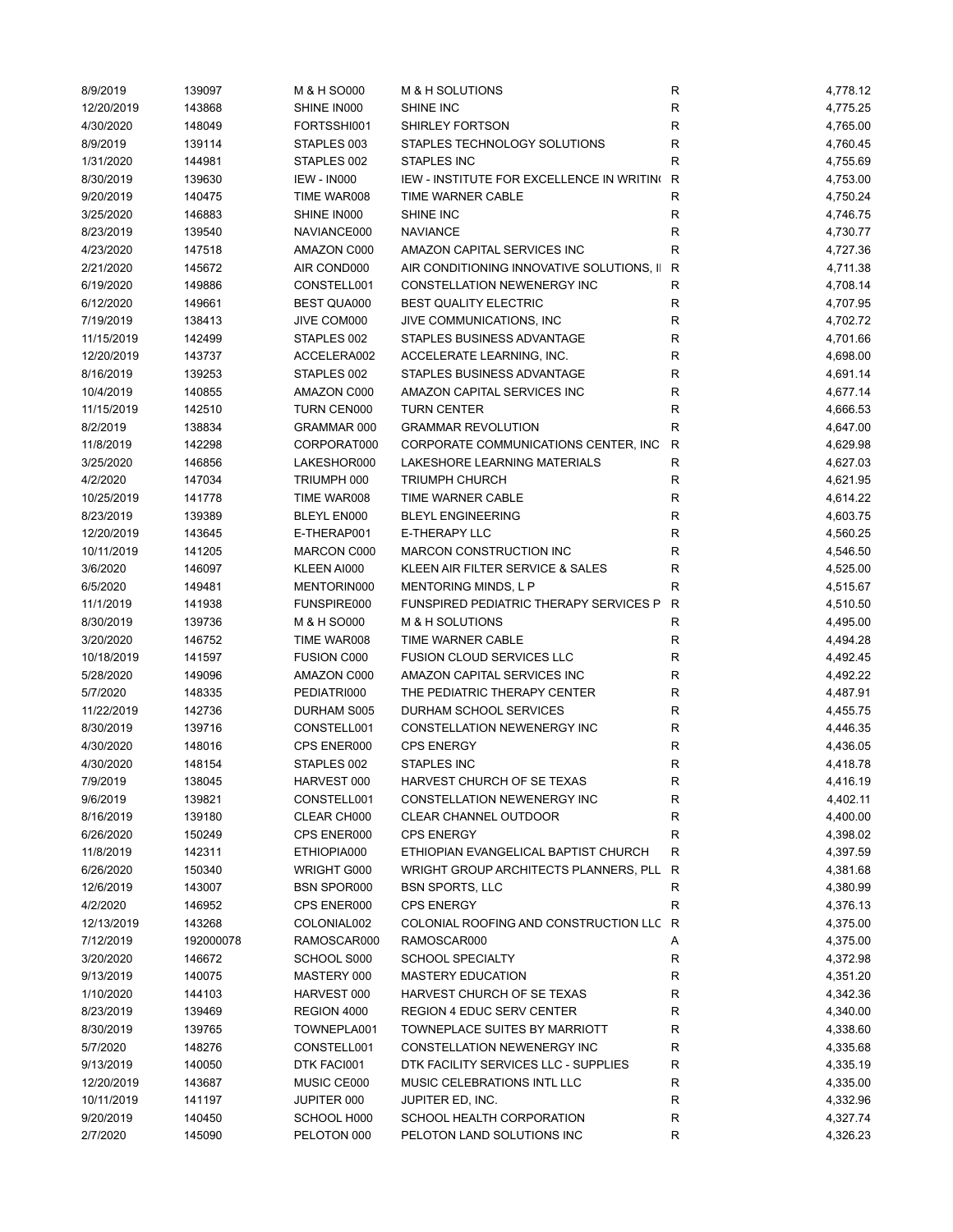| 12/6/2019  | 143060 | REGION 4000        | <b>REGION 4 EDUC SERV CENTER</b>         | R            | 4,320.00 |
|------------|--------|--------------------|------------------------------------------|--------------|----------|
| 2/14/2020  | 145345 | PEDIATRI000        | THE PEDIATRIC THERAPY CENTER             | R            | 4,312.62 |
| 8/2/2019   | 138922 | HARVEST 000        | HARVEST CHURCH OF SE TEXAS               | R            | 4,305.58 |
| 9/27/2019  | 140794 | CITY OF 012        | <b>CITY OF CORINTH</b>                   | R            | 4,305.19 |
| 3/25/2020  | 146784 | BARAJAS 000        | <b>BARAJAS LANDSCAPE</b>                 | R            | 4,300.00 |
| 6/5/2020   | 149579 | TCSAAL L000        | <b>TCSAAL LLC</b>                        | $\mathsf R$  | 4,300.00 |
| 7/19/2019  | 138378 | CORPORAT000        | CORPORATE COMMUNICATIONS CENTER, INC     | ${\sf R}$    | 4,292.41 |
| 8/16/2019  | 139230 | M & H SO000        | M & H SOLUTIONS                          | ${\sf R}$    | 4,290.29 |
| 10/11/2019 | 141217 | PEDIATRI000        | THE PEDIATRIC THERAPY CENTER             | $\mathsf R$  | 4,288.88 |
| 6/5/2020   | 149407 | FUNSPIRE000        | FUNSPIRED PEDIATRIC THERAPY SERVICES P   | R            | 4,285.40 |
| 3/13/2020  | 146395 | STAPLES 002        | <b>STAPLES INC</b>                       | $\mathsf R$  | 4,282.16 |
| 11/8/2019  | 142310 | ETHIOPIA000        | ETHIOPIAN EVANGELICAL BAPTIST CHURCH     | R            | 4,276.39 |
| 3/13/2020  | 146408 | TURN CEN000        | <b>TURN CENTER</b>                       | $\mathsf R$  | 4,262.05 |
| 12/3/2019  | 142983 | CPS ENER000        | <b>CPS ENERGY</b>                        | R            | 4,261.83 |
| 9/13/2019  | 140161 | BINSWANG000        | <b>BINSWANGER GLASS</b>                  | R            | 4,260.00 |
| 6/12/2020  | 149741 | PREMIERE000        | PREMIERE INSTALL MOVERS, LLC             | R            | 4,258.35 |
|            |        |                    |                                          |              |          |
| 4/23/2020  | 147603 | COLT CON000        | COLT CONCRETE & ASPHALT LLC              | R            | 4,256.08 |
| 10/4/2019  | 140967 | SCHOOL H000        | SCHOOL HEALTH CORPORATION                | ${\sf R}$    | 4,250.48 |
| 11/8/2019  | 142145 | CONSTELL001        | <b>CONSTELLATION NEWENERGY INC</b>       | R            | 4,248.30 |
| 9/6/2019   | 139899 | TOWNEPLA001        | <b>TOWNEPLACE SUITES BY MARRIOTT</b>     | R            | 4,237.80 |
| 11/15/2019 | 142589 | STAPLES 002        | STAPLES BUSINESS ADVANTAGE               | R            | 4,236.99 |
| 11/15/2019 | 142554 | BLEYL EN000        | <b>BLEYL ENGINEERING</b>                 | R            | 4,236.25 |
| 11/1/2019  | 141873 | AMAZON C000        | AMAZON CAPITAL SERVICES INC              | R            | 4,231.91 |
| 2/14/2020  | 145384 | STAPLES 003        | STAPLES TECHNOLOGY SOLUTIONS             | R            | 4,231.19 |
| 1/31/2020  | 144844 | CPS ENER000        | <b>CPS ENERGY</b>                        | $\mathsf R$  | 4,212.20 |
| 9/13/2019  | 140153 | ACCELERA002        | ACCELERATE LEARNING, INC.                | R            | 4,212.00 |
| 9/27/2019  | 140672 | COLONIAL002        | COLONIAL ROOFING AND CONSTRUCTION LLC    | $\mathsf{R}$ | 4,200.00 |
| 2/14/2020  | 145249 | AMAZON C000        | AMAZON CAPITAL SERVICES INC              | R            | 4,193.69 |
| 2/21/2020  | 145518 | AMAZON C000        | AMAZON CAPITAL SERVICES INC              | R            | 4,191.76 |
| 8/9/2019   | 138977 | CONSTELL001        | CONSTELLATION NEWENERGY INC              | $\mathsf R$  | 4,191.66 |
| 11/15/2019 | 142455 | FUNSPIRE000        | FUNSPIRED PEDIATRIC THERAPY SERVICES P   | $\mathsf{R}$ | 4,186.80 |
| 11/1/2019  | 141967 | PREMIERE000        | PREMIERE INSTALL MOVERS, LLC             | R            | 4,186.42 |
| 9/13/2019  | 140082 | PEC 000            | <b>PEC</b>                               | R            | 4,186.28 |
| 11/8/2019  | 142289 | CITY OF 012        | <b>CITY OF CORINTH</b>                   | R            | 4,180.48 |
| 11/8/2019  | 142320 | HARVEST 000        | HARVEST CHURCH OF SE TEXAS               | R            | 4,176.47 |
| 8/30/2019  | 139582 | <b>BELK CLE000</b> | BELK CLEANING SERVICE 2, LLC             | R            | 4,175.00 |
| 9/6/2019   | 139867 | PREMIERE000        | PREMIERE INSTALL MOVERS, LLC             | R            | 4,174.31 |
| 1/10/2020  | 144114 | M & H SO000        | M & H SOLUTIONS                          | R            | 4,165.12 |
| 2/28/2020  | 145977 | CPS ENER000        | <b>CPS ENERGY</b>                        | R            | 4,164.91 |
| 2/7/2020   | 145039 | COLONIAL002        | COLONIAL ROOFING AND CONSTRUCTION LLC R  |              | 4,160.00 |
| 6/12/2020  | 149780 | TEXAS FI001        | TEXAS FIRE ALARM, INC                    | R            | 4,150.00 |
| 12/20/2019 | 143889 | TURN CEN000        | <b>TURN CENTER</b>                       | R            | 4,149.87 |
| 8/30/2019  | 139634 | LAKESHOR000        | LAKESHORE LEARNING MATERIALS             | R            | 4,139.31 |
| 9/6/2019   | 139826 | CONSTELL001        | CONSTELLATION NEWENERGY INC              | R            | 4,133.00 |
|            |        |                    | <b>COSERV</b>                            |              |          |
| 12/3/2019  | 142981 | COSERV 000         |                                          | R            | 4,130.98 |
| 12/20/2019 | 143619 | COLONIAL002        | COLONIAL ROOFING AND CONSTRUCTION LLC    | R            | 4,125.00 |
| 7/12/2019  | 138154 | SCHOOL H000        | SCHOOL HEALTH CORPORATION                | $\mathsf R$  | 4,122.23 |
| 10/11/2019 | 141159 | CONSTELL001        | CONSTELLATION NEWENERGY INC              | R            | 4,118.99 |
| 8/23/2019  | 139435 | ENTERPRI004        | <b>ENTERPRISE RENT-A-CAR</b>             | R            | 4,112.82 |
| 12/20/2019 | 143685 | MICHAEL'002        | MICHAEL'S KEYS, INC                      | ${\sf R}$    | 4,111.23 |
| 1/31/2020  | 144976 | SCHULMAN000        | SCHULMAN LOPEZ HOFFER & ADELSTEIN LLP    | ${\sf R}$    | 4,103.12 |
| 12/13/2019 | 143230 | ABILITIE000        | ABILITIES THERAPY AND CONSULTING, LLC    | ${\sf R}$    | 4,098.85 |
| 5/28/2020  | 149154 | COSERV 000         | <b>COSERV</b>                            | R            | 4,097.83 |
| 7/12/2019  | 138190 | WENGER C000        | <b>WENGER CORPORATION</b>                | R            | 4,096.00 |
| 11/1/2019  | 142016 | ALPHA TE000        | ALPHA TESTING, INC.                      | R            | 4,096.00 |
| 2/7/2020   | 144998 | AMAZON C000        | AMAZON CAPITAL SERVICES INC              | R            | 4,094.50 |
| 1/17/2020  | 144391 | MUSIC CE000        | MUSIC CELEBRATIONS INTL LLC              | R            | 4,093.00 |
| 6/5/2020   | 149430 | HOME DEP000        | HOME DEPOT                               | R            | 4,091.36 |
| 12/6/2019  | 143027 | ETHIOPIA000        | ETHIOPIAN EVANGELICAL BAPTIST CHURCH     | R            | 4,089.71 |
|            |        |                    | FUNSPIRED PEDIATRIC THERAPY SERVICES P R |              | 4,087.20 |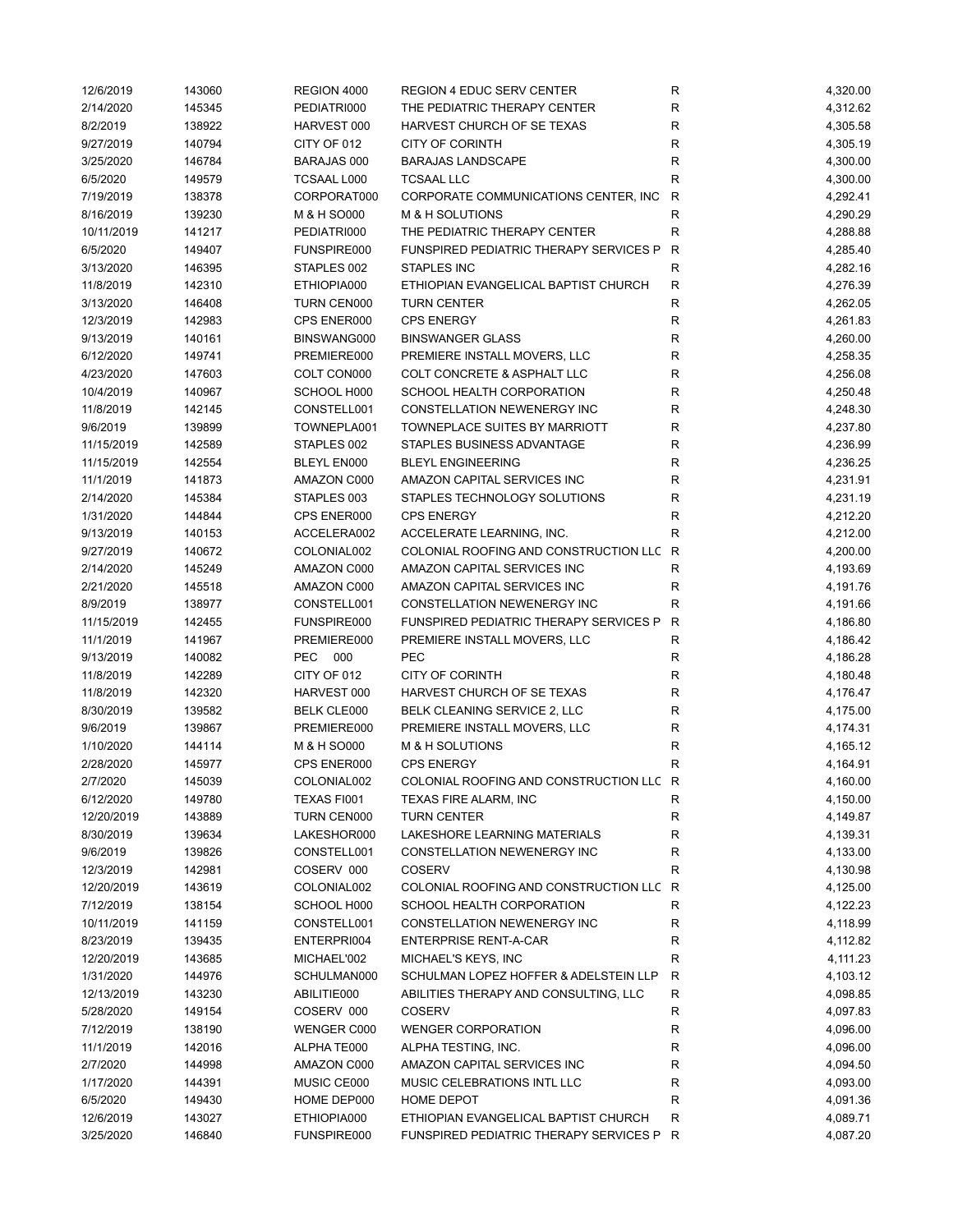| 11/22/2019 | 142928 | SCHOOL H000 | SCHOOL HEALTH CORPORATION                 | R           | 4,083.04 |
|------------|--------|-------------|-------------------------------------------|-------------|----------|
| 2/14/2020  | 145448 | KLEEN AI000 | KLEEN AIR FILTER SERVICE & SALES          | R           | 4,078.00 |
| 7/19/2019  | 138359 | COLLEGE 002 | THE COLLEGE BOARD                         | R           | 4,050.00 |
| 1/24/2020  | 144770 | TEXAS TH000 | <b>TEXAS THERAPY SPECIALISTS</b>          | $\mathsf R$ | 4,050.00 |
| 11/1/2019  | 141956 | MICHAEL'002 | MICHAEL'S KEYS, INC                       | R           | 4,042.03 |
| 3/25/2020  | 146872 | PEDIATRI000 | THE PEDIATRIC THERAPY CENTER              | ${\sf R}$   | 4,029.62 |
| 10/4/2019  | 140969 | SOIL EXP000 | <b>SOIL EXPRESS LTD</b>                   | ${\sf R}$   | 4,018.03 |
| 8/27/2019  | 139563 | LOWERY P000 | LOWERY PROPERTY ADVISORS, LLC             | $\mathsf R$ | 4,000.00 |
| 2/28/2020  | 145943 | WFAA 000    | <b>WFAA</b>                               | R           | 4,000.00 |
| 4/23/2020  | 147917 | WFAA 000    | <b>WFAA</b>                               | R           | 4,000.00 |
| 4/9/2020   | 147260 | STAPLES 002 | <b>STAPLES INC</b>                        | R           | 3,983.92 |
| 8/2/2019   | 138769 | AMAZON C000 | AMAZON CAPITAL SERVICES INC               | R           | 3,978.40 |
| 2/14/2020  | 145400 | TEXTBOOK001 | <b>TEXTBOOK WAREHOUSE LLC</b>             | R           | 3,962.06 |
| 10/11/2019 | 141216 | PEC 000     | PEC                                       | R           | 3,960.60 |
| 5/14/2020  | 148741 | STAPLES 002 | STAPLES INC                               | R           | 3,955.59 |
| 11/22/2019 | 142895 | IXL LEAR000 | IXL LEARNING, INC                         | $\mathsf R$ | 3,954.00 |
| 3/25/2020  |        |             | MICHAEL'S KEYS, INC                       | $\mathsf R$ |          |
|            | 146864 | MICHAEL'002 |                                           |             | 3,953.08 |
| 9/27/2019  | 140694 | EDMENTUM000 | EDMENTUM HOLDINGS INC                     | ${\sf R}$   | 3,949.68 |
| 3/6/2020   | 146162 | ATMOS EN000 | <b>ATMOS ENERGY</b>                       | R           | 3,947.06 |
| 2/7/2020   | 145087 | PARKER C001 | PARKER CONSTRUCTION LLC                   | $\mathsf R$ | 3,935.00 |
| 12/27/2019 | 143935 | CPS ENER000 | <b>CPS ENERGY</b>                         | $\mathsf R$ | 3,911.65 |
| 4/30/2020  | 148069 | HIDELL A000 | HIDELL AND ASSOCIATES ARCHITECTS INC      | R           | 3,907.83 |
| 12/6/2019  | 143183 | HARVEST 000 | HARVEST CHURCH OF SE TEXAS                | ${\sf R}$   | 3,895.19 |
| 1/10/2020  | 144203 | CORE KNO000 | <b>CORE KNOWLEDGE</b>                     | R           | 3,891.78 |
| 9/20/2019  | 140226 | ABILITIE000 | ABILITIES THERAPY AND CONSULTING, LLC     | ${\sf R}$   | 3,891.34 |
| 3/25/2020  | 146828 | EDUCATIO008 | EDUCATIONAL THERAPY SERVICES LLC          | R           | 3,888.75 |
| 4/23/2020  | 147880 | TEXAS FI001 | TEXAS FIRE ALARM, INC                     | R           | 3,880.00 |
| 11/1/2019  | 141889 | BLEYL EN000 | <b>BLEYL ENGINEERING</b>                  | R           | 3,875.00 |
| 2/21/2020  | 145622 | NASCO 000   | <b>NASCO</b>                              | R           | 3,870.23 |
| 8/30/2019  | 139715 | CONSTELL001 | CONSTELLATION NEWENERGY INC               | R           | 3,862.63 |
| 7/26/2019  | 138666 | PARKER C001 | PARKER CONSTRUCTION LLC                   | R           | 3,850.00 |
| 9/30/2019  | 141634 | TEXAS ED002 | TEXAS EDUCATION AGENCY-MSC                | R           | 3,848.81 |
| 5/28/2020  | 149167 | EDUCATIO008 | EDUCATIONAL THERAPY SERVICES LLC          | R           | 3,846.25 |
| 9/20/2019  | 140230 | ADVANTAC000 | ADVANTACLEAN OF LEAGUE CITY               | R           | 3,843.40 |
| 5/14/2020  | 148405 | AIR COND000 | AIR CONDITIONING INNOVATIVE SOLUTIONS, II | R           | 3,842.10 |
| 2/21/2020  | 145719 | JM LAWNC001 | <b>JM LAWNCARE &amp; SPRINKLER</b>        | R           | 3,838.70 |
| 10/25/2019 | 141781 | TURN CEN000 | <b>TURN CENTER</b>                        | ${\sf R}$   | 3,829.13 |
| 1/31/2020  | 144871 | METROPLE000 | METROPLEX EDUCATIONAL CONSULTANTS         | ${\sf R}$   | 3,814.00 |
| 2/7/2020   | 145072 | HARVEST 000 | HARVEST CHURCH OF SE TEXAS                | R           | 3,813.47 |
| 9/13/2019  | 140113 | SOUND PR000 | SOUND PRODUCTIONS LLC                     | R           | 3,808.05 |
| 10/4/2019  | 140910 | CPS ENER000 | <b>CPS ENERGY</b>                         | R           | 3,806.58 |
| 4/9/2020   | 147109 | COLONIAL002 | COLONIAL ROOFING AND CONSTRUCTION LLC     | R           | 3,800.00 |
| 12/20/2019 | 143821 | HIDELL A000 | HIDELL AND ASSOCIATES ARCHITECTS INC      | R           | 3,796.56 |
| 10/4/2019  | 140865 | BRACKETT000 | <b>BRACKETT &amp; ELLIS</b>               | R           | 3,790.55 |
| 7/1/2019   | 137691 | EMB TEXA002 | EMB TEXAS VENTURES, LLC                   | R           | 3,789.21 |
| 8/1/2019   | 138528 | EMB TEXA002 | EMB TEXAS VENTURES, LLC                   | R           | 3,789.21 |
| 9/1/2019   | 139334 | EMB TEXA002 | EMB TEXAS VENTURES, LLC                   | R           | 3,789.21 |
| 10/1/2019  | 140593 | EMB TEXA002 | EMB TEXAS VENTURES, LLC                   | R           | 3,789.21 |
| 11/1/2019  | 141503 | EMB TEXA002 | EMB TEXAS VENTURES, LLC                   | R           | 3,789.21 |
| 12/1/2019  | 142638 | EMB TEXA002 | EMB TEXAS VENTURES, LLC                   | R           | 3,789.21 |
| 1/1/2020   |        |             |                                           |             |          |
|            | 143433 | EMB TEXA002 | EMB TEXAS VENTURES, LLC                   | R           | 3,789.21 |
| 2/1/2020   | 144450 | EMB TEXA002 | EMB TEXAS VENTURES, LLC                   | R           | 3,789.21 |
| 4/1/2020   | 146477 | EMB TEXA002 | EMB TEXAS VENTURES, LLC                   | R           | 3,789.21 |
| 4/16/2020  | 147382 | EMB TEXA002 | EMB TEXAS VENTURES, LLC                   | R           | 3,789.21 |
| 5/1/2020   | 147471 | EMB TEXA002 | EMB TEXAS VENTURES, LLC                   | R           | 3,789.21 |
| 6/1/2020   | 148807 | EMB TEXA002 | EMB TEXAS VENTURES, LLC                   | R           | 3,789.21 |
| 5/7/2020   | 148369 | TEGRITY 000 | TEGRITY CONTRACTORS INC                   | R           | 3,777.00 |
| 1/17/2020  | 144410 | STAPLES 003 | STAPLES TECHNOLOGY SOLUTIONS              | R           | 3,752.55 |
| 5/7/2020   | 148216 | ABILITIE000 | ABILITIES THERAPY AND CONSULTING, LLC     | R           | 3,751.87 |
| 11/8/2019  | 142242 | STAPLES 003 | STAPLES TECHNOLOGY SOLUTIONS              | R           | 3,751.32 |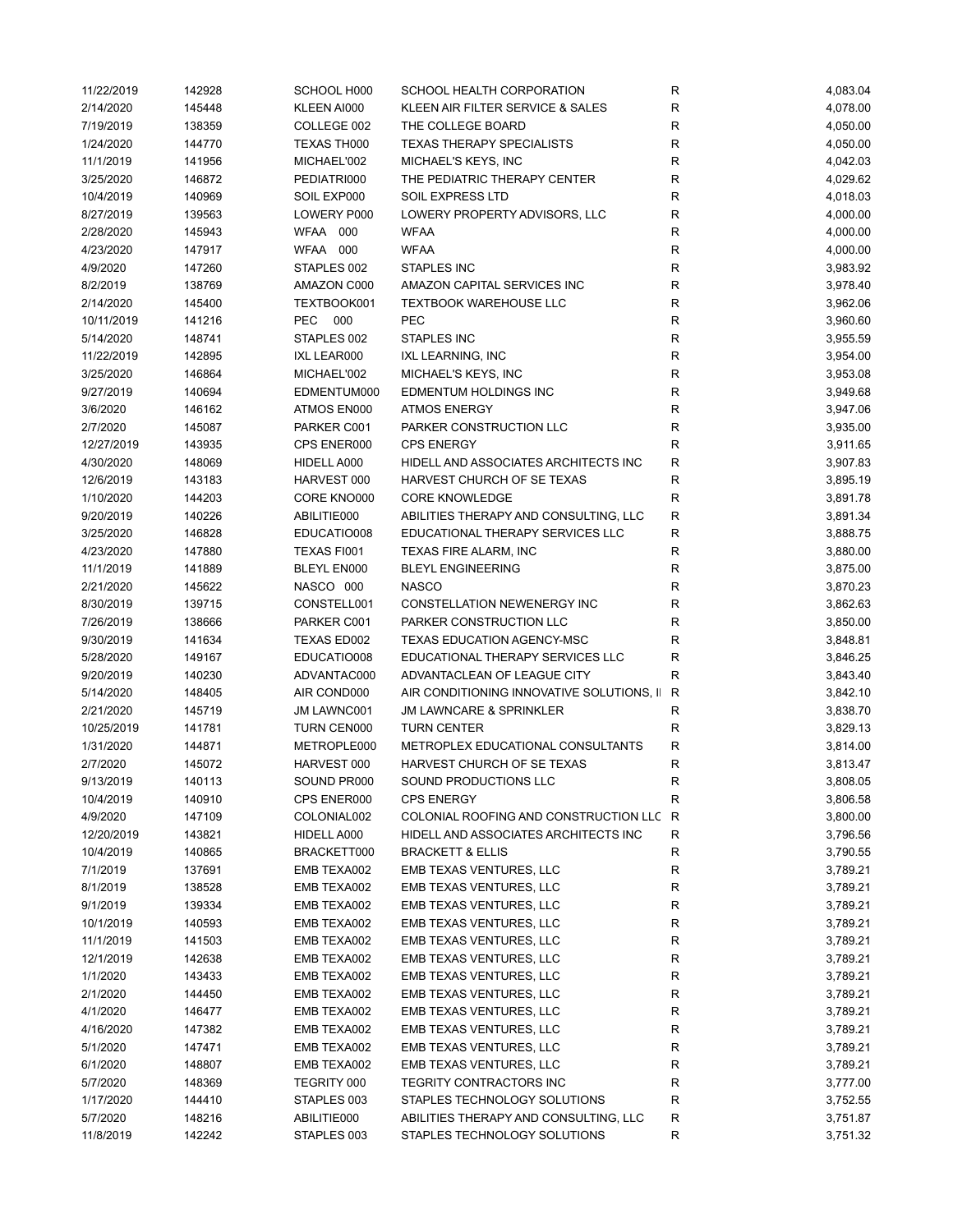| 12/20/2019 | 143820 | HIDELL A000        | HIDELL AND ASSOCIATES ARCHITECTS INC      | R            | 3,751.20 |
|------------|--------|--------------------|-------------------------------------------|--------------|----------|
| 9/13/2019  | 140001 | AIR COND000        | AIR CONDITIONING INNOVATIVE SOLUTIONS, II | R            | 3,750.10 |
| 5/14/2020  | 148772 | <b>TURN CEN000</b> | <b>TURN CENTER</b>                        | ${\sf R}$    | 3,739.07 |
| 8/16/2019  | 139322 | WILLIAM 001        | WILLIAM H SADLIER, INC                    | R            | 3,736.11 |
| 11/15/2019 | 142502 | TEXAS FI001        | TEXAS FIRE ALARM, INC                     | R            | 3,710.00 |
| 3/25/2020  | 146823 | DANIELS 001        | <b>DANIELS AIR INC</b>                    | R            | 3,709.28 |
| 3/20/2020  | 146624 | HIGGINBO002        | HIGGINBOTHAM INSURANCE AGENCY             | R            | 3,705.45 |
| 7/19/2019  | 138439 | RICHARDS000        | RICHARDSON CHURCH OF THE NAZARENE         | R            | 3,700.50 |
| 7/30/2019  | 138765 | BW SPORT000        | <b>BW SPORTS LLC</b>                      | R            | 3,700.00 |
| 7/12/2019  | 138183 | VARSITY 000        | <b>VARSITY SCOREBOARDS</b>                | R            | 3,698.36 |
| 12/20/2019 | 143848 | PERMIAN 000        | PERMIAN SPEECH AND LANGUAGE SERVICES      | R            | 3,697.50 |
| 1/10/2020  | 144227 | PEDIATRI000        | THE PEDIATRIC THERAPY CENTER              | R            | 3,697.32 |
| 3/20/2020  | 146648 | NORTH CE000        | NORTH CENTRAL TEXAS COLLEGE               | R            | 3,696.00 |
| 11/22/2019 | 142948 | WEST MUS000        | WEST MUSIC COMPANY INC                    | R            | 3,693.16 |
| 12/20/2019 | 143904 | <b>BUELL IN000</b> | <b>BUELL INC</b>                          | R            | 3,690.00 |
|            | 141624 |                    | TEACHER INNOVATIONS INC                   | R            |          |
| 10/18/2019 |        | TEACHER 007        |                                           |              | 3,675.00 |
| 12/13/2019 | 143472 | AIR COND000        | AIR CONDITIONING INNOVATIVE SOLUTIONS, II | R            | 3,670.30 |
| 10/4/2019  | 140924 | HOME DEP000        | <b>HOME DEPOT</b>                         | $\mathsf R$  | 3,666.22 |
| 6/5/2020   | 149384 | CPS ENER000        | <b>CPS ENERGY</b>                         | R            | 3,665.07 |
| 10/11/2019 | 141198 | JW PEPPE000        | JW PEPPER & SON INC                       | R            | 3,657.50 |
| 8/9/2019   | 139016 | NATIONAL014        | NATIONAL SCIENCE TEACHERS ASSOCIATION     | $\mathsf{R}$ | 3,654.25 |
| 9/20/2019  | 140570 | <b>TCSAAL L000</b> | <b>TCSAAL LLC</b>                         | $\mathsf R$  | 3,650.00 |
| 6/5/2020   | 149304 | AMARILLO009        | AMARILLO SOD POODLES                      | $\mathsf{R}$ | 3,650.00 |
| 5/7/2020   | 148390 | VALOR FO000        | <b>VALOR FORCE</b>                        | R            | 3,645.00 |
| 3/25/2020  | 146816 | CITY OF 097        | CITY OF HUNTSVILLE - UTILITIES            | $\mathsf R$  | 3,636.48 |
| 2/14/2020  | 145451 | MASTERY 000        | <b>MASTERY EDUCATION</b>                  | $\mathsf R$  | 3,626.00 |
| 11/8/2019  | 142230 | RIVERSID002        | <b>RIVERSIDE INSIGHTS</b>                 | R            | 3,622.73 |
| 4/16/2020  | 147300 | ACCESS L000        | <b>ACCESS LITERACY</b>                    | $\mathsf R$  | 3,619.18 |
| 12/20/2019 | 143864 | ROSS MOL000        | ROSS MOLINA OLIVEROS PC                   | R            | 3,619.00 |
| 2/14/2020  | 145452 | MERCEJEN000        | <b>JENNIFER MERCER</b>                    | $\mathsf R$  | 3,613.66 |
| 2/7/2020   | 145223 | THE STIT000        | THE STITCH SQUAD                          | R            | 3,605.43 |
| 9/20/2019  | 140575 | VANDERFO000        | VANDERFORD AIR, INC.                      | R            | 3,600.00 |
| 4/2/2020   | 147042 | WINN TOM000        | TOMMY J WINN                              | R            | 3,600.00 |
| 6/12/2020  | 149801 | WINN TOM000        | TOMMY J WINN                              | R            | 3,600.00 |
| 1/31/2020  | 144853 | ENTERGY 000        | <b>ENTERGY</b>                            | R            | 3,596.08 |
| 3/2/2020   | 146013 | CANON FI000        | CANON FINANCIAL SERVICES, INC             | R            | 3,589.98 |
| 8/2/2019   | 138803 | CONSTELL001        | <b>CONSTELLATION NEWENERGY INC</b>        | R            | 3,577.80 |
| 10/25/2019 | 141850 | STAPLES 002        | STAPLES BUSINESS ADVANTAGE                | R            | 3,573.50 |
| 5/28/2020  | 149241 | POPE PLU000        | POPE PLUMBING, INC                        | R            | 3,566.50 |
| 3/20/2020  | 146642 | MENTORIN000        | MENTORING MINDS, L P                      | R            | 3,561.25 |
| 10/11/2019 | 141113 | AMAZON C000        | AMAZON CAPITAL SERVICES INC               | R            | 3,552.82 |
| 10/25/2019 | 141672 | CITY OF 044        | <b>CITY OF LEANDER</b>                    | R            | 3,552.43 |
| 3/6/2020   | 146080 | EP REMOD000        | EP REMODELING SERVICES LLC                | R            | 3,550.00 |
| 11/22/2019 | 142707 | CITY OF 012        | <b>CITY OF CORINTH</b>                    | R            | 3,545.25 |
| 12/13/2019 | 143372 | STAPLES 002        | STAPLES BUSINESS ADVANTAGE                | R            | 3,533.64 |
| 10/11/2019 | 141280 | COURTYAR003        | COURTYARD LEWISVILLE                      | R            | 3,522.75 |
|            | 142346 | SCHOOL O000        | <b>SCHOOL OUTFITTERS</b>                  | ${\sf R}$    | 3,520.16 |
| 11/8/2019  |        | FROG STR000        | FROG STREET PRESS LLC                     |              |          |
| 7/26/2019  | 138640 |                    |                                           | R            | 3,519.98 |
| 9/13/2019  | 140181 | FROG STR000        | FROG STREET PRESS LLC                     | R            | 3,519.98 |
| 9/6/2019   | 139850 | JW PEPPE000        | JW PEPPER & SON INC                       | R            | 3,519.90 |
| 12/13/2019 | 143238 | AT&T 000           | AT&T                                      | R            | 3,519.72 |
| 4/9/2020   | 147286 | TURN CEN000        | <b>TURN CENTER</b>                        | R            | 3,517.08 |
| 10/18/2019 | 141339 | <b>BRAUN IN000</b> | <b>BRAUN INTERTEC CORPORATION</b>         | R            | 3,515.00 |
| 1/31/2020  | 144840 | COSERV 000         | <b>COSERV</b>                             | R            | 3,514.98 |
| 11/1/2019  | 142044 | EDUCATIO008        | EDUCATIONAL THERAPY SERVICES LLC          | R            | 3,506.25 |
| 12/13/2019 | 143329 | PATHS PR000        | PATHS PROGRAM LLC                         | R            | 3,505.40 |
| 7/9/2019   | 138046 | LEAN KID000        | LEAN KIDS LLC                             | R            | 3,500.00 |
| 12/13/2019 | 143474 | ALL IN L000        | ALL IN LEARNING                           | R            | 3,500.00 |
| 1/10/2020  | 144162 | <b>TCSAAL L000</b> | <b>TCSAAL LLC</b>                         | R            | 3,500.00 |
| 4/23/2020  | 147847 | SERVPRO 007        | SERVPRO OF LAKE ARLINGTON & SW FT WOR R   |              | 3,500.00 |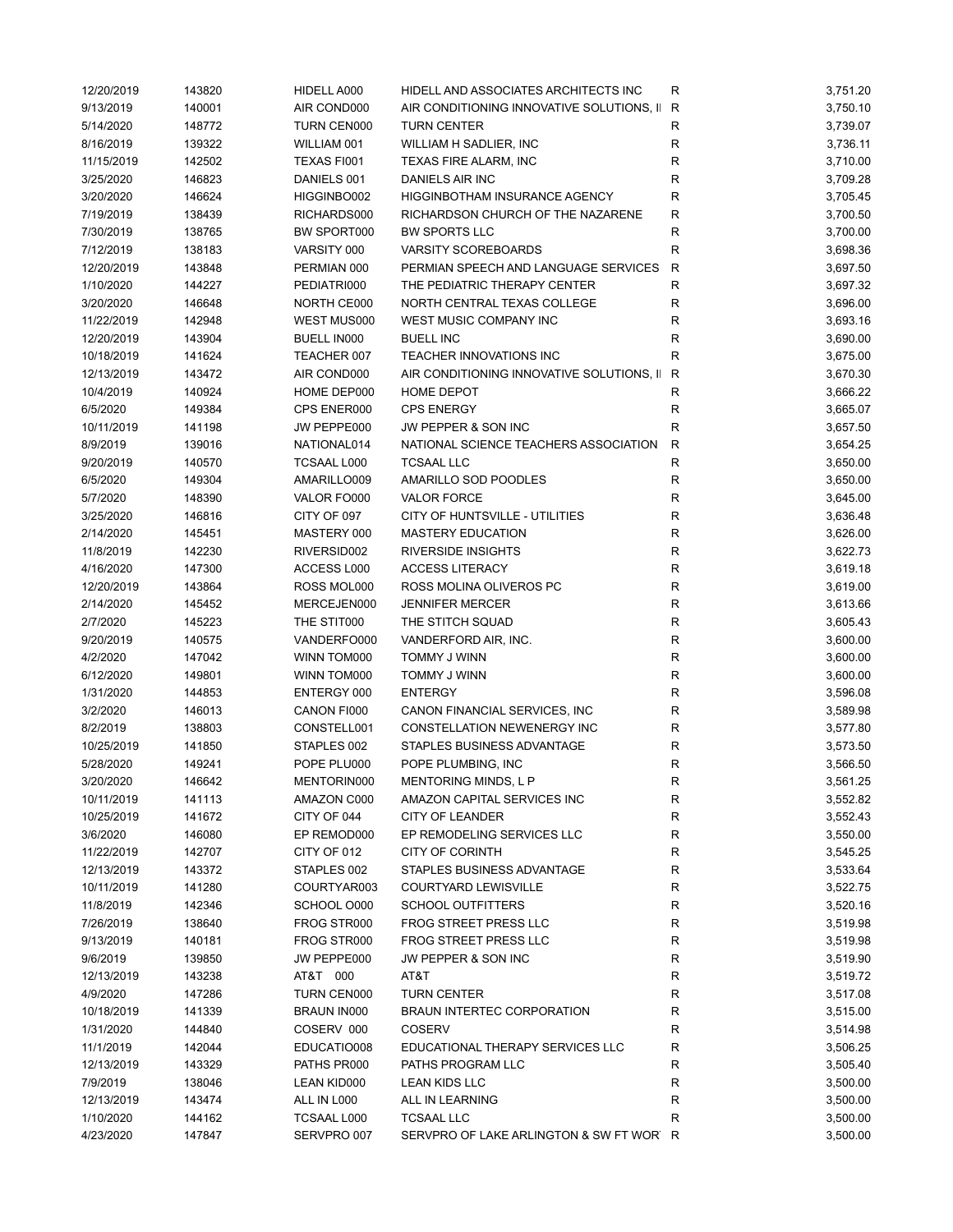| 5/7/2020   | 148293 | E-LOCALL000 | E-LOCALLINK INC                           | R           | 3,500.00 |
|------------|--------|-------------|-------------------------------------------|-------------|----------|
| 12/13/2019 | 143532 | STAPLES 002 | STAPLES BUSINESS ADVANTAGE                | R           | 3,490.96 |
| 3/20/2020  | 146668 | ROTO ROO003 | ROTO ROOTER                               | R           | 3,477.62 |
| 9/20/2019  | 140468 | TEXTBOOK001 | <b>TEXTBOOK WAREHOUSE LLC</b>             | R           | 3,477.29 |
| 2/21/2020  | 145500 | METROPLE000 | METROPLEX EDUCATIONAL CONSULTANTS         | R           | 3,471.95 |
| 7/12/2019  | 138116 | MOBILE M000 | MOBILE MODULAR MANAGEMENT CORP            | R           | 3,465.00 |
| 8/9/2019   | 139014 | MOBILE M000 | MOBILE MODULAR MANAGEMENT CORP            | R           | 3,465.00 |
| 9/6/2019   | 139964 | MOBILE M000 | MOBILE MODULAR MANAGEMENT CORP            | $\mathsf R$ | 3,465.00 |
| 10/4/2019  | 141057 | MOBILE M000 | MOBILE MODULAR MANAGEMENT CORP            | R           | 3,465.00 |
| 11/8/2019  | 142187 | MOBILE M000 | MOBILE MODULAR MANAGEMENT CORP            | R           | 3,465.00 |
|            |        |             | MOBILE MODULAR MANAGEMENT CORP            |             |          |
| 12/6/2019  | 143191 | MOBILE M000 |                                           | R           | 3,465.00 |
| 1/10/2020  | 144118 | MOBILE M000 | MOBILE MODULAR MANAGEMENT CORP            | R           | 3,465.00 |
| 1/31/2020  | 144963 | MOBILE M000 | MOBILE MODULAR MANAGEMENT CORP            | R           | 3,465.00 |
| 3/6/2020   | 146103 | MOBILE M000 | MOBILE MODULAR MANAGEMENT CORP            | R           | 3,465.00 |
| 4/2/2020   | 146985 | MOBILE M000 | MOBILE MODULAR MANAGEMENT CORP            | R           | 3,465.00 |
| 5/7/2020   | 148326 | MOBILE M000 | MOBILE MODULAR MANAGEMENT CORP            | R           | 3,465.00 |
| 5/28/2020  | 149233 | MOBILE M000 | MOBILE MODULAR MANAGEMENT CORP            | R           | 3,465.00 |
| 2/28/2020  | 145858 | EDUCATIO008 | EDUCATIONAL THERAPY SERVICES LLC          | R           | 3,463.75 |
| 4/23/2020  | 147643 | DURHAM S005 | DURHAM SCHOOL SERVICES                    | R           | 3,461.10 |
| 10/18/2019 | 141345 | CITY OF 014 | <b>CITY OF DALLAS</b>                     | R           | 3,460.95 |
| 9/27/2019  | 140681 | CONSTELL001 | CONSTELLATION NEWENERGY INC               | R           | 3,453.78 |
| 4/23/2020  | 147849 | SIBME 000   | <b>SIBME</b>                              | R           | 3,450.00 |
| 12/6/2019  | 143028 | EXPRESS 000 | <b>EXPRESS SERVICES INC</b>               | R           | 3,448.62 |
| 8/30/2019  | 139613 | CPS ENER000 | <b>CPS ENERGY</b>                         | R           | 3,448.39 |
| 2/14/2020  | 145344 | PEC<br>000  | PEC                                       | R           | 3,443.51 |
| 11/8/2019  | 142309 | ETHIOPIA000 | ETHIOPIAN EVANGELICAL BAPTIST CHURCH      | ${\sf R}$   | 3,443.12 |
| 12/20/2019 | 143720 | TEXAS FI001 | TEXAS FIRE ALARM, INC                     | R           | 3,433.68 |
|            |        |             | <b>XCEL ENERGY</b>                        | R           |          |
| 10/25/2019 | 141862 | XCEL ENE000 |                                           |             | 3,433.12 |
| 6/26/2020  | 150196 | AT&T MOB000 | <b>AT&amp;T MOBILITY</b>                  | R           | 3,423.05 |
| 10/25/2019 | 141691 | EDUCATIO008 | EDUCATIONAL THERAPY SERVICES LLC          | R           | 3,421.25 |
| 11/15/2019 | 142369 | AIR COND000 | AIR CONDITIONING INNOVATIVE SOLUTIONS, II | R           | 3,419.13 |
| 7/19/2019  | 138426 | MEMORIA 000 | MEMORIA PRESS, INC.                       | R           | 3,414.20 |
| 11/22/2019 | 142925 | RENAISSA000 | RENAISSANCE LEARNING                      | R           | 3,412.50 |
| 3/25/2020  | 146844 | HIDELL A000 | HIDELL AND ASSOCIATES ARCHITECTS INC      | R           | 3,387.75 |
| 10/18/2019 | 141409 | PEDIATRI000 | THE PEDIATRIC THERAPY CENTER              | R           | 3,387.59 |
| 7/26/2019  | 138583 | AT&T MOB000 | <b>AT&amp;T MOBILITY</b>                  | R           | 3,385.19 |
| 11/1/2019  | 142075 | REALLY G000 | REALLY GOOD STUFF LLC                     | R           | 3,381.09 |
| 5/21/2020  | 149039 | STAPLES 002 | <b>STAPLES INC</b>                        | R           | 3,378.29 |
| 10/18/2019 | 141387 | FIRST BA002 | FIRST BAPTIST CHURCH AT THE FIELDS        | R           | 3,367.54 |
| 7/26/2019  | 138651 | KONE INC000 | KONE, INC                                 | R           | 3,366.91 |
| 8/9/2019   | 139021 | PEC 000     | PEC                                       | R           | 3,365.34 |
| 5/28/2020  | 149274 | TEXAS FI001 | TEXAS FIRE ALARM, INC                     | R           | 3,365.00 |
|            |        |             |                                           |             |          |
| 11/22/2019 | 142839 | AMAZON C000 | AMAZON CAPITAL SERVICES INC               | R           | 3,351.88 |
| 4/9/2020   | 147234 | QUALITY 006 | <b>QUALITY FLOORS INCORPORATED</b>        | R           | 3,350.00 |
| 1/10/2020  | 144251 | SHINE IN000 | SHINE INC                                 | R           | 3,336.75 |
| 8/16/2019  | 139247 | SCHOOL H000 | SCHOOL HEALTH CORPORATION                 | R           | 3,335.45 |
| 3/6/2020   | 146220 | ROSE SAR000 | SARAH ROSE                                | R           | 3,332.80 |
| 3/13/2020  | 146382 | ROI TELE000 | ROI TELEPHONY LLC                         | R           | 3,331.00 |
| 9/27/2019  | 140751 | TEXAS FI001 | TEXAS FIRE ALARM, INC                     | R           | 3,330.00 |
| 9/6/2019   | 139849 | JM LAWNC001 | <b>JM LAWNCARE &amp; SPRINKLER</b>        | R           | 3,328.00 |
| 5/14/2020  | 148402 | ABILITIE000 | ABILITIES THERAPY AND CONSULTING, LLC     | R           | 3,327.89 |
| 1/17/2020  | 144376 | ICLEAN, 000 | <b>ICLEAN, LLC</b>                        | R           | 3,325.95 |
| 5/21/2020  | 149040 | STAPLES 003 | STAPLES TECHNOLOGY SOLUTIONS              | ${\sf R}$   | 3,322.63 |
| 12/27/2019 | 143933 | COSERV 000  | <b>COSERV</b>                             | R           | 3,322.31 |
| 8/16/2019  | 139160 | BEST WES000 | BEST WESTERN INN AND SUITES               | R           | 3,319.14 |
| 3/6/2020   | 146131 | STAPLES 002 | <b>STAPLES INC</b>                        | R           | 3,315.69 |
| 5/28/2020  | 149094 | ALPHA TE000 | ALPHA TESTING, INC.                       | R           | 3,306.50 |
| 4/30/2020  | 148073 | HUMBLE S000 | HUMBLE SIGN CO                            | R           | 3,305.33 |
| 5/7/2020   |        | LONE STA011 | LONE STAR PERCUSSION                      | R           | 3,298.06 |
|            | 148318 |             |                                           |             |          |
| 11/8/2019  | 142267 | VANDERFO000 | VANDERFORD AIR, INC.                      | R           | 3,295.00 |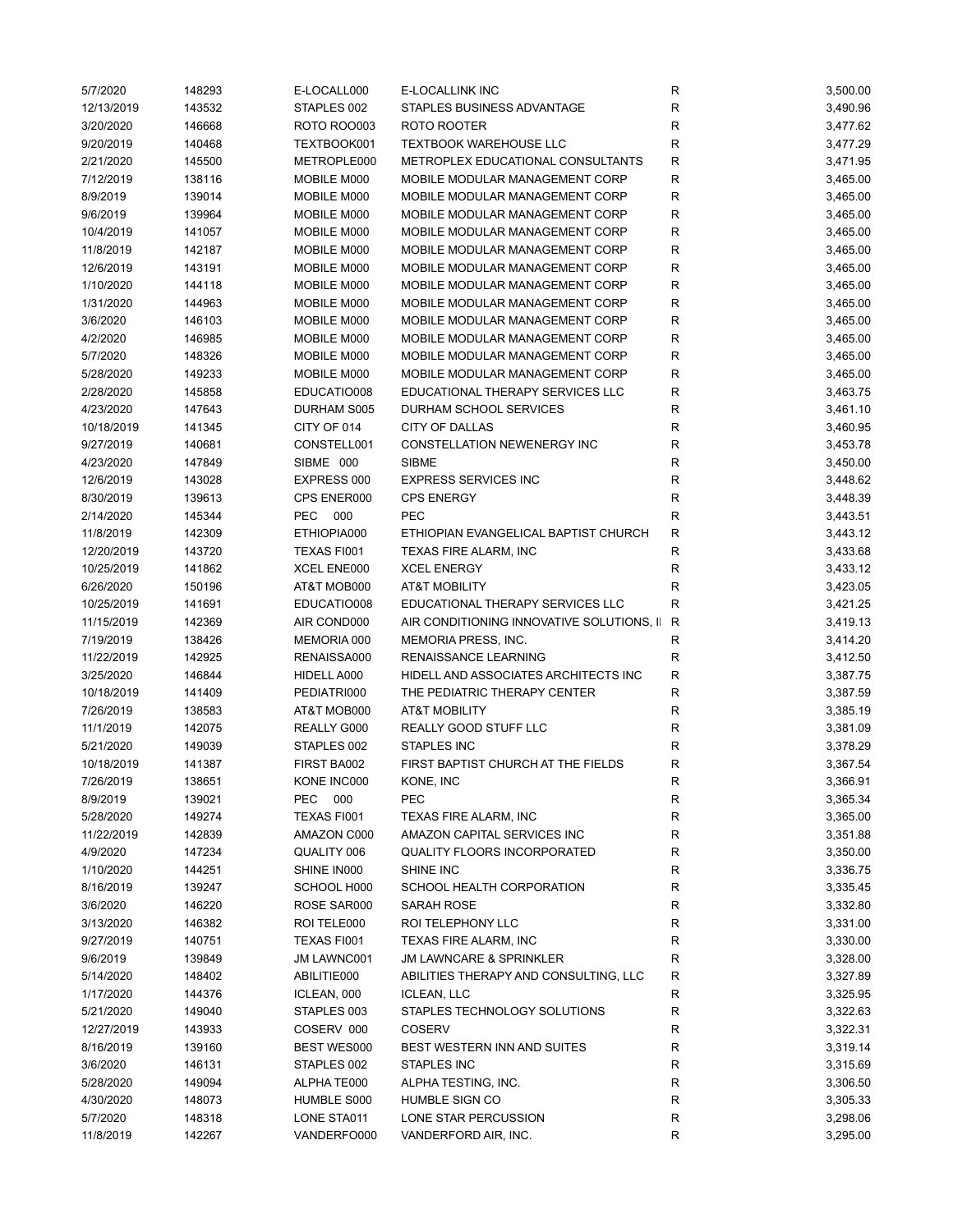| 2/21/2020  | 145724 | M & H SO000        | M & H SOLUTIONS                           | R           | 3,294.17 |
|------------|--------|--------------------|-------------------------------------------|-------------|----------|
| 1/10/2020  | 144265 | TURN CEN000        | <b>TURN CENTER</b>                        | R           | 3,290.35 |
| 7/26/2019  | 138679 | SCHOOL H000        | SCHOOL HEALTH CORPORATION                 | R           | 3,283.37 |
| 8/16/2019  | 139258 | TEXAS ED002        | TEXAS EDUCATION AGENCY-MSC                | R           | 3,282.77 |
| 11/8/2019  | 142150 | CONSTELL001        | CONSTELLATION NEWENERGY INC               | R           | 3,282.73 |
| 11/8/2019  | 142161 | E-THERAP001        | E-THERAPY LLC                             | R           | 3,274.92 |
| 3/6/2020   | 146087 | HIDELL A000        | HIDELL AND ASSOCIATES ARCHITECTS INC      | R           | 3,274.70 |
| 9/27/2019  | 140782 | AT&T MOB000        | <b>AT&amp;T MOBILITY</b>                  | R           | 3,273.16 |
| 2/21/2020  | 145579 | E-THERAP001        | E-THERAPY LLC                             | R           | 3,266.06 |
| 10/18/2019 |        | TEXTBOOK001        | <b>TEXTBOOK WAREHOUSE LLC</b>             | R           | 3,265.58 |
|            | 141439 | CORPORAT000        |                                           |             |          |
| 2/7/2020   | 145189 |                    | CORPORATE COMMUNICATIONS CENTER, INC.     | R           | 3,264.25 |
| 7/26/2019  | 138719 | <b>BATES PU000</b> | <b>BATES PUBLISHING CO</b>                | R           | 3,261.00 |
| 6/5/2020   | 149451 | KIDZ STU000        | KIDZ STUFF LLC                            | R           | 3,255.07 |
| 4/2/2020   | 146949 | COSERV 000         | <b>COSERV</b>                             | R           | 3,253.28 |
| 8/16/2019  | 139290 | AT&T MOB000        | <b>AT&amp;T MOBILITY</b>                  | R           | 3,242.42 |
| 5/21/2020  | 148841 | ADAMS EX001        | ADAMS EXTERMINATING COMPANY               | R           | 3,240.00 |
| 4/30/2020  | 148152 | SPIELBER000        | SPIELBERGER LAW GROUP                     | R           | 3,235.00 |
| 6/5/2020   | 149562 | STAPLES 003        | STAPLES TECHNOLOGY SOLUTIONS              | ${\sf R}$   | 3,232.57 |
| 9/20/2019  | 140577 | XCEL ENE000        | <b>XCEL ENERGY</b>                        | R           | 3,225.82 |
| 1/31/2020  | 144796 | AT&T 003           | AT&T                                      | R           | 3,218.18 |
| 4/16/2020  | 147440 | STAPLES 002        | STAPLES INC                               | R           | 3,214.04 |
| 8/16/2019  | 139151 | AT&T 000           | AT&T                                      | R           | 3,213.80 |
| 5/21/2020  | 148935 | EDUCATIO008        | EDUCATIONAL THERAPY SERVICES LLC          | R           | 3,208.75 |
| 8/2/2019   | 138773 | AT&T 003           | AT&T                                      | R           | 3,208.55 |
| 8/30/2019  | 139574 | AT&T 003           | AT&T                                      | R           | 3,208.55 |
| 10/4/2019  | 140857 | AT&T<br>003        | AT&T                                      | R           | 3,208.55 |
| 11/1/2019  | 141877 | AT&T<br>003        | AT&T                                      | R           | 3,208.55 |
|            |        | AT&T               |                                           | $\mathsf R$ |          |
| 12/13/2019 | 143241 | 003                | AT&T                                      |             | 3,208.55 |
| 12/20/2019 | 143745 | AT&T<br>003        | AT&T                                      | R           | 3,208.55 |
| 2/28/2020  | 145819 | AT&T<br>003        | AT&T                                      | R           | 3,208.55 |
| 3/25/2020  | 146775 | AT&T<br>003        | AT&T                                      | R           | 3,208.55 |
| 4/30/2020  | 147960 | AT&T<br>003        | AT&T                                      | R           | 3,208.55 |
| 5/21/2020  | 148856 | AT&T<br>003        | AT&T                                      | R           | 3,208.55 |
| 6/26/2020  | 150191 | AT&T 003           | AT&T                                      | R           | 3,208.55 |
| 1/24/2020  | 144764 | <b>TCSAAL L000</b> | <b>TCSAAL LLC</b>                         | R           | 3,200.00 |
| 2/28/2020  | 145879 | MANGUM L000        | MANGUM LANDSCAPE, INC                     | R           | 3,200.00 |
| 4/2/2020   | 146980 | MANGUM L000        | MANGUM LANDSCAPE, INC                     | R           | 3,200.00 |
| 4/30/2020  | 148092 | MANGUM L000        | MANGUM LANDSCAPE, INC                     | R           | 3,200.00 |
| 5/7/2020   | 148319 | MANGUM L000        | MANGUM LANDSCAPE, INC                     | R           | 3,200.00 |
| 8/9/2019   | 138954 | AT&T 003           | AT&T                                      | R           | 3,192.30 |
| 9/6/2019   | 139786 | AT&T 003           | AT&T                                      | R           | 3,188.64 |
| 5/21/2020  | 149051 | TEXAS TH000        | <b>TEXAS THERAPY SPECIALISTS</b>          | R           | 3,187.50 |
|            |        |                    | PERMIAN SPEECH AND LANGUAGE SERVICES      |             |          |
| 5/28/2020  | 149239 | PERMIAN 000        |                                           | R           | 3,187.50 |
| 11/1/2019  | 142062 | MICHAEL'002        | MICHAEL'S KEYS, INC                       | R           | 3,185.38 |
| 7/12/2019  | 138272 | SPALDING000        | SPALDING EDUCATION INTERNATIONAL          | R           | 3,185.29 |
| 2/28/2020  | 145975 | COSERV 000         | <b>COSERV</b>                             | R           | 3,180.14 |
| 7/12/2019  | 138119 | PEC<br>000         | PEC                                       | ${\sf R}$   | 3,178.28 |
| 1/10/2020  | 144121 | PEC<br>000         | PEC                                       | R           | 3,176.36 |
| 11/22/2019 | 142737 | E-THERAP001        | E-THERAPY LLC                             | R           | 3,173.58 |
| 4/30/2020  | 148040 | EP REMOD000        | EP REMODELING SERVICES LLC                | R           | 3,172.40 |
| 12/6/2019  | 142993 | ABILITIE000        | ABILITIES THERAPY AND CONSULTING, LLC     | R           | 3,170.00 |
| 5/21/2020  | 149049 | TEXAS FI001        | TEXAS FIRE ALARM, INC                     | R           | 3,165.00 |
| 3/13/2020  | 146355 | PEC<br>000         | PEC                                       | R           | 3,162.23 |
| 11/8/2019  | 142253 | ULINE 000          | <b>ULINE</b>                              | R           | 3,156.05 |
| 2/14/2020  | 145261 | <b>BLICK AR000</b> | <b>BLICK ART MATERIALS LLC</b>            | R           | 3,155.67 |
| 10/11/2019 | 141251 | TEXAS EN000        | TEXAS ENVIRONMENTAL SERVICES LLC          | R           | 3,155.00 |
| 11/1/2019  | 141948 | JM LAWNC001        | <b>JM LAWNCARE &amp; SPRINKLER</b>        | $\mathsf R$ | 3,153.35 |
| 9/20/2019  |        |                    | AIR CONDITIONING INNOVATIVE SOLUTIONS, II |             |          |
|            | 140231 | AIR COND000        |                                           | R           | 3,147.50 |
| 12/20/2019 | 143819 | HIDELL A000        | HIDELL AND ASSOCIATES ARCHITECTS INC      | R           | 3,145.70 |
| 12/20/2019 | 143899 | WINDSTRE001        | <b>WINDSTREAM</b>                         | R           | 3,143.34 |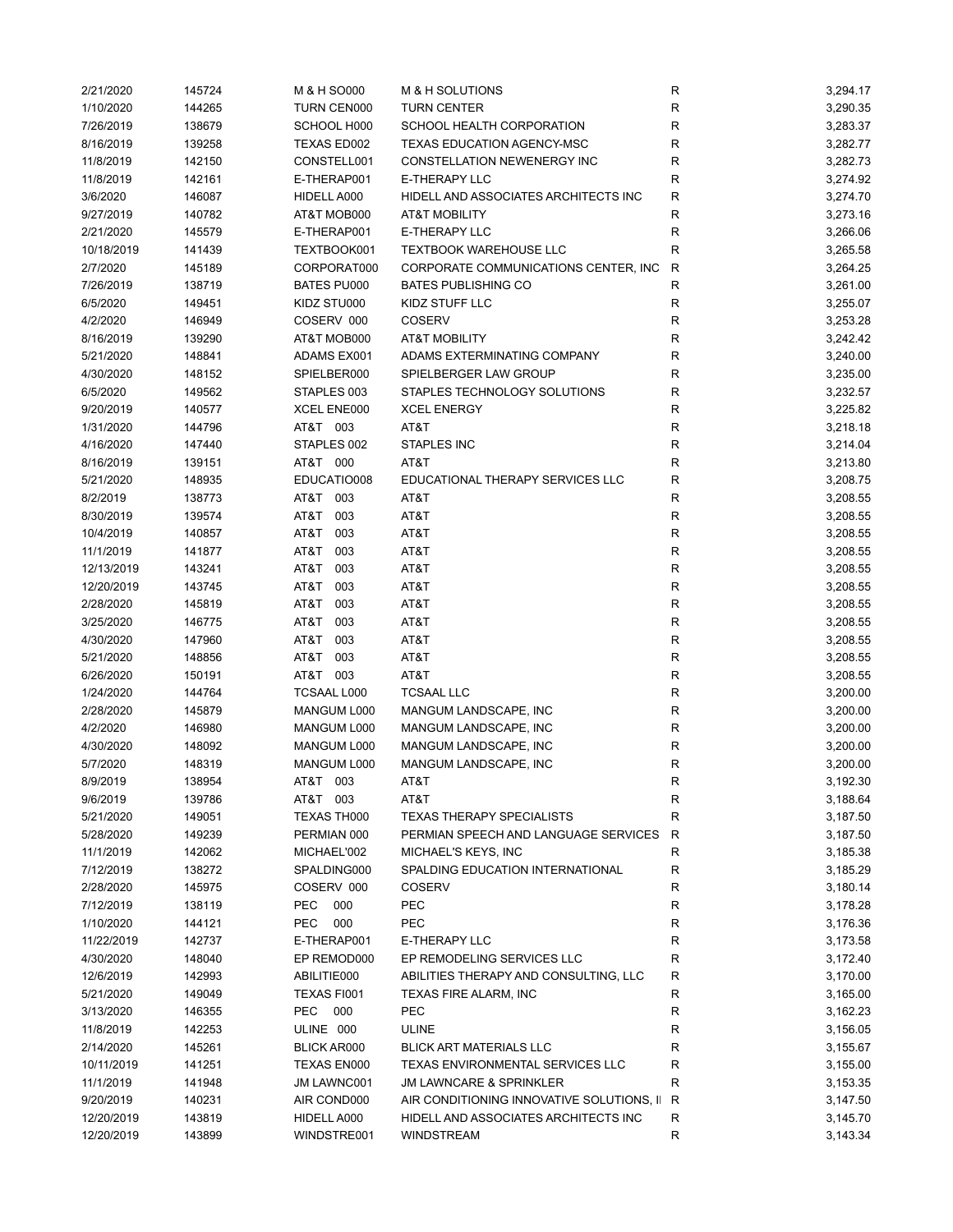| 9/27/2019  | 140716 | MEDIEVAL000 | MEDIEVAL TIMES DINNER AND TOURNAMENT   | R           | 3,140.25 |
|------------|--------|-------------|----------------------------------------|-------------|----------|
| 9/27/2019  | 140749 | STEAM SC000 | STEAM SCIENCE AND ROBOTICS PARTNERS IN | R           | 3,140.00 |
| 11/22/2019 | 142779 | MENTORIN000 | <b>MENTORING MINDS, L P</b>            | R           | 3,133.90 |
| 6/26/2020  | 150348 | HIGGINBO002 | HIGGINBOTHAM INSURANCE AGENCY          | R           | 3,129.00 |
| 1/17/2020  | 144308 | AT&T MOB000 | <b>AT&amp;T MOBILITY</b>               | R           | 3,128.32 |
| 2/28/2020  | 145944 | WINDSTRE001 | <b>WINDSTREAM</b>                      | R           | 3,127.20 |
| 3/13/2020  | 146254 | AMAZON C000 | AMAZON CAPITAL SERVICES INC            | ${\sf R}$   | 3,123.55 |
| 7/26/2019  | 138590 | BLEYL EN000 | <b>BLEYL ENGINEERING</b>               | ${\sf R}$   | 3,117.50 |
| 11/1/2019  | 142006 | VANDERFO000 | VANDERFORD AIR, INC.                   | $\mathsf R$ | 3,112.50 |
| 8/2/2019   | 138785 | CATERING000 | <b>CATERING BY MICHAEL</b>             | R           | 3,102.75 |
| 7/12/2019  | 138067 | ARGUMENT000 | ARGUMENT DRIVEN INQUIRY                | R           | 3,095.91 |
| 7/9/2019   | 138029 | AT&T 003    | AT&T                                   | ${\sf R}$   | 3,088.68 |
| 10/11/2019 | 141121 | AT&T<br>003 | AT&T                                   | R           | 3,088.68 |
| 11/8/2019  | 142119 | AT&T<br>003 | AT&T                                   | R           | 3,088.68 |
|            |        | AT&T        |                                        |             |          |
| 12/13/2019 | 143243 | 003         | AT&T                                   | R           | 3,088.68 |
| 1/10/2020  | 144045 | AT&T 003    | AT&T                                   | R           | 3,088.68 |
| 2/7/2020   | 145007 | AT&T<br>003 | AT&T                                   | R           | 3,088.68 |
| 3/13/2020  | 146263 | AT&T<br>003 | AT&T                                   | ${\sf R}$   | 3,088.68 |
| 4/16/2020  | 147314 | AT&T<br>003 | AT&T                                   | ${\sf R}$   | 3,088.68 |
| 5/7/2020   | 148224 | AT&T<br>003 | AT&T                                   | $\mathsf R$ | 3,088.68 |
| 6/12/2020  | 149655 | AT&T 003    | AT&T                                   | $\mathsf R$ | 3,088.68 |
| 8/23/2019  | 139418 | CORE KNO000 | <b>CORE KNOWLEDGE</b>                  | R           | 3,080.28 |
| 10/18/2019 | 141404 | MENTORIN000 | MENTORING MINDS, L P                   | R           | 3,074.28 |
| 8/2/2019   | 138813 | CPS ENER000 | <b>CPS ENERGY</b>                      | ${\sf R}$   | 3,070.86 |
| 9/27/2019  | 140838 | WINDSTRE001 | <b>WINDSTREAM</b>                      | R           | 3,067.67 |
| 2/7/2020   | 145113 | ROSE SAR000 | SARAH ROSE                             | R           | 3,065.40 |
| 3/13/2020  | 146463 | DIGITAL 001 | <b>DIGITAL CREATIONS</b>               | ${\sf R}$   | 3,062.10 |
| 2/14/2020  | 145302 | EDMENTUM000 | EDMENTUM HOLDINGS INC                  | $\mathsf R$ | 3,060.00 |
| 10/25/2019 | 141861 | WINDSTRE001 | <b>WINDSTREAM</b>                      | $\mathsf R$ | 3,057.48 |
| 12/3/2019  | 142992 | WINDSTRE001 | <b>WINDSTREAM</b>                      | R           | 3,057.48 |
| 1/24/2020  | 144648 | PEARSON 004 | PEARSON CLINICAL ASSESSMENT            | R           | 3,056.11 |
| 7/26/2019  | 138762 | WINDSTRE001 | <b>WINDSTREAM</b>                      | R           | 3,054.50 |
| 8/23/2019  | 139492 | WINDSTRE001 | WINDSTREAM                             | R           | 3,054.50 |
| 6/19/2020  | 149902 | CONSTELL001 | CONSTELLATION NEWENERGY INC            | R           | 3,052.61 |
| 9/27/2019  | 140680 | CONSTELL001 | <b>CONSTELLATION NEWENERGY INC</b>     | R           | 3,050.17 |
| 7/19/2019  | 138477 | ALL IN L000 | <b>ALL IN LEARNING</b>                 | R           | 3,050.00 |
| 8/30/2019  | 139568 | ALL IN L000 | ALL IN LEARNING                        | R           | 3,050.00 |
| 12/20/2019 | 143885 | THE STIT000 | THE STITCH SQUAD                       | R           | 3,043.50 |
| 12/20/2019 | 143875 | STAPLES 002 | STAPLES BUSINESS ADVANTAGE             | R           | 3,042.51 |
| 10/18/2019 | 141550 | AT&T MOB000 | AT&T MOBILITY                          | R           | 3,042.00 |
| 1/31/2020  | 144990 | WINDSTRE001 | <b>WINDSTREAM</b>                      | R           |          |
|            |        | WINDSTRE001 | <b>WINDSTREAM</b>                      |             | 3,041.58 |
| 3/25/2020  | 146898 |             |                                        | R           | 3,041.58 |
| 2/28/2020  | 146012 | HOME DEP000 | HOME DEPOT                             | R           | 3,040.44 |
| 3/20/2020  | 146650 | PERMIAN 000 | PERMIAN SPEECH AND LANGUAGE SERVICES   | R           | 3,038.75 |
| 7/19/2019  | 138452 | STRATACT000 | STRATACT MEDIA GROUP LLC               | R           | 3,036.00 |
| 5/28/2020  | 149293 | WINDSTRE001 | <b>WINDSTREAM</b>                      | R           | 3,035.34 |
| 6/26/2020  | 150339 | WINDSTRE001 | WINDSTREAM                             | R           | 3,035.34 |
| 4/30/2020  | 148200 | WINDSTRE001 | WINDSTREAM                             | R           | 3,034.92 |
| 5/7/2020   | 148282 | COSERV 000  | <b>COSERV</b>                          | R           | 3,034.86 |
| 10/18/2019 | 141487 | WASTE MA000 | <b>WASTE MANAGEMENT</b>                | R           | 3,026.86 |
| 7/12/2019  | 138066 | ANYTIME 000 | ANYTIME LOCK & SAFE, INC.              | R           | 3,022.00 |
| 11/15/2019 | 142555 | CAREY'S 000 | CAREY'S SPORTING GOODS                 | R           | 3,016.00 |
| 2/21/2020  | 145745 | STAPLES 002 | <b>STAPLES INC</b>                     | R           | 3,015.95 |
| 8/16/2019  | 139241 | PROFORMA000 | PROFORMA GREEN MARKETING               | R           | 3,015.65 |
| 2/21/2020  | 145489 | AT&T MOB000 | <b>AT&amp;T MOBILITY</b>               | R           | 3,015.04 |
| 10/18/2019 | 141394 | JM LAWNC001 | <b>JM LAWNCARE &amp; SPRINKLER</b>     | R           | 3,005.97 |
| 8/16/2019  | 139147 | AMAZON C000 | AMAZON CAPITAL SERVICES INC            | R           | 3,002.68 |
| 7/26/2019  | 138756 | THE READ000 | THE READING WAREHOUSE                  | R           | 3,000.00 |
| 11/8/2019  | 142266 | VALYNT D000 | <b>VALYNT DIGITAL LLC</b>              | R           | 3,000.00 |
| 11/8/2019  | 142353 | TCSAAL L000 | <b>TCSAAL LLC</b>                      | R           | 3,000.00 |
|            |        |             |                                        |             |          |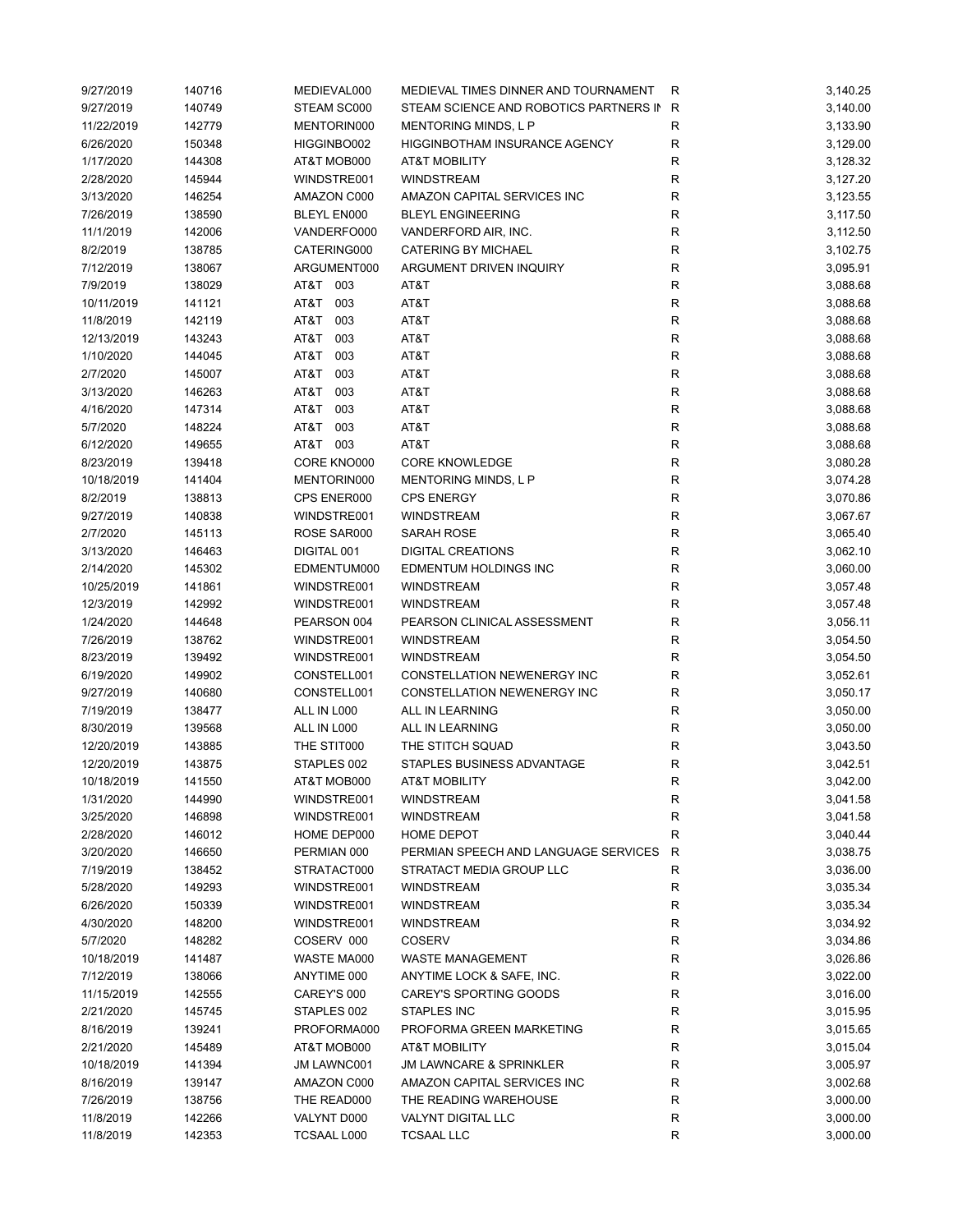| 11/8/2019  | 142355 | VALYNT D000        | VALYNT DIGITAL LLC                        | ${\sf R}$    | 3,000.00 |
|------------|--------|--------------------|-------------------------------------------|--------------|----------|
| 1/10/2020  | 144181 | VALYNT D000        | <b>VALYNT DIGITAL LLC</b>                 | R            | 3,000.00 |
| 1/31/2020  | 144909 | VALYNT D000        | VALYNT DIGITAL LLC                        | R            | 3,000.00 |
| 3/25/2020  | 146790 | <b>BLUE LEA000</b> | <b>BLUE LEARNING</b>                      | $\mathsf{R}$ | 3,000.00 |
| 6/12/2020  | 149734 | PASADENA001        | PASADENA SIGN COMPANY                     | R            | 3,000.00 |
| 12/20/2019 | 143749 | AT&T MOB000        | <b>AT&amp;T MOBILITY</b>                  | $\mathsf{R}$ | 2,999.60 |
| 9/6/2019   | 139883 | SINGAPOR000        | SINGAPORE MATH, INC                       | $\mathsf R$  | 2,997.26 |
| 4/30/2020  | 148046 | FIRST BA011        | FIRST BAPTIST CHURCH OF UNIVERSAL CITY    | $\mathsf R$  | 2,989.50 |
| 6/5/2020   | 149317 | AT&T MOB000        | <b>AT&amp;T MOBILITY</b>                  | $\mathsf R$  | 2,982.94 |
| 3/13/2020  | 146430 | AT&T MOB000        | <b>AT&amp;T MOBILITY</b>                  | R            | 2,976.51 |
| 4/23/2020  | 147526 | AT&T MOB000        | <b>AT&amp;T MOBILITY</b>                  | R            | 2,975.26 |
| 7/12/2019  | 138193 | AMAZON C000        | AMAZON CAPITAL SERVICES INC               | R            | 2,971.24 |
| 7/12/2019  | 138241 | JONASMAR000        | <b>MARTHA JONAS</b>                       | R            | 2,970.00 |
| 12/6/2019  | 143223 | WASTE MA000        | WASTE MANAGEMENT                          | R            | 2,963.55 |
|            |        |                    |                                           |              |          |
| 9/20/2019  | 140444 | RESTAURA000        | RESTAURANT SUPPLY, LLC                    | R            | 2,960.00 |
| 8/23/2019  | 139373 | AIR COND000        | AIR CONDITIONING INNOVATIVE SOLUTIONS, II | $\mathsf{R}$ | 2,950.42 |
| 9/27/2019  | 140788 | CANON FI000        | CANON FINANCIAL SERVICES, INC             | R            | 2,948.00 |
| 9/6/2019   | 139878 | SCHOOL O000        | <b>SCHOOL OUTFITTERS</b>                  | R            | 2,945.30 |
| 2/7/2020   | 145127 | TEXAS FI001        | TEXAS FIRE ALARM, INC                     | $\mathsf R$  | 2,940.00 |
| 9/13/2019  | 140048 | CULPEPPE000        | <b>CULPEPPER ELECTRIC LLC</b>             | R            | 2,932.89 |
| 12/6/2019  | 143216 | STAPLES 002        | <b>STAPLES BUSINESS ADVANTAGE</b>         | R            | 2,929.17 |
| 11/22/2019 | 142708 | CITY OF 044        | <b>CITY OF LEANDER</b>                    | R            | 2,925.07 |
| 6/5/2020   | 149421 | HARVEST 000        | HARVEST CHURCH OF SE TEXAS                | R            | 2,915.10 |
| 2/14/2020  | 145328 | ISTATION000        | <b>ISTATION</b>                           | R            | 2,913.33 |
| 8/2/2019   | 138840 | JM LAWNC001        | <b>JM LAWNCARE &amp; SPRINKLER</b>        | R            | 2,912.00 |
| 10/18/2019 | 141403 | MEMORIA 000        | MEMORIA PRESS, INC.                       | $\mathsf R$  | 2,904.40 |
| 7/12/2019  | 138155 | SCHOOL N000        | SCHOOL NURSE SUPPLY, INC.                 | ${\sf R}$    | 2,888.20 |
| 8/2/2019   | 138816 | DATA REC000        | DATA RECOGNITION CORP.                    | ${\sf R}$    | 2,887.50 |
| 10/11/2019 | 141122 | AT&T 003           | AT&T                                      | $\mathsf R$  | 2,885.70 |
| 3/13/2020  | 146455 | STAPLES 002        | STAPLES INC                               | R            | 2,883.99 |
| 1/31/2020  | 144918 | 6218 WEL001        | 6218 WELMED LLC                           | R            | 2,879.57 |
| 3/6/2020   | 146017 | ABILITIE000        | ABILITIES THERAPY AND CONSULTING, LLC     | $\mathsf{R}$ | 2,878.91 |
| 12/6/2019  | 142996 | AMAZON C000        | AMAZON CAPITAL SERVICES INC               | R            | 2,878.79 |
| 7/19/2019  | 138384 | COSERV 000         | <b>COSERV</b>                             | R            | 2,876.66 |
| 1/17/2020  | 144432 | WASTE MA000        | <b>WASTE MANAGEMENT</b>                   | R            | 2,874.22 |
| 2/14/2020  | 145443 | E-THERAP001        | <b>E-THERAPY LLC</b>                      | R            | 2,874.17 |
|            |        | PREFERRE000        | PREFERRED MEAL SYSTEMS, INC               | R            |          |
| 4/2/2020   | 146995 |                    | NATIONAL BUSINESS FURNITURE, LLC          | ${\sf R}$    | 2,874.17 |
| 7/12/2019  | 138118 | NATIONAL003        |                                           |              | 2,869.60 |
| 2/28/2020  | 145865 | FUNSPIRE000        | FUNSPIRED PEDIATRIC THERAPY SERVICES P R  |              | 2,862.30 |
| 12/20/2019 | 143794 | CORPORAT000        | CORPORATE COMMUNICATIONS CENTER, INC R    |              | 2,856.86 |
| 11/15/2019 | 142525 | AT&T MOB000        | AT&T MOBILITY                             | R            | 2,851.03 |
| 8/23/2019  | 139431 | DALLAS P001        | DALLAS PRO PAINTING & DRYWALL             | R            | 2,850.00 |
| 11/22/2019 | 142923 | RAMOSCAR000        | <b>CARLOS LUIS RAMOS</b>                  | R            | 2,845.00 |
| 11/8/2019  | 142195 | PEC 000            | PEC                                       | R            | 2,844.90 |
| 8/23/2019  | 139413 | COMPUDAT001        | COMPUDATA SOLUTIONS, LLC                  | R            | 2,819.50 |
| 3/25/2020  | 146831 | ENTERGY 000        | <b>ENTERGY</b>                            | R            | 2,817.68 |
| 11/8/2019  | 142246 | TEXTBOOK001        | <b>TEXTBOOK WAREHOUSE LLC</b>             | R            | 2,814.35 |
| 12/13/2019 | 143331 | PEDIATRI000        | THE PEDIATRIC THERAPY CENTER              | ${\sf R}$    | 2,811.78 |
| 11/15/2019 | 142588 | SPEED ST000        | SPEED STACKS, INC                         | R            | 2,810.00 |
| 12/20/2019 | 143736 | A SIGN O000        | A SIGN OF QUALITY                         | R            | 2,806.00 |
| 3/6/2020   | 146077 | E-THERAP001        | <b>E-THERAPY LLC</b>                      | R            | 2,802.50 |
| 2/14/2020  | 145442 | DANIELS 000        | DANIELS BROTHERS PLUMBING CO              | R            | 2,802.49 |
| 8/2/2019   | 138885 | TYLER AT000        | <b>TYLER ATHLETICS INC</b>                | R            | 2,800.00 |
| 5/28/2020  | 149102 | ASA CREA000        | ASA CREATIVE SERVICES LLC                 | R            | 2,800.00 |
| 3/1/2020   | 145761 | 6218 WEL001        | 6218 WELMED LLC                           | R            | 2,796.61 |
| 4/1/2020   | 146466 | 6218 WEL001        | 6218 WELMED LLC                           | R            | 2,796.61 |
| 5/1/2020   | 147460 | 6218 WEL001        | 6218 WELMED LLC                           | R            | 2,796.61 |
| 6/1/2020   | 148796 | 6218 WEL001        | 6218 WELMED LLC                           | R            | 2,796.61 |
| 8/30/2019  | 139603 | CONSTELL001        | CONSTELLATION NEWENERGY INC               | R            | 2,791.64 |
| 12/6/2019  | 143149 | CONSTELL001        | CONSTELLATION NEWENERGY INC               | R            | 2,789.67 |
|            |        |                    |                                           |              |          |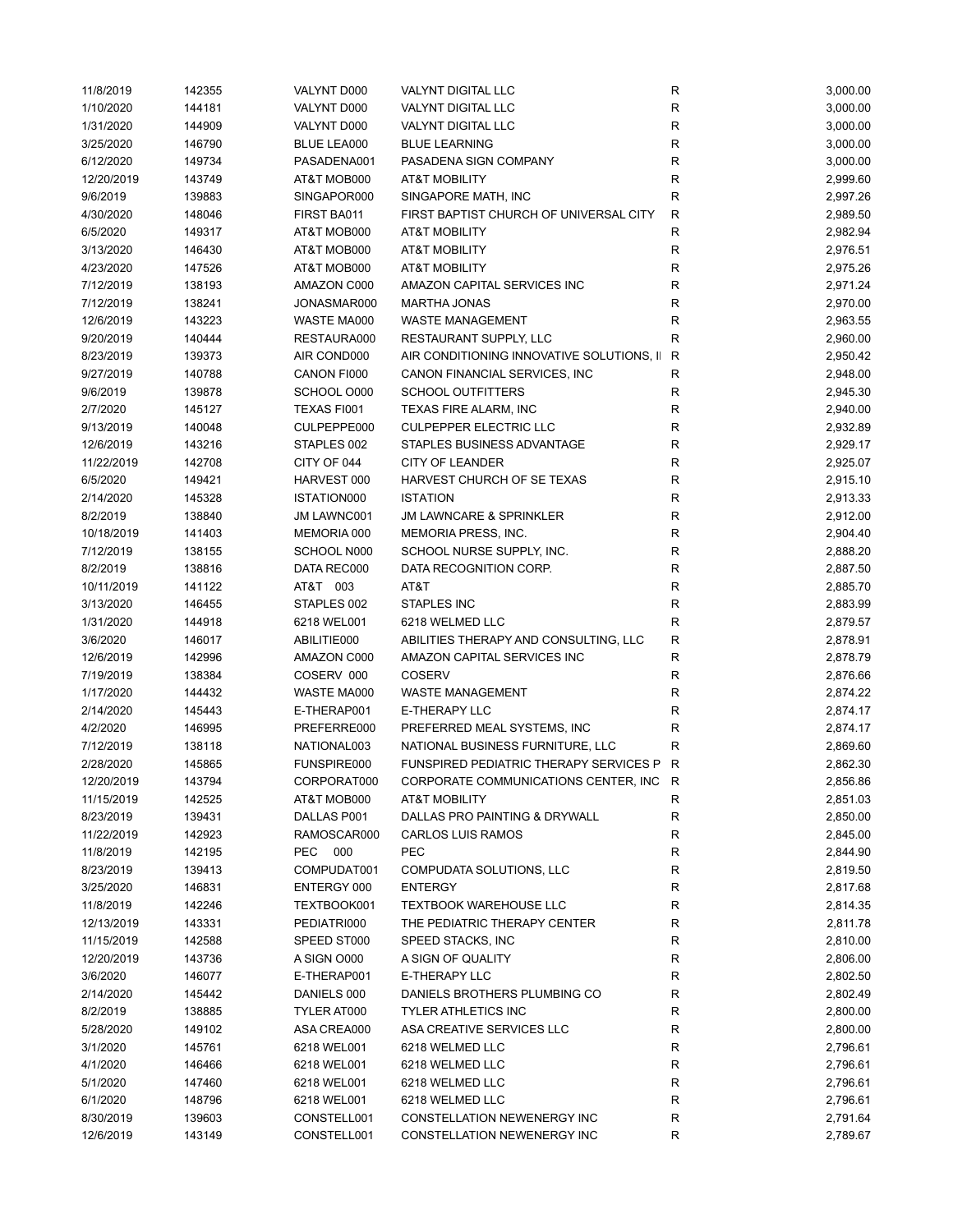| 5/7/2020   | 148336 | PERMIAN 000 | PERMIAN SPEECH AND LANGUAGE SERVICES R    |              | 2,783.75 |
|------------|--------|-------------|-------------------------------------------|--------------|----------|
| 12/20/2019 | 143642 | DURHAM S005 | DURHAM SCHOOL SERVICES                    | R            | 2,782.75 |
| 6/26/2020  | 150346 | ENTERGY 000 | <b>ENTERGY</b>                            | R            | 2,773.24 |
| 5/7/2020   | 148344 | PUSH SPE000 | PUSH SPEECH SERVICES LLC                  | ${\sf R}$    | 2,770.78 |
| 1/24/2020  | 144706 | TAURUS C000 | TAURUS COMM & GREAT SW FIRE & SAFETY      | ${\sf R}$    | 2,770.64 |
| 11/1/2019  | 141953 | MASTERY 000 | <b>MASTERY EDUCATION</b>                  | R            | 2,767.74 |
| 10/4/2019  | 141038 | FOLLETT 001 | FOLLETT HIGHER EDUCATION GROUP, INC       | ${\sf R}$    | 2,761.20 |
| 8/16/2019  | 139228 | JW PEPPE000 | JW PEPPER & SON INC                       | ${\sf R}$    | 2,760.14 |
| 11/1/2019  | 142054 | LA SUBAS000 | LA SUBASTA INC                            | ${\sf R}$    | 2,760.00 |
| 9/20/2019  | 140390 | LAKE CIT001 | LAKE CITIES MUNICIPAL AUTHORITY           | $\mathsf R$  | 2,756.89 |
| 5/28/2020  | 149118 | BRACKETT000 | <b>BRACKETT &amp; ELLIS</b>               | R            | 2,755.45 |
| 6/5/2020   | 149381 | CORPORAT000 | CORPORATE COMMUNICATIONS CENTER, INC.     | R            | 2,754.42 |
| 11/15/2019 | 142512 | VALOR FO000 | <b>VALOR FORCE</b>                        | ${\sf R}$    | 2,754.00 |
| 12/13/2019 | 143374 | TCSAAL L000 | <b>TCSAAL LLC</b>                         | $\mathsf R$  | 2,750.00 |
|            |        |             |                                           |              |          |
| 4/23/2020  | 147862 | STAPLES 002 | STAPLES INC                               | R            | 2,743.44 |
| 10/11/2019 | 141138 | CDW GOVE000 | CDW GOVERNMENT, INC                       | R            | 2,741.72 |
| 9/20/2019  | 140394 | LEARNING000 | LEARNING A-Z, LLC                         | R            | 2,741.59 |
| 2/7/2020   | 145082 | MICHAEL'002 | MICHAEL'S KEYS, INC                       | $\mathsf R$  | 2,739.79 |
| 8/30/2019  | 139717 | CORPORAT000 | CORPORATE COMMUNICATIONS CENTER, INC.     | $\mathsf R$  | 2,737.88 |
| 10/18/2019 | 141431 | STAPLES 002 | STAPLES BUSINESS ADVANTAGE                | R            | 2,736.37 |
| 9/20/2019  | 140425 | PARKER C001 | PARKER CONSTRUCTION LLC                   | R            | 2,735.00 |
| 9/27/2019  | 140733 | PERMIAN 000 | PERMIAN SPEECH AND LANGUAGE SERVICES      | $\mathsf{R}$ | 2,735.00 |
| 9/20/2019  | 140364 | HIGGINBO002 | HIGGINBOTHAM INSURANCE AGENCY             | $\mathsf R$  | 2,732.00 |
| 2/28/2020  | 145910 | SCHOOL O000 | <b>SCHOOL OUTFITTERS</b>                  | ${\sf R}$    | 2,725.00 |
| 11/1/2019  | 141913 | CONSTELL001 | CONSTELLATION NEWENERGY INC               | R            | 2,723.98 |
| 8/20/2019  | 139369 | T JOHNSO000 | T JOHNSON CONSTRUCTION                    | R            | 2,723.00 |
| 9/27/2019  | 140668 | CITY OF 044 | <b>CITY OF LEANDER</b>                    | $\mathsf R$  | 2,722.70 |
| 1/10/2020  | 144213 | EMB TEXA002 | EMB TEXAS VENTURES, LLC                   | $\mathsf R$  | 2,718.93 |
| 11/1/2019  | 142070 | PINEY WO000 | PINEY WOODS SPEECH PATHOLOGY              | $\mathsf R$  | 2,718.00 |
| 7/12/2019  | 138238 | HOME DEP000 | HOME DEPOT                                | $\mathsf R$  | 2,716.22 |
| 12/20/2019 | 143617 | CITY OF 087 | <b>CITY OF FRISCO</b>                     | R            | 2,715.86 |
| 7/1/2019   | 137681 | 6218 WEL000 | 6218 WELMED LLC                           | R            | 2,713.66 |
| 8/1/2019   | 138517 | 6218 WEL000 | 6218 WELMED LLC                           | R            | 2,713.66 |
| 9/1/2019   | 139323 | 6218 WEL000 | 6218 WELMED LLC                           | ${\sf R}$    | 2,713.66 |
| 10/1/2019  | 140581 | 6218 WEL000 | 6218 WELMED LLC                           | R            | 2,713.66 |
| 11/1/2019  |        | 6218 WEL000 |                                           |              |          |
|            | 141491 |             | 6218 WELMED LLC                           | ${\sf R}$    | 2,713.66 |
| 12/1/2019  | 142626 | 6218 WEL000 | 6218 WELMED LLC                           | R            | 2,713.66 |
| 1/1/2020   | 143421 | 6218 WEL000 | 6218 WELMED LLC                           | ${\sf R}$    | 2,713.66 |
| 10/4/2019  | 141042 | GAYLE LY000 | GAYLE LYON TVI/COMS INC                   | $\mathsf R$  | 2,712.82 |
| 8/9/2019   | 139049 | SCHOOL H000 | SCHOOL HEALTH CORPORATION                 | R            | 2,712.05 |
| 7/19/2019  | 138446 | SHURLEY 000 | SHURLEY INSTRUCTIONAL MATERIALS, INC      | R            | 2,706.00 |
| 11/15/2019 | 142402 | CITY OF 014 | CITY OF DALLAS                            | R            | 2,703.22 |
| 10/25/2019 | 141726 | JORDAN S000 | THE JORDAN SCHOOL                         | R            | 2,695.27 |
| 9/6/2019   | 139851 | M & H SO000 | M & H SOLUTIONS                           | R            | 2,694.99 |
| 11/22/2019 | 142877 | CONSTELL001 | <b>CONSTELLATION NEWENERGY INC</b>        | R            | 2,693.55 |
| 3/20/2020  | 146639 | LAKESHOR000 | LAKESHORE LEARNING MATERIALS              | R            | 2,686.19 |
| 1/10/2020  | 144242 | PUSH SPE000 | PUSH SPEECH SERVICES LLC                  | R            | 2,678.47 |
| 6/19/2020  | 149880 | COLLEGE 002 | THE COLLEGE BOARD                         | R            | 2,675.00 |
| 5/7/2020   | 148364 | STAPLES 002 | STAPLES INC                               | R            | 2,667.72 |
| 4/16/2020  | 147365 | CONSTELL001 | CONSTELLATION NEWENERGY INC               | R            | 2,665.28 |
| 10/25/2019 | 141730 | LAKE CIT001 | LAKE CITIES MUNICIPAL AUTHORITY           | R            | 2,664.07 |
| 8/30/2019  | 139644 | PELOTON 000 | PELOTON LAND SOLUTIONS INC                | R            | 2,662.03 |
| 4/23/2020  | 147800 | PINEY WO000 | PINEY WOODS SPEECH PATHOLOGY              | $\mathsf R$  | 2,658.20 |
| 9/6/2019   | 139910 | AIR COND000 | AIR CONDITIONING INNOVATIVE SOLUTIONS, II | R            | 2,648.35 |
| 2/21/2020  | 145578 | DURHAM S005 | DURHAM SCHOOL SERVICES                    | R            | 2,645.35 |
| 8/9/2019   | 138956 | BAKER-CL000 | BAKER-CLEARVIEW OPERATING LLC             | R            | 2,640.00 |
| 8/9/2019   | 138951 | AMAZON C000 | AMAZON CAPITAL SERVICES INC               | R            | 2,635.78 |
| 5/7/2020   | 148331 | PEC 000     | PEC                                       | ${\sf R}$    |          |
|            |        |             |                                           |              | 2,632.96 |
| 4/9/2020   | 147206 | PEDIATRI000 | THE PEDIATRIC THERAPY CENTER              | R            | 2,632.86 |
| 12/13/2019 | 143414 | VALOR FO000 | <b>VALOR FORCE</b>                        | R            | 2,632.50 |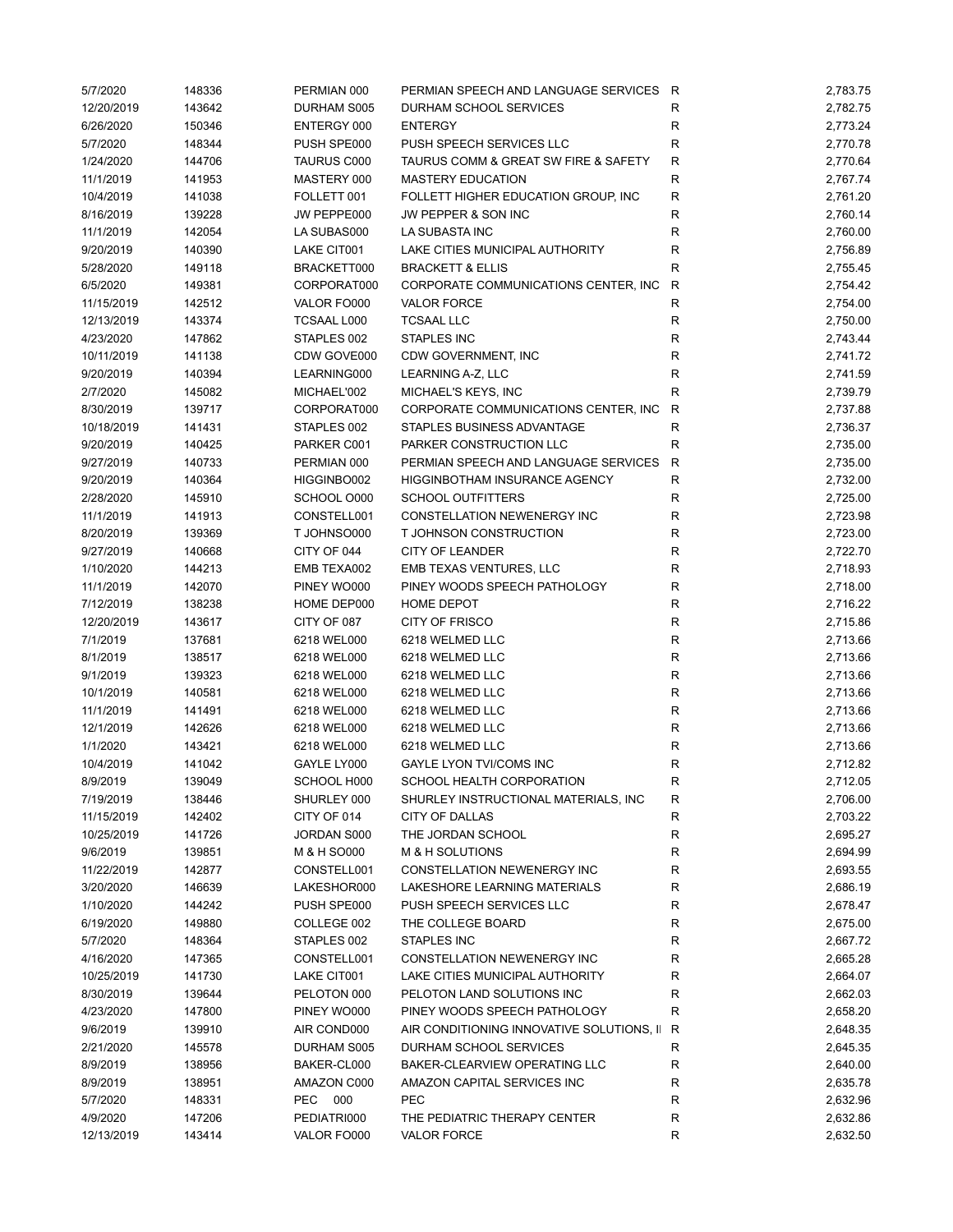| 8/23/2019  | 139426 | COSERV 000         | <b>COSERV</b>                           | R            | 2,626.47 |
|------------|--------|--------------------|-----------------------------------------|--------------|----------|
| 10/25/2019 | 141825 | LONGODIA000        | <b>DIANA LONGORIA</b>                   | R            | 2,625.00 |
| 9/6/2019   | 139838 | ELECTRO 001        | ELECTRO COOLING SERVICE LLC             | R            | 2,622.00 |
| 7/26/2019  | 138704 | VISTA HI000        | VISTA HIGHER LEARNING INC               | R            | 2,616.72 |
| 11/1/2019  | 141914 | CONSTELL001        | CONSTELLATION NEWENERGY INC             | R            | 2,610.94 |
| 2/28/2020  | 145942 | WAYFAIR 000        | <b>WAYFAIR LLC</b>                      | R            | 2,604.98 |
| 6/26/2020  | 150246 | COSERV 000         | <b>COSERV</b>                           | $\mathsf{R}$ | 2,601.17 |
| 9/20/2019  | 140339 | EP REMOD000        | EP REMODELING SERVICES LLC              | $\mathsf{R}$ | 2,600.00 |
| 1/31/2020  | 144984 | <b>TCSAAL L000</b> | <b>TCSAAL LLC</b>                       | R            | 2,600.00 |
| 9/20/2019  | 140549 | JORDAN S000        | THE JORDAN SCHOOL                       | R            | 2,594.17 |
| 8/9/2019   | 139140 | RIGHTEOU000        | <b>RIGHTEOUS BBQ</b>                    | R            | 2,592.00 |
| 7/26/2019  | 138674 | RICHARDS000        | RICHARDSON CHURCH OF THE NAZARENE       | R            | 2,588.45 |
| 5/14/2020  | 148521 | CONSTELL001        | CONSTELLATION NEWENERGY INC             | $\mathsf{R}$ | 2,573.23 |
| 3/13/2020  | 146402 | THE COLL000        | THE COLLEGE BOARD                       | R            | 2,567.00 |
| 12/13/2019 | 143330 | PEC 000            | <b>PEC</b>                              | R            | 2,566.68 |
| 11/8/2019  | 142184 | METROPLE000        | METROPLEX EDUCATIONAL CONSULTANTS       | R            | 2,566.00 |
|            |        |                    | <b>SARAH ROSE</b>                       | R            |          |
| 12/20/2019 | 143863 | ROSE SAR000        |                                         |              | 2,565.00 |
| 8/23/2019  | 139399 | CITY OF 012        | <b>CITY OF CORINTH</b>                  | $\mathsf{R}$ | 2,562.31 |
| 11/1/2019  | 142010 | ABILITIE000        | ABILITIES THERAPY AND CONSULTING, LLC   | R            | 2,561.66 |
| 6/26/2020  | 150250 | CPS ENER000        | <b>CPS ENERGY</b>                       | R            | 2,561.01 |
| 6/19/2020  | 149877 | CITY OF 078        | CITY OF SCHERTZ                         | $\mathsf{R}$ | 2,560.22 |
| 8/23/2019  | 139466 | PROFORMA000        | PROFORMA GREEN MARKETING                | R            | 2,558.07 |
| 7/19/2019  | 138457 | TEXTBOOK001        | <b>TEXTBOOK WAREHOUSE LLC</b>           | R            | 2,553.01 |
| 9/20/2019  | 140268 | BRAINPOP000        | <b>BRAINPOP LLC</b>                     | R            | 2,550.00 |
| 1/17/2020  | 144320 | BRAINPOP000        | <b>BRAINPOP LLC</b>                     | R            | 2,550.00 |
| 10/4/2019  | 140913 | DELTA ED000        | <b>DELTA EDUCATION</b>                  | $\mathsf{R}$ | 2,549.62 |
| 12/20/2019 | 143722 | THE STIT000        | THE STITCH SQUAD                        | $\mathsf{R}$ | 2,545.61 |
| 9/13/2019  | 140073 | M & H SO000        | M & H SOLUTIONS                         | $\mathsf{R}$ | 2,545.00 |
| 5/28/2020  | 149166 | E-THERAP001        | <b>E-THERAPY LLC</b>                    | R            | 2,541.00 |
| 2/7/2020   | 144993 | A SIGN O000        | A SIGN OF QUALITY                       | $\mathsf{R}$ | 2,540.00 |
| 2/14/2020  | 145395 | TEXAS DE007        | <b>TEXAS DECA</b>                       | $\mathsf{R}$ | 2,540.00 |
| 8/30/2019  | 139604 | CONSTELL001        | CONSTELLATION NEWENERGY INC             | R            | 2,535.75 |
| 9/13/2019  | 140134 | TOWN OF 000        | TOWN OF FLOWER MOUND                    | R            | 2,532.11 |
| 2/14/2020  | 145447 | JONASMAR000        | <b>MARTHA JONAS</b>                     | R            | 2,530.89 |
| 2/28/2020  | 145917 | SPECIALI000        | SPECIALIZED ASSESSMENT & CONSULTING, LI | R            | 2,526.25 |
| 11/22/2019 | 142946 | VALOR FO000        | <b>VALOR FORCE</b>                      | R            | 2,524.50 |
| 9/20/2019  | 140560 | PROFORMA000        | PROFORMA GREEN MARKETING                | $\mathsf{R}$ | 2,518.05 |
| 10/11/2019 | 141169 | CORPORAT000        | CORPORATE COMMUNICATIONS CENTER, INC.   | $\mathsf{R}$ | 2,512.85 |
| 10/11/2019 | 141145 | CITY OF 046        | <b>CITY OF LEWISVILLE</b>               | R            | 2,512.83 |
| 7/19/2019  | 138389 | DANIELS 001        | DANIELS AIR INC                         | R            | 2,505.74 |
| 1/10/2020  | 144090 | E-THERAP001        | E-THERAPY LLC                           | R            | 2,502.00 |
| 7/12/2019  | 138110 | LANDMARK002        | LANDMARK SURVEYORS LLC                  | R            | 2,500.00 |
| 7/26/2019  | 138657 | MANGUM L000        | MANGUM LANDSCAPE, INC                   | R            | 2,500.00 |
| 9/13/2019  | 140154 | ALL IN L000        | ALL IN LEARNING                         | R            | 2,500.00 |
| 9/13/2019  | 140168 | CHUCK'S 000        | CHUCK'S TRAVEL COACHES INC              | R            | 2,500.00 |
| 10/11/2019 | 141112 | ALL IN L000        | ALL IN LEARNING                         | R            | 2,500.00 |
| 2/14/2020  | 145247 | ALL IN L000        | ALL IN LEARNING                         | $\mathsf{R}$ | 2,500.00 |
| 2/28/2020  | 145986 | HIDELL A000        | HIDELL AND ASSOCIATES ARCHITECTS INC    | $\mathsf{R}$ | 2,500.00 |
|            |        |                    | THE VERTEX COMPANIES INC                |              |          |
| 5/7/2020   | 148373 | THE VERT000        |                                         | R            | 2,500.00 |
| 2/7/2020   | 145114 | ROTO ROO003        | ROTO ROOTER                             | R            | 2,499.98 |
| 12/6/2019  | 143034 | GOODHEAR000        | GOODHEART-WILCOX PUBLISHER              | R            | 2,498.02 |
| 10/25/2019 | 141844 | RICHBCHR000        | <b>CHRISTA RICHBOURG</b>                | R            | 2,496.00 |
| 10/11/2019 | 141208 | MEMORIA 000        | MEMORIA PRESS, INC.                     | R            | 2,491.60 |
| 4/23/2020  | 147854 | SOCCER C000        | SOCCER CITY                             | R            | 2,491.00 |
| 11/8/2019  | 142196 | PERMIAN 000        | PERMIAN SPEECH AND LANGUAGE SERVICES    | R            | 2,488.75 |
| 1/10/2020  | 144091 | EDUCATIO008        | EDUCATIONAL THERAPY SERVICES LLC        | R            | 2,486.25 |
| 8/2/2019   | 138839 | INSIGHT 000        | INSIGHT DIRECT USA INC                  | $\mathsf{R}$ | 2,484.00 |
| 6/19/2020  | 149926 | E-THERAP001        | E-THERAPY LLC                           | R            | 2,480.57 |
| 9/27/2019  | 140815 | M & H SO000        | M & H SOLUTIONS                         | R            | 2,475.00 |
| 10/4/2019  | 140885 | CITY OF 060        | CITY OF TYLER                           | R            | 2,471.87 |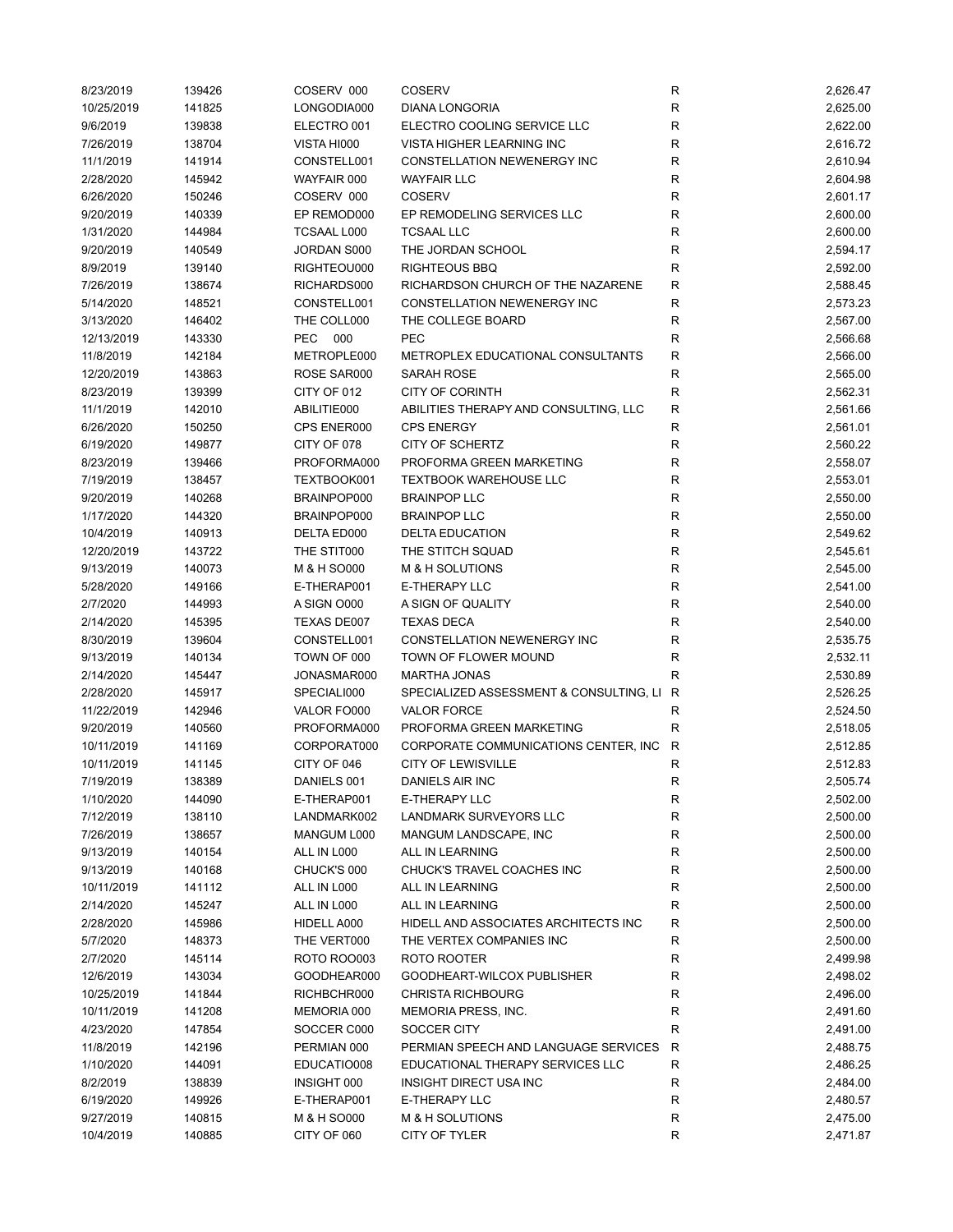| 10/4/2019  | 140921 | GRASSROO000        | <b>GRASSROOTS PALM LLC</b>                  | R            | 2,470.00 |
|------------|--------|--------------------|---------------------------------------------|--------------|----------|
| 11/15/2019 | 142458 | GRADECAM000        | <b>GRADECAM LLC</b>                         | R            | 2,470.00 |
| 10/25/2019 | 141689 | DURHAM S005        | DURHAM SCHOOL SERVICES                      | R            | 2,468.75 |
| 12/20/2019 | 143856 | REF EXPE000        | REF EXPERTS AND HVAC LLC                    | R            | 2,467.56 |
| 12/13/2019 | 143235 | AMAZON C000        | AMAZON CAPITAL SERVICES INC                 | R            | 2,458.81 |
| 4/2/2020   | 147041 | VALOR FO000        | <b>VALOR FORCE</b>                          | $\mathsf R$  | 2,457.00 |
| 5/7/2020   | 148246 | CHRISTIA002        | CHRISTIAN TEMPLE CHURCH ASSEMBLY OF G       | $\mathsf{R}$ | 2,456.12 |
| 1/24/2020  | 144589 | CITY OF 087        | <b>CITY OF FRISCO</b>                       | $\mathsf R$  | 2,454.93 |
| 5/7/2020   | 148301 | FUNSPIRE000        | FUNSPIRED PEDIATRIC THERAPY SERVICES P      | R            | 2,454.90 |
| 12/13/2019 | 143257 | CITY OF 014        | <b>CITY OF DALLAS</b>                       | R            | 2,451.81 |
| 12/20/2019 | 143730 | WASTE MA000        | <b>WASTE MANAGEMENT</b>                     | R            | 2,450.08 |
| 8/9/2019   | 139126 | TEXAS EN000        | TEXAS ENVIRONMENTAL SERVICES LLC            | R            | 2,450.00 |
| 8/23/2019  | 139496 | AIR COND000        | AIR CONDITIONING INNOVATIVE SOLUTIONS, II   | R            | 2,446.28 |
| 12/27/2019 | 143931 | CONSTELL001        | CONSTELLATION NEWENERGY INC                 | R            | 2,442.76 |
| 10/11/2019 | 141195 | JONASMAR000        | <b>MARTHA JONAS</b>                         | R            | 2,436.09 |
| 8/30/2019  | 139692 | AIR COND000        | AIR CONDITIONING INNOVATIVE SOLUTIONS, II   | R            | 2,432.48 |
| 2/7/2020   | 145103 | PUSH SPE000        | PUSH SPEECH SERVICES LLC                    | $\mathsf R$  | 2,429.68 |
|            |        |                    |                                             |              |          |
| 11/15/2019 | 142496 | SIX FLAG000        | <b>SIX FLAGS OVER TEXAS</b>                 | R            | 2,428.39 |
| 1/10/2020  | 144263 | THEATRIC000        | THEATRICAL RIGHTS WORLDWIDE                 | R            | 2,428.00 |
| 9/3/2019   | 139770 | SAM'S CL004        | SAM'S CLUB DIRECT #866                      | R            | 2,426.45 |
| 4/23/2020  | 147676 | GALLERY 000        | <b>GALLERY CUSTOM SIGNS</b>                 | R            | 2,425.00 |
| 6/19/2020  | 149946 | GALLERY 000        | <b>GALLERY CUSTOM SIGNS</b>                 | R            | 2,425.00 |
| 6/12/2020  | 149740 | PREFERRE000        | PREFERRED MEAL SYSTEMS, INC                 | R            | 2,423.71 |
| 1/31/2020  | 144980 | SPECIALI000        | SPECIALIZED ASSESSMENT & CONSULTING, LI     | R            | 2,420.00 |
| 9/6/2019   | 139877 | SCHOOL H000        | <b>SCHOOL HEALTH CORPORATION</b>            | R            | 2,419.74 |
| 10/25/2019 | 141768 | TEACHER 006        | TEACHER CREATED MATERIALS INC               | R            | 2,419.17 |
| 4/30/2020  | 148032 | E-THERAP001        | E-THERAPY LLC                               | $\mathsf R$  | 2,419.08 |
| 10/18/2019 | 141343 | CELEBRAT000        | <b>CELEBRATION CHURCH</b>                   | R            | 2,417.72 |
| 2/14/2020  | 145291 | CORE KNO000        | <b>CORE KNOWLEDGE</b>                       | R            | 2,417.58 |
| 1/24/2020  | 144553 | AMAZON C000        | AMAZON CAPITAL SERVICES INC                 | R            | 2,416.56 |
| 8/16/2019  | 139318 | SPRINGHI000        | <b>SPRINGHILL SUITES</b>                    | R            | 2,413.92 |
| 12/6/2019  | 143015 | COLLEGE 002        | THE COLLEGE BOARD                           | R            | 2,413.50 |
| 7/26/2019  | 138700 | ULINE 000          | <b>ULINE</b>                                | R            | 2,412.61 |
| 9/27/2019  | 140691 | DON'S LA000        | DON'S LAWN CARE                             | R            | 2,405.00 |
| 8/9/2019   | 138988 | CONSTELL001        | <b>CONSTELLATION NEWENERGY INC</b>          | R            | 2,402.77 |
| 7/12/2019  | 138166 | TCSAAL L000        | <b>TCSAAL LLC</b>                           | R            | 2,400.00 |
| 9/20/2019  | 140330 | ECS LEAR000        | ECS LEARNING SYSTEMS, INC                   | ${\sf R}$    | 2,400.00 |
| 1/24/2020  | 144731 | DURHAM S005        | DURHAM SCHOOL SERVICES                      | R            | 2,400.00 |
| 4/30/2020  | 148163 | <b>TCSAAL L000</b> | <b>TCSAAL LLC</b>                           | $\mathsf R$  | 2,400.00 |
| 5/21/2020  | 149053 | THE VERT000        | THE VERTEX COMPANIES INC                    | R            | 2,400.00 |
| 9/20/2019  | 140380 | JONASMAR000        | <b>MARTHA JONAS</b>                         | R            | 2,393.52 |
| 7/19/2019  | 138322 | AIR COND000        | AIR CONDITIONING INNOVATIVE SOLUTIONS, II R |              | 2,393.35 |
| 2/21/2020  | 145552 | CITY OF 087        | CITY OF FRISCO                              | R            | 2,390.13 |
| 12/6/2019  | 143064 | SCHOOL H000        | SCHOOL HEALTH CORPORATION                   | R            | 2,388.35 |
| 11/22/2019 | 142952 | XCEL ENE000        | <b>XCEL ENERGY</b>                          | R            | 2,382.09 |
| 6/5/2020   | 149301 | ADAMS EX001        | ADAMS EXTERMINATING COMPANY                 | ${\sf R}$    | 2,380.00 |
| 1/10/2020  | 144209 | DURHAM S005        | DURHAM SCHOOL SERVICES                      | R            | 2,379.15 |
| 4/2/2020   | 147043 | WM CORPO000        | WM CORPORATE SERVICES INC                   | R            | 2,377.07 |
|            |        |                    |                                             |              |          |
| 10/11/2019 | 141179 | ELKAY SA000        | ELKAY SALES INC                             | R            | 2,375.00 |
| 1/17/2020  | 144537 | STAPLES 002        | <b>STAPLES INC</b>                          | R            | 2,373.98 |
| 7/26/2019  | 138706 | XCEL ENE000        | <b>XCEL ENERGY</b>                          | R            | 2,371.32 |
| 9/20/2019  | 140250 | AT&T 003           | AT&T                                        | R            | 2,368.43 |
| 7/19/2019  | 138471 | WAYFAIR 000        | <b>WAYFAIR LLC</b>                          | R            | 2,367.61 |
| 4/30/2020  | 148015 | CORPORAT000        | CORPORATE COMMUNICATIONS CENTER, INC        | R            | 2,364.02 |
| 1/17/2020  | 144399 | QUAVERMU000        | QUAVERMUSIC.COM LLC                         | R            | 2,362.50 |
| 7/26/2019  | 138588 | BATES PU000        | <b>BATES PUBLISHING CO</b>                  | R            | 2,360.95 |
| 2/28/2020  | 145922 | TEXTBOOK001        | <b>TEXTBOOK WAREHOUSE LLC</b>               | R            | 2,360.65 |
| 4/23/2020  | 147808 | PURCHASE000        | <b>PURCHASE POWER</b>                       | R            | 2,356.80 |
| 5/7/2020   | 148396 | WM CORPO000        | WM CORPORATE SERVICES INC                   | R            | 2,354.84 |
| 9/20/2019  | 140434 | PREMIERE000        | PREMIERE INSTALL MOVERS, LLC                | R            | 2,352.60 |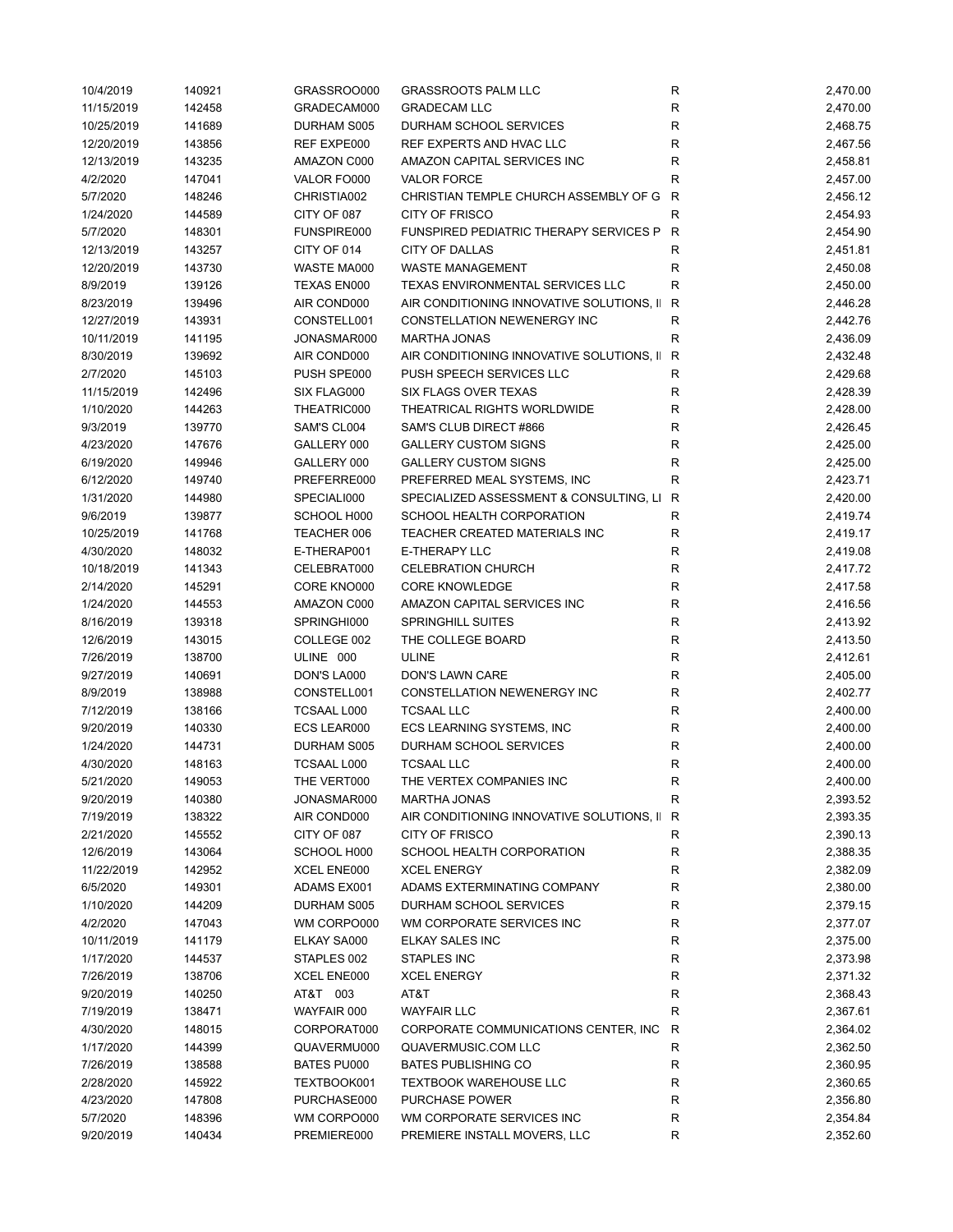| 6/12/2020  | 149787 | <b>TURN CEN000</b> | <b>TURN CENTER</b>                      | R            | 2,351.83 |
|------------|--------|--------------------|-----------------------------------------|--------------|----------|
| 12/20/2019 | 143640 | DGS SPOR000        | <b>DGS SPORTS</b>                       | R            | 2,351.76 |
| 11/22/2019 | 142744 | FINE CUS000        | FINE CUSTOM DESIGN                      | R            | 2,350.50 |
| 1/31/2020  | 144855 | FINE CUS000        | FINE CUSTOM DESIGN                      | ${\sf R}$    | 2,350.50 |
| 2/7/2020   | 145058 | E-THERAP001        | <b>E-THERAPY LLC</b>                    | R            | 2,348.49 |
| 7/26/2019  | 138633 | DTK FACI001        | DTK FACILITY SERVICES LLC - SUPPLIES    | R            | 2,346.57 |
| 6/5/2020   | 149635 | WM CORPO000        | WM CORPORATE SERVICES INC               | $\mathsf R$  | 2,344.08 |
| 8/16/2019  | 139298 | <b>BLICK AR000</b> | <b>BLICK ART MATERIALS LLC</b>          | ${\sf R}$    | 2,340.80 |
| 6/12/2020  | 149797 | WALSH GA000        | WALSH GALLEGOS TREVINO RUSSO & KYLE P   | $\mathsf{R}$ | 2,330.50 |
| 2/14/2020  | 145376 | SCHOOL O000        | <b>SCHOOL OUTFITTERS</b>                | R            | 2,326.00 |
| 9/6/2019   | 139881 | SCHULMAN000        | SCHULMAN LOPEZ HOFFER & ADELSTEIN LLP   | $\mathsf{R}$ | 2,318.12 |
| 5/28/2020  | 149155 | COSERV 000         | <b>COSERV</b>                           | $\mathsf R$  | 2,317.22 |
| 11/15/2019 | 142366 | ABILITIE000        | ABILITIES THERAPY AND CONSULTING, LLC   | R            | 2,316.00 |
| 4/9/2020   | 147122 | CONSTELL001        | CONSTELLATION NEWENERGY INC             | R            | 2,314.75 |
|            |        |                    |                                         |              |          |
| 12/13/2019 | 143373 | STAPLES 003        | STAPLES TECHNOLOGY SOLUTIONS            | R            | 2,310.73 |
| 12/6/2019  | 143133 | CELEBRAT000        | <b>CELEBRATION CHURCH</b>               | R            | 2,309.47 |
| 6/5/2020   | 149592 | TOWN OF 000        | TOWN OF FLOWER MOUND                    | R            | 2,306.55 |
| 8/30/2019  | 139753 | SCHOOL O000        | <b>SCHOOL OUTFITTERS</b>                | $\mathsf R$  | 2,304.71 |
| 10/11/2019 | 141321 | OVERTON 000        | OVERTON HOTEL & CONF CENTER             | $\mathsf R$  | 2,301.55 |
| 10/4/2019  | 140937 | PEC 000            | PEC                                     | R            | 2,298.31 |
| 9/27/2019  | 140759 | VALOR FO000        | <b>VALOR FORCE</b>                      | ${\sf R}$    | 2,295.02 |
| 2/14/2020  | 145301 | ECS LEAR000        | ECS LEARNING SYSTEMS, INC               | R            | 2,292.84 |
| 12/20/2019 | 143699 | PREMIERE000        | PREMIERE INSTALL MOVERS, LLC            | R            | 2,291.09 |
| 9/6/2019   | 139864 | <b>PEC</b><br>000  | <b>PEC</b>                              | R            | 2,287.41 |
| 12/3/2019  | 142980 | COSERV 000         | <b>COSERV</b>                           | R            | 2,287.13 |
| 3/25/2020  | 146881 | SCHOOL H000        | <b>SCHOOL HEALTH CORPORATION</b>        | ${\sf R}$    | 2,282.40 |
| 10/18/2019 | 141536 | ABILITIE000        | ABILITIES THERAPY AND CONSULTING, LLC   | $\mathsf R$  | 2,281.80 |
| 9/13/2019  | 140193 | MOBILE B000        | MOBILE BLIND REPAIR                     | $\mathsf{R}$ | 2,276.27 |
| 10/25/2019 | 141743 | PERMIAN 000        | PERMIAN SPEECH AND LANGUAGE SERVICES    | $\mathsf{R}$ | 2,276.25 |
| 11/22/2019 | 142785 | PATHS PR000        | PATHS PROGRAM LLC                       | R            | 2,273.70 |
| 8/2/2019   | 138817 | DTK FACI001        | DTK FACILITY SERVICES LLC - SUPPLIES    | R            | 2,272.87 |
| 2/21/2020  | 145626 | PARKER C001        | PARKER CONSTRUCTION LLC                 | $\mathsf R$  | 2,260.00 |
| 4/23/2020  | 147931 | WRIGHT G000        | WRIGHT GROUP ARCHITECTS PLANNERS, PLL   | R            | 2,259.44 |
| 2/14/2020  | 145414 | WM CORPO000        | WM CORPORATE SERVICES INC               | R            | 2,259.01 |
| 9/27/2019  | 140807 | FALLBROO000        | <b>FALLBROOK BAPTIST CHURCH</b>         | R            | 2,257.75 |
| 9/20/2019  | 140456 | SIGMA SI000        | <b>SIGMA SIGNS &amp; PRINTING</b>       | R            | 2,252.62 |
|            |        |                    |                                         |              |          |
| 8/2/2019   | 138877 | TCSAAL L000        | <b>TCSAAL LLC</b>                       | R            | 2,250.00 |
| 6/5/2020   | 149556 | SOIL EXP000        | SOIL EXPRESS LTD                        | ${\sf R}$    | 2,250.00 |
| 2/28/2020  | 145836 | CENTERPO001        | <b>CENTERPOINT ENERGY</b>               | R            | 2,245.50 |
| 2/7/2020   | 145194 | DURHAM S005        | DURHAM SCHOOL SERVICES                  | R            | 2,244.80 |
| 8/9/2019   | 138990 | CORE KNO000        | <b>CORE KNOWLEDGE</b>                   | R            | 2,244.48 |
| 11/22/2019 | 142773 | KLEEN AI000        | KLEEN AIR FILTER SERVICE & SALES        | R            | 2,243.00 |
| 8/30/2019  | 139687 | XCEL ENE000        | <b>XCEL ENERGY</b>                      | ${\sf R}$    | 2,242.59 |
| 8/2/2019   | 138815 | DANIELS 001        | DANIELS AIR INC                         | R            | 2,237.84 |
| 12/6/2019  | 143057 | REF EXPE000        | REF EXPERTS AND HVAC LLC                | R            | 2,232.00 |
| 1/31/2020  | 144954 | GREAT SC000        | <b>GREAT SCHOOLS INC</b>                | R            | 2,231.24 |
| 3/25/2020  | 146855 | KLEEN AI000        | KLEEN AIR FILTER SERVICE & SALES        | R            | 2,230.00 |
| 7/26/2019  | 138735 | HIDELL A000        | HIDELL AND ASSOCIATES ARCHITECTS INC    | ${\sf R}$    | 2,227.76 |
| 1/10/2020  | 144047 | AT&T 003           | AT&T                                    | R            | 2,224.20 |
| 11/1/2019  | 141954 | MEDIEVAL000        | MEDIEVAL TIMES DINNER AND TOURNAMENT    | R            | 2,224.12 |
| 9/6/2019   | 139822 | CONSTELL001        | CONSTELLATION NEWENERGY INC             | R            | 2,222.15 |
| 11/22/2019 | 142893 | HOUSTON 009        | <b>HOUSTON FOOD BANK</b>                | R            | 2,218.77 |
| 7/9/2019   | 138044 | CONSTELL001        | CONSTELLATION NEWENERGY INC             | R            | 2,217.41 |
| 10/18/2019 | 141603 | M & H SO000        | M & H SOLUTIONS                         | R            | 2,215.00 |
| 12/6/2019  | 143166 | CONSTELL001        | CONSTELLATION NEWENERGY INC             | R            | 2,213.22 |
| 7/26/2019  | 138625 | CRAWSLEI000        | LEIGH HERBERT CRAWSHAW                  | R            | 2,210.61 |
| 4/23/2020  | 147796 | PERMIAN 000        | PERMIAN SPEECH AND LANGUAGE SERVICES    | R            | 2,210.00 |
| 11/22/2019 | 142696 | CHRISTIA002        | CHRISTIAN TEMPLE CHURCH ASSEMBLY OF G R |              | 2,209.26 |
| 12/6/2019  | 143040 | MENTORIN000        | MENTORING MINDS, L P                    | R            | 2,203.36 |
|            |        |                    |                                         |              |          |
| 8/30/2019  | 139688 | ACE FLYE000        | ACE FLYER DISTRIBUTION                  | R            | 2,200.00 |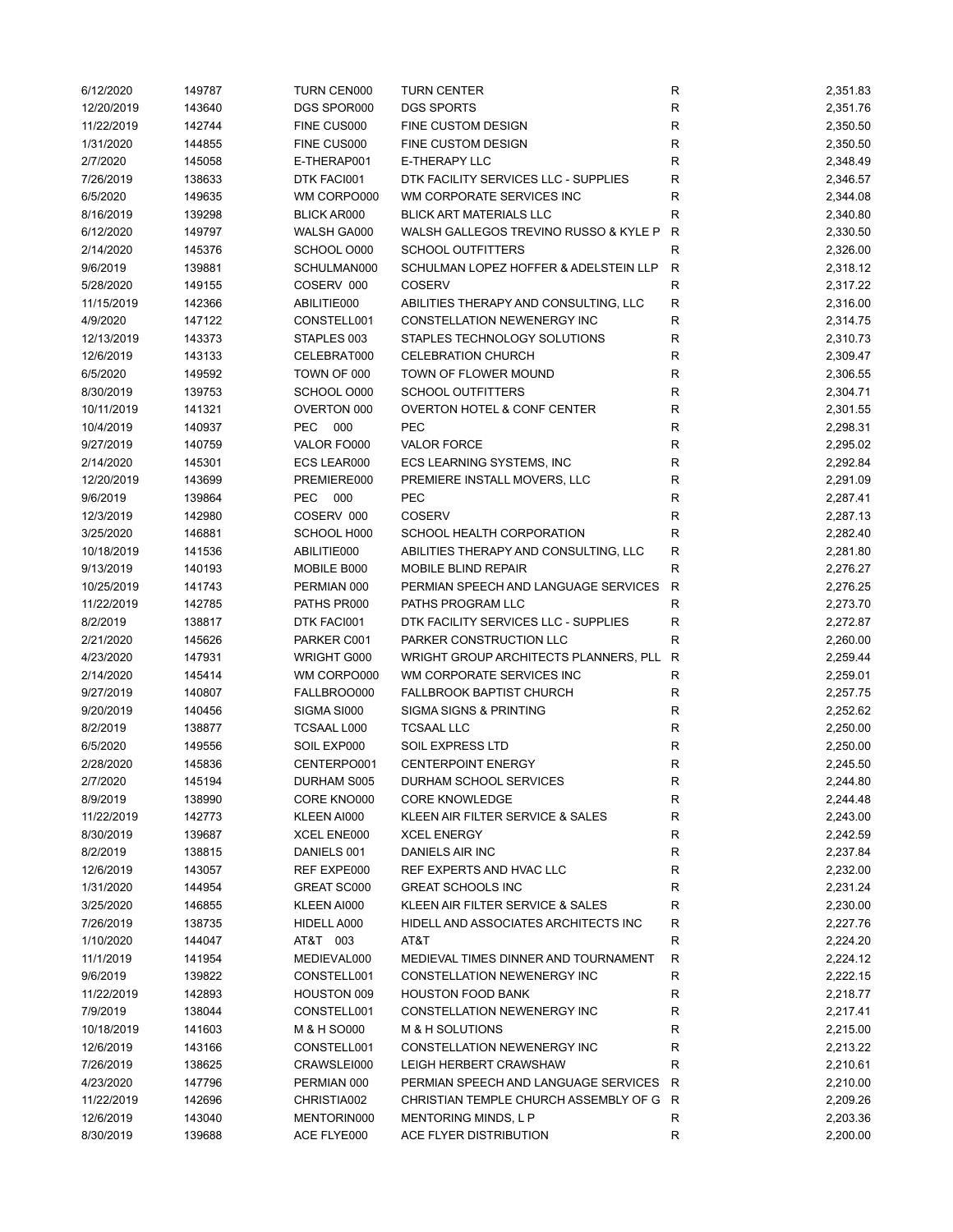| 9/6/2019   | 139810 | CLEAR CH000            | CLEAR CHANNEL OUTDOOR                         | R            | 2,200.00 |
|------------|--------|------------------------|-----------------------------------------------|--------------|----------|
| 9/27/2019  | 140730 | PARKER C001            | PARKER CONSTRUCTION LLC                       | R            | 2,200.00 |
| 1/24/2020  | 144633 | JONASMAR000            | <b>MARTHA JONAS</b>                           | R            | 2,196.58 |
| 12/6/2019  | 143181 | FUNSPIRE000            | FUNSPIRED PEDIATRIC THERAPY SERVICES P        | $\mathsf{R}$ | 2,195.20 |
| 4/30/2020  | 148170 | TEXAS TH000            | <b>TEXAS THERAPY SPECIALISTS</b>              | R            | 2,193.75 |
| 7/19/2019  | 138502 | JORDAN S000            | THE JORDAN SCHOOL                             | ${\sf R}$    | 2,193.48 |
| 8/16/2019  | 139300 | CITY OF 046            | <b>CITY OF LEWISVILLE</b>                     | $\mathsf R$  | 2,193.46 |
| 11/1/2019  | 142029 | CHRISTIA002            | CHRISTIAN TEMPLE CHURCH ASSEMBLY OF G         | $\mathsf{R}$ | 2,188.99 |
| 9/13/2019  | 140191 | M CID AS000            | M CID ASSESSMENT SERVICES INC                 | $\mathsf R$  | 2,185.00 |
| 10/25/2019 | 141758 | SCHOOL P000            | <b>SCHOOL PLANNER COMPANY</b>                 | R            |          |
|            |        |                        | <b>BSN SPORTS, LLC</b>                        |              | 2,180.10 |
| 9/20/2019  | 140271 | <b>BSN SPOR000</b>     |                                               | R            | 2,179.78 |
| 1/17/2020  | 144486 | AMAZON C000            | AMAZON CAPITAL SERVICES INC                   | R            | 2,178.14 |
| 6/5/2020   | 149385 | CPS ENER000            | <b>CPS ENERGY</b>                             | R            | 2,177.52 |
| 10/11/2019 | 141163 | CONSTELL001            | CONSTELLATION NEWENERGY INC                   | $\mathsf R$  | 2,177.39 |
| 6/19/2020  | 150021 | NEIGHBOR002            | NEIGHBORHOOD SCHOOLS COMMUNITY DEVI R         |              | 2,174.94 |
| 6/5/2020   | 149299 | ABILITIE000            | ABILITIES THERAPY AND CONSULTING, LLC         | R            | 2,169.63 |
| 4/2/2020   | 146905 | ALPHA TE000            | ALPHA TESTING, INC.                           | R            | 2,167.00 |
| 11/22/2019 | 142769 | JONASMAR000            | <b>MARTHA JONAS</b>                           | $\mathsf R$  | 2,166.67 |
| 12/13/2019 | 143317 | JONASMAR000            | <b>MARTHA JONAS</b>                           | R            | 2,166.67 |
| 3/13/2020  | 146343 | JONASMAR000            | <b>MARTHA JONAS</b>                           | R            | 2,166.67 |
| 4/16/2020  | 147398 | JONASMAR000            | <b>MARTHA JONAS</b>                           | ${\sf R}$    | 2,166.67 |
| 5/21/2020  | 148970 | JONASMAR000            | MARTHA JONAS                                  | R            | 2,166.67 |
| 6/12/2020  | 149713 | JONASMAR000            | <b>MARTHA JONAS</b>                           | R            | 2,166.67 |
| 7/12/2019  | 138164 | STARLITE002            | <b>STARLITE SIGN</b>                          | R            | 2,165.00 |
| 2/21/2020  | 145731 | PERMIAN 000            | PERMIAN SPEECH AND LANGUAGE SERVICES          | R            | 2,163.75 |
| 9/20/2019  | 140446 | RIGHTEOU000            | <b>RIGHTEOUS BBQ</b>                          | ${\sf R}$    | 2,160.00 |
| 9/13/2019  | 140043 | CORE KNO000            | <b>CORE KNOWLEDGE</b>                         | $\mathsf R$  | 2,159.91 |
| 10/11/2019 | 141193 | GROGGY D000            | GROGGY DOG SPORTSWEAR & GRAPHIC DES           | $\mathsf{R}$ | 2,156.50 |
| 12/6/2019  | 143037 | JORDAN S000            | THE JORDAN SCHOOL                             | R            | 2,153.18 |
| 1/31/2020  | 144793 | ASBESTOS001            | ASBESTOS INSPECTION MANAGEMENT                | R            | 2,150.00 |
| 6/5/2020   | 149377 | CONSTELL001            | CONSTELLATION NEWENERGY INC                   | R            | 2,149.26 |
| 8/2/2019   | 138800 | CONSTELL001            | CONSTELLATION NEWENERGY INC                   | R            | 2,148.68 |
|            |        |                        |                                               |              |          |
| 8/23/2019  | 139388 | <b>BARNES &amp;001</b> | <b>BARNES &amp; NOBLE DISTRIBUTION CENTER</b> | R            | 2,148.44 |
| 6/5/2020   | 149509 | PEC 000                | <b>PEC</b>                                    | R            | 2,142.59 |
| 6/26/2020  | 150260 | ENTERGY 000            | <b>ENTERGY</b>                                | R            | 2,142.44 |
| 7/19/2019  | 138511 | STAPLES 002            | STAPLES BUSINESS ADVANTAGE                    | R            | 2,139.93 |
| 2/28/2020  | 145860 | ENTERGY 000            | <b>ENTERGY</b>                                | R            | 2,133.32 |
| 3/20/2020  | 146583 | CONSTELL001            | CONSTELLATION NEWENERGY INC                   | $\mathsf R$  | 2,130.94 |
| 10/4/2019  | 141029 | CORPORAT000            | CORPORATE COMMUNICATIONS CENTER, INC          | R            | 2,128.11 |
| 5/7/2020   | 148334 | PEC 000                | PEC                                           | R            | 2,124.83 |
| 11/1/2019  | 141982 | STAPLES 002            | STAPLES BUSINESS ADVANTAGE                    | R            | 2,122.70 |
| 8/9/2019   | 139077 | COMMUNIT010            | <b>COMMUNITY IMPACT NEWSPAPER</b>             | R            | 2,120.00 |
| 10/4/2019  | 140920 | GOPHERSP000            | <b>GOPHERSPORT</b>                            | ${\sf R}$    | 2,119.41 |
| 3/6/2020   | 146109 | PEC 000                | PEC                                           | R            | 2,118.03 |
| 12/20/2019 | 143599 | CAREY'S 000            | CAREY'S SPORTING GOODS                        | R            | 2,117.96 |
| 7/12/2019  | 138152 | SC KRAUS000            | SC KRAUSE AND ASSOCIATES, LLC                 | R            | 2,115.00 |
| 8/30/2019  | 139761 | TEXAS EN000            | TEXAS ENVIRONMENTAL SERVICES LLC              | R            | 2,114.25 |
| 2/28/2020  | 145950 | ASBESTOS001            | ASBESTOS INSPECTION MANAGEMENT                | R            | 2,112.00 |
| 8/2/2019   | 138934 | PREMIERE000            | PREMIERE INSTALL MOVERS, LLC                  | R            | 2,110.98 |
| 11/1/2019  | 142067 | PATHS PR000            | PATHS PROGRAM LLC                             | R            | 2,108.70 |
| 8/30/2019  | 139584 | <b>BLICK AR000</b>     | <b>BLICK ART MATERIALS LLC</b>                | R            | 2,105.82 |
| 3/6/2020   | 146205 | KLEEN AI000            | KLEEN AIR FILTER SERVICE & SALES              | R            | 2,105.00 |
| 6/26/2020  | 150257 | EDUCATIO008            | EDUCATIONAL THERAPY SERVICES LLC              | ${\sf R}$    | 2,103.75 |
| 1/31/2020  | 144834 | CONSTELL001            | CONSTELLATION NEWENERGY INC                   | R            | 2,103.18 |
| 10/18/2019 | 141438 | TEXAS TH000            | <b>TEXAS THERAPY SPECIALISTS</b>              | R            | 2,100.00 |
| 12/20/2019 | 143710 | SPIRIT G000            | <b>SPIRIT GROUP LOGISTICS</b>                 | R            | 2,100.00 |
|            |        |                        |                                               | $\mathsf R$  |          |
| 1/3/2020   | 144004 | <b>JM LAWNC001</b>     | <b>JM LAWNCARE &amp; SPRINKLER</b>            |              | 2,100.00 |
| 4/16/2020  | 147330 | CHRISTIA005            | CHRISTIAN SCHOOLS ATHLETIC FELLOWSHIP         | R            | 2,100.00 |
| 6/26/2020  | 150256 | DTK FACI000            | DTK FACILITY SERVICES LLC - SERVICES          | R            | 2,100.00 |
| 3/25/2020  | 146801 | CENTERPO001            | <b>CENTERPOINT ENERGY</b>                     | R            | 2,099.33 |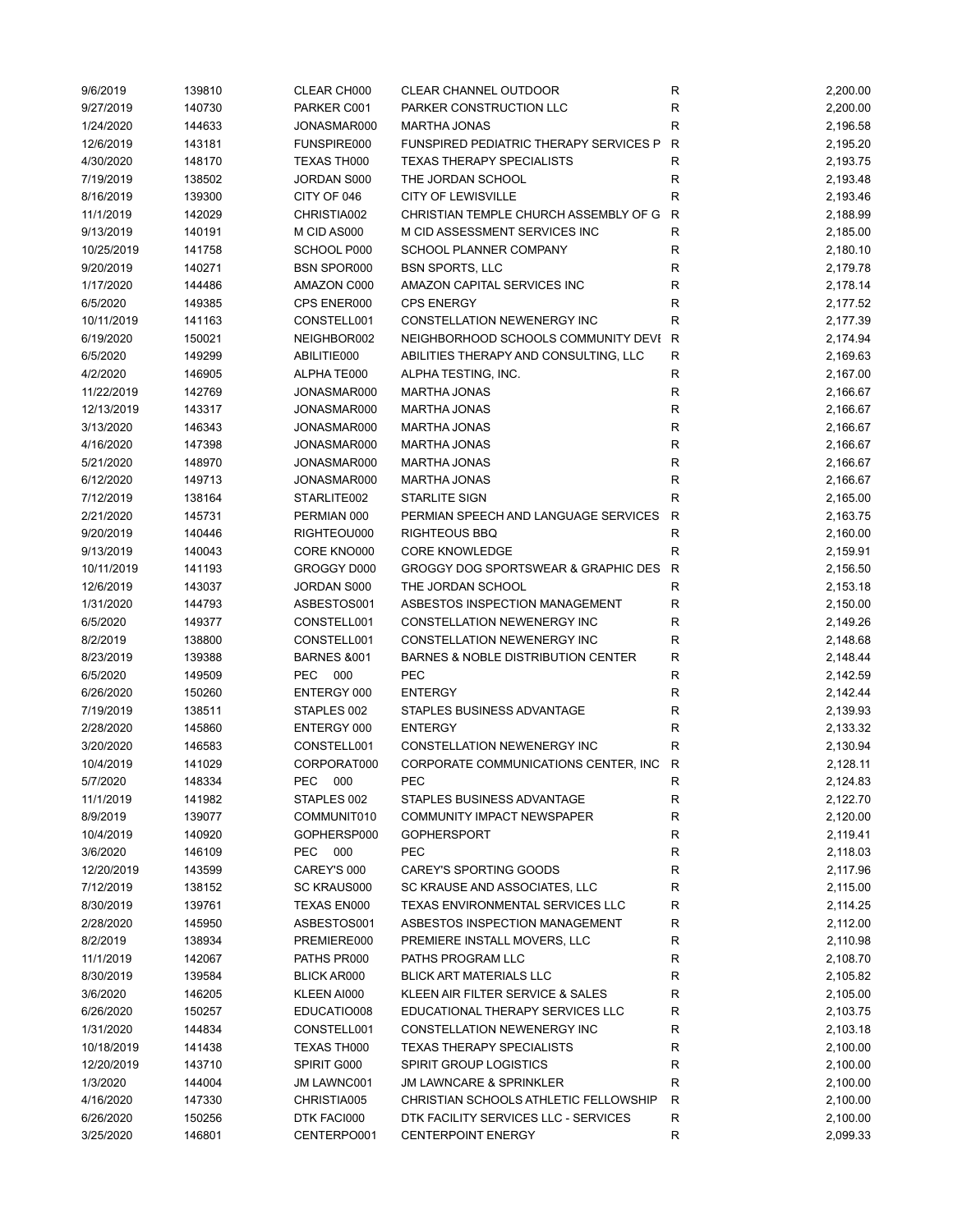| 12/20/2019 | 143783 | CONSTELL001        | CONSTELLATION NEWENERGY INC               | R            | 2,099.15 |
|------------|--------|--------------------|-------------------------------------------|--------------|----------|
| 9/6/2019   | 139879 | SCHOOL P000        | <b>SCHOOL PLANNER COMPANY</b>             | R            | 2,098.00 |
| 3/13/2020  | 146258 | AT&T 000           | AT&T                                      | R            | 2,097.40 |
| 8/20/2019  | 139370 | TEAMLEAD000        | <b>TEAMLEADER INC</b>                     | R            | 2,092.34 |
| 3/20/2020  | 146599 | E-THERAP001        | <b>E-THERAPY LLC</b>                      | R            | 2,090.24 |
| 9/6/2019   | 139793 | BRACKETT000        | <b>BRACKETT &amp; ELLIS</b>               | R            | 2,087.50 |
| 8/2/2019   | 138799 | CONSTELL001        | <b>CONSTELLATION NEWENERGY INC</b>        | R            | 2,085.52 |
| 3/25/2020  | 146814 | CITY OF 087        | <b>CITY OF FRISCO</b>                     | R            | 2,085.22 |
| 8/16/2019  | 139320 | TOWN OF 000        | TOWN OF FLOWER MOUND                      | R            | 2,084.67 |
| 6/5/2020   | 149305 | AMAZON C000        | AMAZON CAPITAL SERVICES INC               | R            | 2,083.75 |
| 1/31/2020  | 144815 | CENTERPO001        | <b>CENTERPOINT ENERGY</b>                 | R            | 2,082.02 |
| 1/10/2020  | 144211 | EASTBAY 000        | <b>EASTBAY INC</b>                        | R            | 2,076.00 |
| 10/4/2019  | 140929 | MARIMON 000        | MARIMON BUSINESS SYSTEMS, INC.            | R            | 2,075.94 |
| 9/27/2019  | 140642 | AIR COND000        | AIR CONDITIONING INNOVATIVE SOLUTIONS, II | R            | 2,074.12 |
| 9/13/2019  | 140209 | STAPLES 002        | STAPLES BUSINESS ADVANTAGE                | R            | 2,068.00 |
| 10/4/2019  | 140995 | VALOR FO000        | <b>VALOR FORCE</b>                        | R            | 2,065.52 |
| 10/25/2019 | 141760 | SHINE IN000        | SHINE INC                                 | $\mathsf{R}$ | 2,061.75 |
| 6/5/2020   | 149465 | LONE STA004        | <b>LONE STAR LEARNING</b>                 | R            | 2,059.95 |
| 6/19/2020  | 150019 | NEIGHBOR002        | NEIGHBORHOOD SCHOOLS COMMUNITY DEVI R     |              | 2,059.20 |
| 11/1/2019  | 142065 | MTS PUBL000        | <b>MTS PUBLICATIONS</b>                   | R            | 2,058.25 |
| 1/17/2020  | 144323 | CITY OF 014        | <b>CITY OF DALLAS</b>                     | R            | 2,056.44 |
| 1/24/2020  | 144635 | JORDAN S000        | THE JORDAN SCHOOL                         | R            | 2,053.71 |
| 3/6/2020   | 146069 | CONSTELL001        | CONSTELLATION NEWENERGY INC               | R            | 2,050.39 |
| 3/20/2020  | 146625 | HUDSON E000        | HUDSON ENERGY SERVICES, LLC               | R            | 2,048.41 |
| 2/21/2020  | 145555 | CONSTELL001        | CONSTELLATION NEWENERGY INC               | R            | 2,047.68 |
| 7/12/2019  | 138159 | SPALDING000        | SPALDING EDUCATION INTERNATIONAL          | R            | 2,044.93 |
| 6/19/2020  | 150020 | NEIGHBOR002        | NEIGHBORHOOD SCHOOLS COMMUNITY DEVI R     |              | 2,044.70 |
| 8/2/2019   | 138929 | PEARSON 004        | PEARSON CLINICAL ASSESSMENT               | $\mathsf R$  | 2,043.29 |
| 9/6/2019   | 139949 | FALLBROO000        | <b>FALLBROOK BAPTIST CHURCH</b>           | R            | 2,041.00 |
| 3/13/2020  | 146447 | NEIGHBOR002        | NEIGHBORHOOD SCHOOLS COMMUNITY DEVI R     |              | 2,040.00 |
| 1/24/2020  | 144699 | <b>WRIGHT G000</b> | WRIGHT GROUP ARCHITECTS PLANNERS, PLL R   |              | 2,039.06 |
| 1/17/2020  | 144498 | CONSTELL001        | CONSTELLATION NEWENERGY INC               | R            | 2,036.19 |
| 4/23/2020  | 147601 | CITY OF 087        | <b>CITY OF FRISCO</b>                     | $\mathsf{R}$ | 2,030.31 |
| 2/21/2020  | 145722 | JORDAN S000        | THE JORDAN SCHOOL                         | R            | 2,028.84 |
| 11/22/2019 | 142941 | TRIUMPH 000        | TRIUMPH CHURCH, INC                       | R            | 2,028.10 |
| 2/7/2020   | 145157 | VEX ROBO000        | <b>VEX ROBOTICS, INC</b>                  | R            | 2,027.05 |
| 3/20/2020  | 146514 | ABILITIE000        | ABILITIES THERAPY AND CONSULTING, LLC     | $\mathsf{R}$ | 2,020.03 |
| 2/28/2020  | 145893 | PERMIAN 000        | PERMIAN SPEECH AND LANGUAGE SERVICES      | ${\sf R}$    | 2,018.75 |
| 8/2/2019   | 138868 | SCHOOL H000        | <b>SCHOOL HEALTH CORPORATION</b>          | R            | 2,018.41 |
| 11/22/2019 | 142856 | CAREY'S 000        | <b>CAREY'S SPORTING GOODS</b>             | R            | 2,018.00 |
| 3/20/2020  | 146633 | JORDAN S000        | THE JORDAN SCHOOL                         | R            | 2,017.58 |
| 6/26/2020  | 150231 | CITY OF 087        | CITY OF FRISCO                            | R            | 2,017.01 |
| 11/8/2019  | 142194 | PEC<br>000         | <b>PEC</b>                                | $\mathsf{R}$ | 2,012.25 |
| 11/22/2019 | 142866 | CITY OF 038        | CITY OF LA MARQUE                         | R            | 2,011.45 |
| 5/28/2020  | 149085 | A.I.M. 000         | A.I.M.                                    | R            | 2,007.50 |
| 4/9/2020   | 147069 | AT&T 000           | AT&T                                      | R            | 2,006.05 |
| 6/5/2020   | 149307 | AT&T<br>000        | AT&T                                      | R            | 2,003.83 |
| 5/14/2020  | 148418 | AT&T 000           | AT&T                                      | R            | 2,001.94 |
| 4/16/2020  | 147344 | CONSTELL001        | CONSTELLATION NEWENERGY INC               | R            | 2,001.30 |
| 7/12/2019  | 138101 | FLOCABUL000        | FLOCABULARY, INC.                         | R            | 2,000.00 |
| 3/20/2020  | 146715 | AHART SO000        | <b>AHART SOLUTIONS</b>                    | R            | 2,000.00 |
| 3/25/2020  | 146765 | AHART SO000        | AHART SOLUTIONS                           | R            | 2,000.00 |
| 4/23/2020  | 147513 | AHART SO000        | <b>AHART SOLUTIONS</b>                    | R            | 2,000.00 |
| 5/14/2020  | 148773 | TYLER AT000        | <b>TYLER ATHLETICS INC</b>                | R            | 2,000.00 |
| 6/12/2020  | 149699 | FAT CAT 000        | FAT CAT PRODUCTIONS LCC                   | R            | 2,000.00 |
| 3/20/2020  | 146617 | GALVESTO002        | <b>GALVESTON TRANSPORTATION LLC</b>       | R            | 1,999.16 |
| 2/28/2020  | 145994 | MR ELECT002        | MR ELECTRIC OF SAN ANTONIO                | R            | 1,997.08 |
| 9/13/2019  | 140167 | CHRISTIA002        | CHRISTIAN TEMPLE CHURCH ASSEMBLY OF G     | R            | 1,995.19 |
| 10/25/2019 | 141688 | DON'S LA000        | DON'S LAWN CARE                           | R            | 1,995.00 |
| 11/22/2019 | 142735 | DON'S LA000        | DON'S LAWN CARE                           | R            | 1,995.00 |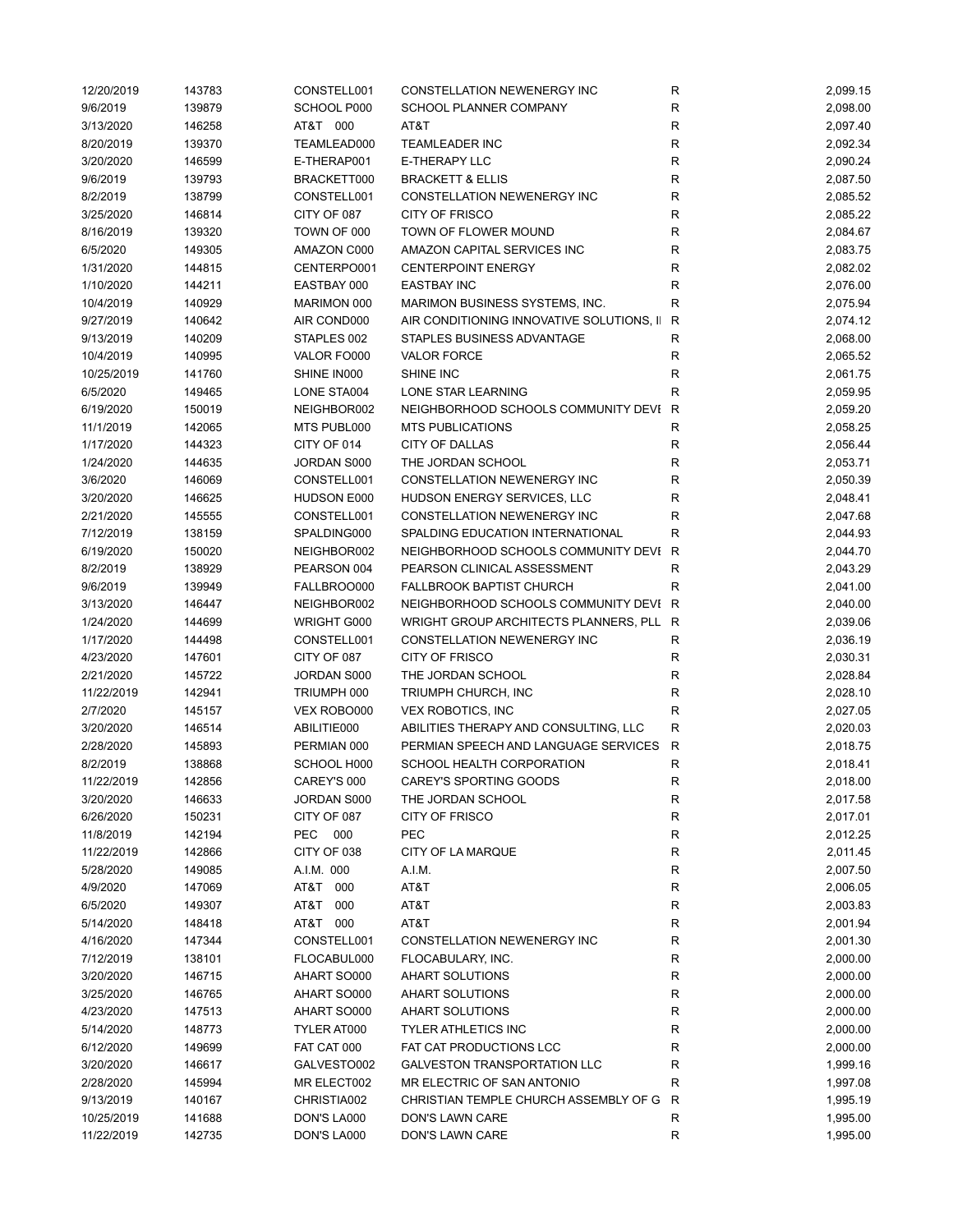| 12/20/2019 | 143808 | DON'S LA000 | DON'S LAWN CARE                         | R            | 1,995.00 |
|------------|--------|-------------|-----------------------------------------|--------------|----------|
| 1/31/2020  | 144847 | DON'S LA000 | DON'S LAWN CARE                         | R            | 1,995.00 |
| 2/28/2020  | 145854 | DON'S LA000 | DON'S LAWN CARE                         | R            | 1,995.00 |
| 3/25/2020  | 146824 | DON'S LA000 | DON'S LAWN CARE                         | R            | 1,995.00 |
| 4/9/2020   | 147143 | DON'S LA000 | DON'S LAWN CARE                         | ${\sf R}$    | 1,995.00 |
| 5/14/2020  | 148544 | DON'S LA000 | DON'S LAWN CARE                         | ${\sf R}$    | 1,995.00 |
| 6/26/2020  | 150255 | DON'S LA000 | DON'S LAWN CARE                         | ${\sf R}$    | 1,995.00 |
| 7/26/2019  | 138610 | CITY OF 012 | <b>CITY OF CORINTH</b>                  | $\mathsf R$  | 1,994.52 |
| 12/6/2019  | 143194 | PEC 000     | PEC                                     | R            | 1,994.06 |
| 4/2/2020   | 146950 | COSERV 000  | <b>COSERV</b>                           | ${\sf R}$    | 1,990.30 |
| 9/13/2019  | 140111 | SCHOOL S000 | <b>SCHOOL SPECIALTY</b>                 | R            | 1,990.05 |
| 7/26/2019  | 138591 | BRACKETT000 | <b>BRACKETT &amp; ELLIS</b>             | R            | 1,989.06 |
| 5/28/2020  | 149281 | TOWN OF 000 | TOWN OF FLOWER MOUND                    | R            | 1,988.21 |
| 3/13/2020  | 146283 | CELEBRAT000 | <b>CELEBRATION CHURCH</b>               | R            | 1,985.68 |
| 5/21/2020  | 148847 | AMAZON C000 | AMAZON CAPITAL SERVICES INC             | R            | 1,984.90 |
| 10/11/2019 | 141257 | TRIUMPH 000 | TRIUMPH CHURCH, INC                     | ${\sf R}$    | 1,982.56 |
| 1/31/2020  | 144841 | COSERV 000  | <b>COSERV</b>                           | $\mathsf R$  |          |
|            |        |             |                                         | $\mathsf R$  | 1,981.95 |
| 8/30/2019  | 139769 | JORDAN S000 | THE JORDAN SCHOOL                       |              | 1,980.37 |
| 4/23/2020  | 147673 | FUNSPIRE000 | FUNSPIRED PEDIATRIC THERAPY SERVICES P  | $\mathsf{R}$ | 1,978.10 |
| 9/27/2019  | 140837 | TURN CEN000 | <b>TURN CENTER</b>                      | ${\sf R}$    | 1,976.58 |
| 10/11/2019 | 141190 | GOPHERSP000 | <b>GOPHERSPORT</b>                      | $\mathsf R$  | 1,971.45 |
| 10/4/2019  | 140996 | WALSH GA000 | WALSH GALLEGOS TREVINO RUSSO & KYLE P   | $\mathsf{R}$ | 1,969.25 |
| 12/3/2019  | 142990 | TRIUMPH 000 | TRIUMPH CHURCH, INC                     | R            | 1,968.98 |
| 7/26/2019  | 138611 | CITY OF 044 | <b>CITY OF LEANDER</b>                  | R            | 1,964.37 |
| 8/30/2019  | 139659 | SOAR LEA000 | SOAR LEARNING INC                       | ${\sf R}$    | 1,963.50 |
| 12/20/2019 | 143825 | JORDAN S000 | THE JORDAN SCHOOL                       | ${\sf R}$    | 1,960.84 |
| 1/10/2020  | 144197 | CONSTELL001 | CONSTELLATION NEWENERGY INC             | ${\sf R}$    | 1,957.82 |
| 7/19/2019  | 138445 | SCHOOL H000 | SCHOOL HEALTH CORPORATION               | R            | 1,954.92 |
| 7/19/2019  | 138495 | FALLBROO000 | <b>FALLBROOK BAPTIST CHURCH</b>         | R            | 1,952.50 |
| 10/4/2019  | 140928 | M & H SO000 | M & H SOLUTIONS                         | R            | 1,950.79 |
| 11/1/2019  | 142048 | GILL LIN000 | <b>LINDA GILL</b>                       | R            | 1,950.00 |
| 1/3/2020   | 143998 | GILL LIN000 | <b>LINDA GILL</b>                       | $\mathsf R$  | 1,950.00 |
| 4/2/2020   | 146943 | COLONIAL002 | COLONIAL ROOFING AND CONSTRUCTION LLC R |              | 1,950.00 |
| 8/23/2019  | 139458 | LONE STA004 | LONE STAR LEARNING                      | R            | 1,949.74 |
| 4/9/2020   | 147134 | CORNERST000 | <b>CORNERSTONE STAFFING</b>             | R            | 1,946.01 |
| 12/20/2019 | 143793 | CORNERST000 | <b>CORNERSTONE STAFFING</b>             | R            | 1,945.63 |
| 8/30/2019  | 139690 | ABSOLUTE000 | ABSOLUTE LAWN CARE, INC                 | ${\sf R}$    | 1,945.30 |
| 2/21/2020  | 145725 | MANGUM L000 | MANGUM LANDSCAPE, INC                   | R            | 1,944.30 |
| 4/30/2020  | 147942 | ALPHATE000  | ALPHA TESTING, INC.                     | $\mathsf R$  | 1,943.25 |
| 9/27/2019  | 140745 | SCHOOL P000 | SCHOOL PLANNER COMPANY                  | R            | 1,937.53 |
| 12/3/2019  | 142984 | CPS ENER000 | <b>CPS ENERGY</b>                       | R            | 1,936.96 |
| 8/16/2019  | 139144 | ADVANTAC001 | ADVANTACLEAN ENVIRONMENTAL OF SOUTH,    | R            | 1,936.65 |
| 12/6/2019  | 143058 | REGION 1001 | REGION 11 EDUC SERV CENTER              | R            | 1,935.00 |
| 11/15/2019 | 142572 | HUDSON E000 | HUDSON ENERGY SERVICES, LLC             | R            | 1,933.79 |
| 9/27/2019  | 140772 | AMAZON C000 | AMAZON CAPITAL SERVICES INC             | R            | 1,928.28 |
| 2/7/2020   | 145169 | ATMOS EN000 | <b>ATMOS ENERGY</b>                     | R            | 1,925.24 |
| 3/6/2020   | 146136 | TEXAS EN000 | TEXAS ENVIRONMENTAL SERVICES LLC        | R            | 1,925.00 |
| 5/7/2020   | 148283 | COSERV 000  | <b>COSERV</b>                           | R            | 1,923.49 |
| 11/8/2019  | 142347 | SCHOOLMA001 | <b>SCHOOLMATE</b>                       | ${\sf R}$    | 1,917.10 |
| 6/19/2020  | 149981 | LAKE CIT001 | LAKE CITIES MUNICIPAL AUTHORITY         | ${\sf R}$    | 1,915.16 |
| 12/20/2019 | 143603 | CITY OF 012 | <b>CITY OF CORINTH</b>                  | R            | 1,915.11 |
| 3/6/2020   | 146084 | GOPHERSP000 | <b>GOPHERSPORT</b>                      | R            | 1,913.55 |
|            |        |             |                                         |              |          |
| 12/20/2019 | 143826 | JW PEPPE000 | JW PEPPER & SON INC                     | R            | 1,910.94 |
| 11/8/2019  | 142151 | CONSTELL001 | CONSTELLATION NEWENERGY INC             | R            | 1,909.90 |
| 2/28/2020  | 145976 | COSERV 000  | <b>COSERV</b>                           | R            | 1,906.79 |
| 4/23/2020  | 147598 | CITY OF 038 | CITY OF LA MARQUE                       | ${\sf R}$    | 1,903.81 |
| 4/16/2020  | 147390 | HUDSON E000 | HUDSON ENERGY SERVICES, LLC             | R            | 1,899.27 |
| 8/30/2019  | 139594 | CITY OF 044 | <b>CITY OF LEANDER</b>                  | R            | 1,898.75 |
| 3/20/2020  | 146542 | CARROLLT003 | <b>CARROLLTON PARK MAINTENANCE</b>      | R            | 1,895.00 |
| 4/30/2020  | 148038 | ENTERGY 000 | <b>ENTERGY</b>                          | R            | 1,893.80 |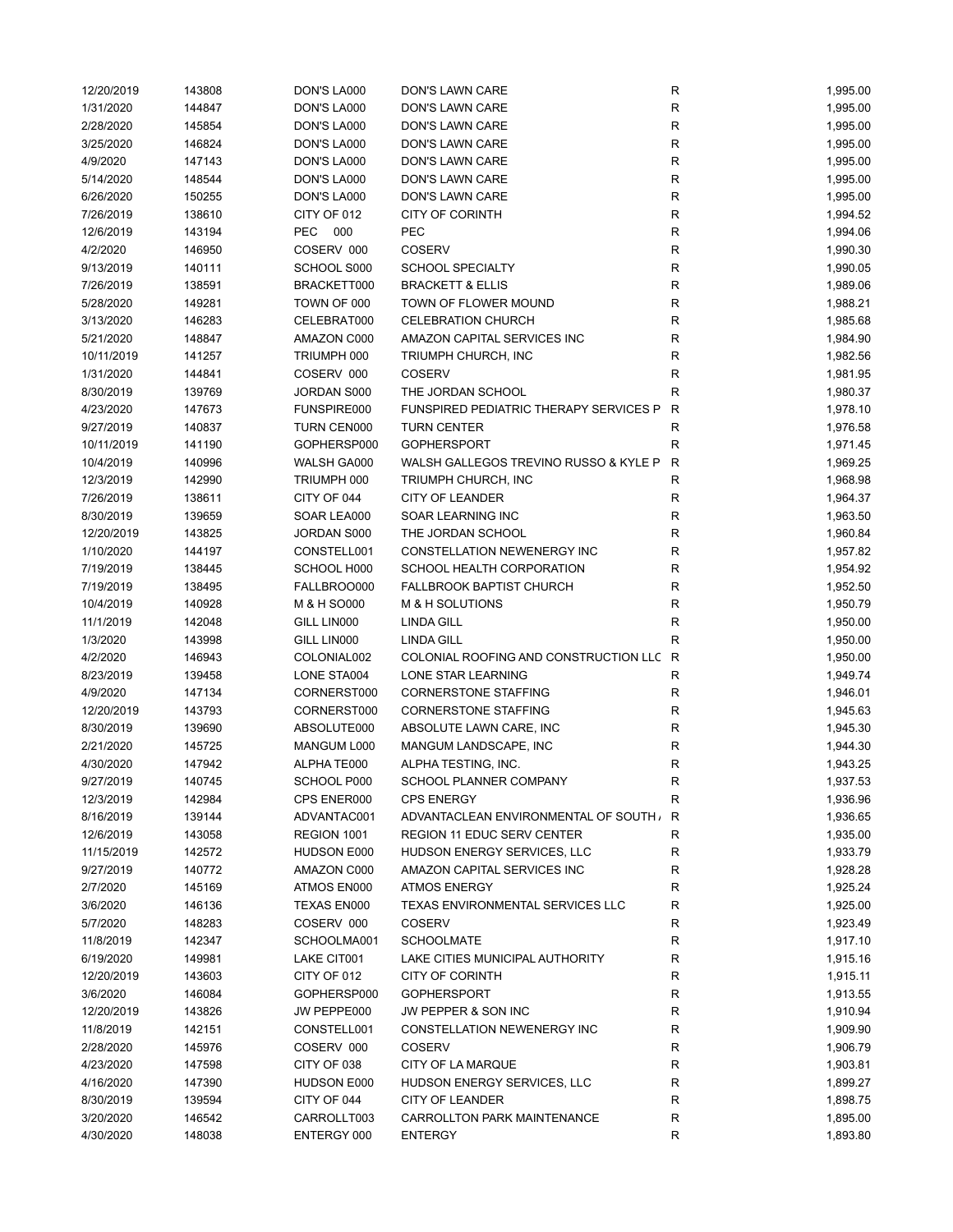| 3/20/2020  | 146684 | TEMPEMAR000        | <b>MARY JOANNE TEMPELMEYER</b>            | R            | 1,893.75 |
|------------|--------|--------------------|-------------------------------------------|--------------|----------|
| 12/20/2019 | 143732 | WRIGHT G000        | WRIGHT GROUP ARCHITECTS PLANNERS, PLL     | R            | 1,892.30 |
| 12/13/2019 | 143376 | TEXAS FI001        | TEXAS FIRE ALARM, INC                     | R            | 1,890.00 |
| 12/27/2019 | 143934 | COSERV 000         | <b>COSERV</b>                             | ${\sf R}$    | 1,887.13 |
| 9/27/2019  | 140722 | MR ELECT002        | MR ELECTRIC OF SAN ANTONIO                | R            | 1,887.01 |
| 9/27/2019  | 140762 | VERNIER 000        | <b>VERNIER SOFTWARE &amp; TECHNOLOGY</b>  | ${\sf R}$    | 1,881.45 |
| 9/20/2019  | 140276 | CELEBRAT000        | <b>CELEBRATION CHURCH</b>                 | R            | 1,878.54 |
| 1/17/2020  | 144296 | AMAZON C000        | AMAZON CAPITAL SERVICES INC               | R            | 1,875.63 |
| 8/30/2019  | 139737 | MANGUM L000        | MANGUM LANDSCAPE, INC                     | $\mathsf R$  | 1,875.00 |
| 3/25/2020  | 146841 | GALLERY 000        | <b>GALLERY CUSTOM SIGNS</b>               | R            | 1,875.00 |
| 4/2/2020   | 146965 | GALLERY 000        | <b>GALLERY CUSTOM SIGNS</b>               | $\mathsf R$  | 1,875.00 |
| 8/9/2019   | 139057 | THE LINC000        | THE LINCOLN NATIONAL LIFE INSURANCE CON   | R            | 1,867.27 |
| 11/1/2019  | 141999 | TEXAS FI001        | TEXAS FIRE ALARM, INC                     | R            | 1,865.00 |
| 4/16/2020  | 147329 | CELEBRAT000        | <b>CELEBRATION CHURCH</b>                 | R            | 1,864.09 |
| 10/11/2019 | 141252 | TEXAS FI001        | TEXAS FIRE ALARM, INC                     | R            | 1,860.00 |
|            |        |                    |                                           |              |          |
| 12/20/2019 | 143606 | CITY OF 038        | CITY OF LA MARQUE                         | R            | 1,855.97 |
| 8/23/2019  | 139449 | JIVE COM000        | JIVE COMMUNICATIONS, INC                  | R            | 1,854.59 |
| 9/20/2019  | 140374 | JIVE COM000        | JIVE COMMUNICATIONS, INC                  | R            | 1,854.03 |
| 11/22/2019 | 142800 | SCHOOL O000        | <b>SCHOOL OUTFITTERS</b>                  | $\mathsf R$  | 1,854.00 |
| 7/19/2019  | 138414 | JIVE COM000        | JIVE COMMUNICATIONS, INC                  | R            | 1,853.67 |
| 10/4/2019  | 140856 | AT&T 000           | AT&T                                      | ${\sf R}$    | 1,851.49 |
| 6/12/2020  | 149643 | ABILITIE000        | ABILITIES THERAPY AND CONSULTING, LLC     | $\mathsf{R}$ | 1,850.78 |
| 12/20/2019 | 143874 | SPRINGHI000        | <b>SPRINGHILL SUITES</b>                  | $\mathsf R$  | 1,848.96 |
| 9/27/2019  | 140818 | PERMIAN 000        | PERMIAN SPEECH AND LANGUAGE SERVICES      | $\mathsf{R}$ | 1,848.75 |
| 3/13/2020  | 146310 | CONSTELL001        | <b>CONSTELLATION NEWENERGY INC</b>        | R            | 1,845.93 |
| 5/21/2020  | 148976 | KLEEN AI000        | KLEEN AIR FILTER SERVICE & SALES          | $\mathsf R$  | 1,845.00 |
| 6/19/2020  | 149889 | CONSTELL001        | CONSTELLATION NEWENERGY INC               | ${\sf R}$    | 1,841.08 |
| 11/8/2019  | 142356 | VANDERFO000        | VANDERFORD AIR, INC.                      | $\mathsf R$  | 1,839.00 |
| 9/27/2019  | 140732 | PEDIATRI000        | THE PEDIATRIC THERAPY CENTER              | R            | 1,834.97 |
| 12/27/2019 | 143943 | XCEL ENE000        | <b>XCEL ENERGY</b>                        | R            | 1,833.45 |
| 7/26/2019  | 138682 | SIGMA SI000        | SIGMA SIGNS & PRINTING                    | R            | 1,832.98 |
| 2/28/2020  | 145874 | KIDZANIA000        | KIDZANIA USA                              | $\mathsf{R}$ | 1,830.00 |
| 1/31/2020  | 144845 | CPS ENER000        | <b>CPS ENERGY</b>                         | R            | 1,828.17 |
| 12/20/2019 | 143734 | WRIGHT G000        | WRIGHT GROUP ARCHITECTS PLANNERS, PLL     | R            | 1,828.00 |
| 11/22/2019 | 142673 | ABILITIE000        | ABILITIES THERAPY AND CONSULTING, LLC     | R            | 1,826.25 |
| 10/4/2019  | 140934 | PARKER C001        | PARKER CONSTRUCTION LLC                   | R            | 1,825.00 |
| 2/7/2020   | 145089 | PEC<br>000         | PEC                                       | $\mathsf{R}$ | 1,824.98 |
| 3/6/2020   | 146021 | AIR COND000        | AIR CONDITIONING INNOVATIVE SOLUTIONS, II | $\mathsf{R}$ | 1,823.42 |
| 9/27/2019  | 140831 | TEXAS FI001        |                                           |              |          |
|            |        |                    | TEXAS FIRE ALARM, INC                     | R            | 1,821.78 |
| 1/31/2020  | 144945 | COLLEGE 002        | THE COLLEGE BOARD                         | R            | 1,818.50 |
| 3/25/2020  | 146808 | CITY OF 044        | <b>CITY OF LEANDER</b>                    | R            | 1,815.78 |
| 7/19/2019  | 138345 | <b>BRAUN IN000</b> | <b>BRAUN INTERTEC CORPORATION</b>         | R            | 1,813.50 |
| 11/1/2019  | 141976 | SCHOOL O000        | <b>SCHOOL OUTFITTERS</b>                  | R            | 1,813.38 |
| 9/27/2019  | 140679 | CONSTELL001        | CONSTELLATION NEWENERGY INC               | R            | 1,813.36 |
| 11/1/2019  | 141900 | CITY OF 060        | <b>CITY OF TYLER</b>                      | R            | 1,811.97 |
| 9/13/2019  | 140042 | CONSTELL001        | <b>CONSTELLATION NEWENERGY INC</b>        | R            | 1,809.05 |
| 8/30/2019  | 139596 | COLLEGE 002        | THE COLLEGE BOARD                         | R            | 1,809.00 |
| 10/25/2019 | 141698 | FRONTIER003        | FRONTIER COMMUNICATIONS                   | R            | 1,808.02 |
| 4/2/2020   | 146991 | <b>PEC</b><br>000  | PEC                                       | R            | 1,807.28 |
| 2/14/2020  | 145252 | AT&T 000           | AT&T                                      | R            | 1,805.58 |
| 1/17/2020  | 144364 | FUNSPIRE000        | FUNSPIRED PEDIATRIC THERAPY SERVICES P    | $\mathsf{R}$ | 1,805.40 |
| 6/19/2020  | 149937 | <b>FAMILY C000</b> | FAMILY CATHEDRAL OF PRAISE                | R            | 1,805.00 |
| 10/18/2019 | 141585 | DURHAM S005        | DURHAM SCHOOL SERVICES                    | $\mathsf{R}$ | 1,800.00 |
| 11/22/2019 | 142894 | HUDL 000           | <b>HUDL</b>                               | R            | 1,800.00 |
| 1/17/2020  | 144378 | JOESEJUL001        | <b>JULIE JOESEL</b>                       | R            | 1,800.00 |
| 5/21/2020  | 148934 | EDU GAME000        | EDU GAME CHANGERS LLC                     | R            | 1,800.00 |
| 8/2/2019   | 138864 | ROBERT B000        | ROBERT BOSCH TOOL CORPORATION             | R            | 1,799.10 |
| 6/19/2020  | 149869 | CITY OF 038        | CITY OF LA MARQUE                         | R            | 1,796.17 |
| 3/20/2020  | 146742 | STAPLES 002        | <b>STAPLES INC</b>                        | R            | 1,795.93 |
| 7/26/2019  | 138632 | DON'S LA000        | DON'S LAWN CARE                           | R            | 1,795.00 |
|            |        |                    |                                           |              |          |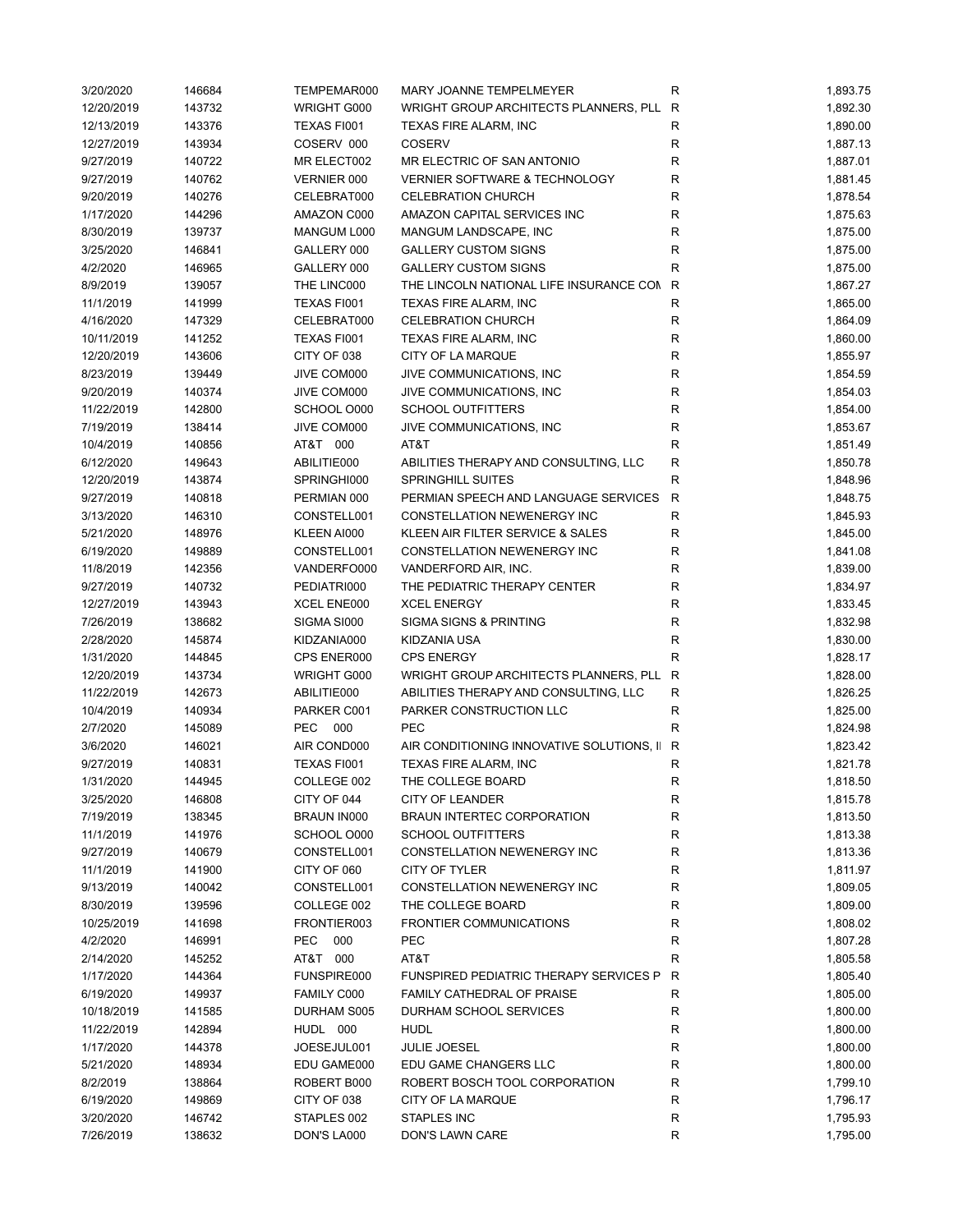| 8/30/2019  | 139721    | DON'S LA000        | DON'S LAWN CARE                         | R           | 1,795.00 |
|------------|-----------|--------------------|-----------------------------------------|-------------|----------|
| 11/15/2019 | 142514    | VANDERFO000        | VANDERFORD AIR, INC.                    | R           | 1,795.00 |
| 11/8/2019  | 142236    | SCHOOL S000        | SCHOOL SPECIALTY                        | ${\sf R}$   | 1,794.00 |
| 2/28/2020  | 145857    | E-THERAP001        | <b>E-THERAPY LLC</b>                    | ${\sf R}$   | 1,793.50 |
| 11/15/2019 | 142403    | CITY OF 046        | <b>CITY OF LEWISVILLE</b>               | R           | 1,792.31 |
| 2/7/2020   | 145187    | CONSTELL001        | CONSTELLATION NEWENERGY INC             | R           | 1,788.89 |
| 5/14/2020  | 148742    | STAPLES 003        | STAPLES TECHNOLOGY SOLUTIONS            | ${\sf R}$   | 1,788.78 |
| 9/13/2019  | 140178    | EDUCATIO008        | EDUCATIONAL THERAPY SERVICES LLC        | ${\sf R}$   | 1,785.00 |
| 4/2/2020   | 147021    | STAPLES 002        | <b>STAPLES INC</b>                      | R           | 1,781.96 |
| 12/13/2019 | 143540    | TEXAS TH000        | <b>TEXAS THERAPY SPECIALISTS</b>        | R           | 1,781.25 |
| 8/16/2019  | 139216    | FRONTIER003        | <b>FRONTIER COMMUNICATIONS</b>          | R           | 1,780.98 |
| 9/20/2019  | 140350    | FRONTIER003        | <b>FRONTIER COMMUNICATIONS</b>          | ${\sf R}$   | 1,780.98 |
| 12/6/2019  | 143115    | ABILITIE000        | ABILITIES THERAPY AND CONSULTING, LLC   | ${\sf R}$   | 1,780.51 |
| 6/26/2020  | 150243    | CONSTELL001        | CONSTELLATION NEWENERGY INC             | R           | 1,778.43 |
| 7/19/2019  | 138499    | FRONTIER003        | <b>FRONTIER COMMUNICATIONS</b>          | R           | 1,776.70 |
| 10/25/2019 | 141818    | HOME DEP000        | HOME DEPOT                              | R           | 1,776.39 |
|            |           |                    | VANDERFORD AIR, INC.                    | $\mathsf R$ |          |
| 6/12/2020  | 149795    | VANDERFO000        |                                         | $\mathsf R$ | 1,776.00 |
| 2/14/2020  | 145396    | TEXAS EN000        | TEXAS ENVIRONMENTAL SERVICES LLC        |             | 1,775.00 |
| 2/21/2020  | 145525    | <b>BELK CLE000</b> | BELK CLEANING SERVICE 2, LLC            | R           | 1,775.00 |
| 3/25/2020  | 192001276 | RAMOSCAR000        | RAMOSCAR000                             | Α           | 1,775.00 |
| 10/18/2019 | 141356    | CONSTELL001        | CONSTELLATION NEWENERGY INC             | R           | 1,771.97 |
| 7/12/2019  | 138230    | FIRST ST000        | FIRST STUDENT INC                       | R           | 1,771.32 |
| 10/18/2019 | 141566    | CITY OF 038        | CITY OF LA MARQUE                       | R           | 1,769.01 |
| 9/27/2019  | 140708    | HOUSTON 012        | <b>HOUSTON CHRONICLE</b>                | R           | 1,768.98 |
| 1/31/2020  | 144854    | ENTERPRI004        | <b>ENTERPRISE RENT-A-CAR</b>            | R           | 1,768.83 |
| 9/20/2019  | 140568    | STAPLES 002        | STAPLES BUSINESS ADVANTAGE              | $\mathsf R$ | 1,768.58 |
| 3/20/2020  | 146598    | DTK FACI001        | DTK FACILITY SERVICES LLC - SUPPLIES    | $\mathsf R$ | 1,760.19 |
| 7/12/2019  | 138277    | STAPLES 002        | STAPLES BUSINESS ADVANTAGE              | $\mathsf R$ | 1,760.06 |
| 4/9/2020   | 147167    | FUNSPIRE000        | FUNSPIRED PEDIATRIC THERAPY SERVICES P  | R           | 1,759.80 |
| 3/20/2020  | 146604    | ENTERPRI004        | <b>ENTERPRISE RENT-A-CAR</b>            | ${\sf R}$   | 1,759.62 |
| 6/26/2020  | 150244    | CONSTELL001        | CONSTELLATION NEWENERGY INC             | ${\sf R}$   | 1,755.05 |
| 1/10/2020  | 144189    | AT&T 000           | AT&T                                    | R           | 1,753.71 |
| 5/14/2020  | 148487    | CITY OF 087        | <b>CITY OF FRISCO</b>                   | R           | 1,751.63 |
| 6/5/2020   | 149362    | CONSTELL001        | CONSTELLATION NEWENERGY INC             | R           | 1,751.48 |
| 8/23/2019  | 139535    | HOUGHTON001        | <b>HOUGHTON MIFFLIN HARCOURT</b>        | R           | 1,750.00 |
| 9/6/2019   | 139994    | WFAA 000           | <b>WFAA</b>                             | R           | 1,750.00 |
| 10/11/2019 | 141130    | <b>BELK CLE000</b> | BELK CLEANING SERVICE 2, LLC            | R           | 1,750.00 |
| 11/1/2019  | 142024    | <b>BELK CLE000</b> | BELK CLEANING SERVICE 2, LLC            | R           | 1,750.00 |
| 12/20/2019 | 143591    | <b>BELK CLE000</b> | BELK CLEANING SERVICE 2, LLC            | R           | 1,750.00 |
| 1/17/2020  | 144380    | KLEEN AI000        | KLEEN AIR FILTER SERVICE & SALES        | R           | 1,750.00 |
| 2/14/2020  | 145385    | STUDIO B000        | STUDIO B PERFORMING ARTS                | R           | 1,750.00 |
| 4/16/2020  | 147322    | <b>BELK CLE000</b> | BELK CLEANING SERVICE 2, LLC            | R           | 1,750.00 |
| 4/30/2020  | 147970    | <b>BELK CLE000</b> | BELK CLEANING SERVICE 2, LLC            | R           | 1,750.00 |
| 6/5/2020   | 149327    | BELK CLE000        | BELK CLEANING SERVICE 2, LLC            | R           | 1,750.00 |
| 3/20/2020  | 146740    | SPRINGHI000        | <b>SPRINGHILL SUITES</b>                | R           | 1,746.24 |
| 6/19/2020  | 149983    | LAKESHOR000        | LAKESHORE LEARNING MATERIALS            | R           | 1,745.33 |
| 8/23/2019  | 139412    | COMMUNIT010        | COMMUNITY IMPACT NEWSPAPER              | ${\sf R}$   | 1,745.00 |
| 2/21/2020  | 145694    | CITY OF 038        | <b>CITY OF LA MARQUE</b>                | R           | 1,744.58 |
| 6/26/2020  | 150223    | CITY OF 044        | <b>CITY OF LEANDER</b>                  | R           | 1,741.24 |
|            |           |                    |                                         |             |          |
| 7/12/2019  | 138282    | TEACHERS000        | <b>TEACHERS COLLEGE PRESS</b>           | R           | 1,740.42 |
| 10/18/2019 | 141541    | AT&T 000           | AT&T                                    | R           | 1,738.39 |
| 2/28/2020  | 145978    | CPS ENER000        | <b>CPS ENERGY</b>                       | R           | 1,737.28 |
| 5/28/2020  | 149173    | ENTERGY 000        | <b>ENTERGY</b>                          | R           | 1,736.84 |
| 6/12/2020  | 149696    | ENTERGY 000        | <b>ENTERGY</b>                          | R           | 1,735.07 |
| 5/14/2020  | 148761    | TEXAS FI001        | TEXAS FIRE ALARM, INC                   | R           | 1,734.68 |
| 9/6/2019   | 139905    | UPS 001            | <b>UPS</b>                              | R           | 1,734.56 |
| 9/20/2019  | 140332    | EDUCATIO008        | EDUCATIONAL THERAPY SERVICES LLC        | $\mathsf R$ | 1,730.00 |
| 3/20/2020  | 146559    | CITY OF 038        | CITY OF LA MARQUE                       | R           | 1,728.86 |
| 3/13/2020  | 146427    | WM CORPO000        | WM CORPORATE SERVICES INC               | R           | 1,728.85 |
| 2/21/2020  | 145534    | CHRISTIA002        | CHRISTIAN TEMPLE CHURCH ASSEMBLY OF G R |             | 1,725.92 |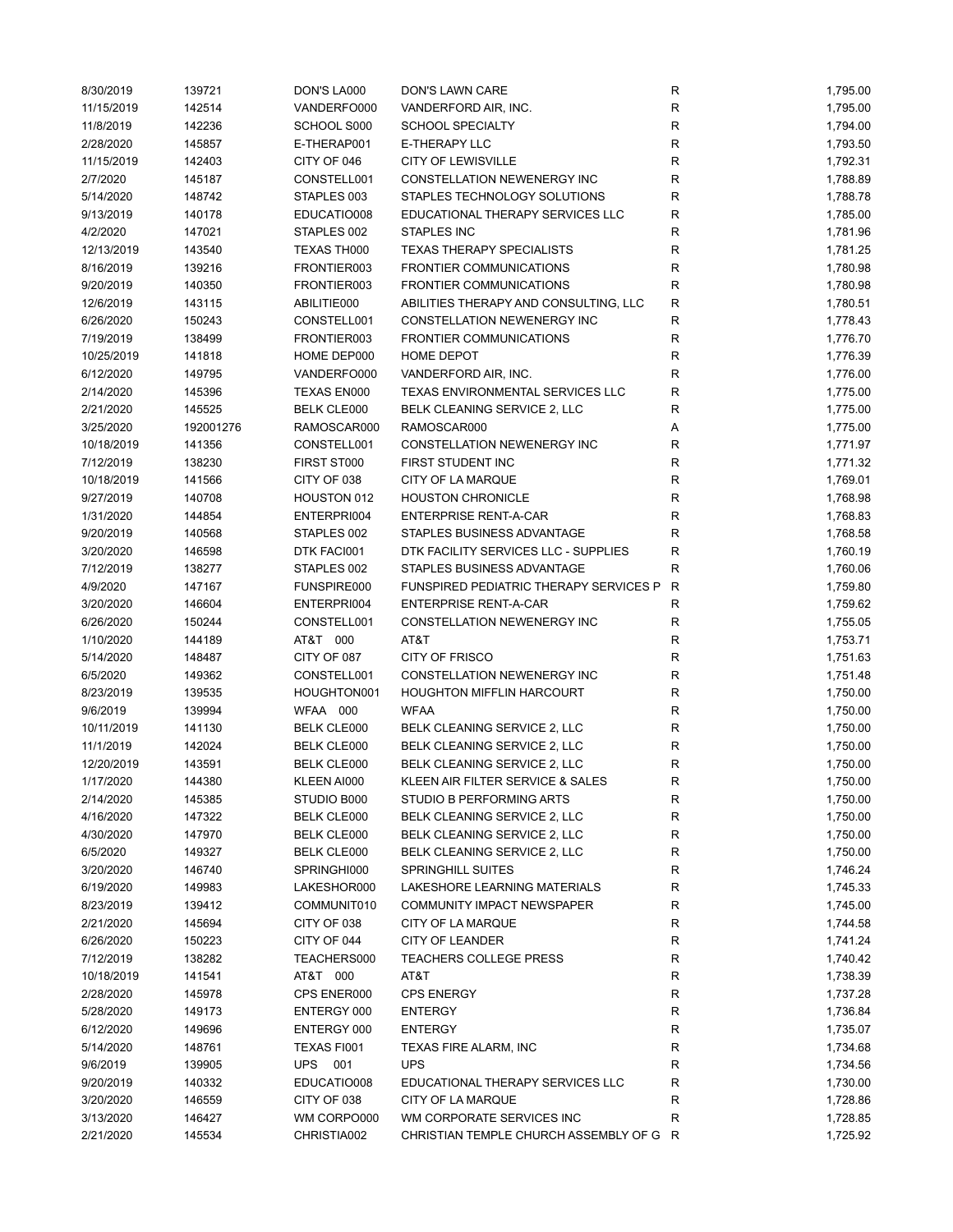| 8/23/2019  | 139456    | LAKE CIT001        | LAKE CITIES MUNICIPAL AUTHORITY           | R            | 1,725.41 |
|------------|-----------|--------------------|-------------------------------------------|--------------|----------|
| 5/21/2020  | 192001349 | DAVISALI000        | DAVISALI000                               | Α            | 1,724.79 |
| 1/10/2020  | 144085    | CORNERST000        | <b>CORNERSTONE STAFFING</b>               | R            | 1,721.21 |
| 6/12/2020  | 149680    | COLLEGE 002        | THE COLLEGE BOARD                         | ${\sf R}$    | 1,721.00 |
| 1/10/2020  | 144163    | TEXAS FI001        | TEXAS FIRE ALARM, INC                     | R            | 1,720.00 |
| 3/13/2020  | 146306    | CONSTELL001        | CONSTELLATION NEWENERGY INC               | R            | 1,718.52 |
| 9/27/2019  | 140793    | CITY OF 010        | CITY OF CARROLLTON                        | $\mathsf R$  | 1,717.18 |
| 5/7/2020   | 148353    | RICHBCHR000        | <b>CHRISTA RICHBOURG</b>                  | ${\sf R}$    | 1,716.00 |
| 1/31/2020  | 144921    | AGUSTEME000        | <b>EMERITA AGUSTIN</b>                    | $\mathsf R$  | 1,713.25 |
| 10/4/2019  | 140936    | PEC 000            | <b>PEC</b>                                | R            | 1,704.85 |
| 11/1/2019  | 141912    | CONSTELL001        | CONSTELLATION NEWENERGY INC               | ${\sf R}$    | 1,703.53 |
| 6/12/2020  | 149690    | DTK FACI001        | DTK FACILITY SERVICES LLC - SUPPLIES      | $\mathsf R$  | 1,701.45 |
| 11/22/2019 | 142915    | PERMIAN 000        | PERMIAN SPEECH AND LANGUAGE SERVICES      | $\mathsf{R}$ | 1,700.00 |
| 5/21/2020  | 148990    | MIKES IR000        | <b>MIKES IRRIGATION</b>                   | $\mathsf R$  | 1,700.00 |
| 9/13/2019  | 140102    | REPUBLIC005        | REPUBLIC SERVICES #615                    | R            | 1,699.94 |
|            |           |                    |                                           |              |          |
| 11/15/2019 | 142503    | TEXTBOOK001        | <b>TEXTBOOK WAREHOUSE LLC</b>             | ${\sf R}$    | 1,697.82 |
| 6/5/2020   | 149390    | DTK FACI001        | DTK FACILITY SERVICES LLC - SUPPLIES      | $\mathsf R$  | 1,697.10 |
| 1/10/2020  | 144151    | SCHOOL H000        | SCHOOL HEALTH CORPORATION                 | $\mathsf R$  | 1,696.29 |
| 10/4/2019  | 140867    | BUXTON 000         | <b>BUXTON</b>                             | R            | 1,693.80 |
| 3/6/2020   | 146248    | SAM'S CL004        | SAM'S CLUB DIRECT #866                    | R            | 1,693.52 |
| 8/2/2019   | 138946    | TIME WAR004        | TIME WARNER CABLE                         | ${\sf R}$    | 1,688.37 |
| 2/28/2020  | 145856    | DURHAM S005        | DURHAM SCHOOL SERVICES                    | R            | 1,687.50 |
| 10/25/2019 | 141783    | USA TEST000        | USA TESTPREP LLC                          | R            | 1,685.12 |
| 2/28/2020  | 145941    | WALSH GA000        | WALSH GALLEGOS TREVINO RUSSO & KYLE P     | $\mathsf{R}$ | 1,680.50 |
| 7/19/2019  | 138421    | LONE STA011        | LONE STAR PERCUSSION                      | R            | 1,680.30 |
| 11/15/2019 | 142429    | CONSTELL001        | <b>CONSTELLATION NEWENERGY INC</b>        | R            | 1,676.00 |
| 9/20/2019  | 140260    | BEAUMONT002        | BEAUMONT ENTERPRISE DIVISION              | $\mathsf R$  | 1,674.24 |
| 2/21/2020  | 145603    | HUDSON E000        | HUDSON ENERGY SERVICES, LLC               | ${\sf R}$    | 1,673.70 |
| 6/12/2020  | 149691    | E-THERAP001        | <b>E-THERAPY LLC</b>                      | R            | 1,672.82 |
| 1/24/2020  | 144697    | WOODLAND002        | WOODLANDS SPRINGHILL SUITES               | R            | 1,670.27 |
| 11/15/2019 | 142564    | DURHAM S005        | DURHAM SCHOOL SERVICES                    | $\mathsf R$  | 1,668.75 |
| 8/30/2019  | 139601    | CONSTELL001        | CONSTELLATION NEWENERGY INC               | R            | 1,661.87 |
| 9/13/2019  | 140025    | CITY OF 046        | <b>CITY OF LEWISVILLE</b>                 | R            | 1,659.78 |
| 8/2/2019   | 138874    | STAPLES 003        | STAPLES TECHNOLOGY SOLUTIONS              | R            | 1,658.11 |
| 4/9/2020   | 147138    | DALLAS S002        | DALLAS STRINGS INC                        | R            | 1,655.94 |
| 11/1/2019  | 141923    | CORNERST000        | <b>CORNERSTONE STAFFING</b>               | R            | 1,655.82 |
| 12/27/2019 | 143919    | CENTERPO001        | <b>CENTERPOINT ENERGY</b>                 | R            | 1,654.94 |
| 8/2/2019   | 138826    | FLINN SC000        | FLINN SCIENTIFIC, INC                     | ${\sf R}$    | 1,652.59 |
| 10/25/2019 | 141817    | HITMAN P000        | HITMAN PEST CONTROL                       | R            | 1,650.00 |
|            |           |                    |                                           |              |          |
| 9/20/2019  | 140228    | ACCESS L000        | ACCESS LITERACY                           | R            | 1,649.70 |
| 12/20/2019 | 143823    | HUDSON E000        | HUDSON ENERGY SERVICES, LLC               | R            | 1,648.92 |
| 1/17/2020  | 144342    | CORPORAT000        | CORPORATE COMMUNICATIONS CENTER, INC.     | R            | 1,647.51 |
| 12/20/2019 | 143661    | FRONTIER003        | <b>FRONTIER COMMUNICATIONS</b>            | ${\sf R}$    | 1,647.46 |
| 9/6/2019   | 139825    | CONSTELL001        | CONSTELLATION NEWENERGY INC               | R            | 1,645.52 |
| 6/12/2020  | 149749    | REPUBLIC005        | REPUBLIC SERVICES #615                    | R            | 1,644.23 |
| 10/25/2019 | 141827    | MARIMON 000        | <b>MARIMON BUSINESS SYSTEMS, INC.</b>     | R            | 1,643.82 |
| 8/2/2019   | 138924    | <b>JM LAWNC001</b> | <b>JM LAWNCARE &amp; SPRINKLER</b>        | R            | 1,643.04 |
| 2/7/2020   | 145214    | SPECIALI000        | SPECIALIZED ASSESSMENT & CONSULTING, LI R |              | 1,641.25 |
| 7/19/2019  | 138449    | SPIRIT F000        | SPIRIT FILLED CELEBRATION CHURCH          | R            | 1,641.22 |
| 8/2/2019   | 138844    | KOONSLAI000        | <b>LAINE RAY KOONS</b>                    | R            | 1,640.92 |
| 1/24/2020  | 144701    | XCEL ENE000        | <b>XCEL ENERGY</b>                        | R            | 1,638.93 |
| 10/11/2019 | 141261    | VISIPLEX000        | <b>VISIPLEX INC</b>                       | R            | 1,638.00 |
| 3/25/2020  | 146878    | RICHBCHR000        | <b>CHRISTA RICHBOURG</b>                  | R            | 1,638.00 |
| 8/9/2019   | 139020    | PEC 000            | <b>PEC</b>                                | R            | 1,637.62 |
| 12/3/2019  | 142977    | CONSTELL001        | CONSTELLATION NEWENERGY INC               | R            | 1,637.45 |
| 1/17/2020  | 144395    | PRECISIO000        | PRECISION BUSINESS MACHINES, INC.         | ${\sf R}$    | 1,637.04 |
| 6/12/2020  | 149743    | PUSH SPE000        | PUSH SPEECH SERVICES LLC                  | $\mathsf R$  | 1,636.25 |
| 10/18/2019 | 141565    | CITY OF 010        | CITY OF CARROLLTON                        | R            | 1,635.28 |
| 11/22/2019 | 142947    | VANDERFO000        | VANDERFORD AIR, INC.                      | R            | 1,635.20 |
| 10/11/2019 | 141168    | CORNERST000        | <b>CORNERSTONE STAFFING</b>               | R            | 1,633.73 |
|            |           |                    |                                           |              |          |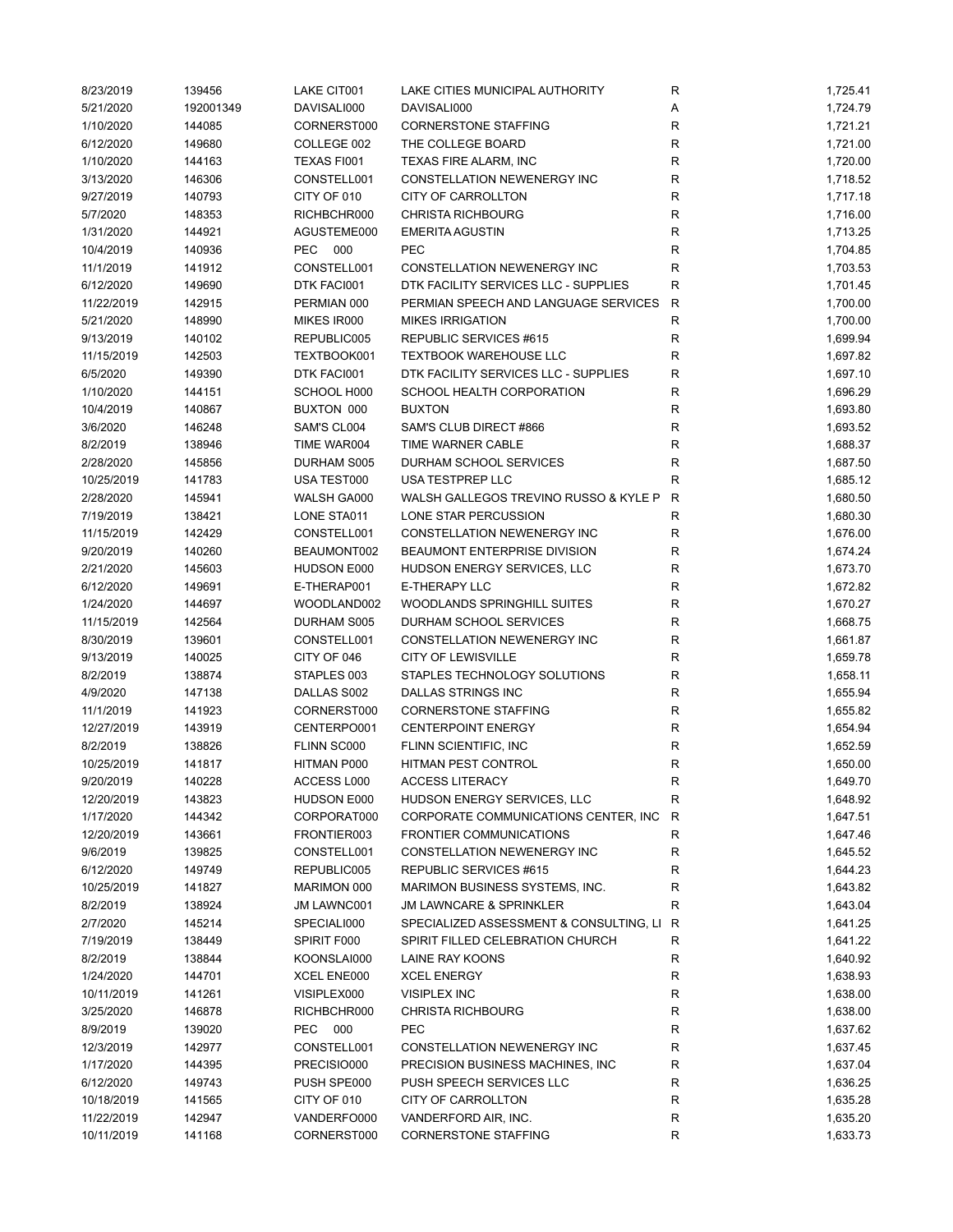| 1/17/2020  | 144360    | FRONTIER003        | <b>FRONTIER COMMUNICATIONS</b>          | R           | 1,630.94 |
|------------|-----------|--------------------|-----------------------------------------|-------------|----------|
| 7/12/2019  | 138103    | GOPHERSP000        | <b>GOPHERSPORT</b>                      | R           | 1,630.77 |
| 8/30/2019  | 139656    | SCHOOLMA001        | <b>SCHOOLMATE</b>                       | R           | 1,630.75 |
| 9/20/2019  | 140524    | COMPUDAT001        | COMPUDATA SOLUTIONS, LLC                | R           | 1,630.00 |
| 9/13/2019  | 140080    | PARKER C001        | PARKER CONSTRUCTION LLC                 | R           | 1,625.00 |
| 8/9/2019   | 139096    | JONASMAR000        | <b>MARTHA JONAS</b>                     | ${\sf R}$   | 1,620.00 |
| 8/23/2019  | 139475    | SHAFEMAS000        | <b>MASON THOMAS SHAFER</b>              | R           | 1,620.00 |
| 10/18/2019 | 141590    | ENTERPRI004        | <b>ENTERPRISE RENT-A-CAR</b>            | R           | 1,619.13 |
| 5/21/2020  | 149006    | PINEY WO000        | PINEY WOODS SPEECH PATHOLOGY            | R           | 1,618.75 |
| 10/25/2019 | 141721    | JIVE COM000        | JIVE COMMUNICATIONS, INC                | ${\sf R}$   | 1,617.87 |
| 8/16/2019  | 139205    | CORPORAT000        | CORPORATE COMMUNICATIONS CENTER, INC    | ${\sf R}$   | 1,616.99 |
| 9/27/2019  | 140755    | TOWNEPLA001        | <b>TOWNEPLACE SUITES BY MARRIOTT</b>    | $\mathsf R$ | 1,614.40 |
| 8/16/2019  | 139267    | TOWNEPLA001        | TOWNEPLACE SUITES BY MARRIOTT           | R           | 1,612.60 |
| 5/28/2020  | 149238    | PEDIATRI000        | THE PEDIATRIC THERAPY CENTER            | R           | 1,612.22 |
| 3/25/2020  | 146899    | XCEL ENE000        | <b>XCEL ENERGY</b>                      | R           | 1,611.93 |
|            |           |                    | PLANO SYMPHONY ORCHESTRA                | $\mathsf R$ |          |
| 2/21/2020  | 145630    | PLANO SY000        |                                         |             | 1,610.00 |
| 12/20/2019 | 143847    | PEDIATRI000        | THE PEDIATRIC THERAPY CENTER            | R           | 1,608.56 |
| 7/12/2019  | 138156    | SCHOOL S000        | <b>SCHOOL SPECIALTY</b>                 | R           | 1,608.10 |
| 1/10/2020  | 144051    | CANON FI000        | CANON FINANCIAL SERVICES, INC           | $\mathsf R$ | 1,608.00 |
| 5/14/2020  | 148499    | CONSTELL001        | CONSTELLATION NEWENERGY INC             | R           | 1,607.08 |
| 9/13/2019  | 140052    | ENTERPRI004        | <b>ENTERPRISE RENT-A-CAR</b>            | ${\sf R}$   | 1,606.89 |
| 10/4/2019  | 140966    | SAM'S CL004        | SAM'S CLUB DIRECT #866                  | R           | 1,604.81 |
| 1/17/2020  | 144427    | TRIUMPH 000        | TRIUMPH CHURCH, INC                     | R           | 1,602.02 |
| 1/10/2020  | 144101    | <b>FUSION C000</b> | FUSION CLOUD SERVICES LLC               | R           | 1,601.02 |
| 4/2/2020   | 146907    | AMAZON C000        | AMAZON CAPITAL SERVICES INC             | R           | 1,600.87 |
| 5/21/2020  | 148943    | FANNIKIR000        | <b>KIRK FANNING</b>                     | ${\sf R}$   | 1,600.00 |
| 7/12/2019  | 138188    | WASTE MA000        | WASTE MANAGEMENT                        | R           | 1,599.46 |
| 8/30/2019  | 139757    | STAPLES 002        | STAPLES BUSINESS ADVANTAGE              | R           | 1,598.51 |
| 10/25/2019 | 141652    | BATES PU000        | <b>BATES PUBLISHING CO</b>              | $\mathsf R$ | 1,598.50 |
| 8/16/2019  | 139274    | WASTE MA000        | <b>WASTE MANAGEMENT</b>                 | R           | 1,597.15 |
| 11/22/2019 | 142860    | CENTERPO001        | <b>CENTERPOINT ENERGY</b>               | R           | 1,596.42 |
| 9/13/2019  | 140145    | WASTE MA000        | <b>WASTE MANAGEMENT</b>                 | R           | 1,593.48 |
| 1/10/2020  | 144187    | AMAZON C000        | AMAZON CAPITAL SERVICES INC             | R           | 1,592.70 |
| 8/9/2019   | 138987    | CONSTELL001        | CONSTELLATION NEWENERGY INC             | R           | 1,592.09 |
| 8/9/2019   | 139094    | IPEVO IN000        | <b>IPEVO INC</b>                        | R           | 1,592.00 |
| 10/11/2019 | 141164    | CONSTELL001        | <b>CONSTELLATION NEWENERGY INC</b>      | R           | 1,591.89 |
| 10/4/2019  | 141078    | STAPLES 002        | STAPLES BUSINESS ADVANTAGE              | R           | 1,591.17 |
| 4/2/2020   | 146978    | LEARNING000        | LEARNING A-Z, LLC                       | R           | 1,589.45 |
| 3/13/2020  | 146324    | FIRST ST000        | FIRST STUDENT INC                       | R           | 1,586.00 |
| 2/14/2020  | 145420    | ABILITIE000        | ABILITIES THERAPY AND CONSULTING, LLC   |             | 1,585.00 |
| 5/28/2020  | 192001380 | SISK CHR000        | SISK CHR000                             |             | 1,584.90 |
|            |           |                    |                                         | A           |          |
| 8/30/2019  | 139733    | HOME DEP000        | <b>HOME DEPOT</b>                       | R           | 1,582.99 |
| 12/6/2019  | 143025    | ENTERPRI004        | <b>ENTERPRISE RENT-A-CAR</b>            | R           | 1,575.34 |
| 7/12/2019  | 138092    | DALLAS R000        | DALLAS RGNL DAY SCHOOL PROG FOR THE DI  | R           | 1,575.00 |
| 10/25/2019 | 141748    | QUAVERMU000        | QUAVERMUSIC.COM LLC                     | R           | 1,575.00 |
| 12/6/2019  | 143047    | PERMIAN 000        | PERMIAN SPEECH AND LANGUAGE SERVICES    | R           | 1,575.00 |
| 5/21/2020  | 149034    | SHINE IN000        | SHINE INC                               | R           | 1,575.00 |
| 4/23/2020  | 147547    | <b>BBK PROM000</b> | <b>BBK PROMOTIONAL GIFTS</b>            | R           | 1,570.50 |
| 1/3/2020   | 144019    | TEXAS FI001        | TEXAS FIRE ALARM, INC                   | R           | 1,570.00 |
| 4/30/2020  | 148017    | CPS ENER000        | <b>CPS ENERGY</b>                       | R           | 1,569.78 |
| 1/17/2020  | 144293    | ACL/NJCL000        | ACL/NJCL NATIONAL LATIN EXAM            | R           | 1,569.00 |
| 3/6/2020   | 146223    | SPECIALI000        | SPECIALIZED ASSESSMENT & CONSULTING, LI | R           | 1,568.75 |
| 9/6/2019   | 139863    | PEC 000            | <b>PEC</b>                              | R           | 1,564.95 |
| 12/27/2019 | 143937    | HOME DEP000        | <b>HOME DEPOT</b>                       | R           | 1,562.20 |
| 12/27/2019 | 143936    | CPS ENER000        | <b>CPS ENERGY</b>                       | R           | 1,562.15 |
| 6/26/2020  | 150229    | CITY OF 087        | <b>CITY OF FRISCO</b>                   | R           | 1,561.81 |
| 1/24/2020  | 144653    | SCHOOL H000        | SCHOOL HEALTH CORPORATION               | R           | 1,561.65 |
| 4/23/2020  | 147822    | RICHBCHR000        | <b>CHRISTA RICHBOURG</b>                | R           | 1,560.00 |
| 6/12/2020  | 149708    | HIGGINBO002        | <b>HIGGINBOTHAM INSURANCE AGENCY</b>    | R           | 1,558.85 |
| 4/23/2020  | 147728    | KLEEN AI000        | KLEEN AIR FILTER SERVICE & SALES        | R           | 1,555.00 |
|            |           |                    |                                         |             |          |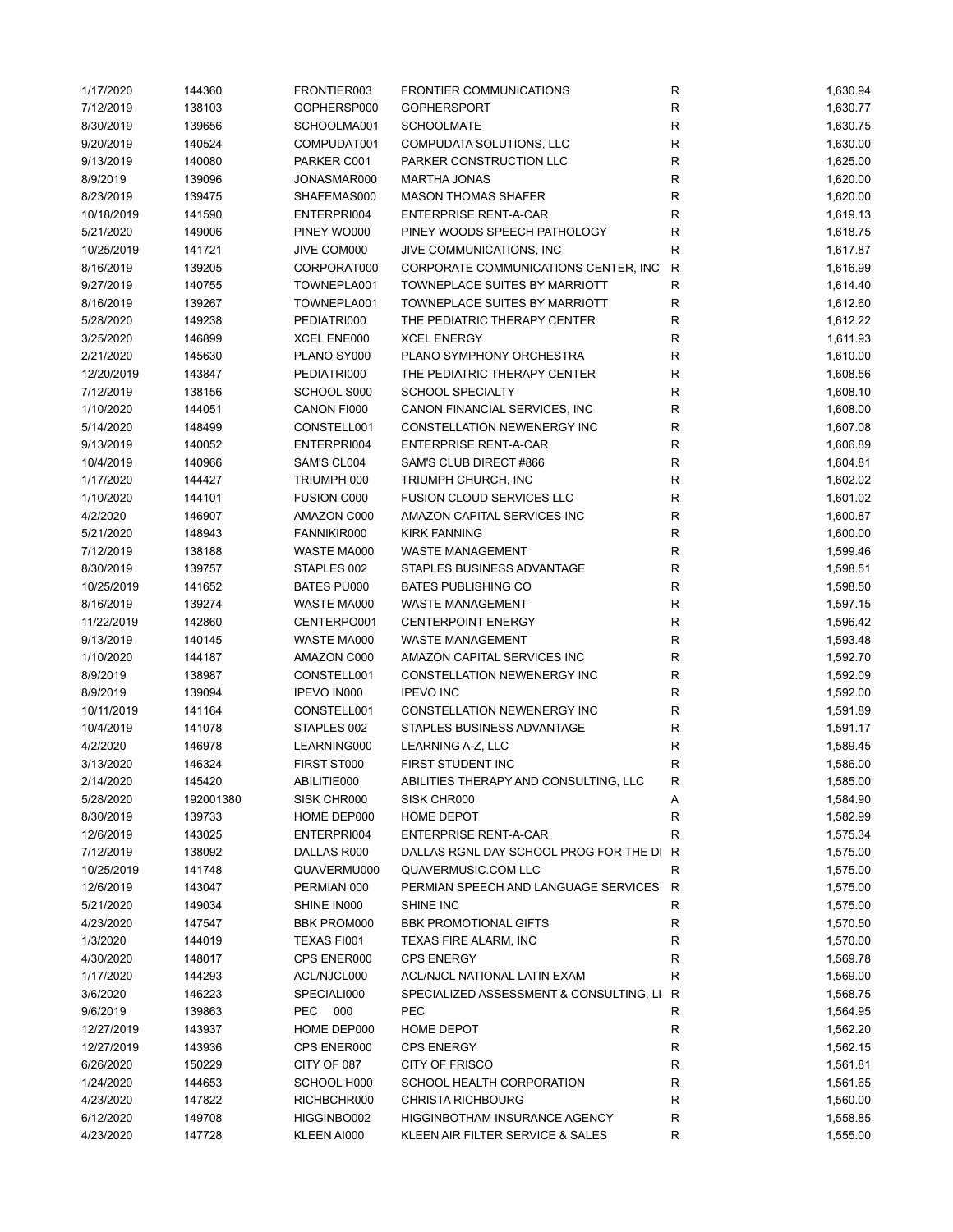| 9/20/2019  | 140521 | CITY OF 038        | CITY OF LA MARQUE                       | R            | 1,554.38 |
|------------|--------|--------------------|-----------------------------------------|--------------|----------|
| 11/22/2019 | 142916 | PINEY WO000        | PINEY WOODS SPEECH PATHOLOGY            | ${\sf R}$    | 1,553.20 |
| 9/13/2019  | 140197 | PBIS REW000        | <b>PBIS REWARDS</b>                     | $\mathsf R$  | 1,550.00 |
| 5/14/2020  | 148583 | <b>FUSION C000</b> | FUSION CLOUD SERVICES LLC               | $\mathsf R$  | 1,548.80 |
| 6/5/2020   | 149410 | <b>FUSION C000</b> | <b>FUSION CLOUD SERVICES LLC</b>        | R            | 1,548.80 |
| 5/28/2020  | 149270 | STAPLES 002        | <b>STAPLES INC</b>                      | $\mathsf R$  | 1,548.58 |
| 3/20/2020  | 146676 | SPECIALI000        | SPECIALIZED ASSESSMENT & CONSULTING, LI | R            | 1,547.50 |
| 10/25/2019 | 141686 | DECKER E000        | DECKER EQUIPMENT/SCHOOL FIX             | $\mathsf R$  | 1,546.63 |
| 9/27/2019  | 140717 | MEMORIA 000        | MEMORIA PRESS, INC.                     | R            | 1,543.45 |
| 6/19/2020  | 150118 | WE HELP 000        | WE HELP TWO LLC                         | R            | 1,543.00 |
| 8/2/2019   | 138926 | MARKOLOU000        | <b>LOUIS A MARKOS</b>                   | $\mathsf R$  | 1,540.00 |
| 10/11/2019 | 141284 | FCA GRIF000        | FCA GRIFFINS BOOSTER CLUB               | ${\sf R}$    | 1,540.00 |
| 11/8/2019  | 142234 | SCHOLAST000        | SCHOLASTIC INC                          | $\mathsf R$  | 1,539.09 |
| 1/24/2020  | 144774 | VALOR FO000        | <b>VALOR FORCE</b>                      | R            | 1,539.00 |
| 5/21/2020  | 149074 | WALSH GA000        | WALSH GALLEGOS TREVINO RUSSO & KYLE P   | $\mathsf{R}$ | 1,535.50 |
| 12/13/2019 | 143511 | MARIMON 000        | MARIMON BUSINESS SYSTEMS, INC.          | R            | 1,529.46 |
| 1/31/2020  | 144827 | CONSTELL001        | CONSTELLATION NEWENERGY INC             | R            |          |
|            |        |                    |                                         | $\mathsf R$  | 1,527.86 |
| 7/19/2019  | 138489 | CITY OF 038        | CITY OF LA MARQUE                       |              | 1,527.10 |
| 10/18/2019 | 141599 | HUDSON E000        | HUDSON ENERGY SERVICES, LLC             | R            | 1,526.17 |
| 5/28/2020  | 149137 | CITY OF 038        | CITY OF LA MARQUE                       | $\mathsf R$  | 1,525.54 |
| 9/13/2019  | 140176 | DALLAS M001        | DALLAS MOBILE COMMUNICATIONS LLC        | $\mathsf R$  | 1,524.00 |
| 2/28/2020  | 145968 | CONSTELL001        | CONSTELLATION NEWENERGY INC             | R            | 1,522.85 |
| 4/23/2020  | 147932 | XCEL ENE000        | <b>XCEL ENERGY</b>                      | $\mathsf R$  | 1,520.66 |
| 7/19/2019  | 138458 | TIME WAR004        | TIME WARNER CABLE                       | R            | 1,519.74 |
| 10/18/2019 | 141627 | TIME WAR004        | TIME WARNER CABLE                       | R            | 1,517.85 |
| 12/13/2019 | 143497 | DURHAM S005        | DURHAM SCHOOL SERVICES                  | $\mathsf R$  | 1,516.50 |
| 8/16/2019  | 139262 | TIME WAR004        | TIME WARNER CABLE                       | $\mathsf R$  | 1,515.77 |
| 9/13/2019  | 140214 | TIME WAR004        | TIME WARNER CABLE                       | $\mathsf R$  | 1,515.77 |
| 1/24/2020  | 144642 | LAMPO GR000        | THE LAMPO GROUP LLC                     | R            | 1,514.77 |
| 10/11/2019 | 141183 | FASTSIGN010        | <b>FASTSIGNS NORTHEAST</b>              | $\mathsf R$  | 1,512.50 |
| 1/24/2020  | 144548 | ABILITIE000        | ABILITIES THERAPY AND CONSULTING, LLC   | R            | 1,511.64 |
| 10/18/2019 | 141427 | SINGAPOR000        | SINGAPORE MATH, INC                     | R            | 1,510.50 |
| 1/17/2020  | 144538 | STAPLES 003        | STAPLES TECHNOLOGY SOLUTIONS            | R            | 1,510.31 |
| 12/3/2019  | 142976 | CONSTELL001        | CONSTELLATION NEWENERGY INC             | R            | 1,510.01 |
| 4/16/2020  | 147399 | JORDAN S000        | THE JORDAN SCHOOL                       | $\mathsf R$  | 1,508.95 |
| 4/2/2020   | 146993 | PERMIAN 000        | PERMIAN SPEECH AND LANGUAGE SERVICES    | R            | 1,508.75 |
| 11/22/2019 | 142753 | <b>FUSION C000</b> | <b>FUSION CLOUD SERVICES LLC</b>        | R            | 1,507.49 |
| 12/20/2019 | 143665 | <b>FUSION C000</b> | <b>FUSION CLOUD SERVICES LLC</b>        | R            | 1,507.49 |
| 5/14/2020  | 148667 | NASCO 000          | <b>NASCO</b>                            | R            | 1,506.60 |
| 6/26/2020  | 150300 | PEC 000            | <b>PEC</b>                              | R            | 1,505.19 |
| 2/21/2020  | 145593 | <b>FUSION C000</b> | <b>FUSION CLOUD SERVICES LLC</b>        | R            | 1,503.03 |
| 3/20/2020  | 146616 | <b>FUSION C000</b> | <b>FUSION CLOUD SERVICES LLC</b>        | R            | 1,503.03 |
| 10/18/2019 | 141391 | HIGGINBO002        | HIGGINBOTHAM INSURANCE AGENCY           | R            | 1,503.00 |
| 12/3/2019  | 142973 | CONSTELL001        | CONSTELLATION NEWENERGY INC             | R            | 1,501.72 |
| 4/9/2020   | 147170 | <b>FUSION C000</b> | <b>FUSION CLOUD SERVICES LLC</b>        | R            | 1,501.01 |
| 7/9/2019   | 138048 | ROMAN'S 000        | ROMAN'S LANDSCAPING                     | R            | 1,500.00 |
| 7/19/2019  | 138440 | ROMAN'S 000        | ROMAN'S LANDSCAPING                     | ${\sf R}$    | 1,500.00 |
| 8/9/2019   | 138959 | BUXTON 000         | <b>BUXTON</b>                           | ${\sf R}$    | 1,500.00 |
| 8/9/2019   | 139107 | ROMAN'S 000        | ROMAN'S LANDSCAPING                     | R            | 1,500.00 |
| 8/23/2019  |        | <b>TCSAAL L000</b> | <b>TCSAAL LLC</b>                       |              |          |
|            | 139555 |                    |                                         | ${\sf R}$    | 1,500.00 |
| 9/13/2019  | 140108 | ROMAN'S 000        | ROMAN'S LANDSCAPING                     | R            | 1,500.00 |
| 9/20/2019  | 140476 | TRIPLE L001        | TRIPLE L PEST CONTROL                   | ${\sf R}$    | 1,500.00 |
| 10/11/2019 | 141225 | READING 001        | <b>READING HORIZONS</b>                 | R            | 1,500.00 |
| 10/18/2019 | 141423 | ROMAN'S 000        | ROMAN'S LANDSCAPING                     | R            | 1,500.00 |
| 11/22/2019 | 142794 | ROMAN'S 000        | ROMAN'S LANDSCAPING                     | R            | 1,500.00 |
| 11/22/2019 | 142949 | WESTSIDE000        | <b>WESTSIDE BAPTIST CHURCH</b>          | R            | 1,500.00 |
| 12/13/2019 | 143525 | ROMAN'S 000        | ROMAN'S LANDSCAPING                     | ${\sf R}$    | 1,500.00 |
| 12/20/2019 | 143897 | WHITE TA000        | WHITE TAIL STRENGTH & CONDITIONING      | R            | 1,500.00 |
| 1/31/2020  | 144894 | ROMAN'S 000        | ROMAN'S LANDSCAPING                     | R            | 1,500.00 |
| 2/14/2020  | 145458 | ROMAN'S 000        | ROMAN'S LANDSCAPING                     | R            | 1,500.00 |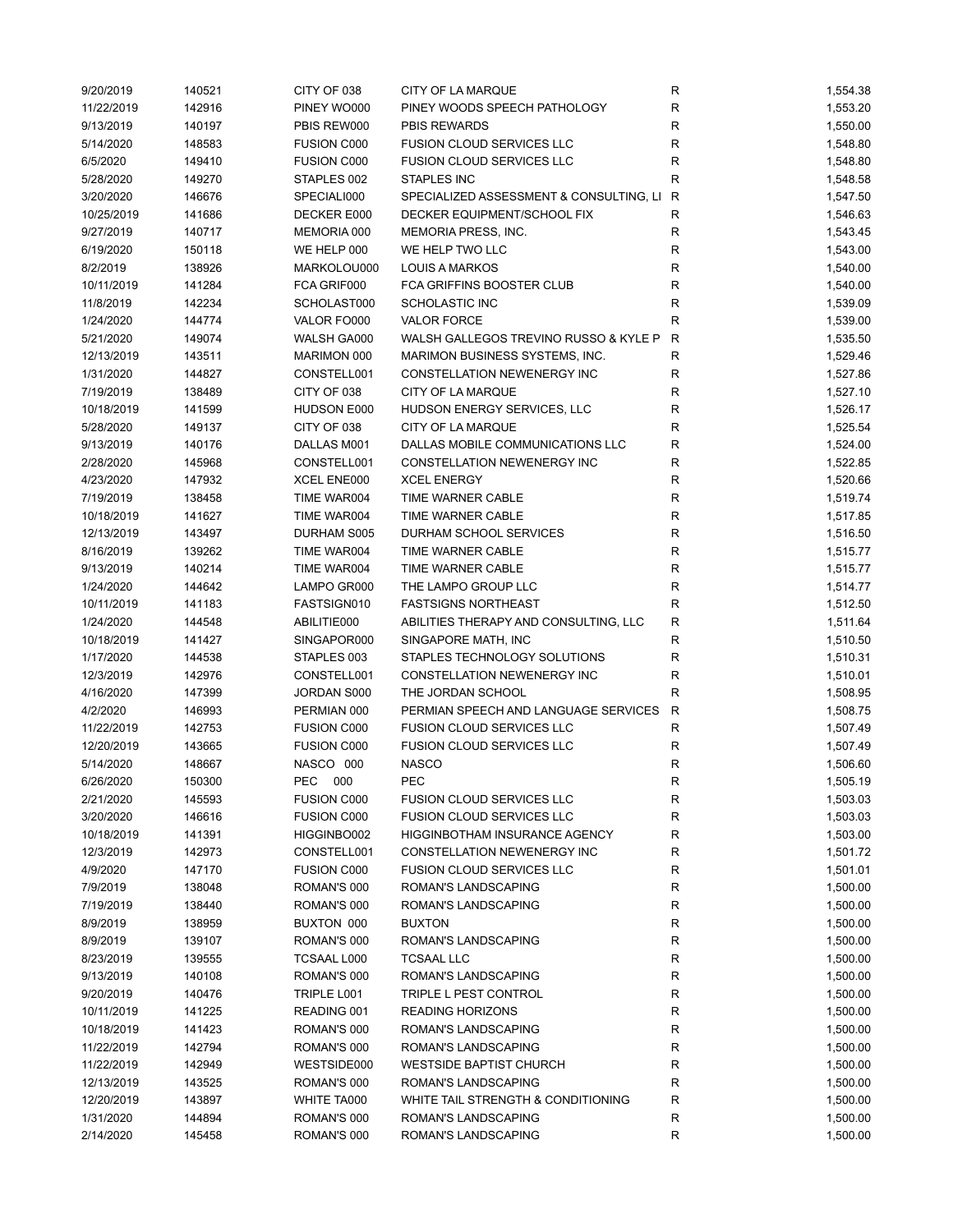| 2/28/2020  | 145912 | SIBME 000          | <b>SIBME</b>                                | R           | 1,500.00 |
|------------|--------|--------------------|---------------------------------------------|-------------|----------|
| 2/28/2020  | 145990 | MALACMOS000        | <b>MOSES MALACARA</b>                       | R           | 1,500.00 |
| 3/13/2020  | 146383 | ROMAN'S 000        | <b>ROMAN'S LANDSCAPING</b>                  | R           | 1,500.00 |
| 3/25/2020  | 146794 | BT ELECT000        | BT ELECTRIC, LLC                            | $\mathsf R$ | 1,500.00 |
| 4/9/2020   | 147251 | ROMAN'S 000        | ROMAN'S LANDSCAPING                         | ${\sf R}$   | 1,500.00 |
| 5/14/2020  | 148714 | ROMAN'S 000        | ROMAN'S LANDSCAPING                         | ${\sf R}$   | 1,500.00 |
| 5/28/2020  | 149286 | USA SCHE000        | USA SCHEDULER, INC.                         | $\mathsf R$ | 1,500.00 |
| 7/26/2019  | 138747 | STAPLES 002        | STAPLES BUSINESS ADVANTAGE                  | $\mathsf R$ | 1,499.53 |
| 11/1/2019  | 142011 | ABSOLUTE000        | ABSOLUTE LAWN CARE, INC                     | R           | 1,497.65 |
| 1/24/2020  | 144625 | HUDSON E000        | HUDSON ENERGY SERVICES, LLC                 | $\mathsf R$ | 1,496.89 |
| 3/6/2020   | 146216 | PUSH SPE000        | PUSH SPEECH SERVICES LLC                    | $\mathsf R$ | 1,496.47 |
| 2/14/2020  | 145300 | E-THERAP001        | <b>E-THERAPY LLC</b>                        | R           | 1,496.25 |
| 11/15/2019 | 142453 | FRONTIER003        | <b>FRONTIER COMMUNICATIONS</b>              | R           | 1,495.77 |
| 2/28/2020  | 145839 | CITY OF 044        | <b>CITY OF LEANDER</b>                      | R           | 1,495.66 |
| 3/13/2020  | 146369 | REPUBLIC001        | <b>REPUBLIC SERVICES #688</b>               | ${\sf R}$   | 1,493.62 |
| 2/28/2020  | 146009 | XCEL ENE000        | <b>XCEL ENERGY</b>                          | $\mathsf R$ | 1,492.50 |
| 9/20/2019  |        | GOPHERSP000        | <b>GOPHERSPORT</b>                          | $\mathsf R$ |          |
|            | 140356 |                    |                                             |             | 1,492.01 |
| 6/19/2020  | 150097 | TEXTBOOK001        | <b>TEXTBOOK WAREHOUSE LLC</b>               | $\mathsf R$ | 1,491.00 |
| 10/11/2019 | 141279 | CONSTELL001        | CONSTELLATION NEWENERGY INC                 | R           | 1,490.10 |
| 8/30/2019  | 139665 | TEKK INT000        | TEKK INTERNATIONAL, INC                     | $\mathsf R$ | 1,490.00 |
| 1/24/2020  | 144661 | TEXAS FI001        | TEXAS FIRE ALARM, INC                       | $\mathsf R$ | 1,489.88 |
| 7/26/2019  | 138752 | <b>TEXAS EN000</b> | TEXAS ENVIRONMENTAL SERVICES LLC            | $\mathsf R$ | 1,489.25 |
| 10/25/2019 | 141784 | VANDERFO000        | VANDERFORD AIR, INC.                        | R           | 1,487.50 |
| 6/19/2020  | 149977 | JORDAN S000        | THE JORDAN SCHOOL                           | R           | 1,486.45 |
| 8/2/2019   | 138768 | AIR COND000        | AIR CONDITIONING INNOVATIVE SOLUTIONS, II R |             | 1,485.00 |
| 12/27/2019 | 143920 | CHRISTIA002        | CHRISTIAN TEMPLE CHURCH ASSEMBLY OF G R     |             | 1,484.66 |
| 1/31/2020  | 144819 | CHRISTIA002        | CHRISTIAN TEMPLE CHURCH ASSEMBLY OF G R     |             | 1,484.63 |
| 1/17/2020  | 144541 | THE POIN001        | THE POINSETTIA PEOPLE                       | R           | 1,482.00 |
| 10/18/2019 | 141609 | PERMIAN 000        | PERMIAN SPEECH AND LANGUAGE SERVICES        | R           | 1,481.25 |
| 6/19/2020  | 149968 | HUDSON E000        | HUDSON ENERGY SERVICES, LLC                 | $\mathsf R$ | 1,480.77 |
| 4/9/2020   | 147116 | CONSTELL001        | CONSTELLATION NEWENERGY INC                 | R           | 1,480.68 |
| 11/8/2019  | 142285 | CANON FI000        | CANON FINANCIAL SERVICES, INC               | $\mathsf R$ | 1,474.00 |
| 11/22/2019 | 142693 | CANON FI000        | CANON FINANCIAL SERVICES, INC               | R           | 1,474.00 |
| 1/31/2020  | 144939 | CANON FI000        | CANON FINANCIAL SERVICES, INC               | R           | 1,474.00 |
| 6/5/2020   | 149511 | PEDIATRI000        | THE PEDIATRIC THERAPY CENTER                | R           | 1,473.44 |
| 11/8/2019  | 142190 | OTICON 000         | <b>OTICON</b>                               | ${\sf R}$   | 1,472.00 |
| 12/20/2019 | 143849 | PEROT MU000        | PEROT MUSEUM OF NATURE AND SCIENCE          | ${\sf R}$   | 1,470.00 |
| 1/24/2020  | 144630 | ISTATION000        | <b>ISTATION</b>                             | $\mathsf R$ | 1,470.00 |
| 8/9/2019   | 139013 | <b>MARIMON 000</b> | MARIMON BUSINESS SYSTEMS, INC.              | $\mathsf R$ | 1,468.38 |
| 4/9/2020   | 147256 | SCHULMAN000        | SCHULMAN LOPEZ HOFFER & ADELSTEIN LLP       | R           | 1,467.47 |
| 4/16/2020  | 147334 | CITY OF 044        | <b>CITY OF LEANDER</b>                      | R           | 1,466.34 |
| 1/24/2020  | 144705 | TAURUS C000        | TAURUS COMM & REYNOLDS ASPHALT & CON: R     |             | 1,466.17 |
| 12/13/2019 | 143469 | A.I.M. 000         | A.I.M.                                      | R           |          |
|            |        |                    |                                             |             | 1,462.50 |
| 3/6/2020   | 146238 | THE COLL000        | THE COLLEGE BOARD                           | R           | 1,461.00 |
| 9/27/2019  | 140692 | DTK FACI001        | DTK FACILITY SERVICES LLC - SUPPLIES        | R           | 1,459.00 |
| 12/20/2019 | 143740 | AMAZON C000        | AMAZON CAPITAL SERVICES INC                 | R           | 1,458.38 |
| 10/4/2019  | 140868 | BUYSHADE000        | BUYSHADE.COM                                | R           | 1,457.46 |
| 11/15/2019 | 142391 | CELEBRAT000        | <b>CELEBRATION CHURCH</b>                   | R           | 1,456.62 |
| 9/20/2019  | 140326 | DISCOUNT001        | DISCOUNT TWO-WAY RADIO CORPORATION          | R           | 1,455.83 |
| 1/24/2020  | 144600 | COSERV 000         | <b>COSERV</b>                               | R           | 1,452.54 |
| 3/25/2020  | 146845 | HOME DEP000        | HOME DEPOT                                  | R           | 1,451.22 |
| 11/1/2019  | 141960 | PARKER C001        | PARKER CONSTRUCTION LLC                     | R           | 1,450.00 |
| 1/10/2020  | 144115 | M&M AWAR000        | <b>M&amp;M AWARDS</b>                       | R           | 1,450.00 |
| 5/14/2020  | 148566 | FRISCO F001        | <b>FRISCO FENCE LLC</b>                     | R           | 1,450.00 |
| 5/28/2020  | 149182 | FRISCO F001        | <b>FRISCO FENCE LLC</b>                     | R           | 1,450.00 |
| 6/19/2020  | 150007 | MIKES IR000        | <b>MIKES IRRIGATION</b>                     | R           | 1,450.00 |
| 11/15/2019 | 142520 | WAYFAIR 000        | <b>WAYFAIR LLC</b>                          | R           | 1,449.98 |
| 2/7/2020   | 145017 | CANON FI000        | CANON FINANCIAL SERVICES, INC               | $\mathsf R$ | 1,447.20 |
| 11/15/2019 | 142431 | CORPORAT000        | CORPORATE COMMUNICATIONS CENTER, INC        | R           | 1,447.07 |
| 8/30/2019  | 139708 | CHRISTIA004        | <b>CHRISTIAN BROTHERS TEES</b>              | R           | 1,445.00 |
|            |        |                    |                                             |             |          |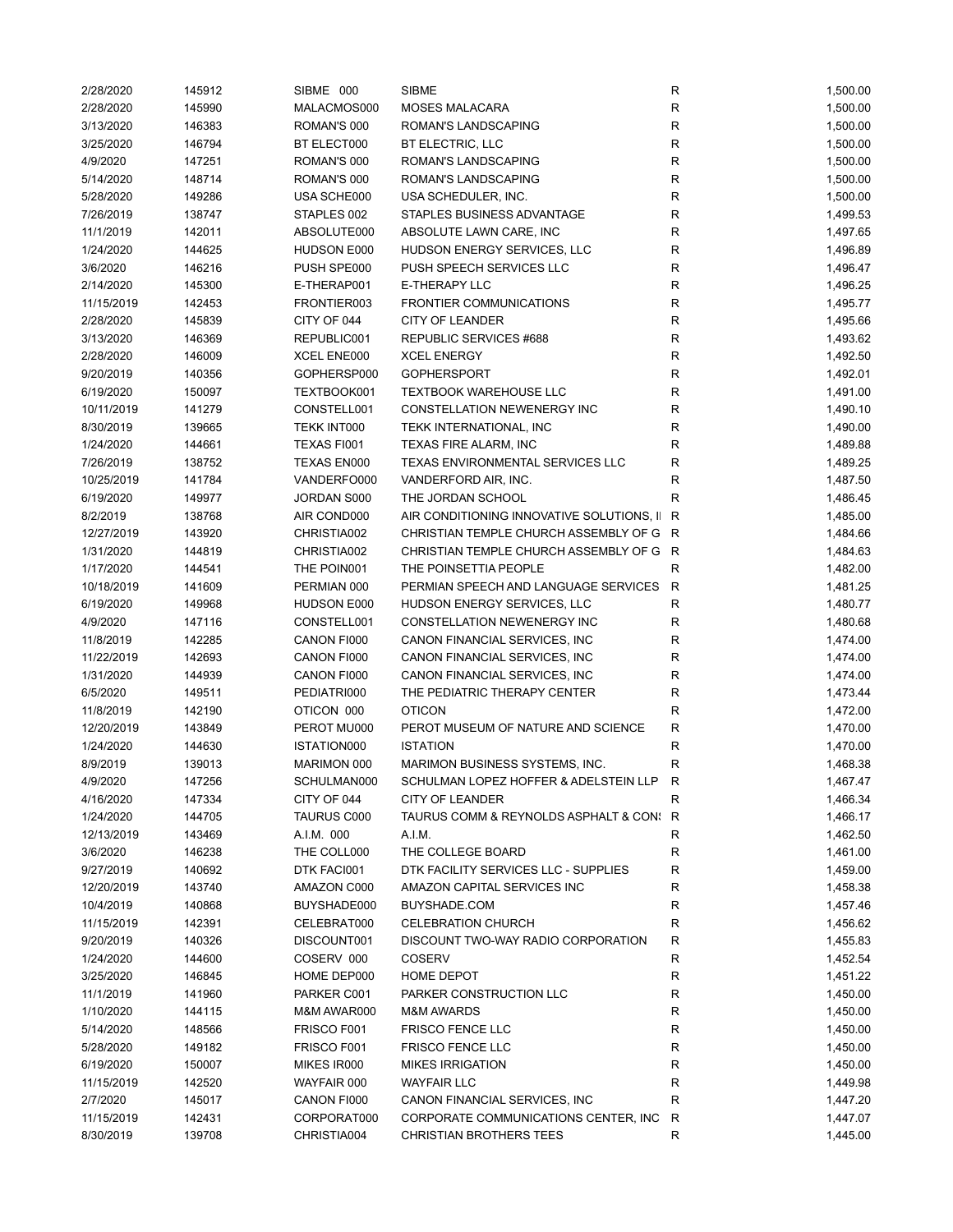| 7/12/2019  | 138078 | CITY OF 046            | <b>CITY OF LEWISVILLE</b>             | R            | 1,442.63 |
|------------|--------|------------------------|---------------------------------------|--------------|----------|
| 11/8/2019  | 142213 | REPUBLIC001            | REPUBLIC SERVICES #688                | $\mathsf{R}$ | 1,441.25 |
| 2/14/2020  | 145457 | REPUBLIC001            | REPUBLIC SERVICES #688                | R            | 1,441.25 |
| 12/13/2019 | 143349 | REPUBLIC001            | REPUBLIC SERVICES #688                | R            | 1,440.37 |
| 1/10/2020  | 144134 | REPUBLIC001            | REPUBLIC SERVICES #688                | R            | 1,440.37 |
| 8/30/2019  | 139648 | PROFORMA000            | PROFORMA GREEN MARKETING              | R            | 1,440.00 |
| 2/21/2020  | 145573 | DATA PRO000            | DATA PROJECTIONS INC                  | $\mathsf{R}$ | 1,439.42 |
| 5/14/2020  | 148695 | REPUBLIC001            | REPUBLIC SERVICES #688                | R            | 1,438.27 |
| 9/13/2019  | 140203 | REPUBLIC001            | REPUBLIC SERVICES #688                | R            | 1,437.85 |
| 10/25/2019 | 141716 | INTEGRAT000            | <b>INTEGRATED BEHAVIOR SOLUTIONS</b>  | $\mathsf{R}$ | 1,437.50 |
| 2/14/2020  | 145265 | CELEBRAT000            | <b>CELEBRATION CHURCH</b>             | $\mathsf{R}$ | 1,436.44 |
| 4/2/2020   | 147045 | WRIGHT G000            | WRIGHT GROUP ARCHITECTS PLANNERS, PLL | R            | 1,436.00 |
| 12/13/2019 | 143473 | ALEXASHI000            | SHIRLEE ALEXANDER                     | R            | 1,435.88 |
| 4/2/2020   | 146953 | CPS ENER000            | <b>CPS ENERGY</b>                     | R            | 1,435.47 |
|            |        |                        | CITY OF HUNTSVILLE - UTILITIES        |              |          |
| 2/7/2020   | 145036 | CITY OF 097            |                                       | R            | 1,434.36 |
| 10/11/2019 | 141226 | REPUBLIC001            | REPUBLIC SERVICES #688                | R            | 1,433.68 |
| 1/31/2020  | 144960 | MANNIMAR000            | MANNING PEST CONTROL                  | $\mathsf{R}$ | 1,433.23 |
| 8/30/2019  | 139764 | THE SHER000            | THE SHERWIN WILLIAMS CO - HOUSTON     | R            | 1,430.74 |
| 1/24/2020  | 144555 | ASBESTOS001            | ASBESTOS INSPECTION MANAGEMENT        | R            | 1,430.00 |
| 10/4/2019  | 140958 | PREFERRE000            | PREFERRED MEAL SYSTEMS, INC           | R            | 1,428.99 |
| 8/16/2019  | 139163 | <b>BSN SPOR000</b>     | <b>BSN SPORTS, LLC</b>                | R            | 1,428.00 |
| 1/17/2020  | 144495 | CONSTELL001            | CONSTELLATION NEWENERGY INC           | R            | 1,426.98 |
| 4/9/2020   | 147238 | REPUBLIC001            | REPUBLIC SERVICES #688                | R            | 1,425.73 |
| 12/20/2019 | 143779 | CLASSICA001            | <b>CLASSICAL ACADEMIC PRESS</b>       | R            | 1,425.36 |
| 9/27/2019  | 140641 | ADAMS EX001            | ADAMS EXTERMINATING COMPANY           | R            | 1,425.00 |
| 6/19/2020  | 149833 | BISHODOU000            | <b>DOUGLAS KENT BISHOP</b>            | $\mathsf{R}$ | 1,424.55 |
| 6/5/2020   | 149508 | PEC 000                | PEC                                   | $\mathsf{R}$ | 1,422.53 |
| 8/9/2019   | 139031 | REPUBLIC001            | REPUBLIC SERVICES #688                | R            | 1,421.82 |
| 8/30/2019  | 139597 | COMCAST 000            | <b>COMCAST</b>                        | R            | 1,420.94 |
| 11/8/2019  | 142152 | CORNERST000            | <b>CORNERSTONE STAFFING</b>           | R            | 1,420.79 |
| 1/24/2020  | 144722 | COLLEGE 002            | THE COLLEGE BOARD                     | R            | 1,419.00 |
| 5/21/2020  | 148901 | CITY OF 012            | <b>CITY OF CORINTH</b>                | $\mathsf{R}$ | 1,417.93 |
| 5/28/2020  | 149284 | TRIUMPH 000            | <b>TRIUMPH CHURCH</b>                 | R            | 1,416.12 |
| 3/20/2020  | 146558 | CITY OF 014            | <b>CITY OF DALLAS</b>                 | R            | 1,415.98 |
| 6/26/2020  | 150234 | CITY OF 097            | CITY OF HUNTSVILLE - UTILITIES        | R            | 1,413.45 |
| 12/20/2019 | 143681 | LAKE CIT001            | LAKE CITIES MUNICIPAL AUTHORITY       | R            | 1,413.43 |
| 8/2/2019   | 138798 | CONSTELL001            | CONSTELLATION NEWENERGY INC           | $\mathsf{R}$ | 1,413.23 |
| 9/13/2019  | 140216 | TOWNEPLA001            | TOWNEPLACE SUITES BY MARRIOTT         | R            | 1,412.60 |
| 12/13/2019 | 143259 | CITY OF 046            | <b>CITY OF LEWISVILLE</b>             | R            | 1,412.11 |
|            |        |                        | CONSTELLATION NEWENERGY INC           |              |          |
| 7/9/2019   | 138043 | CONSTELL001            |                                       | R            | 1,408.78 |
| 4/9/2020   | 147076 | AT&T 005               | AT&T                                  | R            | 1,408.03 |
| 7/26/2019  | 138614 | CITY OF 087            | <b>CITY OF FRISCO</b>                 | $\mathsf{R}$ | 1,407.42 |
| 10/4/2019  | 140850 | ACCESS L000            | <b>ACCESS LITERACY</b>                | R            | 1,404.96 |
| 11/22/2019 | 142719 | CORNERST000            | <b>CORNERSTONE STAFFING</b>           | R            | 1,404.88 |
| 11/8/2019  | 142343 | RICHBCHR000            | <b>CHRISTA RICHBOURG</b>              | R            | 1,404.00 |
| 1/24/2020  | 144602 | DALLAS M001            | DALLAS MOBILE COMMUNICATIONS LLC      | $\mathsf{R}$ | 1,404.00 |
| 9/13/2019  | 140049 | DAILY SP000            | <b>DAILY SPREAD</b>                   | R            | 1,403.50 |
| 5/28/2020  | 149149 | CONSTELL001            | CONSTELLATION NEWENERGY INC           | $\mathsf{R}$ | 1,403.23 |
| 6/19/2020  | 150094 | TEXAS FI001            | TEXAS FIRE ALARM, INC                 | R            | 1,402.00 |
| 9/13/2019  | 140094 | REALLY G000            | REALLY GOOD STUFF LLC                 | R            | 1,401.53 |
| 9/20/2019  | 140439 | R & R TR000            | R & R TRAVEL                          | R            | 1,400.00 |
| 10/18/2019 | 141419 | R & R TR000            | R & R TRAVEL                          | $\mathsf{R}$ | 1,400.00 |
| 10/25/2019 | 141725 | JOESEJUL001            | <b>JULIE JOESEL</b>                   | R            | 1,400.00 |
| 11/8/2019  | 142173 | JOESEJUL001            | <b>JULIE JOESEL</b>                   | R            | 1,400.00 |
| 11/15/2019 | 142487 | <b>R &amp; R TR000</b> | R & R TRAVEL                          | R            | 1,400.00 |
| 1/17/2020  | 144534 | R & R TR000            | R & R TRAVEL                          | $\mathsf{R}$ | 1,400.00 |
| 2/21/2020  | 145634 | R & R TR000            | R & R TRAVEL                          | R            | 1,400.00 |
| 3/20/2020  | 146631 | JOESEJUL001            | <b>JULIE JOESEL</b>                   | R            | 1,400.00 |
| 12/20/2019 | 143790 | CONSTELL001            | CONSTELLATION NEWENERGY INC           | R            | 1,397.04 |
| 3/25/2020  | 146812 | CITY OF 078            | CITY OF SCHERTZ                       | R            | 1,396.04 |
|            |        |                        |                                       |              |          |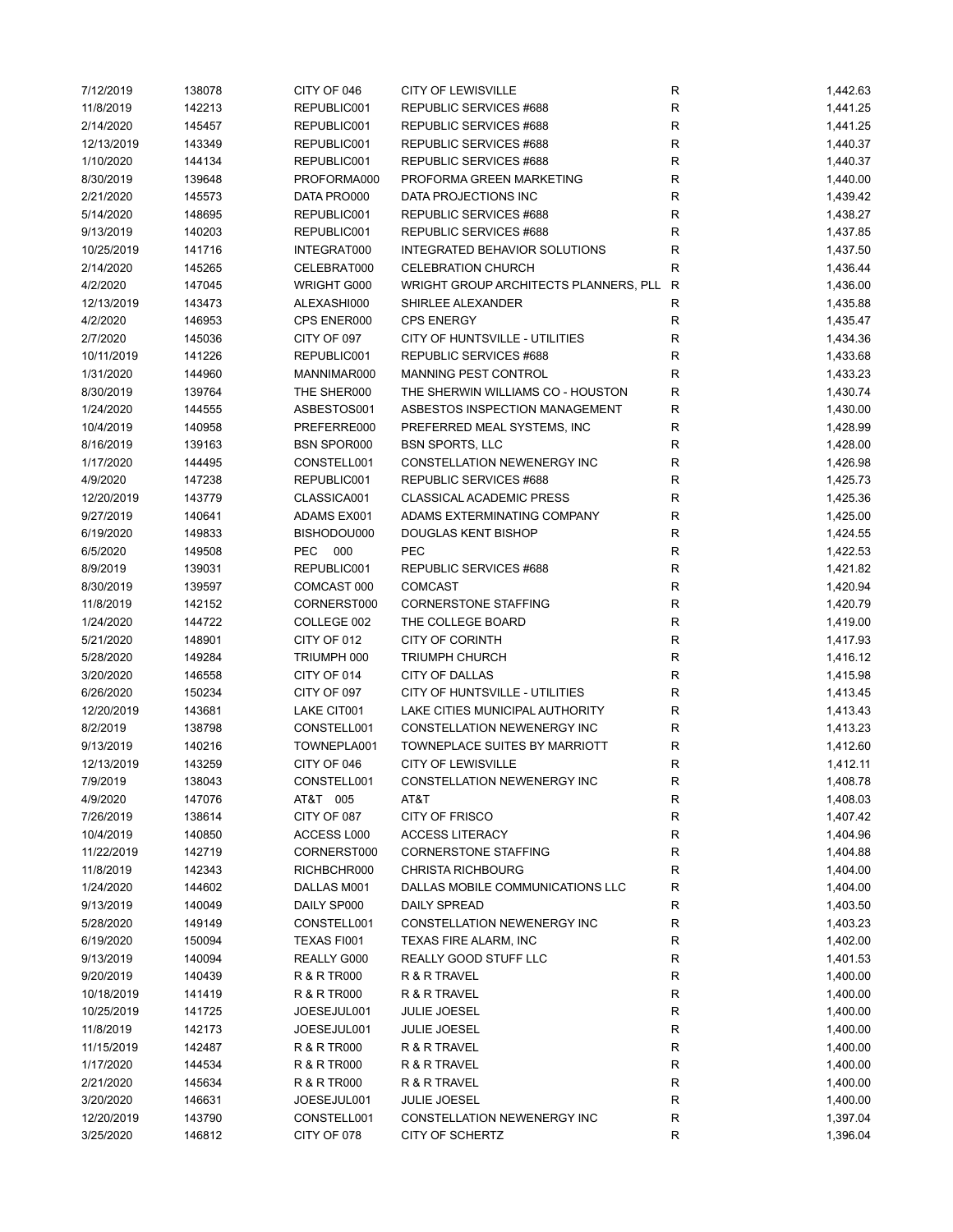| 12/13/2019 | 143471 | ACCELERA002            | ACCELERATE LEARNING, INC.                 | R           | 1,393.20 |
|------------|--------|------------------------|-------------------------------------------|-------------|----------|
| 11/22/2019 | 142798 | SCHOOL H000            | SCHOOL HEALTH CORPORATION                 | ${\sf R}$   | 1,392.87 |
| 6/12/2020  | 149746 | REPUBLIC001            | REPUBLIC SERVICES #688                    | R           | 1,391.65 |
| 11/8/2019  | 142149 | CONSTELL001            | CONSTELLATION NEWENERGY INC               | ${\sf R}$   | 1,389.57 |
| 9/6/2019   | 139855 | MCCAFFET000            | MCCAFFETY ELECTRIC CO, INC                | R           | 1,387.12 |
| 4/23/2020  | 147721 | JOHNSON 001            | JOHNSON CONTROLS SECURITY SOLUTIONS       | ${\sf R}$   | 1,386.35 |
| 2/28/2020  | 145970 | CONSTELL001            | CONSTELLATION NEWENERGY INC               | ${\sf R}$   | 1,381.63 |
| 9/27/2019  | 140746 | SPIRIT M000            | SPIRIT MONKEY, LLC                        | ${\sf R}$   | 1,377.00 |
| 12/20/2019 | 143850 | PINEY WO000            | PINEY WOODS SPEECH PATHOLOGY              | $\mathsf R$ | 1,376.80 |
| 2/21/2020  | 145571 | <b>D &amp; S EL000</b> | D & S ELECTRIC SERVICES, INC.             | $\mathsf R$ | 1,375.00 |
| 3/20/2020  | 146546 | CHRISTIA002            | CHRISTIAN TEMPLE CHURCH ASSEMBLY OF G     | R           | 1,373.42 |
| 7/12/2019  | 138083 | CITY OF 078            | <b>CITY OF SCHERTZ</b>                    | ${\sf R}$   | 1,373.07 |
| 5/14/2020  | 148610 | HUDSON E000            | HUDSON ENERGY SERVICES, LLC               | ${\sf R}$   | 1,371.14 |
| 8/9/2019   | 139075 | CITY OF 078            | <b>CITY OF SCHERTZ</b>                    | R           | 1,370.57 |
| 11/8/2019  | 142191 | PARKER C001            | PARKER CONSTRUCTION LLC                   | R           | 1,370.00 |
| 11/22/2019 | 142790 | PUSH SPE000            | PUSH SPEECH SERVICES LLC                  | ${\sf R}$   | 1,368.97 |
| 9/27/2019  | 140741 | S & S WO000            | S & S WORLDWIDE, INC                      | $\mathsf R$ | 1,368.47 |
| 4/9/2020   | 147117 | CONSTELL001            | CONSTELLATION NEWENERGY INC               | ${\sf R}$   | 1,368.34 |
| 3/6/2020   | 146125 | SCHOOL H000            | SCHOOL HEALTH CORPORATION                 | $\mathsf R$ | 1,366.56 |
| 2/21/2020  | 145620 | MASTERY 000            | <b>MASTERY EDUCATION</b>                  | ${\sf R}$   | 1,366.12 |
| 12/27/2019 | 143926 | CONSTELL001            | CONSTELLATION NEWENERGY INC               | $\mathsf R$ | 1,364.05 |
| 12/6/2019  | 143165 | CONSTELL001            | CONSTELLATION NEWENERGY INC               | $\mathsf R$ | 1,363.80 |
| 3/13/2020  | 146436 | CORNERST000            | <b>CORNERSTONE STAFFING</b>               | $\mathsf R$ | 1,360.17 |
| 3/6/2020   | 146165 | BALFOUR 002            | <b>BALFOUR</b>                            | R           | 1,360.00 |
| 4/30/2020  | 148177 | TRIUMPH 000            | <b>TRIUMPH CHURCH</b>                     | ${\sf R}$   | 1,359.42 |
| 8/23/2019  | 139520 | CITY OF 038            | CITY OF LA MARQUE                         | $\mathsf R$ | 1,358.53 |
| 4/9/2020   | 147061 | ADAMS EX001            | ADAMS EXTERMINATING COMPANY               | $\mathsf R$ | 1,357.50 |
| 7/19/2019  | 138385 | COSERV 000             | <b>COSERV</b>                             | ${\sf R}$   | 1,356.95 |
| 1/24/2020  | 144572 | CELEBRAT000            | <b>CELEBRATION CHURCH</b>                 | $\mathsf R$ | 1,355.50 |
| 2/7/2020   | 144995 | AIR COND000            | AIR CONDITIONING INNOVATIVE SOLUTIONS, II | R           | 1,355.00 |
| 1/31/2020  | 144923 | AMAZON C000            | AMAZON CAPITAL SERVICES INC               | R           | 1,354.88 |
| 1/3/2020   | 143946 | AMAZON C000            | AMAZON CAPITAL SERVICES INC               | R           | 1,354.60 |
| 4/9/2020   | 147115 | CONSTELL001            | CONSTELLATION NEWENERGY INC               | R           | 1,350.17 |
| 9/27/2019  | 140845 | CAROSJAS000            | <b>JASON CAROS</b>                        | R           | 1,350.00 |
| 3/6/2020   | 146130 | SPECIALI000            | SPECIALIZED ASSESSMENT & CONSULTING, LI R |             | 1,350.00 |
| 7/12/2019  | 138094 | DANIELS 001            | DANIELS AIR INC                           | R           | 1,349.30 |
| 8/23/2019  | 139372 | ADVANTAC001            | ADVANTACLEAN ENVIRONMENTAL OF SOUTH / R   |             | 1,347.68 |
| 1/24/2020  | 144721 | CITY OF 038            | CITY OF LA MARQUE                         | R           | 1,347.30 |
| 4/23/2020  | 147575 | CENTERPO001            | <b>CENTERPOINT ENERGY</b>                 | R           | 1,347.13 |
|            |        | DALLAS T000            | DALLAS THEATER CENTER                     | R           |          |
| 10/11/2019 | 141281 |                        |                                           |             | 1,345.00 |
| 8/2/2019   | 138783 | CANON FI000            | CANON FINANCIAL SERVICES, INC             | R           | 1,340.00 |
| 8/30/2019  | 139693 | ASBESTOS001            | ASBESTOS INSPECTION MANAGEMENT            | R           | 1,340.00 |
| 5/21/2020  | 149012 | PUSH SPE000            | PUSH SPEECH SERVICES LLC                  | R           | 1,338.75 |
| 12/27/2019 | 143927 | CONSTELL001            | CONSTELLATION NEWENERGY INC               | R           | 1,338.38 |
| 9/6/2019   | 139854 | MARIMON 000            | MARIMON BUSINESS SYSTEMS, INC.            | R           | 1,337.00 |
| 1/10/2020  | 144116 | MARIMON 000            | MARIMON BUSINESS SYSTEMS, INC.            | R           | 1,337.00 |
| 1/24/2020  | 144645 | MARIMON 000            | MARIMON BUSINESS SYSTEMS, INC.            | ${\sf R}$   | 1,337.00 |
| 2/7/2020   | 145079 | MARIMON 000            | MARIMON BUSINESS SYSTEMS, INC.            | R           | 1,337.00 |
| 8/16/2019  | 139189 | CONSTELL001            | CONSTELLATION NEWENERGY INC               | R           | 1,335.79 |
| 6/12/2020  | 149659 | AT&T 005               | AT&T                                      | R           | 1,333.68 |
| 5/7/2020   | 148230 | AT&T 005               | AT&T                                      | ${\sf R}$   | 1,332.71 |
| 11/8/2019  | 142238 | SOUTHEAS000            | SOUTHEASTERN PERFORMANCE APPAREL          | ${\sf R}$   | 1,331.08 |
| 11/8/2019  | 142165 | GAYLE LY000            | <b>GAYLE LYON TVI/COMS INC</b>            | R           | 1,330.16 |
| 5/14/2020  | 148588 | GAYLE LY000            | GAYLE LYON TVI/COMS INC                   | R           | 1,330.00 |
| 10/4/2019  | 141010 | AT&T 000               | AT&T                                      | R           | 1,329.22 |
| 5/14/2020  | 148550 | E-THERAP001            | E-THERAPY LLC                             | R           | 1,328.25 |
| 7/19/2019  | 138404 | <b>FUSION C000</b>     | <b>FUSION CLOUD SERVICES LLC</b>          | ${\sf R}$   | 1,327.01 |
| 9/13/2019  | 140005 | AT&T 000               | AT&T                                      | R           | 1,325.93 |
| 2/14/2020  | 145288 | CONSTELL001            | CONSTELLATION NEWENERGY INC               | R           | 1,325.80 |
| 10/11/2019 | 141268 | AT&T 000               | AT&T                                      | R           | 1,325.63 |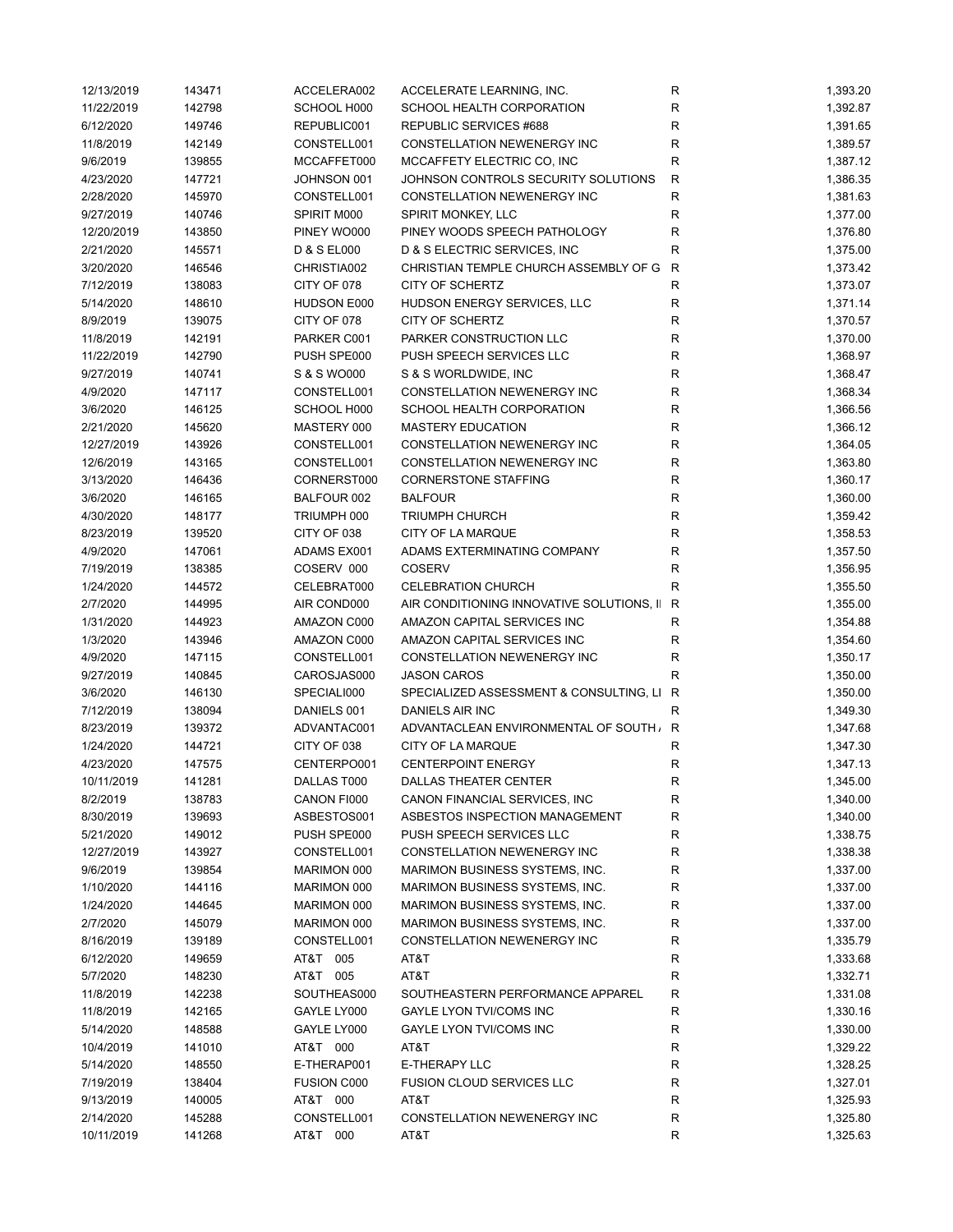| 12/6/2019  | 143054 | QBS INC 000             | QBS INC                                       | R            | 1,325.00 |
|------------|--------|-------------------------|-----------------------------------------------|--------------|----------|
| 12/6/2019  | 143201 | QBS INC 000             | QBS INC                                       | R            | 1,325.00 |
| 3/6/2020   | 146159 | ADAMS EX001             | ADAMS EXTERMINATING COMPANY                   | R            | 1,325.00 |
| 6/12/2020  | 149715 | KLEEN AI000             | KLEEN AIR FILTER SERVICE & SALES              | R            | 1,325.00 |
| 2/14/2020  | 145298 | DTK FACI001             | DTK FACILITY SERVICES LLC - SUPPLIES          | R            | 1,324.72 |
| 12/20/2019 | 143676 | JW PEPPE000             | JW PEPPER & SON INC                           | R            | 1,319.54 |
| 8/16/2019  | 139203 | COOLE SC000             | COOLE SCHOOL, INC                             | $\mathsf{R}$ | 1,319.05 |
| 5/21/2020  | 148902 | CITY OF 044             | <b>CITY OF LEANDER</b>                        | R            | 1,318.84 |
| 12/20/2019 | 143855 | PUSH SPE000             | PUSH SPEECH SERVICES LLC                      | $\mathsf{R}$ | 1,318.68 |
| 11/8/2019  | 142167 | <b>GRANDE C000</b>      | <b>GRANDE COMMUNICATIONS NETWORK LLC</b>      | R            | 1,318.54 |
| 12/13/2019 | 143304 | GRANDE C000             | <b>GRANDE COMMUNICATIONS NETWORK LLC</b>      | R            | 1,318.54 |
| 1/3/2020   | 144000 | <b>GRANDE C000</b>      | <b>GRANDE COMMUNICATIONS NETWORK LLC</b>      | R            | 1,318.54 |
| 2/7/2020   | 145070 | GRANDE C000             | <b>GRANDE COMMUNICATIONS NETWORK LLC</b>      | R            | 1,318.54 |
| 3/6/2020   | 146085 | GRANDE C000             | <b>GRANDE COMMUNICATIONS NETWORK LLC</b>      | R            | 1,318.54 |
| 4/2/2020   | 146970 | <b>GRANDE C000</b>      | <b>GRANDE COMMUNICATIONS NETWORK LLC</b>      | R            | 1,318.54 |
| 4/30/2020  | 148062 | GRANDE C000             | <b>GRANDE COMMUNICATIONS NETWORK LLC</b>      | R            | 1,318.54 |
| 5/28/2020  | 149197 | GRANDE C000             | <b>GRANDE COMMUNICATIONS NETWORK LLC</b>      | R            | 1,318.54 |
| 2/21/2020  | 145608 | JONES SC000             | JONES SCHOOL SUPPLY CO, INC                   | R            |          |
|            |        | REPUBLIC005             |                                               |              | 1,317.71 |
| 6/12/2020  | 149756 |                         | REPUBLIC SERVICES #615                        | R            | 1,317.12 |
| 11/8/2019  | 142207 | PREMIERE000             | PREMIERE INSTALL MOVERS, LLC                  | R            | 1,312.29 |
| 5/28/2020  | 149242 | PURCHASE000             | <b>PURCHASE POWER</b>                         | R            | 1,312.00 |
| 12/13/2019 | 143342 | PUSH SPE000             | PUSH SPEECH SERVICES LLC                      | R            | 1,311.43 |
| 9/13/2019  | 140065 | GOSSNER 000             | <b>GOSSNER FOODS INC</b>                      | R            | 1,309.85 |
| 4/30/2020  | 148095 | MCCAFFET000             | MCCAFFETY ELECTRIC CO, INC                    | R            | 1,308.40 |
| 1/10/2020  | 144120 | PEC 000                 | <b>PEC</b>                                    | R            | 1,307.36 |
| 2/21/2020  | 145728 | MICHAEL'002             | MICHAEL'S KEYS, INC                           | R            | 1,307.19 |
| 6/5/2020   | 149447 | JORDAN S000             | THE JORDAN SCHOOL                             | R            | 1,305.90 |
| 5/7/2020   | 148333 | PEC 000                 | PEC                                           | R            | 1,305.82 |
| 5/28/2020  | 149248 | REF EXPE000             | REF EXPERTS AND HVAC LLC                      | $\mathsf{R}$ | 1,302.60 |
| 9/13/2019  | 140011 | <b>BARNES &amp;001</b>  | <b>BARNES &amp; NOBLE DISTRIBUTION CENTER</b> | R            | 1,302.34 |
| 5/28/2020  | 149271 | STAPLES 003             | STAPLES TECHNOLOGY SOLUTIONS                  | R            | 1,300.14 |
| 11/15/2019 | 142542 | ASBESTOS001             | ASBESTOS INSPECTION MANAGEMENT                | R            | 1,300.00 |
| 11/15/2019 | 142578 | MALACMOS000             | <b>MOSES MALACARA</b>                         | R            | 1,300.00 |
| 12/20/2019 | 143811 | EASTBAY 000             | <b>EASTBAY INC</b>                            | R            | 1,300.00 |
| 2/14/2020  | 145454 | PEAK MUS000             | PEAK MUSIC FESTIVALS                          | R            | 1,300.00 |
| 3/25/2020  | 146846 | IMAGINE 000             | <b>IMAGINE LEARNING INC</b>                   | $\mathsf{R}$ | 1,300.00 |
| 11/15/2019 | 142457 | GONZACLA000             | CLAUDIA I GONZALEZ                            | R            | 1,298.75 |
| 12/20/2019 | 143876 | STAPLES 003             | STAPLES TECHNOLOGY SOLUTIONS                  | R            | 1,297.60 |
| 11/8/2019  | 142237 | SCHOOLMA001             | <b>SCHOOLMATE</b>                             | R            | 1,294.56 |
| 10/25/2019 | 141852 | TEMPEMAR000             | MARY JOANNE TEMPELMEYER                       | R            | 1,293.75 |
| 9/13/2019  | 140126 | TEXTBOOK001             | <b>TEXTBOOK WAREHOUSE LLC</b>                 | R            | 1,292.29 |
| 9/20/2019  | 140367 | HOUGHTON001             | <b>HOUGHTON MIFFLIN HARCOURT</b>              | R            | 1,290.22 |
| 4/16/2020  | 147348 | CONSTELL001             | CONSTELLATION NEWENERGY INC                   | R            | 1,289.76 |
| 8/2/2019   | 138772 | AT&T 003                | AT&T                                          | R            | 1,289.61 |
| 8/30/2019  | 139573 | AT&T<br>003             | AT&T                                          | R            | 1,289.61 |
| 2/7/2020   | 145009 | AT&T<br>003             | AT&T                                          | $\mathsf{R}$ | 1,288.20 |
| 3/13/2020  | 146265 | AT&T<br>003             | AT&T                                          | $\mathsf{R}$ | 1,288.20 |
| 4/9/2020   | 147072 | T&TA<br>003             | AT&T                                          | $\mathsf{R}$ | 1,288.20 |
| 5/7/2020   | 148226 | AT&T<br>003             | AT&T                                          | R            | 1,288.20 |
|            |        |                         | AT&T                                          |              |          |
| 6/5/2020   | 149314 | AT&T 003<br>E-THERAP001 | E-THERAPY LLC                                 | R            | 1,288.20 |
| 4/16/2020  | 147377 |                         |                                               | $\mathsf{R}$ | 1,284.40 |
| 9/6/2019   | 139866 | POPE PLU000             | POPE PLUMBING, INC                            | R            | 1,283.35 |
| 7/12/2019  | 138109 | LAKESHOR000             | LAKESHORE LEARNING MATERIALS                  | R            | 1,282.97 |
| 1/31/2020  | 144862 | INTEGRAT000             | INTEGRATED BEHAVIOR SOLUTIONS                 | R            | 1,281.25 |
| 2/7/2020   | 145106 | REALLY G000             | REALLY GOOD STUFF LLC                         | R            | 1,280.63 |
| 3/13/2020  | 146437 | DTK FACI001             | DTK FACILITY SERVICES LLC - SUPPLIES          | $\mathsf{R}$ | 1,278.80 |
| 2/14/2020  | 145317 | GAYLE LY000             | GAYLE LYON TVI/COMS INC                       | R            | 1,277.66 |
| 3/20/2020  | 146726 | CORNERST000             | <b>CORNERSTONE STAFFING</b>                   | R            | 1,276.63 |
| 9/6/2019   | 139917 | <b>BELK CLE000</b>      | BELK CLEANING SERVICE 2, LLC                  | R            | 1,275.00 |
| 10/4/2019  | 140869 | CAMP TYL000             | CAMP TYLER FOUNDATION                         | $\mathsf{R}$ | 1,275.00 |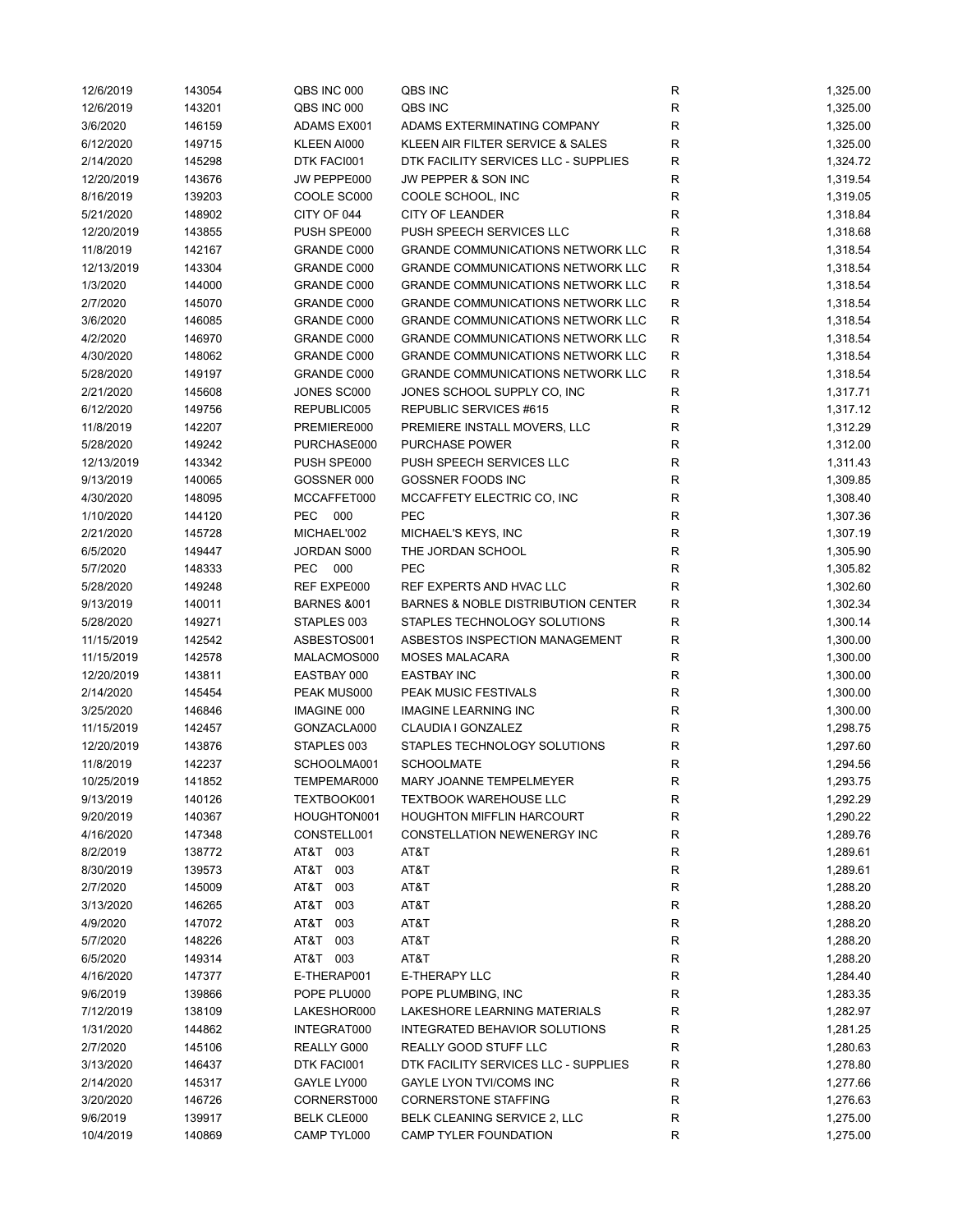| 1/31/2020  | 144937 | <b>BELK CLE000</b>     | BELK CLEANING SERVICE 2, LLC         | R            | 1,275.00             |
|------------|--------|------------------------|--------------------------------------|--------------|----------------------|
| 2/28/2020  | 145905 | RIGHTEOU000            | <b>RIGHTEOUS BBQ</b>                 | R            | 1,275.00             |
| 3/20/2020  | 146536 | <b>BELK CLE000</b>     | BELK CLEANING SERVICE 2, LLC         | ${\sf R}$    | 1,275.00             |
| 9/6/2019   | 139904 | UPS 001                | <b>UPS</b>                           | ${\sf R}$    | 1,272.47             |
| 12/6/2019  | 143145 | CITY OF 078            | CITY OF SCHERTZ                      | R            | 1,269.67             |
| 10/11/2019 | 141142 | CHAMBER 003            | CHAMBER THEATRE PRODUCTIONS          | $\mathsf R$  | 1,269.45             |
| 8/23/2019  | 139397 | CENTER F007            | CENTER FOR THE COLLABORATIVE CLASSRO | R            | 1,269.00             |
| 4/30/2020  | 148008 | CONSTELL001            | CONSTELLATION NEWENERGY INC          | R            | 1,267.72             |
| 2/21/2020  | 145652 | TEXTBOOK001            | <b>TEXTBOOK WAREHOUSE LLC</b>        | R            | 1,267.50             |
| 9/13/2019  | 140175 | CORE KNO000            | <b>CORE KNOWLEDGE</b>                | R            | 1,267.18             |
| 10/11/2019 | 141153 | CITY OF 078            | CITY OF SCHERTZ                      | ${\sf R}$    | 1,267.10             |
| 11/8/2019  | 142135 | CITY OF 078            | <b>CITY OF SCHERTZ</b>               | ${\sf R}$    | 1,263.24             |
| 1/10/2020  | 144078 | CITY OF 078            | CITY OF SCHERTZ                      | ${\sf R}$    | 1,263.08             |
| 10/25/2019 | 141690 | E-THERAP001            | E-THERAPY LLC                        | R            | 1,262.50             |
|            |        | PEC 000                | PEC                                  |              |                      |
| 11/8/2019  | 142193 |                        |                                      | R            | 1,261.83             |
| 12/6/2019  | 143180 | FRONTIER003            | <b>FRONTIER COMMUNICATIONS</b>       | ${\sf R}$    | 1,261.82             |
| 2/21/2020  | 145696 | CITY OF 078            | CITY OF SCHERTZ                      | ${\sf R}$    | 1,261.49             |
| 9/20/2019  | 140227 | ACCELERA002            | ACCELERATE LEARNING, INC.            | $\mathsf R$  | 1,261.44             |
| 1/31/2020  | 144830 | CONSTELL001            | <b>CONSTELLATION NEWENERGY INC</b>   | $\mathsf R$  | 1,261.15             |
| 5/14/2020  | 148454 | <b>BRAUN IN000</b>     | BRAUN INTERTEC CORPORATION           | R            | 1,260.00             |
| 4/9/2020   | 147106 | CITY OF 078            | CITY OF SCHERTZ                      | R            | 1,259.45             |
| 11/15/2019 | 142375 | AT&T 000               | AT&T                                 | $\mathsf R$  | 1,256.45             |
| 1/24/2020  | 144749 | PERMIAN 000            | PERMIAN SPEECH AND LANGUAGE SERVICES | $\mathsf{R}$ | 1,253.75             |
| 9/13/2019  | 140171 | CITY OF 078            | CITY OF SCHERTZ                      | R            | 1,252.80             |
| 5/7/2020   | 148265 | CITY OF 078            | <b>CITY OF SCHERTZ</b>               | R            | 1,250.82             |
| 6/12/2020  | 149678 | CITY OF 078            | <b>CITY OF SCHERTZ</b>               | ${\sf R}$    | 1,250.60             |
| 5/21/2020  | 149048 | TCSAAL L000            | <b>TCSAAL LLC</b>                    | ${\sf R}$    | 1,250.00             |
| 1/31/2020  | 144801 | ATMOS EN000            | <b>ATMOS ENERGY</b>                  | ${\sf R}$    | 1,249.56             |
| 7/19/2019  | 138503 | MANNIMAR000            | MANNING PEST CONTROL                 | ${\sf R}$    | 1,248.75             |
| 11/1/2019  | 141940 | GONZACLA000            | CLAUDIA I GONZALEZ                   | R            | 1,248.75             |
| 11/15/2019 | 142579 | MANNIMAR000            | MANNING PEST CONTROL                 | $\mathsf R$  | 1,248.75             |
| 4/23/2020  | 147749 | MANNIMAR000            | <b>MANNING PEST CONTROL</b>          | R            | 1,248.75             |
| 8/30/2019  | 139655 | SCHOOL H000            | SCHOOL HEALTH CORPORATION            | ${\sf R}$    | 1,248.72             |
| 12/13/2019 | 143482 | AT&T 000               | AT&T                                 | R            | 1,246.55             |
| 1/10/2020  | 144042 | AT&T 000               | AT&T                                 | R            | 1,246.55             |
| 12/20/2019 | 143780 | COLLEGE 002            | THE COLLEGE BOARD                    | R            | 1,245.00             |
| 9/27/2019  | 140671 | CLASSICA001            | <b>CLASSICAL ACADEMIC PRESS</b>      | R            | 1,244.88             |
| 3/13/2020  |        | AT&T 005               | AT&T                                 |              |                      |
|            | 146269 |                        |                                      | ${\sf R}$    | 1,243.44<br>1,243.10 |
| 1/31/2020  | 144846 | DAILY SP000            | <b>DAILY SPREAD</b>                  | R            |                      |
| 4/30/2020  | 148082 | KLEEN AI000            | KLEEN AIR FILTER SERVICE & SALES     | R            | 1,243.00             |
| 9/6/2019   | 139946 | ENTERPRI004            | <b>ENTERPRISE RENT-A-CAR</b>         | R            | 1,242.93             |
| 5/7/2020   | 148355 | ROSE SAR000            | SARAH ROSE                           | R            | 1,242.50             |
| 8/9/2019   | 139004 | GALLERY 000            | <b>GALLERY CUSTOM SIGNS</b>          | ${\sf R}$    | 1,241.14             |
| 2/7/2020   | 145005 | AT&T 000               | AT&T                                 | R            | 1,240.95             |
| 7/26/2019  | 138676 | ROTO ROO003            | ROTO ROOTER                          | R            | 1,239.97             |
| 5/28/2020  | 149276 | TEXTBOOK001            | <b>TEXTBOOK WAREHOUSE LLC</b>        | R            | 1,239.05             |
| 5/28/2020  | 149243 | PUSH SPE000            | PUSH SPEECH SERVICES LLC             | ${\sf R}$    | 1,232.50             |
| 6/19/2020  | 149815 | AT&T 000               | AT&T                                 | ${\sf R}$    | 1,232.28             |
| 3/25/2020  | 146760 | 4IMPRINT000            | 4IMPRINT, INC                        | R            | 1,230.47             |
| 7/19/2019  | 138330 | AT&T 000               | AT&T                                 | R            | 1,227.67             |
| 11/1/2019  | 141955 | MENTORIN000            | <b>MENTORING MINDS, L P</b>          | R            | 1,227.60             |
| 9/13/2019  | 140159 | ASBESTOS001            | ASBESTOS INSPECTION MANAGEMENT       | ${\sf R}$    | 1,225.00             |
| 9/27/2019  | 140654 | <b>BARNES &amp;001</b> | BARNES & NOBLE DISTRIBUTION CENTER   | R            | 1,225.00             |
| 1/24/2020  | 144611 | ENTERPRI004            | <b>ENTERPRISE RENT-A-CAR</b>         | R            | 1,222.83             |
| 7/26/2019  | 138654 | LEAD4WAR000            | LEAD4WARD                            | R            | 1,219.00             |
| 10/18/2019 | 141334 | <b>BARNES &amp;001</b> | BARNES & NOBLE DISTRIBUTION CENTER   | R            | 1,216.37             |
| 7/12/2019  | 138274 | SPIRIT F000            | SPIRIT FILLED CELEBRATION CHURCH     | ${\sf R}$    | 1,213.43             |
| 7/12/2019  | 138220 | CONSTELL001            | CONSTELLATION NEWENERGY INC          | R            | 1,212.53             |
| 4/30/2020  | 148013 | CONSTELL001            | CONSTELLATION NEWENERGY INC          | R            | 1,209.39             |
| 9/20/2019  | 140469 | TEXTHELP000            | <b>TEXTHELP INC</b>                  | R            | 1,207.08             |
|            |        |                        |                                      |              |                      |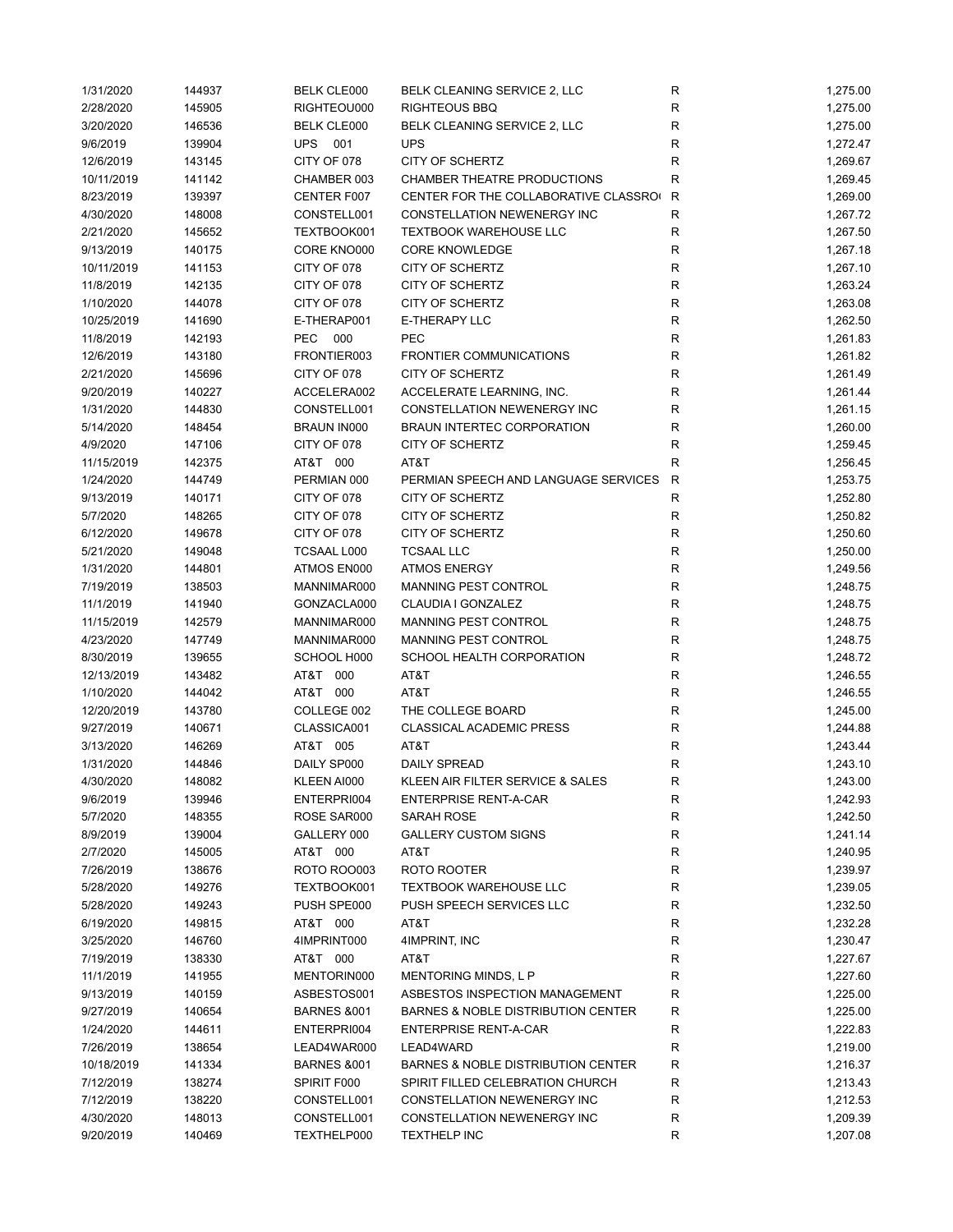| 1/31/2020  | 144927 | ASBESTOS001        | ASBESTOS INSPECTION MANAGEMENT         | R           | 1,205.00 |
|------------|--------|--------------------|----------------------------------------|-------------|----------|
| 4/9/2020   | 147144 | E-THERAP001        | <b>E-THERAPY LLC</b>                   | R           | 1,203.84 |
| 6/19/2020  | 150024 | NEIGHBOR002        | NEIGHBORHOOD SCHOOLS COMMUNITY DEVI R  |             | 1,203.45 |
| 8/23/2019  | 139450 | <b>JUST KEE000</b> | JUST KEEP ON LIVING INC                | $\mathsf R$ | 1,200.00 |
| 8/30/2019  | 139615 | DRYTEC M000        | DRYTEC MOISTURE PROTECTION TECHNOLO( R |             | 1,200.00 |
| 10/25/2019 | 141732 | MARTINEZ000        | <b>MARTINEZ TREE SERVICE</b>           | R           | 1,200.00 |
| 11/1/2019  | 141957 | MUSIC CE000        | MUSIC CELEBRATIONS INTL LLC            | R           | 1,200.00 |
| 11/1/2019  | 142084 | STYROLIT000        | <b>STYROLITE CHAIR LLC</b>             | ${\sf R}$   | 1,200.00 |
| 11/15/2019 | 142521 | WEST BRI000        | <b>BRITTON WEST</b>                    | $\mathsf R$ | 1,200.00 |
| 1/17/2020  | 144525 | MCCRAJEN000        | <b>JENNIFER LEIGH MCCRARY</b>          | $\mathsf R$ | 1,200.00 |
| 1/31/2020  | 144975 | SCHOLAST001        | <b>SCHOLASTIC BOOK FAIRS</b>           | $\mathsf R$ | 1,199.43 |
| 4/16/2020  | 147302 | AMAZON C000        | AMAZON CAPITAL SERVICES INC            | $\mathsf R$ | 1,197.02 |
| 9/13/2019  | 140083 | PEDIATRI000        | THE PEDIATRIC THERAPY CENTER           | $\mathsf R$ | 1,194.10 |
|            |        |                    |                                        |             |          |
| 2/21/2020  | 145570 | COSERV 000         | <b>COSERV</b>                          | R           | 1,193.42 |
| 7/19/2019  | 138453 | STUDIES 000        | STUDIES WEEKLY INC                     | ${\sf R}$   | 1,192.50 |
| 12/20/2019 | 143834 | MARCY CO000        | <b>MARCY COOK MATH</b>                 | R           | 1,192.00 |
| 10/18/2019 | 141414 | PINEY WO000        | PINEY WOODS SPEECH PATHOLOGY           | $\mathsf R$ | 1,186.80 |
| 10/4/2019  | 140866 | <b>BSN SPOR000</b> | <b>BSN SPORTS, LLC</b>                 | $\mathsf R$ | 1,186.10 |
| 7/12/2019  | 138262 | REPUBLIC005        | REPUBLIC SERVICES #615                 | $\mathsf R$ | 1,184.67 |
| 8/16/2019  | 139161 | <b>BLICK AR000</b> | <b>BLICK ART MATERIALS LLC</b>         | $\mathsf R$ | 1,184.28 |
| 10/11/2019 | 141320 | BEST WES001        | <b>BEST WESTERN</b>                    | $\mathsf R$ | 1,182.22 |
| 9/13/2019  | 140095 | REF EXPE000        | REF EXPERTS AND HVAC LLC               | $\mathsf R$ | 1,181.18 |
| 8/30/2019  | 139628 | HIGGINBO002        | <b>HIGGINBOTHAM INSURANCE AGENCY</b>   | ${\sf R}$   | 1,177.00 |
| 4/30/2020  | 148132 | ROSS MOL000        | ROSS MOLINA OLIVEROS PC                | R           | 1,177.00 |
| 8/2/2019   | 138887 | UPS 001            | <b>UPS</b>                             | R           | 1,176.92 |
| 3/20/2020  | 146685 | TEXAS FI001        | TEXAS FIRE ALARM, INC                  | R           | 1,176.73 |
| 2/14/2020  | 145365 | REPUBLIC005        | REPUBLIC SERVICES #615                 | ${\sf R}$   | 1,175.90 |
| 8/23/2019  | 139454 | KONE INC000        | KONE, INC                              | ${\sf R}$   | 1,174.50 |
| 1/10/2020  | 144219 | KONE INC000        | KONE, INC                              | $\mathsf R$ | 1,174.50 |
| 4/16/2020  | 147403 | KONE INC000        | KONE, INC                              | $\mathsf R$ | 1,174.50 |
| 5/14/2020  | 148628 | KONE INC000        | KONE, INC                              | ${\sf R}$   | 1,174.50 |
| 8/2/2019   | 138847 | MEMORIA 000        | MEMORIA PRESS, INC.                    | ${\sf R}$   | 1,173.00 |
| 11/22/2019 | 142746 | FIRST ST000        | FIRST STUDENT INC                      | $\mathsf R$ | 1,172.50 |
| 12/20/2019 | 143660 | FRONTIER003        | FRONTIER COMMUNICATIONS                | R           | 1,170.80 |
| 9/20/2019  | 140437 | PROFORMA000        | PROFORMA GREEN MARKETING               | R           | 1,170.14 |
|            |        | FRONTIER003        | <b>FRONTIER COMMUNICATIONS</b>         |             |          |
| 11/15/2019 | 142450 |                    |                                        | R           | 1,169.42 |
| 4/2/2020   | 146935 | CITY OF 014        | <b>CITY OF DALLAS</b>                  | ${\sf R}$   | 1,169.10 |
| 2/7/2020   | 144997 | ALPHATE000         | ALPHA TESTING, INC.                    | R           | 1,169.00 |
| 6/26/2020  | 150327 | TEXAS FI001        | TEXAS FIRE ALARM, INC                  | R           | 1,168.78 |
| 7/12/2019  | 138242 | JOSTENS,000        | JOSTENS, INC.                          | к           | 1,167.75 |
| 5/21/2020  | 149023 | ROSE SAR000        | SARAH ROSE                             | R           | 1,166.20 |
| 1/10/2020  | 144201 | CONSTELL001        | CONSTELLATION NEWENERGY INC            | R           | 1,166.08 |
| 10/25/2019 | 141705 | FRONTIER003        | <b>FRONTIER COMMUNICATIONS</b>         | R           | 1,164.36 |
| 8/23/2019  | 139409 | CITY OF 087        | <b>CITY OF FRISCO</b>                  | R           | 1,164.09 |
| 11/1/2019  | 142009 | A-TERRY'000        | A-TERRY'S PLUMBING HEATING & AC INC    | R           | 1,163.22 |
| 9/6/2019   | 139806 | CITY OF 060        | CITY OF TYLER                          | R           | 1,161.58 |
| 10/18/2019 | 141601 | KLEEN AI000        | KLEEN AIR FILTER SERVICE & SALES       | R           | 1,160.00 |
| 8/2/2019   | 138814 | CULPEPPE000        | <b>CULPEPPER ELECTRIC LLC</b>          | R           | 1,159.60 |
| 10/25/2019 | 141650 | BALFOUR 002        | <b>BALFOUR</b>                         | ${\sf R}$   | 1,158.00 |
| 1/17/2020  | 144359 | FRONTIER003        | <b>FRONTIER COMMUNICATIONS</b>         | R           | 1,157.36 |
| 2/14/2020  | 145311 | FRONTIER003        | <b>FRONTIER COMMUNICATIONS</b>         | R           | 1,157.36 |
| 3/13/2020  | 146330 | FRONTIER003        | <b>FRONTIER COMMUNICATIONS</b>         | R           | 1,157.36 |
| 1/31/2020  | 144807 | <b>BRAUN IN000</b> | BRAUN INTERTEC CORPORATION             | R           | 1,154.50 |
| 4/9/2020   | 147163 | FRONTIER003        | FRONTIER COMMUNICATIONS                | R           | 1,154.02 |
| 5/14/2020  | 148575 | FRONTIER003        | FRONTIER COMMUNICATIONS                | R           | 1,154.02 |
| 6/5/2020   | 149403 | FRONTIER003        | <b>FRONTIER COMMUNICATIONS</b>         | R           | 1,154.02 |
| 8/23/2019  | 139473 | SCHOOL H000        | SCHOOL HEALTH CORPORATION              | R           | 1,153.43 |
| 3/13/2020  | 146374 | REPUBLIC005        | REPUBLIC SERVICES #615                 | R           | 1,151.12 |
|            |        |                    |                                        |             |          |
| 4/9/2020   | 147245 | REPUBLIC005        | REPUBLIC SERVICES #615                 | ${\sf R}$   | 1,151.12 |
| 5/14/2020  | 148701 | REPUBLIC005        | REPUBLIC SERVICES #615                 | R           | 1,151.12 |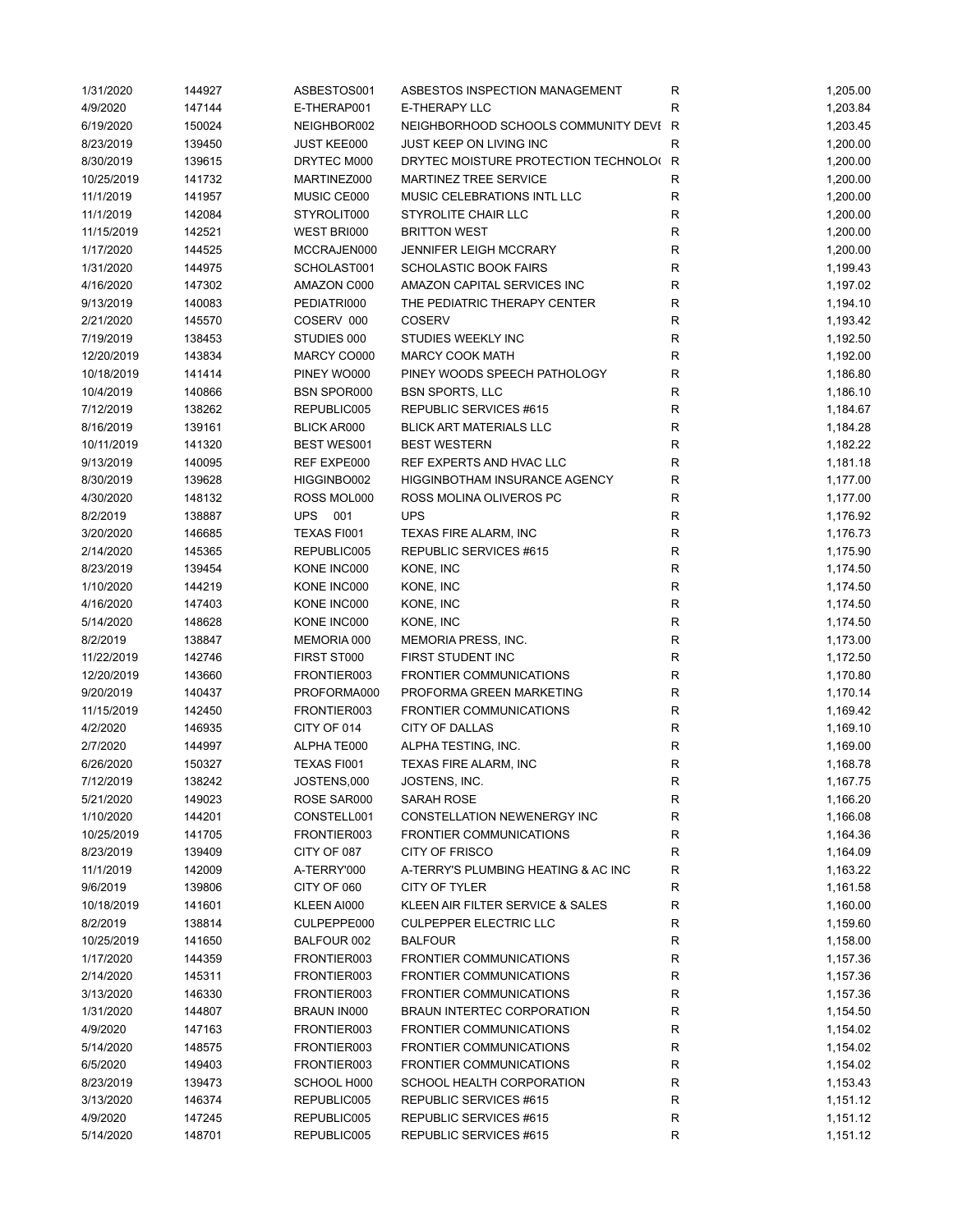| 8/16/2019  | 139215    | FRONTIER003        | <b>FRONTIER COMMUNICATIONS</b>     | ${\sf R}$   | 1,150.07 |
|------------|-----------|--------------------|------------------------------------|-------------|----------|
| 9/13/2019  | 140060    | FRONTIER003        | <b>FRONTIER COMMUNICATIONS</b>     | ${\sf R}$   | 1,150.07 |
| 8/23/2019  | 139549    | SHANKTER000        | <b>TERESA K SHANKLE</b>            | R           | 1,147.73 |
| 9/6/2019   | 139882    | SHANKTER000        | <b>TERESA K SHANKLE</b>            | ${\sf R}$   | 1,147.73 |
| 9/20/2019  | 140566    | SHANKTER000        | <b>TERESA K SHANKLE</b>            | R           | 1,147.73 |
| 10/4/2019  | 141076    | SHANKTER000        | <b>TERESA K SHANKLE</b>            | ${\sf R}$   | 1,147.73 |
| 10/18/2019 | 141426    | SHANKTER000        | <b>TERESA K SHANKLE</b>            | R           | 1,147.73 |
| 11/1/2019  | 141977    | SHANKTER000        | <b>TERESA K SHANKLE</b>            | ${\sf R}$   | 1,147.73 |
| 11/15/2019 | 142494    | SHANKTER000        | <b>TERESA K SHANKLE</b>            | ${\sf R}$   | 1,147.73 |
| 11/29/2019 | 142953    | SHANKTER000        | <b>TERESA K SHANKLE</b>            | $\mathsf R$ | 1,147.73 |
| 12/13/2019 |           | SHANKTER000        | <b>TERESA K SHANKLE</b>            | $\mathsf R$ | 1,147.73 |
|            | 143367    |                    |                                    |             |          |
| 12/27/2019 | 143559    | SHANKTER000        | <b>TERESA K SHANKLE</b>            | R           | 1,147.73 |
| 1/10/2020  | 144250    | SHANKTER000        | <b>TERESA K SHANKLE</b>            | R           | 1,147.73 |
| 1/24/2020  | 144656    | SHANKTER000        | <b>TERESA K SHANKLE</b>            | ${\sf R}$   | 1,147.73 |
| 2/7/2020   | 145212    | SHANKTER000        | <b>TERESA K SHANKLE</b>            | R           | 1,147.73 |
| 2/21/2020  | 145645    | SHANKTER000        | <b>TERESA K SHANKLE</b>            | ${\sf R}$   | 1,147.73 |
| 3/6/2020   | 146222    | SHANKTER000        | <b>TERESA K SHANKLE</b>            | R           | 1,147.73 |
| 3/20/2020  | 146674    | SHANKTER000        | <b>TERESA K SHANKLE</b>            | ${\sf R}$   | 1,147.73 |
| 4/2/2020   | 147016    | SHANKTER000        | <b>TERESA K SHANKLE</b>            | ${\sf R}$   | 1,147.73 |
| 4/20/2020  | 147507    | SHANKTER000        | <b>TERESA K SHANKLE</b>            | ${\sf R}$   | 1,147.73 |
| 4/30/2020  | 148140    | SHANKTER000        | <b>TERESA K SHANKLE</b>            | ${\sf R}$   | 1,147.73 |
| 5/14/2020  | 192001338 | SHANKTER000        | SHANKTER000                        | Α           | 1,147.73 |
| 5/28/2020  | 192001379 | SHANKTER000        | SHANKTER000                        | Α           | 1,147.73 |
| 6/12/2020  | 192001414 | SHANKTER000        | SHANKTER000                        | Α           | 1,147.67 |
| 3/20/2020  | 146521    | AT&T 000           | AT&T                               | R           | 1,147.36 |
| 4/16/2020  | 147308    | AT&T<br>000        | AT&T                               | ${\sf R}$   | 1,146.31 |
| 5/14/2020  | 148419    | AT&T 000           | AT&T                               | ${\sf R}$   | 1,146.31 |
|            | 138891    | AMAZON C000        | AMAZON CAPITAL SERVICES INC        | R           |          |
| 8/2/2019   |           |                    |                                    |             | 1,145.76 |
| 10/18/2019 | 141395    | KLEEN AI000        | KLEEN AIR FILTER SERVICE & SALES   | R           | 1,145.00 |
| 1/24/2020  | 144652    | ROTO ROO003        | ROTO ROOTER                        | R           | 1,145.00 |
| 12/20/2019 | 143635    | COSERV 000         | <b>COSERV</b>                      | $\mathsf R$ | 1,143.31 |
| 8/9/2019   | 139019    | PEC<br>000         | <b>PEC</b>                         | R           | 1,142.83 |
| 7/19/2019  | 138401    | FRONTIER003        | FRONTIER COMMUNICATIONS            | R           | 1,141.85 |
| 5/14/2020  | 148727    | SIBME 000          | <b>SIBME</b>                       | R           | 1,140.00 |
| 9/20/2019  | 140543    | HOUGHTON001        | <b>HOUGHTON MIFFLIN HARCOURT</b>   | R           | 1,136.38 |
| 9/6/2019   | 139848    | HOUGHTON001        | <b>HOUGHTON MIFFLIN HARCOURT</b>   | R           | 1,136.37 |
| 6/26/2020  | 150269    | GALLERY 000        | <b>GALLERY CUSTOM SIGNS</b>        | R           | 1,135.05 |
| 8/9/2019   | 138958    | <b>BLICK AR000</b> | <b>BLICK ART MATERIALS LLC</b>     | ${\sf R}$   | 1,134.71 |
| 4/16/2020  | 147352    | CONSTELL001        | <b>CONSTELLATION NEWENERGY INC</b> | R           | 1,134.35 |
| 2/7/2020   | 145220    | TEXAS FI001        | TEXAS FIRE ALARM, INC              | R           | 1,130.00 |
| 4/30/2020  | 148058    | GAYLE LY000        | <b>GAYLE LYON TVI/COMS INC</b>     | R           | 1,128.87 |
| 2/14/2020  | 145270    | CITY OF 014        | CITY OF DALLAS                     | R           | 1,127.99 |
| 7/12/2019  | 138259    | REPUBLIC005        | REPUBLIC SERVICES #615             | ${\sf R}$   | 1,126.34 |
| 8/9/2019   | 139041    | REPUBLIC005        | REPUBLIC SERVICES #615             | R           | 1,126.34 |
| 9/13/2019  | 140100    | REPUBLIC005        | REPUBLIC SERVICES #615             | R           | 1,126.34 |
| 10/11/2019 |           |                    |                                    |             |          |
|            | 141231    | REPUBLIC005        | REPUBLIC SERVICES #615             | R           | 1,126.34 |
| 11/8/2019  | 142222    | REPUBLIC005        | REPUBLIC SERVICES #615             | R           | 1,126.34 |
| 12/13/2019 | 143356    | REPUBLIC005        | REPUBLIC SERVICES #615             | ${\sf R}$   | 1,126.34 |
| 1/10/2020  | 144144    | REPUBLIC005        | REPUBLIC SERVICES #615             | R           | 1,126.34 |
| 3/13/2020  | 146262    | AT&T 003           | AT&T                               | ${\sf R}$   | 1,126.28 |
| 3/25/2020  | 146774    | AT&T 003           | AT&T                               | R           | 1,126.28 |
| 2/7/2020   | 145006    | AT&T 003           | AT&T                               | ${\sf R}$   | 1,126.27 |
| 7/19/2019  | 138415    | JM LAWNC001        | <b>JM LAWNCARE &amp; SPRINKLER</b> | ${\sf R}$   | 1,125.31 |
| 2/28/2020  | 145969    | CONSTELL001        | CONSTELLATION NEWENERGY INC        | R           | 1,123.47 |
| 10/25/2019 | 141697    | FIRST ST000        | FIRST STUDENT INC                  | R           | 1,122.00 |
| 5/28/2020  | 149210    | JM LAWNC001        | <b>JM LAWNCARE &amp; SPRINKLER</b> | R           | 1,120.90 |
| 4/30/2020  | 147959    | AT&T 003           | AT&T                               | R           | 1,119.29 |
| 5/28/2020  | 149107    | AT&T 003           | AT&T                               | ${\sf R}$   | 1,119.29 |
| 8/30/2019  | 139614    | DAILY SP000        | <b>DAILY SPREAD</b>                | R           | 1,117.70 |
|            |           |                    |                                    | $\mathsf R$ |          |
| 10/11/2019 | 141152    | CITY OF 068        | THE CITY OF COPPELL                |             | 1,117.25 |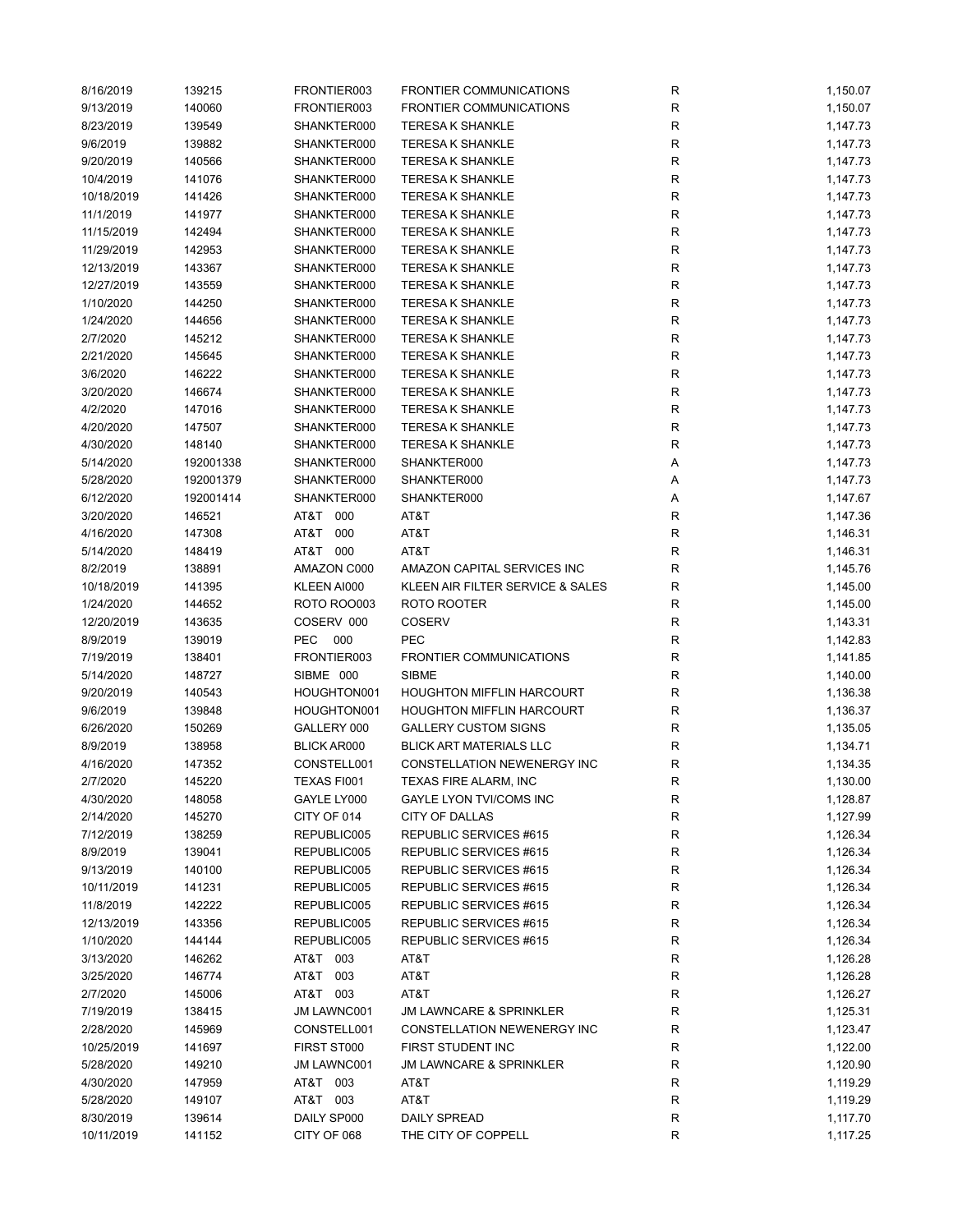| 9/27/2019  | 140699 | ENTERPRI004        | <b>ENTERPRISE RENT-A-CAR</b>           | R            | 1,117.21 |
|------------|--------|--------------------|----------------------------------------|--------------|----------|
| 9/20/2019  | 140572 | TEXTBOOK001        | <b>TEXTBOOK WAREHOUSE LLC</b>          | R            | 1,116.00 |
| 2/7/2020   | 145186 | CONSTELL001        | CONSTELLATION NEWENERGY INC            | R            | 1,115.14 |
| 11/22/2019 | 142795 | ROTO ROO003        | ROTO ROOTER                            | R            | 1,114.99 |
| 1/17/2020  | 144521 | HARVEST 002        | HARVEST TIME ED REC AND HEALTH SERVICE | $\mathsf{R}$ | 1,111.00 |
| 1/24/2020  | 144717 | CELEBRAT000        | <b>CELEBRATION CHURCH</b>              | R            | 1,109.54 |
| 1/3/2020   | 143974 | CITY OF 060        | CITY OF TYLER                          | R            | 1,104.85 |
| 2/7/2020   | 145033 | CITY OF 060        | CITY OF TYLER                          | R            | 1,104.85 |
| 3/6/2020   | 146060 | CITY OF 060        | CITY OF TYLER                          | $\mathsf{R}$ | 1,104.85 |
| 3/25/2020  | 146810 | CITY OF 060        | CITY OF TYLER                          | ${\sf R}$    | 1,104.85 |
|            |        |                    | CITY OF TYLER                          |              |          |
| 4/30/2020  | 148000 | CITY OF 060        |                                        | R            | 1,104.85 |
| 5/28/2020  | 149139 | CITY OF 060        | CITY OF TYLER                          | R            | 1,104.85 |
| 6/26/2020  | 150227 | CITY OF 060        | <b>CITY OF TYLER</b>                   | R            | 1,104.85 |
| 7/26/2019  | 138589 | <b>BELK CLE000</b> | BELK CLEANING SERVICE 2, LLC           | R            | 1,100.00 |
| 2/21/2020  | 145666 | WAYFAIR 000        | <b>WAYFAIR LLC</b>                     | R            | 1,100.00 |
| 6/26/2020  | 150264 | FLINN SC000        | FLINN SCIENTIFIC, INC                  | R            | 1,098.66 |
| 8/9/2019   | 138986 | CONSTELL001        | CONSTELLATION NEWENERGY INC            | R            | 1,097.79 |
| 9/27/2019  | 140640 | ABILITIE000        | ABILITIES THERAPY AND CONSULTING, LLC  | R            | 1,097.48 |
| 11/8/2019  | 142118 | AT&T 003           | AT&T                                   | R            | 1,096.75 |
| 12/13/2019 | 143240 | AT&T<br>003        | AT&T                                   | R            | 1,096.75 |
| 1/10/2020  | 144044 | AT&T 003           | AT&T                                   | R            | 1,096.75 |
| 2/14/2020  | 145320 | GONZACLA000        | CLAUDIA I GONZALEZ                     | R            | 1,095.00 |
| 9/13/2019  | 140055 | FLINN SC000        | FLINN SCIENTIFIC, INC                  | R            | 1,094.88 |
| 8/9/2019   | 138953 | AT&T 003           | AT&T                                   | R            | 1,094.15 |
| 9/6/2019   | 139785 | AT&T<br>003        | AT&T                                   | R            | 1,094.15 |
| 10/11/2019 | 141120 | AT&T<br>003        | AT&T                                   | $\mathsf{R}$ | 1,094.15 |
| 9/6/2019   | 139903 | <b>UPS</b><br>001  | <b>UPS</b>                             | $\mathsf{R}$ | 1,091.54 |
| 7/9/2019   | 138042 | CONSTELL001        | CONSTELLATION NEWENERGY INC            | R            | 1,087.99 |
| 1/17/2020  | 144514 | DURHAM S005        | DURHAM SCHOOL SERVICES                 | R            | 1,087.50 |
| 7/26/2019  | 138660 | MICHAEL'002        | MICHAEL'S KEYS, INC                    | R            | 1,086.97 |
|            |        |                    |                                        |              |          |
| 3/13/2020  | 146305 | CONSTELL001        | CONSTELLATION NEWENERGY INC            | R            | 1,084.24 |
| 7/12/2019  | 138075 | CAROLINA000        | CAROLINA BIOLOGICAL SUPPLY COMPANY     | R            | 1,083.46 |
| 2/14/2020  | 145464 | TRITON P000        | TRITON PERFORMANCE APPAREL LLC         | R            | 1,079.76 |
| 3/25/2020  | 146826 | E-THERAP001        | <b>E-THERAPY LLC</b>                   | R            | 1,078.00 |
| 2/14/2020  | 145434 | BURCHRIC000        | RICHARD L BURCH                        | R            | 1,076.47 |
| 6/26/2020  | 150187 | AT&T 000           | AT&T                                   | R            | 1,074.82 |
| 4/9/2020   | 147139 | DECKER E000        | DECKER EQUIPMENT/SCHOOL FIX            | ${\sf R}$    | 1,073.20 |
| 7/26/2019  | 138764 | HOME DEP000        | <b>HOME DEPOT</b>                      | $\mathsf{R}$ | 1,070.84 |
| 9/13/2019  | 140136 | TRINITY 008        | <b>TRINITY AIR</b>                     | R            | 1,070.00 |
| 11/8/2019  | 142270 | WOODWIND000        | WOODWIND & BRASSWIND, INC              | к            | 1,068.44 |
| 3/20/2020  | 146638 | LAKE CIT001        | LAKE CITIES MUNICIPAL AUTHORITY        | R            | 1,068.15 |
| 10/11/2019 | 141180 | EMC SCHO000        | <b>EMC SCHOOL</b>                      | R            | 1,067.42 |
| 7/9/2019   | 138028 | AT&T 003           | AT&T                                   | R            | 1,067.10 |
| 3/6/2020   | 146195 | FCA GRIF000        | FCA GRIFFINS BOOSTER CLUB              | R            | 1,067.00 |
| 3/6/2020   | 146189 | E-THERAP001        | E-THERAPY LLC                          | R            | 1,065.14 |
| 8/30/2019  | 139571 | ASBESTOS001        | ASBESTOS INSPECTION MANAGEMENT         | R            | 1,065.00 |
| 10/4/2019  | 141060 | PERMIAN 000        | PERMIAN SPEECH AND LANGUAGE SERVICES   | R            | 1,065.00 |
| 8/23/2019  | 139551 | STAPLES 002        | STAPLES BUSINESS ADVANTAGE             | R            | 1,063.61 |
| 7/12/2019  | 138093 | DANIELS 000        | DANIELS BROTHERS PLUMBING CO           | ${\sf R}$    | 1,063.31 |
| 9/20/2019  | 140536 | DANIELS 001        | DANIELS AIR INC                        | R            | 1,062.50 |
| 11/22/2019 | 142766 | INTEGRAT000        | INTEGRATED BEHAVIOR SOLUTIONS          | R            | 1,062.50 |
|            |        |                    |                                        |              |          |
| 11/1/2019  | 141928 | CPS ENER000        | <b>CPS ENERGY</b>                      | R            | 1,062.12 |
| 9/13/2019  | 140070 | JW PEPPE000        | JW PEPPER & SON INC                    | R            | 1,060.85 |
| 8/23/2019  | 139428 | COSERV 000         | <b>COSERV</b>                          | R            | 1,060.12 |
| 7/19/2019  | 138363 | COMPUDAT001        | COMPUDATA SOLUTIONS, LLC               | R            | 1,059.75 |
| 9/20/2019  | 140294 | COMPUDAT001        | COMPUDATA SOLUTIONS, LLC               | R            | 1,059.75 |
| 9/27/2019  | 140800 | COMPUDAT001        | COMPUDATA SOLUTIONS, LLC               | R            | 1,059.75 |
| 6/19/2020  | 150115 | VISIPLEX000        | <b>VISIPLEX INC</b>                    | R            | 1,059.00 |
| 9/13/2019  | 140127 | THE BACH000        | THE BACH COMPANY                       | ${\sf R}$    | 1,058.00 |
| 8/16/2019  | 139152 | AT&T 000           | AT&T                                   | R            | 1,057.51 |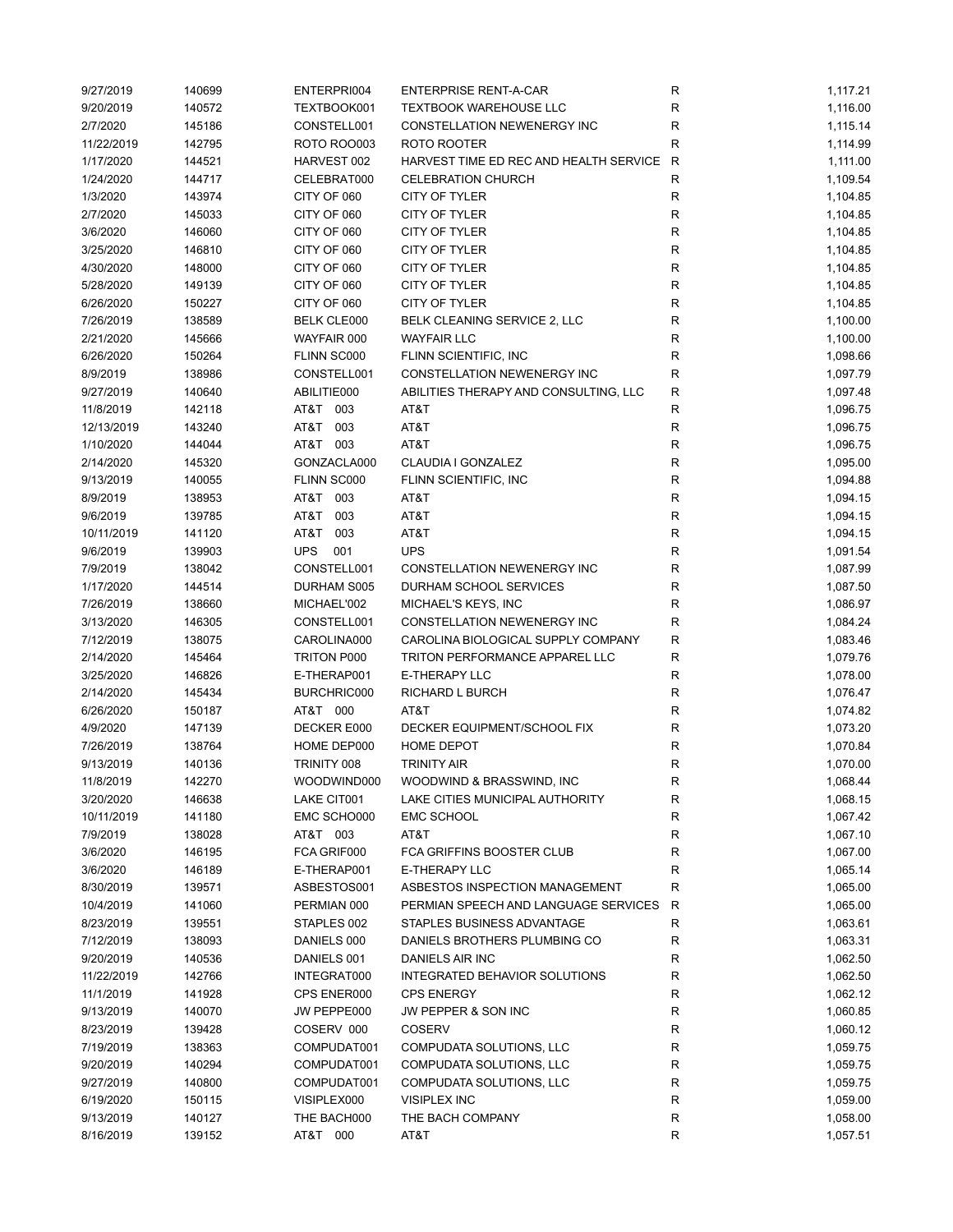| 12/20/2019 | 143760 | CAREY'S 000        | CAREY'S SPORTING GOODS                    | R            | 1,056.50 |
|------------|--------|--------------------|-------------------------------------------|--------------|----------|
| 1/17/2020  | 144484 | ABILITIE000        | ABILITIES THERAPY AND CONSULTING, LLC     | R            | 1,056.26 |
| 8/23/2019  | 139461 | MEMORIA 000        | MEMORIA PRESS, INC.                       | R            | 1,052.90 |
| 12/13/2019 | 143303 | GONZACLA000        | CLAUDIA I GONZALEZ                        | R            | 1,052.50 |
| 6/5/2020   | 149411 | GAYLE LY000        | <b>GAYLE LYON TVI/COMS INC</b>            | R            | 1,050.00 |
| 5/21/2020  | 148971 | JONES SC000        | JONES SCHOOL SUPPLY CO, INC               | R            | 1,045.35 |
| 9/6/2019   | 139913 | AMAZON C000        | AMAZON CAPITAL SERVICES INC               | $\mathsf R$  | 1,045.09 |
| 2/21/2020  | 145616 | LAKE CIT001        | LAKE CITIES MUNICIPAL AUTHORITY           | $\mathsf R$  | 1,044.36 |
| 7/12/2019  | 138117 | NASCO 000          | <b>NASCO</b>                              | R            | 1,041.22 |
| 12/20/2019 | 143835 | MCALIKEN000        | <b>KENNETH L MCALISTER</b>                | $\mathsf R$  | 1,040.00 |
| 1/17/2020  | 144294 | AIR COND000        | AIR CONDITIONING INNOVATIVE SOLUTIONS, II | R            | 1,040.00 |
|            |        |                    |                                           |              |          |
| 7/19/2019  | 138451 | STAPLES 003        | STAPLES TECHNOLOGY SOLUTIONS              | R            | 1,037.97 |
| 1/10/2020  | 144204 | CORNERST000        | <b>CORNERSTONE STAFFING</b>               | R            | 1,037.28 |
| 11/22/2019 | 142869 | CITY OF 060        | CITY OF TYLER                             | R            | 1,036.34 |
| 4/2/2020   | 146925 | <b>BLICK AR000</b> | <b>BLICK ART MATERIALS LLC</b>            | ${\sf R}$    | 1,035.89 |
| 8/2/2019   | 138935 | PROFORMA000        | PROFORMA GREEN MARKETING                  | ${\sf R}$    | 1,035.45 |
| 8/2/2019   | 138937 | SHIPPSTE001        | <b>STEPHEN SHIPP</b>                      | $\mathsf R$  | 1,035.00 |
| 9/20/2019  | 140486 | UPS 001            | <b>UPS</b>                                | $\mathsf R$  | 1,033.95 |
| 2/7/2020   | 145066 | FIRST ST000        | FIRST STUDENT INC                         | R            | 1,032.00 |
| 12/20/2019 | 143728 | VANDERFO000        | VANDERFORD AIR, INC.                      | ${\sf R}$    | 1,031.25 |
| 9/20/2019  | 140574 | TYLER AT000        | <b>TYLER ATHLETICS INC</b>                | R            | 1,029.00 |
| 2/21/2020  | 145744 | SPRINGHI000        | <b>SPRINGHILL SUITES</b>                  | $\mathsf R$  | 1,027.20 |
| 2/14/2020  | 145245 | AGILIX 000         | <b>AGILIX</b>                             | R            | 1,027.00 |
| 6/19/2020  | 150062 | S & S WO000        | S & S WORLDWIDE, INC                      | R            | 1,026.85 |
| 2/28/2020  | 145852 | DAILY SP000        | <b>DAILY SPREAD</b>                       | $\mathsf R$  | 1,024.20 |
| 2/28/2020  | 145831 | BURCHRIC000        | RICHARD L BURCH                           | $\mathsf R$  | 1,022.00 |
| 4/30/2020  | 147995 | CHRISTOP000        | <b>CHRISTOPHER MOORE R&amp;R</b>          | ${\sf R}$    | 1,021.56 |
| 5/28/2020  | 149294 | XCEL ENE000        | <b>XCEL ENERGY</b>                        | R            | 1,021.25 |
|            |        |                    |                                           |              |          |
| 1/10/2020  | 144058 | CHRISTOP000        | <b>CHRISTOPHER MOORE R&amp;R</b>          | R            | 1,021.07 |
| 2/21/2020  | 145589 | FORT WOR008        | FORT WORTH HERITAGE DEVELOPMENT LLC       | $\mathsf{R}$ | 1,020.00 |
| 3/20/2020  | 146716 | AMAZON C000        | AMAZON CAPITAL SERVICES INC               | $\mathsf{R}$ | 1,016.85 |
| 2/7/2020   | 145050 | CORPORAT000        | CORPORATE COMMUNICATIONS CENTER, INC      | $\mathsf R$  | 1,015.75 |
| 11/1/2019  | 141958 | <b>N2Y LLC 000</b> | N <sub>2</sub> Y LLC                      | R            | 1,015.47 |
| 12/20/2019 | 143667 | GAYLE LY000        | <b>GAYLE LYON TVI/COMS INC</b>            | R            | 1,015.16 |
| 1/17/2020  | 144518 | GAYLE LY000        | <b>GAYLE LYON TVI/COMS INC</b>            | R            | 1,015.16 |
| 3/6/2020   | 146083 | GAYLE LY000        | GAYLE LYON TVI/COMS INC                   | R            | 1,015.16 |
| 11/15/2019 | 142556 | CELEBRAT000        | <b>CELEBRATION CHURCH</b>                 | ${\sf R}$    | 1,012.85 |
| 1/17/2020  | 144370 | GUIDED 1000        | GUIDED INDEPENDENCE LLC                   | R            | 1,012.50 |
| 2/28/2020  | 145816 | AT&T 000           | AT&T                                      | $\mathsf R$  | 1,010.88 |
| 3/25/2020  | 146771 | AT&T 000           | AT&T                                      | R            | 1,010.88 |
| 4/30/2020  | 147948 | AT&T 000           | AT&T                                      | R            | 1,010.08 |
| 10/25/2019 | 141833 | N2N HOLD000        | <b>N2N HOLDINGS LLC</b>                   | R            | 1,008.49 |
| 7/19/2019  | 138410 | <b>GRANDE C000</b> | <b>GRANDE COMMUNICATIONS NETWORK LLC</b>  | R            | 1,008.33 |
| 8/16/2019  | 139313 | GRANDE C000        | <b>GRANDE COMMUNICATIONS NETWORK LLC</b>  | R            | 1,008.33 |
| 9/13/2019  | 140186 | GRANDE C000        | <b>GRANDE COMMUNICATIONS NETWORK LLC</b>  | R            | 1,008.33 |
| 12/20/2019 | 143561 | ABILENE 004        | ABILENE GOODWILL INDUSTRIES INC           | R            | 1,006.57 |
|            |        |                    |                                           |              |          |
| 9/20/2019  | 140315 | DALLAS A003        | DALLAS ARBORETUM & BOTANICAL SOCIETY II   | R            | 1,005.00 |
| 10/11/2019 | 141191 | GRANDE C000        | <b>GRANDE COMMUNICATIONS NETWORK LLC</b>  | R            | 1,004.89 |
| 1/31/2020  | 144831 | CONSTELL001        | CONSTELLATION NEWENERGY INC               | R            | 1,002.13 |
| 11/15/2019 | 142545 | AT&T 000           | AT&T                                      | R            | 1,001.81 |
| 12/20/2019 | 143883 | TEXTBOOK001        | <b>TEXTBOOK WAREHOUSE LLC</b>             | R            | 1,001.20 |
| 10/18/2019 | 141381 | E-THERAP001        | <b>E-THERAPY LLC</b>                      | R            | 1,001.00 |
| 11/1/2019  | 141935 | ENTERPRI004        | <b>ENTERPRISE RENT-A-CAR</b>              | R            | 1,000.29 |
| 7/12/2019  | 138275 | SPIRIT M000        | SPIRIT MONKEY, LLC                        | R            | 1,000.00 |
| 9/6/2019   | 139950 | GAMUT SM000        | <b>GAMUT SMART MEDIA</b>                  | R            | 1,000.00 |
| 10/18/2019 | 141633 | LEWISALI000        | ALICE FAYE LEWIS                          | R            | 1,000.00 |
| 11/15/2019 | 142595 | THE UNIV006        | THE UNIVERSITY OF TEXAS AT AUSTIN         | R            | 1,000.00 |
| 12/20/2019 | 143651 | FAMILIES000        | <b>FAMILIES EMPOWERED</b>                 | R            | 1,000.00 |
| 1/17/2020  | 144520 | HALLIKRI000        | <b>KRISTEN HALLINAN</b>                   | R            | 1,000.00 |
| 3/20/2020  | 146516 | AHART SO000        | AHART SOLUTIONS                           | R            | 1,000.00 |
|            |        |                    |                                           |              |          |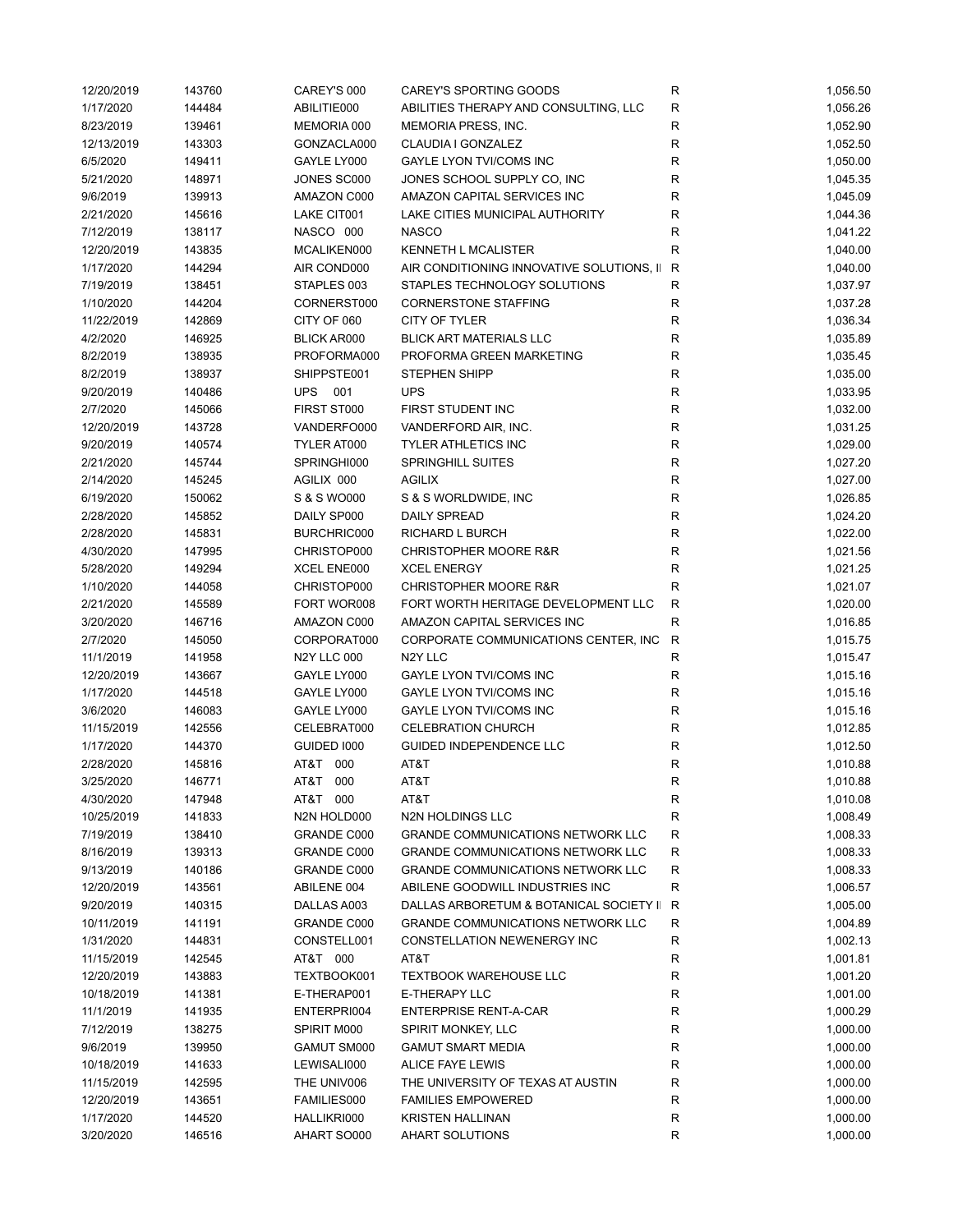| 7/12/2019  | 138090 | COOLE SC000        | COOLE SCHOOL, INC                     | R            | 999.30 |
|------------|--------|--------------------|---------------------------------------|--------------|--------|
| 5/28/2020  | 149150 | CONSTELL001        | <b>CONSTELLATION NEWENERGY INC</b>    | $\mathsf{R}$ | 996.55 |
| 10/11/2019 | 141143 | CHAMPION000        | <b>CHAMPION TEAMWEAR</b>              | R            | 996.00 |
| 10/11/2019 | 141293 | MULTI-SP000        | MULTI-SPORTS OFFICIALS ASSOCIATION    | R            | 993.00 |
| 8/9/2019   | 139058 | ULINE 000          | <b>ULINE</b>                          | R            | 992.87 |
| 8/16/2019  | 139251 | SPIRIT F000        | SPIRIT FILLED CELEBRATION CHURCH      | $\mathsf{R}$ | 992.09 |
| 12/20/2019 | 143573 | AT&T 000           | AT&T                                  | $\mathsf{R}$ | 991.46 |
| 3/13/2020  | 146321 | ENTERPRI004        | <b>ENTERPRISE RENT-A-CAR</b>          | $\mathsf{R}$ | 990.80 |
| 1/17/2020  | 144301 | AT&T<br>000        | AT&T                                  | $\mathsf{R}$ | 988.76 |
| 2/14/2020  | 145424 | AT&T<br>000        | AT&T                                  | $\mathsf{R}$ | 988.76 |
| 3/6/2020   | 146108 | <b>PEC</b><br>000  | PEC                                   | $\mathsf{R}$ | 988.71 |
| 8/30/2019  | 139595 | CITY OF 086        | CITY OF CARROLLTON                    | $\mathsf{R}$ | 987.50 |
| 1/24/2020  | 144716 | CALDEADE000        | ADELA CALDERON                        | R            | 981.10 |
| 2/7/2020   | 145049 | CORNERST000        | <b>CORNERSTONE STAFFING</b>           | R            | 980.81 |
| 10/18/2019 |        | AT&T 000           | AT&T                                  |              | 980.75 |
|            | 141542 |                    |                                       | R            |        |
| 12/13/2019 | 143249 | <b>BORDEN D000</b> | <b>BORDEN DAIRY COMPANY</b>           | $\mathsf{R}$ | 980.00 |
| 6/5/2020   | 149355 | COLLEGE 002        | THE COLLEGE BOARD                     | R            | 980.00 |
| 9/20/2019  | 140244 | AT&T 000           | AT&T                                  | $\mathsf{R}$ | 979.84 |
| 7/12/2019  | 138061 | ACCELERA002        | ACCELERATE LEARNING, INC.             | $\mathsf{R}$ | 976.32 |
| 7/26/2019  | 138577 | AT&T 000           | AT&T                                  | $\mathsf{R}$ | 975.32 |
| 8/23/2019  | 139459 | M & H SO000        | M & H SOLUTIONS                       | $\mathsf{R}$ | 975.12 |
| 4/9/2020   | 147175 | GUIDED 1000        | GUIDED INDEPENDENCE LLC               | R            | 975.00 |
| 9/27/2019  | 140769 | ABSOLUTE000        | ABSOLUTE LAWN CARE, INC               | $\mathsf{R}$ | 972.65 |
| 11/22/2019 | 142836 | ABSOLUTE000        | ABSOLUTE LAWN CARE, INC               | R            | 972.65 |
| 12/27/2019 | 143909 | ABSOLUTE000        | ABSOLUTE LAWN CARE, INC               | R            | 972.65 |
| 1/31/2020  | 144920 | ABSOLUTE000        | ABSOLUTE LAWN CARE, INC               | $\mathsf{R}$ | 972.65 |
| 2/28/2020  | 145947 | ABSOLUTE000        | ABSOLUTE LAWN CARE, INC               | $\mathsf{R}$ | 972.65 |
| 4/2/2020   | 146902 | ABSOLUTE000        | ABSOLUTE LAWN CARE, INC               | $\mathsf{R}$ | 972.65 |
| 4/23/2020  | 147510 | ABSOLUTE000        | ABSOLUTE LAWN CARE, INC               | $\mathsf{R}$ | 972.65 |
| 6/26/2020  | 150176 | ABSOLUTE000        | ABSOLUTE LAWN CARE, INC               | $\mathsf{R}$ | 972.65 |
| 1/31/2020  | 144912 | WAYFAIR 000        | <b>WAYFAIR LLC</b>                    | R            | 971.88 |
| 5/7/2020   | 148312 | JONES SC000        | JONES SCHOOL SUPPLY CO, INC           | R            | 970.57 |
| 7/26/2019  | 138722 | BURCHRIC000        | RICHARD L BURCH                       | R            | 970.18 |
| 4/30/2020  | 148121 | POSITIVE000        | POSITIVE PROMOTIONS, INC.             | R            | 969.36 |
| 5/7/2020   | 148308 | JIVE COM000        | JIVE COMMUNICATIONS, INC              | $\mathsf{R}$ | 969.22 |
| 4/2/2020   | 146901 | ABILITIE000        | ABILITIES THERAPY AND CONSULTING, LLC | $\mathsf{R}$ | 968.14 |
| 12/6/2019  | 143207 | ROSS VIN000        | <b>VINCENT ROSS</b>                   | $\mathsf{R}$ | 966.37 |
| 10/25/2019 | 141739 | OTICON 000         | <b>OTICON</b>                         | R            | 966.00 |
| 6/5/2020   | 149374 | CONSTELL001        | CONSTELLATION NEWENERGY INC           | R            | 964.49 |
| 12/6/2019  | 143022 | E-THERAP001        | E-THERAPY LLC                         | R            | 962.50 |
| 2/21/2020  | 145515 | ADAMS EX001        | ADAMS EXTERMINATING COMPANY           | R            | 962.50 |
| 3/25/2020  | 146854 | JW PEPPE000        |                                       | R            | 961.24 |
| 6/5/2020   | 149555 | SMITHSHE000        | JW PEPPER & SON INC<br>SHELLIE SMITH  | $\mathsf{R}$ | 961.15 |
| 10/11/2019 |        |                    |                                       |              |        |
|            | 141242 | SCHOOL O000        | <b>SCHOOL OUTFITTERS</b>              | R            | 960.64 |
| 9/20/2019  | 140537 | ECS LEAR000        | ECS LEARNING SYSTEMS, INC             | R            | 960.01 |
| 1/17/2020  | 144375 | HOUSTON 010        | <b>HOUSTON COUNTY COURIER</b>         | R            | 960.00 |
| 3/6/2020   | 146023 | ALLEE TH000        | ALLEE THERAPY, LLC                    | $\mathsf{R}$ | 960.00 |
| 3/20/2020  | 146620 | GONZACLA000        | CLAUDIA I GONZALEZ                    | $\mathsf{R}$ | 960.00 |
| 11/8/2019  | 142349 | STAPLES 002        | STAPLES BUSINESS ADVANTAGE            | R            | 953.73 |
| 7/12/2019  | 138254 | REPUBLIC005        | REPUBLIC SERVICES #615                | $\mathsf{R}$ | 950.04 |
| 12/13/2019 | 143529 | SCHOOLMI000        | <b>SCHOOLMINT INC</b>                 | R            | 950.00 |
| 1/17/2020  | 144513 | DELGADEN000        | DENISE DELGADO                        | $\mathsf{R}$ | 950.00 |
| 4/9/2020   | 147140 | DELGADEN000        | DENISE DELGADO                        | $\mathsf{R}$ | 950.00 |
| 4/23/2020  | 147811 | QUALITY 006        | <b>QUALITY FLOORS INCORPORATED</b>    | R            | 950.00 |
| 2/14/2020  | 145254 | AT&T 001           | AT&T                                  | R            | 949.51 |
| 7/12/2019  | 138310 | UPS 001            | <b>UPS</b>                            | R            | 949.47 |
| 6/26/2020  | 150342 | XCEL ENE000        | <b>XCEL ENERGY</b>                    | $\mathsf{R}$ | 948.25 |
| 6/26/2020  | 150329 | TEXTBOOK001        | <b>TEXTBOOK WAREHOUSE LLC</b>         | R            | 946.20 |
| 9/13/2019  | 140213 | TEXAS FI001        | TEXAS FIRE ALARM, INC                 | R            | 945.00 |
| 12/6/2019  | 143087 | TEXAS FI001        | TEXAS FIRE ALARM, INC                 | R            | 945.00 |
|            |        |                    |                                       |              |        |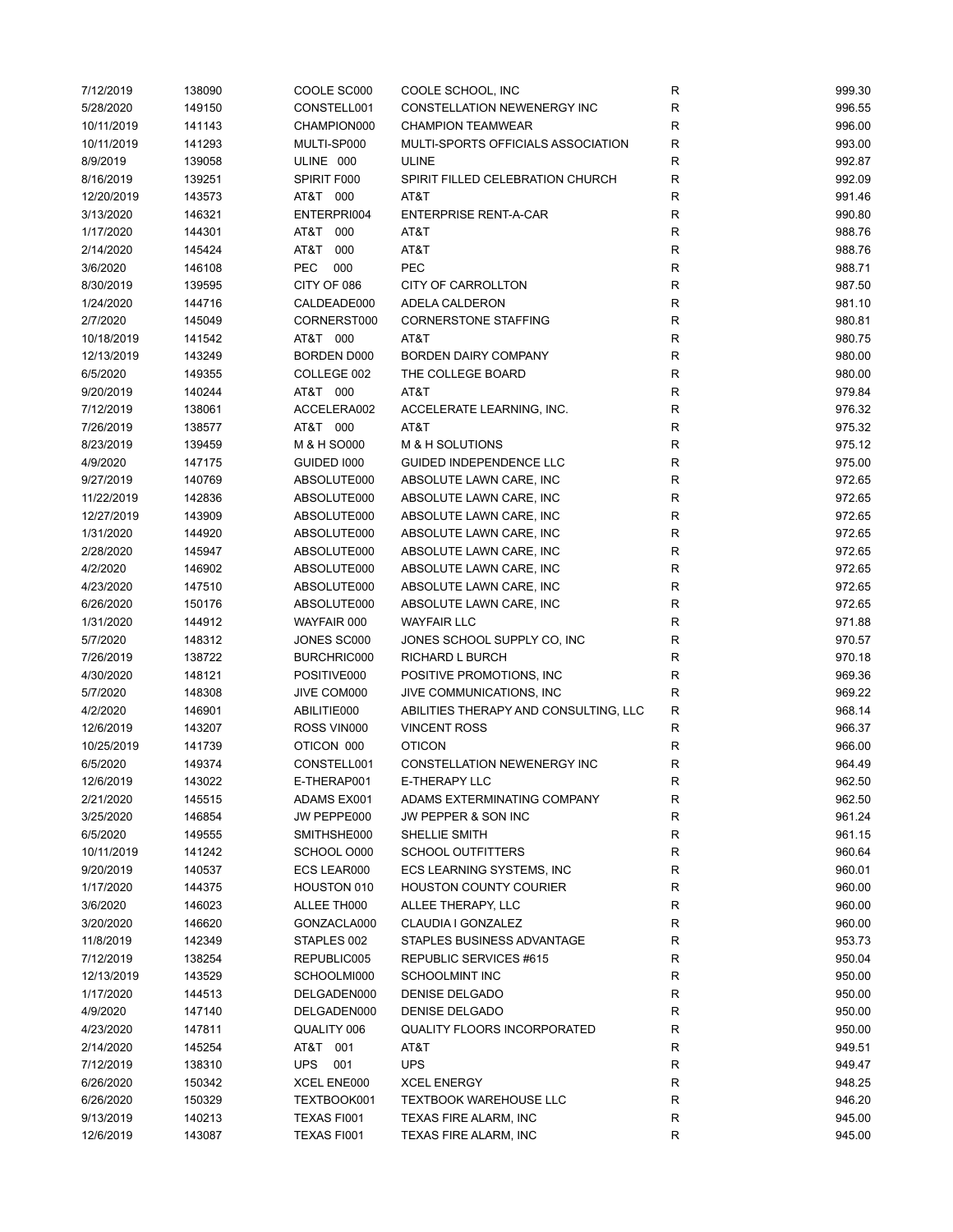| 11/15/2019 | 142500    | STAPLES 003 | STAPLES TECHNOLOGY SOLUTIONS            | R            | 943.77 |
|------------|-----------|-------------|-----------------------------------------|--------------|--------|
| 5/21/2020  | 148978    | LAKE CIT001 | LAKE CITIES MUNICIPAL AUTHORITY         | R            | 943.04 |
| 6/5/2020   | 149441    | JIVE COM000 | JIVE COMMUNICATIONS, INC                | $\mathsf R$  | 942.81 |
| 1/31/2020  | 144973    | ROSS MOL000 | ROSS MOLINA OLIVEROS PC                 | R            | 939.42 |
| 4/9/2020   | 147259    | SPECIALI000 | SPECIALIZED ASSESSMENT & CONSULTING, LI | R            | 937.50 |
| 2/7/2020   | 145238    | WOODLAND002 | WOODLANDS SPRINGHILL SUITES             | R            | 936.25 |
| 12/20/2019 | 143861    | RICHBCHR000 | <b>CHRISTA RICHBOURG</b>                | R            | 936.00 |
| 2/14/2020  | 145371    | RICHBCHR000 | <b>CHRISTA RICHBOURG</b>                | $\mathsf R$  | 936.00 |
| 1/17/2020  | 144367    | GONZACLA000 | CLAUDIA I GONZALEZ                      | $\mathsf R$  | 933.75 |
| 5/28/2020  | 149104    | AT&T 000    | AT&T                                    | R            | 933.72 |
|            | 147944    | AMAZON C000 | AMAZON CAPITAL SERVICES INC             | R            | 932.89 |
| 4/30/2020  |           |             |                                         |              |        |
| 3/13/2020  | 146260    | AT&T 001    | AT&T                                    | R            | 932.80 |
| 4/2/2020   | 146916    | AT&T 001    | AT&T                                    | $\mathsf R$  | 932.80 |
| 5/14/2020  | 148532    | CROWN AW000 | <b>CROWN AWARDS</b>                     | R            | 931.99 |
| 8/9/2019   | 139061    | UPS 001     | <b>UPS</b>                              | R            | 931.20 |
| 11/8/2019  | 142341    | REPUBLIC005 | REPUBLIC SERVICES #615                  | $\mathsf R$  | 930.85 |
| 1/17/2020  | 144341    | CORNERST000 | <b>CORNERSTONE STAFFING</b>             | $\mathsf R$  | 929.56 |
| 10/25/2019 | 141680    | COMPUDAT001 | COMPUDATA SOLUTIONS, LLC                | $\mathsf R$  | 927.00 |
| 7/19/2019  | 138476    | ABSOLUTE000 | ABSOLUTE LAWN CARE, INC                 | R            | 926.00 |
| 11/8/2019  | 142156    | DALLAS A003 | DALLAS ARBORETUM & BOTANICAL SOCIETY II | $\mathsf{R}$ | 925.00 |
| 10/11/2019 | 141171    | CULPEPPE000 | <b>CULPEPPER ELECTRIC LLC</b>           | $\mathsf R$  | 922.40 |
| 5/7/2020   | 148223    | AT&T 001    | AT&T                                    | R            | 920.90 |
| 6/5/2020   | 149312    | AT&T 001    | AT&T                                    | $\mathsf R$  | 920.90 |
| 3/20/2020  | 146544    | CENTER F008 | CENTER FOR LOSS & LIFE TRANSITION       | $\mathsf R$  | 920.00 |
| 1/31/2020  | 144794    | AT&T 000    | AT&T                                    | $\mathsf R$  | 917.90 |
| 7/26/2019  | 138659    | MERIT RO000 | MERIT ROOFING SYSTEMS INC               | R            | 917.85 |
| 12/20/2019 | 192000921 | HAID MAT000 | HAID MAT000                             | Α            | 917.71 |
|            | 141611    | PINEY WO000 | PINEY WOODS SPEECH PATHOLOGY            | $\mathsf R$  | 916.80 |
| 10/18/2019 |           |             |                                         |              |        |
| 4/16/2020  | 147347    | CONSTELL001 | CONSTELLATION NEWENERGY INC             | R            | 913.75 |
| 4/9/2020   | 147181    | JIVE COM000 | JIVE COMMUNICATIONS, INC                | $\mathsf R$  | 912.81 |
| 7/12/2019  | 138147    | REPUBLIC005 | REPUBLIC SERVICES #615                  | $\mathsf R$  | 911.60 |
| 2/28/2020  | 145875    | KLEEN AI000 | KLEEN AIR FILTER SERVICE & SALES        | R            | 910.00 |
| 10/11/2019 | 141175    | DECKER E000 | DECKER EQUIPMENT/SCHOOL FIX             | R            | 909.70 |
| 1/28/2020  | 144785    | HOME DEP000 | HOME DEPOT                              | R            | 909.33 |
| 1/24/2020  | 144728    | DALLAS W000 | DALLAS WORLD AQUARIUM                   | R            | 908.45 |
| 1/24/2020  | 144615    | FOLLETT 000 | FOLLETT SCHOOL SOLUTIONS, INC           | R            | 907.05 |
| 8/2/2019   | 138882    | TIME WAR004 | TIME WARNER CABLE                       | $\mathsf R$  | 906.30 |
| 9/6/2019   | 139896    | TIME WAR004 | <b>TIME WARNER CABLE</b>                | R            | 906.30 |
| 9/27/2019  | 140833    | TIME WAR004 | TIME WARNER CABLE                       | R            | 906.30 |
| 11/1/2019  | 142002    | TIME WAR004 | TIME WARNER CABLE                       | R            | 906.30 |
| 11/15/2019 | 142377    | AT&T 001    | AT&T                                    | R            | 903.61 |
| 12/13/2019 | 143237    | AT&T<br>000 | AT&T                                    | R            | 903.61 |
| 1/17/2020  | 144306    | AT&T 001    | AT&T                                    | R            | 903.61 |
|            |           |             |                                         | R            | 901.92 |
| 6/26/2020  | 150217    | CHRISTIA002 | CHRISTIAN TEMPLE CHURCH ASSEMBLY OF G   |              |        |
| 10/4/2019  | 140862    | BIFFLBRY000 | <b>BRYCE NIELSEN BIFFLE</b>             | R            | 900.00 |
| 10/11/2019 | 141223    | PULLICUR000 | <b>CURTIS L PULLIAM</b>                 | R            | 900.00 |
| 10/25/2019 | 141823    | LEAD4WAR000 | LEAD4WARD                               | $\mathsf R$  | 900.00 |
| 11/1/2019  | 141930    | DALLAS A003 | DALLAS ARBORETUM & BOTANICAL SOCIETY II | $\mathsf{R}$ | 900.00 |
| 2/21/2020  | 145599    | GRAPEVIN003 | <b>GRAPEVINE FIELDHOUSE LLC</b>         | R            | 900.00 |
| 4/23/2020  | 147523    | ASBESTOS001 | ASBESTOS INSPECTION MANAGEMENT          | R            | 900.00 |
| 8/16/2019  | 139156    | AT&T 001    | AT&T                                    | R            | 899.42 |
| 9/13/2019  | 140006    | AT&T<br>001 | AT&T                                    | ${\sf R}$    | 899.42 |
| 10/18/2019 | 141333    | AT&T 001    | AT&T                                    | R            | 899.42 |
| 8/16/2019  | 139268    | ULINE 000   | <b>ULINE</b>                            | R            | 899.27 |
| 11/1/2019  | 141975    | SCHOOL H000 | SCHOOL HEALTH CORPORATION               | R            | 899.07 |
| 5/7/2020   | 148253    | CITY OF 014 | <b>CITY OF DALLAS</b>                   | R            | 898.47 |
| 4/23/2020  | 147556    | BLEYL EN000 | <b>BLEYL ENGINEERING</b>                | ${\sf R}$    | 897.50 |
| 4/30/2020  | 147973    | BLEYL EN000 | <b>BLEYL ENGINEERING</b>                | R            | 897.50 |
| 8/2/2019   | 138824    | FANNIKIR000 | <b>KIRK FANNING</b>                     | R            | 897.00 |
|            |           |             |                                         |              | 897.00 |
| 9/20/2019  | 140409    | MILLER M000 | MILLER MEDIA HOLDINGS LLC               | ${\sf R}$    |        |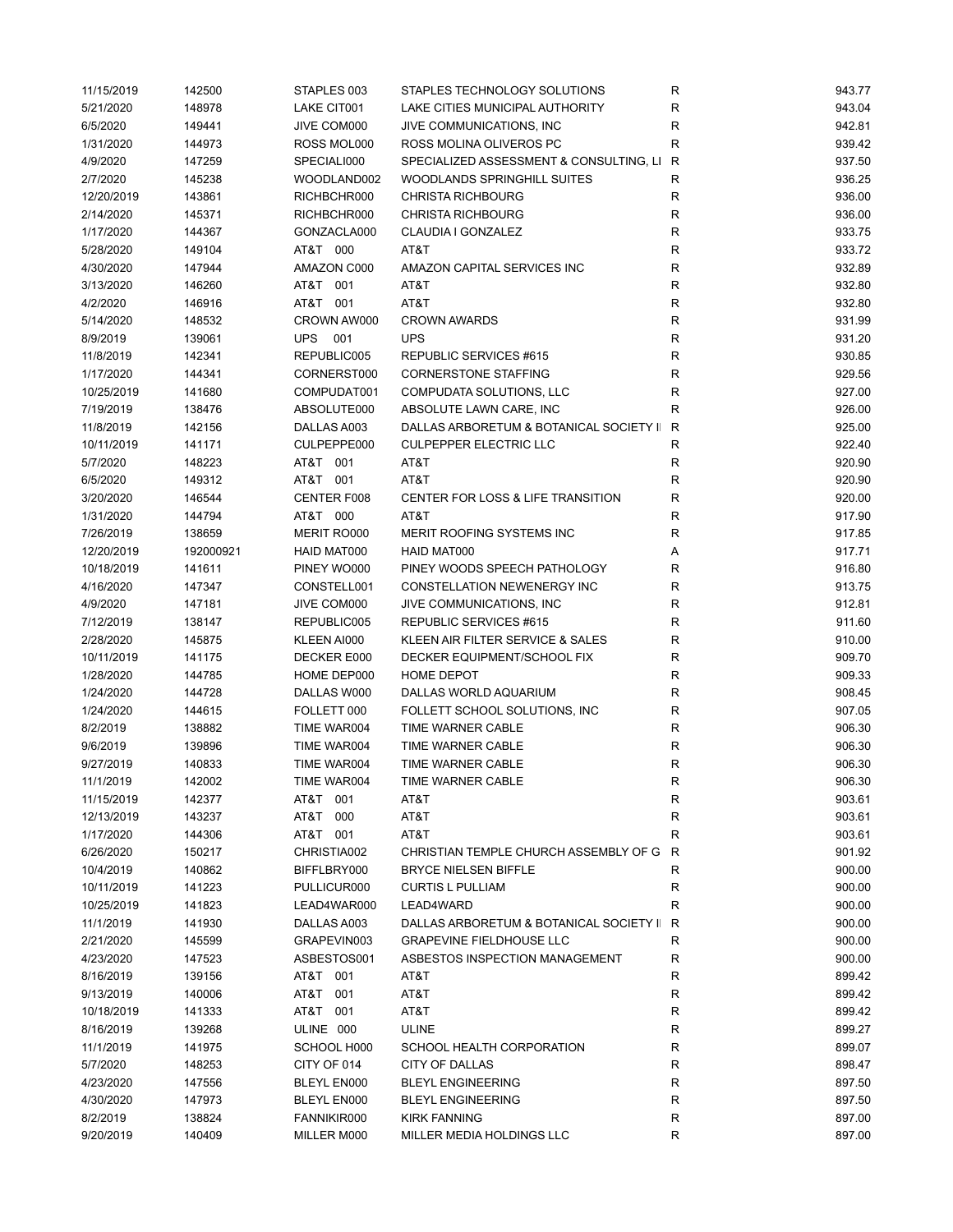| 1/17/2020              | 144527           | MILLER M000                | MILLER MEDIA HOLDINGS LLC                                                       | R                | 897.00           |
|------------------------|------------------|----------------------------|---------------------------------------------------------------------------------|------------------|------------------|
| 6/5/2020               | 149487           | MILLER M000                | MILLER MEDIA HOLDINGS LLC                                                       | ${\sf R}$        | 897.00           |
| 12/20/2019             | 143713           | STARLITE002                | <b>STARLITE SIGN</b>                                                            | R                | 895.00           |
| 1/17/2020              | 144398           | PROFESSI000                | PROFESSIONAL BINDING PRODUCTS, INC.                                             | R                | 895.00           |
| 9/13/2019              | 140123           | TEKK INT000                | TEKK INTERNATIONAL, INC                                                         | $\mathsf R$      | 894.00           |
| 10/4/2019              | 140997           | WILLIAM 001                | WILLIAM H SADLIER, INC                                                          | ${\sf R}$        | 892.91           |
| 10/25/2019             | 141728           | KEMP'S O000                | KEMP'S OCCUPATIONAL THERAPY SERVICES,                                           | $\mathsf{R}$     | 892.50           |
| 9/13/2019              | 140032           | CITY OF 068                | THE CITY OF COPPELL                                                             | $\mathsf R$      | 892.35           |
| 8/30/2019              | 139694           | AT&T 000                   | AT&T                                                                            | $\mathsf R$      | 891.48           |
| 1/24/2020              | 144641           | LAKE CIT001                | LAKE CITIES MUNICIPAL AUTHORITY                                                 | R                | 889.67           |
| 3/6/2020               | 146114           | <b>PRO-ED 1000</b>         | PRO-ED INC                                                                      | R                | 887.70           |
| 8/2/2019               | 138939           | STAPLES 002                | STAPLES BUSINESS ADVANTAGE                                                      | $\mathsf R$      | 887.44           |
| 12/13/2019             | 143351           | REPUBLIC005                | REPUBLIC SERVICES #615                                                          | R                | 886.49           |
| 1/10/2020              | 144138           | REPUBLIC005                | REPUBLIC SERVICES #615                                                          | $\mathsf R$      | 886.49           |
| 2/7/2020               | 145109           | REPUBLIC005                | REPUBLIC SERVICES #615                                                          | $\mathsf R$      | 886.49           |
| 3/6/2020               | 146119           | REPUBLIC005                | REPUBLIC SERVICES #615                                                          | $\mathsf R$      | 886.49           |
| 4/2/2020               | 147002           | REPUBLIC005                | REPUBLIC SERVICES #615                                                          | $\mathsf R$      | 886.49           |
|                        | 148351           | REPUBLIC005                | REPUBLIC SERVICES #615                                                          |                  | 886.49           |
| 5/7/2020               |                  |                            |                                                                                 | R<br>$\mathsf R$ |                  |
| 8/9/2019               | 139113           | STAPLES 002<br>FIRST CL000 | STAPLES BUSINESS ADVANTAGE                                                      |                  | 884.92           |
| 3/25/2020              | 146837           |                            | FIRST CLASS TOURS, INC.                                                         | R                | 884.50           |
| 4/23/2020              | 147667           | FRONTIER003                | FRONTIER COMMUNICATIONS                                                         | $\mathsf R$      | 882.72           |
| 10/11/2019             | 141131           | BEYER PL000                | BEYER PLUMBING COMPANY, LTD                                                     | R                | 882.55           |
| 3/20/2020              | 146595           | COSERV 000                 | <b>COSERV</b>                                                                   | R                | 880.83           |
| 4/23/2020              | 147668           | FRONTIER003                | <b>FRONTIER COMMUNICATIONS</b>                                                  | $\mathsf R$      | 880.35           |
| 7/19/2019              | 138469           | UPS 001                    | <b>UPS</b>                                                                      | $\mathsf{R}$     | 879.64           |
| 10/18/2019             | 141412           | PERMIAN 000                | PERMIAN SPEECH AND LANGUAGE SERVICES                                            | $\mathsf{R}$     | 877.50           |
| 9/27/2019              | 140661           | <b>BSN SPOR000</b>         | <b>BSN SPORTS, LLC</b>                                                          | $\mathsf R$      | 877.46           |
| 10/11/2019             | 141260           | VANDERFO000                | VANDERFORD AIR, INC.                                                            | R                | 875.00           |
| 2/21/2020              | 145653           | THE UNIV006                | THE UNIVERSITY OF TEXAS AT AUSTIN                                               | $\mathsf R$      | 875.00           |
| 3/20/2020              | 146758           | FUNSPIRE000                | FUNSPIRED PEDIATRIC THERAPY SERVICES P                                          | $\mathsf{R}$     | 874.30           |
| 11/22/2019             | 142870           | CITY OF 060                | CITY OF TYLER                                                                   | R                | 874.21           |
| 2/21/2020              | 145707           | DE LOMAR000                | MARIA DE LOS ANGELES NEGRETE                                                    | R                | 870.00           |
| 9/6/2019               | 192000426        | BUCKHAMA000                | BUCKHAMA000                                                                     | Α                | 869.96           |
| 2/21/2020              | 145590           | FUNSPIRE000                | FUNSPIRED PEDIATRIC THERAPY SERVICES P                                          | $\mathsf{R}$     | 868.10           |
| 10/4/2019              | 140960           | PROFORMA000                | PROFORMA GREEN MARKETING                                                        | R                | 866.83           |
| 8/9/2019               | 139036           | REPUBLIC005                | REPUBLIC SERVICES #615                                                          | $\mathsf{R}$     | 864.02           |
| 5/14/2020              | 148616           | JOHNSON 001                | JOHNSON CONTROLS SECURITY SOLUTIONS                                             | $\mathsf{R}$     | 863.67           |
| 9/20/2019              | 140424           | PAPENVIR000                | <b>VIRGINIA PAPEN</b>                                                           | $\mathsf R$      | 863.15           |
| 9/27/2019              | 140764           | WAYFAIR 000                | <b>WAYFAIR LLC</b>                                                              | $\mathsf R$      | 862.62           |
| 6/19/2020              | 149867           | CITY OF 014                | <b>CITY OF DALLAS</b>                                                           | R                | 862.35           |
| 1/24/2020              | 144618           | <b>FUSION C000</b>         | <b>FUSION CLOUD SERVICES LLC</b>                                                | R                | 860.03           |
| 10/11/2019             | 141119           | ASBESTOS001                | ASBESTOS INSPECTION MANAGEMENT                                                  | R                | 860.00           |
| 7/19/2019              | 138332           | AT&T 001                   | AT&T                                                                            | R                | 859.99           |
| 10/25/2019             |                  |                            |                                                                                 |                  |                  |
|                        |                  | AT&T 000                   | AT&T                                                                            |                  |                  |
|                        | 141796           |                            |                                                                                 | R                | 857.76           |
| 10/25/2019             | 141724           | <b>JM LAWNC001</b>         | <b>JM LAWNCARE &amp; SPRINKLER</b>                                              | R                | 857.65           |
| 12/6/2019              | 143206           | ROSE SAR000                | SARAH ROSE                                                                      | ${\sf R}$        | 856.00           |
| 12/3/2019              | 142955           | AT&T 000                   | AT&T                                                                            | R                | 855.72           |
| 1/3/2020               | 143949           | AT&T 000                   | AT&T                                                                            | R                | 855.72           |
| 7/19/2019              | 138504           | MENTORIN000                | MENTORING MINDS, L P                                                            | R                | 854.70           |
| 11/8/2019              | 142323           | JIVE COM000                | JIVE COMMUNICATIONS, INC                                                        | R                | 852.79           |
| 1/17/2020              | 144436           | WRIGHT G000                | WRIGHT GROUP ARCHITECTS PLANNERS, PLL R                                         |                  | 852.50           |
| 2/28/2020              | 146011           | WRIGHT G000                | WRIGHT GROUP ARCHITECTS PLANNERS, PLL R                                         |                  | 852.50           |
| 10/4/2019              | 140957           | POPE PLU000                | POPE PLUMBING, INC                                                              | R                | 850.90           |
| 9/27/2019              | 140811           | HIDELL A000                | HIDELL AND ASSOCIATES ARCHITECTS INC                                            | R                | 850.00           |
| 10/4/2019              | 140911           | DAILY SP000                | DAILY SPREAD                                                                    | $\mathsf R$      | 850.00           |
| 4/2/2020               | 146961           | EP REMOD000                | EP REMODELING SERVICES LLC                                                      | ${\sf R}$        | 850.00           |
| 1/24/2020              | 144585           | CITY OF 044                | <b>CITY OF LEANDER</b>                                                          | R                | 849.95           |
| 9/27/2019              | 140773           | AT&T 000                   | AT&T                                                                            | R                | 849.72           |
| 9/13/2019<br>1/24/2020 | 140085<br>144760 | PEROT MU000<br>SPECIALI000 | PEROT MUSEUM OF NATURE AND SCIENCE<br>SPECIALIZED ASSESSMENT & CONSULTING, LI R | R                | 848.00<br>847.75 |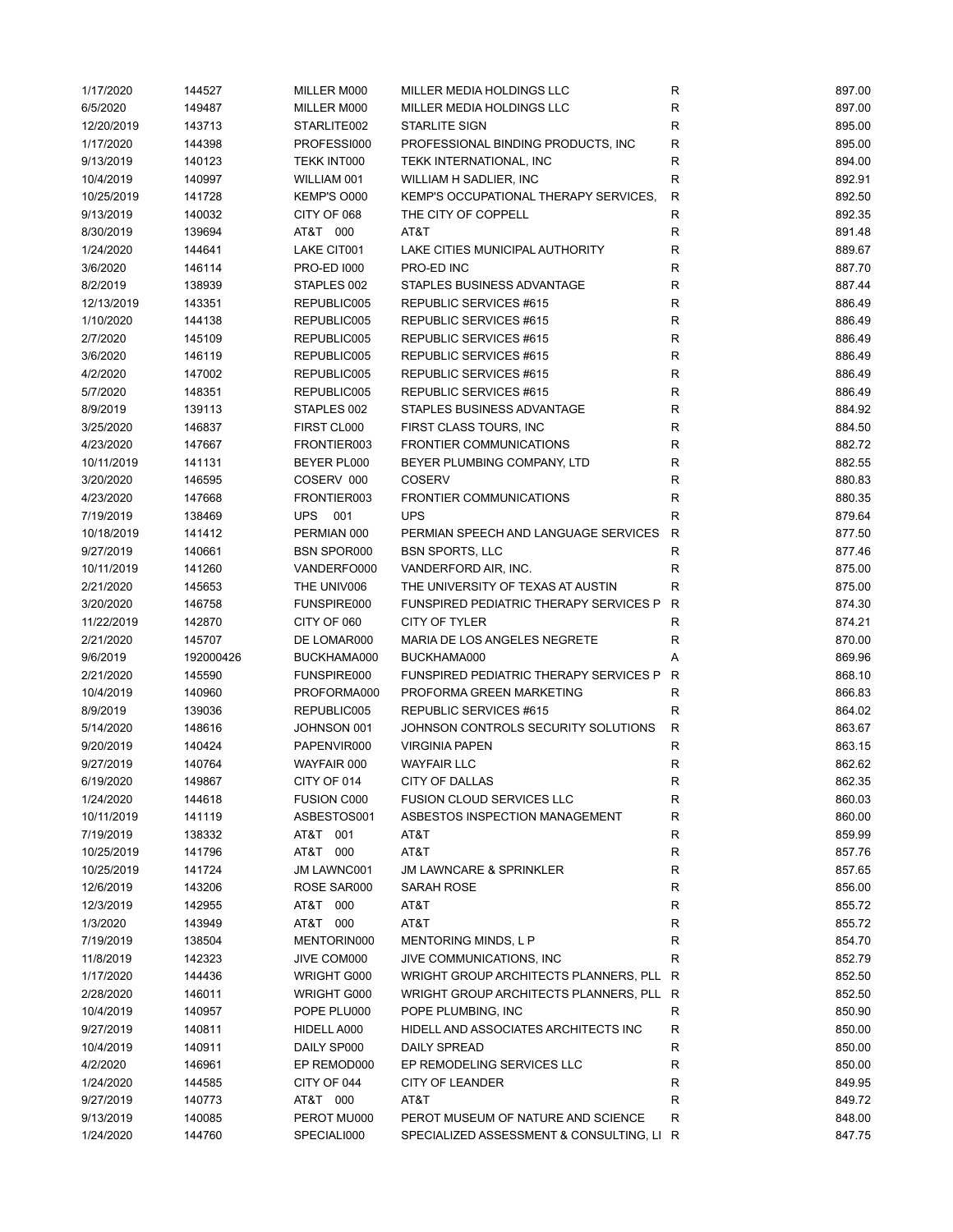| 8/2/2019   | 138831    | GANDY IN000        | <b>GANDY INK</b>                          | R            | 847.20 |
|------------|-----------|--------------------|-------------------------------------------|--------------|--------|
| 1/10/2020  | 144108    | JIVE COM000        | JIVE COMMUNICATIONS, INC                  | R            | 846.54 |
| 11/8/2019  | 142297    | CORNERST000        | <b>CORNERSTONE STAFFING</b>               | R            | 846.47 |
| 11/8/2019  | 142224    | REPUBLIC005        | REPUBLIC SERVICES #615                    | R            | 845.98 |
| 2/14/2020  | 145367    | REPUBLIC005        | REPUBLIC SERVICES #615                    | R            | 845.98 |
| 12/13/2019 | 143358    | REPUBLIC005        | REPUBLIC SERVICES #615                    | R            | 845.48 |
| 1/10/2020  | 144146    | REPUBLIC005        | REPUBLIC SERVICES #615                    | R            | 845.48 |
| 10/11/2019 | 141123    | AT&T 003           | AT&T                                      | R            | 845.34 |
| 11/8/2019  | 142120    | AT&T<br>003        | AT&T                                      | R            | 845.34 |
| 12/13/2019 | 143244    | AT&T<br>003        | AT&T                                      | R            | 845.34 |
| 1/10/2020  | 144046    | AT&T<br>003        | AT&T                                      | R            | 845.34 |
| 2/7/2020   | 145008    | AT&T<br>003        | AT&T                                      | R            | 845.34 |
| 3/13/2020  | 146264    | AT&T<br>003        | AT&T                                      | R            | 845.34 |
| 4/9/2020   | 147071    | AT&T<br>003        | AT&T                                      | R            | 845.34 |
| 5/7/2020   | 148225    | AT&T<br>003        | AT&T                                      | R            | 845.34 |
| 6/5/2020   | 149313    | AT&T 003           | AT&T                                      | R            | 845.34 |
| 12/13/2019 | 143314    | JIVE COM000        | JIVE COMMUNICATIONS, INC                  | R            | 844.67 |
| 3/13/2020  | 146376    | REPUBLIC005        | REPUBLIC SERVICES #615                    | R            | 843.98 |
| 3/6/2020   | 146203    | JIVE COM000        | JIVE COMMUNICATIONS, INC.                 | R            | 842.76 |
| 2/14/2020  |           | JIVE COM000        |                                           |              | 842.31 |
|            | 145330    |                    | JIVE COMMUNICATIONS, INC.                 | R            |        |
| 8/9/2019   | 139034    | REPUBLIC005        | REPUBLIC SERVICES #615                    | R            | 842.13 |
| 9/6/2019   | 139975    | REPUBLIC005        | REPUBLIC SERVICES #615                    | R            | 842.13 |
| 10/11/2019 | 141235    | REPUBLIC005        | <b>REPUBLIC SERVICES #615</b>             | R            | 842.13 |
| 7/12/2019  | 138292    | TRIUMPH 000        | TRIUMPH CHURCH, INC                       | R            | 841.80 |
| 10/11/2019 | 141233    | REPUBLIC005        | REPUBLIC SERVICES #615                    | R            | 841.56 |
| 11/22/2019 | 142821    | TIME WAR004        | TIME WARNER CABLE                         | R            | 840.57 |
| 11/8/2019  | 142183    | MERLOS L000        | MERLOS LIMOUSINES AND CHARTERS            | R            | 840.00 |
| 1/31/2020  | 144864    | ISTATION000        | <b>ISTATION</b>                           | R            | 840.00 |
| 11/8/2019  | 142134    | CITY OF 068        | THE CITY OF COPPELL                       | R            | 837.10 |
| 4/9/2020   | 147247    | REPUBLIC005        | REPUBLIC SERVICES #615                    | R            | 836.72 |
| 5/14/2020  | 148576    | FRONTIER003        | <b>FRONTIER COMMUNICATIONS</b>            | R            | 836.21 |
| 6/12/2020  | 149703    | FRONTIER003        | <b>FRONTIER COMMUNICATIONS</b>            | R            | 836.21 |
| 7/12/2019  | 138072    | <b>BLICK AR000</b> | <b>BLICK ART MATERIALS LLC</b>            | R            | 835.94 |
| 5/14/2020  | 192001339 | SHEPPSHE000        | SHEPPSHE000                               | Α            | 835.80 |
| 2/28/2020  | 146001    | SPECIALI000        | SPECIALIZED ASSESSMENT & CONSULTING, LI   | R            | 835.00 |
| 8/9/2019   | 139043    | REPUBLIC005        | REPUBLIC SERVICES #615                    | R            | 834.67 |
| 9/20/2019  | 140458    | SPIRIT M000        | SPIRIT MONKEY, LLC                        | R            | 832.50 |
| 5/14/2020  | 148581    | FUSION C000        | <b>FUSION CLOUD SERVICES LLC</b>          | R            | 831.61 |
| 6/5/2020   | 149408    | <b>FUSION C000</b> | <b>FUSION CLOUD SERVICES LLC</b>          | R            | 831.61 |
| 6/12/2020  | 149736    | PEDIATRI000        | THE PEDIATRIC THERAPY CENTER              | R            | 830.75 |
| 7/12/2019  | 138140    | POPE PLU000        | POPE PLUMBING, INC                        | R            | 829.22 |
| 5/14/2020  | 148703    | REPUBLIC005        | REPUBLIC SERVICES #615                    | R            | 828.98 |
| 11/1/2019  | 142008    | YATES CO001        | YATES COMPANY, LLC                        | R            | 828.00 |
| 8/30/2019  | 139567    | AIR COND000        | AIR CONDITIONING INNOVATIVE SOLUTIONS, II | R            | 827.50 |
| 11/22/2019 | 142901    | M CID AS000        | M CID ASSESSMENT SERVICES INC             | R            | 826.25 |
| 5/14/2020  | 148627    | KLEEN AI000        | KLEEN AIR FILTER SERVICE & SALES          | R            | 825.00 |
| 11/1/2019  | 141933    | DURHAM S005        | DURHAM SCHOOL SERVICES                    | R            | 822.80 |
| 11/8/2019  | 142209    | PUSH SPE000        | PUSH SPEECH SERVICES LLC                  | R            | 822.68 |
| 5/21/2020  | 149038    | SPECIALI000        | SPECIALIZED ASSESSMENT & CONSULTING, LI   | R            | 820.00 |
| 6/26/2020  | 150299    | PEC 000            | <b>PEC</b>                                | R            | 819.14 |
| 8/16/2019  | 139257    | TEXAS ED002        | TEXAS EDUCATION AGENCY-MSC                | $\mathsf{R}$ | 817.07 |
| 6/12/2020  | 149758    | REPUBLIC005        | REPUBLIC SERVICES #615                    | R            | 816.86 |
| 6/19/2020  | 149988    | LEWISVIL007        | LEWISVILLE LETTERING                      | R            | 816.00 |
| 8/16/2019  | 139226    | INSTITUT001        | INSTITUTE FOR EXCELLENCE IN WRITING LLC   | R            | 815.00 |
| 9/13/2019  | 140051    | ELECTRO 001        | ELECTRO COOLING SERVICE LLC               | R            | 815.00 |
|            |           |                    |                                           |              |        |
| 10/18/2019 | 141595    | FUSION C000        | <b>FUSION CLOUD SERVICES LLC</b>          | R            | 813.59 |
| 9/13/2019  | 140182    | FUSION C000        | <b>FUSION CLOUD SERVICES LLC</b>          | R            | 813.01 |
| 9/6/2019   | 139952    | GRANDE C000        | <b>GRANDE COMMUNICATIONS NETWORK LLC</b>  | R            | 812.89 |
| 12/13/2019 | 143270    | COMCAST 000        | <b>COMCAST</b>                            | $\mathsf{R}$ | 810.98 |
| 10/25/2019 | 141684    | DALLAS A003        | DALLAS ARBORETUM & BOTANICAL SOCIETY II R |              | 810.00 |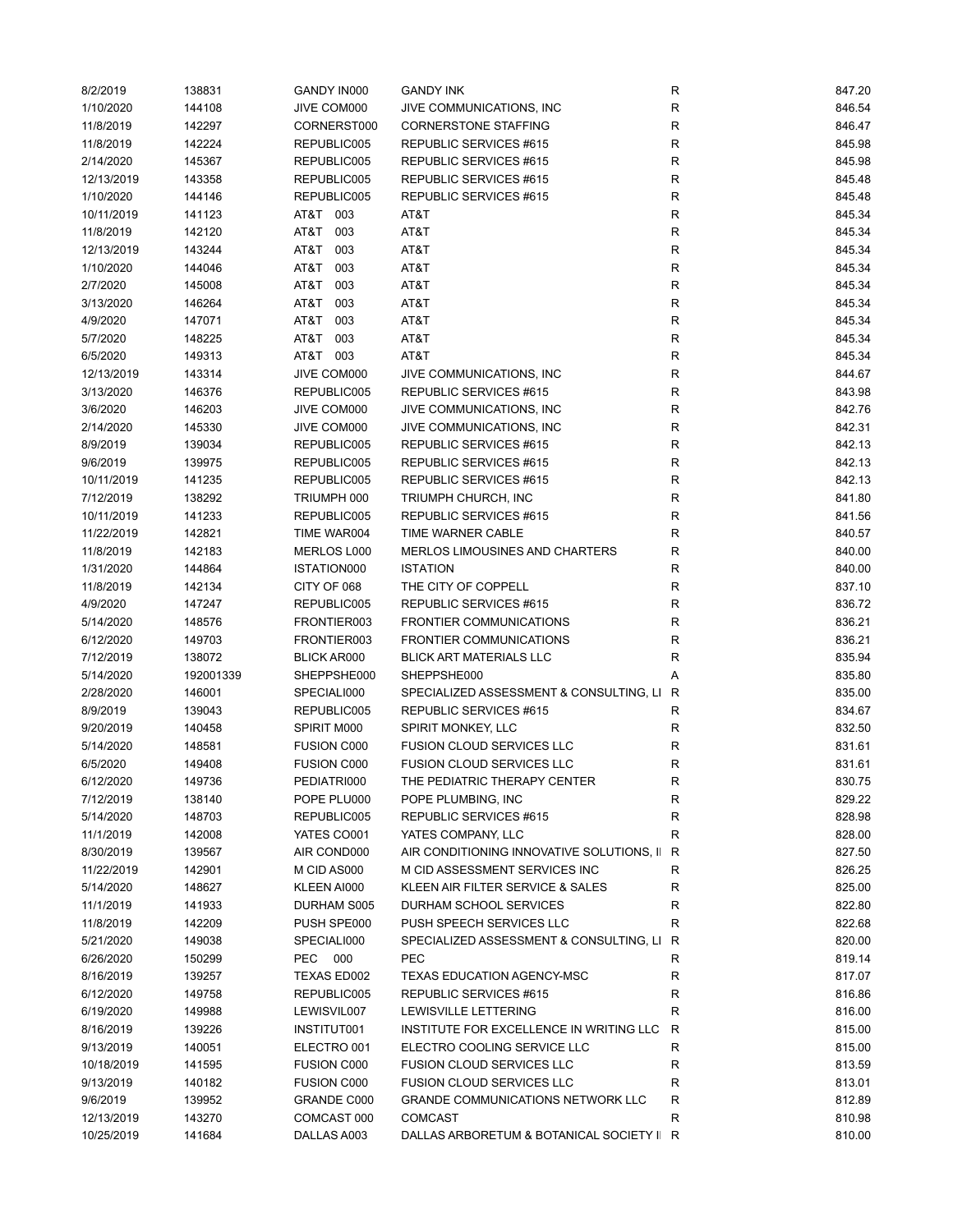| 1/3/2020   | 143945    | ADVANTAG009        | ADVANTAGE BUSINESS CAPITAL INC       | R           | 810.00 |
|------------|-----------|--------------------|--------------------------------------|-------------|--------|
| 9/20/2019  | 192000540 | PARREJOH000        | PARREJOH000                          | Α           | 810.00 |
| 12/6/2019  | 143127    | ATMOS EN000        | <b>ATMOS ENERGY</b>                  | R           | 809.93 |
| 11/22/2019 | 142751    | <b>FUSION C000</b> | <b>FUSION CLOUD SERVICES LLC</b>     | R           | 809.70 |
| 12/20/2019 | 143663    | <b>FUSION C000</b> | <b>FUSION CLOUD SERVICES LLC</b>     | $\mathsf R$ | 809.70 |
| 4/23/2020  | 147572    | CELEBRAT000        | <b>CELEBRATION CHURCH</b>            | R           | 808.56 |
| 9/27/2019  | 140765    | WEST MUS000        | WEST MUSIC COMPANY INC               | $\mathsf R$ | 808.00 |
| 4/9/2020   | 147191    | LAKE CIT001        | LAKE CITIES MUNICIPAL AUTHORITY      | $\mathsf R$ | 807.86 |
| 11/22/2019 | 142933    | STAPLES 002        | STAPLES BUSINESS ADVANTAGE           | ${\sf R}$   | 807.41 |
| 2/21/2020  | 145591    | <b>FUSION C000</b> | <b>FUSION CLOUD SERVICES LLC</b>     | $\mathsf R$ | 807.40 |
| 3/20/2020  | 146614    | FUSION C000        | <b>FUSION CLOUD SERVICES LLC</b>     | R           | 807.40 |
|            |           |                    |                                      |             |        |
| 12/3/2019  | 142962    | ATMOS EN000        | <b>ATMOS ENERGY</b>                  | $\mathsf R$ | 806.37 |
| 4/9/2020   | 147168    | <b>FUSION C000</b> | <b>FUSION CLOUD SERVICES LLC</b>     | R           | 806.37 |
| 8/23/2019  | 139468    | RAMOSCAR000        | <b>CARLOS LUIS RAMOS</b>             | $\mathsf R$ | 805.00 |
| 5/28/2020  | 149143    | COLLEGE 002        | THE COLLEGE BOARD                    | R           | 805.00 |
| 12/6/2019  | 143198    | PREMIERE000        | PREMIERE INSTALL MOVERS, LLC         | R           | 803.55 |
| 4/30/2020  | 148081    | KIVY RAD000        | <b>KIVY RADIO</b>                    | $\mathsf R$ | 803.00 |
| 10/25/2019 | 141822    | LAKESHOR000        | LAKESHORE LEARNING MATERIALS         | $\mathsf R$ | 802.96 |
| 7/26/2019  | 138734    | HERFF JO019        | HERFF JONES - THE WOODLANDS          | $\mathsf R$ | 802.02 |
| 7/26/2019  | 138711    | AT&T 000           | AT&T                                 | $\mathsf R$ | 801.91 |
| 12/20/2019 | 143688    | <b>N2Y LLC 000</b> | N2Y LLC                              | $\mathsf R$ | 801.62 |
| 3/20/2020  | 146608    | FIRST ST000        | FIRST STUDENT INC                    | $\mathsf R$ | 801.50 |
| 9/13/2019  | 140021    | CHAPMAN 000        | CHAPMAN ELECTRICAL SERVICES          | R           | 800.00 |
| 12/20/2019 | 143671    | HEYE REF000        | HEYE REFRIGERATION COMPANY           | $\mathsf R$ | 800.00 |
| 6/26/2020  | 150337    | USA SCHE000        | USA SCHEDULER LLC                    | R           | 800.00 |
| 1/17/2020  | 144401    | SCHOOL S000        | <b>SCHOOL SPECIALTY</b>              | R           | 799.68 |
| 4/30/2020  | 148020    | DANIELS 003        | <b>DANIELS AIR</b>                   | ${\sf R}$   | 799.48 |
| 11/1/2019  | 142099    | VANDERFO000        | VANDERFORD AIR, INC.                 | ${\sf R}$   | 799.00 |
| 7/19/2019  | 138402    | <b>FUSION C000</b> | <b>FUSION CLOUD SERVICES LLC</b>     | ${\sf R}$   | 797.85 |
| 8/16/2019  | 139218    | <b>FUSION C000</b> | <b>FUSION CLOUD SERVICES LLC</b>     | $\mathsf R$ | 797.84 |
|            |           |                    |                                      |             |        |
| 7/19/2019  | 138498    | FLINN SC000        | FLINN SCIENTIFIC, INC                | R           | 797.44 |
| 10/4/2019  | 192000591 | CASTLSTE001        | CASTLSTE001                          | Α           | 796.31 |
| 1/24/2020  | 144601    | CWD<br>000         | <b>CWD</b>                           | R           | 796.02 |
| 2/7/2020   | 145191    | <b>CWD</b><br>000  | <b>CWD</b>                           | $\mathsf R$ | 796.02 |
| 3/20/2020  | 146596    | <b>CWD</b><br>000  | <b>CWD</b>                           | R           | 796.02 |
| 4/9/2020   | 147137    | <b>CWD</b><br>000  | <b>CWD</b>                           | $\mathsf R$ | 796.02 |
| 5/7/2020   | 148286    | <b>CWD</b><br>000  | <b>CWD</b>                           | $\mathsf R$ | 796.02 |
| 6/19/2020  | 149914    | <b>CWD</b><br>000  | <b>CWD</b>                           | R           | 796.02 |
| 4/23/2020  | 147540    | AUSTIN C007        | <b>AUSTIN CHARTER SERVICE</b>        | R           | 795.00 |
| 9/20/2019  | 140314    | DAILY SP000        | <b>DAILY SPREAD</b>                  | R           | 792.50 |
| 5/21/2020  | 192001365 | WAYFAIR 000        | WAYFAIR 000                          | Α           | 789.99 |
| 12/6/2019  | 143193    | PEC 000            | <b>PEC</b>                           | R           | 788.85 |
| 10/4/2019  | 141052    | KESLECHA000        | <b>CHARLES R KESLER</b>              | R           | 787.57 |
| 3/20/2020  | 146540    | <b>BSN SPOR000</b> | <b>BSN SPORTS, LLC</b>               | R           | 787.50 |
| 12/20/2019 | 143652    | FCA GRIF000        | FCA GRIFFINS BOOSTER CLUB            | R           | 786.31 |
| 5/28/2020  | 149127    | CELEBRAT000        | <b>CELEBRATION CHURCH</b>            | R           | 785.94 |
| 9/20/2019  | 140557    | PEDIATRI000        | THE PEDIATRIC THERAPY CENTER         | R           | 785.11 |
| 5/7/2020   | 148370    | TEXAS FI001        | TEXAS FIRE ALARM, INC                | $\mathsf R$ | 785.00 |
| 4/23/2020  | 147615    | COSERV 000         | <b>COSERV</b>                        | R           | 784.55 |
| 3/20/2020  | 146623    | HIDELL A000        | HIDELL AND ASSOCIATES ARCHITECTS INC | R           | 784.01 |
| 1/24/2020  | 144650    | PREMIERE000        | PREMIERE INSTALL MOVERS, LLC         | R           | 782.74 |
|            |           |                    | BERGERON000                          |             | 780.30 |
| 9/13/2019  | 192000469 | BERGERON000        |                                      | Α           |        |
| 11/15/2019 | 142612    | UPS 001            | <b>UPS</b>                           | R           | 780.22 |
| 12/20/2019 | 143680    | KLEEN AI000        | KLEEN AIR FILTER SERVICE & SALES     | R           | 780.00 |
| 5/21/2020  | 149020    | RICHBCHR000        | <b>CHRISTA RICHBOURG</b>             | R           | 780.00 |
| 6/5/2020   | 149375    | CONSTELL001        | CONSTELLATION NEWENERGY INC          | R           | 779.86 |
| 9/6/2019   | 139931    | COMCAST 000        | <b>COMCAST</b>                       | R           | 779.72 |
| 5/28/2020  | 149204    | HONORS G000        | HONORS GRADUATION                    | ${\sf R}$   | 778.98 |
| 4/2/2020   | 147029    | THE PARE000        | THE PARENT INSTITUTE                 | R           | 778.00 |
| 4/2/2020   | 146948    | CORNERST000        | <b>CORNERSTONE STAFFING</b>          | R           | 777.55 |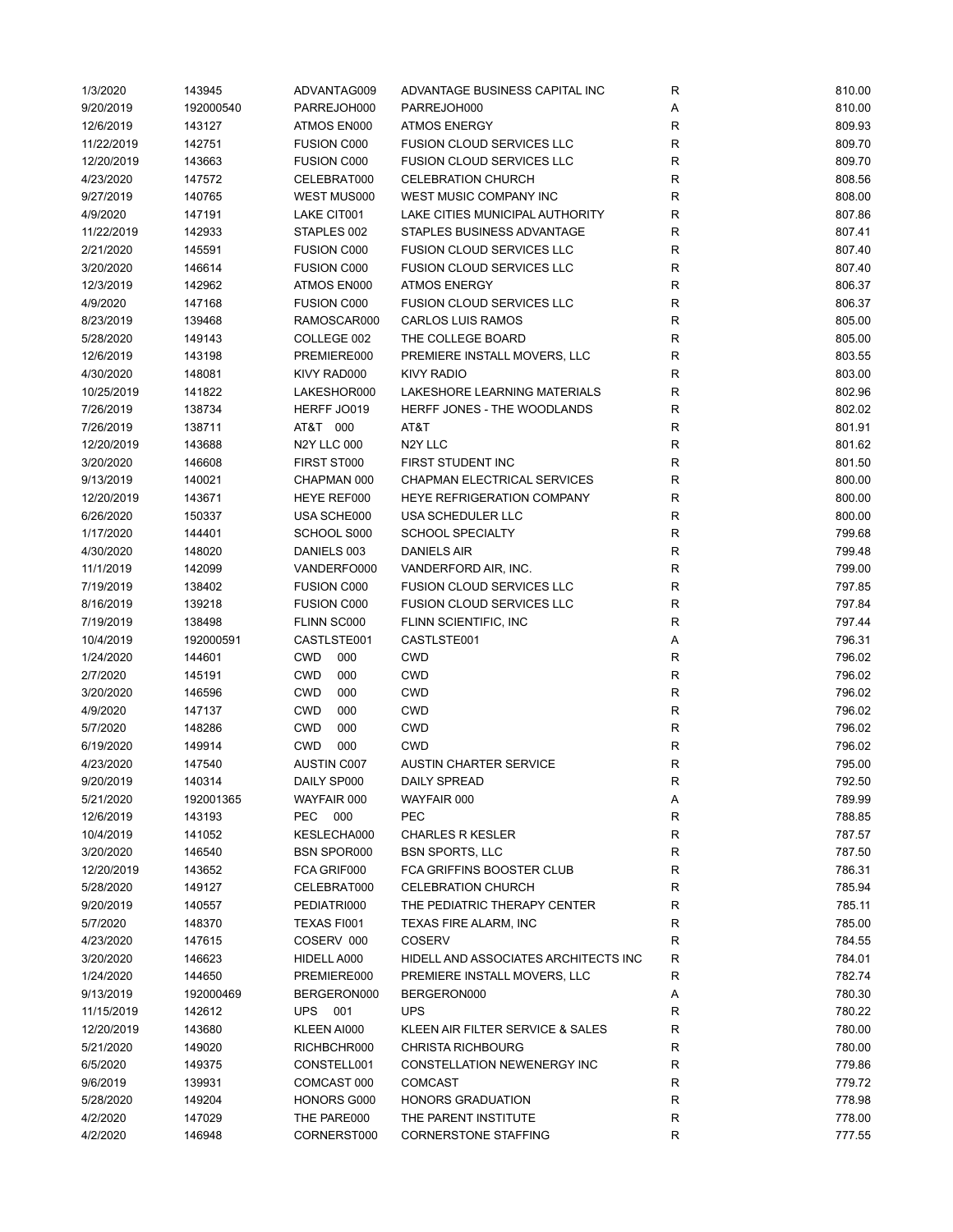| 9/27/2019  | 140686 | DAILY SP000            | <b>DAILY SPREAD</b>                           | R            | 776.50 |
|------------|--------|------------------------|-----------------------------------------------|--------------|--------|
| 4/23/2020  | 147509 | ABILITIE000            | ABILITIES THERAPY AND CONSULTING, LLC         | R            | 775.94 |
| 1/31/2020  | 144908 | UNIVERSI015            | UNIVERSITY OF TEXAS HEALTH SCIENCE CENT       | R            | 775.00 |
| 10/25/2019 | 141757 | SCHOOL H000            | SCHOOL HEALTH CORPORATION                     | $\mathsf R$  | 774.46 |
| 1/17/2020  | 144351 | E-THERAP001            | <b>E-THERAPY LLC</b>                          | ${\sf R}$    | 770.00 |
| 5/21/2020  | 148999 | NASSP 001              | <b>NASSP</b>                                  | R            | 770.00 |
| 5/28/2020  | 149235 | NASSP 001              | <b>NASSP</b>                                  | R            | 770.00 |
| 9/27/2019  | 140816 | MGM PRIN000            | MGM PRINTING SERVICES, INC.                   | $\mathsf R$  | 764.70 |
| 12/6/2019  | 142995 | AIR COND000            | AIR CONDITIONING INNOVATIVE SOLUTIONS, II     | $\mathsf{R}$ | 764.41 |
| 4/2/2020   | 146962 | FIRST ST000            | FIRST STUDENT INC                             | $\mathsf R$  | 764.00 |
| 7/19/2019  | 138416 | KIVY RAD000            | <b>KIVY RADIO</b>                             | R            | 763.00 |
| 8/23/2019  | 139453 | KIVY RAD000            | <b>KIVY RADIO</b>                             | R            | 763.00 |
| 1/17/2020  | 144430 | VOYAGER 000            | VOYAGER SOPRIS LEARNING INC                   | R            | 762.20 |
|            |        |                        |                                               |              |        |
| 4/23/2020  | 147669 | FRONTIER003            | <b>FRONTIER COMMUNICATIONS</b>                | R            | 760.27 |
| 7/19/2019  | 138361 | COMCAST 000            | <b>COMCAST</b>                                | $\mathsf R$  | 760.02 |
| 10/18/2019 | 141622 | STAPLES 003            | STAPLES TECHNOLOGY SOLUTIONS                  | R            | 760.00 |
| 1/10/2020  | 144218 | JM LAWNC001            | <b>JM LAWNCARE &amp; SPRINKLER</b>            | R            | 760.00 |
| 10/18/2019 | 141444 | TOWN OF 000            | TOWN OF FLOWER MOUND                          | R            | 759.03 |
| 9/6/2019   | 139987 | TIME WAR004            | TIME WARNER CABLE                             | $\mathsf R$  | 758.58 |
| 10/11/2019 | 141313 | TIME WAR004            | <b>TIME WARNER CABLE</b>                      | $\mathsf R$  | 758.58 |
| 12/6/2019  | 143131 | <b>BSN SPOR000</b>     | <b>BSN SPORTS, LLC</b>                        | R            | 756.00 |
| 2/28/2020  | 145880 | METROPLE000            | METROPLEX EDUCATIONAL CONSULTANTS             | $\mathsf R$  | 756.00 |
| 8/23/2019  | 139530 | ENTERPRI004            | <b>ENTERPRISE RENT-A-CAR</b>                  | $\mathsf R$  | 755.98 |
| 11/22/2019 | 142936 | TEXAS FI001            | TEXAS FIRE ALARM, INC                         | R            | 755.00 |
| 3/13/2020  | 146420 | <b>UPS</b><br>001      | <b>UPS</b>                                    | R            | 754.88 |
| 5/21/2020  | 148954 | GRAY MEL002            | <b>MELISSA GRAY</b>                           | R            | 754.00 |
| 1/17/2020  | 144318 | <b>BORDEN D000</b>     | <b>BORDEN DAIRY COMPANY</b>                   | $\mathsf R$  | 752.50 |
| 10/4/2019  | 140861 | <b>BARNES &amp;001</b> | <b>BARNES &amp; NOBLE DISTRIBUTION CENTER</b> | R            | 751.93 |
| 7/1/2019   | 137699 | HICKORY 000            | HICKORY CREEK ECONOMIC DEVELOPMENT ( R        |              | 750.00 |
| 8/1/2019   | 138538 | HICKORY 000            | HICKORY CREEK ECONOMIC DEVELOPMENT (R         |              | 750.00 |
| 9/1/2019   | 139345 | HICKORY 000            | HICKORY CREEK ECONOMIC DEVELOPMENT (R         |              | 750.00 |
| 10/1/2019  | 140604 | HICKORY 000            | HICKORY CREEK ECONOMIC DEVELOPMENT (R         |              | 750.00 |
| 10/4/2019  | 140915 | EP REMOD000            | EP REMODELING SERVICES LLC                    | R            | 750.00 |
| 10/11/2019 | 141258 | TROXELL 000            | TROXELL COMMUNICATIONS INC                    | R            | 750.00 |
| 10/18/2019 | 141397 | LINDHTAY000            | <b>TAYLOR LINDHOLM</b>                        | R            | 750.00 |
|            |        |                        |                                               |              |        |
| 11/1/2019  | 141513 | HICKORY 000            | HICKORY CREEK ECONOMIC DEVELOPMENT (R         |              | 750.00 |
| 12/1/2019  | 142648 | HICKORY 000            | HICKORY CREEK ECONOMIC DEVELOPMENT ( R        |              | 750.00 |
| 12/6/2019  | 143073 | STRONG F000            | STRONG FATHERS-STRONG FAMILIES LLC            | R            | 750.00 |
| 1/1/2020   | 143443 | HICKORY 000            | HICKORY CREEK ECONOMIC DEVELOPMENT ( R        |              | 750.00 |
| 2/1/2020   | 144460 | HICKORY 000            | HICKORY CREEK ECONOMIC DEVELOPMENT ( R        |              | 750.00 |
| 1/24/2020  | 144747 | NEARPOD 000            | NEARPOD INC                                   | R            | 750.00 |
| 1/31/2020  | 144904 | <b>TCSAAL L000</b>     | <b>TCSAAL LLC</b>                             | $\mathsf R$  | 750.00 |
| 3/1/2020   | 145782 | HICKORY 000            | HICKORY CREEK ECONOMIC DEVELOPMENT (R         |              | 750.00 |
| 4/1/2020   | 146487 | HICKORY 000            | HICKORY CREEK ECONOMIC DEVELOPMENT (R         |              | 750.00 |
| 5/1/2020   | 147481 | HICKORY 000            | HICKORY CREEK ECONOMIC DEVELOPMENT (R         |              | 750.00 |
| 4/30/2020  | 148048 | FORTIALE000            | ALEKSANDRA FORTIER                            | R            | 750.00 |
| 6/1/2020   | 148817 | HICKORY 000            | HICKORY CREEK ECONOMIC DEVELOPMENT (R         |              | 750.00 |
| 12/20/2019 | 143898 | WINDSTRE000            | <b>WINDSTREAM</b>                             | R            | 749.44 |
| 4/2/2020   | 146990 | PEC 000                | <b>PEC</b>                                    | R            | 748.87 |
| 11/8/2019  | 142275 | AMAZON C000            | AMAZON CAPITAL SERVICES INC                   | $\mathsf R$  | 748.40 |
| 5/21/2020  | 148946 | FREDECAT000            | CATHERINE FREDERICKSEN                        | R            | 748.00 |
| 7/19/2019  | 138491 | <b>CWD</b><br>000      | <b>CWD</b>                                    | R            | 747.98 |
| 1/10/2020  | 144178 | <b>UPS</b><br>001      | <b>UPS</b>                                    | R            | 746.18 |
| 12/13/2019 | 143383 | TOWN OF 000            | TOWN OF FLOWER MOUND                          | R            | 745.46 |
| 8/30/2019  | 139685 | WFAA 000               | <b>WFAA</b>                                   | R            | 745.34 |
| 8/30/2019  | 139661 | SPIRIT F000            | SPIRIT FILLED CELEBRATION CHURCH              | R            | 745.07 |
| 9/20/2019  | 140393 | LAMPO GR000            | THE LAMPO GROUP LLC                           | R            | 744.93 |
|            |        |                        |                                               | $\mathsf R$  | 744.28 |
| 2/28/2020  | 145849 | CRAYOLA 000            | CRAYOLA LLC                                   |              |        |
| 2/28/2020  | 145861 | ENTERGY 000            | <b>ENTERGY</b>                                | ${\sf R}$    | 744.16 |
| 11/8/2019  | 142315 | GALVESTO002            | <b>GALVESTON TRANSPORTATION LLC</b>           | R            | 744.12 |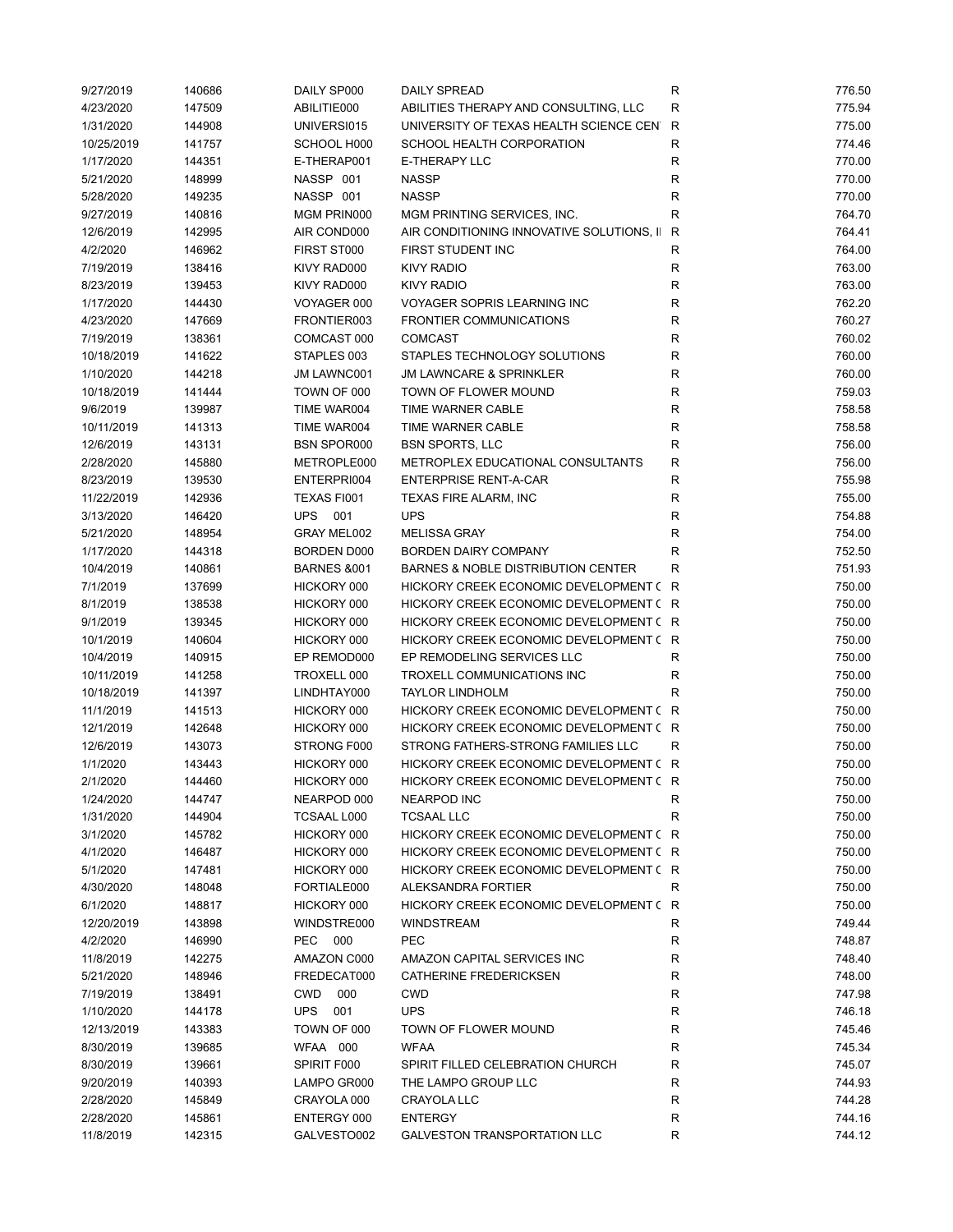| 7/9/2019   | 138021 | AT&T 000               | AT&T                                      | R            | 742.84 |
|------------|--------|------------------------|-------------------------------------------|--------------|--------|
| 8/9/2019   | 139051 | SKULLS U000            | SKULLS UNLIMITED INTERNATIONAL INC        | R            | 742.68 |
| 4/30/2020  | 148007 | CONSTELL001            | CONSTELLATION NEWENERGY INC               | R            | 742.41 |
| 2/14/2020  | 145246 | AIR COND000            | AIR CONDITIONING INNOVATIVE SOLUTIONS, II | $\mathsf{R}$ | 740.00 |
| 10/18/2019 | 141581 | DAILY SP000            | <b>DAILY SPREAD</b>                       | R            | 739.40 |
| 10/11/2019 | 141266 | AMAZON C000            | AMAZON CAPITAL SERVICES INC               | $\mathsf R$  | 737.52 |
| 4/9/2020   | 147068 | AT&T 000               | AT&T                                      | $\mathsf R$  | 736.47 |
| 2/7/2020   | 145158 | VOYAGER 000            | <b>VOYAGER SOPRIS LEARNING INC</b>        | ${\sf R}$    | 735.92 |
| 11/8/2019  | 142326 | KEMP'S O000            | KEMP'S OCCUPATIONAL THERAPY SERVICES,     | R            | 735.00 |
| 2/21/2020  | 145524 | <b>BARNES &amp;001</b> | BARNES & NOBLE DISTRIBUTION CENTER        | $\mathsf R$  | 734.40 |
| 2/21/2020  | 145614 | KIVY RAD000            | <b>KIVY RADIO</b>                         | $\mathsf R$  | 734.00 |
| 10/25/2019 | 141794 | AMAZON C000            | AMAZON CAPITAL SERVICES INC               | R            | 732.62 |
| 11/15/2019 | 142509 | TOWN OF 000            | TOWN OF FLOWER MOUND                      | R            | 731.78 |
| 10/11/2019 | 141173 | DAILY SP000            | <b>DAILY SPREAD</b>                       | R            | 730.50 |
| 12/20/2019 | 143693 | PEROT MU000            | PEROT MUSEUM OF NATURE AND SCIENCE        | R            | 730.00 |
| 11/22/2019 | 142883 | DALLAS S000            | DALLAS SYMPHONY ASSOCIATION, INC          | R            | 728.00 |
|            |        | DAILY SP000            | <b>DAILY SPREAD</b>                       | R            | 726.10 |
| 11/8/2019  | 142155 |                        |                                           |              |        |
| 4/30/2020  | 148110 | NORTH EA000            | NORTH EAST AC HEATING & PLUMBING          | $\mathsf R$  | 725.28 |
| 10/11/2019 | 141307 | SPECIALI000            | SPECIALIZED ASSESSMENT & CONSULTING, LI   | R            | 725.00 |
| 2/28/2020  | 145894 | PEROT MU000            | PEROT MUSEUM OF NATURE AND SCIENCE        | $\mathsf R$  | 725.00 |
| 2/14/2020  | 145375 | SCHOOL H000            | SCHOOL HEALTH CORPORATION                 | $\mathsf R$  | 724.53 |
| 1/17/2020  | 144332 | CITY OF 046            | <b>CITY OF LEWISVILLE</b>                 | R            | 722.17 |
| 3/25/2020  | 146890 | TEXTBOOK001            | <b>TEXTBOOK WAREHOUSE LLC</b>             | R            | 721.50 |
| 1/24/2020  | 144736 | FORT WOR001            | FORT WORTH MUSEUM OF SCIENCE              | R            | 721.00 |
| 1/24/2020  | 144637 | K2 TROPH000            | K2 TROPHIES AND AWARDS, LLC               | $\mathsf R$  | 720.80 |
| 4/9/2020   | 147173 | GONZACLA000            | CLAUDIA I GONZALEZ                        | $\mathsf R$  | 720.00 |
| 10/18/2019 | 141328 | ALEXASHI000            | SHIRLEE ALEXANDER                         | R            | 717.94 |
| 1/10/2020  | 144082 | COMCAST 000            | <b>COMCAST</b>                            | $\mathsf R$  | 717.64 |
| 2/14/2020  | 145283 | COMCAST 000            | <b>COMCAST</b>                            | $\mathsf R$  | 717.64 |
| 3/13/2020  | 146299 | COMCAST 000            | <b>COMCAST</b>                            | $\mathsf R$  | 717.64 |
| 5/14/2020  | 148495 | COMCAST 000            | <b>COMCAST</b>                            | R            | 717.18 |
| 4/9/2020   | 147111 | COMCAST 000            | <b>COMCAST</b>                            | R            | 716.89 |
| 4/23/2020  | 147606 | CONSTELL001            | CONSTELLATION NEWENERGY INC               | R            | 716.11 |
| 6/12/2020  | 149681 | COMCAST 000            | <b>COMCAST</b>                            | R            | 715.66 |
| 3/20/2020  | 146557 | CITY OF 012            | <b>CITY OF CORINTH</b>                    | $\mathsf R$  | 714.36 |
| 12/20/2019 | 143589 | BALFOUR 003            | <b>BALFOUR</b>                            | $\mathsf R$  | 712.00 |
| 2/14/2020  | 145470 | <b>UPS</b><br>001      | <b>UPS</b>                                | $\mathsf R$  | 710.44 |
| 10/11/2019 | 141172 | <b>CWD</b><br>000      | <b>CWD</b>                                | R            | 710.33 |
| 11/8/2019  | 142154 | <b>CWD</b><br>000      | <b>CWD</b>                                | R            | 710.33 |
| 12/20/2019 | 143637 | CWD 000                | <b>CWD</b>                                | R            | 710.33 |
| 7/19/2019  | 138443 | S & S WO000            | S & S WORLDWIDE, INC                      | R            | 710.09 |
| 9/27/2019  | 140687 | DALLAS A003            | DALLAS ARBORETUM & BOTANICAL SOCIETY II   | R            | 710.00 |
| 12/6/2019  | 143211 | SAM'S CL004            | SAM'S CLUB DIRECT #866                    | $\mathsf R$  | 709.70 |
| 5/28/2020  | 149295 | FASTSIGN001            | <b>FASTSIGNS-MCALLEN</b>                  | R            | 709.19 |
| 6/5/2020   | 149397 | FASTSIGN001            | <b>FASTSIGNS-MCALLEN</b>                  | R            | 709.18 |
| 2/14/2020  | 145462 | STAPLES 002            | STAPLES INC                               | R            | 707.44 |
| 9/6/2019   | 139797 | CITY OF 003            | <b>CITY OF AMARILLO</b>                   | ${\sf R}$    | 706.84 |
|            |        | SAM'S CL004            | SAM'S CLUB DIRECT #866                    |              |        |
| 8/2/2019   | 138867 | COMCAST 000            |                                           | ${\sf R}$    | 706.69 |
| 10/18/2019 | 141568 |                        | <b>COMCAST</b>                            | R            | 706.16 |
| 11/15/2019 | 142413 | COMCAST 000            | <b>COMCAST</b>                            | ${\sf R}$    | 706.16 |
| 12/13/2019 | 143271 | COMCAST 000            | <b>COMCAST</b>                            | R            | 706.16 |
| 7/12/2019  | 138215 | COMCAST 000            | <b>COMCAST</b>                            | R            | 706.02 |
| 8/16/2019  | 139182 | COMCAST 000            | <b>COMCAST</b>                            | R            | 706.02 |
| 9/13/2019  | 140173 | COMCAST 000            | <b>COMCAST</b>                            | R            | 706.02 |
| 4/2/2020   | 146903 | ADAMS EX001            | ADAMS EXTERMINATING COMPANY               | R            | 705.00 |
| 6/12/2020  | 149799 | WE HELP 000            | WE HELP TWO LLC                           | R            | 705.00 |
| 12/20/2019 | 143691 | PEDIATRI000            | THE PEDIATRIC THERAPY CENTER              | R            | 704.78 |
| 10/4/2019  | 141019 | CAREY'S 000            | CAREY'S SPORTING GOODS                    | R            | 704.50 |
| 12/6/2019  | 143164 | CONSTELL001            | CONSTELLATION NEWENERGY INC               | R            | 701.63 |
| 12/13/2019 | 143519 | PUSH SPE000            | PUSH SPEECH SERVICES LLC                  | R            | 701.25 |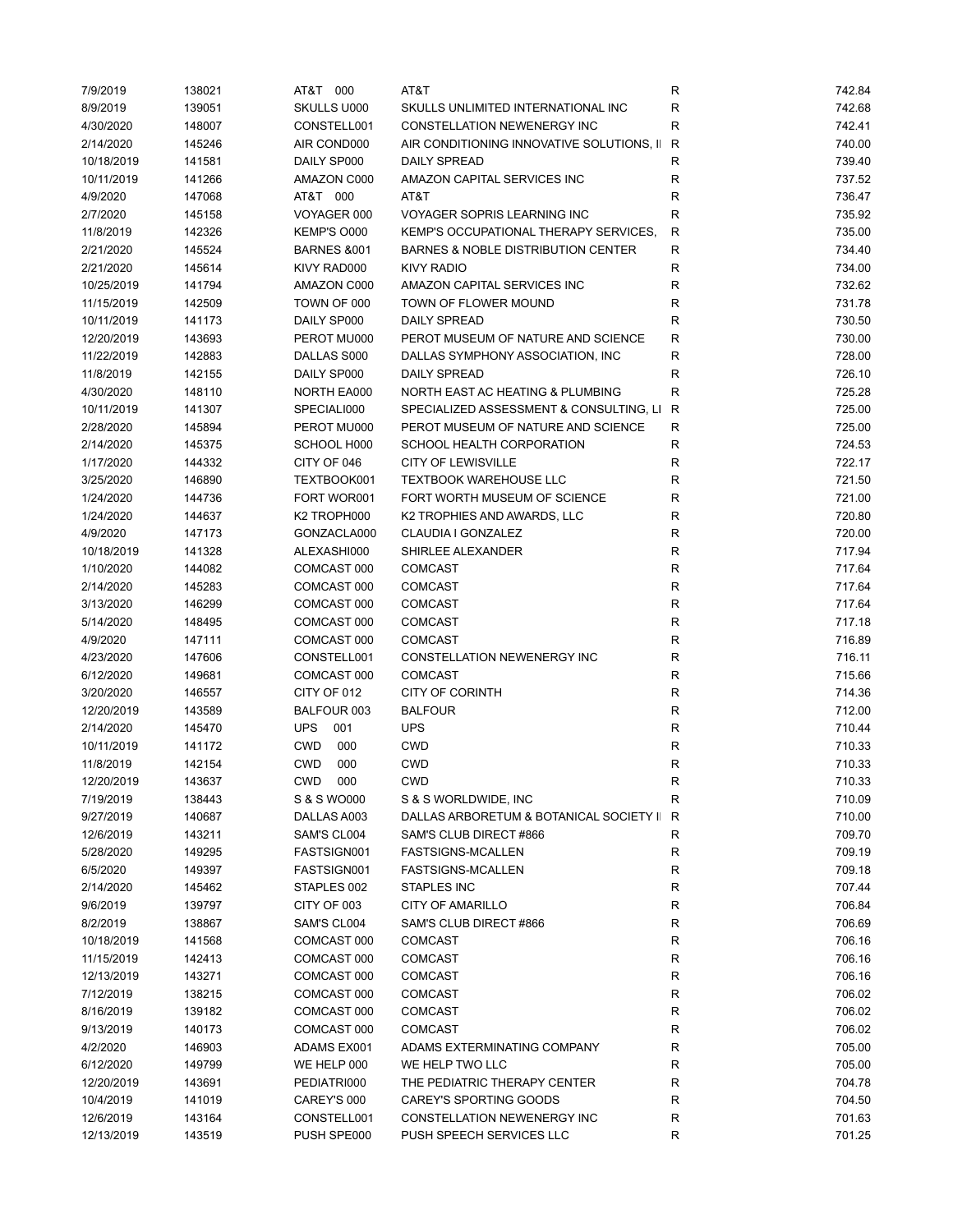| 8/30/2019  | 192000319        | GALITJEN000        | GALITJEN000                            | Α            | 701.03 |
|------------|------------------|--------------------|----------------------------------------|--------------|--------|
| 2/14/2020  | 145435           | CELEBRAT000        | <b>CELEBRATION CHURCH</b>              | R            | 700.64 |
| 7/12/2019  | 138170           | THE UNIV005        | THE UNIVERSITY OF TEXAS AT AUSTIN      | R            | 700.00 |
| 9/20/2019  | 140571           | TEXAS FI001        | TEXAS FIRE ALARM, INC                  | R            | 700.00 |
| 11/8/2019  | 142158           | DELGADEN000        | <b>DENISE DELGADO</b>                  | R            | 700.00 |
| 11/22/2019 | 142778           | MANNIMAR000        | <b>MANNING PEST CONTROL</b>            | R            | 700.00 |
| 12/20/2019 | 143846           | PARKER C001        | PARKER CONSTRUCTION LLC                | R            | 700.00 |
| 12/20/2019 | 143881           | TEXAS ED000        | <b>TEXAS EDUCATION AGENCY</b>          | R            | 700.00 |
| 1/17/2020  | 144421           | TEXAS AS004        | TEXAS ASSOCIATION OF INDEPENDENT ATHLE | $\mathsf{R}$ | 700.00 |
| 1/31/2020  | 144873           | MUSIC CE000        | MUSIC CELEBRATIONS INTL LLC            | R            | 700.00 |
| 5/21/2020  | 148850           | ASBESTOS001        | ASBESTOS INSPECTION MANAGEMENT         | R            | 700.00 |
| 5/28/2020  | 149103           | ASBESTOS001        | ASBESTOS INSPECTION MANAGEMENT         | R            | 700.00 |
| 7/26/2019  | 138658           | MENTORIN000        | MENTORING MINDS, L P                   | R            | 697.50 |
| 12/6/2019  | 143039           | M CID AS000        | M CID ASSESSMENT SERVICES INC          | R            | 695.00 |
| 5/21/2020  | 148980           | LEECKLYN000        | LYNETTE LEECK                          | R            | 695.00 |
| 6/12/2020  | 149649           | AT&T 000           | AT&T                                   | R            | 693.66 |
| 5/14/2020  | 148417           | AT&T<br>000        | AT&T                                   | $\mathsf{R}$ | 693.25 |
| 9/20/2019  | 140242           | AT&T 000           | AT&T                                   | R            | 692.60 |
| 6/5/2020   | 149337           | CITY OF 003        | <b>CITY OF AMARILLO</b>                | R            | 692.53 |
| 10/18/2019 | 141540           | AT&T 000           | AT&T                                   | R            | 692.47 |
|            |                  |                    |                                        |              | 692.12 |
| 3/13/2020  | 146386<br>147421 | SCHOOL H000        | SCHOOL HEALTH CORPORATION              | R            |        |
| 4/16/2020  |                  | <b>PRO-ED 1000</b> | PRO-ED INC                             | R            | 691.90 |
| 6/19/2020  | 149912           | CRAWSLEI000        | LEIGH HERBERT CRAWSHAW                 | R            | 691.25 |
| 8/9/2019   | 138995           | <b>CWD</b><br>000  | <b>CWD</b>                             | R            | 690.97 |
| 9/6/2019   | 139934           | <b>CWD</b><br>000  | <b>CWD</b>                             | R            | 690.97 |
| 1/31/2020  | 144905           | TEXAS FI001        | TEXAS FIRE ALARM, INC                  | $\mathsf R$  | 690.00 |
| 10/11/2019 | 141202           | LONE STA004        | LONE STAR LEARNING                     | R            | 689.91 |
| 2/7/2020   | 145162           | A-TERRY'000        | A-TERRY'S PLUMBING HEATING & AC INC    | R            | 689.44 |
| 3/13/2020  | 146384           | <b>ROTO ROO003</b> | ROTO ROOTER                            | R            | 689.00 |
| 3/13/2020  | 146407           | TOWN OF 000        | TOWN OF FLOWER MOUND                   | R            | 687.09 |
| 12/20/2019 | 143739           | ALPHATE000         | ALPHA TESTING, INC.                    | $\mathsf R$  | 686.25 |
| 10/11/2019 | 141305           | SCHULMAN000        | SCHULMAN LOPEZ HOFFER & ADELSTEIN LLP  | $\mathsf{R}$ | 686.24 |
| 1/31/2020  | 144947           | COMCAST 000        | <b>COMCAST</b>                         | $\mathsf{R}$ | 685.85 |
| 3/6/2020   | 146067           | COMCAST 000        | <b>COMCAST</b>                         | R            | 685.85 |
| 4/2/2020   | 146946           | COMCAST 000        | <b>COMCAST</b>                         | R            | 685.85 |
| 5/28/2020  | 149146           | COMCAST 000        | <b>COMCAST</b>                         | R            | 685.61 |
| 4/30/2020  | 148005           | COMCAST 000        | <b>COMCAST</b>                         | $\mathsf{R}$ | 685.52 |
| 3/6/2020   | 146072           | CORNERST000        | <b>CORNERSTONE STAFFING</b>            | R            | 685.44 |
| 4/16/2020  | 147371           | CORNERST000        | <b>CORNERSTONE STAFFING</b>            | R            | 685.44 |
| 2/7/2020   | 145048           | CORE KNO000        | <b>CORE KNOWLEDGE</b>                  | R            | 685.26 |
| 3/20/2020  | 146637           | KLEEN AI000        | KLEEN AIR FILTER SERVICE & SALES       | R            | 685.00 |
| 10/4/2019  | 192000598        | GONZAOLI000        | GONZAOLI000                            | Α            | 684.40 |
| 5/21/2020  | 149016           | REALLY G000        | REALLY GOOD STUFF LLC                  | R            | 683.62 |
| 1/31/2020  | 144803           | ATMOS EN000        | <b>ATMOS ENERGY</b>                    | R            | 683.26 |
| 2/7/2020   | 145185           | CONSTELL001        | CONSTELLATION NEWENERGY INC            | R            | 680.91 |
| 11/15/2019 | 142441           | ENTERPRI004        | <b>ENTERPRISE RENT-A-CAR</b>           | R            | 680.66 |
| 6/5/2020   | 149386           | DANIELS 004        | DANIELS PLUMBING                       | R            | 680.00 |
| 10/25/2019 | 141756           | SCHOOL A000        | SCHOOL AIDS, INC                       | ${\sf R}$    | 679.64 |
| 3/20/2020  | 146528           | AT&T 004           | AT&T                                   | R            | 678.81 |
| 4/30/2020  | 147977           | BRACKETT000        | <b>BRACKETT &amp; ELLIS</b>            | R            | 677.00 |
| 4/30/2020  | 148014           | CORNERST000        | <b>CORNERSTONE STAFFING</b>            | $\mathsf R$  | 676.87 |
| 9/13/2019  | 140212           | TEXAS AS007        | TEXAS ASSOC FOR COLLEGE ADMISSION COU  | $\mathsf{R}$ | 675.00 |
| 1/17/2020  | 144407           | SPARKS W000        | SPARKS WILLSON, PC                     | ${\sf R}$    | 675.00 |
| 3/6/2020   | 146061           | CITY OF 060        | CITY OF TYLER                          | R            | 674.64 |
| 1/31/2020  | 144898           | SINGAPOR000        | SINGAPORE MATH, INC                    | R            | 674.00 |
| 8/9/2019   | 139046           | RIVERSID002        | <b>RIVERSIDE INSIGHTS</b>              | R            | 673.79 |
| 10/18/2019 | 141373           | CORNERST000        | <b>CORNERSTONE STAFFING</b>            | R            | 673.29 |
| 8/30/2019  | 139718           | DANIELS 002        | DANIELS PLUMBING                       | $\mathsf R$  | 673.00 |
| 11/1/2019  | 142079           | SAM'S CL004        | SAM'S CLUB DIRECT #866                 | R            | 672.58 |
| 8/23/2019  | 139471           | RIVERSID002        | <b>RIVERSIDE INSIGHTS</b>              | R            | 672.43 |
|            |                  |                    |                                        |              |        |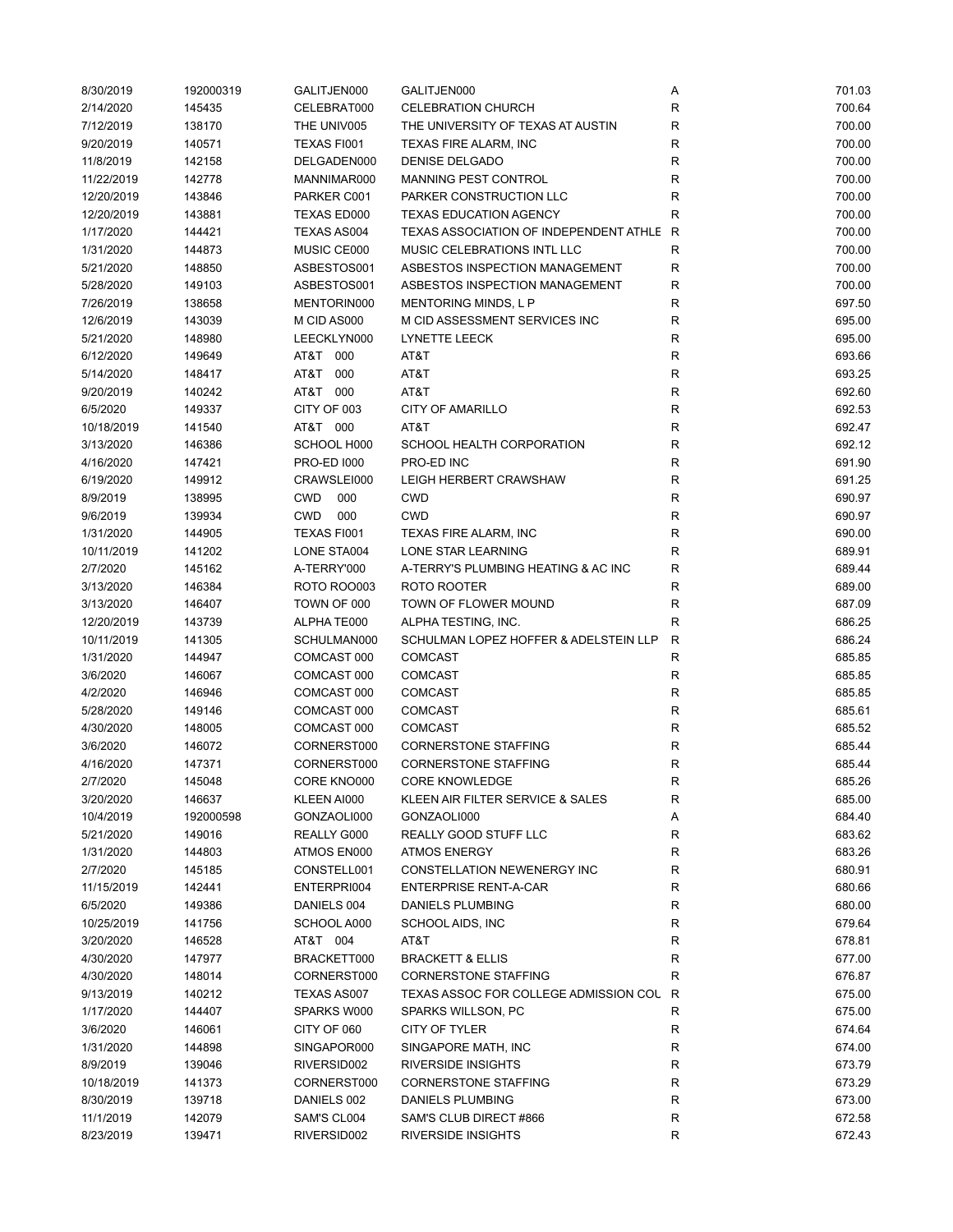| 11/15/2019 | 142565    | EASTBAY 000                       | <b>EASTBAY INC</b>                   | R            | 670.50 |
|------------|-----------|-----------------------------------|--------------------------------------|--------------|--------|
| 5/14/2020  | 148502    | CONSTELL001                       | CONSTELLATION NEWENERGY INC          | R            | 670.34 |
| 2/14/2020  | 145333    | LAKESHOR000                       | LAKESHORE LEARNING MATERIALS         | R            | 669.10 |
| 6/12/2020  | 149671    | CITY OF 046                       | <b>CITY OF LEWISVILLE</b>            | R            | 668.77 |
| 10/18/2019 | 141342    | CDW GOVE000                       | CDW GOVERNMENT, INC                  | R            | 668.52 |
| 1/24/2020  | 144590    | COMCAST 000                       | <b>COMCAST</b>                       | R            | 668.24 |
| 2/28/2020  | 145843    | COMCAST 000                       | <b>COMCAST</b>                       | $\mathsf R$  | 668.24 |
| 3/25/2020  | 146817    | COMCAST 000                       | <b>COMCAST</b>                       | R            | 668.24 |
| 4/2/2020   | 146977    | KLEEN AI000                       | KLEEN AIR FILTER SERVICE & SALES     | R            | 668.00 |
| 5/21/2020  | 148917    | COMCAST 000                       | <b>COMCAST</b>                       | R            | 667.97 |
| 4/30/2020  | 148003    | COMCAST 000                       | <b>COMCAST</b>                       | R            | 667.83 |
| 2/28/2020  | 145882    | MTS PUBL000                       | <b>MTS PUBLICATIONS</b>              | R            | 667.70 |
| 2/7/2020   | 145053    | DAILY SP000                       | <b>DAILY SPREAD</b>                  | R            | 667.50 |
| 6/26/2020  | 150239    | COMCAST 000                       | <b>COMCAST</b>                       | R            | 666.37 |
| 9/27/2019  | 140779    | AT&T 004                          | AT&T                                 | R            | 665.57 |
| 2/21/2020  | 145530    | <b>BRAUN IN000</b>                | <b>BRAUN INTERTEC CORPORATION</b>    | R            | 665.50 |
| 7/26/2019  | 138645    | HIGGINBO002                       | <b>HIGGINBOTHAM INSURANCE AGENCY</b> | $\mathsf R$  | 664.00 |
| 9/27/2019  | 140770    | ADAMS EX001                       | ADAMS EXTERMINATING COMPANY          | R            | 662.50 |
| 11/15/2019 | 142539    | ADAMS EX001                       | ADAMS EXTERMINATING COMPANY          | R            | 662.50 |
| 12/13/2019 | 143234    | ADAMS EX001                       | ADAMS EXTERMINATING COMPANY          | R            | 662.50 |
|            |           |                                   |                                      |              | 662.50 |
| 1/24/2020  | 144549    | ADAMS EX001<br><b>ADAMS EX001</b> | ADAMS EXTERMINATING COMPANY          | R            |        |
| 6/19/2020  | 149805    |                                   | ADAMS EXTERMINATING COMPANY          | R            | 662.50 |
| 6/26/2020  | 150220    | CITY OF 003                       | <b>CITY OF AMARILLO</b>              | R            | 662.43 |
| 10/18/2019 | 141417    | POPE PLU000                       | POPE PLUMBING, INC                   | R            | 662.01 |
| 11/22/2019 | 142730    | DAILY SP000                       | <b>DAILY SPREAD</b>                  | $\mathsf{R}$ | 661.90 |
| 12/6/2019  | 143016    | COMCAST 000                       | <b>COMCAST</b>                       | R            | 660.97 |
| 1/3/2020   | 143977    | COMCAST 000                       | <b>COMCAST</b>                       | R            | 660.97 |
| 10/4/2019  | 141003    | ALLEE TH000                       | ALLEE THERAPY, LLC                   | R            | 660.00 |
| 11/22/2019 | 142838    | ALLEE TH000                       | ALLEE THERAPY, LLC                   | R            | 660.00 |
| 12/6/2019  | 143032    | <b>GF EDUCA000</b>                | <b>GF EDUCATORS, INC</b>             | R            | 658.90 |
| 9/27/2019  | 140718    | MICHAEL'002                       | MICHAEL'S KEYS, INC                  | R            | 658.64 |
| 1/10/2020  | 144200    | CONSTELL001                       | CONSTELLATION NEWENERGY INC          | R            | 657.29 |
| 9/6/2019   | 139791    | <b>BOLIN PL000</b>                | BOLIN PLUMBING, LTD.                 | R            | 656.78 |
| 11/15/2019 | 142433    | DAILY SP000                       | <b>DAILY SPREAD</b>                  | R            | 656.50 |
| 8/2/2019   | 138863    | RIGHTEOU000                       | <b>RIGHTEOUS BBQ</b>                 | R            | 656.25 |
| 1/24/2020  | 144727    | DALLAS T000                       | DALLAS THEATER CENTER                | $\mathsf R$  | 656.00 |
| 3/20/2020  | 146522    | AT&T 000                          | AT&T                                 | R            | 655.63 |
| 10/18/2019 | 141614    | PUSH SPE000                       | PUSH SPEECH SERVICES LLC             | R            | 655.44 |
| 4/16/2020  | 147309    | AT&T 000                          | AT&T                                 | R            | 655.03 |
| 5/14/2020  | 148420    | AT&T 000                          | AT&T                                 | R            | 655.03 |
| 6/12/2020  | 149650    | AT&T 000                          | AT&T                                 | R            | 655.03 |
| 9/27/2019  | 140723    | MULTI-SP000                       | MULTI-SPORTS OFFICIALS ASSOCIATION   | R            | 655.00 |
| 11/15/2019 | 142544    | AT&T 000                          | AT&T                                 | R            | 653.95 |
| 10/25/2019 | 141829    | MICHAEL'002                       | MICHAEL'S KEYS, INC                  | $\mathsf{R}$ | 653.70 |
| 8/9/2019   | 138970    | CITY OF 060                       | CITY OF TYLER                        | $\mathsf{R}$ | 653.40 |
| 9/6/2019   | 139805    | CITY OF 060                       | CITY OF TYLER                        | $\mathsf{R}$ | 653.40 |
| 10/4/2019  | 140884    | CITY OF 060                       | CITY OF TYLER                        | R            | 653.40 |
| 11/1/2019  | 141899    | CITY OF 060                       | CITY OF TYLER                        | R            | 653.40 |
| 8/9/2019   | 139138    | YATES CO001                       | YATES COMPANY, LLC                   | R            | 653.00 |
| 7/19/2019  | 192000127 | OLIVEPAT000                       | OLIVEPAT000                          | Α            | 652.97 |
| 9/20/2019  | 140232    | ALEXASHI000                       | SHIRLEE ALEXANDER                    | $\mathsf{R}$ | 652.94 |
| 12/6/2019  | 143119    | ALEXASHI000                       | SHIRLEE ALEXANDER                    | R            | 652.94 |
| 11/1/2019  | 141972    | ROSS MOL000                       | ROSS MOLINA OLIVEROS PC              | R            | 652.73 |
| 12/20/2019 | 143572    | AT&T 000                          | AT&T                                 | R            | 652.17 |
| 1/17/2020  | 144300    | AT&T 000                          | AT&T                                 | R            | 652.17 |
| 6/12/2020  | 149764    | S & S WO000                       | S & S WORLDWIDE, INC                 | R            | 651.21 |
| 2/21/2020  | 145588    | FLINN SC000                       | FLINN SCIENTIFIC, INC                | R            | 651.19 |
| 8/2/2019   | 138928    | PARKER C001                       | PARKER CONSTRUCTION LLC              | R            | 650.00 |
| 8/23/2019  | 139476    | SPIRIT G000                       | <b>SPIRIT GROUP LOGISTICS</b>        | R            | 650.00 |
| 11/1/2019  | 142081    | SPIRIT G000                       | <b>SPIRIT GROUP LOGISTICS</b>        | $\mathsf R$  | 650.00 |
|            |           |                                   |                                      |              |        |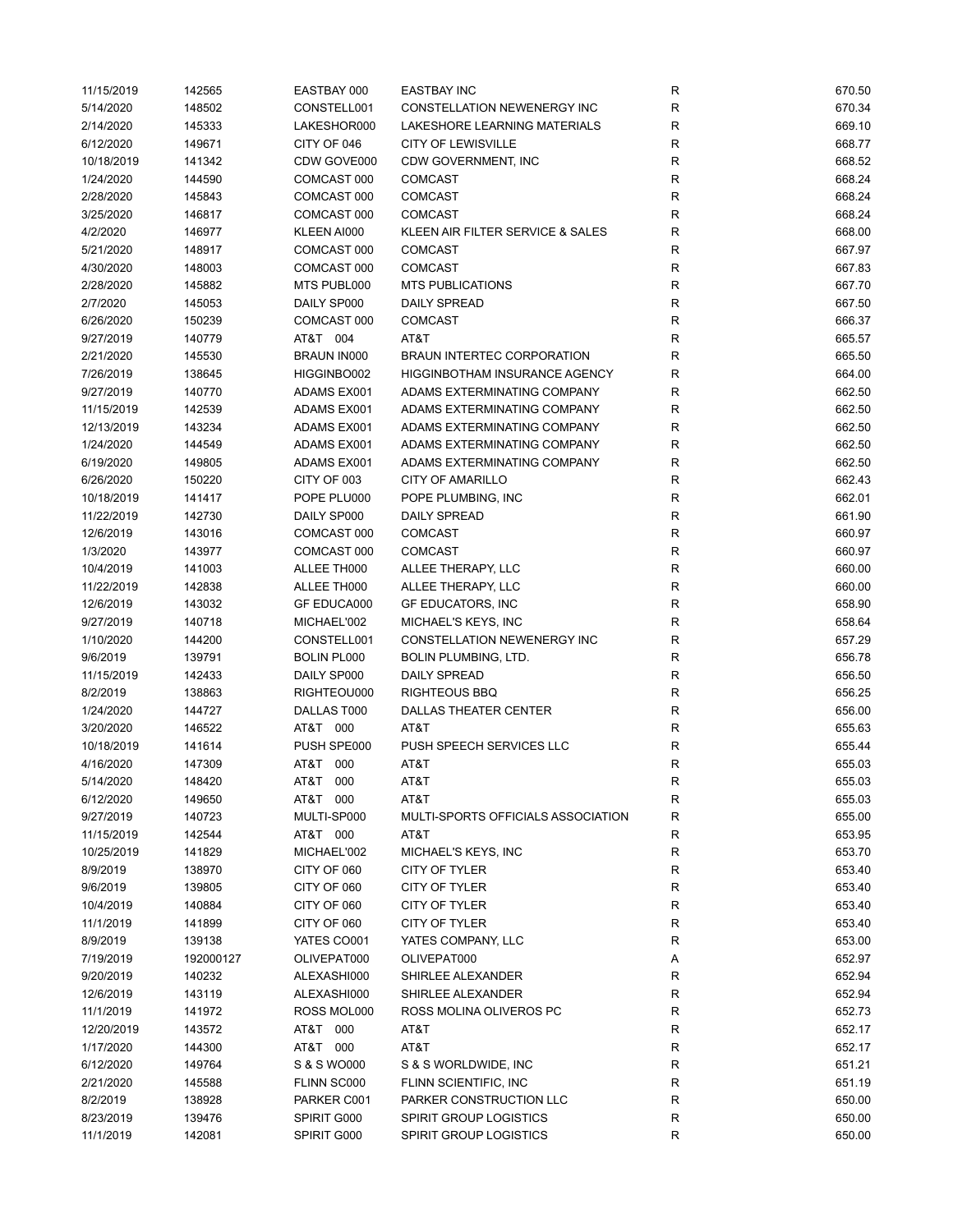| 12/13/2019 | 143285    | DAILY SP000        | <b>DAILY SPREAD</b>                      | ${\sf R}$    | 650.00 |
|------------|-----------|--------------------|------------------------------------------|--------------|--------|
| 5/28/2020  | 149190    | GILL LIN000        | <b>LINDA GILL</b>                        | R            | 650.00 |
| 3/13/2020  | 146257    | AT&T 000           | AT&T                                     | R            | 649.69 |
| 10/4/2019  | 141020    | CELEBRAT000        | <b>CELEBRATION CHURCH</b>                | R            | 648.87 |
| 2/14/2020  | 145251    | AT&T 000           | AT&T                                     | R            | 648.62 |
| 11/22/2019 | 142816    | SUDDENLI001        | <b>SUDDENLINK</b>                        | R            | 648.25 |
| 12/6/2019  | 143086    | SUDDENLI001        | <b>SUDDENLINK</b>                        | R            | 648.25 |
| 11/1/2019  | 141997    | SUDDENLI001        | <b>SUDDENLINK</b>                        | R            | 648.22 |
| 10/11/2019 | 141109    | ACADEMIC002        | <b>ACADEMIC PLANNERS PLUS</b>            | R            | 647.70 |
| 1/3/2020   | 143990    | DAILY SP000        | <b>DAILY SPREAD</b>                      | R            | 647.70 |
| 7/9/2019   | 138059    | SUDDENLI001        | SUDDENLINK COMMUNICATIONS                | R            | 646.29 |
| 8/9/2019   | 139123    | SUDDENLI001        | SUDDENLINK COMMUNICATIONS                | R            | 646.29 |
| 10/4/2019  | 141088    | SUDDENLI001        | SUDDENLINK COMMUNICATIONS                | R            | 646.29 |
| 1/10/2020  | 144258    | SUDDENLI001        | <b>SUDDENLINK</b>                        | R            | 646.04 |
| 2/14/2020  | 145393    | SUDDENLI000        | <b>SUDDENLINK</b>                        | R            | 646.04 |
|            |           |                    |                                          |              |        |
| 3/6/2020   | 146234    | SUDDENLI000        | <b>SUDDENLINK</b>                        | R            | 646.04 |
| 11/8/2019  | 142117    | AT&T 000           | AT&T                                     | R            | 645.97 |
| 10/4/2019  | 141008    | AT&T 000           | AT&T                                     | R            | 645.89 |
| 12/13/2019 | 143265    | CITY OF 068        | THE CITY OF COPPELL                      | R            | 645.18 |
| 4/9/2020   | 147271    | SUDDENLI000        | <b>SUDDENLINK</b>                        | R            | 645.11 |
| 5/14/2020  | 148755    | SUDDENLI000        | <b>SUDDENLINK</b>                        | R            | 645.11 |
| 3/13/2020  | 146344    | KLEEN AI000        | KLEEN AIR FILTER SERVICE & SALES         | R            | 645.00 |
| 6/5/2020   | 149575    | SUDDENLI000        | <b>SUDDENLINK</b>                        | R            | 644.87 |
| 3/13/2020  | 146357    | PEROT MU000        | PEROT MUSEUM OF NATURE AND SCIENCE       | R            | 642.00 |
| 2/28/2020  | 145918    | STAPLES 002        | <b>STAPLES INC</b>                       | R            | 641.87 |
| 12/6/2019  | 143212    | SCHULMAN000        | SCHULMAN LOPEZ HOFFER & ADELSTEIN LLP    | R            | 641.25 |
| 3/6/2020   | 146074    | DAILY SP000        | <b>DAILY SPREAD</b>                      | R            | 639.70 |
| 2/28/2020  | 145904    | RICHARD 000        | RICHARD L SHORKEY EDUCATION & REHAB CT   | $\mathsf{R}$ | 639.06 |
| 9/13/2019  | 140205    | <b>ROTO ROO003</b> | ROTO ROOTER                              | R            | 638.98 |
| 12/6/2019  | 142999    | AT&T 000           | AT&T                                     | R            | 638.41 |
| 1/3/2020   | 143951    | AT&T 000           | AT&T                                     | R            | 638.41 |
| 3/13/2020  | 146380    | RICHARD 000        | RICHARD L SHORKEY EDUCATION & REHAB CT   | $\mathsf{R}$ | 638.28 |
| 9/27/2019  | 140754    | THE SHER000        | THE SHERWIN WILLIAMS CO - HOUSTON        | R            | 636.42 |
| 2/14/2020  | 145430    | ATMOS EN000        | <b>ATMOS ENERGY</b>                      | R            | 634.99 |
| 11/22/2019 | 192000820 | SCHAAELI000        | SCHAAELI000                              | Α            | 634.49 |
| 12/20/2019 | 143608    | CITY OF 044        | <b>CITY OF LEANDER</b>                   | R            | 632.88 |
| 9/13/2019  | 140107    | RIGHTEOU000        | <b>RIGHTEOUS BBQ</b>                     | R            | 631.84 |
| 10/25/2019 | 141773    | TEXTBOOK001        | <b>TEXTBOOK WAREHOUSE LLC</b>            | R            | 631.32 |
| 1/17/2020  | 144311    | ATMOS EN000        | <b>ATMOS ENERGY</b>                      | R            | 631.11 |
| 8/2/2019   | 138820    | ENTERPRI004        | <b>ENTERPRISE RENT-A-CAR</b>             |              | 631.01 |
|            |           |                    | FUNSPIRED PEDIATRIC THERAPY SERVICES P R |              | 630.00 |
| 12/13/2019 | 143300    | FUNSPIRE000        |                                          |              |        |
| 11/8/2019  | 192000750 | PARREJOH000        | PARREJOH000                              | Α            | 630.00 |
| 8/9/2019   | 139011    | LONE STA004        | LONE STAR LEARNING                       | $\mathsf R$  | 629.93 |
| 8/23/2019  | 139457    | LAKESHOR000        | LAKESHORE LEARNING MATERIALS             | R            | 629.77 |
| 7/19/2019  | 138328    | AT&T 000           | AT&T                                     | R            | 629.15 |
| 6/5/2020   | 149611    | <b>UPS</b><br>001  | <b>UPS</b>                               | R            | 629.14 |
| 3/6/2020   | 146127    | SINGAPOR000        | SINGAPORE MATH, INC                      | $\mathsf R$  | 629.00 |
| 4/2/2020   | 146957    | E-THERAP001        | <b>E-THERAPY LLC</b>                     | $\mathsf R$  | 628.83 |
| 1/31/2020  | 144869    | LAKESHOR000        | <b>LAKESHORE LEARNING MATERIALS</b>      | R            | 628.70 |
| 2/21/2020  | 145678    | ATMOS EN000        | <b>ATMOS ENERGY</b>                      | R            | 628.54 |
| 10/25/2019 | 141812    | DAILY SP000        | <b>DAILY SPREAD</b>                      | R            | 628.10 |
| 4/16/2020  | 147415    | PEDIATRI000        | THE PEDIATRIC THERAPY CENTER             | R            | 628.09 |
| 2/7/2020   | 145028    | CITY OF 012        | <b>CITY OF CORINTH</b>                   | ${\sf R}$    | 627.59 |
| 8/2/2019   | 138895    | AT&T 000           | AT&T                                     | R            | 627.49 |
| 4/16/2020  | 147441    | STAPLES 003        | STAPLES TECHNOLOGY SOLUTIONS             | R            | 626.84 |
| 4/23/2020  | 147841    | SCHOOL H000        | SCHOOL HEALTH CORPORATION                | R            | 626.28 |
| 5/28/2020  | 149145    | COMCAST 000        | <b>COMCAST</b>                           | R            | 626.19 |
| 3/13/2020  | 146315    | DAILY SP000        | <b>DAILY SPREAD</b>                      | $\mathsf R$  | 625.50 |
| 12/13/2019 | 143352    | REPUBLIC005        | REPUBLIC SERVICES #615                   | R            | 625.46 |
| 7/12/2019  | 138149    | RIGHTEOU000        | RIGHTEOUS BBQ                            | R            | 625.00 |
|            |           |                    |                                          |              |        |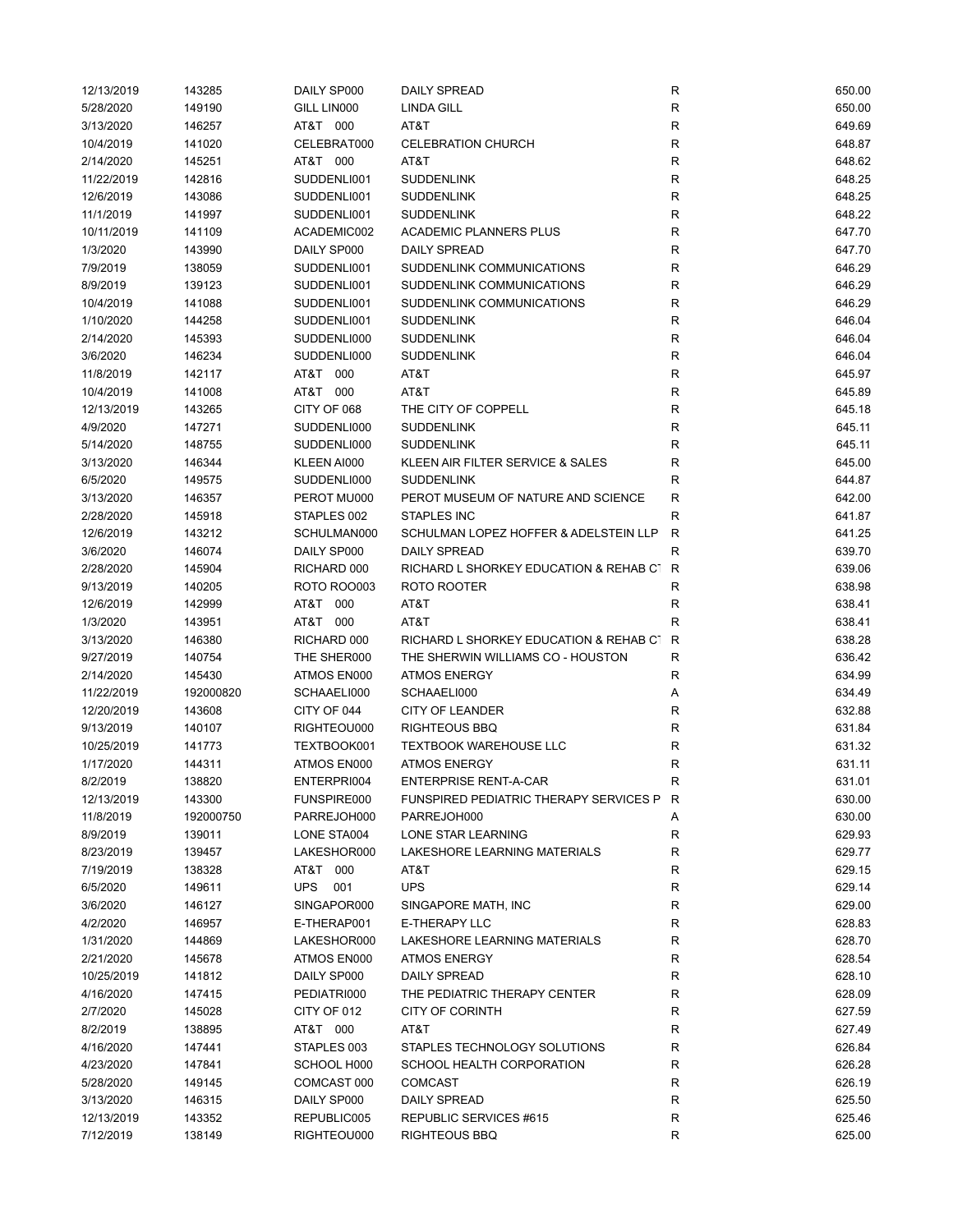| 7/26/2019  | 138669    | RAMSAALA000    | ALAINA VIVIAN RAMSAY             | R           | 625.00 |
|------------|-----------|----------------|----------------------------------|-------------|--------|
| 10/18/2019 | 141380    | DYNAMIC 001    | DYNAMIC BEHAVIORAL HEALTH LLC    | R           | 625.00 |
| 10/25/2019 | 141729    | KLEEN AI000    | KLEEN AIR FILTER SERVICE & SALES | R           | 625.00 |
| 2/14/2020  | 145314    | FRONTIER003    | <b>FRONTIER COMMUNICATIONS</b>   | $\mathsf R$ | 624.89 |
| 9/6/2019   | 139779    | AT&T 000       | AT&T                             | R           | 624.34 |
| 9/6/2019   | 139886    | SPIRIT F000    | SPIRIT FILLED CELEBRATION CHURCH | R           | 623.12 |
| 7/12/2019  | 138189    | WAYFAIR 000    | <b>WAYFAIR LLC</b>               | $\mathsf R$ | 619.98 |
| 7/9/2019   | 138022    | AT&T 000       | AT&T                             | ${\sf R}$   | 618.54 |
| 1/3/2020   | 143997    | FRONTIER003    | <b>FRONTIER COMMUNICATIONS</b>   | $\mathsf R$ | 618.31 |
| 3/6/2020   | 146141    | TOWNEPLA001    | TOWNEPLACE SUITES BY MARRIOTT    | $\mathsf R$ | 618.30 |
| 10/11/2019 | 141267    | AT&T 000       | AT&T                             | $\mathsf R$ | 616.99 |
| 2/14/2020  | 145295    | DAILY SP000    | <b>DAILY SPREAD</b>              | R           | 616.60 |
| 6/26/2020  | 150268    | FRONTIER003    | <b>FRONTIER COMMUNICATIONS</b>   | R           | 616.17 |
| 10/4/2019  | 141033    | E-THERAP001    | <b>E-THERAPY LLC</b>             | R           | 616.00 |
| 12/6/2019  | 143043    | MR ELECT002    | MR ELECTRIC OF SAN ANTONIO       | R           | 614.00 |
| 3/25/2020  | 146862    | MENTORIN000    | MENTORING MINDS, L P             | $\mathsf R$ |        |
|            |           |                |                                  | $\mathsf R$ | 613.80 |
| 1/31/2020  | 144951    | DURHAM S005    | DURHAM SCHOOL SERVICES           |             | 612.50 |
| 10/18/2019 | 141473    | <b>UPS 001</b> | <b>UPS</b>                       | R           | 612.23 |
| 5/28/2020  | 149129    | CENTERPO001    | <b>CENTERPOINT ENERGY</b>        | R           | 612.13 |
| 6/26/2020  | 150210    | BURCHRIC000    | RICHARD L BURCH                  | R           | 611.08 |
| 11/22/2019 | 142907    | MR ELECT002    | MR ELECTRIC OF SAN ANTONIO       | $\mathsf R$ | 610.22 |
| 2/17/2020  | 145486    | TOWN OF 003    | <b>TOWN OF PROSPER</b>           | R           | 610.00 |
| 11/1/2019  | 142045    | ELECTRO 001    | ELECTRO COOLING SERVICE LLC      | R           | 607.50 |
| 1/31/2020  | 144858    | FRONTIER003    | <b>FRONTIER COMMUNICATIONS</b>   | R           | 606.94 |
| 3/6/2020   | 146081    | FRONTIER003    | <b>FRONTIER COMMUNICATIONS</b>   | R           | 606.94 |
| 4/2/2020   | 146963    | FRONTIER003    | <b>FRONTIER COMMUNICATIONS</b>   | ${\sf R}$   | 606.94 |
| 6/19/2020  | 149808    | AMAZON C000    | AMAZON CAPITAL SERVICES INC      | ${\sf R}$   | 606.24 |
| 11/1/2019  | 141929    | DAILY SP000    | <b>DAILY SPREAD</b>              | ${\sf R}$   | 606.10 |
| 11/22/2019 | 142909    | NATIONAL016    | NATIONALSCHOOLFORMS.COM          | R           | 605.95 |
| 4/30/2020  | 148054    | FRONTIER003    | <b>FRONTIER COMMUNICATIONS</b>   | R           | 605.03 |
| 5/28/2020  | 149184    | FRONTIER003    | <b>FRONTIER COMMUNICATIONS</b>   | $\mathsf R$ | 605.03 |
| 4/2/2020   | 146992    | PEDIATRI000    | THE PEDIATRIC THERAPY CENTER     | R           | 604.35 |
| 8/16/2019  | 139153    | AT&T 000       | AT&T                             | $\mathsf R$ | 604.30 |
| 5/28/2020  | 149148    | CONSTELL001    | CONSTELLATION NEWENERGY INC      | R           | 604.06 |
| 9/27/2019  | 140667    | CITY OF 012    | <b>CITY OF CORINTH</b>           | R           | 603.75 |
| 3/13/2020  | 146458    | TEXAS DI000    | <b>TEXAS DISCOVERY GARDENS</b>   | $\mathsf R$ | 603.00 |
| 1/3/2020   | 144008    | PROMISEL000    | PROMISELAND CHURCH               | ${\sf R}$   | 601.58 |
| 6/5/2020   | 149585    | TEXTBOOK001    | <b>TEXTBOOK WAREHOUSE LLC</b>    | ${\sf R}$   | 600.87 |
| 9/6/2019   | 139991    | <b>UPS 001</b> | <b>UPS</b>                       | R           | 600.81 |
| 9/27/2019  | 140689    | DENTON C002    | DENTON CALVARY ACADEMY           | R           | 600.00 |
| 11/15/2019 | 142577    | LONGODIA000    | DIANA LONGORIA                   | R           | 600.00 |
| 12/13/2019 | 143486    | BURDIDOU000    | DOUGLAS BURDITT JR               | R           | 600.00 |
| 1/31/2020  | 144885    | PROMISEL000    | PROMISELAND CHURCH               | ${\sf R}$   | 600.00 |
| 1/31/2020  | 144938    | BURDIDOU000    | DOUGLAS BURDITT JR               | R           | 600.00 |
| 4/2/2020   | 146954    | DALCO DE000    | <b>DALCO DESIGNS</b>             | R           | 600.00 |
| 6/26/2020  | 192001443 | SHANKTER000    | SHANKTER000                      | Α           | 600.00 |
| 7/12/2019  | 138115    | MICHAEL'002    | MICHAEL'S KEYS, INC              | R           | 599.64 |
|            |           |                | <b>NYSTROM EDUCATION</b>         |             |        |
| 5/7/2020   | 148329    | NYSTROM 000    |                                  | ${\sf R}$   | 599.56 |
| 3/13/2020  | 146304    | CONSTELL001    | CONSTELLATION NEWENERGY INC      | R           | 599.42 |
| 10/25/2019 | 141808    | COMCAST 000    | <b>COMCAST</b>                   | R           | 599.31 |
| 11/22/2019 | 142718    | COMCAST 000    | <b>COMCAST</b>                   | R           | 599.31 |
| 12/20/2019 | 143782    | COMCAST 000    | <b>COMCAST</b>                   | R           | 599.31 |
| 7/26/2019  | 138619    | COMCAST 000    | <b>COMCAST</b>                   | R           | 599.24 |
| 8/23/2019  | 139411    | COMCAST 000    | <b>COMCAST</b>                   | R           | 599.24 |
| 9/27/2019  | 140799    | COMCAST 000    | <b>COMCAST</b>                   | R           | 599.24 |
| 8/2/2019   | 138829    | FRONTIER003    | <b>FRONTIER COMMUNICATIONS</b>   | R           | 598.24 |
| 9/6/2019   | 139842    | FRONTIER003    | FRONTIER COMMUNICATIONS          | R           | 598.24 |
| 10/4/2019  | 140918    | FRONTIER003    | FRONTIER COMMUNICATIONS          | R           | 598.24 |
| 2/14/2020  | 145329    | JALENLAU000    | LAURIE JALENAK                   | R           | 595.00 |
| 11/22/2019 | 142840    | AT&T LON000    | AT&T LONG DISTANCE               | R           | 593.73 |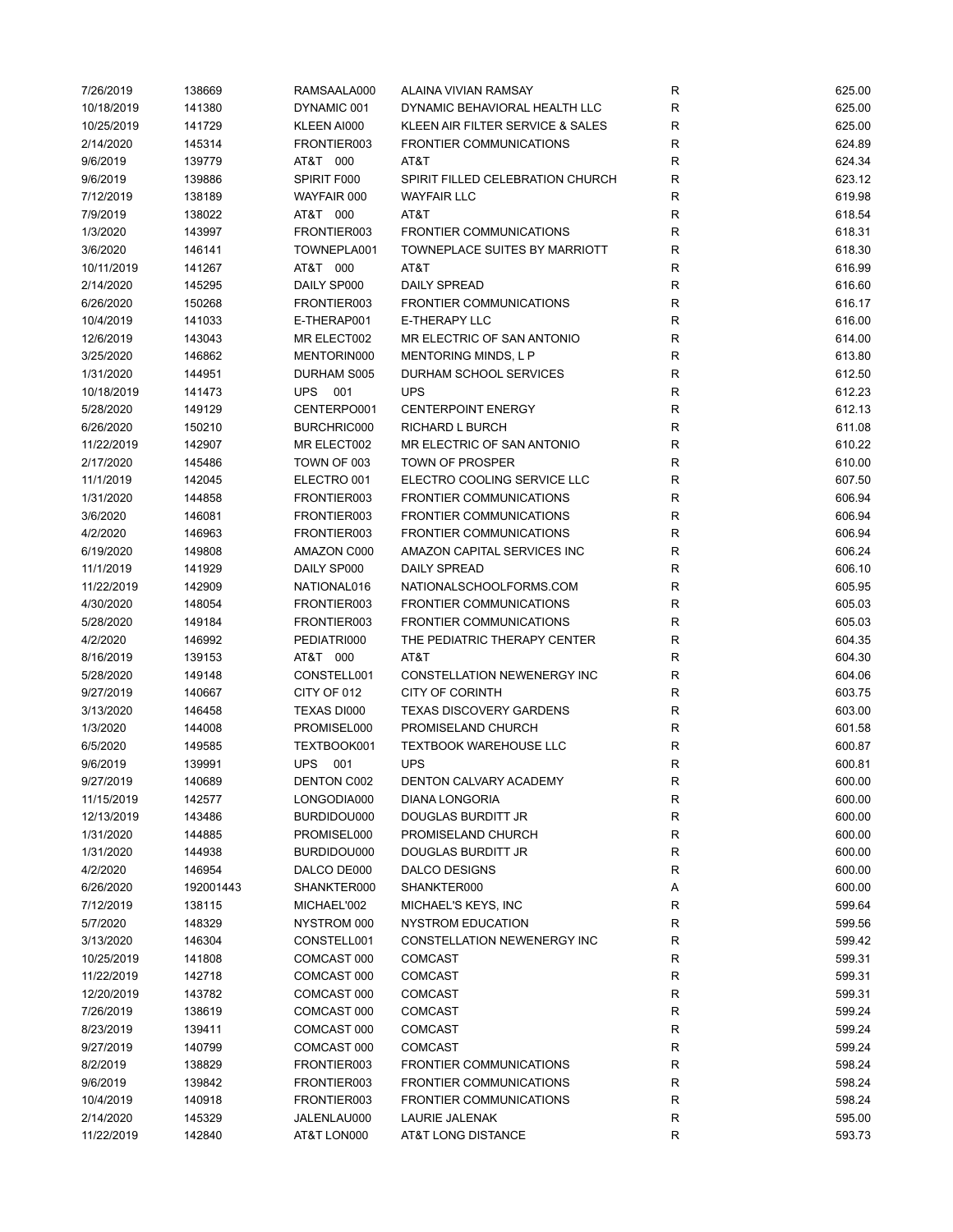| 10/25/2019 | 141657    | <b>BSN SPOR000</b> | <b>BSN SPORTS, LLC</b>                | R            | 592.54           |
|------------|-----------|--------------------|---------------------------------------|--------------|------------------|
| 2/7/2020   | 192001108 | WILSOCLA000        | WILSOCLA000                           | Α            | 591.17           |
| 11/1/2019  | 141888    | BEYER PL000        | BEYER PLUMBING COMPANY, LTD           | R            | 590.76           |
| 5/14/2020  | 148535    | DANIELS 003        | <b>DANIELS AIR</b>                    | $\mathsf R$  | 590.20           |
| 1/10/2020  | 144225    | NATIONAL019        | NATIONAL PEN COMPANY LLC              | R            | 590.00           |
| 12/6/2019  | 143129    | BRACKETT000        | <b>BRACKETT &amp; ELLIS</b>           | $\mathsf R$  | 589.58           |
| 7/12/2019  | 138179    | UPS 001            | <b>UPS</b>                            | ${\sf R}$    | 589.48           |
| 5/14/2020  | 148692    | PURCHASE000        | <b>PURCHASE POWER</b>                 | $\mathsf R$  | 588.49           |
| 2/14/2020  | 145366    | REPUBLIC005        | REPUBLIC SERVICES #615                | R            | 587.95           |
| 10/25/2019 | 141693    | ENTERPRI004        | <b>ENTERPRISE RENT-A-CAR</b>          | R            | 587.23           |
| 9/13/2019  | 140077    | MICHAEL'002        | MICHAEL'S KEYS, INC                   | R            | 587.00           |
| 3/13/2020  | 146296    | CITY OF 068        | THE CITY OF COPPELL                   | R            | 585.50           |
| 12/20/2019 | 143639    | DALLAS S000        | DALLAS SYMPHONY ASSOCIATION, INC      | R            | 585.00           |
| 4/23/2020  | 147644    | E-THERAP001        | <b>E-THERAPY LLC</b>                  | R            | 583.91           |
| 2/28/2020  | 145988    | LEWISALI000        | <b>ALICE FAYE LEWIS</b>               | R            | 583.55           |
| 7/26/2019  | 138670    | READY RE000        | <b>READY REFRESH</b>                  | R            | 583.40           |
|            |           |                    | CONSTELLATION NEWENERGY INC           | R            |                  |
| 9/6/2019   | 139823    | CONSTELL001        |                                       |              | 581.92<br>581.45 |
| 10/11/2019 | 141108    | ABILITIE000        | ABILITIES THERAPY AND CONSULTING, LLC | $\mathsf R$  |                  |
| 11/22/2019 | 142900    | LONGODIA000        | <b>DIANA LONGORIA</b>                 | R            | 581.25           |
| 2/14/2020  | 145304    | ENTERPRI004        | <b>ENTERPRISE RENT-A-CAR</b>          | $\mathsf R$  | 581.23           |
| 9/20/2019  | 140553    | M & H SO000        | M & H SOLUTIONS                       | R            | 580.00           |
| 12/20/2019 | 143677    | KEMP'S O000        | KEMP'S OCCUPATIONAL THERAPY SERVICES. | $\mathsf{R}$ | 580.00           |
| 1/24/2020  | 144607    | E-THERAP001        | E-THERAPY LLC                         | ${\sf R}$    | 577.50           |
| 6/12/2020  | 149752    | REPUBLIC005        | REPUBLIC SERVICES #615                | R            | 576.32           |
| 7/12/2019  | 138172    | TRACK IT000        | <b>TRACK IT FORWARD</b>               | R            | 576.00           |
| 2/7/2020   | 145054    | DALLAS H001        | DALLAS HOLOCAUST AND HUMAN RIGHTS MU  | $\mathsf{R}$ | 576.00           |
| 1/10/2020  | 144141    | REPUBLIC005        | REPUBLIC SERVICES #615                | R            | 575.94           |
| 2/14/2020  | 145361    | REPUBLIC005        | REPUBLIC SERVICES #615                | R            | 575.94           |
| 3/13/2020  | 146370    | REPUBLIC005        | REPUBLIC SERVICES #615                | R            | 575.94           |
| 4/9/2020   | 147241    | REPUBLIC005        | REPUBLIC SERVICES #615                | $\mathsf R$  | 575.94           |
| 5/14/2020  | 148697    | REPUBLIC005        | REPUBLIC SERVICES #615                | R            | 575.94           |
| 1/31/2020  | 144826    | COMCAST 000        | <b>COMCAST</b>                        | R            | 575.60           |
| 2/28/2020  | 145844    | COMCAST 000        | <b>COMCAST</b>                        | R            | 575.60           |
| 4/2/2020   | 146944    | COMCAST 000        | <b>COMCAST</b>                        | R            | 575.60           |
| 3/13/2020  | 146375    | REPUBLIC005        | REPUBLIC SERVICES #615                | R            | 575.56           |
| 4/9/2020   | 147246    | REPUBLIC005        | REPUBLIC SERVICES #615                | R            | 575.56           |
| 5/14/2020  | 148702    | REPUBLIC005        | REPUBLIC SERVICES #615                | R            | 575.56           |
| 6/12/2020  | 149757    | REPUBLIC005        | REPUBLIC SERVICES #615                | R            | 575.18           |
| 5/28/2020  | 149144    | COMCAST 000        | <b>COMCAST</b>                        | R            | 575.15           |
| 10/11/2019 | 141259    | TYLER AT000        | TYLER ATHLETICS INC                   | R            | 575.00           |
| 11/22/2019 | 142770    | JONES SC000        | JONES SCHOOL SUPPLY CO, INC           | R            | 574.98           |
| 4/30/2020  | 148004    | COMCAST 000        | <b>COMCAST</b>                        | R            | 574.87           |
| 9/20/2019  | 140293    | COMCAST 000        | <b>COMCAST</b>                        | R            | 574.43           |
| 6/26/2020  | 150240    | COMCAST 000        | <b>COMCAST</b>                        | R            | 573.55           |
| 11/15/2019 | 142546    | AT&T 000           | AT&T                                  | R            | 572.47           |
| 3/13/2020  | 146350    | MR ELECT003        | MR ELECTRIC OF AUSTIN                 | R            | 571.99           |
| 3/6/2020   | 146036    | ATMOS EN000        | <b>ATMOS ENERGY</b>                   | $\mathsf R$  | 570.45           |
| 9/17/2019  | 140225    | T JOHNSO000        | T JOHNSON CONSTRUCTION                | ${\sf R}$    | 570.00           |
| 10/31/2019 | 142105    | VEX ROBO000        | <b>VEX ROBOTICS, INC</b>              | R            | 569.76           |
| 3/20/2020  | 146555    | CITY OF 010        | CITY OF CARROLLTON                    | ${\sf R}$    | 569.61           |
| 4/9/2020   | 147283    | TOWN OF 000        | TOWN OF FLOWER MOUND                  |              | 567.53           |
|            |           |                    |                                       | R            |                  |
| 12/20/2019 | 143574    | AT&T 000           | AT&T                                  | ${\sf R}$    | 566.55           |
| 11/1/2019  | 141907    | COMCAST 000        | COMCAST                               | R            | 566.23           |
| 12/3/2019  | 142972    | COMCAST 000        | <b>COMCAST</b>                        | R            | 566.23           |
| 12/27/2019 | 143925    | COMCAST 000        | <b>COMCAST</b>                        | R            | 566.23           |
| 2/21/2020  | 145727    | METROPLE000        | METROPLEX EDUCATIONAL CONSULTANTS     | R            | 566.00           |
| 12/13/2019 | 143280    | CORNERST000        | <b>CORNERSTONE STAFFING</b>           | ${\sf R}$    | 565.49           |
| 1/17/2020  | 144302    | AT&T 000           | AT&T                                  | R            | 565.01           |
| 2/14/2020  | 145425    | AT&T 000           | AT&T                                  | R            | 565.01           |
| 9/20/2019  | 140562    | PUSH SPE000        | PUSH SPEECH SERVICES LLC              | R            | 564.92           |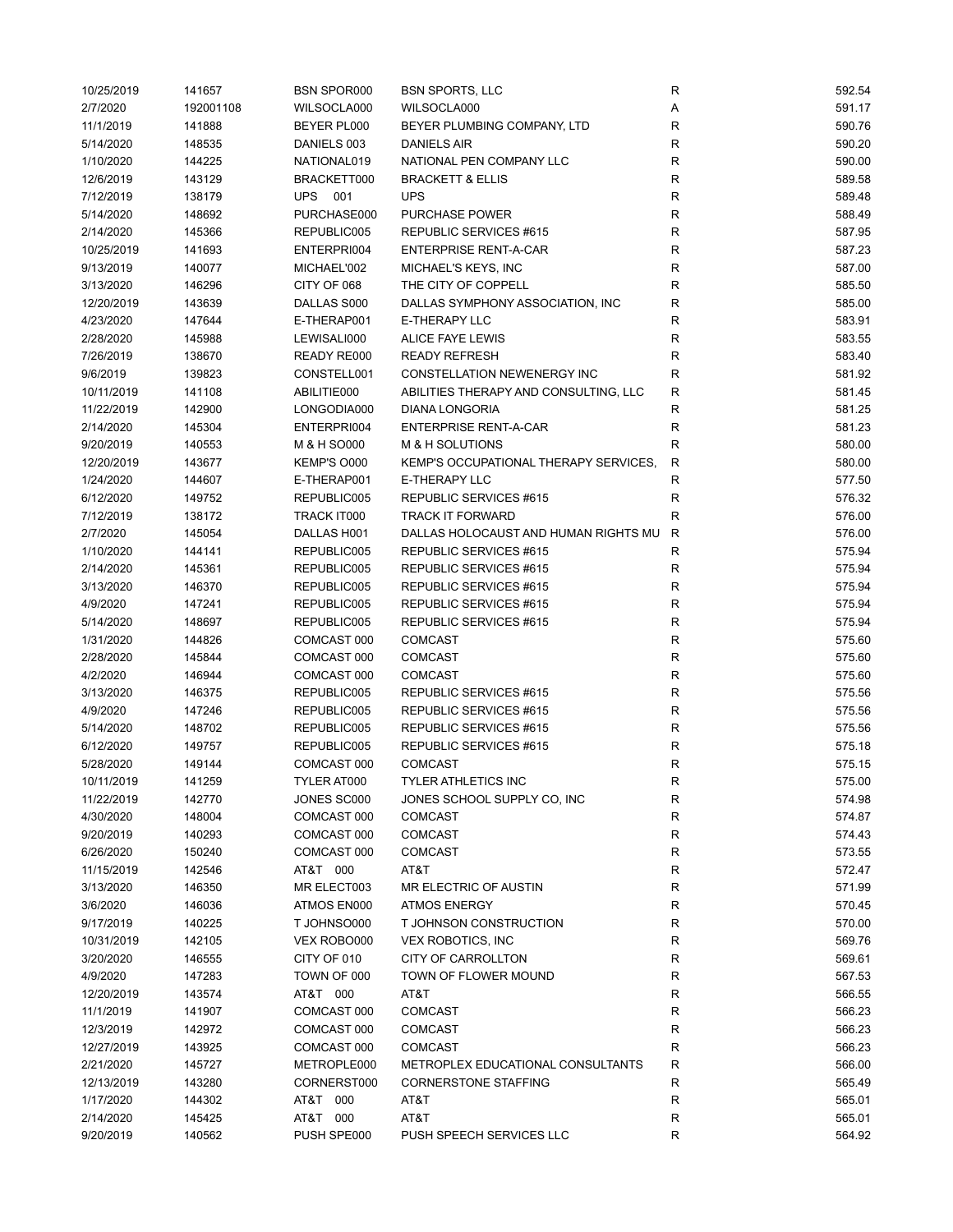| 12/13/2019 | 143493    | DECKER E000 | DECKER EQUIPMENT/SCHOOL FIX           | R            | 564.60 |
|------------|-----------|-------------|---------------------------------------|--------------|--------|
| 3/20/2020  | 146643    | MICHAEL'002 | MICHAEL'S KEYS, INC                   | R            | 563.99 |
| 8/23/2019  | 192000249 | CARTELIT000 | CARTELIT000                           | Α            | 563.76 |
| 8/9/2019   | 139042    | REPUBLIC005 | REPUBLIC SERVICES #615                | R            | 563.21 |
| 10/11/2019 | 141232    | REPUBLIC005 | REPUBLIC SERVICES #615                | $\mathsf R$  | 563.17 |
| 11/8/2019  | 142223    | REPUBLIC005 | REPUBLIC SERVICES #615                | ${\sf R}$    | 563.17 |
| 12/13/2019 | 143357    | REPUBLIC005 | REPUBLIC SERVICES #615                | $\mathsf R$  | 563.17 |
| 1/10/2020  | 144145    | REPUBLIC005 | REPUBLIC SERVICES #615                | $\mathsf R$  | 563.17 |
| 9/13/2019  | 140101    | REPUBLIC005 | REPUBLIC SERVICES #615                | R            | 563.13 |
| 11/8/2019  | 142307    | ELECTRO 001 | ELECTRO COOLING SERVICE LLC           | $\mathsf R$  | 563.00 |
| 5/14/2020  | 148613    | INTEGRAT000 | <b>INTEGRATED BEHAVIOR SOLUTIONS</b>  | R            | 562.50 |
| 10/31/2019 | 142101    | COMCAST 000 | <b>COMCAST</b>                        | R            | 561.87 |
| 2/14/2020  | 145403    | TOWN OF 000 | TOWN OF FLOWER MOUND                  | R            | 561.39 |
| 10/18/2019 | 141543    | AT&T 000    | AT&T                                  | R            | 560.43 |
| 11/1/2019  | 142049    | GURU ACA000 | <b>GURU ACADEMIC ADVISING</b>         | ${\sf R}$    | 560.00 |
| 9/20/2019  | 140552    | LONE STA004 | LONE STAR LEARNING                    | $\mathsf R$  | 559.93 |
| 9/20/2019  | 140245    | AT&T 000    | AT&T                                  | $\mathsf R$  | 559.92 |
|            |           |             | ABC HOME & COMMERCIAL SVS OF DFW      | $\mathsf R$  | 559.67 |
| 4/9/2020   | 147057    | ABC HOME002 |                                       |              |        |
| 2/21/2020  | 145673    | ALPHA TE000 | ALPHA TESTING, INC.                   | R            | 559.50 |
| 4/16/2020  | 147433    | SCHOOL H000 | SCHOOL HEALTH CORPORATION             | R            | 559.44 |
| 9/27/2019  | 140803    | DALLAS S000 | DALLAS SYMPHONY ASSOCIATION, INC      | $\mathsf R$  | 559.00 |
| 3/6/2020   | 146028    | AT&T 000    | AT&T                                  | $\mathsf R$  | 558.52 |
| 4/2/2020   | 146911    | AT&T 000    | AT&T                                  | R            | 558.52 |
| 6/5/2020   | 149329    | BRACKETT000 | <b>BRACKETT &amp; ELLIS</b>           | R            | 558.00 |
| 6/5/2020   | 149308    | AT&T 000    | AT&T                                  | $\mathsf R$  | 557.36 |
| 7/26/2019  | 138578    | AT&T 000    | AT&T                                  | $\mathsf{R}$ | 557.33 |
| 2/7/2020   | 145034    | CITY OF 060 | CITY OF TYLER                         | $\mathsf R$  | 556.82 |
| 4/30/2020  | 147950    | AT&T 000    | AT&T                                  | $\mathsf R$  | 556.67 |
| 7/26/2019  | 138759    | TRIUMPH 000 | TRIUMPH CHURCH, INC                   | R            | 556.58 |
| 4/2/2020   | 146979    | LEWISALI000 | ALICE FAYE LEWIS                      | $\mathsf R$  | 556.00 |
| 4/23/2020  | 147741    | LEWISALI000 | ALICE FAYE LEWIS                      | $\mathsf R$  | 556.00 |
| 5/21/2020  | 148982    | LEWISALI000 | ALICE FAYE LEWIS                      | $\mathsf R$  | 556.00 |
| 6/5/2020   | 149507    | PEC 000     | PEC                                   | R            | 555.69 |
| 4/9/2020   | 147194    | LEWISALI000 | ALICE FAYE LEWIS                      | R            | 555.55 |
| 5/7/2020   | 148316    | LEWISALI000 | ALICE FAYE LEWIS                      | $\mathsf R$  | 555.11 |
| 3/25/2020  | 146877    | REPUBLIC005 | REPUBLIC SERVICES #615                | $\mathsf R$  | 554.88 |
| 12/20/2019 | 143866    | SCHULMAN000 | SCHULMAN LOPEZ HOFFER & ADELSTEIN LLP | $\mathsf{R}$ | 554.33 |
| 12/6/2019  | 143168    | DAILY SP000 | <b>DAILY SPREAD</b>                   | R            | 552.80 |
| 2/21/2020  | 145606    | JALENLAU000 | LAURIE JALENAK                        | R            | 552.50 |
| 4/9/2020   | 147226    | PREMIERE000 | PREMIERE INSTALL MOVERS, LLC          | R            | 551.60 |
| 7/12/2019  | 138255    | REPUBLIC005 | REPUBLIC SERVICES #615                | R            | 551.18 |
| 8/9/2019   | 139037    | REPUBLIC005 | REPUBLIC SERVICES #615                | ${\sf R}$    | 551.18 |
| 9/13/2019  | 140096    | REPUBLIC005 | REPUBLIC SERVICES #615                | R            | 551.18 |
| 10/11/2019 | 141236    | REPUBLIC005 | REPUBLIC SERVICES #615                | R            | 551.18 |
| 11/8/2019  | 142218    | REPUBLIC005 | REPUBLIC SERVICES #615                | R            | 551.18 |
| 3/20/2020  | 146532    | ATMOS EN000 | <b>ATMOS ENERGY</b>                   | ${\sf R}$    | 550.87 |
| 10/18/2019 | 141413    | PEROT MU000 | PEROT MUSEUM OF NATURE AND SCIENCE    | ${\sf R}$    | 550.00 |
| 12/20/2019 | 143669    | GRACE PR000 | <b>GRACE PREPARATORY ACADEMY</b>      | R            | 550.00 |
| 12/20/2019 |           |             |                                       | R            | 550.00 |
|            | 143809    | DURHAM S005 | DURHAM SCHOOL SERVICES                |              |        |
| 2/21/2020  | 145692    | CITY OF 012 | <b>CITY OF CORINTH</b>                | R            | 548.83 |
| 4/23/2020  | 147608    | CORNERST000 | <b>CORNERSTONE STAFFING</b>           | R            | 548.35 |
| 8/2/2019   | 138918    | FASTSIGN009 | FASTSIGNS 10501 - LEWISVILLE          | R            | 548.22 |
| 1/17/2020  | 144392    | PEDIATRI000 | THE PEDIATRIC THERAPY CENTER          | R            | 547.75 |
| 11/15/2019 | 142443    | FIRST CL000 | FIRST CLASS TOURS, INC                | R            | 547.00 |
| 8/23/2019  | 192000282 | SHARPMEL000 | SHARPMEL000                           | Α            | 546.37 |
| 2/7/2020   | 145040    | COMCAST 000 | <b>COMCAST</b>                        | R            | 546.20 |
| 3/13/2020  | 146298    | COMCAST 000 | <b>COMCAST</b>                        | R            | 546.20 |
| 4/9/2020   | 147110    | COMCAST 000 | <b>COMCAST</b>                        | R            | 546.20 |
| 5/7/2020   | 148268    | COMCAST 000 | <b>COMCAST</b>                        | R            | 546.20 |
| 6/5/2020   | 149356    | COMCAST 000 | <b>COMCAST</b>                        | R            | 546.20 |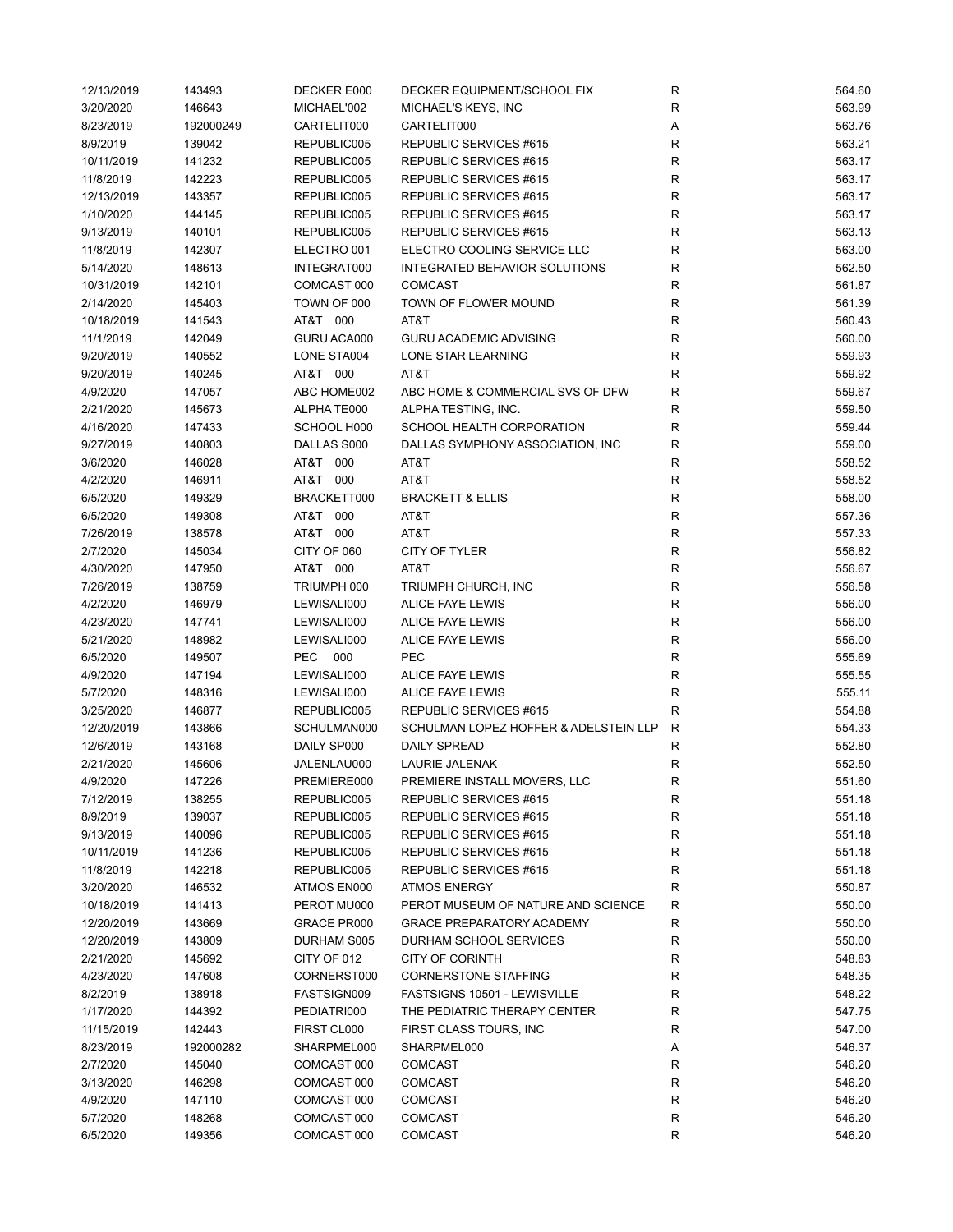| 8/16/2019  | 139183    | COMCAST 000            | <b>COMCAST</b>                        | R           | 546.17 |
|------------|-----------|------------------------|---------------------------------------|-------------|--------|
| 1/24/2020  | 144740    | <b>KEY CLUB000</b>     | <b>KEY CLUB INTERNATIONAL</b>         | ${\sf R}$   | 546.00 |
| 10/11/2019 | 141160    | CONSTELL001            | CONSTELLATION NEWENERGY INC           | $\mathsf R$ | 545.89 |
| 8/9/2019   | 139109    | SCHOOL H000            | SCHOOL HEALTH CORPORATION             | $\mathsf R$ | 544.21 |
| 3/25/2020  | 146793    | <b>BSN SPOR000</b>     | <b>BSN SPORTS, LLC</b>                | R           | 543.82 |
| 3/6/2020   | 146198    | GUIDED 1000            | GUIDED INDEPENDENCE LLC               | $\mathsf R$ | 543.75 |
| 10/18/2019 | 141630    | VANDEFRA000            | <b>FRANK EVAN VANDERPOOL</b>          | $\mathsf R$ | 542.50 |
| 1/3/2020   | 143975    | CITY OF 060            | CITY OF TYLER                         | ${\sf R}$   | 542.39 |
| 1/10/2020  | 144081    | COMCAST 000            | <b>COMCAST</b>                        | $\mathsf R$ | 542.07 |
| 9/13/2019  | 140056    | FORT WOR002            | FORT WORTH ZOO                        | R           | 540.00 |
| 11/8/2019  | 142332    | MARAKBIZ000            | <b>MARAKBIZ LLC</b>                   | $\mathsf R$ | 540.00 |
| 11/15/2019 | 142473    | LIFELINE001            | LIFELINE CPR                          | $\mathsf R$ | 540.00 |
| 6/5/2020   | 149392    | E-THERAP001            | <b>E-THERAPY LLC</b>                  | $\mathsf R$ | 539.00 |
| 4/2/2020   | 146914    | AT&T 000               | AT&T                                  | R           | 538.33 |
|            |           |                        |                                       |             |        |
| 3/20/2020  | 146730    | DURHAM S005            | DURHAM SCHOOL SERVICES                | R           | 537.75 |
| 2/28/2020  | 145953    | ATMOS EN000            | <b>ATMOS ENERGY</b>                   | $\mathsf R$ | 536.46 |
| 5/14/2020  | 148500    | CONSTELL001            | CONSTELLATION NEWENERGY INC           | $\mathsf R$ | 536.43 |
| 11/15/2019 | 142414    | COMCAST 000            | <b>COMCAST</b>                        | $\mathsf R$ | 536.26 |
| 12/13/2019 | 143272    | COMCAST 000            | <b>COMCAST</b>                        | R           | 536.26 |
| 1/10/2020  | 144083    | COMCAST 000            | <b>COMCAST</b>                        | $\mathsf R$ | 536.26 |
| 10/11/2019 | 141278    | COMCAST 000            | <b>COMCAST</b>                        | $\mathsf R$ | 536.12 |
| 1/17/2020  | 144426    | TOWN OF 000            | TOWN OF FLOWER MOUND                  | R           | 535.87 |
| 8/23/2019  | 139396    | CDW GOVE000            | CDW GOVERNMENT, INC                   | $\mathsf R$ | 533.50 |
| 11/8/2019  | 142163    | ENTERPRI004            | <b>ENTERPRISE RENT-A-CAR</b>          | R           | 533.26 |
| 3/20/2020  | 146727    | DAILY SP000            | <b>DAILY SPREAD</b>                   | $\mathsf R$ | 533.20 |
| 6/26/2020  | 150225    | CITY OF 044            | <b>CITY OF LEANDER</b>                | $\mathsf R$ | 532.82 |
| 4/2/2020   | 147001    | REPUBLIC005            | REPUBLIC SERVICES #615                | $\mathsf R$ | 532.65 |
| 11/22/2019 | 142871    | CITY OF 081            | <b>CITY OF LEWISVILLE</b>             | $\mathsf R$ | 532.00 |
| 1/31/2020  | 144929    | AT&T 000               | AT&T                                  | $\mathsf R$ | 528.59 |
| 6/26/2020  | 150203    | <b>BARNES &amp;001</b> | BARNES & NOBLE DISTRIBUTION CENTER    | $\mathsf R$ | 527.70 |
| 2/28/2020  | 192001178 | COLLIBRI000            | COLLIBRI000                           | Α           | 525.14 |
| 2/21/2020  | 145611    | KEMP'S O000            | KEMP'S OCCUPATIONAL THERAPY SERVICES, | R           | 525.00 |
| 5/21/2020  | 148969    | JOHNSSHA001            | SHANNON KATHLEEN JOHNSON              | $\mathsf R$ | 525.00 |
| 5/7/2020   | 148349    | REPUBLIC005            | REPUBLIC SERVICES #615                | R           | 524.33 |
| 6/12/2020  | 149750    | REPUBLIC005            | REPUBLIC SERVICES #615                | $\mathsf R$ | 524.33 |
| 11/1/2019  | 142060    | MEDIEVAL000            | MEDIEVAL TIMES DINNER AND TOURNAMENT  | R           | 522.74 |
| 4/23/2020  | 192001308 | PAINETAR000            | PAINETAR000                           | Α           | 522.74 |
| 11/15/2019 | 142560    | COSERV 000             | <b>COSERV</b>                         | R           | 522.54 |
| 2/7/2020   | 145041    | COMCAST 000            | <b>COMCAST</b>                        | R           | 522.43 |
| 3/6/2020   | 146066    | COMCAST 000            | COMCAST                               | R           | 522.43 |
| 4/2/2020   | 146945    | COMCAST 000            | <b>COMCAST</b>                        | R           | 522.43 |
| 6/5/2020   | 149357    | COMCAST 000            | <b>COMCAST</b>                        | ${\sf R}$   | 521.97 |
| 12/20/2019 | 143583    | ATMOS EN000            | <b>ATMOS ENERGY</b>                   | ${\sf R}$   | 521.75 |
| 5/7/2020   |           | COMCAST 000            | <b>COMCAST</b>                        |             | 521.68 |
|            | 148269    |                        |                                       | R           |        |
| 3/25/2020  | 146832    | ENTERPRI004            | <b>ENTERPRISE RENT-A-CAR</b>          | R           | 521.60 |
| 11/22/2019 | 142789    | PURCHASE000            | PURCHASE POWER                        | R           | 520.99 |
| 2/21/2020  | 145736    | PURCHASE000            | PURCHASE POWER                        | ${\sf R}$   | 520.99 |
| 5/21/2020  | 149010    | PURCHASE000            | <b>PURCHASE POWER</b>                 | ${\sf R}$   | 520.99 |
| 9/20/2019  | 140551    | KLEEN AI000            | KLEEN AIR FILTER SERVICE & SALES      | R           | 520.00 |
| 11/1/2019  | 141951    | MANGUM L000            | MANGUM LANDSCAPE, INC                 | R           | 520.00 |
| 11/15/2019 | 142459    | GURU ACA000            | GURU ACADEMIC ADVISING                | R           | 520.00 |
| 2/28/2020  | 145889    | NICK'S S000            | <b>NICK'S SPORTS</b>                  | ${\sf R}$   | 520.00 |
| 5/14/2020  | 148779    | UPS 001                | <b>UPS</b>                            | R           | 519.89 |
| 8/2/2019   | 138795    | COMCAST 000            | <b>COMCAST</b>                        | R           | 519.56 |
| 8/30/2019  | 139711    | COMCAST 000            | <b>COMCAST</b>                        | R           | 519.56 |
| 10/4/2019  | 140888    | COMCAST 000            | <b>COMCAST</b>                        | R           | 519.56 |
| 3/20/2020  | 146655    | PROFORMA000            | PROFORMA GREEN MARKETING              | ${\sf R}$   | 518.00 |
| 3/25/2020  | 146875    | PUSH SPE000            | PUSH SPEECH SERVICES LLC              | R           | 517.59 |
| 4/23/2020  | 147671    | FRONTIER003            | <b>FRONTIER COMMUNICATIONS</b>        | R           | 517.38 |
| 1/10/2020  | 144170    | ULINE 000              | <b>ULINE</b>                          | R           | 516.87 |
|            |           |                        |                                       |             |        |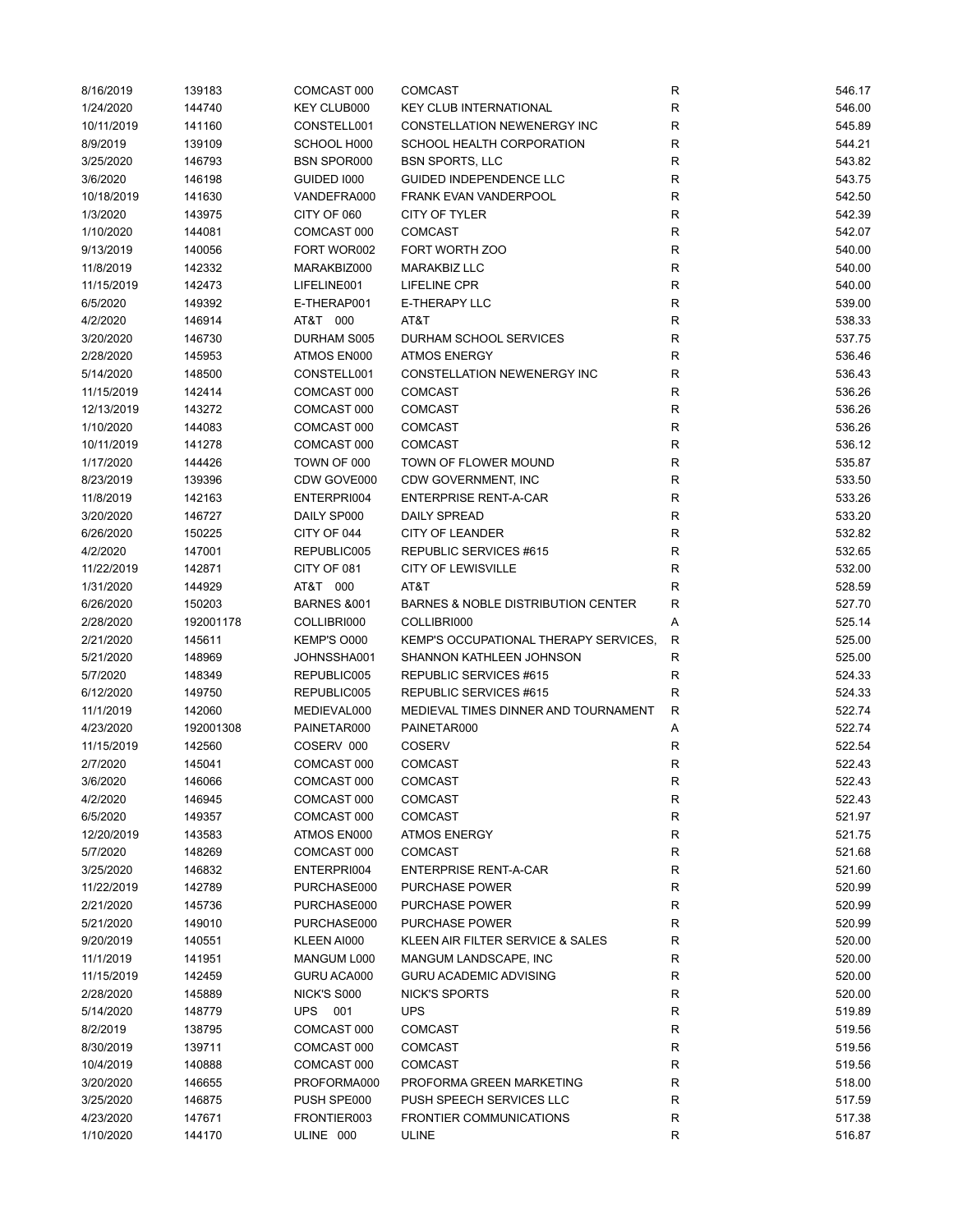| 12/20/2019 | 143758 | <b>BRAUN IN000</b> | BRAUN INTERTEC CORPORATION            | R            | 513.50 |
|------------|--------|--------------------|---------------------------------------|--------------|--------|
| 10/25/2019 | 141786 | WASTE MA000        | <b>WASTE MANAGEMENT</b>               | $\mathsf{R}$ | 511.83 |
| 7/26/2019  | 138680 | SCHOOLMA001        | <b>SCHOOLMATE</b>                     | R            | 511.00 |
| 6/5/2020   | 149310 | AT&T 000           | AT&T                                  | R            | 510.45 |
| 2/28/2020  | 145899 | <b>PRO-ED 1000</b> | PRO-ED INC                            | R            | 510.40 |
| 4/30/2020  | 147956 | AT&T 000           | AT&T                                  | $\mathsf{R}$ | 510.18 |
| 7/19/2019  | 138485 | CARE STA000        | CARE STAFFING, LLC                    | $\mathsf{R}$ | 510.00 |
| 4/9/2020   | 147196 | MGM PRIN000        | MGM PRINTING SERVICES, INC.           | $\mathsf{R}$ | 509.60 |
| 8/2/2019   | 138861 | REPUBLIC005        | REPUBLIC SERVICES #615                | $\mathsf{R}$ | 509.06 |
| 9/6/2019   | 139871 | REPUBLIC005        | REPUBLIC SERVICES #615                | R            | 509.06 |
| 10/4/2019  | 140961 | REPUBLIC005        | REPUBLIC SERVICES #615                | $\mathsf{R}$ | 509.06 |
| 11/8/2019  | 142216 | REPUBLIC005        | REPUBLIC SERVICES #615                | R            | 509.06 |
| 12/6/2019  | 143204 | REPUBLIC005        | REPUBLIC SERVICES #615                | $\mathsf{R}$ | 509.06 |
| 1/10/2020  | 144139 | REPUBLIC005        | REPUBLIC SERVICES #615                | R            | 509.06 |
| 2/7/2020   | 145108 | REPUBLIC005        | REPUBLIC SERVICES #615                | R            | 509.06 |
| 5/7/2020   | 148218 | AMAZON C000        | AMAZON CAPITAL SERVICES INC           | $\mathsf{R}$ | 508.77 |
|            |        |                    |                                       | $\mathsf{R}$ |        |
| 9/20/2019  | 140451 | SCHOOL S000        | <b>SCHOOL SPECIALTY</b>               |              | 508.31 |
| 7/19/2019  | 138438 | REPUBLIC005        | REPUBLIC SERVICES #615                | $\mathsf{R}$ | 508.14 |
| 6/26/2020  | 150312 | SCHOOL H000        | SCHOOL HEALTH CORPORATION             | $\mathsf{R}$ | 507.59 |
| 10/25/2019 | 141851 | STAPLES 003        | STAPLES TECHNOLOGY SOLUTIONS          | $\mathsf{R}$ | 507.13 |
| 2/7/2020   | 145067 | FOUNDERS010        | FOUNDERS FLOWER MOUND BOOSTER CLUB    | $\mathsf{R}$ | 507.00 |
| 4/9/2020   | 147240 | REPUBLIC005        | REPUBLIC SERVICES #615                | $\mathsf{R}$ | 506.63 |
| 4/2/2020   | 146956 | DURHAM S005        | DURHAM SCHOOL SERVICES                | $\mathsf{R}$ | 506.25 |
| 10/11/2019 | 141136 | <b>BSN SPOR000</b> | <b>BSN SPORTS, LLC</b>                | R            | 505.96 |
| 6/5/2020   | 149391 | DURHAM S005        | DURHAM SCHOOL SERVICES                | $\mathsf{R}$ | 505.75 |
| 7/12/2019  | 138063 | AL CLAWS000        | AL CLAWSON DISPOSAL, INC              | $\mathsf{R}$ | 505.69 |
| 8/2/2019   | 138890 | AL CLAWS000        | AL CLAWSON DISPOSAL, INC              | $\mathsf{R}$ | 505.69 |
| 11/22/2019 | 142688 | ATMOS EN000        | <b>ATMOS ENERGY</b>                   | $\mathsf{R}$ | 505.05 |
| 8/16/2019  | 139170 | CHRISTIA005        | CHRISTIAN SCHOOLS ATHLETIC FELLOWSHIP | $\mathsf{R}$ | 505.00 |
| 9/13/2019  | 140189 | INTER-ST000        | INTER-STATE STUDIO & PUBLISHING CO    | $\mathsf{R}$ | 505.00 |
| 4/23/2020  | 147670 | FRONTIER003        | <b>FRONTIER COMMUNICATIONS</b>        | R            | 503.27 |
| 10/11/2019 | 141303 | SCHOOL H000        | SCHOOL HEALTH CORPORATION             | R            | 502.18 |
| 3/20/2020  | 146524 | AT&T 000           | AT&T                                  | R            | 500.97 |
| 11/22/2019 | 142886 | E-THERAP001        | <b>E-THERAPY LLC</b>                  | R            | 500.50 |
| 7/19/2019  | 138417 | KYTX-TV 000        | KYTX-TV                               | $\mathsf{R}$ | 500.00 |
| 8/9/2019   | 139065 | WALSH GA000        | WALSH GALLEGOS TREVINO RUSSO & KYLE P | R            | 500.00 |
| 8/23/2019  | 139455 | KYTX-TV 000        | KYTX-TV                               | R            | 500.00 |
| 8/30/2019  | 139652 | ROCKIN 000         | <b>ROCKIN</b>                         | $\mathsf{R}$ | 500.00 |
| 8/30/2019  | 139729 | FLOSPORT000        | <b>FLOSPORTS INC</b>                  | R            | 500.00 |
| 8/30/2019  | 139763 | TEXAS ST004        | <b>TEXAS STRIPES</b>                  | R            | 500.00 |
| 9/20/2019  | 140286 | CITY OF 083        | <b>CITY OF GAINESVILLE</b>            | R            | 500.00 |
| 9/20/2019  | 140501 | YMCA OF 000        | YMCA OF GREATER WILLIAMSON COUNTY     | R            | 500.00 |
| 10/4/2019  | 141053 | LEWISVIL004        | <b>LEWISVILLE ISD</b>                 | $\mathsf{R}$ | 500.00 |
| 10/18/2019 | 141340 | BUFFALO 000        | BUFFALO VALLEY YOUTH ASSOCIATION      | R            | 500.00 |
|            |        |                    | <b>LEWISVILLE ISD</b>                 |              |        |
| 10/25/2019 | 141824 | LEWISVIL004        |                                       | R            | 500.00 |
| 11/8/2019  | 142176 | LEWISALI000        | <b>ALICE FAYE LEWIS</b>               | R            | 500.00 |
| 11/8/2019  | 142177 | LOVEJOY 000        | LOVEJOY CROSS COUNTRY TRACK BOOSTER   | $\mathsf{R}$ | 500.00 |
| 11/8/2019  | 142328 | LEWISALI000        | <b>ALICE FAYE LEWIS</b>               | $\mathsf{R}$ | 500.00 |
| 11/15/2019 | 142384 | BETHESDA000        | BETHESDA CHRISTIAN SCHOOL             | R            | 500.00 |
| 11/22/2019 | 142899 | LEWISALI000        | <b>ALICE FAYE LEWIS</b>               | R            | 500.00 |
| 12/6/2019  | 143023 | EFAX COR000        | <b>EFAX CORPORATE</b>                 | R            | 500.00 |
| 12/13/2019 | 143348 | REGION 4000        | REGION 4 EDUC SERV CENTER             | $\mathsf{R}$ | 500.00 |
| 12/13/2019 | 143370 | SPIRIT G000        | <b>SPIRIT GROUP LOGISTICS</b>         | R            | 500.00 |
| 12/20/2019 | 143646 | EFAX COR000        | <b>EFAX CORPORATE</b>                 | R            | 500.00 |
| 12/20/2019 | 143716 | SV GROUP000        | SV GROUP LLC                          | R            | 500.00 |
| 12/20/2019 | 143828 | LEWISALI000        | <b>ALICE FAYE LEWIS</b>               | R            | 500.00 |
| 1/17/2020  | 144383 | LEWISALI000        | ALICE FAYE LEWIS                      | $\mathsf{R}$ | 500.00 |
| 1/24/2020  | 144649 | PETERJOH002        | JOHN MATTHEW PETERSON                 | R            | 500.00 |
| 1/31/2020  | 144958 | LEWISALI000        | ALICE FAYE LEWIS                      | R            | 500.00 |
| 2/7/2020   | 145171 | BURDIDOU000        | DOUGLAS BURDITT JR                    | R            | 500.00 |
|            |        |                    |                                       |              |        |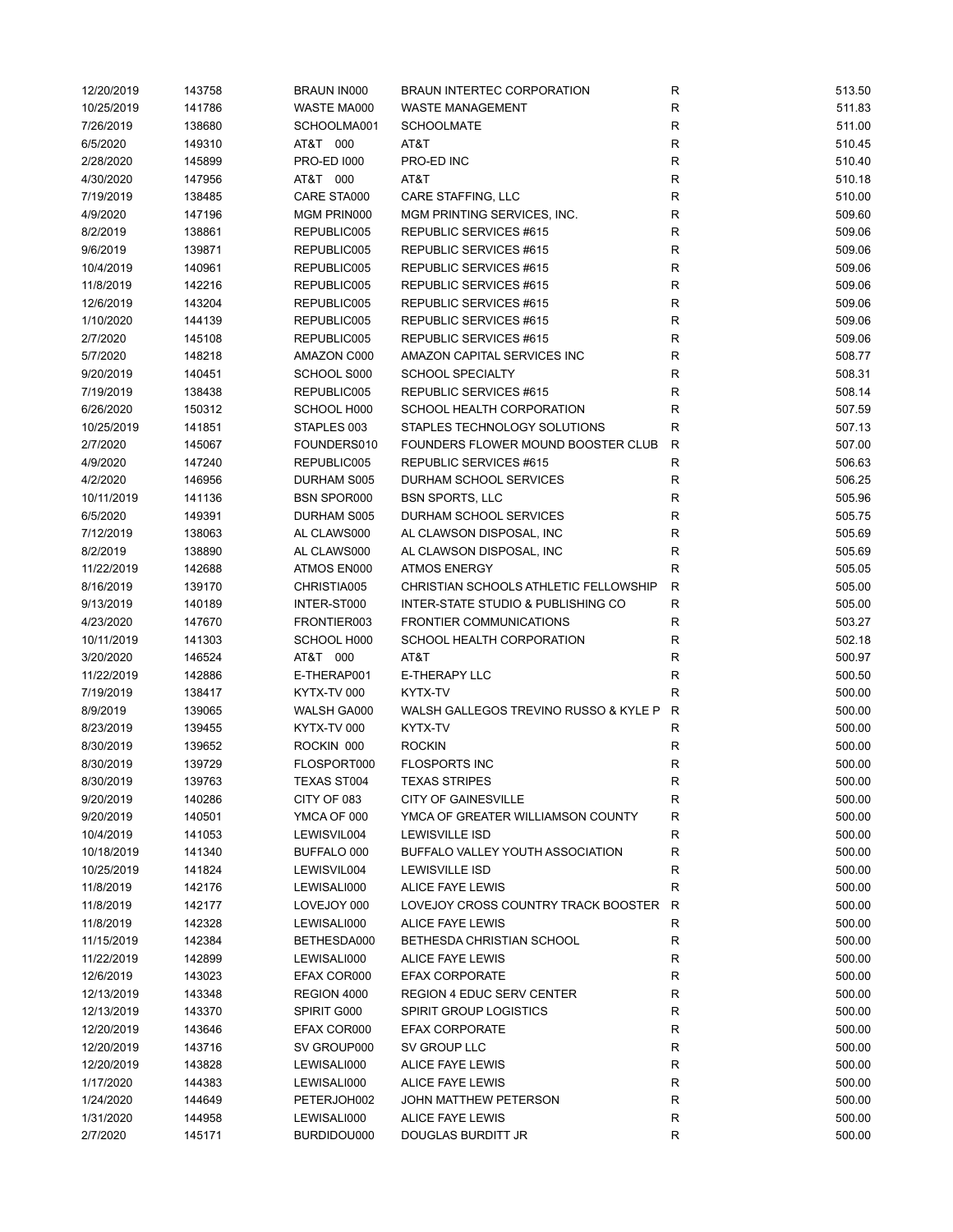| 2/14/2020  | 145335    | LEWISALI000            | ALICE FAYE LEWIS                              | ${\sf R}$    | 500.00 |
|------------|-----------|------------------------|-----------------------------------------------|--------------|--------|
| 2/21/2020  | 145743    | SPIRIT G000            | <b>SPIRIT GROUP LOGISTICS</b>                 | R            | 500.00 |
| 2/28/2020  | 145877    | LEWISALI000            | <b>ALICE FAYE LEWIS</b>                       | R            | 500.00 |
| 3/20/2020  | 146688    | THE DALL000            | THE DALLAS INSTITUTE                          | R            | 500.00 |
| 10/25/2019 | 192000696 | PRATTLUI000            | PRATTLUI000                                   | Α            | 500.00 |
| 4/2/2020   | 192001280 | RAMOSCAR000            | RAMOSCAR000                                   | Α            | 500.00 |
| 8/30/2019  | 192000348 | SAN ACAS000            | SAN ACAS000                                   | Α            | 499.46 |
| 9/27/2019  | 140738    | PROFORMA000            | PROFORMA GREEN MARKETING                      | R            | 499.10 |
| 1/17/2020  | 144379    | JW PEPPE000            | JW PEPPER & SON INC                           | R            | 498.82 |
| 1/24/2020  | 144562    | ATMOS EN000            | <b>ATMOS ENERGY</b>                           | R            | 498.34 |
| 11/22/2019 | 192000807 | CREACLAU000            | CREACLAU000                                   | Α            | 497.64 |
| 5/7/2020   | 148302    | GONZACLA000            | CLAUDIA I GONZALEZ                            | R            | 497.50 |
| 7/12/2019  | 138150    | S & S WO000            | S & S WORLDWIDE, INC                          | R            | 497.16 |
| 8/30/2019  | 192000369 | BETHLTON000            | BETHLTON000                                   | Α            | 495.81 |
| 10/18/2019 | 141401    | M & H SO000            | <b>M &amp; H SOLUTIONS</b>                    | R            | 495.00 |
| 9/27/2019  | 192000581 | CASTIDIA000            | CASTIDIA000                                   | Α            | 494.29 |
| 8/23/2019  | 139499    | AT ONCE 000            | AT ONCE PARTY RENTAL                          | R            | 494.20 |
| 11/15/2019 | 142484    | PREMIERE000            | PREMIERE INSTALL MOVERS, LLC                  | R            | 492.69 |
| 9/6/2019   | 139870    | REPUBLIC004            | REPUBLIC SERVICES #862                        | R            | 492.28 |
| 5/7/2020   | 148317    | LI QIN000              | QING LI                                       | R            | 492.00 |
|            |           | AMAZON C000            |                                               | R            |        |
| 9/20/2019  | 140503    |                        | AMAZON CAPITAL SERVICES INC                   |              | 491.90 |
| 5/21/2020  | 148853    | AT&T 000               | AT&T                                          | R            | 491.40 |
| 6/19/2020  | 149817    | AT&T<br>000            | AT&T                                          | R            | 491.40 |
| 4/30/2020  | 147951    | AT&T 000               | AT&T                                          | R            | 491.31 |
| 11/22/2019 | 142690    | <b>BARNES &amp;001</b> | <b>BARNES &amp; NOBLE DISTRIBUTION CENTER</b> | R            | 491.06 |
| 8/30/2019  | 139636    | MENTORIN000            | <b>MENTORING MINDS, L P</b>                   | $\mathsf{R}$ | 491.04 |
| 3/20/2020  | 146634    | KEMP'S O000            | KEMP'S OCCUPATIONAL THERAPY SERVICES,         | $\mathsf{R}$ | 490.00 |
| 6/19/2020  | 149929    | ELECTRO 001            | ELECTRO COOLING SERVICE LLC                   | ${\sf R}$    | 490.00 |
| 10/18/2019 | 141434    | TEMPEMAR000            | MARY JOANNE TEMPELMEYER                       | R            | 487.50 |
| 11/1/2019  | 141934    | EFAX COR000            | <b>EFAX CORPORATE</b>                         | R            | 487.50 |
| 1/24/2020  | 144608    | EFAX COR000            | <b>EFAX CORPORATE</b>                         | R            | 487.50 |
| 2/21/2020  | 145582    | EFAX COR000            | <b>EFAX CORPORATE</b>                         | R            | 487.50 |
| 3/20/2020  | 146600    | EFAX COR000            | <b>EFAX CORPORATE</b>                         | R            | 487.50 |
| 4/16/2020  | 147379    | EFAX COR000            | <b>EFAX CORPORATE</b>                         | R            | 487.50 |
| 5/14/2020  | 148555    | EFAX COR000            | <b>EFAX CORPORATE</b>                         | R            | 487.50 |
| 6/12/2020  | 149693    | EFAX COR000            | <b>EFAX CORPORATE</b>                         | R            | 487.50 |
| 9/13/2019  | 192000507 | YOUNGTRI000            | YOUNGTRI000                                   | Α            | 485.64 |
| 8/9/2019   | 138972    | CITY OF 068            | THE CITY OF COPPELL                           | R            | 485.40 |
| 8/23/2019  | 139398    | CHARTER 000            | CHARTER COMMUNICATIONS                        | R            | 485.09 |
| 7/26/2019  | 138693    | TEXAS AS004            | TEXAS ASSOCIATION OF INDEPENDENT ATHLE R      |              | 485.00 |
| 3/13/2020  | 146300    | COMCAST 000            | <b>COMCAST</b>                                | R            | 483.68 |
| 5/14/2020  | 148496    | COMCAST 000            | <b>COMCAST</b>                                | R            | 483.34 |
| 4/9/2020   | 147112    | COMCAST 000            | <b>COMCAST</b>                                | ${\sf R}$    | 483.11 |
| 11/22/2019 | 142706    | CITY OF 010            | CITY OF CARROLLTON                            | R            | 482.89 |
| 1/24/2020  | 144556    | AT&T 000               | AT&T                                          | R            | 482.03 |
| 6/12/2020  | 149682    | COMCAST 000            | <b>COMCAST</b>                                | ${\sf R}$    | 481.82 |
| 11/22/2019 | 142683    | AT&T 000               | AT&T                                          | $\mathsf R$  | 480.93 |
| 11/1/2019  | 142017    | AMAZON C000            | AMAZON CAPITAL SERVICES INC                   | ${\sf R}$    | 480.03 |
| 4/9/2020   | 147065    | ALLEE TH000            | ALLEE THERAPY, LLC                            | R            | 480.00 |
| 4/23/2020  | 147516    | ALLEE TH000            | ALLEE THERAPY, LLC                            | R            | 480.00 |
| 2/14/2020  | 145280    | CITY OF 068            | THE CITY OF COPPELL                           | R            | 479.91 |
| 9/20/2019  | 140416    | NATIONAL006            | NATIONAL EDUCATORS LAW INSTITUTE              | R            | 479.45 |
| 9/20/2019  | 140337    | ENTERPRI004            | <b>ENTERPRISE RENT-A-CAR</b>                  | R            | 478.48 |
| 12/20/2019 | 143822    | HIGGINBO002            | <b>HIGGINBOTHAM INSURANCE AGENCY</b>          | R            | 478.00 |
| 1/17/2020  | 144336    | COMCAST 000            | <b>COMCAST</b>                                | R            | 477.26 |
| 2/14/2020  | 145284    | COMCAST 000            | <b>COMCAST</b>                                | R            | 477.26 |
| 1/10/2020  | 144077    | CITY OF 068            | THE CITY OF COPPELL                           | R            | 476.75 |
| 11/8/2019  | 142164    | FIRST CL000            | FIRST CLASS TOURS, INC                        | $\mathsf R$  | 475.00 |
| 12/20/2019 | 143644    | DYNAMIC 001            | DYNAMIC BEHAVIORAL HEALTH LLC                 | R            | 475.00 |
| 4/30/2020  | 148197    | WILLIELL000            | ELLEN WILLIAMSON                              | ${\sf R}$    | 475.00 |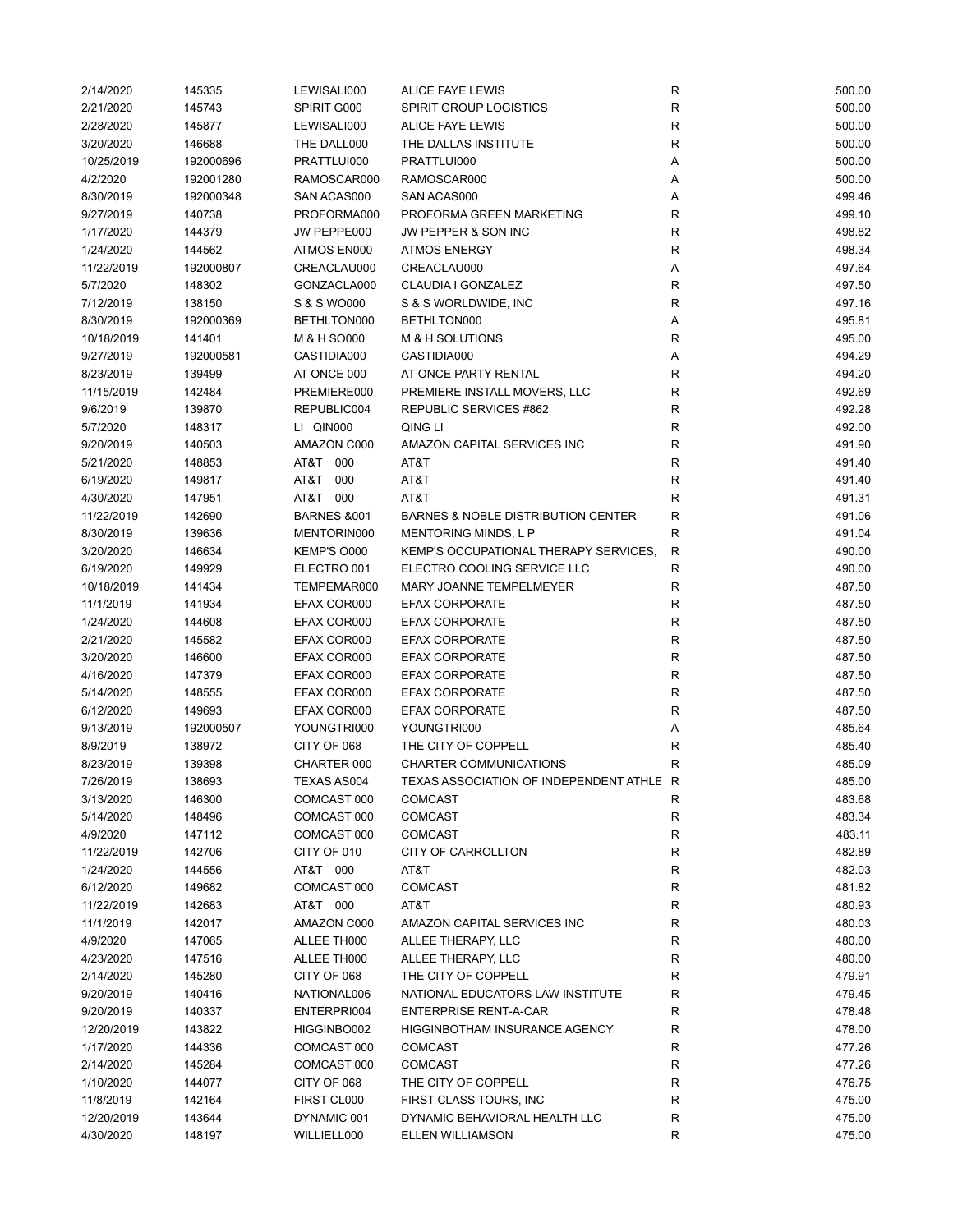| 5/21/2020  | 148977    | KLIPSMAR001            | <b>MARK KLIPSCH</b>                           | R           | 475.00 |
|------------|-----------|------------------------|-----------------------------------------------|-------------|--------|
| 6/19/2020  | 150089    | TAYLOCHA000            | <b>CHAYA TAYLOR</b>                           | ${\sf R}$   | 475.00 |
| 10/25/2019 | 141679    | COMCAST 000            | <b>COMCAST</b>                                | R           | 474.66 |
| 11/15/2019 | 142415    | COMCAST 000            | <b>COMCAST</b>                                | R           | 474.66 |
| 12/13/2019 | 143491    | COMCAST 000            | <b>COMCAST</b>                                | $\mathsf R$ | 474.66 |
| 1/17/2020  | 192001040 | MEZA RUB000            | MEZA RUB000                                   | Α           | 474.66 |
| 7/12/2019  | 138216    | COMCAST 000            | <b>COMCAST</b>                                | ${\sf R}$   | 474.53 |
| 8/16/2019  | 139184    | COMCAST 000            | <b>COMCAST</b>                                | ${\sf R}$   | 474.53 |
| 9/27/2019  | 140674    | COMCAST 000            | <b>COMCAST</b>                                | ${\sf R}$   | 474.53 |
| 11/8/2019  | 142146    | CONSTELL001            | CONSTELLATION NEWENERGY INC                   | R           | 473.79 |
| 12/27/2019 | 143912    | ATMOS EN000            | <b>ATMOS ENERGY</b>                           | R           | 472.11 |
|            |           |                        |                                               |             |        |
| 11/1/2019  | 192000717 | MCCLANAT000            | MCCLANAT000                                   | Α           | 471.18 |
| 3/6/2020   | 146045    | CAREY'S 000            | <b>CAREY'S SPORTING GOODS</b>                 | R           | 470.00 |
| 11/1/2019  | 142021    | AT&T 000               | AT&T                                          | $\mathsf R$ | 469.05 |
| 10/11/2019 | 141294    | NATIONAL000            | NATIONAL ASSOCIATION OF SECONDARY             | R           | 469.00 |
| 6/12/2020  | 149728    | NASSP 001              | <b>NASSP</b>                                  | R           | 469.00 |
| 8/16/2019  | 139209    | EGNERLIS001            | <b>LISA M EGNER</b>                           | $\mathsf R$ | 468.75 |
| 12/17/2019 | 143555    | READY RE000            | <b>READY REFRESH</b>                          | ${\sf R}$   | 468.52 |
| 8/9/2019   | 138993    | CRAWSLEI000            | LEIGH HERBERT CRAWSHAW                        | ${\sf R}$   | 467.50 |
| 4/23/2020  | 147718    | JALENLAU000            | <b>LAURIE JALENAK</b>                         | $\mathsf R$ | 467.50 |
| 9/6/2019   | 139774    | AL CLAWS000            | AL CLAWSON DISPOSAL, INC                      | $\mathsf R$ | 467.15 |
| 10/4/2019  | 141002    | AL CLAWS000            | AL CLAWSON DISPOSAL, INC                      | R           | 467.15 |
| 11/1/2019  | 142014    | AL CLAWS000            | AL CLAWSON DISPOSAL, INC                      | ${\sf R}$   | 467.15 |
| 12/6/2019  | 143118    | AL CLAWS000            | AL CLAWSON DISPOSAL, INC                      | ${\sf R}$   | 467.15 |
| 12/27/2019 | 143910    | AL CLAWS000            | AL CLAWSON DISPOSAL, INC                      | R           | 467.15 |
| 1/31/2020  | 144922    | AL CLAWS000            | AL CLAWSON DISPOSAL, INC                      | R           | 467.15 |
| 3/6/2020   | 146022    | AL CLAWS000            | AL CLAWSON DISPOSAL, INC                      | ${\sf R}$   | 467.15 |
| 4/2/2020   | 146904    | AL CLAWS000            | AL CLAWSON DISPOSAL, INC                      | $\mathsf R$ | 467.15 |
| 4/30/2020  | 147939    | AL CLAWS000            | AL CLAWSON DISPOSAL, INC                      | $\mathsf R$ | 467.15 |
| 5/28/2020  | 149093    | AL CLAWS000            | AL CLAWSON DISPOSAL, INC                      | R           | 467.15 |
| 3/6/2020   | 146188    | DTK FACI001            | DTK FACILITY SERVICES LLC - SUPPLIES          | R           | 467.10 |
|            |           |                        |                                               |             |        |
| 9/13/2019  | 140162    | <b>BLICK AR000</b>     | <b>BLICK ART MATERIALS LLC</b>                | $\mathsf R$ | 466.73 |
| 12/6/2019  | 143002    | AT&T 000               | AT&T                                          | $\mathsf R$ | 466.35 |
| 1/3/2020   | 143955    | AT&T 000               | AT&T                                          | $\mathsf R$ | 466.35 |
| 9/13/2019  | 140133    | TOWN OF 000            | TOWN OF FLOWER MOUND                          | R           | 466.33 |
| 8/23/2019  | 192000276 | SALAZNOE000            | SALAZNOE000                                   | Α           | 465.95 |
| 10/4/2019  | 141040    | GALLERY 000            | <b>GALLERY CUSTOM SIGNS</b>                   | R           | 465.50 |
| 2/28/2020  | 145842    | CITY OF 097            | CITY OF HUNTSVILLE - UTILITIES                | R           | 465.30 |
| 3/6/2020   | 146032    | AT&T 000               | AT&T                                          | R           | 465.18 |
| 2/28/2020  | 145845    | CORNERST000            | <b>CORNERSTONE STAFFING</b>                   | R           | 464.82 |
| 9/27/2019  | 192000584 | MALDOSEN000            | MALDOSEN000                                   | Α           | 464.60 |
| 11/15/2019 | 192000791 | COLLIBRI000            | COLLIBRI000                                   | Α           | 464.58 |
| 1/31/2020  | 144932    | AT&T 000               | AT&T                                          | R           | 464.48 |
| 11/8/2019  | 142250    | TIME WAR004            | TIME WARNER CABLE                             | R           | 464.08 |
| 8/30/2019  | 139581    | <b>BARNES &amp;001</b> | <b>BARNES &amp; NOBLE DISTRIBUTION CENTER</b> | R           | 463.60 |
| 8/16/2019  | 139314    | JW PEPPE000            | JW PEPPER & SON INC                           | R           | 463.31 |
| 5/14/2020  | 148528    | COSERV 000             | <b>COSERV</b>                                 | R           | 463.19 |
| 5/21/2020  | 148926    | COSERV 000             | <b>COSERV</b>                                 | R           | 463.19 |
| 4/9/2020   | 147104    | CITY OF 068            | THE CITY OF COPPELL                           | R           | 463.17 |
| 6/19/2020  | 149883    | COMCAST 000            | <b>COMCAST</b>                                | R           | 463.02 |
| 8/2/2019   | 138897    | AT&T 000               | AT&T                                          | R           | 462.41 |
| 2/28/2020  | 145853    | DALLAS Z001            | DALLAS ZOO AND CHILDREN'S AQUARIUM            | R           | 462.00 |
| 7/19/2019  | 138320    | ABUNDANT000            | ABUNDANT GRACE COMMUNITY CHURCH               | R           | 461.90 |
| 9/6/2019   | 139783    | AT&T 000               | AT&T                                          | R           | 461.31 |
|            |           |                        |                                               |             |        |
| 10/4/2019  | 141013    | AT&T 000               | AT&T                                          | R           | 461.31 |
| 4/9/2020   | 147064    | AIR COND000            | AIR CONDITIONING INNOVATIVE SOLUTIONS, II     | R           | 460.00 |
| 7/9/2019   | 138025    | AT&T 000               | AT&T                                          | R           | 459.24 |
| 6/12/2020  | 149766    | SCHOOL H000            | SCHOOL HEALTH CORPORATION                     | ${\sf R}$   | 459.03 |
| 11/8/2019  | 142235    | SCHOOL H000            | SCHOOL HEALTH CORPORATION                     | R           | 457.75 |
| 7/12/2019  | 138213    | CITY OF 068            | THE CITY OF COPPELL                           | R           | 457.43 |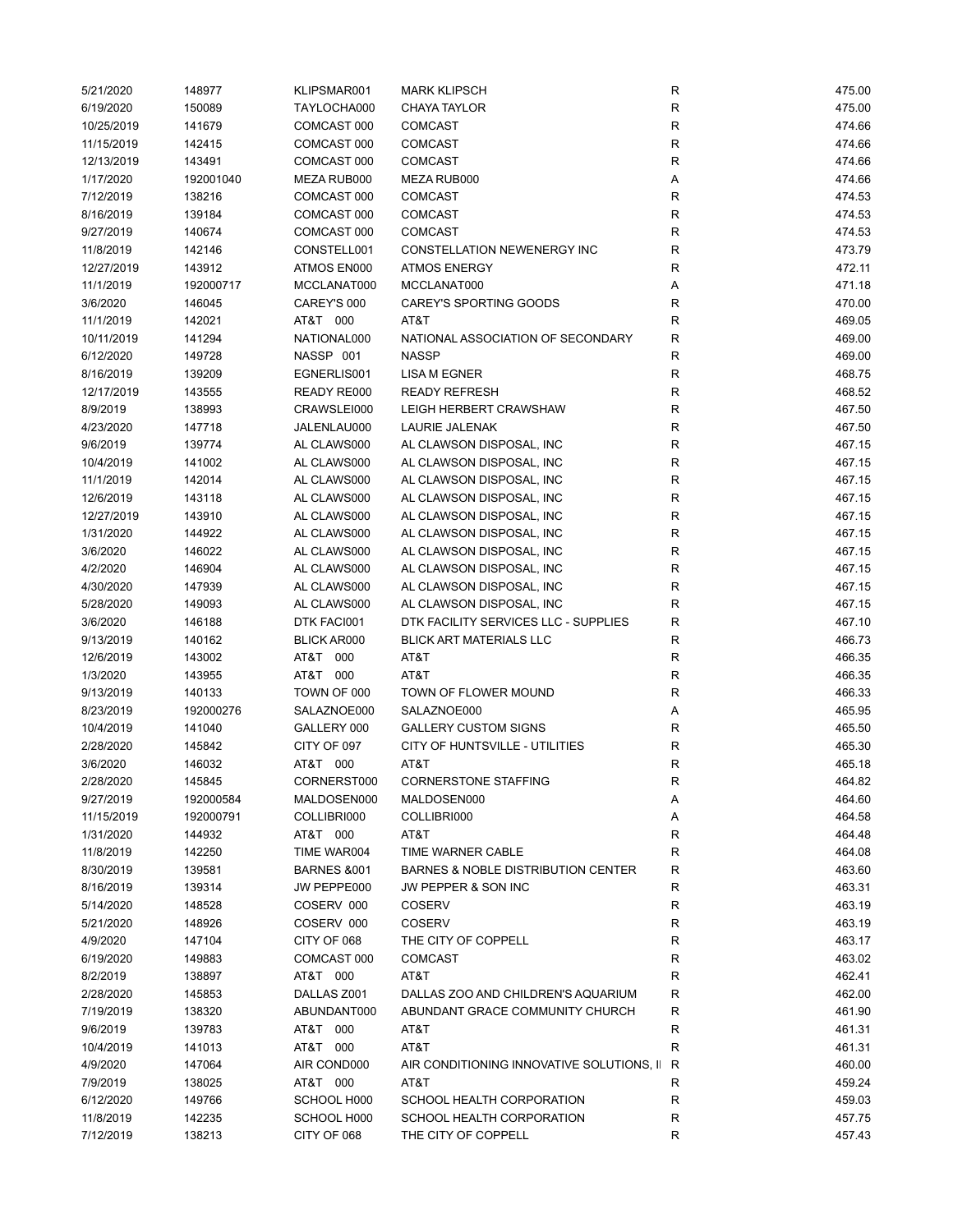| 8/30/2019  | 192000342 | PORTEKIM000        | PORTEKIM000                           | Α            | 456.34 |
|------------|-----------|--------------------|---------------------------------------|--------------|--------|
| 1/17/2020  | 144494    | CONSOLID000        | CONSOLIDATED COMMUNICATIONS           | R            | 456.20 |
| 9/6/2019   | 139912    | AMARILLO007        | AMARILLO CPR CENTER, LLC              | R            | 455.00 |
| 11/15/2019 | 142513    | VANDEFRA000        | FRANK EVAN VANDERPOOL                 | $\mathsf{R}$ | 455.00 |
| 1/10/2020  | 144050    | BEJAREDI000        | <b>EDITH BEJAR</b>                    | R            | 455.00 |
| 6/5/2020   | 149415    | GONZACLA000        | <b>CLAUDIA I GONZALEZ</b>             | $\mathsf{R}$ | 455.00 |
| 8/16/2019  | 192000226 | EVANGCAS000        | EVANGCAS000                           | Α            | 454.60 |
| 1/17/2020  | 144419    | TCSAAL L000        | <b>TCSAAL LLC</b>                     | $\mathsf{R}$ | 454.00 |
| 10/11/2019 | 141300    | PUSH SPE000        | PUSH SPEECH SERVICES LLC              | R            | 453.84 |
| 9/20/2019  | 192000531 | COFFESHA000        | COFFESHA000                           | Α            | 453.56 |
| 8/30/2019  | 139588    | CAROLINA000        | CAROLINA BIOLOGICAL SUPPLY COMPANY    | R            | 452.68 |
| 10/4/2019  | 141051    | K2 TROPH000        | K2 TROPHIES AND AWARDS, LLC           | R            | 452.40 |
| 10/4/2019  | 140905    | CORNERST000        | <b>CORNERSTONE STAFFING</b>           | R            | 452.39 |
| 6/26/2020  | 150336    | ULINE 000          | <b>ULINE</b>                          | R            | 451.06 |
| 2/28/2020  | 192001195 | WEST HIL000        | WEST HIL000                           |              | 450.80 |
|            |           |                    |                                       | Α            |        |
| 5/28/2020  | 192001373 | KING ARI000        | KING ARI000                           | Α            | 450.52 |
| 7/19/2019  | 138392    | DURHAM S005        | DURHAM SCHOOL SERVICES                | R            | 450.00 |
| 7/26/2019  | 138574    | ASBESTOS001        | ASBESTOS INSPECTION MANAGEMENT        | R            | 450.00 |
| 8/23/2019  | 139380    | ASBESTOS001        | ASBESTOS INSPECTION MANAGEMENT        | R            | 450.00 |
| 9/27/2019  | 140659    | BOYD ISD000        | <b>BOYD ISD</b>                       | R            | 450.00 |
| 10/4/2019  | 141050    | <b>JESUIT C000</b> | JESUIT COLLEGE PREPARATORY SCHOOL INC | $\mathsf R$  | 450.00 |
| 12/13/2019 | 143321    | LONGODIA000        | <b>DIANA LONGORIA</b>                 | $\mathsf{R}$ | 450.00 |
| 12/20/2019 | 143690    | PARKER C001        | PARKER CONSTRUCTION LLC               | R            | 450.00 |
| 12/20/2019 | 143829    | LONGODIA000        | <b>DIANA LONGORIA</b>                 | $\mathsf{R}$ | 450.00 |
| 1/10/2020  | 144111    | KEMP'S O000        | KEMP'S OCCUPATIONAL THERAPY SERVICES, | R            | 450.00 |
| 1/31/2020  | 144860    | GURU ACA000        | <b>GURU ACADEMIC ADVISING</b>         | R            | 450.00 |
| 2/7/2020   | 145021    | CITY OF 010        | <b>CITY OF CARROLLTON</b>             | $\mathsf{R}$ | 450.00 |
| 4/9/2020   | 147203    | NHVC 000           | <b>NHVC</b>                           | ${\sf R}$    | 450.00 |
| 4/30/2020  | 148027    | DEWI AYK000        | <b>AYKE DEWI</b>                      | $\mathsf{R}$ | 450.00 |
| 4/30/2020  | 148063    | GUIDED 1000        | GUIDED INDEPENDENCE LLC               | R            | 450.00 |
| 4/30/2020  | 148122    | POTLURAV000        | RAVI POTLURI                          | $\mathsf{R}$ | 450.00 |
| 5/7/2020   | 148297    | ELIMIISA000        | <b>ISAAC ELIMIAN</b>                  | $\mathsf{R}$ | 450.00 |
| 5/21/2020  | 148944    | FANNIMAR000        | MARGARET JEAN FANNING                 | $\mathsf{R}$ | 450.00 |
| 5/21/2020  | 148846    | ALLENAMA000        | AMANDA ALLEN                          | R            | 449.00 |
| 5/21/2020  | 148968    | JOHN MAR000        | <b>MARY JOHN</b>                      | R            | 449.00 |
| 7/12/2019  | 138227    | EFAX COR000        | <b>EFAX CORPORATE</b>                 | $\mathsf{R}$ | 448.50 |
| 7/19/2019  | 138393    | EFAX COR000        | <b>EFAX CORPORATE</b>                 | $\mathsf{R}$ | 448.50 |
| 12/6/2019  | 143020    | DON'S LA000        | DON'S LAWN CARE                       | $\mathsf{R}$ | 448.00 |
| 3/20/2020  | 146530    | ATMOS EN000        | <b>ATMOS ENERGY</b>                   | $\mathsf{R}$ | 447.52 |
| 12/20/2019 | 143576    | AT&T 000           | AT&T                                  | R            | 447.44 |
|            |           |                    |                                       |              | 447.37 |
| 12/20/2019 | 143743    | AT&T<br>000        | AT&T                                  | R            |        |
| 7/26/2019  | 138712    | AT&T<br>000        | AT&T                                  | $\mathsf{R}$ | 447.30 |
| 8/23/2019  | 139384    | AT&T<br>000        | AT&T                                  | $\mathsf{R}$ | 446.97 |
| 9/27/2019  | 140775    | AT&T 000           | AT&T                                  | R            | 446.97 |
| 4/23/2020  | 147710    | HOME DEP000        | <b>HOME DEPOT</b>                     | R            | 446.29 |
| 11/1/2019  | 141879    | AT&T LON000        | AT&T LONG DISTANCE                    | R            | 446.20 |
| 2/21/2020  | 145675    | AT&T 000           | AT&T                                  | R            | 446.20 |
| 4/9/2020   | 147150    | ENTERPRI004        | <b>ENTERPRISE RENT-A-CAR</b>          | $\mathsf{R}$ | 445.74 |
| 8/9/2019   | 139070    | ABILITIE000        | ABILITIES THERAPY AND CONSULTING, LLC | R            | 445.00 |
| 5/14/2020  | 148450    | BOONENIC000        | NICHOLE BOONE                         | R            | 445.00 |
| 3/25/2020  | 146811    | CITY OF 060        | CITY OF TYLER                         | R            | 444.78 |
| 4/30/2020  | 148180    | UPS 001            | <b>UPS</b>                            | R            | 442.42 |
| 12/13/2019 | 143232    | ACCO BRA000        | ACCO BRANDS USA, LLC                  | $\mathsf{R}$ | 441.08 |
| 11/15/2019 | 142482    | POSITIVE000        | POSITIVE PROMOTIONS, INC              | R            | 440.27 |
| 12/13/2019 | 192000899 | O'QUIJER000        | O'QUIJER000                           | Α            | 440.16 |
| 8/16/2019  | 139310    | CITY OF 078        | <b>CITY OF SCHERTZ</b>                | R            | 440.00 |
| 9/20/2019  | 140563    | RIGHTEOU000        | RIGHTEOUS BBQ                         | $\mathsf{R}$ | 440.00 |
| 4/9/2020   | 147188    | KLEEN AI000        | KLEEN AIR FILTER SERVICE & SALES      | R            | 440.00 |
| 1/24/2020  | 144563    | ATMOS EN000        | <b>ATMOS ENERGY</b>                   | R            | 439.77 |
| 10/18/2019 | 141470    | <b>UPS</b><br>001  | <b>UPS</b>                            | R            | 439.18 |
|            |           |                    |                                       |              |        |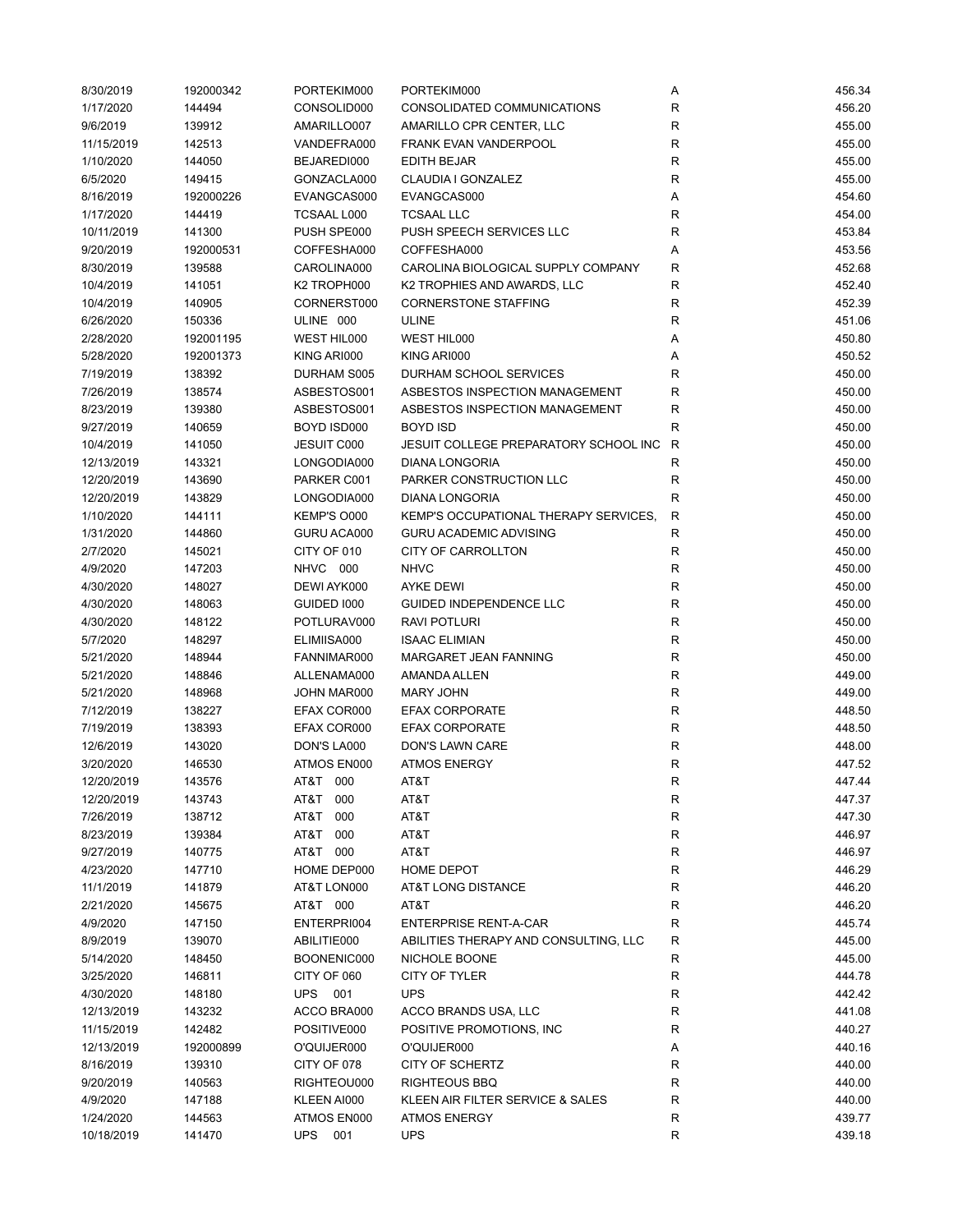| 2/14/2020  | 145338    | MENTORIN000       | MENTORING MINDS, L P                        | R            | 438.90 |
|------------|-----------|-------------------|---------------------------------------------|--------------|--------|
| 1/31/2020  | 144850    | DURHAM S005       | DURHAM SCHOOL SERVICES                      | R            | 438.75 |
| 12/20/2019 | 143840    | NATIONAL016       | NATIONALSCHOOLFORMS.COM                     | R            | 438.06 |
| 8/23/2019  | 139548    | SCHOOL P000       | SCHOOL PLANNER COMPANY                      | R            | 438.00 |
| 9/13/2019  | 140072    | LAKESHOR000       | LAKESHORE LEARNING MATERIALS                | R            | 437.85 |
| 12/20/2019 | 143873    | SPECIALI000       | SPECIALIZED ASSESSMENT & CONSULTING, LI     | $\mathsf{R}$ | 437.50 |
| 8/23/2019  | 139433    | EFAX COR000       | <b>EFAX CORPORATE</b>                       | $\mathsf R$  | 437.00 |
| 9/20/2019  | 140333    | EFAX COR000       | <b>EFAX CORPORATE</b>                       | R            | 437.00 |
| 4/9/2020   | 147279    | THE COLL000       | THE COLLEGE BOARD                           | R            | 437.00 |
| 2/7/2020   | 145088    | PEC<br>000        | <b>PEC</b>                                  | R            | 435.77 |
| 9/20/2019  | 140316    | DALLAS H000       | DALLAS HERITAGE VILLAGE                     | R            | 435.00 |
| 11/1/2019  | 142037    | DALLAS H000       | <b>DALLAS HERITAGE VILLAGE</b>              | $\mathsf R$  | 435.00 |
| 11/15/2019 | 142463    | ICLEAN, 000       | <b>ICLEAN, LLC</b>                          | R            | 435.00 |
| 8/23/2019  | 192000271 | MUNCYJOR000       | MUNCYJOR000                                 | Α            | 433.99 |
| 8/9/2019   | 139010    | LAKE CIT001       | LAKE CITIES MUNICIPAL AUTHORITY             | R            | 433.28 |
|            |           |                   |                                             | R            |        |
| 9/27/2019  | 140665    | CDW GOVE000       | CDW GOVERNMENT, INC                         |              | 432.64 |
| 10/11/2019 | 141273    | CDW GOVE000       | CDW GOVERNMENT, INC                         | R            | 432.64 |
| 5/21/2020  | 149066    | UPS 001           | <b>UPS</b>                                  | R            | 432.31 |
| 6/26/2020  | 150273    | GOPHERSP000       | <b>GOPHERSPORT</b>                          | $\mathsf R$  | 432.30 |
| 10/4/2019  | 140990    | <b>UPS</b><br>001 | <b>UPS</b>                                  | R            | 430.09 |
| 5/21/2020  | 148913    | CLIFTLAU000       | <b>LAURA CLIFTON</b>                        | R            | 430.00 |
| 3/13/2020  | 146387    | SCHOOL S000       | <b>SCHOOL SPECIALTY</b>                     | R            | 429.00 |
| 7/12/2019  | 138278    | STEVENSO000       | STEVENSON LEARNING SKILLS                   | R            | 428.29 |
| 10/18/2019 | 141564    | CITY OF 010       | <b>CITY OF CARROLLTON</b>                   | ${\sf R}$    | 427.18 |
| 11/22/2019 | 142705    | CITY OF 010       | CITY OF CARROLLTON                          | ${\sf R}$    | 427.18 |
| 10/18/2019 | 141346    | CITY OF 046       | <b>CITY OF LEWISVILLE</b>                   | $\mathsf R$  | 427.09 |
| 9/20/2019  | 140275    | CDW GOVE000       | CDW GOVERNMENT, INC                         | R            | 426.89 |
| 7/19/2019  | 138346    | CDW GOVE000       | CDW GOVERNMENT, INC                         | R            | 426.69 |
| 8/16/2019  | 139231    | MARKERBO000       | THE MARKERBOARD PEOPLE                      | R            | 426.60 |
| 1/10/2020  | 144254    | STAPLES 002       | <b>STAPLES INC</b>                          | R            | 426.44 |
| 11/1/2019  | 141965    | POPE PLU000       | POPE PLUMBING, INC                          | R            | 426.30 |
| 7/12/2019  | 138173    | ULINE 000         | <b>ULINE</b>                                | R            | 425.87 |
| 4/2/2020   | 147006    | ROSE SAR000       | <b>SARAH ROSE</b>                           | R            | 425.60 |
| 11/22/2019 | 142808    | SUDDENLI000       | <b>SUDDENLINK</b>                           | ${\sf R}$    | 425.40 |
| 10/25/2019 | 141687    | DENTON C004       | DENTON COUNTY SEPTIC LLC                    | $\mathsf R$  | 425.00 |
| 2/14/2020  | 145399    | TEXAS ST002       | TEXAS STATE HISTORICAL ASSOCIATION          | ${\sf R}$    | 425.00 |
| 11/15/2019 | 142492    | SCHOOL H000       | SCHOOL HEALTH CORPORATION                   | R            | 424.07 |
| 5/21/2020  | 148882    | BROWNAUD000       | <b>AUDREY BROWN</b>                         | R            | 424.00 |
| 10/11/2019 | 141318    | WEST MUS000       | WEST MUSIC COMPANY INC                      | R            | 423.81 |
| 10/4/2019  | 141018    | BURCHRIC000       | RICHARD L BURCH                             | R            | 422.54 |
| 11/22/2019 |           |                   |                                             |              | 422.33 |
|            | 142876    | CONSTELL001       | CONSTELLATION NEWENERGY INC                 | R            |        |
| 6/26/2020  | 150261    | ENTERPRI004       | <b>ENTERPRISE RENT-A-CAR</b>                | R            | 421.85 |
| 1/17/2020  | 144335    | COMCAST 000       | <b>COMCAST</b>                              | R            | 421.51 |
| 2/21/2020  | 145553    | COMCAST 000       | <b>COMCAST</b>                              | R            | 421.51 |
| 3/20/2020  | 146572    | COMCAST 000       | COMCAST                                     | R            | 421.51 |
| 6/5/2020   | 149612    | UPS 001           | <b>UPS</b>                                  | ${\sf R}$    | 421.31 |
| 5/14/2020  | 148494    | COMCAST 000       | <b>COMCAST</b>                              | R            | 421.20 |
| 4/16/2020  | 147343    | COMCAST 000       | <b>COMCAST</b>                              | R            | 421.07 |
| 4/30/2020  | 147997    | CITY OF 003       | <b>CITY OF AMARILLO</b>                     | R            | 420.65 |
| 11/1/2019  | 141987    | SUDDENLI000       | <b>SUDDENLINK</b>                           | R            | 420.47 |
| 7/19/2019  | 138411    | GREAT SO002       | <b>GREAT SOUTHWESTERN FIRE &amp; SAFETY</b> | R            | 420.00 |
| 11/15/2019 | 142569    | FORT WOR001       | FORT WORTH MUSEUM OF SCIENCE                | R            | 420.00 |
| 11/8/2019  | 142168    | GUITAR C000       | <b>GUITAR CENTER</b>                        | R            | 419.99 |
| 12/13/2019 | 143267    | CLASSICA001       | <b>CLASSICAL ACADEMIC PRESS</b>             | R            | 419.76 |
| 4/16/2020  | 147304    | APPLIED 001       | <b>APPLIED PRACTICE</b>                     | R            | 419.75 |
| 6/19/2020  | 149882    | COMCAST 000       | <b>COMCAST</b>                              | R            | 419.59 |
| 4/2/2020   | 147010    | SAM'S CL004       | SAM'S CLUB DIRECT #866                      | R            | 419.40 |
| 1/17/2020  | 144345    | DAILY SP000       | DAILY SPREAD                                | R            | 419.20 |
| 9/6/2019   | 192000448 | SHANDLIL000       | SHANDLIL000                                 | Α            | 419.01 |
| 11/15/2019 | 142511    | USI EDUC000       | USI EDUCATION & GOVERNMENT SALES            | R            | 418.93 |
|            |           |                   |                                             |              |        |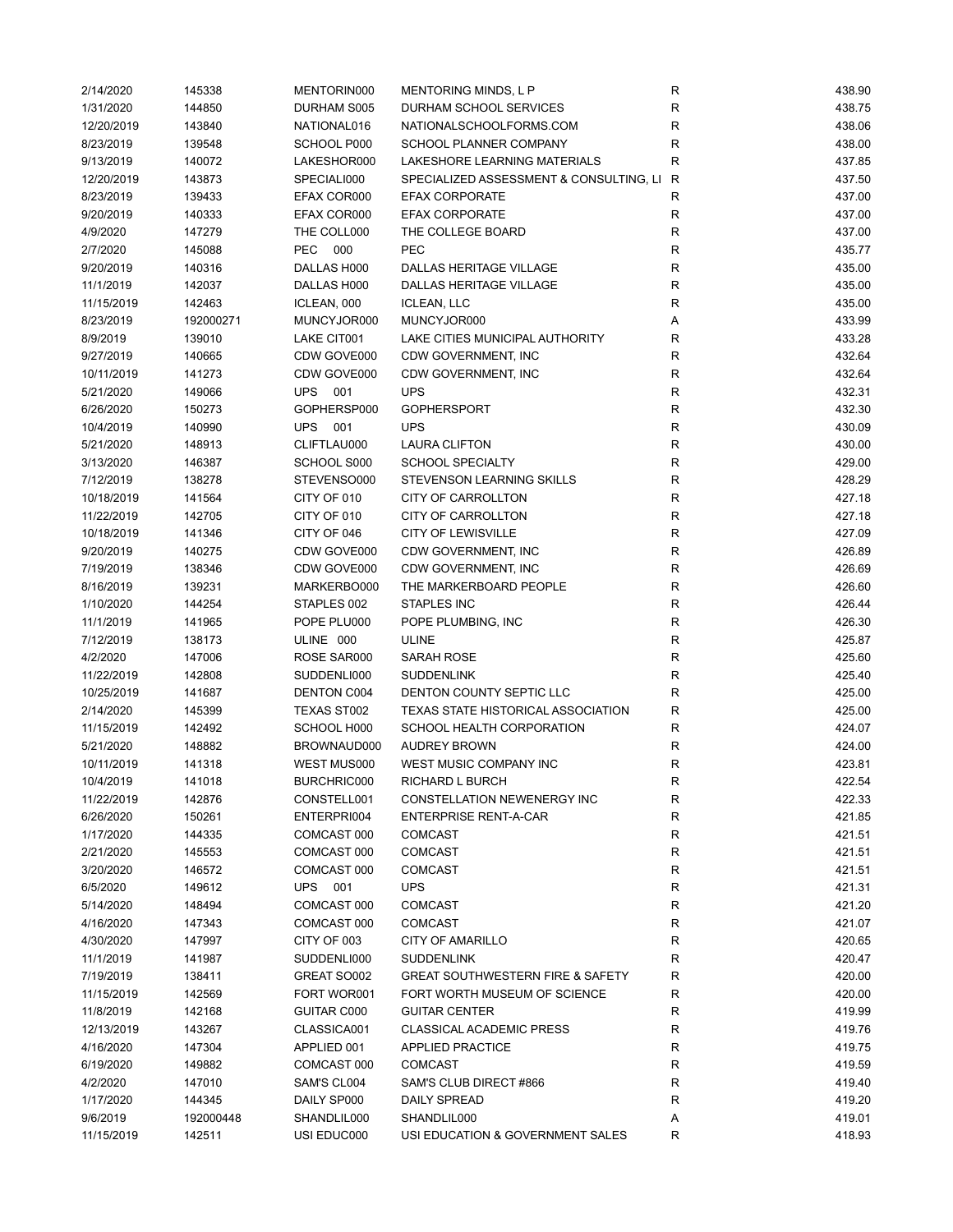| 12/20/2019 | 143643    | DURO-LAS000 | DURO-LAST ROOFING INC                     | R            | 418.88 |
|------------|-----------|-------------|-------------------------------------------|--------------|--------|
| 10/25/2019 | 141678    | COMCAST 000 | <b>COMCAST</b>                            | R            | 418.80 |
| 11/22/2019 | 142717    | COMCAST 000 | <b>COMCAST</b>                            | R            | 418.80 |
| 12/20/2019 | 143620    | COMCAST 000 | <b>COMCAST</b>                            | R            | 418.80 |
| 7/26/2019  | 138618    | COMCAST 000 | <b>COMCAST</b>                            | $\mathsf{R}$ | 418.72 |
| 8/23/2019  | 139410    | COMCAST 000 | COMCAST                                   | $\mathsf{R}$ | 418.72 |
| 9/27/2019  | 140673    | COMCAST 000 | <b>COMCAST</b>                            | $\mathsf{R}$ | 418.72 |
| 9/27/2019  | 140675    | COMPUDAT001 | COMPUDATA SOLUTIONS, LLC                  | $\mathsf{R}$ | 418.00 |
| 12/6/2019  | 143005    | ATSSB RE000 | ATSSB REGION 24                           | R            | 418.00 |
| 7/9/2019   | 138057    | SUDDENLI001 | SUDDENLINK COMMUNICATIONS                 | $\mathsf{R}$ | 417.80 |
| 8/9/2019   | 139118    | SUDDENLI000 | <b>SUDDENLINK</b>                         | R            | 417.80 |
| 10/4/2019  | 141084    | SUDDENLI000 | <b>SUDDENLINK</b>                         | R            | 417.80 |
| 6/5/2020   | 149529    | REALLY G000 | REALLY GOOD STUFF LLC                     | R            | 416.87 |
| 11/22/2019 | 142811    | SUDDENLI000 | <b>SUDDENLINK</b>                         | R            | 416.45 |
| 12/6/2019  | 143079    | SUDDENLI000 | <b>SUDDENLINK</b>                         | R            | 416.45 |
| 5/14/2020  | 148747    | SUDDENLI000 | <b>SUDDENLINK</b>                         | $\mathsf{R}$ | 416.10 |
| 12/20/2019 | 143714    | SUDDENLI000 | <b>SUDDENLINK</b>                         | $\mathsf{R}$ | 415.40 |
|            |           | GLASS IN000 | <b>GLASS, INC</b>                         |              |        |
| 12/6/2019  | 143033    |             |                                           | $\mathsf{R}$ | 415.00 |
| 2/14/2020  | 145390    | SUDDENLI000 | <b>SUDDENLINK</b>                         | $\mathsf{R}$ | 414.83 |
| 6/5/2020   | 149572    | SUDDENLI000 | <b>SUDDENLINK</b>                         | $\mathsf{R}$ | 414.12 |
| 1/17/2020  | 144357    | FIRST ST000 | FIRST STUDENT INC                         | $\mathsf{R}$ | 414.00 |
| 1/31/2020  | 144982    | SUDDENLI000 | <b>SUDDENLINK</b>                         | $\mathsf{R}$ | 413.42 |
| 2/21/2020  | 145746    | SUDDENLI000 | <b>SUDDENLINK</b>                         | R            | 413.42 |
| 4/9/2020   | 147230    | PROFORMA000 | PROFORMA GREEN MARKETING                  | R            | 412.92 |
| 2/21/2020  | 145542    | CITY OF 010 | <b>CITY OF CARROLLTON</b>                 | R            | 412.83 |
| 12/13/2019 | 143364    | SCHOOL H000 | SCHOOL HEALTH CORPORATION                 | $\mathsf{R}$ | 411.21 |
| 4/16/2020  | 147317    | ATMOS EN000 | <b>ATMOS ENERGY</b>                       | $\mathsf{R}$ | 410.68 |
| 9/20/2019  | 140520    | CITY OF 010 | <b>CITY OF CARROLLTON</b>                 | $\mathsf{R}$ | 410.65 |
| 8/30/2019  | 139583    | BINSWANG000 | <b>BINSWANGER GLASS</b>                   | $\mathsf{R}$ | 410.00 |
| 11/15/2019 | 142493    | SCHULMAN000 | SCHULMAN LOPEZ HOFFER & ADELSTEIN LLP     | $\mathsf{R}$ | 410.00 |
| 5/14/2020  | 148758    | TAYLOIVA000 | IVANA TAYLOR-BRANDEBURG                   | R            | 410.00 |
| 1/31/2020  | 144934    | ATMOS EN000 | <b>ATMOS ENERGY</b>                       | R            | 409.84 |
| 7/19/2019  | 138408    | GOPHERSP000 | <b>GOPHERSPORT</b>                        | R            | 409.80 |
| 10/4/2019  | 141080    | SUDDENLI000 | <b>SUDDENLINK</b>                         | R            | 409.55 |
| 3/6/2020   | 146034    | ATMOS EN000 | <b>ATMOS ENERGY</b>                       | R            | 409.02 |
| 1/3/2020   | 143971    | CITY OF 003 | CITY OF AMARILLO                          | $\mathsf{R}$ | 408.06 |
| 1/31/2020  | 144942    | CITY OF 003 | <b>CITY OF AMARILLO</b>                   | $\mathsf{R}$ | 407.27 |
| 8/23/2019  | 139381    | AT ONCE 000 | AT ONCE PARTY RENTAL                      | R            | 407.00 |
| 9/20/2019  | 192000546 | WOODSDAV000 | WOODSDAV000                               | Α            | 406.79 |
| 12/3/2019  | 142958    | ATMOS EN000 | <b>ATMOS ENERGY</b>                       | R            | 406.65 |
| 11/15/2019 | 142590    | SUDDENLI000 | <b>SUDDENLINK</b>                         | R            | 406.44 |
| 11/1/2019  | 141981    | SPECIALI000 | SPECIALIZED ASSESSMENT & CONSULTING, LI R |              | 406.25 |
| 1/24/2020  | 144629    | INTEGRAT000 | INTEGRATED BEHAVIOR SOLUTIONS             | R            | 406.25 |
| 4/30/2020  | 148151    | SPECIALI000 | SPECIALIZED ASSESSMENT & CONSULTING, LI R |              | 406.25 |
| 4/30/2020  | 148158    | SUDDENLI000 | <b>SUDDENLINK</b>                         | R            | 406.10 |
| 6/12/2020  | 149776    | SUDDENLI000 | <b>SUDDENLINK</b>                         | R            | 406.10 |
| 10/25/2019 | 141785    | VISIPLEX000 | <b>VISIPLEX INC</b>                       | $\mathsf{R}$ | 406.00 |
| 11/1/2019  | 192000715 | HAMMOSTE000 | HAMMOSTE000                               | Α            | 405.67 |
| 2/21/2020  | 145682    | ATMOS EN000 | <b>ATMOS ENERGY</b>                       | R            | 405.36 |
| 11/15/2019 |           | BIDDLPAU000 | BIDDLPAU000                               |              | 405.08 |
| 9/20/2019  | 192000767 | MIDTOWN 000 | MIDTOWN PLUMBING CO                       | Α            | 405.00 |
|            | 140405    |             |                                           | R            |        |
| 3/13/2020  | 146435    | CORE KNO000 | <b>CORE KNOWLEDGE</b>                     | R            | 405.00 |
| 3/20/2020  | 146679    | SUDDENLI000 | <b>SUDDENLINK</b>                         | R            | 404.87 |
| 1/17/2020  | 144415    | SUDDENLI000 | <b>SUDDENLINK</b>                         | R            | 404.83 |
| 3/6/2020   | 146231    | SUDDENLI000 | <b>SUDDENLINK</b>                         | R            | 404.83 |
| 11/8/2019  | 142171    | JIVE COM000 | JIVE COMMUNICATIONS, INC                  | R            | 404.61 |
| 4/9/2020   | 147268    | SUDDENLI000 | <b>SUDDENLINK</b>                         | $\mathsf{R}$ | 404.12 |
| 5/14/2020  | 148752    | SUDDENLI000 | <b>SUDDENLINK</b>                         | R            | 404.12 |
| 10/18/2019 | 141446    | TOWNEPLA001 | TOWNEPLACE SUITES BY MARRIOTT             | R            | 403.60 |
| 10/18/2019 | 141582    | DECKER E000 | DECKER EQUIPMENT/SCHOOL FIX               | R            | 403.40 |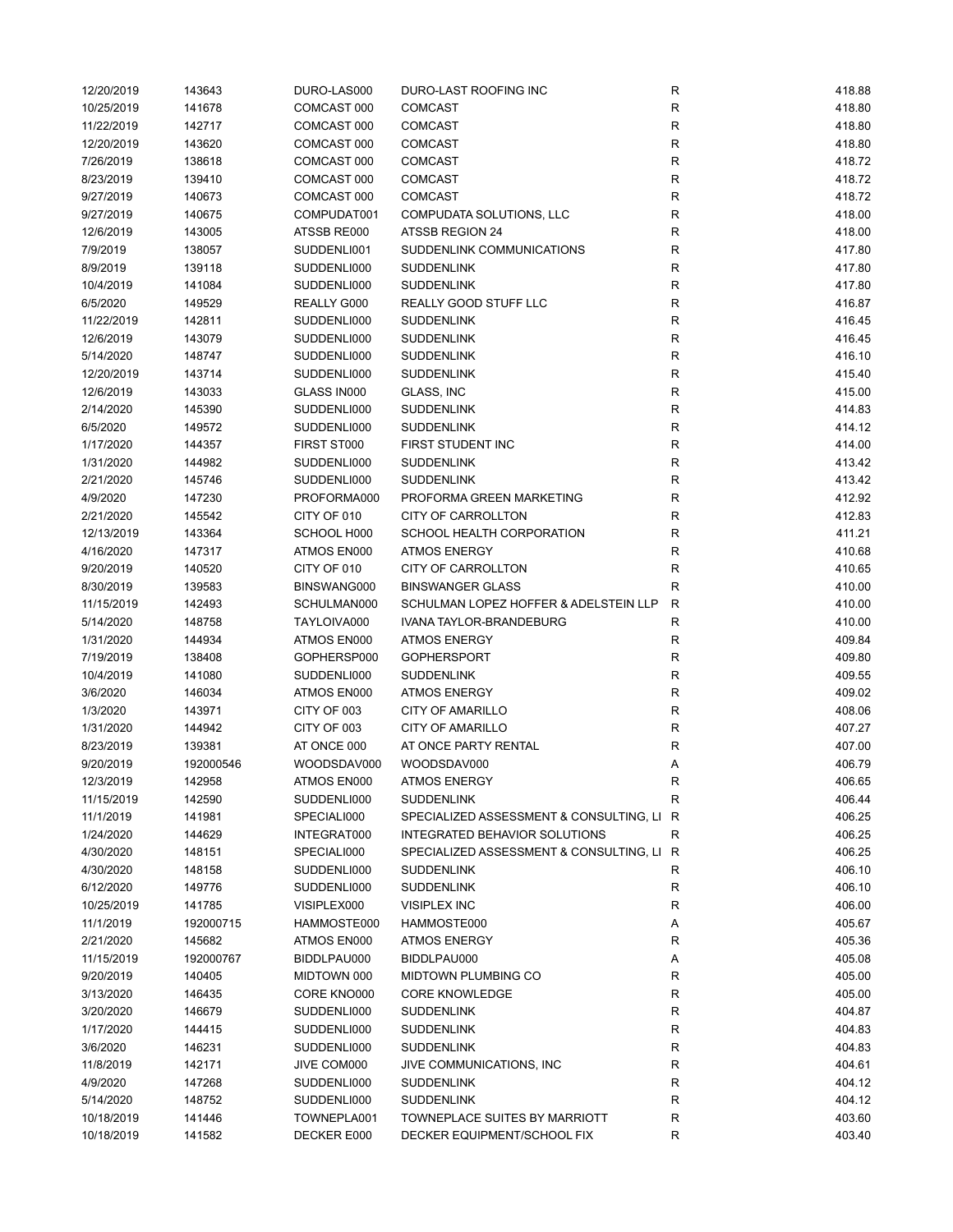| 10/11/2019 | 141133    | <b>BLICK AR000</b> | <b>BLICK ART MATERIALS LLC</b>          | R            | 403.06 |
|------------|-----------|--------------------|-----------------------------------------|--------------|--------|
| 5/21/2020  | 149052    | TEXTBOOK001        | <b>TEXTBOOK WAREHOUSE LLC</b>           | R            | 402.75 |
| 1/24/2020  | 144662    | TEXTBOOK001        | <b>TEXTBOOK WAREHOUSE LLC</b>           | R            | 402.17 |
| 7/19/2019  | 138454    | SUDDENLI000        | <b>SUDDENLINK</b>                       | R            | 400.29 |
| 8/9/2019   | 139119    | SUDDENLI001        | SUDDENLINK COMMUNICATIONS               | $\mathsf R$  | 400.29 |
| 8/16/2019  | 139284    | ARGUMENT000        | ARGUMENT DRIVEN INQUIRY                 | $\mathsf R$  | 400.07 |
| 7/26/2019  | 138596    | CHRISTIA002        | CHRISTIAN TEMPLE CHURCH ASSEMBLY OF G   | $\mathsf{R}$ | 400.00 |
| 8/9/2019   | 139012    | MANGUM L000        | MANGUM LANDSCAPE, INC                   | $\mathsf{R}$ | 400.00 |
| 8/30/2019  | 139707    | CHRISTIA002        | CHRISTIAN TEMPLE CHURCH ASSEMBLY OF G R |              | 400.00 |
| 9/20/2019  | 140277    | CHRISTIA002        | CHRISTIAN TEMPLE CHURCH ASSEMBLY OF G R |              | 400.00 |
| 9/27/2019  | 140664    | CARROLL 000        | <b>CARROLL ISD</b>                      | R            | 400.00 |
| 9/27/2019  | 140809    | FLOSPORT000        | <b>FLOSPORTS INC</b>                    | R            | 400.00 |
| 10/25/2019 | 141663    | CHRISTIA002        | CHRISTIAN TEMPLE CHURCH ASSEMBLY OF G R |              | 400.00 |
| 12/20/2019 | 143601    | CHRISTIA002        | CHRISTIAN TEMPLE CHURCH ASSEMBLY OF G   | R            | 400.00 |
| 1/10/2020  | 144192    | BURDIDOU000        | DOUGLAS BURDITT JR                      | R            | 400.00 |
| 1/10/2020  | 144224    | MID VALL000        | MID VALLEY PEST CONTROL, LLC            | R            | 400.00 |
| 1/17/2020  | 144493    | CLARKJUL001        | <b>JULIA CLARK</b>                      | $\mathsf R$  | 400.00 |
| 1/24/2020  | 144573    | CHRISTIA002        | CHRISTIAN TEMPLE CHURCH ASSEMBLY OF G   | $\mathsf{R}$ | 400.00 |
| 2/14/2020  | 145263    | BURDIDOU000        | DOUGLAS BURDITT JR                      | R            | 400.00 |
| 2/21/2020  | 145531    | BURDIDOU000        | DOUGLAS BURDITT JR                      | $\mathsf R$  | 400.00 |
|            |           | DALLAS A003        |                                         | $\mathsf{R}$ |        |
| 3/6/2020   | 146075    |                    | DALLAS ARBORETUM & BOTANICAL SOCIETY II |              | 400.00 |
| 3/20/2020  | 146641    | MARIMON 000        | MARIMON BUSINESS SYSTEMS, INC.          | $\mathsf R$  | 400.00 |
| 5/21/2020  | 148983    | LEWISVIL004        | <b>LEWISVILLE ISD</b>                   | R            | 400.00 |
| 5/21/2020  | 149030    | SEEDOANG000        | ANGELA QUIN SEEDORF                     | R            | 400.00 |
| 5/28/2020  | 149268    | SPECIALI000        | SPECIALIZED ASSESSMENT & CONSULTING, LI | $\mathsf{R}$ | 400.00 |
| 6/12/2020  | 149719    | LEWISVIL004        | <b>LEWISVILLE ISD</b>                   | R            | 400.00 |
| 11/8/2019  | 142261    | <b>UPS</b><br>001  | <b>UPS</b>                              | ${\sf R}$    | 399.63 |
| 2/7/2020   | 145151    | <b>UPS</b><br>001  | <b>UPS</b>                              | R            | 399.56 |
| 9/27/2019  | 140778    | AT&T 000           | AT&T                                    | R            | 399.47 |
| 3/6/2020   | 192001227 | SHEPPSHE000        | SHEPPSHE000                             | Α            | 398.96 |
| 6/5/2020   | 149358    | CONSOLID000        | CONSOLIDATED COMMUNICATIONS             | R            | 398.37 |
| 10/25/2019 | 141806    | CENTERPO001        | <b>CENTERPOINT ENERGY</b>               | R            | 397.88 |
| 11/15/2019 | 142540    | AMAZON C000        | AMAZON CAPITAL SERVICES INC             | R            | 397.67 |
| 11/22/2019 | 192000813 | MORRIRON000        | MORRIRON000                             | Α            | 396.01 |
| 8/30/2019  | 139654    | <b>SC KRAUS000</b> | SC KRAUSE AND ASSOCIATES, LLC           | R            | 396.00 |
| 10/11/2019 | 141181    | ENTERPRI004        | <b>ENTERPRISE RENT-A-CAR</b>            | $\mathsf R$  | 395.45 |
| 7/12/2019  | 138232    | FRONTIER003        | <b>FRONTIER COMMUNICATIONS</b>          | ${\sf R}$    | 395.42 |
| 8/9/2019   | 139088    | FRONTIER003        | <b>FRONTIER COMMUNICATIONS</b>          | R            | 395.42 |
| 9/13/2019  | 140059    | FRONTIER003        | <b>FRONTIER COMMUNICATIONS</b>          | R            | 395.42 |
| 10/18/2019 | 141592    | FRONTIER003        | <b>FRONTIER COMMUNICATIONS</b>          | R            | 395.42 |
| 11/15/2019 | 142449    | FRONTIER003        | <b>FRONTIER COMMUNICATIONS</b>          | R            | 395.42 |
| 12/13/2019 | 143297    | FRONTIER003        | FRONTIER COMMUNICATIONS                 | R            | 395.42 |
| 1/10/2020  | 144097    | FRONTIER003        | <b>FRONTIER COMMUNICATIONS</b>          | R            | 395.42 |
| 2/14/2020  | 145310    | FRONTIER003        | <b>FRONTIER COMMUNICATIONS</b>          | R            | 395.42 |
| 3/13/2020  | 146329    | FRONTIER003        | <b>FRONTIER COMMUNICATIONS</b>          | R            | 395.42 |
| 4/9/2020   | 147162    | FRONTIER003        | FRONTIER COMMUNICATIONS                 | R            | 395.42 |
| 5/14/2020  | 148574    | FRONTIER003        | <b>FRONTIER COMMUNICATIONS</b>          | R            | 395.42 |
| 6/5/2020   | 149402    | FRONTIER003        | <b>FRONTIER COMMUNICATIONS</b>          | R            | 395.42 |
| 2/14/2020  | 145444    | EF EXPLO000        | EF EXPLORE AMERICA INC                  | R            | 395.00 |
| 5/28/2020  | 149225    | M & H SO000        | <b>M &amp; H SOLUTIONS</b>              | R            | 395.00 |
| 10/11/2019 | 141271    | <b>BSN SPOR000</b> | <b>BSN SPORTS, LLC</b>                  | R            | 394.64 |
| 6/26/2020  | 150215    | CENTERPO001        | <b>CENTERPOINT ENERGY</b>               | R            | 394.44 |
| 12/6/2019  | 143044    | MULTI-SP000        | MULTI-SPORTS OFFICIALS ASSOCIATION      | R            | 394.00 |
| 11/15/2019 | 142519    | WASTE MA000        | WASTE MANAGEMENT                        | R            | 392.44 |
| 9/6/2019   | 192000425 | BROOKAND000        | BROOKAND000                             |              | 392.08 |
|            |           |                    | <b>WINDSTREAM</b>                       | Α            |        |
| 1/17/2020  | 144434    | WINDSTRE000        |                                         | R            | 391.92 |
| 5/14/2020  | 148674    | NORTH EA000        | NORTH EAST AC HEATING & PLUMBING        | R            | 391.00 |
| 9/13/2019  | 140158    | ARGUMENT000        | ARGUMENT DRIVEN INQUIRY                 | R            | 390.22 |
| 9/20/2019  | 140490    | UTA PLAN000        | UTA PLANETARIUM                         | R            | 390.00 |
| 3/13/2020  | 146301    | CONSOLID000        | CONSOLIDATED COMMUNICATIONS             | R            | 389.76 |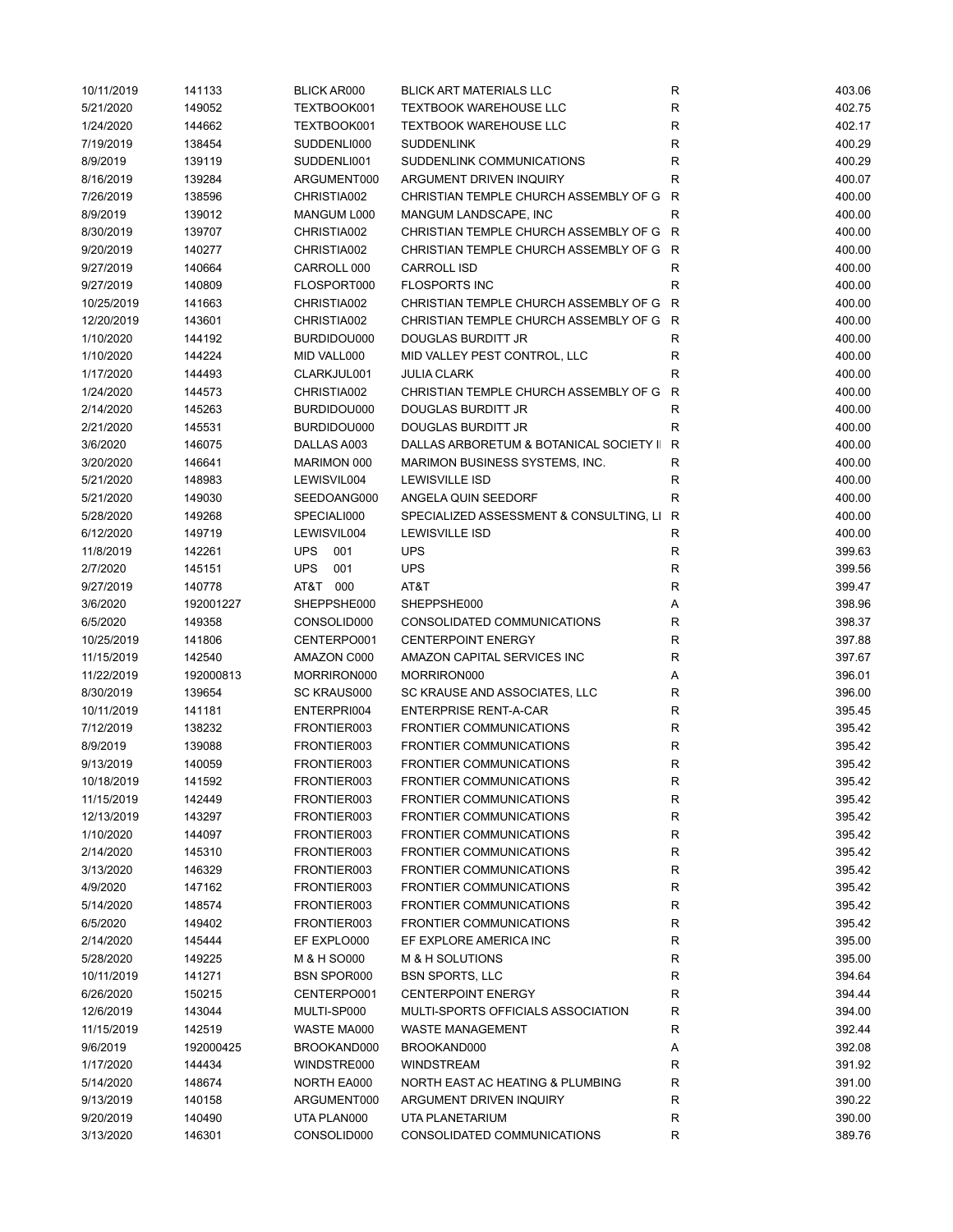| 2/14/2020  | 145285    | CONSOLID000    | CONSOLIDATED COMMUNICATIONS            | R           | 388.90 |
|------------|-----------|----------------|----------------------------------------|-------------|--------|
| 12/20/2019 | 143774    | CITY OF 010    | <b>CITY OF CARROLLTON</b>              | $\mathsf R$ | 388.61 |
| 12/20/2019 | 143703    | RICHARD 000    | RICHARD L SHORKEY EDUCATION & REHAB CT | R           | 388.54 |
| 5/7/2020   | 148264    | CITY OF 068    | THE CITY OF COPPELL                    | $\mathsf R$ | 388.19 |
| 12/20/2019 | 143585    | ATMOS EN000    | <b>ATMOS ENERGY</b>                    | $\mathsf R$ | 387.50 |
| 4/9/2020   | 147113    | CONSOLID000    | CONSOLIDATED COMMUNICATIONS            | R           | 387.46 |
| 8/30/2019  | 192000390 | LEISICHR001    | LEISICHR001                            | Α           | 387.20 |
| 5/14/2020  | 148498    | CONSOLID000    | CONSOLIDATED COMMUNICATIONS            | $\mathsf R$ | 387.08 |
| 1/10/2020  | 144210    | E-THERAP001    | <b>E-THERAPY LLC</b>                   | $\mathsf R$ | 385.00 |
| 5/14/2020  | 148668    | NASSP 000      | <b>NASSP</b>                           | $\mathsf R$ | 385.00 |
| 5/21/2020  | 148887    | CAVANLAU000    | LAUREN CAVANAUGH                       | R           | 385.00 |
| 12/13/2019 | 143402    | <b>UPS 001</b> | <b>UPS</b>                             | $\mathsf R$ | 383.29 |
| 8/16/2019  | 139179    | CLASSICA001    | <b>CLASSICAL ACADEMIC PRESS</b>        | R           | 383.04 |
| 4/30/2020  | 148033    | EADDYLAS000    | <b>LASHONDA EADDY</b>                  | $\mathsf R$ | 383.00 |
|            | 138074    | CARE STA000    | CARE STAFFING, LLC                     | $\mathsf R$ | 382.50 |
| 7/12/2019  |           |                |                                        |             |        |
| 11/8/2019  | 142305    | EDUCATIO008    | EDUCATIONAL THERAPY SERVICES LLC       | R           | 382.50 |
| 8/30/2019  | 139747    | READY RE000    | <b>READY REFRESH</b>                   | R           | 382.08 |
| 10/4/2019  | 140851    | ACCO BRA000    | ACCO BRANDS USA, LLC                   | $\mathsf R$ | 381.90 |
| 11/15/2019 | 142368    | ACCO BRA000    | ACCO BRANDS USA, LLC                   | $\mathsf R$ | 381.90 |
| 7/9/2019   | 138039    | CONSTELL001    | CONSTELLATION NEWENERGY INC            | $\mathsf R$ | 381.06 |
| 5/14/2020  | 148426    | AT&T MOB000    | <b>AT&amp;T MOBILITY</b>               | R           | 380.21 |
| 2/14/2020  | 145319    | GLASS IN000    | GLASS, INC                             | R           | 380.00 |
| 5/28/2020  | 149292    | WEST BRI000    | <b>BRITTON WEST</b>                    | $\mathsf R$ | 380.00 |
| 8/30/2019  | 139641    | OFFICE D000    | OFFICE DEPOT                           | $\mathsf R$ | 379.98 |
| 2/21/2020  | 145618    | LONE STA004    | LONE STAR LEARNING                     | R           | 379.96 |
| 2/14/2020  | 145373    | S & S WO000    | S & S WORLDWIDE, INC                   | R           | 379.22 |
| 2/14/2020  | 192001136 | BECKEANN001    | BECKEANN001                            | Α           | 379.00 |
| 9/27/2019  | 140774    | AT&T 000       | AT&T                                   | $\mathsf R$ | 378.56 |
| 10/25/2019 | 141863    | DALLAS Z001    | DALLAS ZOO AND CHILDREN'S AQUARIUM     | $\mathsf R$ | 378.00 |
| 3/6/2020   | 146037    | ATMOS EN000    | <b>ATMOS ENERGY</b>                    | R           | 377.42 |
| 3/20/2020  | 146585    | CONSTELL001    | CONSTELLATION NEWENERGY INC            | R           | 377.14 |
| 9/20/2019  | 140556    | PARKS CO000    | PARKS COFFEE                           | R           | 377.01 |
| 11/1/2019  | 192000723 | TALLEGUA000    | TALLEGUA000                            | Α           | 376.82 |
| 8/30/2019  | 192000400 | PERALANA000    | PERALANA000                            | Α           | 376.54 |
| 5/28/2020  | 149259    | SAM'S CL004    | SAM'S CLUB DIRECT #866                 | R           | 376.02 |
| 11/8/2019  | 192000741 | CORTEBRU000    | CORTEBRU000                            | Α           | 376.00 |
| 7/12/2019  | 138146    | REPUBLIC004    | REPUBLIC SERVICES #862                 | R           | 375.96 |
| 7/26/2019  | 138684    | SOUTHPAW000    | SOUTHPAW ENTERPRISES                   | R           | 375.06 |
| 7/12/2019  | 138102    | GOODMAN 000    | <b>GOODMAN BUS SERVICE</b>             | R           | 375.00 |
| 8/30/2019  | 139704    | BOYD ISD000    | <b>BOYD ISD</b>                        | ${\sf R}$   | 375.00 |
| 9/20/2019  | 140369    | INTEGRAT000    | INTEGRATED BEHAVIOR SOLUTIONS          | $\mathsf R$ | 375.00 |
|            |           | CISD ATH000    | CISD ATHLETICS: CHS CROSS COUNTRY      |             |        |
| 9/27/2019  | 140846    |                |                                        | R           | 375.00 |
| 11/22/2019 | 142689    | AYS INC 000    | AYS INC                                | ${\sf R}$   | 375.00 |
| 12/13/2019 | 143320    | LINDHTAY000    | <b>TAYLOR LINDHOLM</b>                 | R           | 375.00 |
| 2/14/2020  | 145450    | LINDHTAY000    | <b>TAYLOR LINDHOLM</b>                 | R           | 375.00 |
| 5/28/2020  | 149287    | VANDERFO000    | VANDERFORD AIR, INC.                   | R           | 375.00 |
| 2/21/2020  | 192001160 | SPIVEFRA000    | SPIVEFRA000                            | Α           | 375.00 |
| 8/9/2019   | 138984    | CONSTELL001    | CONSTELLATION NEWENERGY INC            | R           | 374.68 |
| 1/31/2020  | 144907    | ULINE 000      | <b>ULINE</b>                           | R           | 374.14 |
| 5/21/2020  | 148989    | MENDOMEL001    | <b>MELINDA MENDOZA</b>                 | R           | 374.00 |
| 9/20/2019  | 140500    | WINDSTRE000    | <b>WINDSTREAM</b>                      | R           | 373.91 |
| 9/6/2019   | 192000465 | UTHEIMAR000    | UTHEIMAR000                            | Α           | 373.82 |
| 1/17/2020  | 144348    | DTK FACI001    | DTK FACILITY SERVICES LLC - SUPPLIES   | R           | 373.68 |
| 8/23/2019  | 139491    | WINDSTRE000    | <b>WINDSTREAM</b>                      | R           | 373.31 |
| 1/17/2020  | 144317    | BINSWANG000    | <b>BINSWANGER GLASS</b>                | R           | 372.08 |
| 3/20/2020  | 146710    | WINDSTRE000    | <b>WINDSTREAM</b>                      | R           | 371.78 |
| 4/16/2020  | 147457    | WINDSTRE000    | <b>WINDSTREAM</b>                      | R           | 371.32 |
| 5/14/2020  | 148723    | SHIELELI000    | <b>ELIZABETH SHIELDS</b>               | ${\sf R}$   | 370.00 |
| 6/12/2020  | 149668    | CHAVICAN000    | <b>CANDY CHAVIRA</b>                   | R           | 370.00 |
| 6/19/2020  | 149996    | MARKUKEL000    | <b>KELLY MARKUS</b>                    | R           | 370.00 |
|            |           |                |                                        |             |        |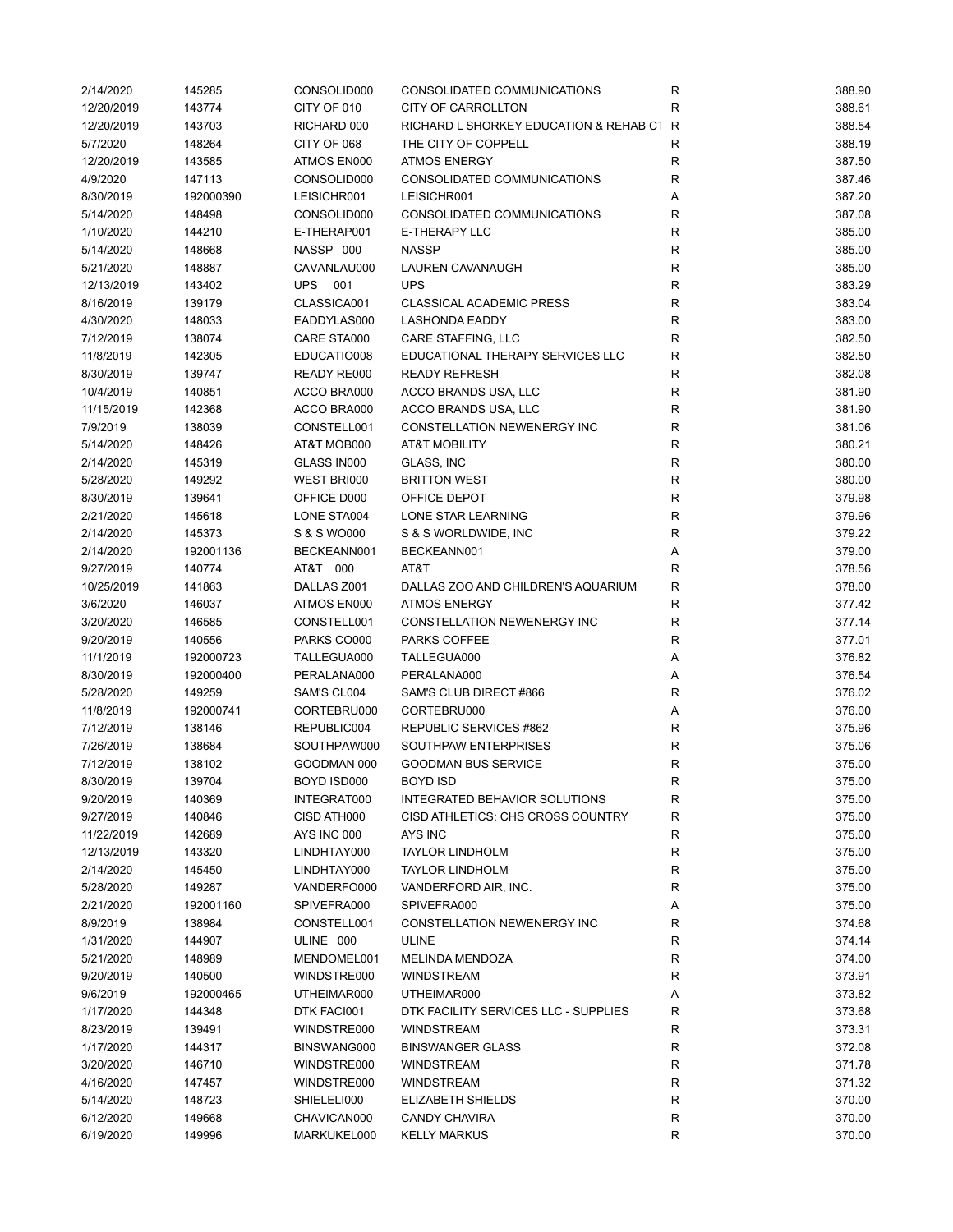| 6/12/2020  | 149646    | AMAZON C000        | AMAZON CAPITAL SERVICES INC              | R            | 369.84 |
|------------|-----------|--------------------|------------------------------------------|--------------|--------|
| 7/26/2019  | 138562    | ABILITIE000        | ABILITIES THERAPY AND CONSULTING, LLC    | $\mathsf R$  | 369.57 |
| 3/13/2020  | 192001235 | ALLENJUL000        | ALLENJUL000                              | Α            | 369.36 |
| 6/19/2020  | 192001429 | MARTIKIM000        | MARTIKIM000                              | Α            | 369.32 |
| 9/20/2019  | 140565    | SAN BAY 000        | <b>SAN BAY STUDIO INC</b>                | R            | 368.66 |
| 8/2/2019   | 138905    | CENTURYL000        | <b>CENTURYLINK</b>                       | R            | 368.52 |
| 1/17/2020  | 192001022 | KILGOCHE000        | KILGOCHE000                              | Α            | 368.00 |
| 11/15/2019 | 142550    | ATMOS EN000        | <b>ATMOS ENERGY</b>                      | $\mathsf{R}$ | 367.69 |
| 6/26/2020  | 150306    | PURCHASE000        | PURCHASE POWER                           | ${\sf R}$    | 367.15 |
| 7/19/2019  | 138464    | TOWN OF 000        | TOWN OF FLOWER MOUND                     | R            | 367.05 |
| 8/2/2019   |           | AT ONCE 000        | AT ONCE PARTY RENTAL                     | R            | 367.00 |
|            | 138893    |                    |                                          |              |        |
| 1/31/2020  | 144795    | AT&T 000           | AT&T                                     | R            | 366.99 |
| 6/19/2020  | 192001422 | COLLIALE000        | COLLIALE000                              | Α            | 366.85 |
| 7/26/2019  | 138715    | AT&T 000           | AT&T                                     | R            | 365.24 |
| 9/6/2019   | 139907    | WENGER C000        | <b>WENGER CORPORATION</b>                | R            | 365.00 |
| 4/9/2020   | 147066    | AMAZON C000        | AMAZON CAPITAL SERVICES INC              | R            | 364.10 |
| 2/21/2020  | 145680    | ATMOS EN000        | <b>ATMOS ENERGY</b>                      | R            | 363.82 |
| 3/20/2020  | 146671    | SCHOOL H000        | SCHOOL HEALTH CORPORATION                | R            | 363.73 |
| 1/24/2020  | 144753    | PREMIERE000        | PREMIERE INSTALL MOVERS, LLC             | $\mathsf R$  | 363.45 |
| 4/23/2020  | 147632    | DECKER E000        | <b>DECKER EQUIPMENT/SCHOOL FIX</b>       | R            | 363.07 |
| 9/20/2019  | 140457    | SPALDING000        | SPALDING EDUCATION INTERNATIONAL         | R            | 363.00 |
| 2/21/2020  | 145683    | ATMOS EN000        | <b>ATMOS ENERGY</b>                      | R            | 362.75 |
| 12/13/2019 | 192000883 | FOX DAV000         | FOX DAV000                               | Α            | 362.52 |
| 5/28/2020  | 192001372 | JACKSHUN000        | JACKSHUN000                              | Α            | 362.40 |
| 11/15/2019 | 142471    | LAKESHOR000        | LAKESHORE LEARNING MATERIALS             | R            | 361.79 |
| 6/12/2020  | 149748    | REPUBLIC004        | REPUBLIC SERVICES #862                   | R            | 361.44 |
| 9/13/2019  | 192000500 | SAN ACAS000        | SAN ACAS000                              | Α            | 361.34 |
| 6/12/2020  | 149800    | WINDSTRE000        | WINDSTREAM                               | R            | 361.27 |
| 8/30/2019  | 139658    | SKELTON 000        | <b>SKELTON FIRE ALARM</b>                | $\mathsf R$  | 360.00 |
| 10/4/2019  | 141043    | GURU ACA000        | <b>GURU ACADEMIC ADVISING</b>            | R            | 360.00 |
|            |           |                    |                                          |              |        |
| 12/6/2019  | 143175    | EXPRESS 000        | <b>EXPRESS SERVICES INC</b>              | R            | 360.00 |
| 2/21/2020  | 145517    | ALLEE TH000        | ALLEE THERAPY, LLC                       | R            | 360.00 |
| 1/24/2020  | 144582    | CITY OF 010        | CITY OF CARROLLTON                       | R            | 358.76 |
| 10/11/2019 | 141162    | CONSTELL001        | CONSTELLATION NEWENERGY INC              | R            | 358.31 |
| 11/1/2019  | 142082    | STAPLES 002        | STAPLES BUSINESS ADVANTAGE               | R            | 358.25 |
| 2/14/2020  | 145415    | WM CORPO000        | WM CORPORATE SERVICES INC                | R            | 357.85 |
| 6/19/2020  | 149865    | CITY OF 010        | <b>CITY OF CARROLLTON</b>                | $\mathsf R$  | 357.57 |
| 10/18/2019 | 141612    | POPE PLU000        | POPE PLUMBING, INC                       | R            | 357.50 |
| 5/28/2020  | 149200    | GUIDED 1000        | GUIDED INDEPENDENCE LLC                  | R            | 356.25 |
| 9/20/2019  | 140545    | HUDSON E000        | HUDSON ENERGY SERVICES, LLC              | R            | 355.94 |
| 5/7/2020   | 148332    | <b>PEC</b><br>000  | PEC                                      | R            | 355.83 |
| 1/24/2020  | 144561    | ATMOS EN000        | <b>ATMOS ENERGY</b>                      | R            | 355.75 |
| 3/6/2020   | 146027    | AT&T 000           | AT&T                                     | R            | 355.16 |
| 10/11/2019 | 141246    | STAPLES 003        | STAPLES TECHNOLOGY SOLUTIONS             | R            | 355.01 |
| 8/30/2019  | 192000357 | WALKEMEI000        | WALKEMEI000                              | Α            | 354.38 |
| 7/26/2019  | 192000147 | RAMIRMYR000        | RAMIRMYR000                              | Α            | 353.80 |
| 9/6/2019   | 139824    | CONSTELL001        | CONSTELLATION NEWENERGY INC              | R            | 353.67 |
| 3/6/2020   | 146079    | ENTERPRI004        | <b>ENTERPRISE RENT-A-CAR</b>             | R            | 353.61 |
| 5/21/2020  | 148866    | ATMOS EN000        | <b>ATMOS ENERGY</b>                      | R            | 352.61 |
| 4/16/2020  | 192001301 | RADCLAMY000        | RADCLAMY000                              | Α            | 352.12 |
| 1/17/2020  | 144542    | VILLAJOE000        | <b>JOE A VILLARREAL</b>                  | R            | 352.00 |
|            |           | PURCHASE000        | <b>PURCHASE POWER</b>                    |              | 352.00 |
| 4/16/2020  | 147423    |                    |                                          | R            | 351.00 |
| 6/19/2020  | 150091    | TEACHER 007        | TEACHER INNOVATIONS INC                  | R            |        |
| 4/9/2020   | 147058    | ABILENE 004        | ABILENE GOODWILL INDUSTRIES INC          | R            | 350.31 |
| 8/30/2019  | 139722    | EGNERLIS001        | LISA M EGNER                             | R            | 350.00 |
| 9/27/2019  | 140742    | SAGU CRO000        | <b>SAGU CROSS COUNTRY</b>                | R            | 350.00 |
| 9/27/2019  | 140836    | TRIPLE L001        | TRIPLE L PEST CONTROL                    | R            | 350.00 |
| 10/25/2019 | 141738    | NORTHWES005        | NORTHWEST HILLS EYE CARE                 | $\mathsf R$  | 350.00 |
| 10/25/2019 | 141770    | <b>TEXAS AS004</b> | TEXAS ASSOCIATION OF INDEPENDENT ATHLE R |              | 350.00 |
| 11/8/2019  | 142160    | DYNAMIC 001        | DYNAMIC BEHAVIORAL HEALTH LLC            | R            | 350.00 |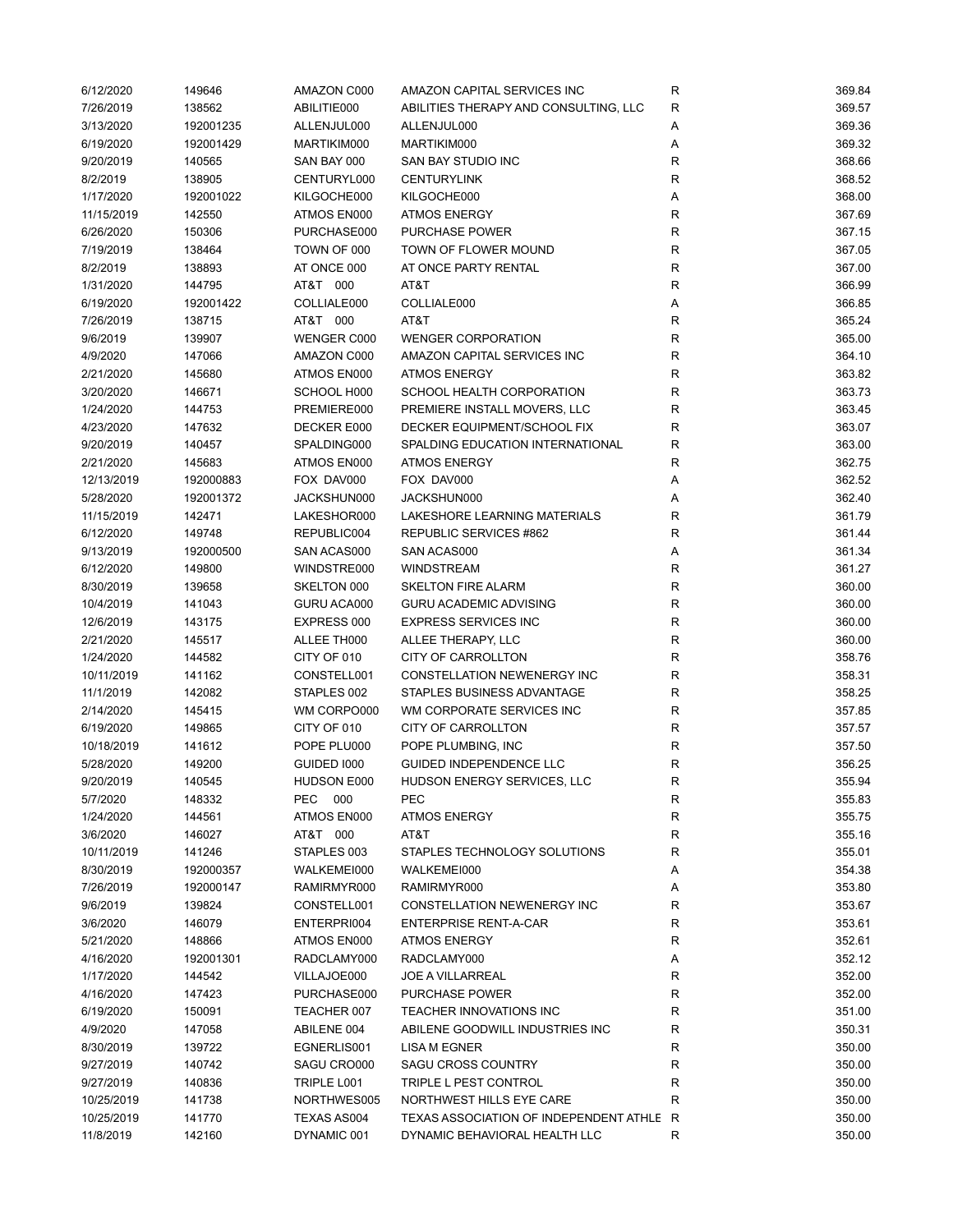| 12/6/2019              | 143215    | SPIRIT G000        | <b>SPIRIT GROUP LOGISTICS</b>    | R              | 350.00 |
|------------------------|-----------|--------------------|----------------------------------|----------------|--------|
| 12/20/2019             | 143862    | ROCKPOIN000        | ROCKPOINTE CHURCH                | $\mathsf{R}$   | 350.00 |
| 12/20/2019             | 143884    | THE LOUN000        | THE LOUNGE                       | R              | 350.00 |
| 12/27/2019             | 143942    | TRIPLE L001        | TRIPLE L PEST CONTROL            | $\mathsf{R}$   | 350.00 |
| 3/25/2020              | 146893    | TRIPLE L001        | TRIPLE L PEST CONTROL LLC        | $\mathsf{R}$   | 350.00 |
| 4/16/2020              | 147396    | JOESEJUL001        | JULIE JOESEL                     | ${\sf R}$      | 350.00 |
| 5/14/2020              | 148677    | ORTIZNIK000        | <b>NIKKI ORTIZ</b>               | R              | 350.00 |
| 5/21/2020              | 148872    | BEARDLOR000        | <b>LORI BEARD</b>                | R              | 350.00 |
| 5/21/2020              | 149031    | SELMATER000        | <b>TERESA ELAINE SELMAN</b>      | R              | 350.00 |
| 5/21/2020              | 149059    | TRIVEANN000        | ANNE TRIVETTE                    | R              | 350.00 |
| 6/5/2020               | 149476    | MCAULJER000        | <b>JERLYN MCAULIFFE</b>          | $\mathsf{R}$   | 350.00 |
| 5/21/2020              | 192001345 | BRANCNIC000        | BRANCNIC000                      | Α              | 350.00 |
| 12/13/2019             | 143382    | TOWN OF 000        | TOWN OF FLOWER MOUND             | R              | 349.99 |
| 12/20/2019             | 192000951 | MARTIEMI000        | MARTIEMI000                      | Α              | 349.26 |
| 6/26/2020              | 150334    | TRIUMPH 000        | <b>TRIUMPH CHURCH</b>            | R              | 349.01 |
| 11/1/2019              | 141962    | PEARSON 005        | PEARSON K12 LEARNING LLC         | $\mathsf{R}$   | 348.94 |
| 3/13/2020              | 146406    | TOWN OF 000        | TOWN OF FLOWER MOUND             | R              | 348.41 |
| 3/20/2020              |           | TEXTBOOK001        | <b>TEXTBOOK WAREHOUSE LLC</b>    | R              | 348.00 |
|                        | 146686    |                    | <b>CITY OF LEWISVILLE</b>        |                |        |
| 8/23/2019              | 139405    | CITY OF 046        |                                  | R              | 347.72 |
| 11/1/2019              | 142028    | CENTURYL000        | <b>CENTURYLINK</b>               | R              | 347.16 |
| 12/6/2019              | 143012    | CENTURYL000        | <b>CENTURYLINK</b>               | $\mathsf{R}$   | 347.16 |
| 1/3/2020               | 143967    | CENTURYL000        | <b>CENTURYLINK</b>               | R              | 347.16 |
| 4/2/2020               | 146910    | AT&T 000           | AT&T                             | R              | 347.10 |
| 7/26/2019              | 138631    | DELTA ED000        | <b>DELTA EDUCATION</b>           | $\mathsf{R}$   | 346.99 |
| 2/28/2020              | 145873    | JW PEPPE000        | JW PEPPER & SON INC              | $\mathsf{R}$   | 346.99 |
| 6/5/2020               | 149306    | AT&T 000           | AT&T                             | $\mathsf{R}$   | 346.82 |
| 4/30/2020              | 147949    | AT&T 000           | AT&T                             | $\mathsf{R}$   | 346.66 |
| 9/20/2019              | 140328    | E-THERAP001        | <b>E-THERAPY LLC</b>             | $\mathsf{R}$   | 346.50 |
| 2/28/2020              | 145884    | NASCO 000          | <b>NASCO</b>                     | R              | 346.38 |
| 10/4/2019              | 140876    | CENTURYL000        | <b>CENTURYLINK</b>               | R              | 345.29 |
| 9/6/2019               | 139796    | CENTURYL000        | <b>CENTURYLINK</b>               | $\mathsf{R}$   | 345.25 |
| 8/9/2019               | 138960    | <b>BUZZ TEE000</b> | <b>BUZZ TEES</b>                 | R              | 345.00 |
| 5/28/2020              | 149218    | KLEEN AI000        | KLEEN AIR FILTER SERVICE & SALES | $\mathsf{R}$   | 345.00 |
| 6/19/2020              | 149947    | GARCIANA001        | ANA MARIA GARCIA                 | R              | 345.00 |
| 8/23/2019              | 192000291 | WASHBREB000        | WASHBREB000                      | Α              | 344.61 |
| 8/30/2019              | 192000364 | ALVARCIA000        | ALVARCIA000                      | Α              | 344.52 |
| 11/22/2019             | 192000833 | SIGLESUS000        | SIGLESUS000                      | Α              | 344.28 |
| 10/25/2019             | 141789    | WINDSTRE000        | <b>WINDSTREAM</b>                | R              | 344.00 |
| 1/31/2020              | 144818    | CENTURYL000        | <b>CENTURYLINK</b>               | $\mathsf{R}$   | 344.00 |
| 3/6/2020               | 146050    | CENTURYL000        | <b>CENTURYLINK</b>               | R              | 344.00 |
| 4/2/2020               | 146929    | CENTURYL000        | <b>CENTURYLINK</b>               | R              | 344.00 |
| 6/5/2020               | 149298    | ABECEDAR000        | ABECEDARIAN ABC LLC              | R              | 343.86 |
| 6/19/2020              | 149866    | CITY OF 012        | <b>CITY OF CORINTH</b>           | R              | 343.80 |
| 7/26/2019              | 138705    | WINDSTRE000        | WINDSTREAM                       | R              | 343.68 |
| 2/21/2020              | 145759    | WINDSTRE000        | <b>WINDSTREAM</b>                | $\mathsf{R}$   | 343.51 |
| 10/18/2019             | 141443    | TOWN OF 000        | TOWN OF FLOWER MOUND             | R              | 343.41 |
| 11/15/2019             | 142508    | TOWN OF 000        | TOWN OF FLOWER MOUND             | R              | 343.40 |
| 8/16/2019              | 139165    | CDW GOVE000        | CDW GOVERNMENT, INC              | R              | 343.38 |
| 9/27/2019              | 192000554 | CRYERCUR000        | CRYERCUR000                      |                | 343.36 |
|                        |           | AT&T 000           |                                  | Α              |        |
| 12/3/2019              | 142956    |                    | AT&T                             | R              | 342.90 |
| 1/3/2020               | 143957    | AT&T 000           | AT&T                             | R              | 342.90 |
| 3/6/2020               | 146035    | ATMOS EN000        | <b>ATMOS ENERGY</b>              | R              | 342.89 |
| 5/7/2020               | 148281    | CORNERST000        | <b>CORNERSTONE STAFFING</b>      | R              | 342.72 |
| 5/14/2020              | 148527    | CORNERST000        | <b>CORNERSTONE STAFFING</b>      | R              | 342.72 |
| 5/21/2020              | 148920    | CORNERST000        | <b>CORNERSTONE STAFFING</b>      | $\mathsf{R}$   | 342.72 |
| 5/28/2020              | 149153    | CORNERST000        | <b>CORNERSTONE STAFFING</b>      | R              | 342.72 |
| 6/5/2020               | 149380    | CORNERST000        | <b>CORNERSTONE STAFFING</b>      | R              | 342.72 |
| 4/30/2020              | 147988    | CENTURYL000        | <b>CENTURYLINK</b>               | R              | 342.66 |
|                        |           |                    |                                  |                |        |
| 5/28/2020<br>3/25/2020 | 149133    | CENTURYL000        | <b>CENTURYLINK</b>               | R<br>${\sf R}$ | 342.66 |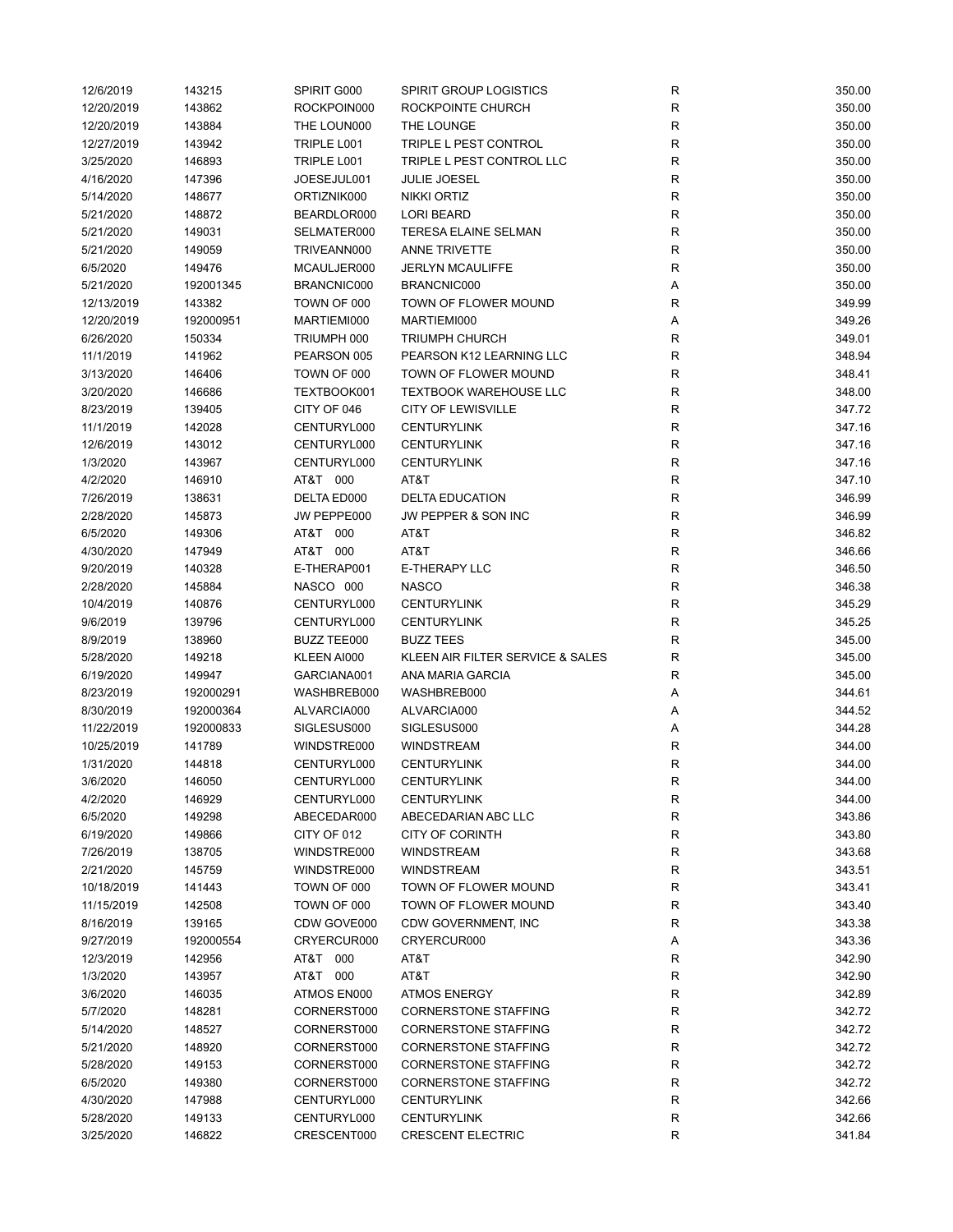| 2/28/2020  | 145818    | AT&T<br>000        | AT&T                                   | R            | 341.58 |
|------------|-----------|--------------------|----------------------------------------|--------------|--------|
| 3/25/2020  | 146773    | AT&T 000           | AT&T                                   | $\mathsf{R}$ | 341.58 |
| 5/14/2020  | 148684    | PEDIATRI000        | THE PEDIATRIC THERAPY CENTER           | R            | 341.43 |
| 8/30/2019  | 192000310 | CARTELIT000        | CARTELIT000                            | А            | 341.38 |
| 5/14/2020  | 148791    | WINDSTRE000        | <b>WINDSTREAM</b>                      | $\mathsf{R}$ | 341.27 |
| 5/28/2020  | 149106    | AT&T 000           | AT&T                                   | R            | 341.08 |
| 6/26/2020  | 150190    | AT&T 000           | AT&T                                   | R            | 341.08 |
| 4/30/2020  | 147958    | AT&T 000           | AT&T                                   | $\mathsf{R}$ | 340.96 |
|            |           |                    |                                        | $\mathsf{R}$ |        |
| 7/12/2019  | 138209    | CENTURYL000        | <b>CENTURYLINK</b>                     |              | 340.74 |
| 2/14/2020  | 145402    | TOWN OF 000        | TOWN OF FLOWER MOUND                   | $\mathsf{R}$ | 340.52 |
| 5/7/2020   | 148236    | ATMOS EN000        | <b>ATMOS ENERGY</b>                    | $\mathsf{R}$ | 340.28 |
| 8/23/2019  | 192000303 | WASHBREB000        | WASHBREB000                            | Α            | 340.24 |
| 6/12/2020  | 149687    | CRAWSLEI000        | LEIGH HERBERT CRAWSHAW                 | R            | 340.00 |
| 8/30/2019  | 139695    | AT&T 000           | AT&T                                   | R            | 339.47 |
| 9/20/2019  | 140546    | HUDSON E000        | HUDSON ENERGY SERVICES, LLC            | R            | 338.94 |
| 1/31/2020  | 192001062 | HICKSBEN000        | HICKSBEN000                            | Α            | 338.65 |
| 5/7/2020   | 148233    | ATMOS EN000        | <b>ATMOS ENERGY</b>                    | R            | 338.57 |
| 11/8/2019  | 142228    | RICHARD 000        | RICHARD L SHORKEY EDUCATION & REHAB CT | $\mathsf{R}$ | 338.28 |
| 7/26/2019  | 138628    | DANIELS 001        | <b>DANIELS AIR INC</b>                 | R            | 337.59 |
| 8/30/2019  | 139760    | TEACHER 007        | TEACHER INNOVATIONS INC                | R            | 337.50 |
| 11/1/2019  | 142057    | LONGODIA000        | <b>DIANA LONGORIA</b>                  | R            | 337.50 |
| 7/9/2019   | 138027    | AT&T 000           | AT&T                                   | $\mathsf{R}$ | 337.38 |
| 11/22/2019 | 142799    | SCHOOL N000        | SCHOOL NURSE SUPPLY, INC.              | R            | 336.96 |
| 9/6/2019   | 139893    | THE FLAG000        | THE FLAG STORE                         | R            | 336.40 |
| 11/8/2019  | 142215    | REPUBLIC004        | REPUBLIC SERVICES #862                 | R            | 336.21 |
| 2/7/2020   | 145107    | REPUBLIC004        | REPUBLIC SERVICES #862                 | R            | 336.21 |
|            |           | TOWN OF 000        | TOWN OF FLOWER MOUND                   |              | 336.13 |
| 4/9/2020   | 147282    |                    |                                        | R            |        |
| 12/6/2019  | 143203    | REPUBLIC004        | REPUBLIC SERVICES #862                 | R            | 336.00 |
| 1/10/2020  | 144136    | REPUBLIC004        | REPUBLIC SERVICES #862                 | $\mathsf{R}$ | 336.00 |
| 10/25/2019 | 141648    | AT&T 004           | AT&T                                   | $\mathsf{R}$ | 335.95 |
| 3/6/2020   | 146118    | REPUBLIC004        | REPUBLIC SERVICES #862                 | R            | 335.42 |
| 9/13/2019  | 192000502 | SHEPARON000        | SHEPARON000                            | Α            | 335.40 |
| 1/17/2020  | 144425    | TOWN OF 000        | TOWN OF FLOWER MOUND                   | R            | 335.28 |
| 7/26/2019  | 138758    | TRIPLE L001        | <b>TRIPLE L PEST CONTROL</b>           | R            | 335.00 |
| 12/20/2019 | 143815    | FIRST ST000        | FIRST STUDENT INC                      | R            | 335.00 |
| 8/16/2019  | 139213    | FRONTIER003        | <b>FRONTIER COMMUNICATIONS</b>         | R            | 334.56 |
| 9/13/2019  | 140057    | FRONTIER003        | <b>FRONTIER COMMUNICATIONS</b>         | R            | 334.56 |
| 10/25/2019 | 141702    | FRONTIER003        | <b>FRONTIER COMMUNICATIONS</b>         | R            | 334.56 |
| 11/15/2019 | 142446    | FRONTIER003        | <b>FRONTIER COMMUNICATIONS</b>         | $\mathsf{R}$ | 334.56 |
| 12/20/2019 | 143657    | FRONTIER003        | <b>FRONTIER COMMUNICATIONS</b>         | к            | 334.56 |
| 1/17/2020  | 144363    | FRONTIER003        | <b>FRONTIER COMMUNICATIONS</b>         | R            | 334.56 |
| 2/14/2020  | 145307    | FRONTIER003        | <b>FRONTIER COMMUNICATIONS</b>         | R            | 334.56 |
| 3/13/2020  | 146327    | FRONTIER003        | <b>FRONTIER COMMUNICATIONS</b>         | R            | 334.56 |
| 4/9/2020   | 147159    | FRONTIER003        | <b>FRONTIER COMMUNICATIONS</b>         | $\mathsf{R}$ | 334.56 |
| 5/14/2020  | 148570    | FRONTIER003        | <b>FRONTIER COMMUNICATIONS</b>         | R            | 334.56 |
|            |           |                    |                                        |              |        |
| 6/5/2020   | 149400    | FRONTIER003        | <b>FRONTIER COMMUNICATIONS</b>         | R            | 334.56 |
| 10/4/2019  | 141068    | REPUBLIC004        | REPUBLIC SERVICES #862                 | R            | 334.46 |
| 3/13/2020  | 192001260 | FRAZITEN000        | FRAZITEN000                            | Α            | 333.51 |
| 2/7/2020   | 145111    | REYNOHAN000        | <b>HANNAH REYNOLDS</b>                 | R            | 333.32 |
| 5/28/2020  | 149159    | CRAWSLEI000        | LEIGH HERBERT CRAWSHAW                 | R            | 333.20 |
| 1/3/2020   | 143961    | ATMOS EN000        | <b>ATMOS ENERGY</b>                    | R            | 333.05 |
| 12/13/2019 | 143325    | MULTI-SP000        | MULTI-SPORTS OFFICIALS ASSOCIATION     | R            | 333.00 |
| 12/6/2019  | 192000841 | BUTLEROX000        | BUTLEROX000                            | Α            | 332.92 |
| 4/2/2020   | 147000    | REPUBLIC004        | REPUBLIC SERVICES #862                 | R            | 332.54 |
| 10/11/2019 | 141194    | <b>JM LAWNC001</b> | <b>JM LAWNCARE &amp; SPRINKLER</b>     | R            | 332.50 |
| 1/10/2020  | 144290    | VANDEFRA000        | FRANK EVAN VANDERPOOL                  | R            | 332.50 |
| 10/4/2019  | 192000594 | CRYERADA000        | CRYERADA000                            | Α            | 331.99 |
| 7/12/2019  | 138260    | REPUBLIC005        | REPUBLIC SERVICES #615                 | R            | 331.94 |
| 8/9/2019   | 139033    | REPUBLIC004        | REPUBLIC SERVICES #862                 | $\mathsf{R}$ | 331.76 |
| 10/11/2019 | 141137    | CAROLINA000        | CAROLINA BIOLOGICAL SUPPLY COMPANY     | R            | 331.50 |
|            |           |                    |                                        |              |        |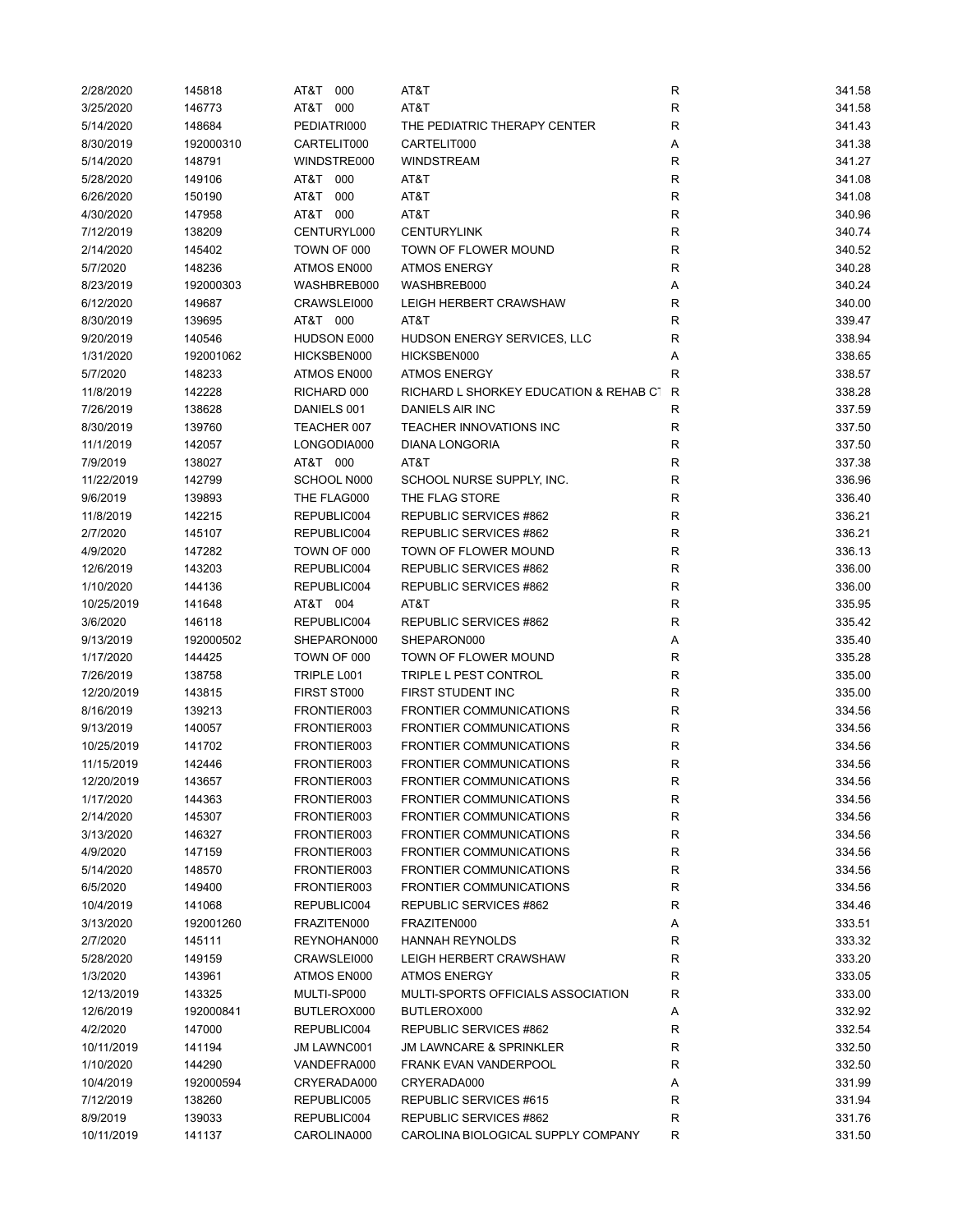| 7/12/2019  | 192000045 | SHEPARON000 | SHEPARON000                             | Α            | 331.18 |
|------------|-----------|-------------|-----------------------------------------|--------------|--------|
| 3/20/2020  | 146523    | AT&T 000    | AT&T                                    | $\mathsf{R}$ | 330.81 |
| 10/25/2019 | 141659    | BUXTON 000  | <b>BUXTON</b>                           | $\mathsf{R}$ | 330.00 |
| 2/28/2020  | 145832    | CAVANLAU000 | LAUREN CAVANAUGH                        | $\mathsf{R}$ | 330.00 |
| 4/23/2020  | 147570    | CAVANLAU000 | LAUREN CAVANAUGH                        | R            | 330.00 |
| 4/30/2020  | 148139    | SEA SERP000 | SEA SERPENT AQUATICS-CHRIS "THE FISH GU | R            | 330.00 |
| 9/27/2019  | 140780    | AT&T LON000 | AT&T LONG DISTANCE                      | R            | 329.88 |
| 5/7/2020   | 148348    | REPUBLIC004 | REPUBLIC SERVICES #862                  | R            | 329.52 |
| 1/10/2020  | 144049    | ATMOS EN000 | <b>ATMOS ENERGY</b>                     | $\mathsf{R}$ | 329.41 |
| 12/20/2019 | 143839    | MTS PUBL000 | <b>MTS PUBLICATIONS</b>                 | R            | 328.90 |
| 12/20/2019 | 143748    | AT&T LON000 | <b>AT&amp;T LONG DISTANCE</b>           | $\mathsf{R}$ | 328.66 |
| 11/8/2019  | 142127    | CHARTWEL000 | <b>CHARTWELLS DINING SERVICES</b>       | R            | 328.00 |
| 9/27/2019  | 192000582 | CLAVEJAI000 | CLAVEJAI000                             | Α            | 327.70 |
| 5/21/2020  | 148852    | AT&T 000    | AT&T                                    | R            | 327.53 |
| 6/19/2020  | 149816    | AT&T 000    | AT&T                                    | R            | 327.53 |
| 4/16/2020  | 147310    | AT&T 000    | AT&T                                    | R            | 327.51 |
| 3/6/2020   | 146088    | HIGGINBO002 | HIGGINBOTHAM INSURANCE AGENCY           | $\mathsf{R}$ | 327.00 |
| 12/20/2019 | 143621    | CONSOLID000 | CONSOLIDATED COMMUNICATIONS             | $\mathsf{R}$ | 326.92 |
| 8/30/2019  | 192000392 | LEWISTAR000 | LEWISTAR000                             | Α            | 326.37 |
| 12/20/2019 | 143753    | ATMOS EN000 | <b>ATMOS ENERGY</b>                     | R            | 325.22 |
|            |           | THE COLL000 | THE COLLEGE BOARD                       |              | 325.00 |
| 9/6/2019   | 139892    |             | <b>COURTNEY ALVARADO</b>                | R            |        |
| 4/30/2020  | 147943    | ALVARCOU000 |                                         | R            | 325.00 |
| 4/30/2020  | 147981    | BURNSELI000 | <b>ELIZABETH BURNS</b>                  | R            | 325.00 |
| 9/6/2019   | 139981    | TEACHER 007 | TEACHER INNOVATIONS INC                 | R            | 324.00 |
| 12/6/2019  | 143088    | TEXTBOOK001 | <b>TEXTBOOK WAREHOUSE LLC</b>           | R            | 323.33 |
| 7/26/2019  | 138608    | CITY OF 010 | <b>CITY OF CARROLLTON</b>               | R            | 322.49 |
| 10/25/2019 | 141681    | CONSOLID000 | CONSOLIDATED COMMUNICATIONS             | $\mathsf{R}$ | 322.30 |
| 11/15/2019 | 142416    | CONSOLID000 | CONSOLIDATED COMMUNICATIONS             | $\mathsf{R}$ | 322.30 |
| 1/24/2020  | 144558    | AT&T 004    | AT&T                                    | $\mathsf{R}$ | 321.31 |
| 10/25/2019 | 141654    | BINSWANG000 | <b>BINSWANGER GLASS</b>                 | R            | 321.27 |
| 9/13/2019  | 140091    | PURCHASE000 | <b>PURCHASE POWER</b>                   | R            | 320.99 |
| 12/13/2019 | 143338    | PURCHASE000 | PURCHASE POWER                          | R            | 320.99 |
| 2/14/2020  | 145354    | PURCHASE000 | PURCHASE POWER                          | $\mathsf{R}$ | 320.99 |
| 5/14/2020  | 148691    | PURCHASE000 | PURCHASE POWER                          | R            | 320.99 |
| 12/20/2019 | 192000913 | CREACLAU000 | CREACLAU000                             | Α            | 320.69 |
| 9/6/2019   | 139778    | AT&T 000    | AT&T                                    | R            | 320.63 |
| 10/11/2019 | 141107    | ABILENE 004 | ABILENE GOODWILL INDUSTRIES INC         | R            | 320.50 |
| 6/5/2020   | 149593    | TOWN OF 000 | TOWN OF FLOWER MOUND                    | $\mathsf{R}$ | 320.33 |
| 9/20/2019  | 140555    | NATIONAL006 | NATIONAL EDUCATORS LAW INSTITUTE        | R            | 320.00 |
| 5/7/2020   | 148303    | GURU ACA000 | <b>GURU ACADEMIC ADVISING</b>           | R            | 320.00 |
| 6/12/2020  | 149697    | ENTERPRI004 | <b>ENTERPRISE RENT-A-CAR</b>            | R            | 319.92 |
| 5/7/2020   | 148377    | TOWN OF 000 | TOWN OF FLOWER MOUND                    | $\mathsf{R}$ | 319.55 |
| 10/11/2019 | 192000650 | ALLENJUL000 | ALLENJUL000                             | Α            | 319.13 |
| 8/16/2019  | 139186    | CONSOLID000 | CONSOLIDATED COMMUNICATIONS             | R            | 318.69 |
| 9/13/2019  | 140037    | CONSOLID000 | CONSOLIDATED COMMUNICATIONS             | R            | 318.69 |
| 1/31/2020  | 192001076 | BROWNTAS000 | BROWNTAS000                             | Α            | 318.42 |
| 9/13/2019  | 140132    | TOWN OF 000 | TOWN OF FLOWER MOUND                    | R            | 318.41 |
| 1/10/2020  | 144048    | ATMOS EN000 | <b>ATMOS ENERGY</b>                     | $\mathsf{R}$ | 317.46 |
| 9/6/2019   | 139876    | S & S WO000 | S & S WORLDWIDE, INC                    | $\mathsf{R}$ | 317.26 |
| 11/22/2019 | 142687    | AT&T 004    | AT&T                                    | R            | 317.08 |
| 8/30/2019  | 192000394 | NAVEJTIF000 | NAVEJTIF000                             | Α            | 316.99 |
| 2/28/2020  | 192001174 | ALANIELI000 | ALANIELI000                             | Α            | 316.68 |
| 7/12/2019  | 192000035 | O'BRICAR000 | O'BRICAR000                             | Α            | 316.65 |
| 5/21/2020  | 148883    | BURCHRIC000 | RICHARD L BURCH                         | R            | 316.08 |
| 9/13/2019  | 140146    | WAYFAIR 000 | <b>WAYFAIR LLC</b>                      | R            | 315.97 |
| 7/26/2019  | 138653    | LAKE CIT001 | LAKE CITIES MUNICIPAL AUTHORITY         | R            | 315.83 |
| 2/21/2020  | 145754    | TEXTBOOK001 | <b>TEXTBOOK WAREHOUSE LLC</b>           | $\mathsf{R}$ | 315.35 |
| 7/19/2019  | 138450    | STAPLES 002 | STAPLES BUSINESS ADVANTAGE              | R            | 315.19 |
| 2/28/2020  | 145959    | CARROLLT003 | <b>CARROLLTON PARK MAINTENANCE</b>      | R            | 315.00 |
| 5/14/2020  | 148565    | FLOREBRE000 | <b>BREANNA FLORES</b>                   | R            | 315.00 |
|            |           |             |                                         |              |        |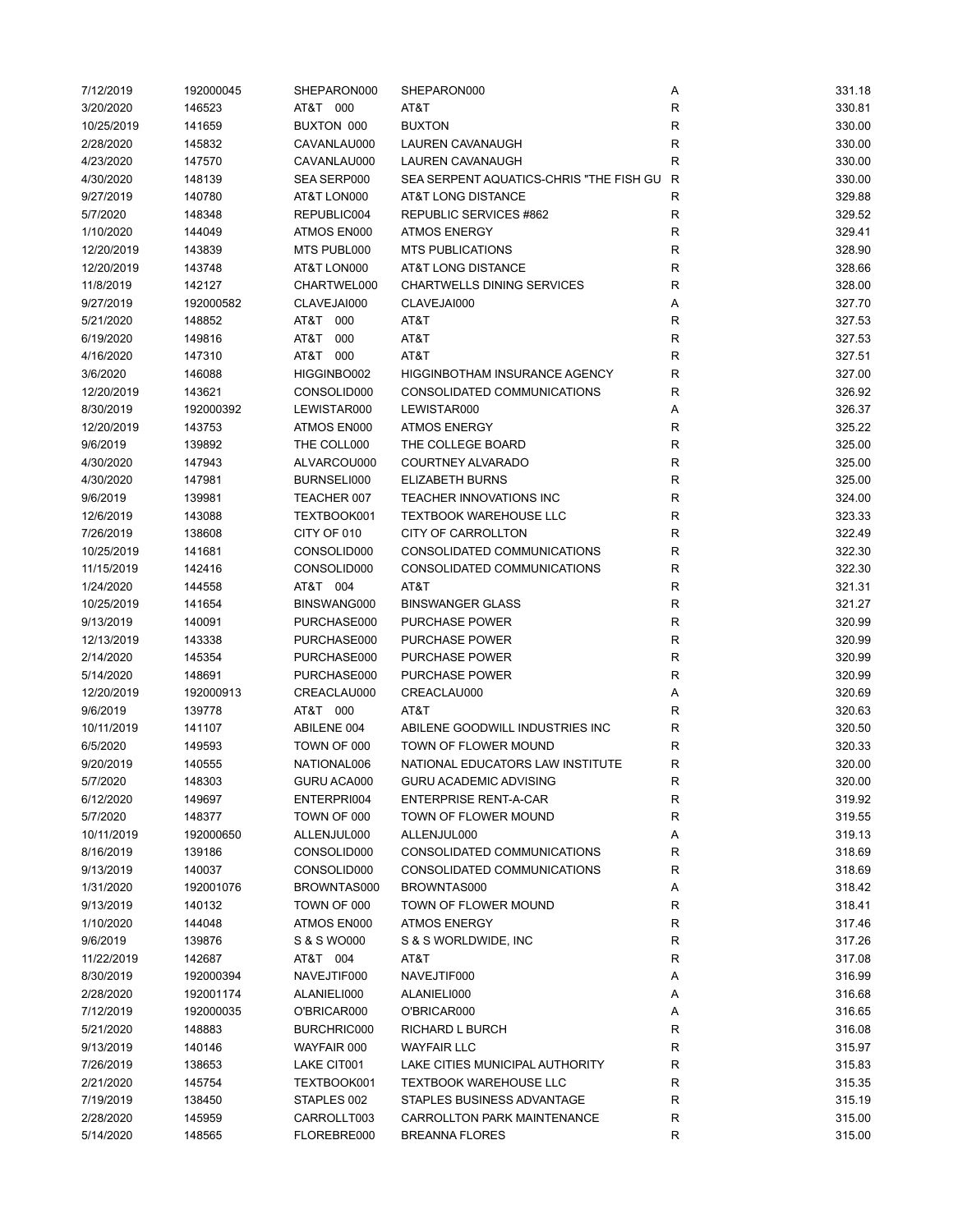| 1/10/2020  | 144159    | STAPLES 003 | STAPLES TECHNOLOGY SOLUTIONS              | R           | 314.59 |
|------------|-----------|-------------|-------------------------------------------|-------------|--------|
| 1/3/2020   | 143969    | CITY OF 003 | <b>CITY OF AMARILLO</b>                   | R           | 314.47 |
| 9/6/2019   | 192000423 | BARRECON000 | BARRECON000                               | Α           | 313.81 |
| 4/2/2020   | 146989    | PARKS CO000 | PARKS COFFEE                              | R           | 313.69 |
| 2/28/2020  | 145980    | ENTERPRI004 | <b>ENTERPRISE RENT-A-CAR</b>              | R           | 313.67 |
| 11/8/2019  | 142148    | CONSTELL001 | <b>CONSTELLATION NEWENERGY INC</b>        | R           | 313.26 |
| 7/19/2019  | 192000124 | JACKSHUN000 | JACKSHUN000                               | Α           | 313.07 |
| 2/21/2020  | 145701    | CORNERST000 | <b>CORNERSTONE STAFFING</b>               | R           | 312.73 |
| 8/16/2019  | 139281    | AMAZON C000 | AMAZON CAPITAL SERVICES INC               | R           | 312.51 |
| 9/27/2019  | 192000557 | GRIFFKRA000 | GRIFFKRA000                               | Α           | 312.04 |
| 9/20/2019  | 140445    | RICHBCHR000 | <b>CHRISTA RICHBOURG</b>                  | R           | 312.00 |
| 7/12/2019  | 138217    | CONSOLID000 | CONSOLIDATED COMMUNICATIONS               | R           | 311.97 |
| 9/27/2019  | 192000580 | CASH ALL000 | CASH ALL000                               | Α           | 311.71 |
| 8/23/2019  | 192000270 | MONNIMEL000 | MONNIMEL000                               | Α           | 311.56 |
| 12/20/2019 | 143785    | CONSTELL001 | CONSTELLATION NEWENERGY INC               | R           | 311.23 |
| 2/21/2020  | 145627    | PARKS CO000 | PARKS COFFEE                              | R           | 311.19 |
| 10/18/2019 | 141422    | ROBERT B000 | ROBERT BOSCH TOOL CORPORATION             | R           | 310.39 |
| 8/30/2019  | 192000333 | MANCIERI000 | MANCIERI000                               |             | 309.83 |
|            |           |             |                                           | Α           |        |
| 9/13/2019  | 140046    | CPS ENER000 | <b>CPS ENERGY</b>                         | R           | 309.55 |
| 8/2/2019   | 138907    | CITY OF 003 | <b>CITY OF AMARILLO</b>                   | R           | 309.16 |
| 2/21/2020  | 145756    | TOWNEPLA001 | TOWNEPLACE SUITES BY MARRIOTT             | R           | 309.15 |
| 11/8/2019  | 142282    | AT&T 000    | AT&T                                      | R           | 309.12 |
| 10/11/2019 | 192000626 | BROWNTAS000 | BROWNTAS000                               | Α           | 309.04 |
| 11/22/2019 | 192000805 | BROWNTAS000 | BROWNTAS000                               | Α           | 309.04 |
| 11/22/2019 | 192000822 | SPILLMIR000 | SPILLMIR000                               | Α           | 308.88 |
| 8/2/2019   | 138894    | AT&T 000    | AT&T                                      | R           | 308.69 |
| 2/21/2020  | 145554    | CONSTELL001 | CONSTELLATION NEWENERGY INC               | $\mathsf R$ | 308.30 |
| 2/7/2020   | 145176    | COMPUDAT001 | COMPUDATA SOLUTIONS, LLC                  | R           | 308.00 |
| 12/20/2019 | 143596    | BRACKETT000 | <b>BRACKETT &amp; ELLIS</b>               | R           | 307.75 |
| 7/19/2019  | 138400    | FRONTIER003 | <b>FRONTIER COMMUNICATIONS</b>            | R           | 307.53 |
| 12/6/2019  | 142998    | AT&T 000    | AT&T                                      | R           | 307.50 |
| 1/3/2020   | 143950    | AT&T 000    | AT&T                                      | R           | 307.50 |
| 10/4/2019  | 192000619 | CREACLAU000 | CREACLAU000                               | Α           | 306.97 |
| 7/19/2019  | 138463    | TOWN OF 000 | TOWN OF FLOWER MOUND                      | R           | 306.74 |
| 8/16/2019  | 139265    | TOWN OF 000 | TOWN OF FLOWER MOUND                      | R           | 306.74 |
| 8/16/2019  | 139266    | TOWN OF 000 | TOWN OF FLOWER MOUND                      | R           | 306.74 |
| 12/20/2019 | 143579    | AT&T 004    | AT&T                                      | R           | 306.51 |
| 1/31/2020  | 144928    | AT&T 000    | AT&T                                      | R           | 306.34 |
| 3/20/2020  | 146554    | CITY OF 010 | <b>CITY OF CARROLLTON</b>                 | R           | 306.27 |
| 2/14/2020  | 192001122 | CREACLAU000 | CREACLAU000                               | Α           | 306.25 |
| 7/12/2019  | 192000081 | SANGSKER000 | SANGSKER000                               | A           | 306.12 |
| 8/23/2019  | 139518    | CITY OF 010 | CITY OF CARROLLTON                        | R           | 305.96 |
| 11/15/2019 | 142467    | JM LAWNC001 | <b>JM LAWNCARE &amp; SPRINKLER</b>        | R           | 305.80 |
| 4/16/2020  | 147315    | AT&T 004    | AT&T                                      | R           | 305.60 |
| 6/5/2020   | 149300    | ACCO BRA000 | ACCO BRANDS USA, LLC                      |             | 305.34 |
|            |           |             |                                           | R           |        |
| 3/25/2020  | 146807    | CITY OF 003 | <b>CITY OF AMARILLO</b>                   | R           | 305.11 |
| 9/13/2019  | 140092    | PUSH SPE000 | PUSH SPEECH SERVICES LLC                  | R           | 305.09 |
| 8/16/2019  | 139145    | AIR COND000 | AIR CONDITIONING INNOVATIVE SOLUTIONS, II | R           | 305.00 |
| 5/28/2020  | 192001370 | GRAY MEL001 | GRAY MEL001                               | Α           | 304.64 |
| 10/4/2019  | 141007    | AT&T 000    | AT&T                                      | R           | 304.50 |
| 1/17/2020  | 144354    | ENTERPRI004 | <b>ENTERPRISE RENT-A-CAR</b>              | R           | 303.90 |
| 3/20/2020  | 146662    | REALLY G000 | REALLY GOOD STUFF LLC                     | R           | 303.79 |
| 4/2/2020   | 147020    | SPECIALI000 | SPECIALIZED ASSESSMENT & CONSULTING, LI   | R           | 303.75 |
| 10/18/2019 | 141424    | SCHOOL H000 | SCHOOL HEALTH CORPORATION                 | R           | 303.69 |
| 10/25/2019 | 192000704 | MANGRMAR000 | MANGRMAR000                               | Α           | 303.64 |
| 1/31/2020  | 192001092 | WHITEERI000 | WHITEERI000                               | Α           | 303.60 |
| 1/3/2020   | 192000965 | HAID MAT000 | HAID MAT000                               | Α           | 303.37 |
| 3/25/2020  | 146782    | ATMOS EN000 | ATMOS ENERGY                              | R           | 302.71 |
| 9/20/2019  | 140281    | CITY OF 046 | <b>CITY OF LEWISVILLE</b>                 | R           | 302.60 |
| 8/9/2019   | 192000205 | OLABAAGU000 | OLABAAGU000                               | Α           | 302.55 |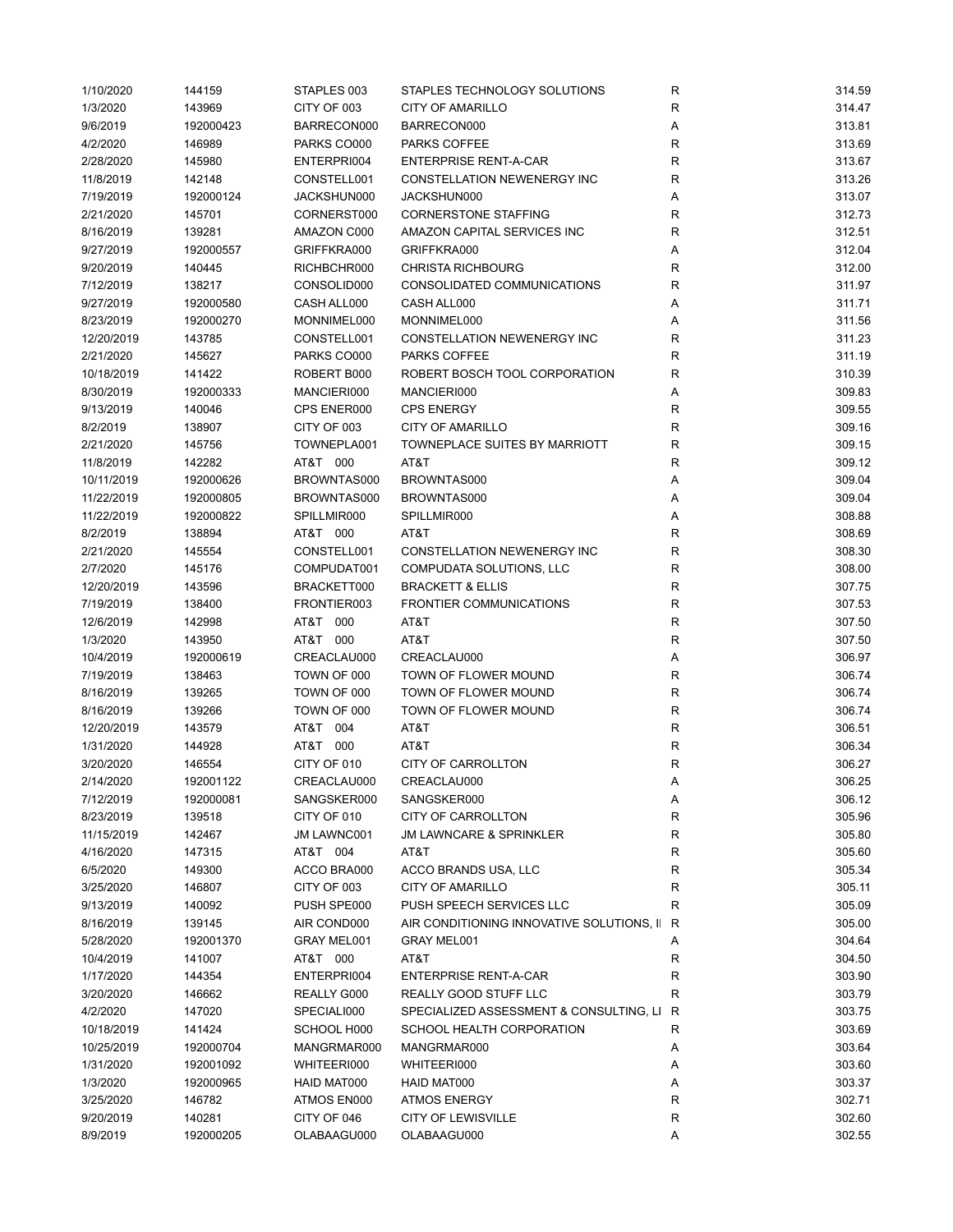| 11/1/2019  | 141895    | CITY OF 003            | <b>CITY OF AMARILLO</b>                       | R           | 301.75 |
|------------|-----------|------------------------|-----------------------------------------------|-------------|--------|
| 7/12/2019  | 138161    | SPRINGHI000            | <b>SPRINGHILL SUITES</b>                      | ${\sf R}$   | 301.74 |
| 8/16/2019  | 139252    | SPRINGHI000            | <b>SPRINGHILL SUITES</b>                      | $\mathsf R$ | 301.74 |
| 8/23/2019  | 139550    | SPRINGHI000            | <b>SPRINGHILL SUITES</b>                      | R           | 301.74 |
| 8/30/2019  | 192000402 | PURVIHEA000            | PURVIHEA000                                   | Α           | 301.70 |
| 11/22/2019 | 142924    | READY RE000            | <b>READY REFRESH</b>                          | R           | 301.64 |
| 12/6/2019  | 192000836 | ALLENJUL000            | ALLENJUL000                                   | Α           | 301.33 |
| 8/16/2019  | 139273    | UPS 001                | <b>UPS</b>                                    | R           | 301.00 |
| 12/20/2019 | 143709    | SPARKLET000            | SPARKLETTS AND SIERRA SPRINGS                 | R           | 300.77 |
| 10/11/2019 | 192000654 | CLAVEJAI000            | CLAVEJAI000                                   | Α           | 300.75 |
| 7/26/2019  | 138739    | KLEEN AI000            | KLEEN AIR FILTER SERVICE & SALES              | R           | 300.00 |
| 10/4/2019  | 140963    | S&S CONS000            | <b>S&amp;S CONSOLIDATED ISD</b>               | $\mathsf R$ | 300.00 |
| 10/4/2019  | 140977    | TEXAS DE003            | TEXAS DEPARTMENT OF STATE HEALTH SERV         | R           | 300.00 |
| 10/4/2019  | 141055    | MCNEIL H000            | MCNEIL HIGH SCHOOL                            | R           | 300.00 |
| 10/18/2019 | 141604    | MANGUM L000            | MANGUM LANDSCAPE, INC                         | R           | 300.00 |
| 11/1/2019  | 142015    | ALLEE TH000            | ALLEE THERAPY, LLC                            | $\mathsf R$ | 300.00 |
| 11/8/2019  | 142175    | KIDS THE000            | KIDS THERAPY, S.E.T., LLC                     | $\mathsf R$ | 300.00 |
| 11/22/2019 | 142676    | ALLEE TH000            | ALLEE THERAPY, LLC                            | R           | 300.00 |
| 12/6/2019  | 143061    | REYNOHAN000            | <b>HANNAH REYNOLDS</b>                        | ${\sf R}$   | 300.00 |
| 12/13/2019 | 143498    | E-THERAP001            | <b>E-THERAPY LLC</b>                          | R           | 300.00 |
| 12/20/2019 | 143598    | BURDIDOU000            | DOUGLAS BURDITT JR                            | R           | 300.00 |
| 12/20/2019 | 143650    | FALLBROO000            | <b>FALLBROOK BAPTIST CHURCH</b>               | R           | 300.00 |
|            |           |                        | LAKE COUNTRY CHRISTIAN SCHOOL                 |             |        |
| 1/17/2020  | 144382    | LAKE COU000            |                                               | R           | 300.00 |
| 2/14/2020  | 145259    | <b>BARNES &amp;001</b> | <b>BARNES &amp; NOBLE DISTRIBUTION CENTER</b> | ${\sf R}$   | 300.00 |
| 3/20/2020  | 146683    | <b>TCSAAL L000</b>     | <b>TCSAAL LLC</b>                             | R           | 300.00 |
| 4/16/2020  | 147412    | NHVC 000               | <b>NHVC</b>                                   | $\mathsf R$ | 300.00 |
| 4/30/2020  | 148043    | FAIRLJAN000            | <b>JANEE FAIRLEY</b>                          | R           | 300.00 |
| 4/30/2020  | 148051    | FRANKSHA000            | <b>SHANTE FRANKLIN</b>                        | R           | 300.00 |
| 4/30/2020  | 148102    | MORALRIC000            | <b>RICARDO MORALES</b>                        | $\mathsf R$ | 300.00 |
| 4/30/2020  | 148141    | SHARIBIN000            | <b>BINISH SHARIF</b>                          | R           | 300.00 |
| 4/30/2020  | 148142    | SILVAJOS002            | <b>JOSEPHINE SILVA</b>                        | R           | 300.00 |
| 5/14/2020  | 148605    | HILL COU001            | HILL COUNTRY BIBLE CHURCH AUSTIN              | R           | 300.00 |
| 5/21/2020  | 149081    | WOODWIND000            | WOODWIND & BRASSWIND, INC                     | R           | 300.00 |
| 6/5/2020   | 149495    | NICKELL 000            | NICKELL PHOTOGRAPHY                           | $\mathsf R$ | 300.00 |
| 6/26/2020  | 150181    | ALAMO CO001            | ALAMO COMMUNITY COLLEGE DISTRICT              | R           | 300.00 |
| 5/28/2020  | 192001385 | WINGAMAU000            | WINGAMAU000                                   | Α           | 300.00 |
| 12/13/2019 | 143384    | ULINE 000              | <b>ULINE</b>                                  | R           | 299.67 |
| 11/22/2019 | 142848    | ATMOS EN000            | <b>ATMOS ENERGY</b>                           | R           | 299.41 |
| 1/17/2020  | 192001038 | CREACLAU000            | CREACLAU000                                   | Α           | 299.22 |
| 7/19/2019  | 192000109 | NAVEJTIF000            | NAVEJTIF000                                   |             | 299.15 |
| 4/16/2020  | 147432    | ROTO ROO003            | ROTO ROOTER                                   | R           | 299.00 |
| 5/28/2020  | 149255    | ROTO ROO003            | ROTO ROOTER                                   | R           | 299.00 |
| 2/28/2020  | 145965    | CITY OF 003            | CITY OF AMARILLO                              | R           | 298.87 |
| 12/20/2019 | 143860    | RICHARD 000            | RICHARD L SHORKEY EDUCATION & REHAB CT        | R           | 298.46 |
| 2/21/2020  | 192001168 | CREACLAU000            | CREACLAU000                                   | Α           | 298.44 |
| 4/30/2020  | 148155    | STAPLES 003            | STAPLES TECHNOLOGY SOLUTIONS                  | R           | 298.11 |
| 1/24/2020  | 144567    | BORDEN D000            | <b>BORDEN DAIRY COMPANY</b>                   | R           | 297.50 |
| 6/26/2020  | 150305    | PURCHASE000            | <b>PURCHASE POWER</b>                         | R           | 296.90 |
| 1/31/2020  | 144799    | AT&T LON000            | AT&T LONG DISTANCE                            | R           | 296.50 |
| 12/13/2019 | 143319    | LAKESHOR000            | LAKESHORE LEARNING MATERIALS                  | R           | 295.47 |
| 12/6/2019  | 143051    | PRECISIO001            | PRECISION PEST CONTROL, INC                   | ${\sf R}$   | 295.00 |
| 3/13/2020  | 146391    | SIXTH FL000            | SIXTH FLOOR MUSEUM                            | R           | 295.00 |
| 4/9/2020   | 147056    | A & F EL000            | A & F ELEVATOR COMPANY                        | R           | 295.00 |
| 5/14/2020  | 148400    | A & F EL000            | A & F ELEVATOR COMPANY                        | R           | 295.00 |
| 6/19/2020  | 150012    | MILLER M000            | MILLER MEDIA HOLDINGS LLC                     | ${\sf R}$   | 295.00 |
| 7/26/2019  | 138703    | UPS 001                | <b>UPS</b>                                    | ${\sf R}$   | 294.67 |
| 8/23/2019  | 139519    | CITY OF 010            | CITY OF CARROLLTON                            | R           | 294.53 |
| 7/12/2019  | 192000060 | COOPEASH000            | COOPEASH000                                   | Α           | 294.06 |
| 11/15/2019 | 142495    | SINGAPOR000            | SINGAPORE MATH, INC                           | R           | 294.00 |
| 11/15/2019 | 142385    | BEYER PL000            | BEYER PLUMBING COMPANY, LTD                   | $\mathsf R$ | 293.94 |
|            |           |                        |                                               |             |        |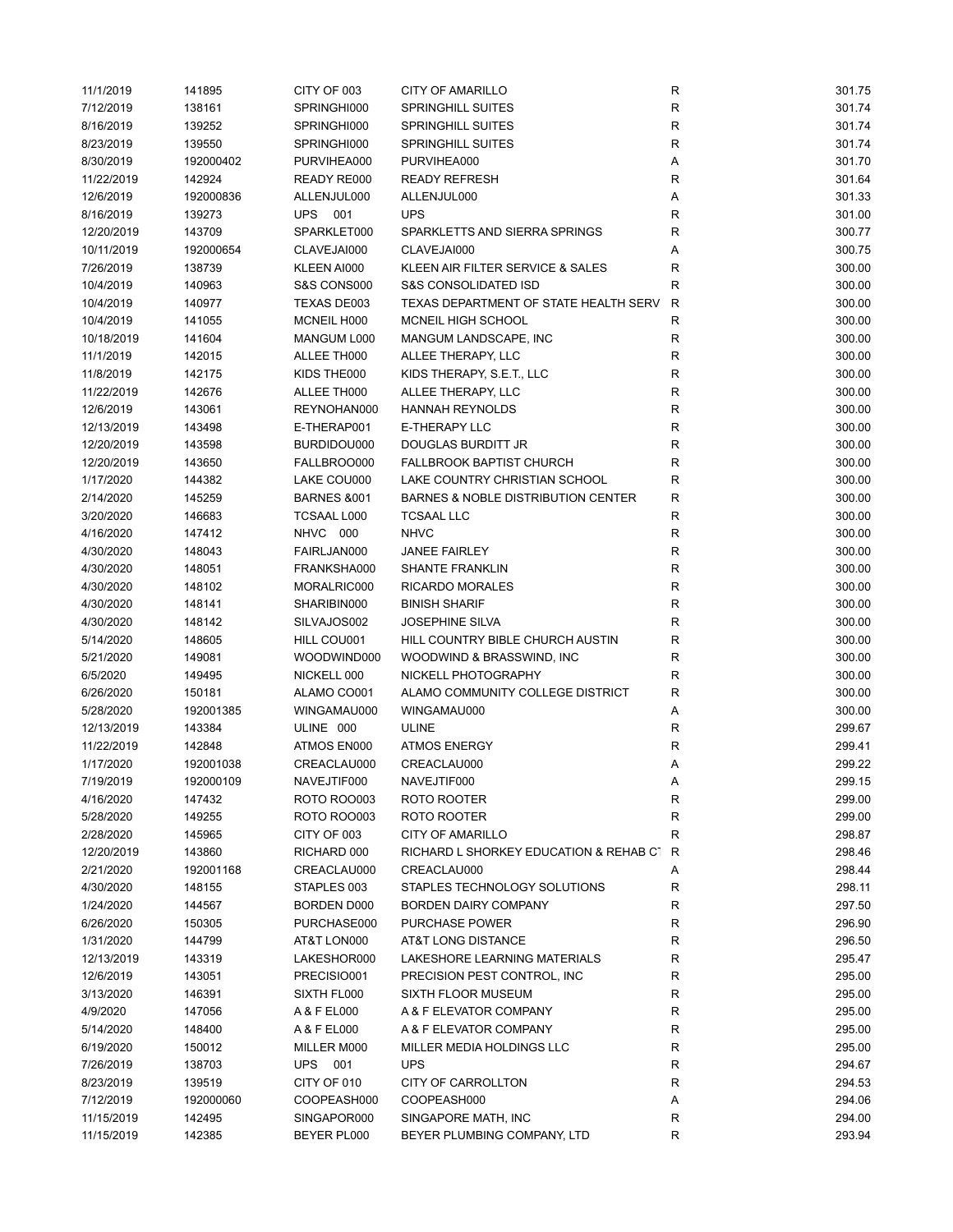| 12/20/2019 | 143582    | ATMOS EN000        | <b>ATMOS ENERGY</b>                | R           | 293.39 |
|------------|-----------|--------------------|------------------------------------|-------------|--------|
| 9/27/2019  | 140743    | SCANTRON000        | <b>SCANTRON CORPORATION</b>        | ${\sf R}$   | 292.95 |
| 7/26/2019  | 138646    | HILL COU000        | HILL COUNTRY DAIRIES INC           | ${\sf R}$   | 292.50 |
| 11/22/2019 | 142847    | ATMOS EN000        | <b>ATMOS ENERGY</b>                | R           | 292.49 |
| 9/20/2019  | 140382    | JW PEPPE000        | JW PEPPER & SON INC                | $\mathsf R$ | 292.35 |
| 1/31/2020  | 144935    | ATMOS EN000        | <b>ATMOS ENERGY</b>                | $\mathsf R$ | 291.91 |
| 10/4/2019  | 140959    | PREMIERE000        | PREMIERE INSTALL MOVERS, LLC       | $\mathsf R$ | 291.77 |
| 11/1/2019  | 142000    | TEXTBOOK001        | <b>TEXTBOOK WAREHOUSE LLC</b>      | $\mathsf R$ | 291.33 |
| 4/16/2020  | 147367    | CONSTELL001        | CONSTELLATION NEWENERGY INC        | R           | 290.83 |
| 6/12/2020  | 149656    | AT&T 004           | AT&T                               | $\mathsf R$ | 290.44 |
| 8/16/2019  | 192000225 | COOK CHR000        | COOK CHR000                        | Α           | 290.06 |
| 11/8/2019  | 142172    | JM LAWNC001        | <b>JM LAWNCARE &amp; SPRINKLER</b> | R           | 290.05 |
| 11/22/2019 | 142767    | INTERQUE002        | <b>INTERQUEST GROUP, INC</b>       | R           | 290.00 |
| 1/31/2020  | 144863    | INTERQUE002        | INTERQUEST GROUP, INC              | R           | 290.00 |
| 2/21/2020  | 145718    | INTERQUE002        | INTERQUEST GROUP, INC              | R           | 290.00 |
| 3/13/2020  | 146341    | INTERQUE002        | INTERQUEST GROUP, INC              | R           | 290.00 |
|            |           |                    |                                    | $\mathsf R$ |        |
| 3/25/2020  | 146851    | INTERQUE002        | INTERQUEST GROUP, INC              |             | 290.00 |
| 6/26/2020  | 150235    | CITY OF 099        | <b>CITY OF SHENANDOAH</b>          | $\mathsf R$ | 290.00 |
| 5/21/2020  | 148885    | CARDERAE000        | <b>RAELYN CARDENAS</b>             | R           | 289.00 |
| 6/12/2020  | 192001408 | CAREACYN000        | CAREACYN000                        | Α           | 288.65 |
| 6/26/2020  | 150197    | ATMOS EN000        | <b>ATMOS ENERGY</b>                | R           | 287.88 |
| 5/14/2020  | 148740    | SPIRIT M000        | SPIRIT MONKEY, LLC                 | $\mathsf R$ | 287.50 |
| 2/21/2020  | 192001170 | MONTEEMI000        | MONTEEMI000                        | Α           | 287.50 |
| 6/26/2020  | 150211    | CAROLINA000        | CAROLINA BIOLOGICAL SUPPLY COMPANY | R           | 286.75 |
| 4/9/2020   | 147278    | TEXTBOOK001        | <b>TEXTBOOK WAREHOUSE LLC</b>      | R           | 286.73 |
| 1/10/2020  | 144249    | SCHOOL H000        | SCHOOL HEALTH CORPORATION          | $\mathsf R$ | 286.44 |
| 5/14/2020  | 148425    | AT&T 004           | AT&T                               | ${\sf R}$   | 286.21 |
| 3/20/2020  | 146653    | PLANK RO000        | PLANK ROAD PUBLISHING INC          | $\mathsf R$ | 285.63 |
| 8/30/2019  | 192000340 | PAREDOLI000        | PAREDOLI000                        | Α           | 285.45 |
| 11/22/2019 | 142672    | ABILENE 004        | ABILENE GOODWILL INDUSTRIES INC    | R           | 285.40 |
| 9/6/2019   | 139847    | HITMAN P000        | <b>HITMAN PEST CONTROL</b>         | R           | 285.00 |
| 9/20/2019  | 140366    | HITMAN P000        | HITMAN PEST CONTROL                | $\mathsf R$ | 285.00 |
| 12/13/2019 | 143503    | HITMAN P000        | HITMAN PEST CONTROL                | R           | 285.00 |
| 3/13/2020  | 146337    | HITMAN P000        | <b>HITMAN PEST CONTROL</b>         | R           | 285.00 |
| 6/19/2020  | 149964    | HITMAN P000        | <b>HITMAN PEST CONTROL</b>         | R           | 285.00 |
| 3/13/2020  | 146340    | <b>INSECT L000</b> | <b>INSECT LORE PRODUCTS INC</b>    | R           | 284.80 |
| 7/12/2019  | 192000048 | STEVEAMA000        | STEVEAMA000                        | Α           | 284.78 |
| 7/19/2019  | 138351    | CITY OF 014        | <b>CITY OF DALLAS</b>              | R           | 284.37 |
| 10/25/2019 | 141798    | AT&T 000           | AT&T                               | $\mathsf R$ | 284.02 |
| 12/20/2019 | 192000908 | ALLENJUL000        | ALLENJUL000                        | Α           | 283.99 |
| 10/25/2019 | 141645    | AT&T 000           | AT&T                               | R           | 283.30 |
| 11/22/2019 | 142682    | AT&T<br>000        | AT&T                               | ${\sf R}$   | 283.28 |
| 12/20/2019 | 143575    | AT&T 000           | AT&T                               | R           | 283.28 |
| 9/27/2019  | 140682    | CORE KNO000        | <b>CORE KNOWLEDGE</b>              | R           | 283.18 |
| 6/5/2020   | 149561    | STAPLES 002        | <b>STAPLES INC</b>                 | R           | 282.87 |
| 12/13/2019 | 143492    | CORNERST000        | <b>CORNERSTONE STAFFING</b>        | ${\sf R}$   | 282.74 |
| 1/31/2020  |           |                    |                                    |             |        |
|            | 144837    | CORNERST000        | <b>CORNERSTONE STAFFING</b>        | ${\sf R}$   | 282.74 |
| 2/14/2020  | 145292    | CORNERST000        | <b>CORNERSTONE STAFFING</b>        | R           | 282.74 |
| 2/21/2020  | 145521    | AT&T 000           | AT&T                               | ${\sf R}$   | 282.50 |
| 1/17/2020  | 144303    | AT&T 000           | AT&T                               | R           | 282.45 |
| 8/2/2019   | 138848    | MERIT RO000        | MERIT ROOFING SYSTEMS INC          | R           | 281.35 |
| 7/12/2019  | 138229    | FARGO CO000        | <b>FARGO CONSULTANTS INC</b>       | R           | 280.80 |
| 9/27/2019  | 140707    | GREENHIL000        | <b>GREENHILL SCHOOL</b>            | R           | 280.00 |
| 1/10/2020  | 144066    | CITY OF 013        | <b>CITY OF DALLAS</b>              | R           | 280.00 |
| 2/14/2020  | 145324    | HUTCHINS000        | <b>HUTCHINSON</b>                  | R           | 280.00 |
| 5/14/2020  | 148713    | RODRINAD001        | NADIA RODRIGUEZ                    | R           | 280.00 |
| 7/26/2019  | 138579    | AT&T 000           | AT&T                               | ${\sf R}$   | 279.98 |
| 8/23/2019  | 139383    | AT&T 000           | AT&T                               | R           | 279.94 |
| 9/20/2019  | 140246    | AT&T 000           | AT&T                               | R           | 279.94 |
| 8/2/2019   | 138943    | SUDDENLI000        | <b>SUDDENLINK</b>                  | R           | 279.66 |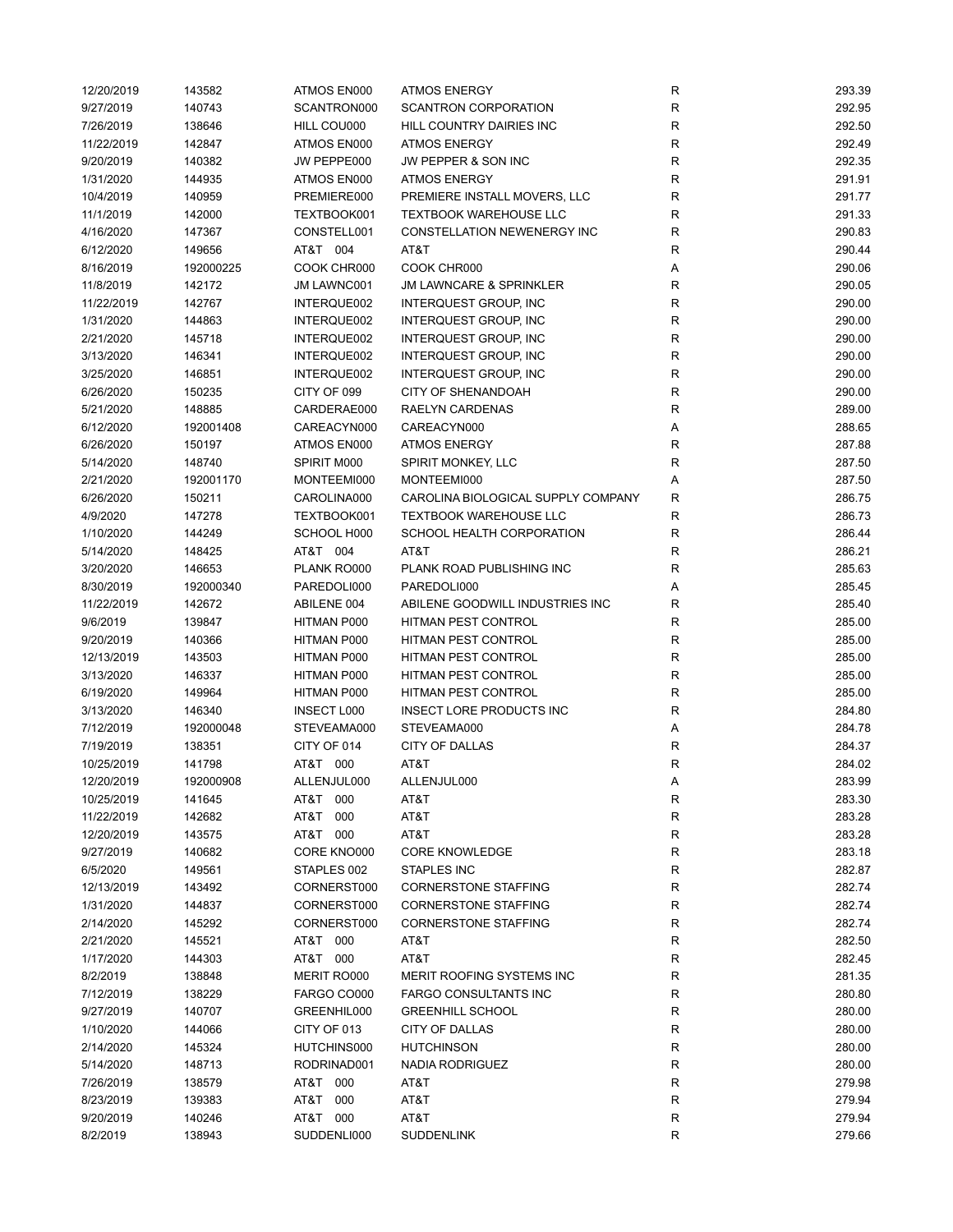| 5/21/2020  | 148845    | ALLEE TH000            | ALLEE THERAPY, LLC                                      | R            | 279.60 |
|------------|-----------|------------------------|---------------------------------------------------------|--------------|--------|
| 11/8/2019  | 192000757 | CREACLAU000            | CREACLAU000                                             | Α            | 278.27 |
| 10/25/2019 | 192000705 | SANFOISA000            | SANFOISA000                                             | Α            | 278.26 |
| 3/13/2020  | 146345    | LEWISALI000            | ALICE FAYE LEWIS                                        | R            | 278.00 |
| 6/5/2020   | 149460    | LEWISALI000            | ALICE FAYE LEWIS                                        | ${\sf R}$    | 278.00 |
| 10/11/2019 | 141156    | CLASSICA001            | <b>CLASSICAL ACADEMIC PRESS</b>                         | ${\sf R}$    | 277.76 |
| 6/26/2020  | 150282    | JONES SC000            | JONES SCHOOL SUPPLY CO, INC                             | R            | 277.68 |
| 10/18/2019 | 141375    | CPS ENER000            | <b>CPS ENERGY</b>                                       | $\mathsf R$  | 277.61 |
| 7/19/2019  | 138327    | AT&T 000               | AT&T                                                    | $\mathsf R$  | 276.21 |
| 8/30/2019  | 139768    | YATES CO001            | YATES COMPANY, LLC                                      | $\mathsf R$  | 276.00 |
| 9/13/2019  | 140150    | YATES CO001            | YATES COMPANY, LLC                                      | R            | 276.00 |
| 9/27/2019  | 140767    | YATES CO001            | YATES COMPANY, LLC                                      | R            | 276.00 |
| 9/27/2019  | 140814    | JOYFUL C000            | <b>JOYFUL CREATIONS</b>                                 | R            | 276.00 |
| 12/13/2019 | 143419    | YATES CO001            | YATES COMPANY, LLC                                      | R            | 276.00 |
| 10/25/2019 | 141651    | <b>BARNES &amp;001</b> | <b>BARNES &amp; NOBLE DISTRIBUTION CENTER</b>           | $\mathsf R$  | 275.85 |
| 3/20/2020  | 146719    | ATMOS EN000            | <b>ATMOS ENERGY</b>                                     | $\mathsf R$  | 275.84 |
| 1/10/2020  | 144137    | REPUBLIC005            | REPUBLIC SERVICES #615                                  | $\mathsf R$  | 275.55 |
|            |           |                        |                                                         | $\mathsf R$  |        |
| 3/20/2020  | 146565    | CITY OF 046            | <b>CITY OF LEWISVILLE</b>                               |              | 275.45 |
| 10/4/2019  | 140912    | DECATUR 001            | DECATUR ISD-DECATUR HIGH SCHOOL                         | $\mathsf R$  | 275.00 |
| 12/13/2019 | 143542    | THOTAVAN000            | <b>VANI THOTA</b>                                       | $\mathsf R$  | 275.00 |
| 4/30/2020  | 148124    | PURIFLYN000            | <b>LYNETTE PURIFOY</b>                                  | $\mathsf R$  | 275.00 |
| 4/30/2020  | 148135    | SAPRERUC000            | <b>RUCHIKA SAPRE</b>                                    | $\mathsf R$  | 275.00 |
| 5/14/2020  | 148473    | CAVANLAU000            | LAUREN CAVANAUGH                                        | R            | 275.00 |
| 6/26/2020  | 150284    | KIDS THE000            | KIDS THERAPY, S.E.T., LLC                               | R            | 275.00 |
| 6/12/2020  | 149684    | CORNERST000            | <b>CORNERSTONE STAFFING</b>                             | ${\sf R}$    | 274.18 |
| 4/23/2020  | 147596    | CITY OF 010            | CITY OF CARROLLTON                                      | $\mathsf{R}$ | 274.14 |
| 9/27/2019  | 140726    | NORTH EA000            | NORTH EAST AC HEATING & PLUMBING                        | $\mathsf R$  | 274.00 |
| 8/9/2019   | 192000203 | LANTRSHE000            | LANTRSHE000                                             | Α            | 273.76 |
| 8/30/2019  | 192000314 | DOWELSON000            | DOWELSON000                                             | Α            | 273.76 |
| 4/23/2020  | 147599    | CITY OF 044            | <b>CITY OF LEANDER</b>                                  | R            | 273.18 |
| 12/6/2019  | 192000849 | CUELLSTE000            | CUELLSTE000                                             | Α            | 273.00 |
| 2/14/2020  | 145364    | REPUBLIC005            | REPUBLIC SERVICES #615                                  | ${\sf R}$    | 272.78 |
| 10/25/2019 | 141656    | BRACKETT000            | <b>BRACKETT &amp; ELLIS</b>                             | R            | 272.50 |
| 2/7/2020   | 145150    | UPS 001                | <b>UPS</b>                                              | R            | 271.60 |
| 7/12/2019  | 192000018 | DOWELSON000            | DOWELSON000                                             | Α            | 271.44 |
| 3/13/2020  | 146373    | REPUBLIC005            | REPUBLIC SERVICES #615                                  | R            | 270.35 |
| 10/4/2019  | 192000588 | BANNOMIC000            | BANNOMIC000                                             | Α            | 270.28 |
| 12/6/2019  | 143162    | CONSTELL001            | CONSTELLATION NEWENERGY INC                             | R            | 270.16 |
| 8/30/2019  | 192000384 | JACINAGU000            | JACINAGU000                                             | Α            | 270.09 |
| 7/12/2019  | 138270    | SEA SERP000            | SEA SERPENT AQUATICS-CHRIS "THE FISH GU R               |              | 270.00 |
| 8/30/2019  | 139755    | SEA SERP000            | SEA SERPENT AQUATICS-CHRIS "THE FISH GU R               |              | 270.00 |
| 10/11/2019 | 141250    | TEXAS AS006            | TEXAS ASSOCIATION OF SCHOOL PSYCHOLO(R                  |              | 270.00 |
| 10/18/2019 | 141416    | PLANO RD000            | PLANO RDSPD                                             | R            | 270.00 |
| 12/13/2019 | 143283    | CRABTREE000            | CRABTREE INTERPRETING SERVICES INC                      | R            | 270.00 |
| 12/20/2019 | 143670    | HALLEORD000            | ORDIA HALLER                                            | R            | 270.00 |
| 3/13/2020  | 146459    | TEXTBOOK001            | <b>TEXTBOOK WAREHOUSE LLC</b>                           | $\mathsf R$  | 270.00 |
| 5/28/2020  | 149261    | SEA SERP000            | SEA SERPENT AQUATICS-CHRIS "THE FISH GU R               |              | 270.00 |
| 4/23/2020  |           | ATMOS EN000            | <b>ATMOS ENERGY</b>                                     | R            | 269.54 |
| 9/6/2019   | 147535    | CHARTER 000            |                                                         | R            | 268.55 |
|            | 139923    |                        | CHARTER COMMUNICATIONS<br><b>CHARTER COMMUNICATIONS</b> |              |        |
| 10/11/2019 | 141275    | CHARTER 000            |                                                         | ${\sf R}$    | 268.55 |
| 11/15/2019 | 142394    | CHARTER 000            | CHARTER COMMUNICATIONS                                  | R            | 268.55 |
| 5/21/2020  | 148899    | CITY OF 010            | CITY OF CARROLLTON                                      | R            | 268.11 |
| 6/19/2020  | 149864    | CITY OF 010            | CITY OF CARROLLTON                                      | R            | 268.11 |
| 1/31/2020  | 192001079 | CREACLAU000            | CREACLAU000                                             | Α            | 268.01 |
| 12/13/2019 | 143487    | CANON FI000            | CANON FINANCIAL SERVICES, INC                           | R            | 268.00 |
| 9/27/2019  | 192000572 | ROOT CHR000            | ROOT CHR000                                             | Α            | 267.96 |
| 3/20/2020  | 146531    | ATMOS EN000            | <b>ATMOS ENERGY</b>                                     | R            | 267.72 |
| 11/22/2019 | 142812    | SUDDENLI001            | <b>SUDDENLINK</b>                                       | R            | 267.68 |
| 12/6/2019  | 143082    | SUDDENLI001            | <b>SUDDENLINK</b>                                       | R            | 267.68 |
| 6/5/2020   | 149567    | SUDDENLI000            | <b>SUDDENLINK</b>                                       | R            | 267.68 |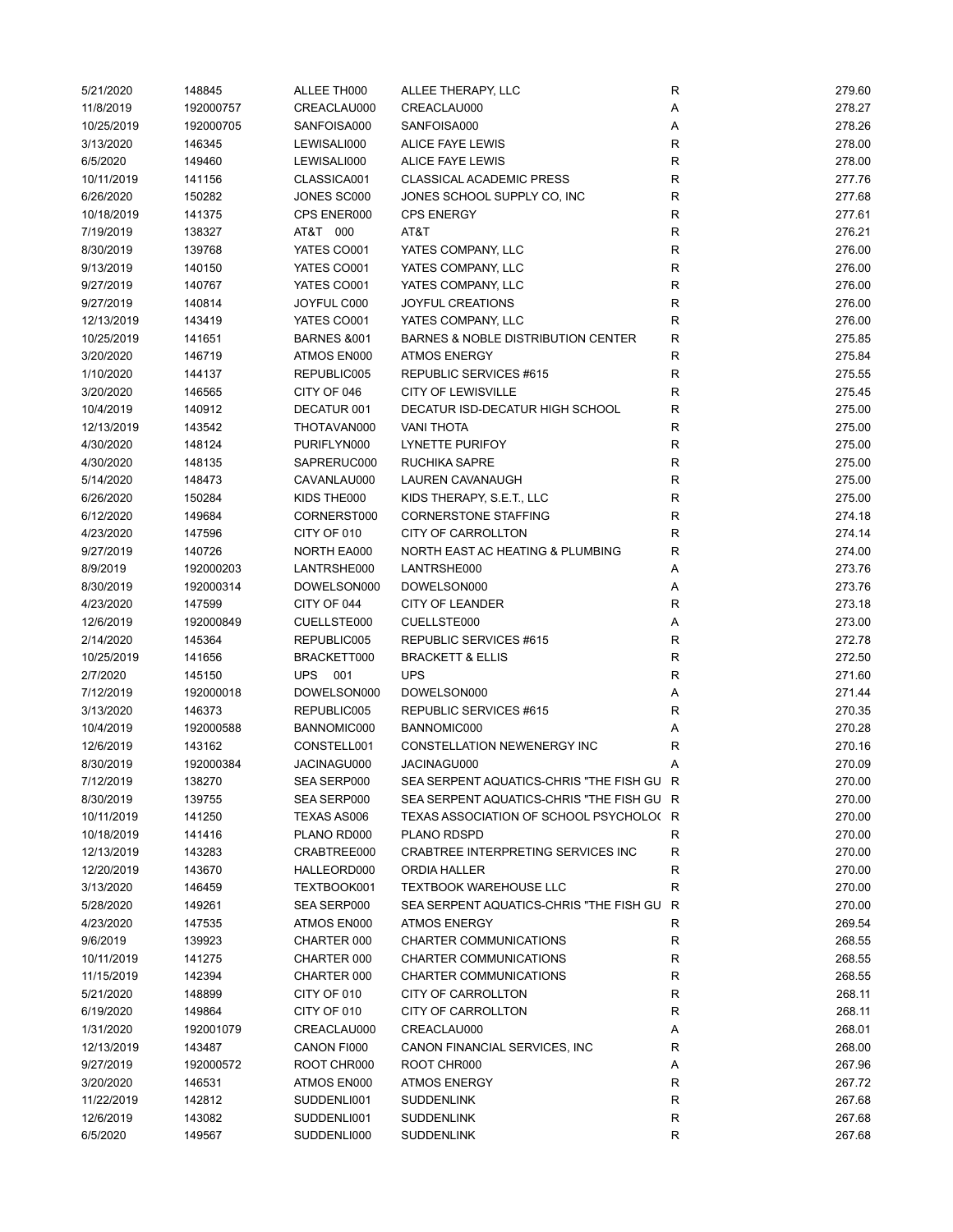| 11/22/2019 | 142757    | HARVEST 002            | HARVEST TIME ED REC AND HEALTH SERVICE R      |             | 267.50 |
|------------|-----------|------------------------|-----------------------------------------------|-------------|--------|
| 4/2/2020   | 147044    | WOODLAND002            | WOODLANDS SPRINGHILL SUITES                   | R           | 267.50 |
| 4/30/2020  | 147968    | BATHAAMI000            | <b>AMIR BATHAEIAN</b>                         | R           | 267.00 |
| 4/30/2020  | 147992    | CHAUHAKH000            | AKHILESH CHAUHAN                              | R           | 267.00 |
| 8/23/2019  | 139488    | ULINE 000              | <b>ULINE</b>                                  | R           | 265.94 |
| 4/30/2020  | 148136    | SCHOOL H000            | SCHOOL HEALTH CORPORATION                     | R           | 265.19 |
| 12/13/2019 | 143366    | SEA SERP000            | SEA SERPENT AQUATICS-CHRIS "THE FISH GU       | R           | 265.00 |
| 5/14/2020  | 148458    | BUGAYSAR000            | SARAH BUGAY                                   | R           | 265.00 |
| 5/14/2020  | 148603    | HERRICOR000            | <b>CORY HERRING</b>                           | $\mathsf R$ | 265.00 |
| 5/14/2020  | 148607    | HINESJEN000            | <b>JENNIFER HINES</b>                         | R           | 265.00 |
| 5/14/2020  | 148609    | HOWELERI003            | <b>ERIN HOWELL</b>                            | R           | 265.00 |
| 5/14/2020  | 148614    | JHAWAMAY000            | <b>MAYANK JHAWAR</b>                          | R           | 265.00 |
| 5/14/2020  | 148774    | UNDERJAC000            | <b>JACLYN UNDERWOOD</b>                       | R           | 265.00 |
| 5/14/2020  | 148794    | YOUNGSHE000            | <b>SHERRY YOUNG</b>                           | R           | 265.00 |
|            |           | FRITZMEL000            | <b>MELODY FRITZ</b>                           |             | 265.00 |
| 6/26/2020  | 150265    |                        |                                               | R           |        |
| 2/7/2020   | 145118    | SINGAPOR000            | SINGAPORE MATH, INC                           | R           | 264.60 |
| 9/13/2019  | 192000475 | CHA MAR000             | CHA MAR000                                    | Α           | 264.48 |
| 3/6/2020   | 146160    | AMAZON C000            | AMAZON CAPITAL SERVICES INC                   | R           | 264.32 |
| 11/8/2019  | 142319    | GREAT SO002            | <b>GREAT SOUTHWESTERN FIRE &amp; SAFETY</b>   | R           | 264.13 |
| 12/20/2019 | 143805    | DAILY SP000            | <b>DAILY SPREAD</b>                           | R           | 263.90 |
| 7/26/2019  | 138744    | NORTH EA000            | NORTH EAST AC HEATING & PLUMBING              | R           | 263.05 |
| 4/9/2020   | 147244    | REPUBLIC005            | REPUBLIC SERVICES #615                        | R           | 262.73 |
| 7/12/2019  | 192000047 | SPIVEFRA000            | SPIVEFRA000                                   | Α           | 262.55 |
| 4/9/2020   | 147085    | BORDEN D000            | <b>BORDEN DAIRY COMPANY</b>                   | R           | 262.50 |
| 9/20/2019  | 192000516 | FRANKVAL000            | FRANKVAL000                                   | Α           | 262.35 |
| 10/25/2019 | 141769    | TEACHERS002            | <b>TEACHERS PAY TEACHERS</b>                  | R           | 262.25 |
| 11/8/2019  | 142277    | ARLINGTO003            | <b>ARLINGTON UTILITIES</b>                    | R           | 261.69 |
| 4/2/2020   | 146922    | <b>BARNES &amp;001</b> | <b>BARNES &amp; NOBLE DISTRIBUTION CENTER</b> | R           | 261.45 |
| 8/23/2019  | 192000283 | SIMS DOD000            | SIMS DOD000                                   | Α           | 261.00 |
| 6/5/2020   | 149320    | ATMOS EN000            | ATMOS ENERGY                                  | R           | 260.63 |
| 9/20/2019  | 140508    | BURCHRIC000            | RICHARD L BURCH                               | R           | 260.41 |
| 3/6/2020   | 192001220 | MEADEROB000            | MEADEROB000                                   | Α           | 260.40 |
| 4/16/2020  | 147345    | CONSTELL001            | CONSTELLATION NEWENERGY INC                   | R           | 260.13 |
| 9/27/2019  | 140766    | WHITESTO000            | WHITESTONE PRINTING, LLC                      | R           | 260.00 |
| 2/14/2020  | 192001126 | MARTIJOH000            | MARTIJOH000                                   | Α           | 260.00 |
| 8/9/2019   | 192000198 | GALLECRY000            | GALLECRY000                                   | Α           | 259.84 |
| 9/6/2019   | 192000432 | GALLECRY000            | GALLECRY000                                   | Α           | 259.84 |
| 2/7/2020   | 145213    | SPARKLET000            | SPARKLETTS AND SIERRA SPRINGS                 | R           | 259.35 |
| 6/19/2020  | 149932    | ENTERGY 000            | <b>ENTERGY</b>                                | R           | 259.16 |
| 3/20/2020  | 146534    | ATMOS EN000            | ATMOS ENERGY                                  | R           | 258.85 |
|            |           | NORTH EA000            |                                               |             | 258.72 |
| 1/24/2020  | 144748    |                        | NORTH EAST AC HEATING & PLUMBING              | R           |        |
| 8/16/2019  | 192000220 | AGUILESM000            | AGUILESM000                                   | Α           | 258.72 |
| 7/12/2019  | 192000053 | WEST JAI000            | WEST JAI000                                   | Α           | 257.82 |
| 5/21/2020  | 149029    | SCHOOL H000            | SCHOOL HEALTH CORPORATION                     | R           | 257.78 |
| 6/19/2020  | 149933    | ENTERGY 000            | <b>ENTERGY</b>                                | R           | 257.70 |
| 7/9/2019   | 138051    | SUDDENLI001            | SUDDENLINK COMMUNICATIONS                     | R           | 257.68 |
| 8/9/2019   | 139120    | SUDDENLI001            | SUDDENLINK COMMUNICATIONS                     | R           | 257.68 |
| 10/4/2019  | 141085    | SUDDENLI001            | SUDDENLINK COMMUNICATIONS                     | ${\sf R}$   | 257.68 |
| 11/1/2019  | 141991    | SUDDENLI001            | <b>SUDDENLINK</b>                             | R           | 257.68 |
| 1/10/2020  | 144256    | SUDDENLI001            | <b>SUDDENLINK</b>                             | R           | 257.68 |
| 2/14/2020  | 145387    | SUDDENLI000            | <b>SUDDENLINK</b>                             | R           | 257.68 |
| 3/6/2020   | 146227    | SUDDENLI000            | <b>SUDDENLINK</b>                             | R           | 257.68 |
| 4/9/2020   | 147263    | SUDDENLI000            | <b>SUDDENLINK</b>                             | ${\sf R}$   | 257.68 |
| 5/14/2020  | 148746    | SUDDENLI000            | <b>SUDDENLINK</b>                             | R           | 257.68 |
| 10/18/2019 | 192000679 | SHARPMEL000            | SHARPMEL000                                   | Α           | 257.52 |
| 11/1/2019  | 192000721 | SHARPMEL000            | SHARPMEL000                                   | Α           | 257.52 |
| 12/3/2019  | 142965    | CITY OF 003            | <b>CITY OF AMARILLO</b>                       | R           | 257.45 |
| 4/9/2020   | 147227    | PRIDE PU000            | PRIDE PUBLISHING, LLC                         | R           | 257.30 |
| 9/20/2019  | 140371    | JIVE COM000            | JIVE COMMUNICATIONS, INC                      | R           | 257.23 |
| 3/6/2020   | 146154    | VOYAGER 000            | VOYAGER SOPRIS LEARNING INC                   | ${\sf R}$   | 257.13 |
|            |           |                        |                                               |             |        |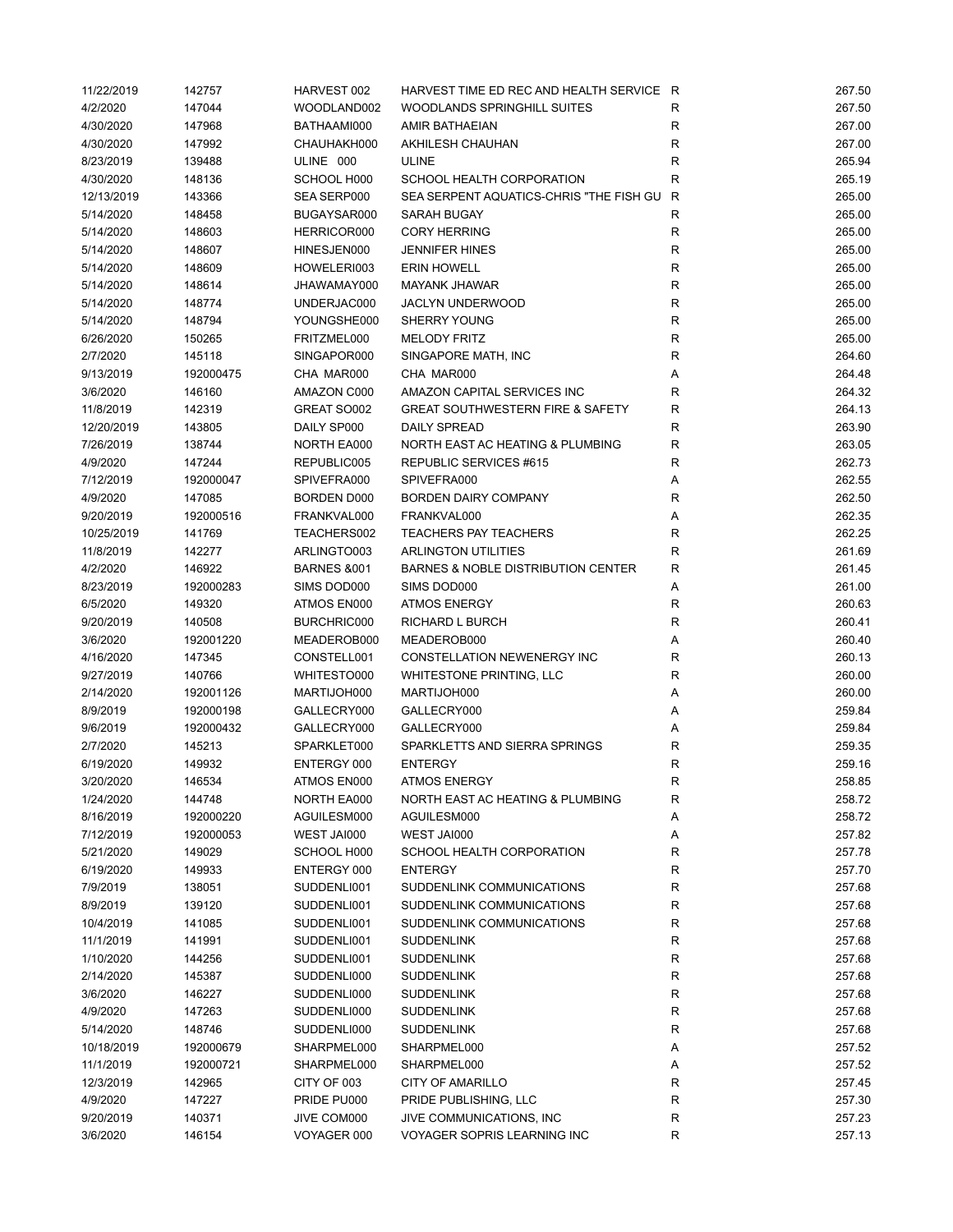| 6/19/2020  | 149931    | ENTERGY 000            | <b>ENTERGY</b>                          | R            | 256.92 |
|------------|-----------|------------------------|-----------------------------------------|--------------|--------|
| 7/19/2019  | 138462    | TOWN OF 000            | TOWN OF FLOWER MOUND                    | R            | 256.52 |
| 2/21/2020  | 145541    | CITY OF 010            | CITY OF CARROLLTON                      | R            | 256.27 |
| 12/20/2019 | 143590    | <b>BARNES &amp;002</b> | BARNES & NOBLE COLLEGE BOOKSELLERS      | $\mathsf R$  | 256.26 |
| 1/10/2020  | 144157    | SPECIALI000            | SPECIALIZED ASSESSMENT & CONSULTING, LI | R            | 256.25 |
| 11/8/2019  | 142295    | COMPUDAT001            | COMPUDATA SOLUTIONS, LLC                | R            | 256.00 |
| 6/19/2020  | 192001423 | CREACLAU000            | CREACLAU000                             | Α            | 255.90 |
| 10/4/2019  | 140962    | ROSS MOL000            | ROSS MOLINA OLIVEROS PC                 | $\mathsf R$  | 255.68 |
| 6/5/2020   | 192001390 | FANNIMAR000            | FANNIMAR000                             | Α            | 255.29 |
| 12/20/2019 | 143597    | BRUCEALH000            | <b>ALHANA BRUCE</b>                     | R            | 255.00 |
| 2/21/2020  | 145514    | ABSOLUTE000            | ABSOLUTE LAWN CARE, INC                 | $\mathsf R$  | 255.00 |
| 6/19/2020  | 149987    | LATULTIE000            | <b>TIESHIA LATULAS</b>                  | $\mathsf R$  | 255.00 |
| 6/26/2020  | 150254    | DILLOSAR001            | <b>SARAH DILLON</b>                     | $\mathsf R$  | 255.00 |
| 6/26/2020  | 150311    | SANDERAC000            | <b>RACHEL SANDERS</b>                   | R            | 255.00 |
| 6/19/2020  | 149930    | ENTERGY 000            | <b>ENTERGY</b>                          | R            | 254.89 |
| 10/18/2019 | 141349    | CITY OF 046            | <b>CITY OF LEWISVILLE</b>               | $\mathsf R$  | 254.65 |
| 9/6/2019   |           |                        |                                         | Α            | 254.27 |
|            | 192000420 | ALLENDON001            | ALLENDON001                             |              |        |
| 9/27/2019  | 140655    | BEYER PL000            | BEYER PLUMBING COMPANY, LTD             | $\mathsf R$  | 253.75 |
| 1/31/2020  | 144821    | CITY OF 014            | <b>CITY OF DALLAS</b>                   | R            | 253.57 |
| 7/9/2019   | 138041    | CONSTELL001            | CONSTELLATION NEWENERGY INC             | $\mathsf R$  | 253.50 |
| 12/20/2019 | 143610    | CITY OF 046            | <b>CITY OF LEWISVILLE</b>               | $\mathsf R$  | 253.31 |
| 12/3/2019  | 142967    | CITY OF 014            | <b>CITY OF DALLAS</b>                   | R            | 253.20 |
| 1/10/2020  | 144067    | CITY OF 014            | <b>CITY OF DALLAS</b>                   | $\mathsf R$  | 253.20 |
| 3/6/2020   | 146057    | CITY OF 014            | <b>CITY OF DALLAS</b>                   | R            | 253.20 |
| 4/2/2020   | 146936    | CITY OF 014            | <b>CITY OF DALLAS</b>                   | ${\sf R}$    | 253.20 |
| 5/7/2020   | 148254    | CITY OF 014            | <b>CITY OF DALLAS</b>                   | $\mathsf R$  | 253.20 |
| 6/19/2020  | 149868    | CITY OF 014            | <b>CITY OF DALLAS</b>                   | $\mathsf R$  | 253.20 |
| 8/30/2019  | 192000399 | PECK CHR000            | PECK CHR000                             | Α            | 252.88 |
| 12/3/2019  | 142961    | ATMOS EN000            | <b>ATMOS ENERGY</b>                     | R            | 252.84 |
| 7/19/2019  | 138353    | CITY OF 046            | <b>CITY OF LEWISVILLE</b>               | $\mathsf R$  | 252.67 |
| 3/20/2020  | 146562    | CITY OF 046            | <b>CITY OF LEWISVILLE</b>               | $\mathsf R$  | 252.59 |
| 12/13/2019 | 143527    | SCHOOL H000            | SCHOOL HEALTH CORPORATION               | R            | 252.47 |
| 5/28/2020  | 149152    | COREY SL000            | COREY SLY ELECTRICAL SERVICE INC        | R            | 252.11 |
| 2/28/2020  | 145807    | A-TERRY'000            | A-TERRY'S PLUMBING HEATING & AC INC     | R            | 252.03 |
| 9/27/2019  | 140786    | <b>BSN SPOR000</b>     | <b>BSN SPORTS, LLC</b>                  | $\mathsf R$  | 252.00 |
| 3/25/2020  | 146797    | CAROLINA000            | CAROLINA BIOLOGICAL SUPPLY COMPANY      | R            | 251.90 |
| 2/28/2020  | 145998    | READY RE000            | <b>READY REFRESH</b>                    | R            | 251.74 |
| 7/26/2019  | 138667    | PARKS CO000            | PARKS COFFEE                            | R            | 251.55 |
| 10/25/2019 | 141741    | PARKS CO000            | PARKS COFFEE                            | R            | 251.55 |
| 7/26/2019  | 138728    | DTK FACI001            | DTK FACILITY SERVICES LLC - SUPPLIES    | R            | 251.12 |
| 5/7/2020   | 148357    | SAM'S CL004            | SAM'S CLUB DIRECT #866                  | R            | 250.86 |
| 11/22/2019 | 192000821 | SLAUGSTE000            | SLAUGSTE000                             | Α            | 250.56 |
| 3/13/2020  | 146319    | ECTONHEA000            | <b>HEATHER ECTON</b>                    | R            | 250.46 |
| 7/12/2019  | 192000046 | SPILLMIR000            | SPILLMIR000                             | Α            | 250.44 |
| 7/12/2019  | 138069    | ATX360 B000            | ATX360 BASKETBALL                       | R            | 250.00 |
| 7/12/2019  | 138151    | SA STARS000            | <b>SA STARS</b>                         | R            | 250.00 |
| 7/26/2019  | 138627    | DALLAS S001            | DALLAS SERVICES LOW VISION CLINIC       | ${\sf R}$    | 250.00 |
| 8/2/2019   | 138837    | HUNTSVIL002            | HUNTSVILLE-WALKER COUNTY COFC           | ${\sf R}$    | 250.00 |
| 8/30/2019  | 139756    | SOUTHWES011            | SOUTHWEST CHRISTIAN SCHOOL INC          | R            | 250.00 |
| 10/25/2019 |           | BURDIDOU000            | DOUGLAS BURDITT JR                      | ${\sf R}$    | 250.00 |
| 10/25/2019 | 141658    | <b>MORE THA000</b>     | MORE THAN A TEACHER                     | R            | 250.00 |
|            | 141830    |                        |                                         |              |        |
| 11/8/2019  | 142129    | CITY OF 047            | <b>CITY OF LEWISVILLE</b>               | ${\sf R}$    | 250.00 |
| 11/8/2019  | 142130    | CITY OF 047            | <b>CITY OF LEWISVILLE</b>               | R            | 250.00 |
| 11/15/2019 | 142498    | SOUND ST001            | SOUND STARTS LLC                        | R            | 250.00 |
| 12/6/2019  | 143187    | LEWISALI000            | ALICE FAYE LEWIS                        | R            | 250.00 |
| 12/6/2019  | 143188    | LEWISVIL002            | <b>LEWISVILLE ISD</b>                   | $\mathsf R$  | 250.00 |
| 1/17/2020  | 144408    | SPECIALI000            | SPECIALIZED ASSESSMENT & CONSULTING, LI | $\mathsf{R}$ | 250.00 |
| 1/24/2020  | 144586    | CITY OF 047            | <b>CITY OF LEWISVILLE</b>               | R            | 250.00 |
| 2/14/2020  | 145350    | PRECISIO001            | PRECISION PEST CONTROL, INC             | R            | 250.00 |
| 2/14/2020  | 145408    | VANDERFO000            | VANDERFORD AIR, INC.                    | $\mathsf R$  | 250.00 |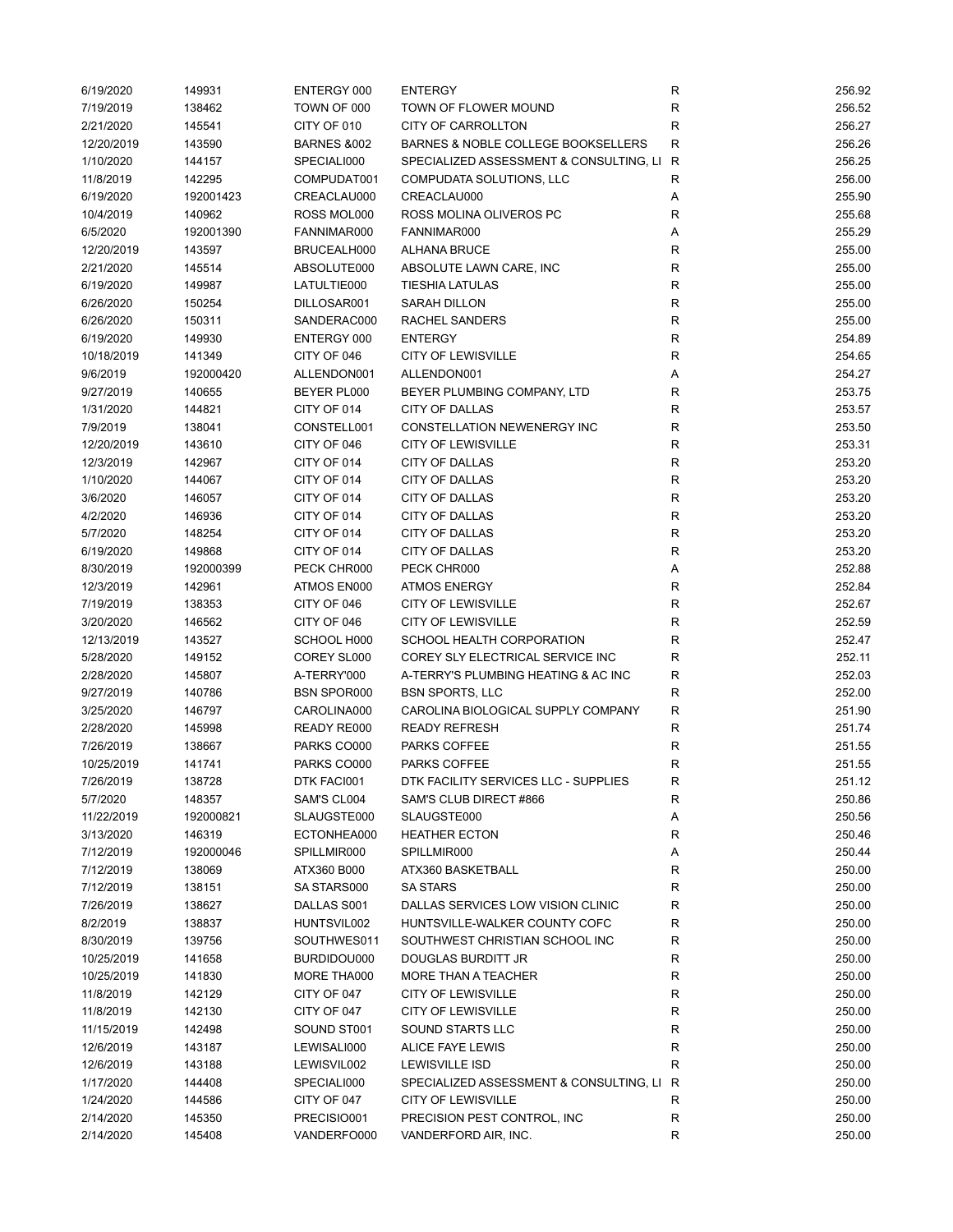| 2/21/2020  | 145523    | AUDABILI000        | AUDABILITY, PLLC                          | R           | 250.00 |
|------------|-----------|--------------------|-------------------------------------------|-------------|--------|
| 2/28/2020  | 145920    | <b>TEXAS AS004</b> | TEXAS ASSOCIATION OF INDEPENDENT ATHLE R  |             | 250.00 |
| 3/13/2020  | 146346    | LEWISVIL004        | <b>LEWISVILLE ISD</b>                     | R           | 250.00 |
| 4/9/2020   | 147289    | VALLEY V000        | <b>VALLEY VIEW ISD</b>                    | ${\sf R}$   | 250.00 |
| 4/30/2020  | 148024    | DEFEOSAR000        | SARAH DEFEO                               | R           | 250.00 |
| 4/30/2020  | 148057    | GARCISAS000        | SASKIA GARCIA                             | ${\sf R}$   | 250.00 |
| 4/30/2020  | 148085    | KURIAENI000        | <b>ENIT KURIAN</b>                        | ${\sf R}$   | 250.00 |
| 4/30/2020  | 148086    | LANDEAMY000        | <b>AMY LANDERS</b>                        | R           | 250.00 |
| 4/30/2020  | 148105    | MUTHUNAG000        | NAGARAJAN MUTHUSAMY                       | $\mathsf R$ | 250.00 |
| 4/30/2020  | 148107    | NANDRHAR000        | <b>HARMEET NANDREY</b>                    | R           | 250.00 |
| 4/30/2020  | 148146    | SMITHSEA000        | <b>SEAN SMITH</b>                         | $\mathsf R$ | 250.00 |
| 5/7/2020   | 148366    | SUNDASUM000        | <b>SUMAN SUNDARAM</b>                     | R           | 250.00 |
| 5/14/2020  | 148733    | SOUND ST001        | SOUND STARTS LLC                          | R           | 250.00 |
| 5/21/2020  | 148915    | CODDISTA000        | <b>STACI CODDINGTON</b>                   | R           | 250.00 |
|            |           | CREASMAR000        | <b>MARY CREASON</b>                       |             |        |
| 5/21/2020  | 148927    |                    |                                           | R           | 250.00 |
| 5/21/2020  | 148961    | HUNTSVIL002        | HUNTSVILLE-WALKER COUNTY COFC             | ${\sf R}$   | 250.00 |
| 5/21/2020  | 148984    | LOPEZSTA001        | <b>STACEY LOPEZ</b>                       | ${\sf R}$   | 250.00 |
| 5/21/2020  | 148987    | MCNEAEVI000        | <b>EVIE MCNEAL</b>                        | R           | 250.00 |
| 5/21/2020  | 148992    | MORANJEN001        | <b>JENNIFER MORAN</b>                     | $\mathsf R$ | 250.00 |
| 5/21/2020  | 149032    | SEXTOJEN000        | <b>JENNIFER SEXTON</b>                    | R           | 250.00 |
| 5/21/2020  | 149070    | VANATLIS000        | <b>LISA VANATTA</b>                       | ${\sf R}$   | 250.00 |
| 5/21/2020  | 149071    | VANDERFO000        | VANDERFORD AIR, INC.                      | R           | 250.00 |
| 5/21/2020  | 149079    | WIENKCUR000        | <b>CURTIS WIENKEN</b>                     | R           | 250.00 |
| 5/28/2020  | 149211    | JOHNSANG002        | ANGELA JOHNSON                            | R           | 250.00 |
| 6/12/2020  | 149739    | PLATINUM001        | PLATINUM LANDSCAPES LLC                   | R           | 250.00 |
| 1/10/2020  | 192000987 | PEARSBRO000        | PEARSBRO000                               | Α           | 250.00 |
| 5/21/2020  | 192001360 | RAMSEKON000        | RAMSEKON000                               | Α           | 250.00 |
| 5/21/2020  | 192001364 | WALLACHR000        | WALLACHR000                               | Α           | 250.00 |
| 7/12/2019  | 192000043 | SHAFERUS000        | SHAFERUS000                               | Α           | 249.98 |
| 7/19/2019  | 192000130 | SHAFERUS000        | SHAFERUS000                               | Α           | 249.98 |
| 9/6/2019   | 192000460 | LOVINCHA001        | LOVINCHA001                               | Α           | 249.98 |
| 11/1/2019  | 141986    | SUDDENLI000        | <b>SUDDENLINK</b>                         | R           | 249.95 |
| 10/18/2019 | 141563    | CITY OF 010        | CITY OF CARROLLTON                        | R           | 249.60 |
| 5/14/2020  | 148700    | REPUBLIC005        | REPUBLIC SERVICES #615                    | R           | 249.57 |
| 9/6/2019   | 192000429 | COOPEASH000        | COOPEASH000                               | Α           | 249.40 |
| 1/10/2020  | 144198    | CONSTELL001        | <b>CONSTELLATION NEWENERGY INC</b>        | R           | 249.23 |
| 8/9/2019   | 139018    | PEARSON 005        | PEARSON K12 LEARNING LLC                  | R           | 249.22 |
| 9/20/2019  |           |                    |                                           |             |        |
|            | 140411    | MOBYMAX,000        | MOBYMAX, LLC                              | ${\sf R}$   | 249.00 |
| 3/6/2020   | 146221    | SCHOOL S000        | <b>SCHOOL SPECIALTY</b>                   | R           | 248.89 |
| 1/31/2020  | 192001087 | PARTATHE000        | PARTATHE000                               | A           | 248.40 |
| 6/12/2020  | 192001413 | LOVINCHA001        | LOVINCHA001                               | Α           | 248.40 |
| 9/27/2019  | 192000567 | NADEAASH000        | NADEAASH000                               | Α           | 248.24 |
| 9/13/2019  | 140023    | CITY OF 014        | <b>CITY OF DALLAS</b>                     | R           | 247.92 |
| 11/1/2019  | 141894    | CITY OF 003        | <b>CITY OF AMARILLO</b>                   | R           | 247.55 |
| 6/12/2020  | 149664    | CAVANLAU000        | <b>LAUREN CAVANAUGH</b>                   | R           | 247.50 |
| 5/7/2020   | 148234    | ATMOS EN000        | <b>ATMOS ENERGY</b>                       | R           | 247.39 |
| 1/31/2020  | 144804    | ATMOS EN000        | <b>ATMOS ENERGY</b>                       | R           | 247.27 |
| 4/23/2020  | 147793    | PEDIATRI000        | THE PEDIATRIC THERAPY CENTER              | ${\sf R}$   | 246.49 |
| 12/20/2019 | 143618    | CITY OF 093        | CITY OF FARMERS BRANCH                    | R           | 246.00 |
| 12/6/2019  | 143126    | ATMOS EN000        | <b>ATMOS ENERGY</b>                       | R           | 245.68 |
| 4/9/2020   | 147229    | <b>PRO-ED 1000</b> | PRO-ED INC                                | R           | 245.30 |
| 12/6/2019  | 143103    | UPS 001            | <b>UPS</b>                                | R           | 245.28 |
| 2/28/2020  | 145964    | CITY OF 003        | <b>CITY OF AMARILLO</b>                   | R           | 245.02 |
| 7/12/2019  | 138182    | VANDEFRA000        | FRANK EVAN VANDERPOOL                     | R           | 245.00 |
| 9/27/2019  | 140771    | AIR COND000        | AIR CONDITIONING INNOVATIVE SOLUTIONS, II | R           | 245.00 |
| 12/6/2019  | 143128    | <b>BORDEN D000</b> | <b>BORDEN DAIRY COMPANY</b>               | R           | 245.00 |
| 12/20/2019 | 143595    | BORDEN D000        | <b>BORDEN DAIRY COMPANY</b>               | R           | 245.00 |
| 12/20/2019 | 143892    | VANDEFRA000        | FRANK EVAN VANDERPOOL                     | R           | 245.00 |
| 5/7/2020   | 148356    | <b>ROTO ROO000</b> | ROTO ROOTER                               | R           | 245.00 |
| 10/25/2019 | 192000708 | WINGAMAU000        | WINGAMAU000                               | Α           | 244.88 |
|            |           |                    |                                           |             |        |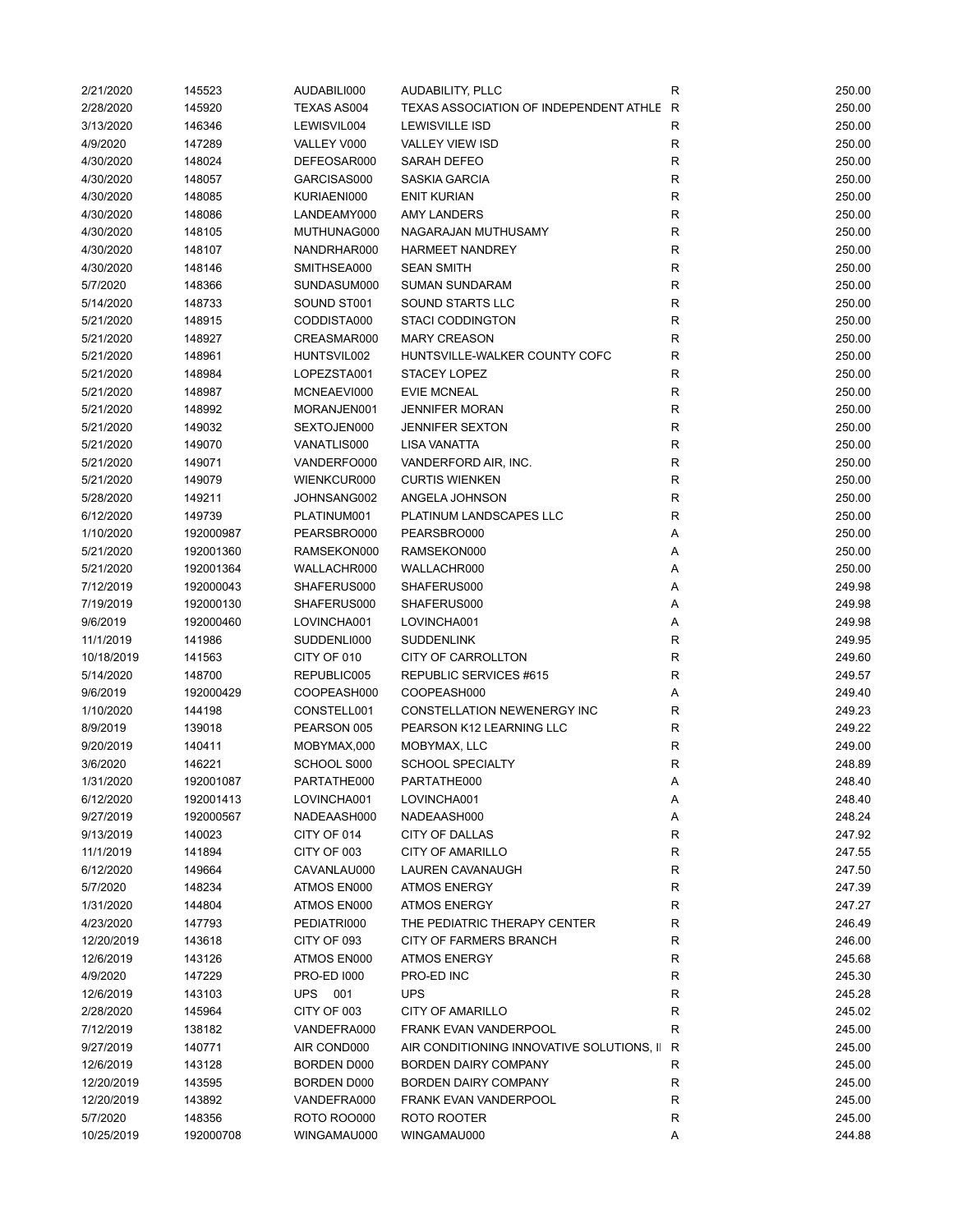| 8/9/2019   | 138949    | ACCO BRA000        | ACCO BRANDS USA, LLC                        | R            | 244.80 |
|------------|-----------|--------------------|---------------------------------------------|--------------|--------|
| 10/11/2019 | 141192    | GREAT SO002        | <b>GREAT SOUTHWESTERN FIRE &amp; SAFETY</b> | $\mathsf{R}$ | 244.00 |
| 5/14/2020  | 148468    | CARRUDEN000        | DENISE RENEE CARRUTH                        | $\mathsf{R}$ | 244.00 |
| 6/5/2020   | 149474    | MCAHRLES000        | <b>LESLIE MCAHREN</b>                       | $\mathsf{R}$ | 244.00 |
| 2/28/2020  | 145954    | ATMOS EN000        | <b>ATMOS ENERGY</b>                         | R            | 243.95 |
| 2/14/2020  | 145262    | <b>BORDEN D000</b> | <b>BORDEN DAIRY COMPANY</b>                 | R            | 243.25 |
| 7/19/2019  | 138360    | COMCAST 000        | <b>COMCAST</b>                              | $\mathsf{R}$ | 243.12 |
| 8/9/2019   | 139076    | COMCAST 000        | <b>COMCAST</b>                              | $\mathsf{R}$ | 243.12 |
| 9/6/2019   | 139930    | COMCAST 000        | <b>COMCAST</b>                              | $\mathsf{R}$ | 243.12 |
| 10/11/2019 | 141277    | COMCAST 000        | <b>COMCAST</b>                              | R            | 243.12 |
| 11/15/2019 | 142412    | COMCAST 000        | <b>COMCAST</b>                              | $\mathsf{R}$ | 243.12 |
| 6/26/2020  | 150199    | ATMOS EN000        | <b>ATMOS ENERGY</b>                         | R            | 242.84 |
| 7/12/2019  | 192000016 | COLLIBRI000        | COLLIBRI000                                 | Α            | 242.70 |
| 11/1/2019  | 142066    | NORTH EA000        | NORTH EAST AC HEATING & PLUMBING            | R            | 242.48 |
|            |           | PYSH KAT000        | PYSH KAT000                                 |              | 242.44 |
| 8/9/2019   | 192000207 |                    |                                             | Α            |        |
| 8/2/2019   | 138789    | CITY OF 014        | <b>CITY OF DALLAS</b>                       | R            | 242.34 |
| 10/4/2019  | 140882    | CITY OF 014        | CITY OF DALLAS                              | $\mathsf{R}$ | 242.34 |
| 11/22/2019 | 142712    | CITY OF 046        | <b>CITY OF LEWISVILLE</b>                   | $\mathsf{R}$ | 242.29 |
| 12/13/2019 | 143337    | POSITIVE000        | POSITIVE PROMOTIONS, INC.                   | $\mathsf{R}$ | 241.80 |
| 1/10/2020  | 144214    | ENTERPRI004        | <b>ENTERPRISE RENT-A-CAR</b>                | $\mathsf{R}$ | 241.12 |
| 8/30/2019  | 192000412 | STONECYN001        | STONECYN001                                 | Α            | 240.80 |
| 9/20/2019  | 192000533 | FIELDLYN000        | FIELDLYN000                                 | Α            | 240.50 |
| 1/31/2020  | 192001071 | SPIVEFRA000        | SPIVEFRA000                                 | Α            | 240.12 |
| 11/1/2019  | 141896    | CITY OF 014        | <b>CITY OF DALLAS</b>                       | R            | 240.05 |
| 7/12/2019  | 138071    | BINSWANG000        | <b>BINSWANGER GLASS</b>                     | $\mathsf{R}$ | 240.00 |
| 7/26/2019  | 138644    | GURU ACA000        | <b>GURU ACADEMIC ADVISING</b>               | $\mathsf{R}$ | 240.00 |
| 10/4/2019  | 141091    | TEXAS AS006        | TEXAS ASSOCIATION OF SCHOOL PSYCHOLO(       | $\mathsf{R}$ | 240.00 |
| 12/13/2019 | 143368    | SINGAPOR000        | SINGAPORE MATH, INC                         | $\mathsf{R}$ | 240.00 |
| 3/25/2020  | 146766    | ALLEE TH000        | ALLEE THERAPY, LLC                          | R            | 240.00 |
| 5/14/2020  | 148407    | ALLEE TH000        | ALLEE THERAPY, LLC                          | $\mathsf{R}$ | 240.00 |
| 6/5/2020   | 149459    | LEEPEMAS000        | <b>MASON LEEPER</b>                         | $\mathsf{R}$ | 240.00 |
| 6/19/2020  | 149993    | LSC FOUN000        | <b>LSC FOUNDATION - POLICE</b>              | R            | 240.00 |
| 1/3/2020   | 143959    | ATMOS EN000        | <b>ATMOS ENERGY</b>                         | R            | 239.99 |
| 7/9/2019   | 138052    | SUDDENLI001        | SUDDENLINK COMMUNICATIONS                   | R            | 239.95 |
| 8/2/2019   | 138875    | SUDDENLI000        | <b>SUDDENLINK</b>                           | $\mathsf{R}$ | 239.95 |
| 9/6/2019   | 139890    | SUDDENLI000        | <b>SUDDENLINK</b>                           | $\mathsf{R}$ | 239.95 |
| 11/22/2019 | 142807    | SUDDENLI000        | <b>SUDDENLINK</b>                           | $\mathsf{R}$ | 239.95 |
| 12/6/2019  | 143075    | SUDDENLI000        | <b>SUDDENLINK</b>                           | R            | 239.95 |
| 1/17/2020  | 144412    | SUDDENLI000        | <b>SUDDENLINK</b>                           | R            | 239.95 |
| 3/6/2020   | 146064    | CLASSICA001        | CLASSICAL ACADEMIC PRESS                    | R            | 239.40 |
| 8/16/2019  | 139208    | CPS ENER000        | <b>CPS ENERGY</b>                           | R            | 238.16 |
| 5/28/2020  | 149277    | THE COLL000        | THE COLLEGE BOARD                           | R            | 238.00 |
| 10/11/2019 | 141118    | ARLINGTO003        | <b>ARLINGTON UTILITIES</b>                  | R            | 237.79 |
| 7/12/2019  | 192000068 | JOHNSMAR000        | JOHNSMAR000                                 | Α            | 237.58 |
|            |           |                    |                                             |              |        |
| 2/14/2020  | 192001131 | STEINCRA000        | STEINCRA000                                 | Α            | 237.48 |
| 8/23/2019  | 192000243 | <b>BEAR REB000</b> | BEAR REB000                                 | Α            | 236.64 |
| 9/27/2019  | 192000573 | SANCHDIA000        | SANCHDIA000                                 | Α            | 235.96 |
| 9/20/2019  | 192000523 | REEVEJAM000        | REEVEJAM000                                 | Α            | 235.48 |
| 12/13/2019 | 143355    | REPUBLIC005        | REPUBLIC SERVICES #615                      | R            | 234.99 |
| 2/7/2020   | 145183    | CONSTELL001        | CONSTELLATION NEWENERGY INC                 | $\mathsf{R}$ | 234.71 |
| 3/13/2020  | 146276    | <b>BRAUN IN000</b> | BRAUN INTERTEC CORPORATION                  | R            | 234.00 |
| 5/21/2020  | 148938    | EKSTEHAN000        | <b>HANNAH LEE EKSTEEN</b>                   | R            | 234.00 |
| 6/26/2020  | 150288    | MARCY CO000        | <b>MARCY COOK MATH</b>                      | R            | 234.00 |
| 7/26/2019  | 138635    | EDUCATIO008        | EDUCATIONAL THERAPY SERVICES LLC            | R            | 233.75 |
| 1/17/2020  | 144329    | CITY OF 046        | <b>CITY OF LEWISVILLE</b>                   | R            | 233.75 |
| 4/16/2020  | 147338    | CITY OF 046        | <b>CITY OF LEWISVILLE</b>                   | R            | 233.75 |
| 6/5/2020   | 149559    | SPECIALI000        | SPECIALIZED ASSESSMENT & CONSULTING, LI     | R            | 233.75 |
| 9/27/2019  | 140734    | PITNEY B001        | PITNEY BOWES GLOBAL FINANCIAL               | R            | 233.64 |
| 8/2/2019   | 192000172 | LOVELKAR000        | LOVELKAR000                                 | Α            | 233.44 |
| 10/4/2019  | 140942    | PITNEY B001        | PITNEY BOWES GLOBAL FINANCIAL               | R            | 233.41 |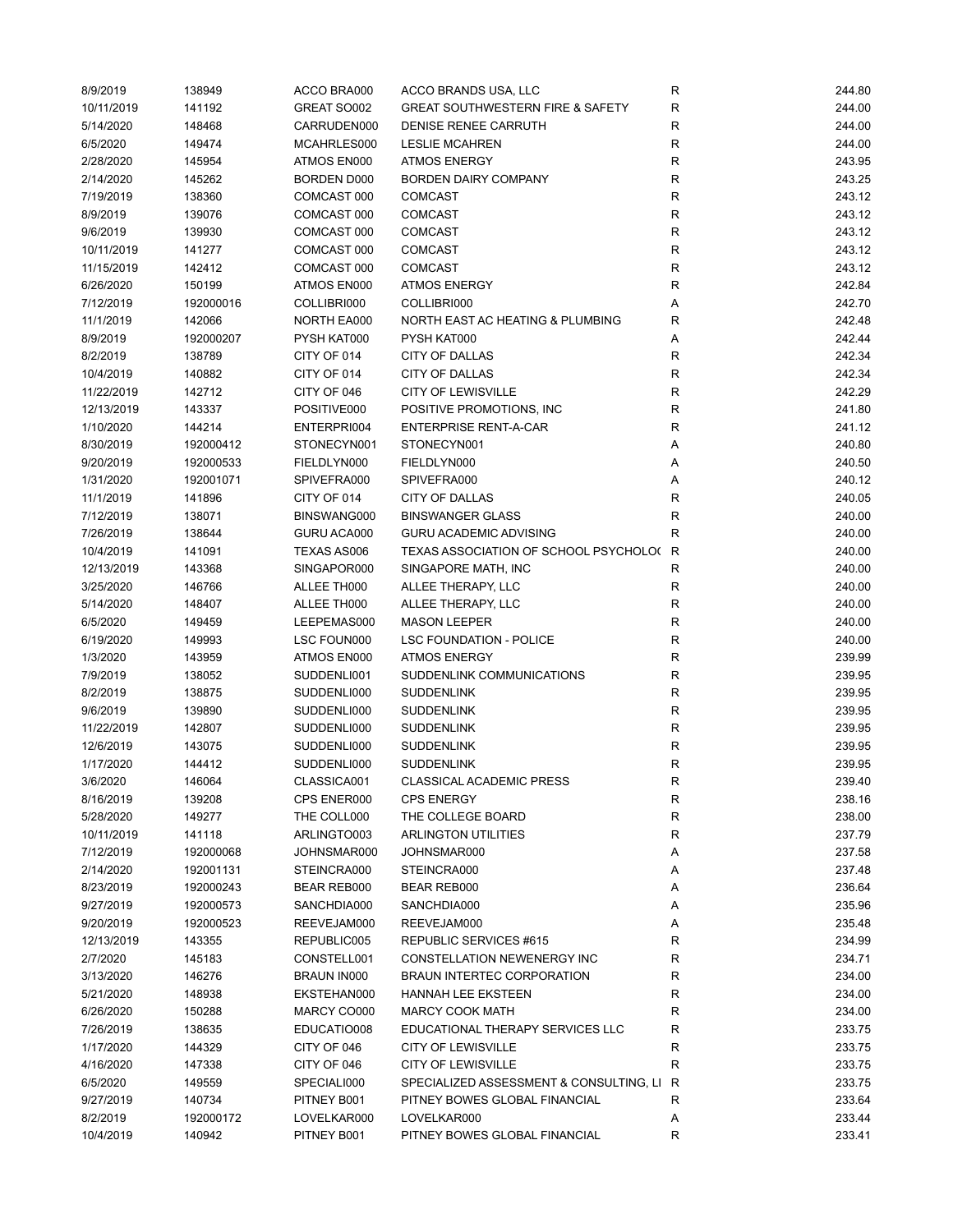| 9/6/2019   | 139968    | PITNEY B001 | PITNEY BOWES GLOBAL FINANCIAL             | R           | 233.40 |
|------------|-----------|-------------|-------------------------------------------|-------------|--------|
| 1/24/2020  | 144547    | ABILENE 004 | ABILENE GOODWILL INDUSTRIES INC           | R           | 233.33 |
| 1/10/2020  | 192000979 | EVANSANG000 | EVANSANG000                               | Α           | 233.16 |
| 4/16/2020  | 147439    | SPECIALI000 | SPECIALIZED ASSESSMENT & CONSULTING, LI R |             | 233.10 |
| 3/20/2020  | 146564    | CITY OF 046 | <b>CITY OF LEWISVILLE</b>                 | R           | 233.03 |
| 10/11/2019 | 192000657 | CREACLAU000 | CREACLAU000                               | Α           | 232.78 |
| 12/20/2019 | 143611    | CITY OF 046 | <b>CITY OF LEWISVILLE</b>                 | R           | 232.33 |
| 7/12/2019  | 138258    | REPUBLIC005 | REPUBLIC SERVICES #615                    | $\mathsf R$ | 232.22 |
| 8/9/2019   | 139040    | REPUBLIC005 | REPUBLIC SERVICES #615                    | R           | 232.22 |
| 9/13/2019  | 140099    | REPUBLIC005 | REPUBLIC SERVICES #615                    | R           | 232.22 |
| 10/11/2019 | 141230    | REPUBLIC005 | REPUBLIC SERVICES #615                    | R           | 232.22 |
| 11/8/2019  | 142221    | REPUBLIC005 | REPUBLIC SERVICES #615                    | R           | 232.22 |
| 6/5/2020   | 149378    | CONSTELL001 | CONSTELLATION NEWENERGY INC               | $\mathsf R$ | 231.81 |
| 8/30/2019  | 139710    | CITY OF 014 | <b>CITY OF DALLAS</b>                     | R           | 231.58 |
|            |           |             |                                           |             |        |
| 6/12/2020  | 149755    | REPUBLIC005 | REPUBLIC SERVICES #615                    | R           | 231.56 |
| 7/26/2019  | 138668    | PURCHASE000 | PURCHASE POWER                            | R           | 230.99 |
| 11/22/2019 | 142710    | CITY OF 046 | <b>CITY OF LEWISVILLE</b>                 | R           | 230.51 |
| 11/15/2019 | 192000783 | REDINTAE000 | REDINTAE000                               | Α           | 230.43 |
| 6/19/2020  | 192001436 | STIGLMAT000 | STIGLMAT000                               | Α           | 230.25 |
| 12/6/2019  | 192000863 | SCHOBJEN000 | SCHOBJEN000                               | Α           | 230.06 |
| 10/25/2019 | 141845    | RUNDEAMY000 | <b>AMY RUNDELL</b>                        | R           | 230.00 |
| 2/7/2020   | 145099    | PONTODAN001 | DANIEL PONTON                             | R           | 230.00 |
| 4/30/2020  | 147983    | CARLTJUA000 | <b>JUANITA CARLTON</b>                    | ${\sf R}$   | 230.00 |
| 4/30/2020  | 148148    | SPALDFRA000 | <b>FRANCES SPALDING</b>                   | R           | 230.00 |
| 5/14/2020  | 148451    | BOWMAJAN000 | <b>JANE BOWMAN</b>                        | ${\sf R}$   | 230.00 |
| 5/14/2020  | 148465    | CALLASHA000 | SHALECIA CALLAWAY                         | $\mathsf R$ | 230.00 |
| 5/14/2020  | 148545    | DONOSJAS000 | <b>JASMYNE DONOSKY</b>                    | $\mathsf R$ | 230.00 |
| 5/14/2020  | 148563    | FILBUNIC000 | <b>NICOLE FILBURN</b>                     | ${\sf R}$   | 230.00 |
| 5/14/2020  | 148640    | LOZADLIZ000 | LIZA LOZADA                               | R           | 230.00 |
| 5/14/2020  | 148724    | SHIN HYU000 | <b>HYUN SHIN</b>                          | $\mathsf R$ | 230.00 |
| 12/20/2019 | 192000962 | WINGAMAU000 | WINGAMAU000                               | Α           | 230.00 |
| 8/30/2019  | 192000349 | SHEPPSHE000 | SHEPPSHE000                               | Α           | 229.80 |
| 9/6/2019   | 139973    | RB'S WAT001 | <b>RB'S WATER DEPOT</b>                   | R           | 229.00 |
| 2/21/2020  | 145547    | CITY OF 046 | <b>CITY OF LEWISVILLE</b>                 | R           | 228.05 |
| 4/16/2020  | 147337    | CITY OF 046 | <b>CITY OF LEWISVILLE</b>                 | R           | 228.05 |
| 11/22/2019 | 142704    | CITY OF 010 | CITY OF CARROLLTON                        | R           | 227.56 |
| 11/8/2019  | 192000761 | KELM CHR000 | KELM CHR000                               | Α           | 227.35 |
| 8/2/2019   | 138904    | CENTURYL000 | <b>CENTURYLINK</b>                        | R           | 227.33 |
| 1/17/2020  | 144500    | CONSTELL001 | CONSTELLATION NEWENERGY INC               | R           | 227.28 |
|            |           |             |                                           |             |        |
| 12/20/2019 | 143865    | SCHOOL H000 | SCHOOL HEALTH CORPORATION                 | R           | 227.04 |
| 5/14/2020  | 148531    | CRAVEKAT000 | KATHLEEN CRAVEN                           | R           | 227.00 |
| 10/11/2019 | 141117    | ARBOR SC000 | ARBOR SCIENTIFIC                          | R           | 226.72 |
| 9/6/2019   | 139857    | MICHAEL'002 | MICHAEL'S KEYS, INC                       | R           | 226.71 |
| 2/21/2020  | 145685    | ATMOS EN000 | <b>ATMOS ENERGY</b>                       | R           | 226.28 |
| 8/2/2019   | 138784    | CAROLINA000 | CAROLINA BIOLOGICAL SUPPLY COMPANY        | R           | 226.20 |
| 4/23/2020  | 147528    | ATMOS EN000 | <b>ATMOS ENERGY</b>                       | R           | 226.13 |
| 12/20/2019 | 143612    | CITY OF 046 | <b>CITY OF LEWISVILLE</b>                 | ${\sf R}$   | 225.91 |
| 3/20/2020  | 146563    | CITY OF 046 | <b>CITY OF LEWISVILLE</b>                 | R           | 225.91 |
| 11/1/2019  | 192000711 | CREACLAU000 | CREACLAU000                               | Α           | 225.91 |
| 9/27/2019  | 140731    | PEARSON 005 | PEARSON K12 LEARNING LLC                  | R           | 225.64 |
| 1/17/2020  | 144327    | CITY OF 046 | <b>CITY OF LEWISVILLE</b>                 | R           | 225.53 |
| 8/30/2019  | 192000326 | HUCKASTE000 | HUCKASTE000                               | Α           | 225.44 |
| 1/17/2020  | 144540    | TEXTBOOK001 | <b>TEXTBOOK WAREHOUSE LLC</b>             | R           | 225.25 |
| 10/11/2019 | 192000661 | LOPEZGEN000 | LOPEZGEN000                               | Α           | 225.04 |
| 7/19/2019  | 138419    | LINDHTAY000 | <b>TAYLOR LINDHOLM</b>                    | R           | 225.00 |
| 8/9/2019   | 139132    | TONY SME000 | TONY SMEATON PEST CONTROL                 | R           | 225.00 |
| 8/30/2019  | 139735    | LINDHTAY000 | <b>TAYLOR LINDHOLM</b>                    | $\mathsf R$ | 225.00 |
| 9/20/2019  | 140491    | UTA SCIE000 | UTA SCIENCE AMBASSADORS                   | R           | 225.00 |
| 10/4/2019  | 141054    | MCGILCAL000 | <b>CALVIN MCGILL</b>                      | R           | 225.00 |
| 11/1/2019  | 142090    | TONY SME000 | TONY SMEATON PEST CONTROL                 | R           | 225.00 |
|            |           |             |                                           |             |        |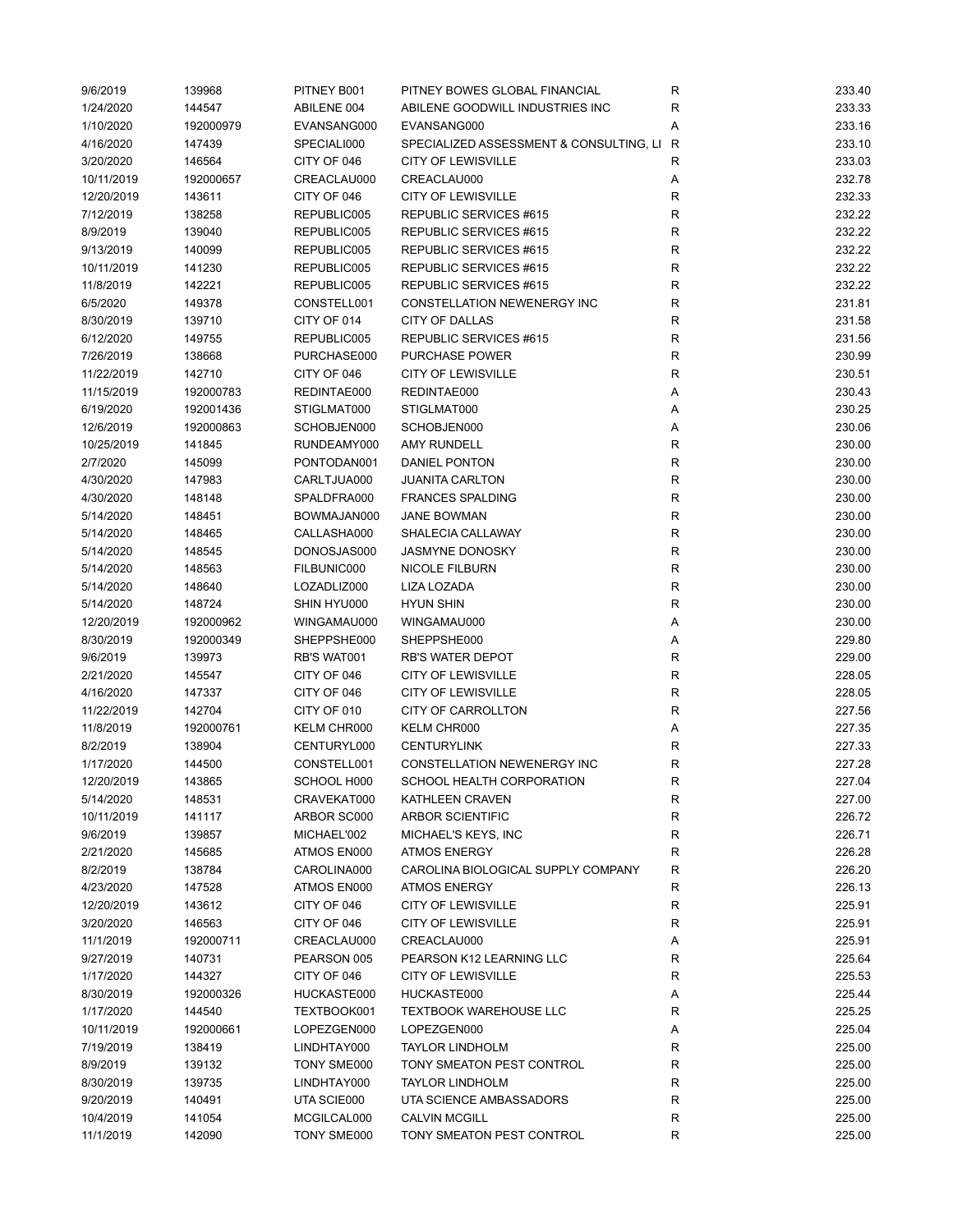| 2/28/2020  | 145925    | TONY SME000        | TONY SMEATON PEST CONTROL                 | R            | 225.00 |
|------------|-----------|--------------------|-------------------------------------------|--------------|--------|
| 5/7/2020   | 148242    | CALLOLAU000        | <b>LAUREN CALLO</b>                       | $\mathsf{R}$ | 225.00 |
| 5/21/2020  | 148875    | BERGMDOL000        | DOLLY MARIE BERGMAN                       | R            | 225.00 |
| 5/21/2020  | 148919    | COOK MIC001        | MICHELLE COOK                             | R            | 225.00 |
| 5/21/2020  | 148956    | HARRISCO002        | <b>SCOTT HARRIS</b>                       | R            | 225.00 |
| 5/21/2020  | 148958    | HERGEMAR000        | <b>MARIE HERGENRADER</b>                  | $\mathsf{R}$ | 225.00 |
| 5/21/2020  | 148985    | MASONTAB000        | <b>TABITHA MASON</b>                      | $\mathsf{R}$ | 225.00 |
| 5/21/2020  | 148986    | MCINTCHR000        | <b>CHRISTINA MCINTYRE</b>                 | R            | 225.00 |
| 5/21/2020  | 148991    | MONGEJOY000        | <b>JOYCE MONGEAU</b>                      | $\mathsf{R}$ | 225.00 |
| 5/21/2020  | 148994    | MORRILIN000        | <b>LINDA MORRISON</b>                     | R            | 225.00 |
| 5/21/2020  | 149009    | POLLALES000        | <b>LESLIE POLLARD</b>                     | R            | 225.00 |
| 5/21/2020  | 149014    | RABALROD001        | RODDIE RABALAIS                           | $\mathsf{R}$ | 225.00 |
| 5/21/2020  | 149022    | ROMO MAR000        | <b>MARIA ROMO</b>                         | R            | 225.00 |
| 5/21/2020  | 149027    | SAWYEANG002        | ANGELA SAWYER                             | R            | 225.00 |
| 5/21/2020  | 149036    | SMITHBRE002        | <b>BRENT SMITH</b>                        | $\mathsf{R}$ | 225.00 |
|            |           |                    |                                           | $\mathsf{R}$ |        |
| 5/21/2020  | 149075    | WALSHCAR000        | <b>CAROLYN WALSH</b>                      |              | 225.00 |
| 5/28/2020  | 149279    | TONY SME000        | TONY SMEATON PEST CONTROL                 | $\mathsf{R}$ | 225.00 |
| 6/5/2020   | 149417    | <b>GUIDED 1000</b> | GUIDED INDEPENDENCE LLC                   | R            | 225.00 |
| 5/21/2020  | 192001344 | BERNSANG000        | BERNSANG000                               | Α            | 225.00 |
| 5/21/2020  | 192001347 | CLAWSSCO000        | CLAWSSCO000                               | Α            | 225.00 |
| 5/21/2020  | 192001352 | LIVESJEN000        | LIVESJEN000                               | Α            | 225.00 |
| 6/5/2020   | 149350    | CITY OF 068        | THE CITY OF COPPELL                       | R            | 224.75 |
| 10/18/2019 | 141338    | BRACKETT000        | <b>BRACKETT &amp; ELLIS</b>               | R            | 223.75 |
| 3/20/2020  | 146703    | <b>UPS 001</b>     | <b>UPS</b>                                | R            | 223.59 |
| 2/7/2020   | 145020    | CITY OF 003        | <b>CITY OF AMARILLO</b>                   | $\mathsf{R}$ | 223.53 |
| 11/22/2019 | 142709    | CITY OF 046        | <b>CITY OF LEWISVILLE</b>                 | $\mathsf{R}$ | 222.47 |
| 8/9/2019   | 138985    | CONSTELL001        | CONSTELLATION NEWENERGY INC               | R            | 222.33 |
| 9/20/2019  | 140519    | CITY OF 010        | <b>CITY OF CARROLLTON</b>                 | R            | 222.05 |
| 4/2/2020   | 147039    | <b>UPS 001</b>     | <b>UPS</b>                                | R            | 221.99 |
| 12/6/2019  | 143125    | ATMOS EN000        | <b>ATMOS ENERGY</b>                       | R            | 221.93 |
| 7/19/2019  | 138356    | CITY OF 046        | <b>CITY OF LEWISVILLE</b>                 | R            | 221.52 |
| 1/3/2020   | 144013    | SCHULMAN000        | SCHULMAN LOPEZ HOFFER & ADELSTEIN LLP     | $\mathsf{R}$ | 221.25 |
| 10/18/2019 | 141445    | TOWN OF 000        | TOWN OF FLOWER MOUND                      | R            | 221.07 |
| 6/19/2020  | 149874    | CITY OF 046        | <b>CITY OF LEWISVILLE</b>                 | R            | 220.23 |
| 12/6/2019  | 143056    | RB'S WAT001        | <b>RB'S WATER DEPOT</b>                   | R            | 220.00 |
| 1/24/2020  | 144571    | CAVANLAU000        | LAUREN CAVANAUGH                          | $\mathsf{R}$ | 220.00 |
| 2/28/2020  | 145958    | BURCHRIC000        | <b>RICHARD L BURCH</b>                    | $\mathsf{R}$ | 220.00 |
| 12/3/2019  | 142959    | ATMOS EN000        | <b>ATMOS ENERGY</b>                       | R            | 219.98 |
| 10/11/2019 | 141127    | ATMOS EN000        | <b>ATMOS ENERGY</b>                       | R            | 219.65 |
|            |           |                    |                                           |              |        |
| 1/3/2020   | 143970    | CITY OF 003        | <b>CITY OF AMARILLO</b>                   | R            | 219.53 |
| 5/21/2020  | 148906    | CITY OF 046        | <b>CITY OF LEWISVILLE</b>                 | R            | 219.51 |
| 7/19/2019  | 138387    | CPS ENER000        | <b>CPS ENERGY</b>                         | R            | 219.26 |
| 10/18/2019 | 141472    | UPS 001            | <b>UPS</b>                                | R            | 218.98 |
| 5/14/2020  | 148739    | SPECIALI000        | SPECIALIZED ASSESSMENT & CONSULTING, LI R |              | 218.75 |
| 12/13/2019 | 143510    | LAKESHOR000        | <b>LAKESHORE LEARNING MATERIALS</b>       | R            | 218.35 |
| 10/31/2019 | 142100    | CENTURYL000        | <b>CENTURYLINK</b>                        | R            | 217.81 |
| 12/6/2019  | 143011    | CENTURYL000        | <b>CENTURYLINK</b>                        | R            | 217.81 |
| 1/3/2020   | 143966    | CENTURYL000        | <b>CENTURYLINK</b>                        | $\mathsf{R}$ | 217.81 |
| 9/13/2019  | 140016    | CAROLINA000        | CAROLINA BIOLOGICAL SUPPLY COMPANY        | R            | 217.57 |
| 1/24/2020  | 144659    | STAPLES 002        | STAPLES INC                               | R            | 217.33 |
| 5/14/2020  | 148585    | GALVAELE000        | ELENA GALVAN                              | $\mathsf R$  | 217.00 |
| 9/6/2019   | 139795    | CENTURYL000        | <b>CENTURYLINK</b>                        | R            | 216.67 |
| 10/4/2019  | 140875    | CENTURYL000        | <b>CENTURYLINK</b>                        | R            | 216.67 |
| 1/31/2020  | 144817    | CENTURYL000        | <b>CENTURYLINK</b>                        | R            | 216.47 |
| 3/6/2020   | 146049    | CENTURYL000        | <b>CENTURYLINK</b>                        | $\mathsf{R}$ | 216.47 |
| 4/2/2020   | 146928    | CENTURYL000        | <b>CENTURYLINK</b>                        | $\mathsf{R}$ | 216.47 |
| 8/16/2019  | 192000229 | MARTIMAR001        | MARTIMAR001                               | Α            | 216.45 |
| 1/24/2020  | 144564    | ATMOS EN000        | <b>ATMOS ENERGY</b>                       | R            | 216.32 |
| 8/16/2019  | 139264    | TOWN OF 000        | TOWN OF FLOWER MOUND                      | R            | 216.27 |
| 11/22/2019 | 142711    | CITY OF 046        | <b>CITY OF LEWISVILLE</b>                 | $\mathsf{R}$ | 215.95 |
|            |           |                    |                                           |              |        |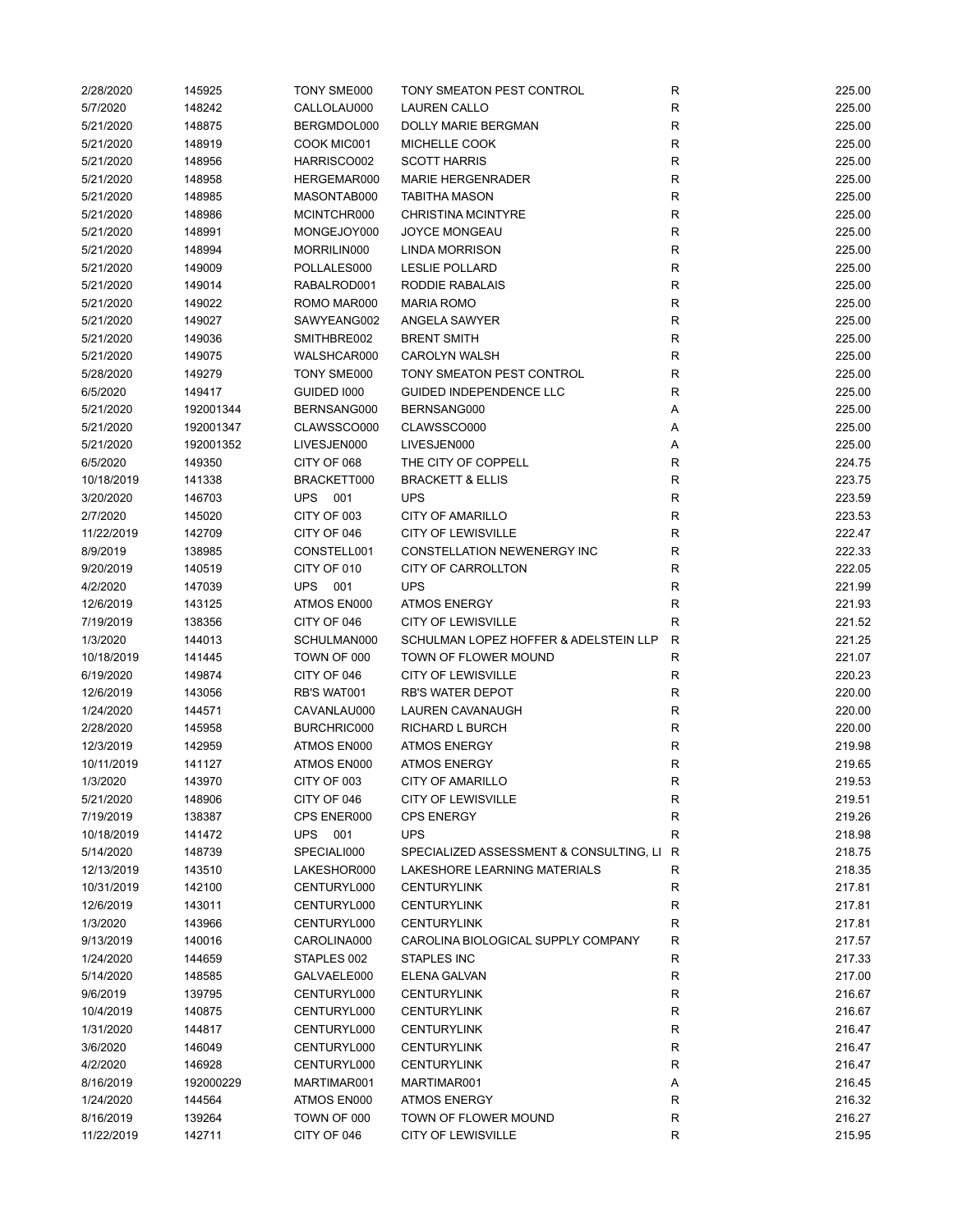| 6/26/2020               | 150219           | CITY OF 003                       | <b>CITY OF AMARILLO</b>                                   | R                 | 215.93           |
|-------------------------|------------------|-----------------------------------|-----------------------------------------------------------|-------------------|------------------|
| 4/30/2020               | 147987           | CENTURYL000                       | <b>CENTURYLINK</b>                                        | R                 | 215.89           |
| 5/28/2020               | 149132           | CENTURYL000                       | <b>CENTURYLINK</b>                                        | R                 | 215.89           |
| 12/13/2019              | 143470           | ABUNDANT000                       | ABUNDANT GRACE COMMUNITY CHURCH                           | R                 | 215.70           |
| 4/16/2020               | 147336           | CITY OF 046                       | <b>CITY OF LEWISVILLE</b>                                 | $\mathsf{R}$      | 215.57           |
| 11/15/2019              | 142451           | FRONTIER003                       | <b>FRONTIER COMMUNICATIONS</b>                            | $\mathsf{R}$      | 215.53           |
| 12/13/2019              | 143298           | FRONTIER003                       | FRONTIER COMMUNICATIONS                                   | $\mathsf{R}$      | 215.53           |
| 1/17/2020               | 144386           | MCCAFFET000                       | MCCAFFETY ELECTRIC CO, INC                                | $\mathsf{R}$      | 215.53           |
| 12/6/2019               | 143163           | CONSTELL001                       | CONSTELLATION NEWENERGY INC                               | R                 | 215.35           |
| 1/10/2020               | 144098           | FRONTIER003                       | <b>FRONTIER COMMUNICATIONS</b>                            | $\mathsf{R}$      | 214.85           |
| 7/12/2019               | 138208           | CENTURYL000                       | <b>CENTURYLINK</b>                                        | R                 | 214.83           |
| 9/20/2019               | 140325           | DIGRESUZ000                       | SUZANN RACHEL DIGREGORIO                                  | R                 | 214.40           |
| 11/8/2019               | 142333           | MCCAFFET000                       | MCCAFFETY ELECTRIC CO, INC                                | R                 | 214.25           |
| 8/2/2019                | 138790           | CITY OF 021                       | <b>CITY OF DENTON</b>                                     | R                 | 214.08           |
| 8/30/2019               | 139593           | CITY OF 020                       | <b>CITY OF DENTON</b>                                     | $\mathsf{R}$      | 214.08           |
| 9/27/2019               | 140797           | CITY OF 020                       | <b>CITY OF DENTON</b>                                     | $\mathsf{R}$      | 214.08           |
| 11/1/2019               | 141897           | CITY OF 021                       | <b>CITY OF DENTON</b>                                     | $\mathsf{R}$      | 214.08           |
| 12/3/2019               | 142968           | CITY OF 020                       | <b>CITY OF DENTON</b>                                     | $\mathsf{R}$      | 214.08           |
| 12/27/2019              | 143923           | CITY OF 020                       | <b>CITY OF DENTON</b>                                     | R                 | 214.08           |
| 1/31/2020               | 144822           | CITY OF 020                       | <b>CITY OF DENTON</b>                                     | $\mathsf{R}$      | 214.08           |
| 5/7/2020                | 148360           | SCHOOL S000                       | <b>SCHOOL SPECIALTY</b>                                   | R                 | 214.04           |
| 6/19/2020               | 150037           | PEDIATRI000                       | THE PEDIATRIC THERAPY CENTER                              | $\mathsf{R}$      | 213.62           |
| 1/17/2020               | 144328           | CITY OF 046                       | <b>CITY OF LEWISVILLE</b>                                 | R                 | 213.09           |
| 8/2/2019                | 138906           | CITY OF 003                       | <b>CITY OF AMARILLO</b>                                   | R                 | 212.79           |
| 4/16/2020               | 147346           | CONSTELL001                       | <b>CONSTELLATION NEWENERGY INC</b>                        | R                 | 211.98           |
| 2/21/2020               | 145585           | ENTERPRI004                       | <b>ENTERPRISE RENT-A-CAR</b>                              | $\mathsf{R}$      | 211.93           |
| 2/14/2020               | 145312           | FRONTIER003                       | FRONTIER COMMUNICATIONS                                   | $\mathsf{R}$      | 211.10           |
| 3/13/2020               | 146331           | FRONTIER003                       | <b>FRONTIER COMMUNICATIONS</b>                            | R                 | 211.10           |
| 4/9/2020                | 147164           | FRONTIER003                       | <b>FRONTIER COMMUNICATIONS</b>                            | R                 | 211.10           |
| 12/6/2019               | 143123           | ARLINGTO003                       | <b>ARLINGTON UTILITIES</b>                                | R                 | 211.04           |
| 11/8/2019               | 142157           | DANIELS 002                       | <b>DANIELS PLUMBING</b>                                   | R                 | 211.00           |
| 11/8/2019               | 142278           | AT&T 000                          | AT&T                                                      | $\mathsf{R}$      | 210.19           |
| 9/20/2019               | 140578           | MCGILCAL000                       | <b>CALVIN MCGILL</b>                                      | R                 | 210.00           |
| 9/27/2019               | 140842           | BETHESDA000                       | BETHESDA CHRISTIAN SCHOOL                                 | R                 | 210.00           |
|                         | 141393           | JDP SYST000                       | <b>JDP SYSTEMS</b>                                        |                   |                  |
| 10/18/2019              |                  |                                   |                                                           | R<br>$\mathsf{R}$ | 210.00<br>210.00 |
| 1/17/2020               | 144428           | VANDEFRA000<br><b>BORDEN D000</b> | FRANK EVAN VANDERPOOL<br><b>BORDEN DAIRY COMPANY</b>      |                   |                  |
| 2/7/2020<br>3/6/2020    | 145015<br>146043 | <b>BORDEN D000</b>                | <b>BORDEN DAIRY COMPANY</b>                               | $\mathsf{R}$<br>R | 210.00<br>210.00 |
| 4/23/2020               | 147684           | GOMEZJOH001                       | <b>JOHN GOMEZ</b>                                         | $\mathsf{R}$      | 210.00           |
|                         | 148143           | SKELTON 000                       | <b>SKELTON FIRE ALARM</b>                                 | R                 |                  |
| 4/30/2020               |                  |                                   |                                                           |                   | 210.00<br>210.00 |
| 5/28/2020               | 149263           | SEXTOJEN000                       | <b>JENNIFER SEXTON</b>                                    | R                 |                  |
| 10/4/2019<br>10/18/2019 | 192000604        | MCCLANAT000                       | MCCLANAT000<br>PENDER'S MUSIC                             | Α                 | 210.00           |
| 2/28/2020               | 141411<br>145995 | PENDER'S000                       | THE PEDIATRIC THERAPY CENTER                              | R<br>R            | 209.98<br>209.97 |
|                         |                  | PEDIATRI000                       |                                                           |                   |                  |
| 10/18/2019              | 192000686        | OLIVEPAT000                       | OLIVEPAT000                                               | Α                 | 209.96           |
| 5/14/2020               | 148577           | FRONTIER003<br>FRONTIER003        | FRONTIER COMMUNICATIONS<br><b>FRONTIER COMMUNICATIONS</b> | R                 | 209.76           |
| 6/5/2020                | 149404           |                                   |                                                           | $\mathsf{R}$      | 209.76           |
| 8/9/2019                | 139089           | FRONTIER003                       | <b>FRONTIER COMMUNICATIONS</b>                            | $\mathsf{R}$      | 209.28           |
| 9/13/2019               | 140061           | FRONTIER003                       | <b>FRONTIER COMMUNICATIONS</b>                            | $\mathsf{R}$      | 209.28           |
| 10/18/2019              | 141593           | FRONTIER003                       | <b>FRONTIER COMMUNICATIONS</b>                            | $\mathsf{R}$      | 209.28           |
| 2/21/2020               | 145548           | CITY OF 046                       | <b>CITY OF LEWISVILLE</b>                                 | R                 | 209.23           |
| 8/23/2019               | 192000300        | TAYLODEX000                       | TAYLODEX000                                               | Α                 | 208.92           |
| 9/27/2019               | 192000556        | DUVALMAT000                       | DUVALMAT000                                               | Α                 | 208.80           |
| 1/17/2020               | 144403           | SCURRSAR000                       | SARA CAROLINE SCURRY                                      | R                 | 208.33           |
| 10/18/2019              | 141348           | CITY OF 046                       | <b>CITY OF LEWISVILLE</b>                                 | R                 | 208.18           |
| 4/23/2020               | 147638           | DRAMATIC000                       | DRAMATIC PUBLISHING COMPANY, INC                          | R                 | 208.06           |
| 6/19/2020               | 150056           | REPUBLIC008                       | REPUBLIC SERVICES #853                                    | $\mathsf R$       | 208.01           |
| 2/14/2020               | 145293           | CORPORAT000                       | CORPORATE COMMUNICATIONS CENTER, INC.                     | R                 | 208.00           |
| 4/30/2020               | 148097           | MCPHEDEN000                       | <b>DENISE MCPHEE</b>                                      | R                 | 208.00           |
| 4/30/2020               | 148188           | VON ABRA000                       | <b>BRANDY VON ATZIGEN</b>                                 | R                 | 208.00           |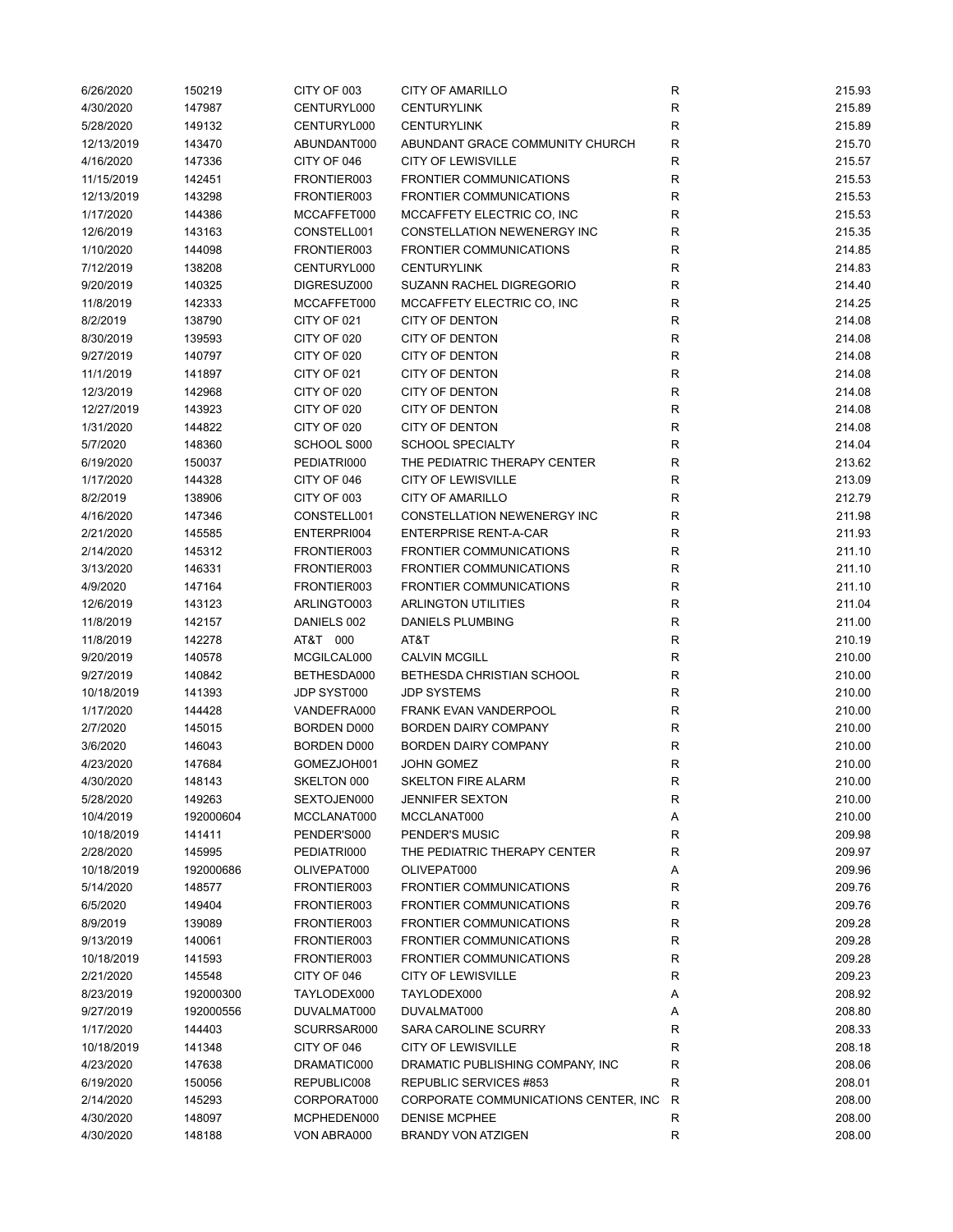| 8/2/2019   | 192000171 | LEWISPAU000        | LEWISPAU000                               | Α           | 207.90 |
|------------|-----------|--------------------|-------------------------------------------|-------------|--------|
| 11/8/2019  | 142279    | AT&T 000           | AT&T                                      | R           | 206.96 |
| 11/8/2019  | 142281    | AT&T 000           | AT&T                                      | R           | 206.96 |
| 6/26/2020  | 150224    | CITY OF 044        | <b>CITY OF LEANDER</b>                    | R           | 206.90 |
| 9/6/2019   | 139860    | <b>NORTH EA000</b> | NORTH EAST AC HEATING & PLUMBING          | $\mathsf R$ | 206.76 |
| 11/15/2019 | 142440    | ELLISON 000        | <b>ELLISON EDUCATION</b>                  | $\mathsf R$ | 206.70 |
| 6/5/2020   | 149336    | CITY OF 003        | <b>CITY OF AMARILLO</b>                   | R           | 206.57 |
| 8/30/2019  | 139751    | SAM'S CL001        | SAM'S CLUB DIRECT #457                    | $\mathsf R$ | 206.20 |
| 2/14/2020  | 145260    | <b>BEST WES000</b> | BEST WESTERN INN AND SUITES               | R           | 205.44 |
| 2/14/2020  | 145272    | CITY OF 046        | <b>CITY OF LEWISVILLE</b>                 | $\mathsf R$ | 204.55 |
| 8/16/2019  | 192000230 | MOUNTKRI000        | MOUNTKRI000                               | Α           | 204.26 |
| 4/30/2020  | 147996    | CITY OF 003        | <b>CITY OF AMARILLO</b>                   | R           | 203.45 |
| 4/9/2020   | 147096    | CITY OF 046        | <b>CITY OF LEWISVILLE</b>                 | R           | 203.13 |
| 2/21/2020  | 145546    | CITY OF 046        | <b>CITY OF LEWISVILLE</b>                 | R           | 202.41 |
| 3/13/2020  | 146289    | CITY OF 046        | <b>CITY OF LEWISVILLE</b>                 | $\mathsf R$ | 202.41 |
| 5/14/2020  | 148482    | CITY OF 046        | <b>CITY OF LEWISVILLE</b>                 | $\mathsf R$ | 202.41 |
| 1/10/2020  | 144156    | SPARKLET000        | SPARKLETTS AND SIERRA SPRINGS             | $\mathsf R$ | 202.13 |
|            |           |                    | <b>ATMOS ENERGY</b>                       | $\mathsf R$ |        |
| 9/20/2019  | 140254    | ATMOS EN000        |                                           |             | 202.09 |
| 9/6/2019   | 139965    | <b>NORTH EA000</b> | NORTH EAST AC HEATING & PLUMBING          | R           | 202.00 |
| 5/14/2020  | 148463    | CALHOCRI000        | <b>CRISTINA CALHOUN</b>                   | R           | 202.00 |
| 5/14/2020  | 148637    | LIN GRA000         | <b>GRACE LIN</b>                          | R           | 202.00 |
| 6/5/2020   | 149539    | RUDISSTE000        | <b>STEPHANIE RUDISILL</b>                 | $\mathsf R$ | 202.00 |
| 7/12/2019  | 138171    | TOWNEPLA001        | TOWNEPLACE SUITES BY MARRIOTT             | R           | 201.80 |
| 1/31/2020  | 144971    | READY RE000        | <b>READY REFRESH</b>                      | R           | 201.71 |
| 3/25/2020  | 146781    | ATMOS EN000        | <b>ATMOS ENERGY</b>                       | $\mathsf R$ | 201.64 |
| 7/12/2019  | 138233    | FRONTIER003        | <b>FRONTIER COMMUNICATIONS</b>            | $\mathsf R$ | 201.25 |
| 8/9/2019   | 139028    | PURCHASE000        | <b>PURCHASE POWER</b>                     | $\mathsf R$ | 201.00 |
| 11/15/2019 | 142432    | CPS ENER000        | <b>CPS ENERGY</b>                         | R           | 200.74 |
| 2/14/2020  | 145294    | CPS ENER000        | <b>CPS ENERGY</b>                         | R           | 200.74 |
| 6/19/2020  | 149834    | <b>BLICK AR000</b> | <b>BLICK ART MATERIALS LLC</b>            | $\mathsf R$ | 200.74 |
| 3/25/2020  | 146806    | CITY OF 003        | <b>CITY OF AMARILLO</b>                   | R           | 200.28 |
| 7/26/2019  | 138672    | REGION 2000        | REGION 20 EDUC SERV CENTER                | R           | 200.00 |
| 8/9/2019   | 138961    | BW SPORT000        | <b>BW SPORTS LLC</b>                      | R           | 200.00 |
| 8/30/2019  | 139745    | PINEY WO000        | PINEY WOODS SPEECH PATHOLOGY              | R           | 200.00 |
| 9/20/2019  | 140404    | MID VALL000        | MID VALLEY PEST CONTROL, LLC              | R           | 200.00 |
| 9/27/2019  | 140693    | DYNAMIC 001        | DYNAMIC BEHAVIORAL HEALTH LLC             | $\mathsf R$ | 200.00 |
| 10/4/2019  | 141103    | WILLIAMS002        | WILLIAMSON COUNTY AND CITIES HEALTH DIS R |             | 200.00 |
| 10/11/2019 | 141244    | SOUND ST001        | SOUND STARTS LLC                          | R           | 200.00 |
| 11/8/2019  | 142327    | KIDS THE000        | KIDS THERAPY, S.E.T., LLC                 | R           | 200.00 |
| 11/22/2019 | 142855    | BURDIDOU000        | DOUGLAS BURDITT JR                        | R           | 200.00 |
| 11/22/2019 | 142944    | VALIDATE000        | <b>VALIDATEME! LLC</b>                    | R           | 200.00 |
| 12/20/2019 | 143870    | SOUTH HI000        | SOUTH HILLS HIGH SCHOOL                   | ${\sf R}$   | 200.00 |
| 12/20/2019 | 143882    | TEXAS FI001        | TEXAS FIRE ALARM, INC                     | R           | 200.00 |
| 1/17/2020  | 144295    | ALL TEXA000        | ALL TEXAS FENCE LLC                       | R           | 200.00 |
| 1/17/2020  | 144350    | DYNAMIC 001        | DYNAMIC BEHAVIORAL HEALTH LLC             | ${\sf R}$   | 200.00 |
| 2/14/2020  | 145380    | SOUND ST001        | SOUND STARTS LLC                          | ${\sf R}$   | 200.00 |
| 2/21/2020  | 145613    | KIDS THE000        | KIDS THERAPY, S.E.T., LLC                 | ${\sf R}$   | 200.00 |
| 3/6/2020   | 146044    | BUXTON 000         | <b>BUXTON</b>                             | R           | 200.00 |
| 3/13/2020  | 146278    | BUTTOADA000        | ADAM BUTTORF                              | R           | 200.00 |
| 3/13/2020  |           |                    |                                           |             |        |
|            | 146423    | WALLSCHR001        | <b>CHRISTI WALLS</b>                      | ${\sf R}$   | 200.00 |
| 5/14/2020  | 148624    | KIDS THE000        | KIDS THERAPY, S.E.T., LLC                 | ${\sf R}$   | 200.00 |
| 5/21/2020  | 148844    | ALAMO CO000        | ALAMO COLLEGES DISTRICT                   | R           | 200.00 |
| 6/5/2020   | 149563    | STAPLJUS000        | <b>JUSTIN EDWARD STAPLETON</b>            | R           | 200.00 |
| 1/17/2020  | 192001023 | LEONAALL000        | LEONAALL000                               | Α           | 200.00 |
| 10/18/2019 | 141430    | SPRINGHI000        | <b>SPRINGHILL SUITES</b>                  | R           | 199.28 |
| 2/28/2020  | 145883    | MYRESKRI000        | <b>KRISTIN MYRES</b>                      | ${\sf R}$   | 199.00 |
| 5/7/2020   | 148391    | VANDUMIC000        | MICHAEL VANDUZER                          | ${\sf R}$   | 199.00 |
| 5/21/2020  | 148877    | BHAT PRA000        | PRASHANT BHAT                             | R           | 199.00 |
| 5/21/2020  | 148879    | BOND ANA000        | ANA BOND                                  | R           | 199.00 |
| 5/21/2020  | 148886    | CARTEMAR001        | <b>MARIANNE CARTER</b>                    | $\mathsf R$ | 199.00 |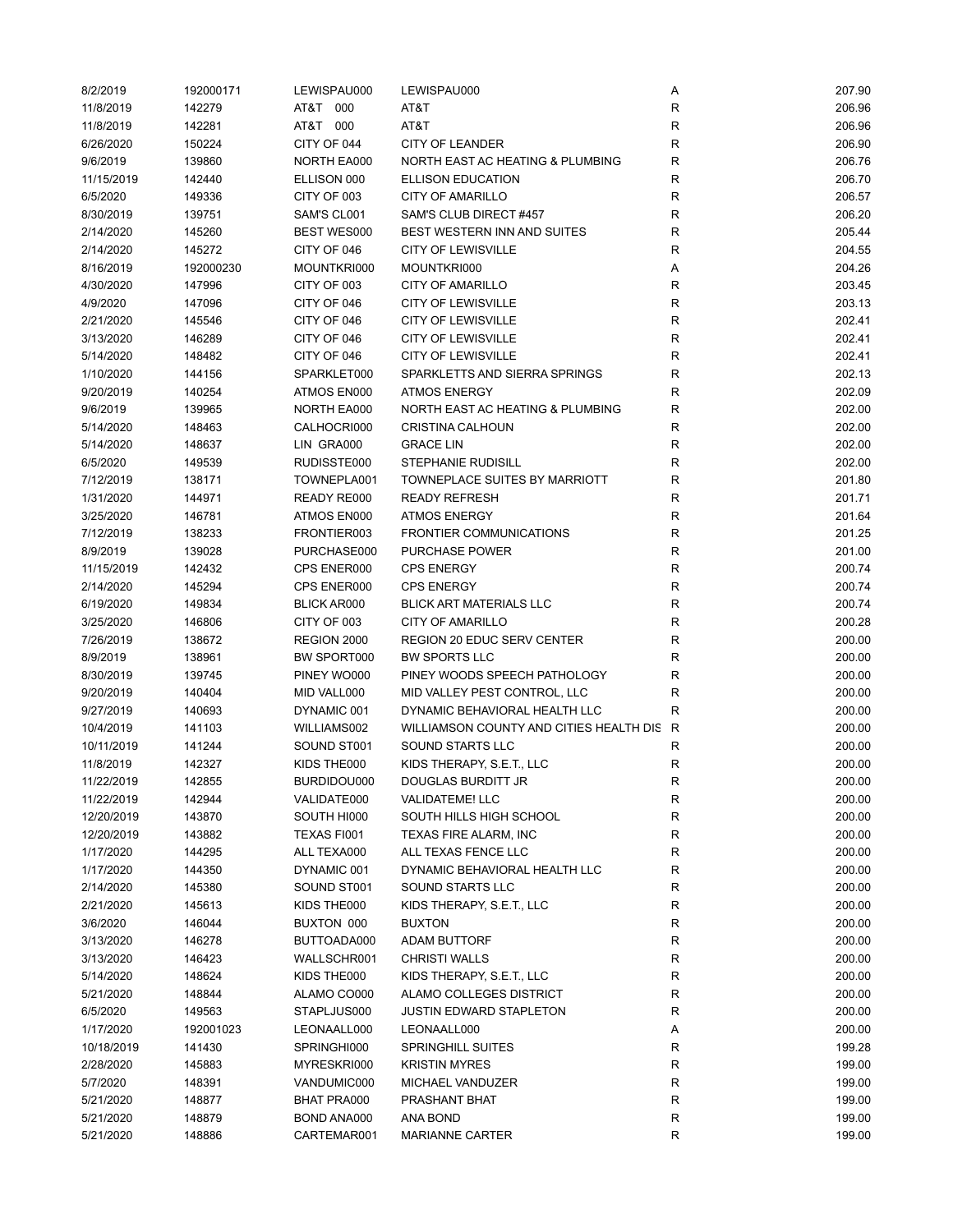| 5/21/2020             | 148932    | EASTLROB000                | <b>ROBIN EASTLAND</b>               | R            | 199.00 |
|-----------------------|-----------|----------------------------|-------------------------------------|--------------|--------|
| 5/21/2020             | 148967    | JEONGHEO000                | <b>HEONMI JEONG</b>                 | R            | 199.00 |
| 5/21/2020             | 148993    | MORRIJAN000                | <b>JANETTE MORRIS</b>               | $\mathsf{R}$ | 199.00 |
| 5/21/2020             | 148997    | MWENYMAR000                | <b>MARY MWENYE</b>                  | $\mathsf{R}$ | 199.00 |
| 5/21/2020             | 148998    | MYRESKRI000                | <b>KRISTIN MYRES</b>                | $\mathsf{R}$ | 199.00 |
| 5/21/2020             | 149025    | SANCHNIN001                | NINA SANCHEZ                        | $\mathsf{R}$ | 199.00 |
| 5/21/2020             | 149026    | SAWYEANG001                | <b>ANGELA SAWYER</b>                | $\mathsf{R}$ | 199.00 |
| 5/21/2020             | 149041    | STEPHAMY000                | <b>AMY STEPHENS</b>                 | $\mathsf{R}$ | 199.00 |
| 5/21/2020             | 149077    | WATTSKIM000                | KIMBERLY KNIGHT WATTS               | $\mathsf{R}$ | 199.00 |
| 5/21/2020             | 149083    | ZABOLJOA000                | <b>JOANNA ZABOLIO</b>               | $\mathsf{R}$ | 199.00 |
| 5/21/2020             | 192001354 | MACKIDAV001                | MACKIDAV001                         | Α            | 199.00 |
| 5/21/2020             | 192001358 | NAIR-RAN000                | NAIR-RAN000                         | Α            | 199.00 |
| 8/30/2019             | 192000305 | <b>BARE STA000</b>         | <b>BARE STA000</b>                  | Α            | 198.18 |
| 9/20/2019             | 192000534 | FOX DAV000                 | FOX DAV000                          | Α            | 198.00 |
| 9/20/2019             | 140283    | CITY OF 046                | <b>CITY OF LEWISVILLE</b>           | R            | 197.76 |
| 1/17/2020             | 192001009 | ALLENJUL000                | ALLENJUL000                         | Α            | 197.57 |
| 3/6/2020              | 146215    | <b>PRO-ED 1000</b>         | PRO-ED INC                          | R            | 197.48 |
| 3/20/2020             | 146513    | ABILENE 004                | ABILENE GOODWILL INDUSTRIES INC     | $\mathsf{R}$ | 197.37 |
| 9/20/2019             | 140403    | MICHAEL'002                | MICHAEL'S KEYS, INC                 | $\mathsf{R}$ | 197.36 |
| 8/16/2019             | 139171    | CITY OF 014                | <b>CITY OF DALLAS</b>               | R            | 197.07 |
|                       |           |                            |                                     |              |        |
| 5/14/2020             | 148438    | BELYEJIL001<br>CPS ENER000 | JILL BELYEA                         | $\mathsf{R}$ | 197.00 |
| 3/13/2020             | 146314    |                            | <b>CPS ENERGY</b>                   | R            | 196.97 |
| 4/2/2020              | 146997    | <b>PRO-ED 1000</b>         | PRO-ED INC                          | R            | 196.90 |
| 11/1/2019             | 192000738 | UNWINHEA000                | UNWINHEA000                         | Α            | 196.87 |
| 11/15/2019            | 192000779 | LOPEZGEN000                | LOPEZGEN000                         | Α            | 196.87 |
| 11/15/2019            | 192000796 | LANIGMAG000                | LANIGMAG000                         | Α            | 196.87 |
| 12/6/2019             | 192000857 | JACINAGU000                | JACINAGU000                         | Α            | 196.87 |
| 2/21/2020             | 192001164 | ALDRIMIC000                | ALDRIMIC000                         | Α            | 196.87 |
| 6/26/2020             | 192001440 | HEWLEJOH000                | HEWLEJOH000                         | Α            | 196.87 |
| 8/30/2019             | 139627    | GALLERY 000                | <b>GALLERY CUSTOM SIGNS</b>         | R            | 196.79 |
| 12/20/2019            | 192000963 | WOLFEJON001                | WOLFEJON001                         | Α            | 196.73 |
| 11/1/2019             | 192000725 | ALVARGLO000                | ALVARGLO000                         | Α            | 196.71 |
| 2/28/2020             | 192001185 | HAMMOSTE000                | HAMMOSTE000                         | Α            | 196.66 |
| 3/13/2020             | 146302    | CONSTELL001                | CONSTELLATION NEWENERGY INC         | R            | 196.63 |
| 1/17/2020             | 192001039 | GUILLLYN000                | GUILLLYN000                         | Α            | 196.35 |
| 7/12/2019             | 192000039 | PURVIHEA000                | PURVIHEA000                         | Α            | 196.04 |
| 11/15/2019            | 192000784 | SCHAAELI000                | SCHAAELI000                         | Α            | 196.04 |
| 11/15/2019            | 192000785 | SMITHASH001                | SMITHASH001                         | Α            | 196.00 |
| 5/21/2020             | 192001348 | COOK ERI000                | COOK ERI000                         | Α            | 196.00 |
| 6/5/2020              | 192001404 | RUSSEJUL000                | RUSSEJUL000                         | Α            | 196.00 |
| 7/26/2019             | 192000151 | SCHAAELI000                | SCHAAELI000                         | Α            | 195.76 |
| 9/13/2019             | 140004    | AT&T 000                   | AT&T                                | R            | 195.58 |
| 11/15/2019            | 192000798 | MORRIRON000                | MORRIRON000                         | Α            | 195.46 |
| 11/8/2019             | 142280    | AT&T 000                   | AT&T                                | R            | 195.44 |
| 9/27/2019             | 140705    | GRACE CH000                | <b>GRACE CHRISTIAN ACADEMY</b>      | R            | 195.00 |
| 5/14/2020             | 148589    | GEORGBRE000                | <b>BRENT GEORGE</b>                 | $\mathsf{R}$ | 195.00 |
| 1/17/2020             | 144343    | CPS ENER000                | <b>CPS ENERGY</b>                   | R            | 194.70 |
| 10/25/2019            | 141701    | FRONTIER003                | <b>FRONTIER COMMUNICATIONS</b>      | R            | 194.64 |
| 9/13/2019             | 192000491 | NORTHASH000                | NORTHASH000                         | Α            | 194.40 |
| 4/9/2020              | 192001294 | SCHAAELI000                | SCHAAELI000                         | Α            | 194.35 |
| 5/14/2020             | 148519    | CONSTELL001                | CONSTELLATION NEWENERGY INC         | R            | 194.29 |
| 2/7/2020              | 145131    | ULINE 000                  | <b>ULINE</b>                        | R            | 194.06 |
| 8/23/2019             | 139440    | FRONTIER003                | <b>FRONTIER COMMUNICATIONS</b>      | R            | 193.19 |
| 9/20/2019             | 140348    | FRONTIER003                | <b>FRONTIER COMMUNICATIONS</b>      | R            | 193.19 |
| 9/27/2019             | 140791    | CITY OF 003                | CITY OF AMARILLO                    | $\mathsf{R}$ | 192.71 |
| 3/13/2020             | 146250    | ACCELERA000                | ACCELERATED CHRISTIAN EDUCATION INC | R            | 192.61 |
| 7/12/2019             | 192000008 | BIDDLPAU000                | BIDDLPAU000                         | Α            | 192.59 |
| 9/13/2019             | 192000477 | FOLSETON000                | FOLSETON000                         | Α            | 192.54 |
|                       |           |                            |                                     |              | 192.50 |
| 2/28/2020<br>4/9/2020 | 145828    | BORDEN D000                | <b>BORDEN DAIRY COMPANY</b>         | R            |        |
|                       | 147252    | ROSS MOL000                | ROSS MOLINA OLIVEROS PC             | $\mathsf{R}$ | 192.50 |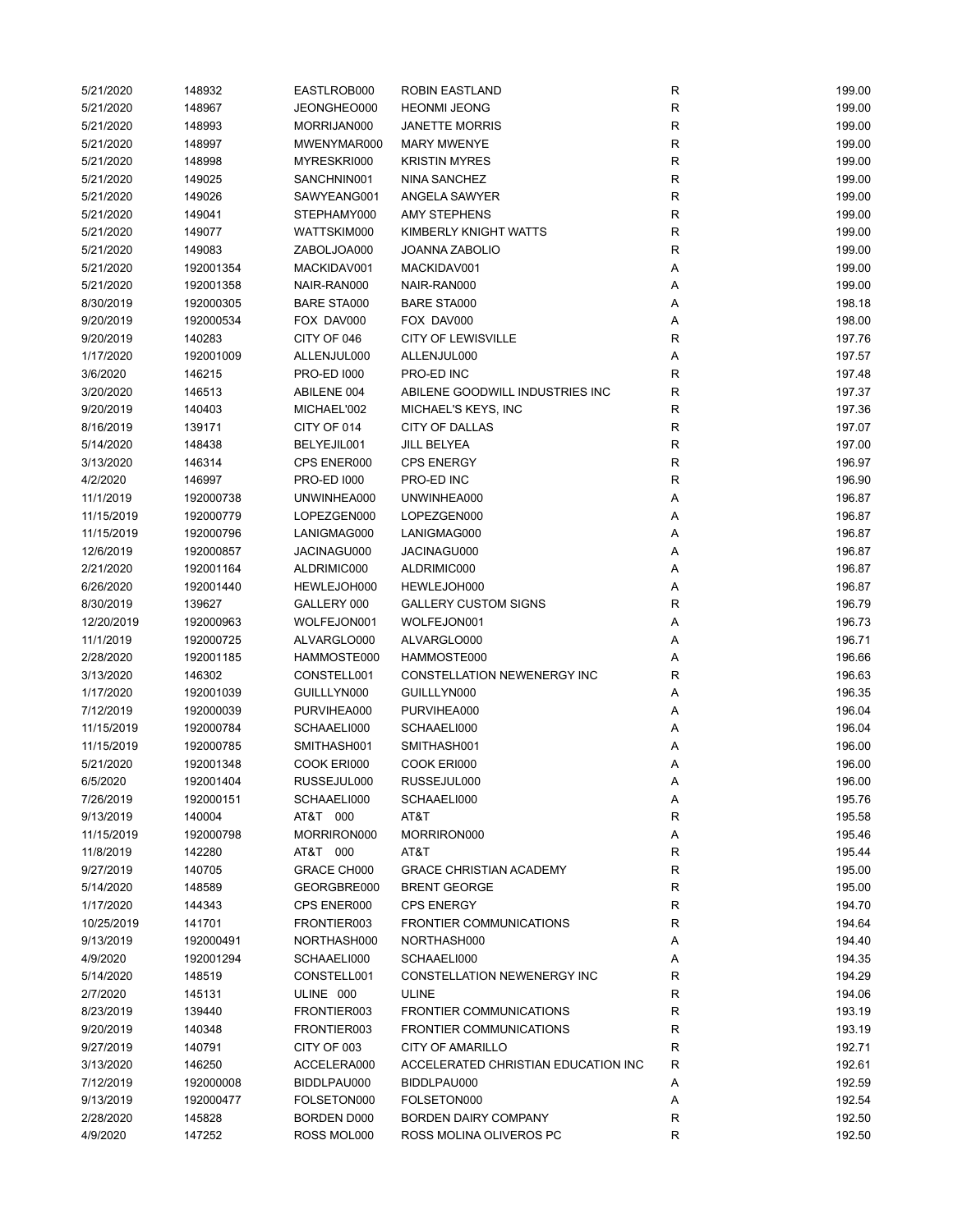| 12/20/2019 | 143613    | CITY OF 046        | <b>CITY OF LEWISVILLE</b>        | R           | 192.13 |
|------------|-----------|--------------------|----------------------------------|-------------|--------|
| 9/13/2019  | 192000476 | ERNESELL000        | ERNESELL000                      | Α           | 192.09 |
| 3/6/2020   | 146185    | CROWN TR000        | <b>CROWN TROPHY</b>              | $\mathsf R$ | 191.60 |
| 6/19/2020  | 149934    | ENTERGY 000        | <b>ENTERGY</b>                   | $\mathsf R$ | 191.60 |
| 6/5/2020   | 192001396 | LUCASKIM000        | LUCASKIM000                      | Α           | 191.60 |
| 4/16/2020  | 147339    | CITY OF 046        | <b>CITY OF LEWISVILLE</b>        | R           | 191.43 |
| 7/19/2019  | 138399    | FRONTIER003        | <b>FRONTIER COMMUNICATIONS</b>   | R           | 191.15 |
| 2/28/2020  | 145890    | NORTH EA000        | NORTH EAST AC HEATING & PLUMBING | R           | 191.00 |
| 5/28/2020  | 149140    | CITY OF 060        | CITY OF TYLER                    | R           | 190.88 |
| 9/20/2019  | 140263    | <b>BLICK AR000</b> | <b>BLICK ART MATERIALS LLC</b>   | R           | 190.72 |
| 10/25/2019 | 141801    | ATMOS EN000        | <b>ATMOS ENERGY</b>              | R           | 190.64 |
| 12/6/2019  | 192000871 | CAROSLOA001        | CAROSLOA001                      | Α           | 189.63 |
| 5/21/2020  | 148988    | MEADEJO 000        | <b>JO LYNN MEADE</b>             | R           | 189.00 |
| 12/20/2019 | 143773    | CITY OF 010        | <b>CITY OF CARROLLTON</b>        | R           | 188.99 |
| 11/15/2019 | 142445    | FRONTIER003        | <b>FRONTIER COMMUNICATIONS</b>   | $\mathsf R$ | 188.70 |
| 12/20/2019 | 143656    | FRONTIER003        | <b>FRONTIER COMMUNICATIONS</b>   | R           | 188.70 |
| 11/22/2019 | 142713    | CITY OF 046        | <b>CITY OF LEWISVILLE</b>        | R           | 188.57 |
| 2/28/2020  | 145902    | REF EXPE000        | REF EXPERTS AND HVAC LLC         | $\mathsf R$ | 188.50 |
| 12/13/2019 | 143480    | AT&T 000           | AT&T                             | R           | 188.48 |
| 12/13/2019 | 143481    | AT&T<br>000        | AT&T                             | $\mathsf R$ | 188.48 |
|            |           | AT&T<br>000        | AT&T                             |             | 188.48 |
| 1/10/2020  | 144040    | AT&T 000           |                                  | R           |        |
| 1/10/2020  | 144041    |                    | AT&T                             | R           | 188.48 |
| 8/23/2019  | 139486    | TIME WAR008        | TIME WARNER CABLE                | R           | 188.35 |
| 9/20/2019  | 140474    | TIME WAR008        | TIME WARNER CABLE                | ${\sf R}$   | 188.35 |
| 10/25/2019 | 141777    | TIME WAR008        | TIME WARNER CABLE                | $\mathsf R$ | 188.35 |
| 11/22/2019 | 142822    | TIME WAR008        | TIME WARNER CABLE                | $\mathsf R$ | 188.35 |
| 12/20/2019 | 143723    | TIME WAR008        | TIME WARNER CABLE                | R           | 188.35 |
| 1/24/2020  | 144663    | TIME WAR008        | TIME WARNER CABLE                | R           | 188.35 |
| 2/21/2020  | 145654    | TIME WAR008        | TIME WARNER CABLE                | R           | 188.35 |
| 3/20/2020  | 146689    | TIME WAR008        | TIME WARNER CABLE                | $\mathsf R$ | 188.35 |
| 4/16/2020  | 147449    | TIME WAR008        | TIME WARNER CABLE                | R           | 188.35 |
| 5/14/2020  | 148765    | TIME WAR008        | TIME WARNER CABLE                | R           | 188.35 |
| 6/19/2020  | 150100    | TIME WAR008        | TIME WARNER CABLE                | R           | 188.35 |
| 9/20/2019  | 140278    | CITY OF 046        | <b>CITY OF LEWISVILLE</b>        | $\mathsf R$ | 188.07 |
| 2/21/2020  | 192001165 | ALLENJUL000        | ALLENJUL000                      | Α           | 188.04 |
| 2/21/2020  | 145605    | INTEGRAT000        | INTEGRATED BEHAVIOR SOLUTIONS    | R           | 187.50 |
| 3/6/2020   | 146121    | REYNOHAN000        | <b>HANNAH REYNOLDS</b>           | R           | 187.49 |
| 3/13/2020  | 146267    | AT&T 005           | AT&T                             | R           | 186.92 |
| 3/13/2020  | 146268    | AT&T 005           | AT&T                             | R           | 186.92 |
| 4/9/2020   | 147074    | AT&T 005           | AT&T                             | R           | 186.92 |
| 4/9/2020   | 147075    | AT&T 005           | AT&T                             | R           | 186.92 |
| 8/30/2019  | 192000388 | KELLYAMA000        | KELLYAMA000                      | Α           | 186.88 |
| 5/7/2020   | 148235    | ATMOS EN000        | <b>ATMOS ENERGY</b>              | R           | 186.58 |
| 6/26/2020  | 150216    | CHARTER 000        | CHARTER COMMUNICATIONS           | R           | 186.48 |
| 8/16/2019  | 139238    | PITNEY B001        | PITNEY BOWES GLOBAL FINANCIAL    | R           | 186.42 |
| 9/6/2019   | 139970    | PITNEY B001        | PITNEY BOWES GLOBAL FINANCIAL    | R           | 186.42 |
| 9/20/2019  | 140429    | PITNEY B001        | PITNEY BOWES GLOBAL FINANCIAL    | R           | 186.42 |
| 11/15/2019 | 142479    | PITNEY B001        | PITNEY BOWES GLOBAL FINANCIAL    | R           | 186.42 |
| 12/13/2019 | 143335    | PITNEY B001        | PITNEY BOWES GLOBAL FINANCIAL    | R           | 186.42 |
| 12/20/2019 | 143696    | PITNEY B001        | PITNEY BOWES GLOBAL FINANCIAL    | R           | 186.42 |
| 2/14/2020  | 145348    | PITNEY B001        | PITNEY BOWES GLOBAL FINANCIAL    | R           | 186.42 |
| 3/6/2020   | 146213    | PITNEY B001        | PITNEY BOWES GLOBAL FINANCIAL    | R           | 186.42 |
| 3/20/2020  | 146651    | PITNEY B001        | PITNEY BOWES GLOBAL FINANCIAL    | R           | 186.42 |
| 5/21/2020  | 149007    | PITNEY B001        | PITNEY BOWES GLOBAL FINANCIAL    | R           | 186.42 |
| 6/5/2020   | 149518    | PITNEY B001        | PITNEY BOWES GLOBAL FINANCIAL    | R           | 186.42 |
| 6/19/2020  | 150042    | PITNEY B001        | PITNEY BOWES GLOBAL FINANCIAL    | R           | 186.42 |
| 4/2/2020   | 146919    | ATMOS EN000        | <b>ATMOS ENERGY</b>              | R           | 186.37 |
|            |           |                    |                                  |             |        |
| 6/12/2020  | 149657    | AT&T 005           | AT&T                             | R           | 186.32 |
| 6/12/2020  | 149658    | AT&T 005           | AT&T                             | R           | 186.32 |
| 12/6/2019  | 143081    | SUDDENLI000        | <b>SUDDENLINK</b>                | R           | 186.11 |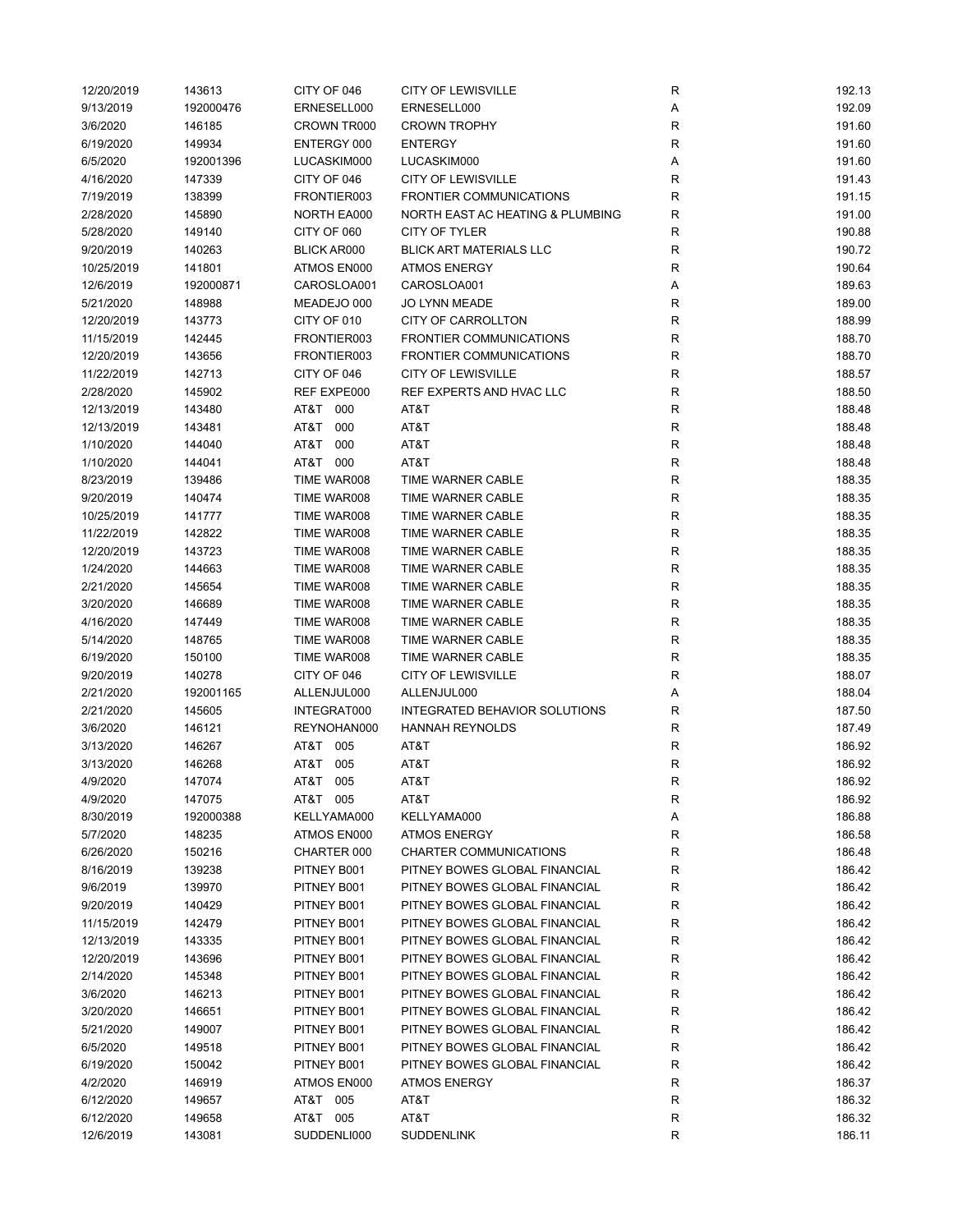| 5/7/2020   | 148228    | AT&T<br>005        | AT&T                                 | R            | 185.84           |
|------------|-----------|--------------------|--------------------------------------|--------------|------------------|
| 5/7/2020   | 148229    | AT&T<br>005        | AT&T                                 | R            | 185.84           |
| 2/7/2020   | 145002    | AT&T<br>000        | AT&T                                 | R            | 185.68           |
| 2/7/2020   | 145003    | AT&T 000           | AT&T                                 | R            | 185.68           |
| 10/11/2019 | 141200    | LAKESHOR000        | LAKESHORE LEARNING MATERIALS         | ${\sf R}$    | 185.18           |
| 9/13/2019  | 140188    | ICLEAN, 000        | <b>ICLEAN, LLC</b>                   | ${\sf R}$    | 185.00           |
| 5/14/2020  | 148490    | COLLEESS000        | <b>ESSENCE COLLETTE</b>              | R            | 185.00           |
| 5/14/2020  | 148680    | PANDERUB000        | <b>RUBY PANDEY</b>                   | $\mathsf R$  | 185.00           |
| 5/14/2020  | 148712    | ROBINMAR000        | <b>MARKEISHA ROBINSON</b>            | R            | 185.00           |
| 6/12/2020  | 149798    | WATSOASH000        | <b>ASHTYN WATSON</b>                 | $\mathsf R$  | 185.00           |
| 6/19/2020  | 149924    | DORADMON000        | <b>MONICA DORADO</b>                 | R            | 185.00           |
| 6/19/2020  | 150039    | PEREZNIC000        | NICOLE PEREZ                         | R            | 185.00           |
| 6/26/2020  | 150252    | D'AMISCO000        | <b>SCOTT D'AMICO</b>                 | R            | 185.00           |
| 6/26/2020  | 150275    | GREENSHE000        | SHELLIE GREEN-SMITH                  | R            | 185.00           |
| 6/26/2020  | 150276    | HAY JES000         | <b>JESSICA HAY</b>                   | ${\sf R}$    | 185.00           |
| 3/6/2020   | 146232    | SUDDENLI000        | <b>SUDDENLINK</b>                    | ${\sf R}$    | 184.76           |
| 4/9/2020   | 147269    | SUDDENLI000        | <b>SUDDENLINK</b>                    | $\mathsf R$  | 184.76           |
|            |           |                    |                                      |              |                  |
| 5/14/2020  | 148753    | SUDDENLI000        | <b>SUDDENLINK</b>                    | ${\sf R}$    | 184.76<br>184.76 |
| 6/5/2020   | 149573    | SUDDENLI000        | <b>SUDDENLINK</b>                    | R            |                  |
| 6/26/2020  | 150308    | READY RE000        | <b>READY REFRESH</b>                 | ${\sf R}$    | 184.73           |
| 7/9/2019   | 138058    | SUDDENLI001        | SUDDENLINK COMMUNICATIONS            | $\mathsf R$  | 184.71           |
| 8/9/2019   | 139122    | SUDDENLI001        | SUDDENLINK COMMUNICATIONS            | $\mathsf R$  | 184.71           |
| 10/4/2019  | 141087    | SUDDENLI001        | SUDDENLINK COMMUNICATIONS            | R            | 184.71           |
| 11/1/2019  | 141993    | SUDDENLI001        | <b>SUDDENLINK</b>                    | R            | 184.71           |
| 11/22/2019 | 142814    | SUDDENLI001        | <b>SUDDENLINK</b>                    | $\mathsf R$  | 184.71           |
| 12/6/2019  | 143084    | SUDDENLI001        | <b>SUDDENLINK</b>                    | $\mathsf R$  | 184.71           |
| 1/17/2020  | 144416    | SUDDENLI001        | <b>SUDDENLINK</b>                    | ${\sf R}$    | 184.71           |
| 2/14/2020  | 145391    | SUDDENLI000        | <b>SUDDENLINK</b>                    | R            | 184.71           |
| 2/7/2020   | 145168    | ATMOS EN000        | <b>ATMOS ENERGY</b>                  | R            | 184.63           |
| 3/13/2020  | 146280    | CAROLINA000        | CAROLINA BIOLOGICAL SUPPLY COMPANY   | $\mathsf R$  | 184.10           |
| 11/15/2019 | 142576    | JW PEPPE000        | JW PEPPER & SON INC                  | R            | 183.99           |
| 10/4/2019  | 141006    | AT&T 000           | AT&T                                 | $\mathsf R$  | 183.76           |
| 8/23/2019  | 139437    | FASTSIGN009        | FASTSIGNS 10501 - LEWISVILLE         | R            | 183.50           |
| 2/21/2020  | 192001156 | PARSOMAR000        | PARSOMAR000                          | Α            | 183.45           |
| 12/13/2019 | 143282    | COTTOCHA000        | <b>CHARLES COTTON</b>                | R            | 183.25           |
| 10/18/2019 | 141351    | CITY OF 046        | <b>CITY OF LEWISVILLE</b>            | $\mathsf R$  | 182.26           |
| 5/7/2020   | 148266    | CITY OF 078        | <b>CITY OF SCHERTZ</b>               | ${\sf R}$    | 182.19           |
| 1/17/2020  | 144330    | CITY OF 046        | <b>CITY OF LEWISVILLE</b>            | R            | 182.17           |
| 11/1/2019  | 192000722 | SPILLMIR000        | SPILLMIR000                          | Α            | 182.12           |
| 9/6/2019   | 139915    | ARLINGTO003        | ARLINGTON UTILITIES                  | R            | 182.01           |
| 11/8/2019  | 192000743 | HICKSBEN000        | HICKSBEN000                          | Α            | 181.89           |
| 8/30/2019  | 139698    | ATMOS EN000        | <b>ATMOS ENERGY</b>                  | ${\sf R}$    | 181.49           |
| 6/26/2020  | 150222    | CITY OF 020        | CITY OF DENTON                       | R            | 181.32           |
| 7/12/2019  | 192000032 | MORRIRON000        | MORRIRON000                          | Α            | 181.20           |
| 9/6/2019   | 139941    | DTK FACI001        | DTK FACILITY SERVICES LLC - SUPPLIES | R            | 180.09           |
| 7/12/2019  | 138246    | MILTODER000        | <b>DEREK MILTON</b>                  | R            | 180.00           |
| 8/30/2019  | 139637    | MOOK TRU000        | <b>TRUDY MOOK</b>                    | ${\sf R}$    | 180.00           |
| 9/20/2019  | 140264    | <b>BLUE LEA000</b> | <b>BLUE LEARNING</b>                 | R            | 180.00           |
|            |           |                    | <b>CAREY'S SPORTING GOODS</b>        |              |                  |
| 9/27/2019  | 140662    | CAREY'S 000        |                                      | ${\sf R}$    | 180.00           |
| 6/5/2020   | 149547    | SELMATER000        | TERESA ELAINE SELMAN                 | ${\sf R}$    | 180.00           |
| 12/13/2019 | 143501    | FITNESS 000        | FITNESS FINDERS, INC                 | R            | 179.95           |
| 1/24/2020  | 144581    | CITY OF 010        | CITY OF CARROLLTON                   | R            | 179.78           |
| 6/26/2020  | 150177    | ABUNDANT000        | ABUNDANT GRACE COMMUNITY CHURCH      | R            | 179.75           |
| 4/9/2020   | 147078    | ATMOS EN000        | <b>ATMOS ENERGY</b>                  | R            | 179.47           |
| 7/12/2019  | 138197    | AT&T 000           | AT&T                                 | $\mathsf{R}$ | 179.08           |
| 2/28/2020  | 145927    | ULINE 000          | <b>ULINE</b>                         | $\mathsf R$  | 178.94           |
| 8/30/2019  | 192000355 | TREVODAW000        | TREVODAW000                          | Α            | 178.68           |
| 12/6/2019  | 143067    | SOAR LEA000        | SOAR LEARNING INC                    | R            | 178.50           |
| 9/13/2019  | 140217    | UPS 001            | <b>UPS</b>                           | R            | 178.27           |
| 3/13/2020  | 146303    | CONSTELL001        | CONSTELLATION NEWENERGY INC          | ${\sf R}$    | 177.89           |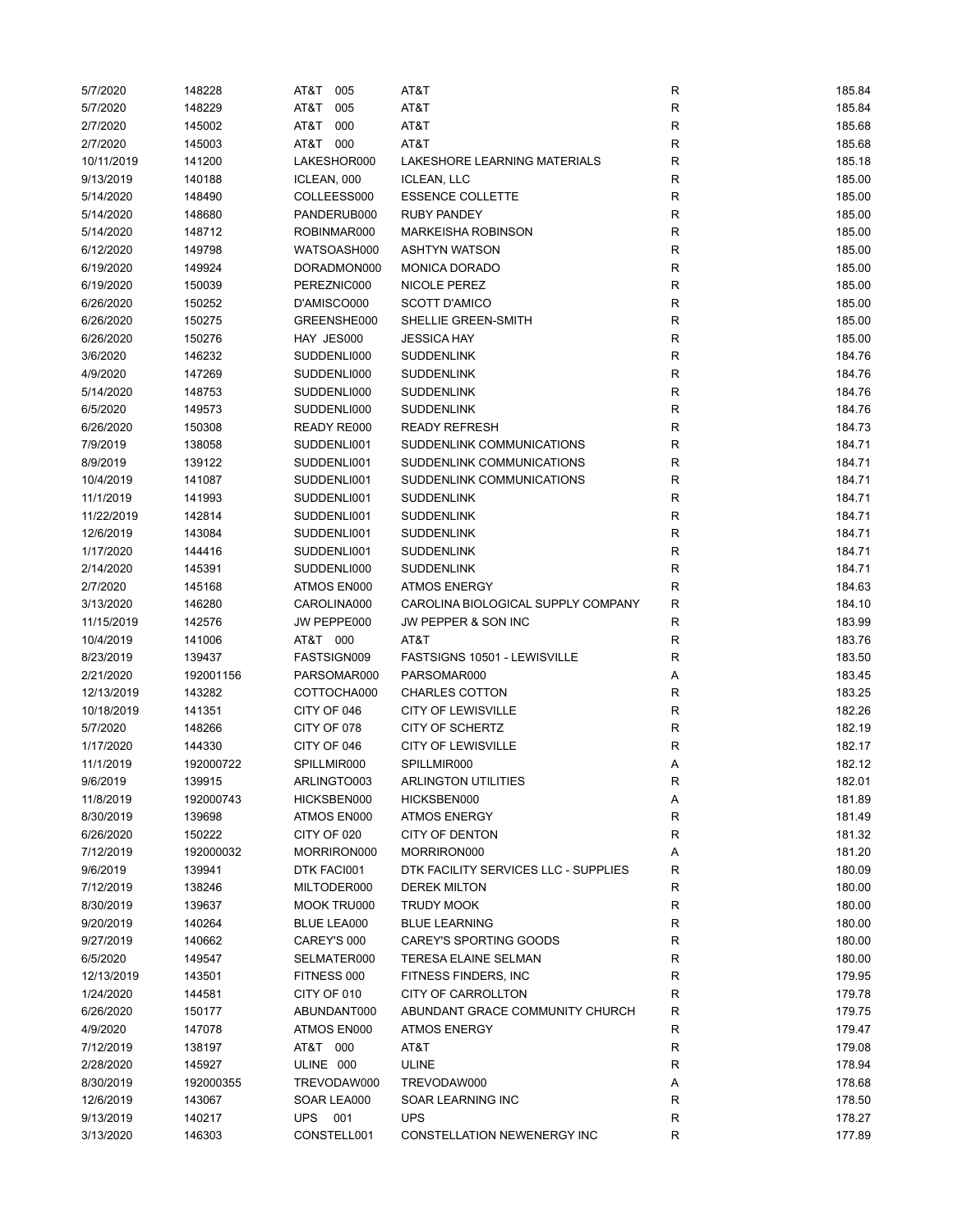| 8/23/2019  | 192000288 | TABORJAC000 | TABORJAC000                           | Α            | 177.84 |
|------------|-----------|-------------|---------------------------------------|--------------|--------|
| 12/13/2019 | 143315    | JIVE COM000 | JIVE COMMUNICATIONS, INC              | ${\sf R}$    | 177.22 |
| 1/10/2020  | 144164    | TEXTBOOK001 | <b>TEXTBOOK WAREHOUSE LLC</b>         | ${\sf R}$    | 177.10 |
| 8/16/2019  | 139212    | FLINN SC000 | FLINN SCIENTIFIC, INC                 | $\mathsf R$  | 177.08 |
| 1/24/2020  | 192001047 | DONAGTAN000 | DONAGTAN000                           | Α            | 177.08 |
| 4/9/2020   | 147184    | JIVE COM000 | JIVE COMMUNICATIONS, INC              | R            | 176.49 |
| 5/7/2020   | 148310    | JIVE COM000 | JIVE COMMUNICATIONS, INC              | ${\sf R}$    | 176.30 |
| 6/5/2020   | 149442    | JIVE COM000 | JIVE COMMUNICATIONS, INC              | ${\sf R}$    | 176.30 |
| 1/17/2020  | 144313    | ATMOS EN000 | <b>ATMOS ENERGY</b>                   | $\mathsf R$  | 176.24 |
| 3/6/2020   | 146092    | JIVE COM000 | JIVE COMMUNICATIONS, INC              | $\mathsf R$  | 176.21 |
| 2/14/2020  | 145331    | JIVE COM000 | JIVE COMMUNICATIONS, INC              | $\mathsf R$  | 176.00 |
| 1/10/2020  | 144109    | JIVE COM000 | JIVE COMMUNICATIONS, INC              | $\mathsf R$  | 175.99 |
| 1/17/2020  | 144362    | FRONTIER003 | <b>FRONTIER COMMUNICATIONS</b>        | $\mathsf R$  | 175.94 |
| 2/14/2020  | 145306    | FRONTIER003 | <b>FRONTIER COMMUNICATIONS</b>        | R            | 175.94 |
|            |           | FRONTIER003 | <b>FRONTIER COMMUNICATIONS</b>        |              | 175.94 |
| 3/20/2020  | 146611    |             |                                       | R            |        |
| 11/22/2019 | 142714    | CITY OF 046 | <b>CITY OF LEWISVILLE</b>             | $\mathsf R$  | 175.85 |
| 10/25/2019 | 141722    | JIVE COM000 | JIVE COMMUNICATIONS, INC              | $\mathsf R$  | 175.72 |
| 11/8/2019  | 142324    | JIVE COM000 | JIVE COMMUNICATIONS, INC              | $\mathsf R$  | 175.72 |
| 9/6/2019   | 139958    | JIVE COM000 | JIVE COMMUNICATIONS, INC              | $\mathsf R$  | 175.70 |
| 8/2/2019   | 138853    | NORTHLAN000 | NORTHLAND COMMUNICATIONS              | R            | 175.39 |
| 8/30/2019  | 139640    | NORTHLAN000 | NORTHLAND COMMUNICATIONS              | ${\sf R}$    | 175.39 |
| 9/27/2019  | 140817    | NORTHLAN000 | NORTHLAND COMMUNICATIONS              | $\mathsf R$  | 175.39 |
| 5/14/2020  | 148631    | LAKESHOR000 | LAKESHORE LEARNING MATERIALS          | $\mathsf R$  | 175.28 |
| 2/7/2020   | 145117    | SCHOOL S000 | <b>SCHOOL SPECIALTY</b>               | ${\sf R}$    | 175.04 |
| 9/6/2019   | 139836    | EAGLE MO000 | EAGLE MOUNTAIN SPORTSPLEX LLC         | $\mathsf R$  | 175.00 |
| 10/18/2019 | 141418    | POPPEGAR000 | <b>GARY EDWARD POPPE</b>              | $\mathsf R$  | 175.00 |
| 12/20/2019 | 143900    | WRIGHT G000 | WRIGHT GROUP ARCHITECTS PLANNERS, PLL | $\mathsf{R}$ | 175.00 |
| 3/20/2020  | 146622    | HERREARA000 | ARABELLA HERRERA                      | ${\sf R}$    | 175.00 |
| 4/2/2020   | 146955    | DALLAS S002 | DALLAS STRINGS INC                    | ${\sf R}$    | 175.00 |
| 4/2/2020   | 147007    | SALASVAL000 | VALERIE SOTELO SALAS                  | R            | 175.00 |
| 4/23/2020  | 147566    | CALHOCRI000 | <b>CRISTINA CALHOUN</b>               | $\mathsf R$  | 175.00 |
| 4/30/2020  | 147969    | BATTAROD000 | RODGER BATTANI                        | $\mathsf R$  | 175.00 |
| 4/30/2020  | 148059    | GHUZNZAH000 | <b>ZAHID GHUZNAVI</b>                 | ${\sf R}$    | 175.00 |
| 4/30/2020  | 148074    | HUNT GWY000 | <b>GWYN HUNT</b>                      | ${\sf R}$    | 175.00 |
| 4/30/2020  | 148147    | SONG SUE000 | SUE SONG                              | R            | 175.00 |
| 4/30/2020  | 148203    | ZERMEROD000 | RODOLFO ZERMENO                       | $\mathsf R$  | 175.00 |
| 5/14/2020  | 148408    | ALVARAIX000 | AIXA ALVAREZ                          | ${\sf R}$    | 175.00 |
| 5/14/2020  | 148540    | DEGENCOU000 | <b>COURTNI DEGENER</b>                | ${\sf R}$    | 175.00 |
| 5/14/2020  | 148548    | DUKE BRA000 | <b>BRANDI DUKE</b>                    | $\mathsf R$  | 175.00 |
| 5/14/2020  | 148626    | KIRBYJON000 | <b>JON KIRBY</b>                      | R            | 175.00 |
| 5/14/2020  | 148629    | KUMARATU000 | <b>ATUL KUMAR</b>                     | R            | 175.00 |
| 5/14/2020  | 148653    | MCCORTAM000 | <b>TAMI MCCORMICK</b>                 | R            | 175.00 |
| 5/14/2020  | 148662    | MITCHJAY000 | <b>JAYME MITCHELL</b>                 | ${\sf R}$    | 175.00 |
| 5/14/2020  | 148664    | MORENVIR000 | <b>VIRGINIA MORENO</b>                | R            | 175.00 |
| 5/14/2020  | 148671    | NETTEKRI000 | <b>KRISTIN NETTERS</b>                | R            | 175.00 |
| 5/14/2020  | 148679    | PABENANG000 | <b>ANGIE PABEN</b>                    | R            | 175.00 |
|            | 148681    | PARKETAT000 | <b>TATIANA PARKER</b>                 | ${\sf R}$    | 175.00 |
| 5/14/2020  |           |             |                                       |              |        |
| 5/14/2020  | 148715    | ROSALAND000 | <b>ANDI ROSALES</b>                   | ${\sf R}$    | 175.00 |
| 5/14/2020  | 148717    | ROUTSSHA000 | SHANDI ROUTSON                        | R            | 175.00 |
| 5/14/2020  | 148718    | RUSSEMIC000 | MICHELLE RUSSELL                      | R            | 175.00 |
| 5/14/2020  | 148736    | SPANGKEI000 | <b>KEISHA SPANGLER</b>                | R            | 175.00 |
| 5/14/2020  | 148783    | WALTOSHA000 | <b>SHANNON WALTON</b>                 | R            | 175.00 |
| 5/21/2020  | 148881    | BROMFMEL000 | <b>MELANI ANGELL BROMFIELD</b>        | ${\sf R}$    | 175.00 |
| 5/21/2020  | 148890    | CHERISHE000 | SHERIN CHERIAN                        | R            | 175.00 |
| 5/21/2020  | 148931    | DUNCATIA000 | <b>TIA DUNCAN</b>                     | R            | 175.00 |
| 5/21/2020  | 148945    | FERRAJAN000 | <b>JANINE FERRANTI</b>                | R            | 175.00 |
| 5/21/2020  | 148953    | GRANDVAS000 | VASAVI GRANDHI                        | ${\sf R}$    | 175.00 |
| 5/21/2020  | 148966    | JEFFRMEL000 | MELANIE LYNN JEFFREY                  | R            | 175.00 |
| 5/21/2020  | 148979    | LAM SHI000  | SHIRLEY LAM                           | R            | 175.00 |
| 5/21/2020  | 148996    | MURUGLAV001 | LAVANYA MURUGAN                       | R            | 175.00 |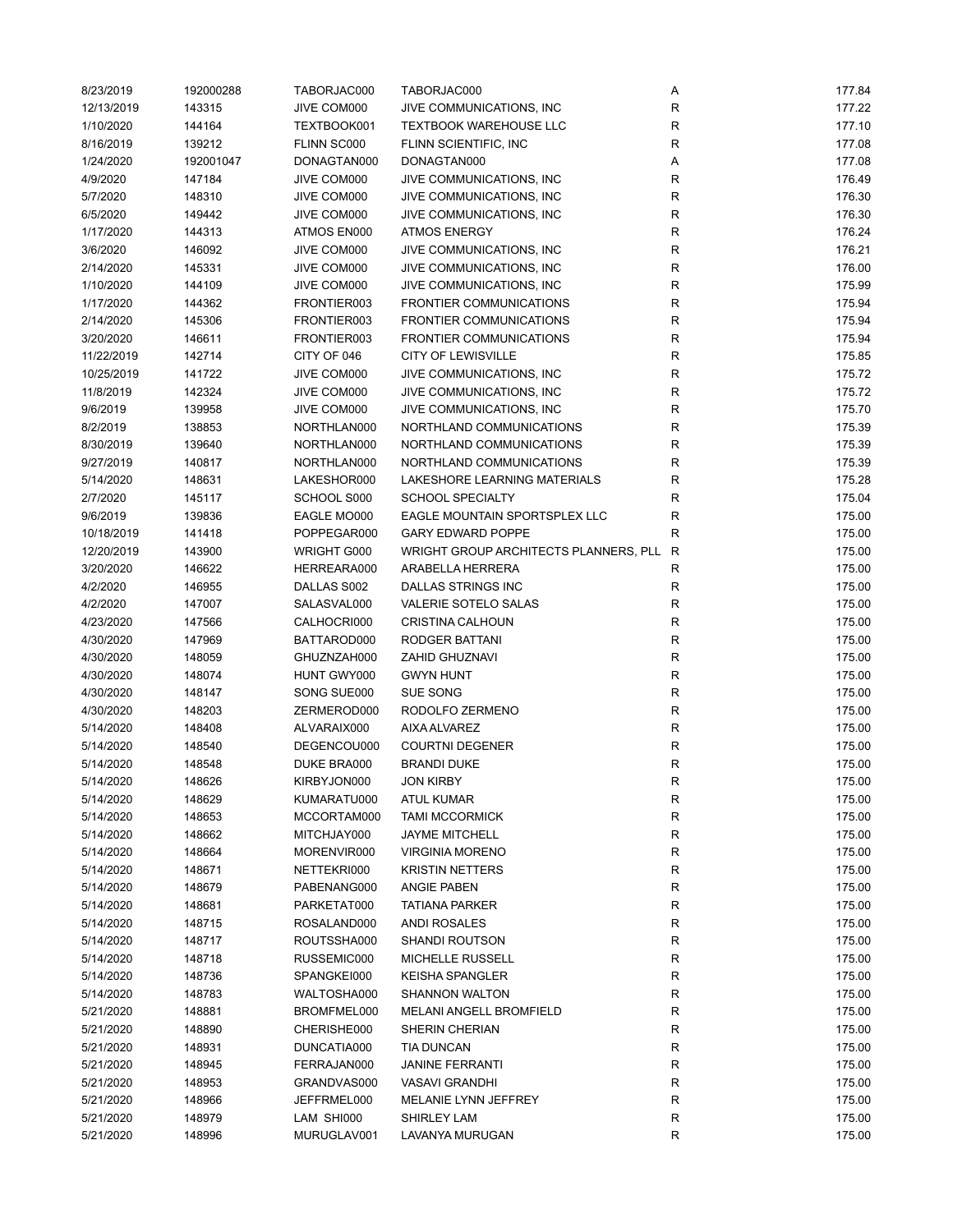| 5/21/2020  | 149015    | RAVIKSHU000        | <b>SHUBA RAVIKUMAR</b>         | R           | 175.00 |
|------------|-----------|--------------------|--------------------------------|-------------|--------|
| 5/21/2020  | 149021    | ROMERMAR000        | <b>MARIA ROMERO</b>            | ${\sf R}$   | 175.00 |
| 5/21/2020  | 149024    | RUTLEWEN001        | <b>WENDY RUTLEDGE</b>          | ${\sf R}$   | 175.00 |
| 5/21/2020  | 149033    | SHEELTAM000        | <b>TAMI SHEELY</b>             | ${\sf R}$   | 175.00 |
| 5/21/2020  | 149035    | SHORTKRI000        | <b>KRISTINE SHORT</b>          | ${\sf R}$   | 175.00 |
| 5/21/2020  | 149045    | SUKMAANN000        | ANNA SUKMADJAJA                | R           | 175.00 |
| 5/21/2020  | 149076    | WARREVAN000        | <b>VANESSA WARREN</b>          | ${\sf R}$   | 175.00 |
| 5/28/2020  | 149192    | GLASPLIS000        | <b>LISA GLASPELL</b>           | ${\sf R}$   | 175.00 |
| 6/26/2020  | 150179    | <b>ACTION P000</b> | <b>ACTION PLUMBING</b>         | ${\sf R}$   | 175.00 |
| 5/21/2020  | 192001351 | KAMBOKAR000        | KAMBOKAR000                    | Α           | 175.00 |
| 5/21/2020  | 192001355 | MALLODOR001        | MALLODOR001                    | Α           | 175.00 |
| 5/28/2020  | 192001371 | HESS CLA000        | HESS CLA000                    | Α           | 175.00 |
| 9/6/2019   | 139839    | ENTERPRI004        | <b>ENTERPRISE RENT-A-CAR</b>   | R           | 174.85 |
|            |           |                    |                                |             |        |
| 12/20/2019 | 192000917 | EDWARASH000        | EDWARASH000                    | Α           | 174.77 |
| 4/9/2020   | 147158    | FRONTIER003        | <b>FRONTIER COMMUNICATIONS</b> | R           | 174.37 |
| 5/14/2020  | 148569    | FRONTIER003        | <b>FRONTIER COMMUNICATIONS</b> | R           | 174.37 |
| 6/12/2020  | 149701    | FRONTIER003        | <b>FRONTIER COMMUNICATIONS</b> | $\mathsf R$ | 174.37 |
| 8/30/2019  | 192000410 | SIMPKLIN000        | SIMPKLIN000                    | Α           | 173.92 |
| 12/13/2019 | 143318    | JONES SC000        | JONES SCHOOL SUPPLY CO, INC    | $\mathsf R$ | 173.78 |
| 12/13/2019 | 192000906 | WALLACHR000        | WALLACHR000                    | Α           | 173.09 |
| 4/9/2020   | 147079    | ATMOS EN000        | <b>ATMOS ENERGY</b>            | R           | 172.92 |
| 3/20/2020  | 146520    | AT&T 000           | AT&T                           | R           | 172.79 |
| 2/7/2020   | 192001106 | WALLACHR000        | WALLACHR000                    | Α           | 172.62 |
| 11/22/2019 | 142791    | REF EXPE000        | REF EXPERTS AND HVAC LLC       | $\mathsf R$ | 172.50 |
| 4/30/2020  | 147990    | CHAPMCHR000        | <b>CHRISTA CHAPMAN</b>         | R           | 172.46 |
| 11/1/2019  | 141998    | TCSAAL L000        | <b>TCSAAL LLC</b>              | R           | 172.38 |
| 12/20/2019 | 143600    | CDW GOVE000        | CDW GOVERNMENT, INC            | $\mathsf R$ | 172.30 |
| 10/11/2019 | 141316    | <b>UPS</b><br>001  | <b>UPS</b>                     | $\mathsf R$ | 172.26 |
| 7/12/2019  | 138289    | TIME WAR004        | TIME WARNER CABLE              | ${\sf R}$   | 172.04 |
| 8/9/2019   | 139131    | TIME WAR004        | TIME WARNER CABLE              | ${\sf R}$   | 172.04 |
| 9/6/2019   | 139988    | TIME WAR004        | TIME WARNER CABLE              | R           | 172.04 |
| 10/4/2019  | 141096    | TIME WAR004        | TIME WARNER CABLE              | R           | 172.04 |
| 4/30/2020  | 147966    | BAILEPAT000        | PATRICIA BAILEY                | R           | 172.00 |
|            |           |                    |                                |             |        |
| 4/30/2020  | 148093    | MANTESAI000        | SAILAJA MANTENA                | ${\sf R}$   | 172.00 |
| 9/20/2019  | 140477    | TSAKOMEL000        | <b>MELANIE TSAKONAS</b>        | R           | 171.75 |
| 4/30/2020  | 148137    | SCHOOL S000        | <b>SCHOOL SPECIALTY</b>        | $\mathsf R$ | 171.60 |
| 9/6/2019   | 139880    | SCHOOL S000        | <b>SCHOOL SPECIALTY</b>        | $\mathsf R$ | 171.55 |
| 7/26/2019  | 192000139 | DONAGTAN000        | DONAGTAN000                    | Α           | 171.40 |
| 6/19/2020  | 150071    | SCHOOL H000        | SCHOOL HEALTH CORPORATION      | R           | 170.98 |
| 9/20/2019  | 140452    | SEEDOANG000        | ANGELA QUIN SEEDORF            | R           | 170.75 |
| 6/19/2020  | 149813    | ARLINGTO003        | <b>ARLINGTON UTILITIES</b>     | R           | 170.74 |
| 8/30/2019  | 139664    | SUDDENLI000        | <b>SUDDENLINK</b>              | R           | 170.67 |
| 12/13/2019 | 143333    | PITNEY B001        | PITNEY BOWES GLOBAL FINANCIAL  | ${\sf R}$   | 170.67 |
| 3/6/2020   | 146211    | PITNEY B001        | PITNEY BOWES GLOBAL FINANCIAL  | R           | 170.67 |
| 6/5/2020   | 149516    | PITNEY B001        | PITNEY BOWES GLOBAL FINANCIAL  | R           | 170.67 |
| 10/4/2019  | 141081    | SUDDENLI000        | <b>SUDDENLINK</b>              | R           | 170.66 |
| 12/6/2019  | 143080    | SUDDENLI000        | <b>SUDDENLINK</b>              | R           | 170.66 |
| 2/14/2020  | 145484    | KOTALDAW000        | DAWN NOBLES KOTALIK            | ${\sf R}$   | 170.49 |
| 5/21/2020  | 148862    | ATMOS EN000        | <b>ATMOS ENERGY</b>            | R           | 170.46 |
| 7/12/2019  | 138122    | PITNEY B001        | PITNEY BOWES GLOBAL FINANCIAL  | R           | 170.31 |
| 7/12/2019  | 138123    | PITNEY B001        | PITNEY BOWES GLOBAL FINANCIAL  | R           | 170.31 |
| 8/16/2019  | 139237    | PITNEY B001        | PITNEY BOWES GLOBAL FINANCIAL  | R           | 170.31 |
| 8/30/2019  | 139645    | PITNEY B001        | PITNEY BOWES GLOBAL FINANCIAL  | R           | 170.31 |
| 10/4/2019  | 140938    | PITNEY B001        | PITNEY BOWES GLOBAL FINANCIAL  | R           | 170.31 |
| 10/4/2019  | 140940    | PITNEY B001        | PITNEY BOWES GLOBAL FINANCIAL  | R           | 170.31 |
|            |           |                    |                                |             |        |
| 11/15/2019 | 142478    | PITNEY B001        | PITNEY BOWES GLOBAL FINANCIAL  | R           | 170.31 |
| 12/6/2019  | 143048    | PITNEY B001        | PITNEY BOWES GLOBAL FINANCIAL  | R           | 170.31 |
| 1/10/2020  | 144229    | PITNEY B001        | PITNEY BOWES GLOBAL FINANCIAL  | ${\sf R}$   | 170.31 |
| 1/10/2020  | 144230    | PITNEY B001        | PITNEY BOWES GLOBAL FINANCIAL  | R           | 170.31 |
| 2/14/2020  | 145347    | PITNEY B001        | PITNEY BOWES GLOBAL FINANCIAL  | R           | 170.31 |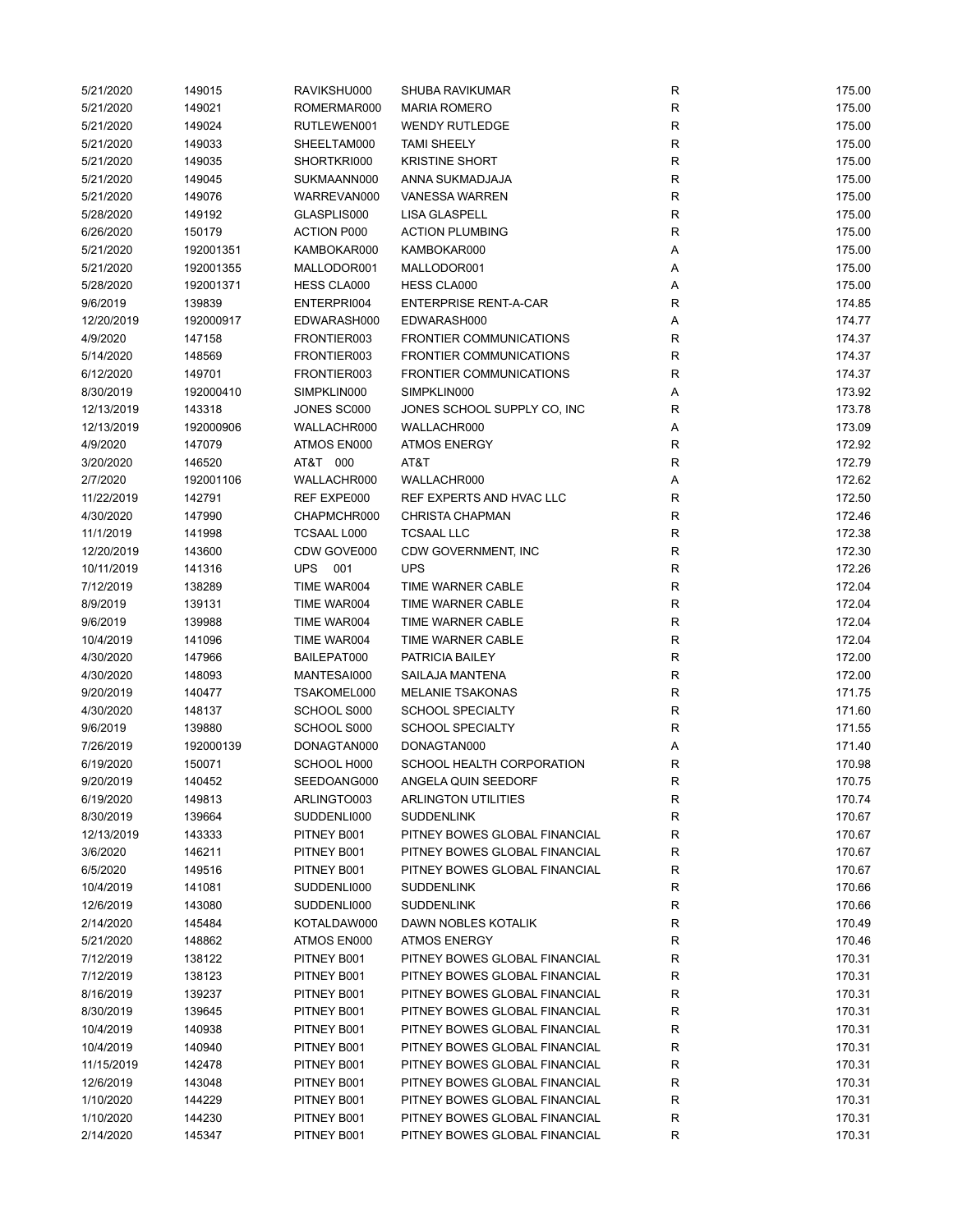| 3/6/2020   | 146111    | PITNEY B001        | PITNEY BOWES GLOBAL FINANCIAL         | R           | 170.31 |
|------------|-----------|--------------------|---------------------------------------|-------------|--------|
| 4/9/2020   | 147209    | PITNEY B001        | PITNEY BOWES GLOBAL FINANCIAL         | ${\sf R}$   | 170.31 |
| 4/9/2020   | 147210    | PITNEY B001        | PITNEY BOWES GLOBAL FINANCIAL         | R           | 170.31 |
| 4/9/2020   | 147220    | PITNEY B001        | PITNEY BOWES GLOBAL FINANCIAL         | $\mathsf R$ | 170.31 |
| 5/14/2020  | 148687    | PITNEY B001        | PITNEY BOWES GLOBAL FINANCIAL         | R           | 170.31 |
| 5/28/2020  | 149240    | PITNEY B001        | PITNEY BOWES GLOBAL FINANCIAL         | $\mathsf R$ | 170.31 |
| 8/30/2019  | 139577    | AT&T LON000        | AT&T LONG DISTANCE                    | R           | 170.29 |
| 4/9/2020   | 192001289 | HOWELKRI000        | HOWELKRI000                           | Α           | 170.24 |
| 10/25/2019 | 141718    | JALENLAU000        | LAURIE JALENAK                        | $\mathsf R$ | 170.00 |
| 5/21/2020  | 148965    | JALENLAU000        | LAURIE JALENAK                        | $\mathsf R$ | 170.00 |
| 6/5/2020   | 149477    | MCCAFFET000        | MCCAFFETY ELECTRIC CO, INC            | R           | 170.00 |
| 10/25/2019 | 192000688 | <b>BELL TAN000</b> | <b>BELL TAN000</b>                    | Α           | 170.00 |
| 5/7/2020   | 148350    | REPUBLIC005        | REPUBLIC SERVICES #615                | R           | 169.80 |
| 10/18/2019 | 141347    | CITY OF 046        | <b>CITY OF LEWISVILLE</b>             | R           | 169.74 |
| 3/6/2020   | 146124    | SAM'S CL000        | SAM'S CLUB DIRECT #080                | R           | 169.61 |
| 7/19/2019  | 138459    | TIME WAR008        | TIME WARNER CABLE                     | $\mathsf R$ | 169.52 |
| 9/27/2019  | 140639    | A+ LOCKS000        | A+ LOCKSMITH                          | $\mathsf R$ | 169.00 |
| 1/17/2020  | 144384    | LONGODIA000        | <b>DIANA LONGORIA</b>                 | $\mathsf R$ | 168.75 |
| 8/23/2019  | 192000245 | BOLDTKRI000        | BOLDTKRI000                           | Α           | 168.54 |
| 12/13/2019 | 143227    | 1ST SOUR000        | <b>1ST SOURCE DIGITAL</b>             | R           | 168.00 |
|            | 192001319 | DAIGLTAM000        | DAIGLTAM000                           |             | 167.46 |
| 5/7/2020   |           |                    |                                       | Α           |        |
| 10/25/2019 | 141754    | S & S WO000        | S & S WORLDWIDE, INC                  | R           | 167.44 |
| 5/21/2020  | 149065    | UPS 001            | <b>UPS</b>                            | R           | 167.42 |
| 12/20/2019 | 143813    | ENTERPRI004        | <b>ENTERPRISE RENT-A-CAR</b>          | $\mathsf R$ | 167.16 |
| 8/9/2019   | 138952    | ARLINGTO003        | <b>ARLINGTON UTILITIES</b>            | R           | 167.08 |
| 2/14/2020  | 192001141 | SCHAAELI000        | SCHAAELI000                           | Α           | 167.03 |
| 12/20/2019 | 143859    | REYNOHAN000        | <b>HANNAH REYNOLDS</b>                | R           | 166.60 |
| 2/14/2020  | 192001132 | STOCKASH000        | STOCKASH000                           | Α           | 166.46 |
| 8/30/2019  | 192000312 | COWARALA001        | COWARALA001                           | Α           | 166.16 |
| 8/30/2019  | 139633    | JW PEPPE000        | JW PEPPER & SON INC                   | R           | 166.00 |
| 6/26/2020  | 150323    | TEACHERS002        | <b>TEACHERS PAY TEACHERS</b>          | $\mathsf R$ | 164.99 |
| 11/8/2019  | 142283    | ATMOS EN000        | <b>ATMOS ENERGY</b>                   | R           | 163.99 |
| 11/22/2019 | 142729    | CULPEPPE000        | <b>CULPEPPER ELECTRIC LLC</b>         | $\mathsf R$ | 163.95 |
| 12/13/2019 | 143284    | CRESCENT000        | <b>CRESCENT ELECTRIC</b>              | R           | 163.67 |
| 3/13/2020  | 146361    | PLAINS D000        | <b>PLAINS DAIRY</b>                   | R           | 163.57 |
| 7/9/2019   | 138020    | ARLINGTO003        | <b>ARLINGTON UTILITIES</b>            | R           | 162.80 |
| 6/19/2020  | 150018    | NEIGHBOR002        | NEIGHBORHOOD SCHOOLS COMMUNITY DEVI R |             | 162.71 |
| 2/7/2020   | 145184    | CONSTELL001        | CONSTELLATION NEWENERGY INC           | $\mathsf R$ | 162.70 |
| 8/30/2019  | 139709    | CITY OF 003        | <b>CITY OF AMARILLO</b>               | R           | 162.59 |
| 1/31/2020  | 144889    | REF EXPE000        | REF EXPERTS AND HVAC LLC              | R           | 162.50 |
| 10/18/2019 | 141350    | CITY OF 046        | <b>CITY OF LEWISVILLE</b>             | R           | 162.05 |
| 9/27/2019  | 140688    | DANIELS 002        | DANIELS PLUMBING                      | R           | 162.00 |
| 5/14/2020  | 192001332 | LOCRIHEA000        | LOCRIHEA000                           | Α           | 162.00 |
| 9/27/2019  | 140724    | NATIONAL006        | NATIONAL EDUCATORS LAW INSTITUTE      | R           | 161.95 |
| 10/11/2019 | 141213    | NATIONAL006        | NATIONAL EDUCATORS LAW INSTITUTE      | R           | 161.95 |
| 12/20/2019 | 143636    | CPS ENER000        | <b>CPS ENERGY</b>                     | R           | 161.58 |
| 2/14/2020  | 145439    | CITY OF 081        | <b>CITY OF LEWISVILLE</b>             | $\mathsf R$ | 161.00 |
| 1/10/2020  | 144199    | CONSTELL001        | CONSTELLATION NEWENERGY INC           | R           | 160.76 |
| 3/25/2020  | 146835    | FASTSIGN009        | FASTSIGNS 10501 - LEWISVILLE          | R           | 160.74 |
| 2/14/2020  | 145362    | REPUBLIC005        | REPUBLIC SERVICES #615                | R           | 160.18 |
| 9/27/2019  | 140824    | RIGHTEOU000        | <b>RIGHTEOUS BBQ</b>                  | R           | 160.00 |
| 10/11/2019 | 141201    | LEONHCHR000        | CHRISTINE ALICIA LEONHARDT            | R           | 160.00 |
| 12/20/2019 | 143837    | MIDLAND 007        | MIDLAND LOCK & SAFE, INC              | ${\sf R}$   | 160.00 |
| 1/3/2020   | 144012    | SAM'S CL001        | SAM'S CLUB DIRECT #457                | R           | 160.00 |
| 5/7/2020   | 148324    | MEHRIBRA000        | <b>BRANDY MEHRINGER</b>               | R           | 160.00 |
| 5/14/2020  | 148538    | DAVISJOS000        | <b>JOSEPH DAVIS</b>                   | R           | 160.00 |
| 5/14/2020  | 148552    | ECKERSAN000        | <b>SANG ECKERLE</b>                   | ${\sf R}$   | 160.00 |
| 5/14/2020  | 148560    | ESCOBMAR000        | <b>MARIA ESCOBEDO</b>                 | ${\sf R}$   | 160.00 |
| 5/14/2020  | 148729    | SMITHQUE000        | <b>QUENTIN SMITH</b>                  | R           | 160.00 |
| 9/20/2019  | 192000520 | PARREJOH000        | PARREJOH000                           | A           | 160.00 |
|            |           |                    |                                       |             |        |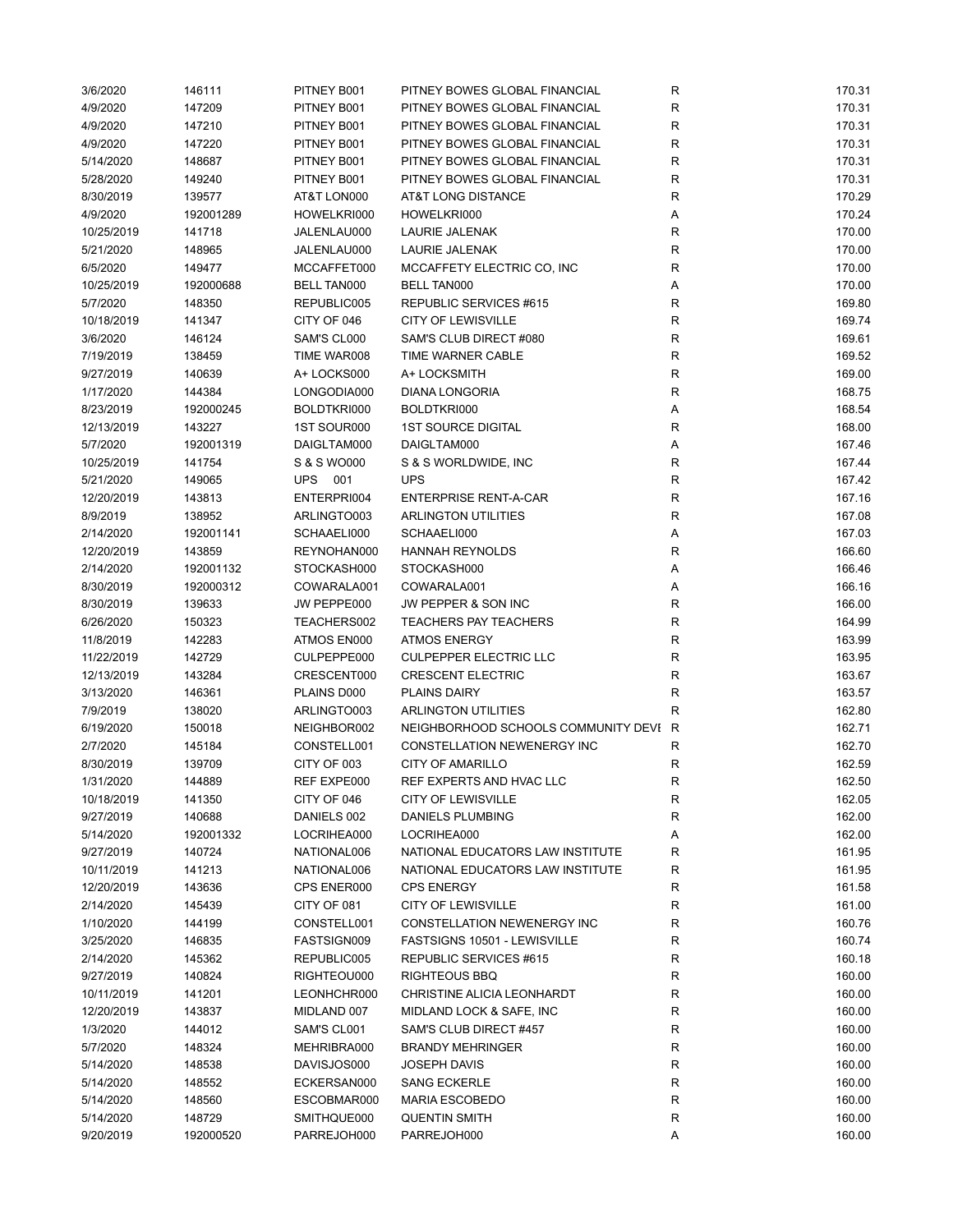| 9/27/2019  | 192000585 | PARREJOH000        | PARREJOH000                             | Α            | 160.00 |
|------------|-----------|--------------------|-----------------------------------------|--------------|--------|
| 2/7/2020   | 192001099 | KELLYAMA000        | KELLYAMA000                             | Α            | 159.85 |
| 4/9/2020   | 147067    | ARLINGTO003        | <b>ARLINGTON UTILITIES</b>              | R            | 159.73 |
| 12/20/2019 | 143896    | WAYFAIR 000        | <b>WAYFAIR LLC</b>                      | R            | 159.71 |
| 2/7/2020   | 145075    | <b>INSECT L000</b> | <b>INSECT LORE PRODUCTS INC</b>         | R            | 159.44 |
| 10/25/2019 | 192000706 | SCOTTLAU000        | SCOTTLAU000                             | Α            | 159.40 |
| 3/25/2020  | 146795    | CAREY'S 000        | <b>CAREY'S SPORTING GOODS</b>           | R            | 158.00 |
| 8/9/2019   | 139072    | AT&T 000           | AT&T                                    | $\mathsf R$  | 157.74 |
| 2/14/2020  | 145431    | ATMOS EN000        | <b>ATMOS ENERGY</b>                     | R            | 157.34 |
| 1/24/2020  | 144732    | E3 TEXAS001        | E3 TEXAS SPECIAL INSTRUMENTS            | R            | 156.96 |
| 3/13/2020  | 146371    | REPUBLIC005        | REPUBLIC SERVICES #615                  | R            | 156.81 |
| 4/9/2020   | 147242    | REPUBLIC005        | REPUBLIC SERVICES #615                  | R            | 156.81 |
| 5/14/2020  | 148698    | REPUBLIC005        | REPUBLIC SERVICES #615                  | $\mathsf R$  | 156.81 |
| 6/12/2020  | 149753    | REPUBLIC005        | REPUBLIC SERVICES #615                  | R            | 156.81 |
| 5/21/2020  | 148900    | CITY OF 010        | <b>CITY OF CARROLLTON</b>               | R            | 156.52 |
| 11/8/2019  | 142211    | READY RE000        | <b>READY REFRESH</b>                    | R            | 156.27 |
| 11/1/2019  | 142080    | SPECIALI000        | SPECIALIZED ASSESSMENT & CONSULTING, LI | $\mathsf{R}$ | 156.25 |
|            |           | THEATREF000        |                                         |              |        |
| 11/8/2019  | 142249    |                    | <b>THEATREFOLK</b>                      | $\mathsf R$  | 155.95 |
| 3/6/2020   | 146240    | TIDMORE 001        | <b>TIDMORE FLAGS</b>                    | R            | 155.85 |
| 9/20/2019  | 140282    | CITY OF 046        | <b>CITY OF LEWISVILLE</b>               | ${\sf R}$    | 155.71 |
| 4/30/2020  | 148001    | CITY OF 060        | <b>CITY OF TYLER</b>                    | $\mathsf R$  | 155.59 |
| 5/14/2020  | 148558    | EMDY JEN000        | JENNIFER ANN EMDY                       | R            | 155.00 |
| 1/24/2020  | 192001052 | WIMBEERI000        | WIMBEERI000                             | Α            | 154.66 |
| 2/14/2020  | 145372    | <b>ROTO ROO000</b> | ROTO ROOTER                             | R            | 154.50 |
| 2/14/2020  | 145422    | AMAZON C000        | AMAZON CAPITAL SERVICES INC             | $\mathsf R$  | 154.23 |
| 9/27/2019  | 140706    | GRAMMAR 000        | <b>GRAMMAR REVOLUTION</b>               | $\mathsf R$  | 154.00 |
| 7/19/2019  | 138475    | ABILENE 004        | ABILENE GOODWILL INDUSTRIES INC         | $\mathsf R$  | 153.96 |
| 5/14/2020  | 148504    | CONSTELL001        | CONSTELLATION NEWENERGY INC             | $\mathsf R$  | 153.91 |
| 6/26/2020  | 150314    | SCHOOLMA001        | <b>SCHOOLMATE</b>                       | R            | 153.90 |
| 7/12/2019  | 192000036 | OWENSJAC000        | OWENSJAC000                             | Α            | 153.70 |
| 7/12/2019  | 192000052 | TYLERDA'000        | TYLERDA'000                             | Α            | 153.70 |
| 8/23/2019  | 192000242 | ADAIRSTE000        | ADAIRSTE000                             | Α            | 153.70 |
| 8/9/2019   | 139038    | REPUBLIC005        | REPUBLIC SERVICES #615                  | R            | 153.44 |
| 9/13/2019  | 140097    | REPUBLIC005        | REPUBLIC SERVICES #615                  | R            | 153.44 |
| 10/11/2019 | 141228    | REPUBLIC005        | REPUBLIC SERVICES #615                  | R            | 153.44 |
| 11/8/2019  | 142219    | REPUBLIC005        | REPUBLIC SERVICES #615                  | R            | 153.44 |
| 12/13/2019 | 143353    | REPUBLIC005        | REPUBLIC SERVICES #615                  | R            | 153.44 |
| 1/10/2020  | 144142    | REPUBLIC005        | REPUBLIC SERVICES #615                  | R            | 153.44 |
| 8/23/2019  | 192000267 | MARTIERI001        | MARTIERI001                             | Α            | 153.12 |
| 12/20/2019 | 192000959 | WHITEERI000        | WHITEERI000                             | A            | 153.12 |
| 2/14/2020  | 192001137 | BIDDLCHA000        | BIDDLCHA000                             | Α            | 152.66 |
| 8/9/2019   | 192000204 | MORRIRON000        | MORRIRON000                             | Α            | 152.54 |
| 8/30/2019  | 192000418 | WELLSMEL000        | WELLSMEL000                             | Α            | 152.54 |
| 3/6/2020   | 146026    | ARLINGTO003        | <b>ARLINGTON UTILITIES</b>              | R            | 152.48 |
| 11/22/2019 | 192000811 | LEWISTAR000        | LEWISTAR000                             | Α            | 151.87 |
| 8/9/2019   | 138971    | CITY OF 060        | CITY OF TYLER                           | R            | 151.71 |
| 2/21/2020  | 145545    | CITY OF 046        | <b>CITY OF LEWISVILLE</b>               | ${\sf R}$    | 151.49 |
| 1/31/2020  | 144867    | JW PEPPE000        | JW PEPPER & SON INC                     | ${\sf R}$    | 151.40 |
| 3/13/2020  |           |                    | BIDDLCHA000                             |              | 151.34 |
|            | 192001239 | BIDDLCHA000        |                                         | Α            |        |
| 6/26/2020  | 150175    | ABILITIE000        | ABILITIES THERAPY AND CONSULTING, LLC   | R            | 151.25 |
| 12/20/2019 | 143586    | ATMOS EN000        | <b>ATMOS ENERGY</b>                     | R            | 151.22 |
| 9/6/2019   | 192000438 | GREENJEN000        | GREENJEN000                             | Α            | 150.07 |
| 8/16/2019  | 139317    | REGION 4000        | <b>REGION 4 EDUC SERV CENTER</b>        | R            | 150.00 |
| 8/30/2019  | 139691    | ADAMS EX001        | ADAMS EXTERMINATING COMPANY             | R            | 150.00 |
| 9/6/2019   | 139919    | BURDIDOU000        | DOUGLAS BURDITT JR                      | R            | 150.00 |
| 9/13/2019  | 140015    | BURDIDOU000        | DOUGLAS BURDITT JR                      | R            | 150.00 |
| 9/20/2019  | 140229    | ADAMS EX001        | ADAMS EXTERMINATING COMPANY             | ${\sf R}$    | 150.00 |
| 9/20/2019  | 140273    | BURDIDOU000        | DOUGLAS BURDITT JR                      | R            | 150.00 |
| 10/11/2019 | 141199    | KIDS THE000        | KIDS THERAPY, S.E.T., LLC               | R            | 150.00 |
| 11/8/2019  | 142192    | PEAK MUS000        | PEAK MUSIC FESTIVALS                    | R            | 150.00 |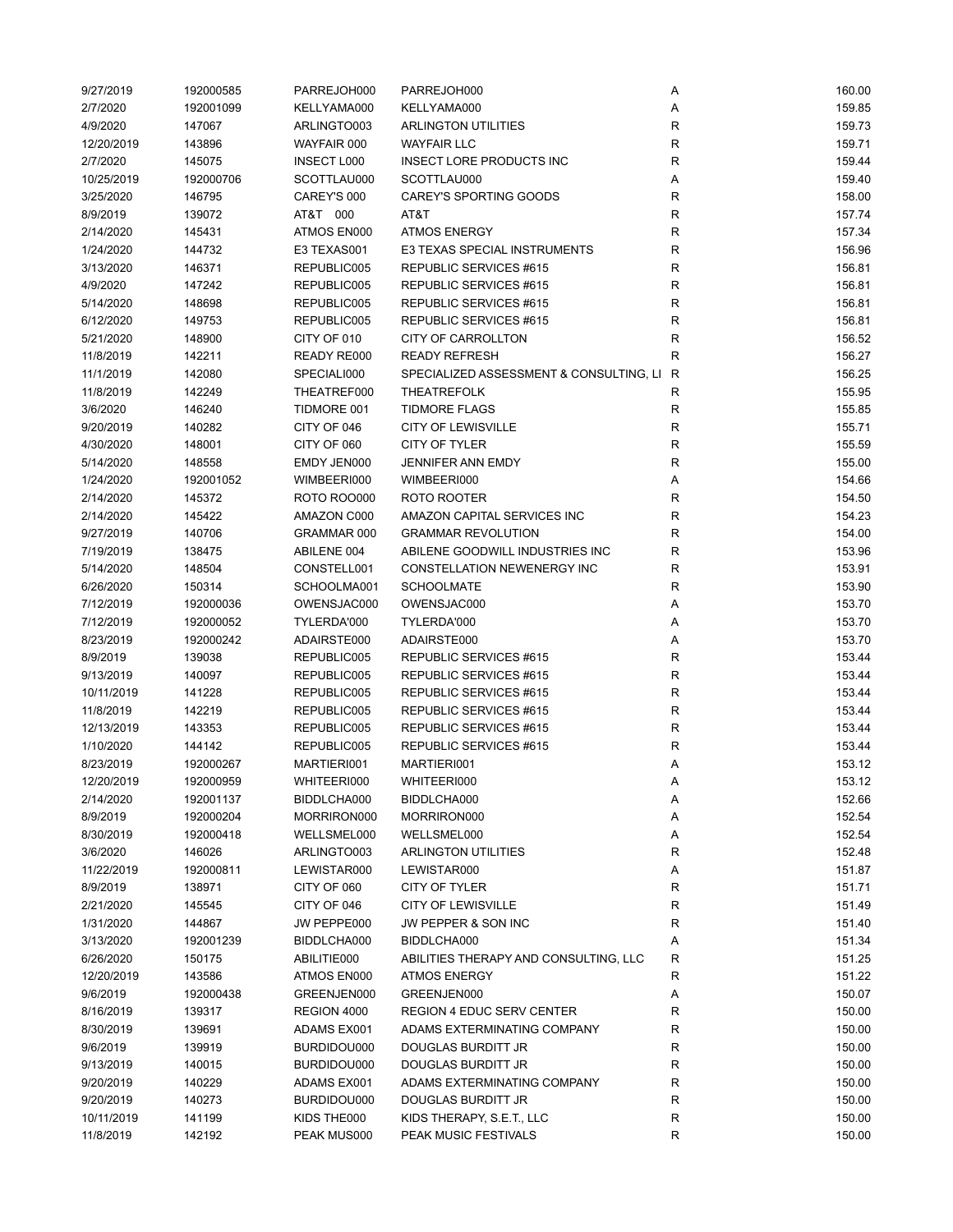| 11/22/2019 | 142885    | DAVISKAN000        | <b>KANDY DAVIS</b>                 | R            | 150.00 |
|------------|-----------|--------------------|------------------------------------|--------------|--------|
| 11/22/2019 | 142904    | MESSEMEL000        | <b>MELANIE MESSENHEIMER</b>        | R            | 150.00 |
| 12/13/2019 | 143530    | SOUND ST001        | <b>SOUND STARTS LLC</b>            | $\mathsf{R}$ | 150.00 |
| 1/10/2020  | 144112    | KIDS THE000        | KIDS THERAPY, S.E.T., LLC          | R            | 150.00 |
| 1/17/2020  | 144404    | SOUND ST001        | SOUND STARTS LLC                   | $\mathsf{R}$ | 150.00 |
| 2/7/2020   | 145013    | BIGELTRA000        | <b>TRACY BIGELOW</b>               | $\mathsf{R}$ | 150.00 |
| 2/14/2020  | 145421    | ADAMS EX001        | ADAMS EXTERMINATING COMPANY        | $\mathsf{R}$ | 150.00 |
| 3/13/2020  | 146351    | MULTI-SP000        | MULTI-SPORTS OFFICIALS ASSOCIATION | $\mathsf{R}$ | 150.00 |
| 3/25/2020  | 146886    | SOUND ST001        | SOUND STARTS LLC                   | $\mathsf{R}$ | 150.00 |
| 4/16/2020  | 147436    | SOUND ST001        | SOUND STARTS LLC                   | R            | 150.00 |
| 4/30/2020  | 147937    | ADOTERAC000        | RACHEL ADOTEVI                     | R            | 150.00 |
| 4/30/2020  | 147991    | CHASABRE000        | <b>BRENDA CHASAKWA</b>             | R            | 150.00 |
| 4/30/2020  | 148022    | DASILRAC000        | RACHEL DASILVA                     | R            | 150.00 |
| 4/30/2020  | 148026    | DEO BHA000         | <b>BHAWNA DEO</b>                  | R            | 150.00 |
| 4/30/2020  | 148028    | DILLAVAL000        | <b>VALERIE DILLARD</b>             | $\mathsf{R}$ | 150.00 |
| 4/30/2020  | 148037    | ENGERKEV000        | <b>KEVIN ENGER</b>                 | R            | 150.00 |
| 4/30/2020  | 148041    | ESCOBBLY000        | <b>BLYTHE ANNE ESCOBAR</b>         | R            | 150.00 |
|            |           |                    |                                    |              |        |
| 4/30/2020  | 148050    | FOWLEHEA000        | <b>HEATHER FOWLER</b>              | $\mathsf{R}$ | 150.00 |
| 4/30/2020  | 148115    | PALLIPAT000        | <b>PATRICK PALLIN</b>              | $\mathsf{R}$ | 150.00 |
| 4/30/2020  | 148133    | RUIZ JOE000        | <b>JOEL RUIZ</b>                   | R            | 150.00 |
| 4/30/2020  | 148150    | SPARTAN 000        | SPARTAN PSYCHOLOGICAL CONSULTING   | R            | 150.00 |
| 4/30/2020  | 148165    | TELLEPAU000        | PAULA TELLEZ                       | R            | 150.00 |
| 4/30/2020  | 148173    | TOBIAPRI000        | PRISCILLA TOBIAS                   | R            | 150.00 |
| 5/7/2020   | 148352    | REYNOHAN000        | <b>HANNAH REYNOLDS</b>             | $\mathsf{R}$ | 150.00 |
| 5/28/2020  | 149249    | REGION 1001        | <b>REGION 11 EDUC SERV CENTER</b>  | $\mathsf{R}$ | 150.00 |
| 6/5/2020   | 149557    | SOUND ST001        | SOUND STARTS LLC                   | R            | 150.00 |
| 1/3/2020   | 192000972 | WIMBEERI000        | WIMBEERI000                        | Α            | 149.66 |
| 5/14/2020  | 192001342 | TYLERDA'000        | TYLERDA'000                        | Α            | 149.53 |
| 11/15/2019 | 142611    | <b>UPS 001</b>     | <b>UPS</b>                         | $\mathsf{R}$ | 149.09 |
| 1/24/2020  | 144758    | <b>ROTO ROO003</b> | ROTO ROOTER                        | R            | 149.00 |
| 8/9/2019   | 192000219 | WILSOSAR000        | WILSOSAR000                        | Α            | 149.00 |
| 9/27/2019  | 140792    | CITY OF 003        | <b>CITY OF AMARILLO</b>            | R            | 148.56 |
| 3/13/2020  | 146364    | <b>PRO-ED 1000</b> | PRO-ED INC                         | R            | 148.50 |
| 11/22/2019 | 192000832 | KRAUSHOL000        | KRAUSHOL000                        | Α            | 148.48 |
| 7/19/2019  | 192000119 | WINSTLEI000        | WINSTLEI000                        | Α            | 148.47 |
| 6/19/2020  | 149976    | JONES SC000        | JONES SCHOOL SUPPLY CO, INC        | R            | 148.46 |
| 6/12/2020  | 149760    | REPUBLIC005        | REPUBLIC SERVICES #615             | R            | 148.40 |
| 9/6/2019   | 192000434 | GOFF GUA000        | GOFF GUA000                        | Α            | 148.15 |
| 11/22/2019 | 142940    | TMEA REG003        | TMEA REGION 2 BAND                 | R            | 148.00 |
| 9/20/2019  | 140279    | CITY OF 046        | <b>CITY OF LEWISVILLE</b>          | R            | 147.89 |
| 1/24/2020  | 144737    | GREENS L000        | <b>GREENS LOCK SHOP</b>            | R            | 147.50 |
| 12/20/2019 | 143675    | JONES SC000        | JONES SCHOOL SUPPLY CO, INC        | R            | 147.26 |
| 2/28/2020  | 145940    | VOYAGER 000        | VOYAGER SOPRIS LEARNING INC        | R            | 147.18 |
| 9/6/2019   | 192000449 | STONEPAT000        | STONEPAT000                        | Α            | 146.98 |
| 9/20/2019  | 140448    | SALEEMOH000        | <b>MOHAMMAD SALEEM</b>             | R            | 146.60 |
| 8/2/2019   | 138852    | NASCO 000          | <b>NASCO</b>                       | $\mathsf{R}$ | 146.08 |
| 9/20/2019  | 140431    | PLAINS D000        | PLAINS DAIRY                       | R            | 145.34 |
| 3/25/2020  | 146850    | <b>INSECT L000</b> | INSECT LORE PRODUCTS INC           | $\mathsf{R}$ | 145.15 |
| 8/30/2019  | 139712    | COMPUDAT001        | COMPUDATA SOLUTIONS, LLC           | R            | 145.00 |
| 10/11/2019 | 141155    | CITY OF 086        | CITY OF CARROLLTON                 | R            | 145.00 |
| 1/31/2020  | 144882    | PRECISIO001        | PRECISION PEST CONTROL, INC        | $\mathsf{R}$ | 145.00 |
|            |           |                    |                                    |              |        |
| 2/7/2020   | 145042    | COMPUDAT001        | COMPUDATA SOLUTIONS, LLC           | R            | 145.00 |
| 9/20/2019  | 140362    | HARGULES000        | <b>LESLIE HARGUS</b>               | R            | 144.95 |
| 9/20/2019  | 140280    | CITY OF 046        | <b>CITY OF LEWISVILLE</b>          | R            | 144.73 |
| 4/2/2020   | 146918    | ATMOS EN000        | <b>ATMOS ENERGY</b>                | $\mathsf{R}$ | 144.26 |
| 5/14/2020  | 148427    | ATMOS EN000        | <b>ATMOS ENERGY</b>                | $\mathsf{R}$ | 144.04 |
| 7/26/2019  | 138617    | COLLINS 000        | COLLINS FIRE & SAFETY, INC         | R            | 144.00 |
| 7/26/2019  | 138626    | CROWN TR000        | <b>CROWN TROPHY</b>                | R            | 144.00 |
| 11/1/2019  | 141905    | COLLINS 000        | COLLINS FIRE & SAFETY, INC         | R            | 144.00 |
| 11/8/2019  | 142115    | ASHTOLYD000        | <b>LYDIA ASHTON</b>                | $\mathsf{R}$ | 144.00 |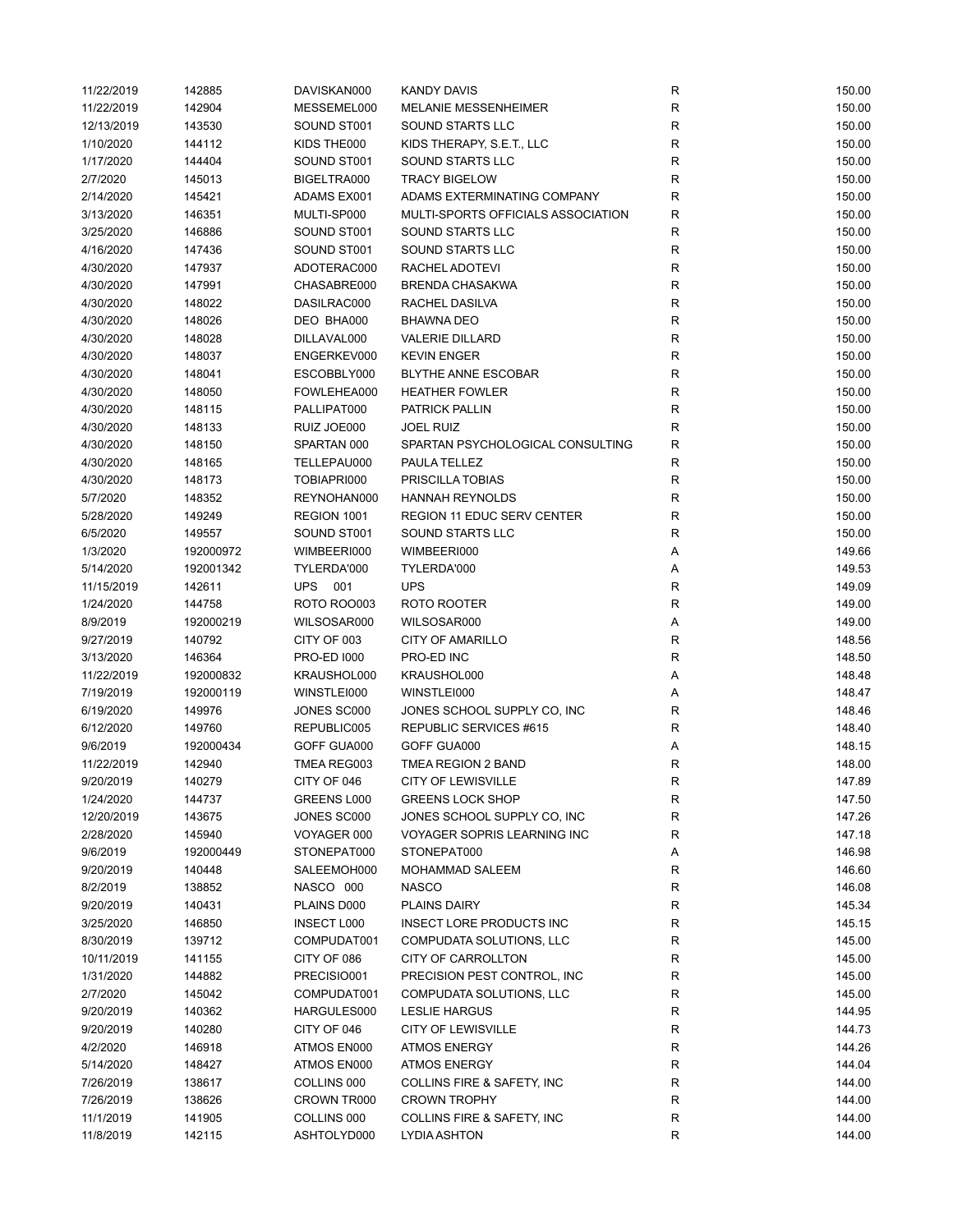| 1/31/2020  | 144825    | COLLINS 000 | COLLINS FIRE & SAFETY, INC                | R            | 144.00 |
|------------|-----------|-------------|-------------------------------------------|--------------|--------|
| 4/16/2020  | 147342    | COLLINS 000 | COLLINS FIRE & SAFETY, INC                | R            | 144.00 |
| 12/13/2019 | 192000890 | WILSOSAR000 | WILSOSAR000                               | Α            | 144.00 |
| 7/12/2019  | 192000017 | COOPEASH000 | COOPEASH000                               | Α            | 143.84 |
| 3/13/2020  | 192001250 | MARTIMAR001 | MARTIMAR001                               | Α            | 143.75 |
| 6/5/2020   | 149331    | BURCHRIC000 | RICHARD L BURCH                           | R            | 143.03 |
| 12/13/2019 | 143274    | COMPUDAT001 | COMPUDATA SOLUTIONS, LLC                  | R            | 143.00 |
| 4/30/2020  | 148195    | WILEYDEL000 | <b>DELOREAN WILEY</b>                     | R            | 143.00 |
| 1/10/2020  | 144238    | PLAINS D000 | <b>PLAINS DAIRY</b>                       | $\mathsf R$  | 142.82 |
| 8/9/2019   | 139050    | SCHULMAN000 | SCHULMAN LOPEZ HOFFER & ADELSTEIN LLP     | $\mathsf{R}$ | 142.50 |
| 4/16/2020  | 147400    | KEMP'S O000 | KEMP'S OCCUPATIONAL THERAPY SERVICES,     | R            | 142.50 |
| 11/22/2019 | 142846    | ATMOS EN000 | <b>ATMOS ENERGY</b>                       | $\mathsf R$  | 142.23 |
| 12/20/2019 | 143867    | SCURRSAR000 | SARA CAROLINE SCURRY                      | R            | 141.67 |
| 2/7/2020   | 145001    | ARLINGTO003 | ARLINGTON UTILITIES                       | R            | 141.29 |
| 2/21/2020  | 192001173 | WIMBEERI000 | WIMBEERI000                               | Α            | 140.49 |
| 6/5/2020   | 149376    | CONSTELL001 | CONSTELLATION NEWENERGY INC               | R            | 140.09 |
| 8/2/2019   | 138825    | FEDEX FR000 | <b>FEDEX FREIGHT</b>                      | R            | 140.00 |
| 10/25/2019 | 141655    | BORDEN D000 | <b>BORDEN DAIRY COMPANY</b>               | R            | 140.00 |
| 12/13/2019 | 143306    | HILLSDAL000 | HILLSDALE COLLEGE                         | R            | 140.00 |
|            |           |             | <b>EVA CASTRO</b>                         |              |        |
| 1/17/2020  | 144322    | CASTREVA000 |                                           | R            | 140.00 |
| 4/16/2020  | 147451    | VANDEFRA000 | FRANK EVAN VANDERPOOL                     | R            | 140.00 |
| 5/14/2020  | 148471    | CASTREVA000 | <b>EVA CASTRO</b>                         | R            | 140.00 |
| 5/14/2020  | 148478    | CHONGSAM000 | <b>SAMUEL CHONG</b>                       | R            | 140.00 |
| 5/14/2020  | 148526    | CORDEBRA000 | <b>BRANDON CORDER</b>                     | R            | 140.00 |
| 5/14/2020  | 148625    | KING BRI001 | <b>BRITTANY KING</b>                      | R            | 140.00 |
| 5/14/2020  | 148643    | MALDOTIN000 | TINA MALDONADO                            | ${\sf R}$    | 140.00 |
| 5/14/2020  | 148650    | MATHESHI002 | SHIRLEY MATHEWS                           | ${\sf R}$    | 140.00 |
| 5/14/2020  | 148656    | MCKINMEL000 | <b>MELONIE MCKINNEY</b>                   | R            | 140.00 |
| 5/21/2020  | 148937    | EDWARDIA000 | <b>DIANNE EDWARDS</b>                     | R            | 140.00 |
| 1/28/2020  | 144787    | HOME DEP000 | HOME DEPOT                                | R            | 139.92 |
| 1/31/2020  | 192001068 | PAVILSHA000 | PAVILSHA000                               | Α            | 139.89 |
| 10/18/2019 | 192000678 | MEZA RUB000 | MEZA RUB000                               | Α            | 139.74 |
| 3/20/2020  | 146720    | ATMOS EN000 | <b>ATMOS ENERGY</b>                       | R            | 138.91 |
| 1/10/2020  | 144079    | CITY OF 078 | CITY OF SCHERTZ                           | R            | 138.49 |
| 11/22/2019 | 142741    | ENTERPRI004 | <b>ENTERPRISE RENT-A-CAR</b>              | R            | 138.35 |
| 12/20/2019 | 192000941 | BRANDJER000 | BRANDJER000                               | Α            | 138.33 |
| 8/9/2019   | 139008    | JM LAWNC001 | <b>JM LAWNCARE &amp; SPRINKLER</b>        | ${\sf R}$    | 138.27 |
| 7/12/2019  | 138256    | REPUBLIC005 | REPUBLIC SERVICES #615                    | R            | 138.14 |
| 1/10/2020  | 144038    | ARLINGTO003 | <b>ARLINGTON UTILITIES</b>                | R            | 138.04 |
| 10/4/2019  | 192000592 | CHRISMEL000 | CHRISMEL000                               |              | 138.04 |
| 7/19/2019  | 138358    | CITY OF 046 | <b>CITY OF LEWISVILLE</b>                 | R            | 137.68 |
| 9/13/2019  | 140172    | CITY OF 078 | <b>CITY OF SCHERTZ</b>                    | R            | 137.58 |
| 8/16/2019  | 139201    | CONSTELL001 | CONSTELLATION NEWENERGY INC               | R            | 137.53 |
| 9/6/2019   | 139861    | PARKS CO000 | PARKS COFFEE                              | R            | 137.53 |
| 11/15/2019 | 142460    | HARVEST 002 | HARVEST TIME ED REC AND HEALTH SERVICE    | R            | 137.50 |
| 9/20/2019  | 140447    | S & S WO000 | S & S WORLDWIDE, INC                      | R            | 137.48 |
| 11/22/2019 | 142951    | WRIGHT G000 | WRIGHT GROUP ARCHITECTS PLANNERS, PLL R   |              | 137.01 |
| 12/6/2019  | 143146    | CITY OF 078 | CITY OF SCHERTZ                           | R            | 136.97 |
| 1/31/2020  | 192001086 | OLIVEPAT000 | OLIVEPAT000                               | A            | 136.85 |
| 2/14/2020  | 192001128 | OLIVEPAT000 | OLIVEPAT000                               | Α            | 136.85 |
| 1/31/2020  | 144848    | DRAMATIC000 | DRAMATIC PUBLISHING COMPANY, INC          | R            | 136.33 |
| 7/19/2019  | 192000120 | BENTHCON000 | BENTHCON000                               | Α            | 136.22 |
| 9/27/2019  | 140701    | FLINN SC000 | FLINN SCIENTIFIC, INC                     | R            | 136.08 |
| 3/25/2020  | 146813    | CITY OF 078 | CITY OF SCHERTZ                           | R            | 135.99 |
| 3/13/2020  | 146270    | ATMOS EN000 | <b>ATMOS ENERGY</b>                       | R            | 135.59 |
|            |           | CITY OF 078 | <b>CITY OF SCHERTZ</b>                    |              |        |
| 10/11/2019 | 141154    |             |                                           | R            | 135.15 |
| 8/23/2019  | 139407    | CITY OF 046 | <b>CITY OF LEWISVILLE</b>                 | R            | 135.10 |
| 10/25/2019 | 141847    | SEA SERP000 | SEA SERPENT AQUATICS-CHRIS "THE FISH GU R |              | 135.00 |
| 12/20/2019 | 143707    | SEA SERP000 | SEA SERPENT AQUATICS-CHRIS "THE FISH GU R |              | 135.00 |
| 2/28/2020  | 145911    | SEA SERP000 | SEA SERPENT AQUATICS-CHRIS "THE FISH GU R |              | 135.00 |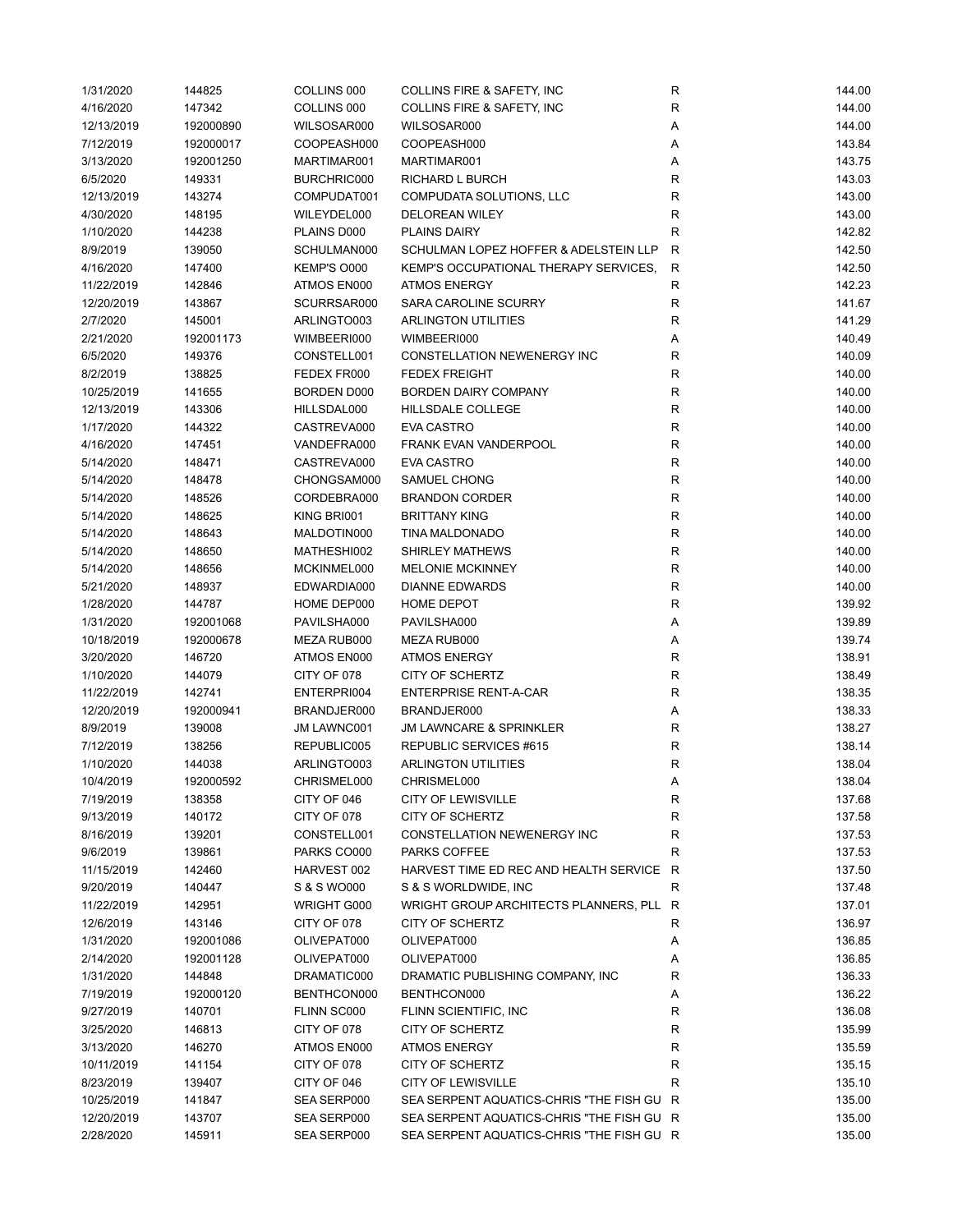| 3/13/2020  | 146390    | SEA SERP000        | SEA SERPENT AQUATICS-CHRIS "THE FISH GU R |             | 135.00 |
|------------|-----------|--------------------|-------------------------------------------|-------------|--------|
| 4/2/2020   | 147015    | SEA SERP000        | SEA SERPENT AQUATICS-CHRIS "THE FISH GU R |             | 135.00 |
| 6/12/2020  | 149768    | SEA SERP000        | SEA SERPENT AQUATICS-CHRIS "THE FISH GU R |             | 135.00 |
| 7/26/2019  | 192000142 | LAHVIRON000        | LAHVIRON000                               | Α           | 134.24 |
| 4/23/2020  | 147856    | SPALDFRA000        | <b>FRANCES SPALDING</b>                   | R           | 134.00 |
| 7/26/2019  | 138607    | CITY OF 010        | CITY OF CARROLLTON                        | $\mathsf R$ | 133.89 |
| 9/27/2019  | 192000574 | SIMPKLIN000        | SIMPKLIN000                               | Α           | 133.60 |
| 6/19/2020  | 149876    | CITY OF 046        | <b>CITY OF LEWISVILLE</b>                 | $\mathsf R$ | 133.47 |
| 1/31/2020  | 144851    | EMS LINQ000        | <b>EMS LINQ INC</b>                       | R           | 133.34 |
| 9/20/2019  | 140496    | WALOSHEA000        | <b>HEATHER WALOSKI</b>                    | $\mathsf R$ | 133.30 |
| 12/13/2019 | 143515    | PEDIATRI000        | THE PEDIATRIC THERAPY CENTER              | $\mathsf R$ | 133.29 |
| 7/26/2019  | 138716    | AT&T LON000        | AT&T LONG DISTANCE                        | R           | 133.22 |
| 11/15/2019 | 142374    | AT&T 000           | AT&T                                      | R           | 132.97 |
| 8/2/2019   | 192000175 | RAMIRMYR000        | RAMIRMYR000                               | Α           | 132.95 |
|            |           |                    |                                           |             |        |
| 6/19/2020  | 149823    | ATMOS EN000        | <b>ATMOS ENERGY</b>                       | R           | 132.66 |
| 7/19/2019  | 138494    | ENTERPRI004        | <b>ENTERPRISE RENT-A-CAR</b>              | $\mathsf R$ | 132.59 |
| 4/23/2020  | 147532    | ATMOS EN000        | <b>ATMOS ENERGY</b>                       | $\mathsf R$ | 132.47 |
| 7/12/2019  | 192000009 | BROWNTAS000        | BROWNTAS000                               | Α           | 132.24 |
| 9/20/2019  | 140352    | GARIMVEN000        | <b>VENUGOPAL GARIMELLA</b>                | R           | 132.05 |
| 10/25/2019 | 192000694 | HICKSBEN000        | HICKSBEN000                               | Α           | 131.70 |
| 5/7/2020   | 148359    | SCHOOL H000        | SCHOOL HEALTH CORPORATION                 | R           | 131.59 |
| 2/21/2020  | 145658    | <b>UPS 001</b>     | <b>UPS</b>                                | $\mathsf R$ | 131.44 |
| 9/6/2019   | 192000454 | CLEMENIC000        | CLEMENIC000                               | Α           | 131.31 |
| 10/25/2019 | 141731    | M CID AS000        | M CID ASSESSMENT SERVICES INC             | R           | 131.25 |
| 11/1/2019  | 142058    | M CID AS000        | M CID ASSESSMENT SERVICES INC             | $\mathsf R$ | 131.25 |
| 8/23/2019  | 139553    | SUPERIOR006        | <b>SUPERIOR LAWN SCAPES</b>               | $\mathsf R$ | 131.19 |
| 12/6/2019  | 143124    | AT&T 000           | AT&T                                      | $\mathsf R$ | 131.11 |
| 1/10/2020  | 144190    | AT&T 000           | AT&T                                      | R           | 131.11 |
| 1/17/2020  | 192001035 | WARD KAR000        | WARD KAR000                               | Α           | 130.85 |
| 6/12/2020  | 149714    | JONES SC000        | JONES SCHOOL SUPPLY CO, INC               | R           | 130.82 |
| 6/12/2020  | 149660    | ATMOS EN000        | <b>ATMOS ENERGY</b>                       | R           | 130.63 |
| 5/14/2020  | 148411    | ANDERTAR001        | <b>TARA ANDERSON</b>                      | $\mathsf R$ | 130.50 |
| 3/6/2020   | 146029    | AT&T 000           | AT&T                                      | R           | 130.27 |
| 4/16/2020  | 147505    | AT&T 000           | AT&T                                      | R           | 130.27 |
| 7/12/2019  | 138160    | SPIRIT M000        | SPIRIT MONKEY, LLC                        | R           | 130.00 |
| 1/10/2020  |           | CITY OF 086        | CITY OF CARROLLTON                        | $\mathsf R$ | 130.00 |
|            | 144080    |                    |                                           |             |        |
| 3/6/2020   | 146242    | TRIUMPH 000        | <b>TRIUMPH CHURCH</b>                     | ${\sf R}$   | 130.00 |
| 3/20/2020  | 146636    | KIVY RAD000        | <b>KIVY RADIO</b>                         | $\mathsf R$ | 130.00 |
| 6/5/2020   | 149316    | AT&T 005           | AT&T                                      | $\mathsf R$ | 129.95 |
| 5/7/2020   | 192001321 | GUY VER000         | GUY VER000                                | Α           | 129.89 |
| 2/7/2020   | 145004    | AT&T 000           | AT&T                                      | R           | 129.75 |
| 5/7/2020   | 148222    | AT&T 000           | AT&T                                      | ${\sf R}$   | 129.75 |
| 4/16/2020  | 147331    | CITY OF 012        | <b>CITY OF CORINTH</b>                    | R           | 129.39 |
| 7/26/2019  | 138717    | ATMOS EN000        | <b>ATMOS ENERGY</b>                       | R           | 129.24 |
| 8/2/2019   | 138787    | CENTERPO001        | <b>CENTERPOINT ENERGY</b>                 | R           | 129.11 |
| 7/12/2019  | 192000044 | SHELEKIM000        | SHELEKIM000                               | Α           | 129.00 |
| 12/6/2019  | 192000862 | REIERKRI000        | REIERKRI000                               | Α           | 129.00 |
| 8/23/2019  | 139390    | <b>BLICK AR000</b> | <b>BLICK ART MATERIALS LLC</b>            | R           | 128.76 |
| 9/20/2019  | 140318    | DANIERYA000        | <b>RYAN DANIELS</b>                       | R           | 128.60 |
| 8/2/2019   | 192000181 | WASIEROB000        | WASIEROB000                               | Α           | 128.42 |
| 9/20/2019  | 140443    | REMEDIA 000        | REMEDIA PUBLICATIONS INC                  | R           | 128.34 |
| 2/7/2020   | 145014    | <b>BLICK AR000</b> | <b>BLICK ART MATERIALS LLC</b>            | R           | 128.18 |
| 8/30/2019  | 192000325 | HOLLIKRI001        | HOLLIKRI001                               | Α           | 128.11 |
| 12/20/2019 | 143614    | CITY OF 046        | <b>CITY OF LEWISVILLE</b>                 | R           | 127.93 |
| 9/6/2019   | 139780    | AT&T 000           | AT&T                                      | R           | 127.64 |
| 10/4/2019  | 141009    | AT&T 000           | AT&T                                      | ${\sf R}$   | 127.64 |
| 3/20/2020  |           | ATMOS EN000        | <b>ATMOS ENERGY</b>                       | R           | 127.55 |
|            | 146535    |                    |                                           |             |        |
| 5/7/2020   | 148220    | ARLINGTO003        | <b>ARLINGTON UTILITIES</b>                | R           | 127.55 |
| 11/22/2019 | 142738    | EDUCATIO008        | EDUCATIONAL THERAPY SERVICES LLC          | R           | 127.50 |
| 12/20/2019 | 143777    | CITY OF 086        | CITY OF CARROLLTON                        | R           | 127.50 |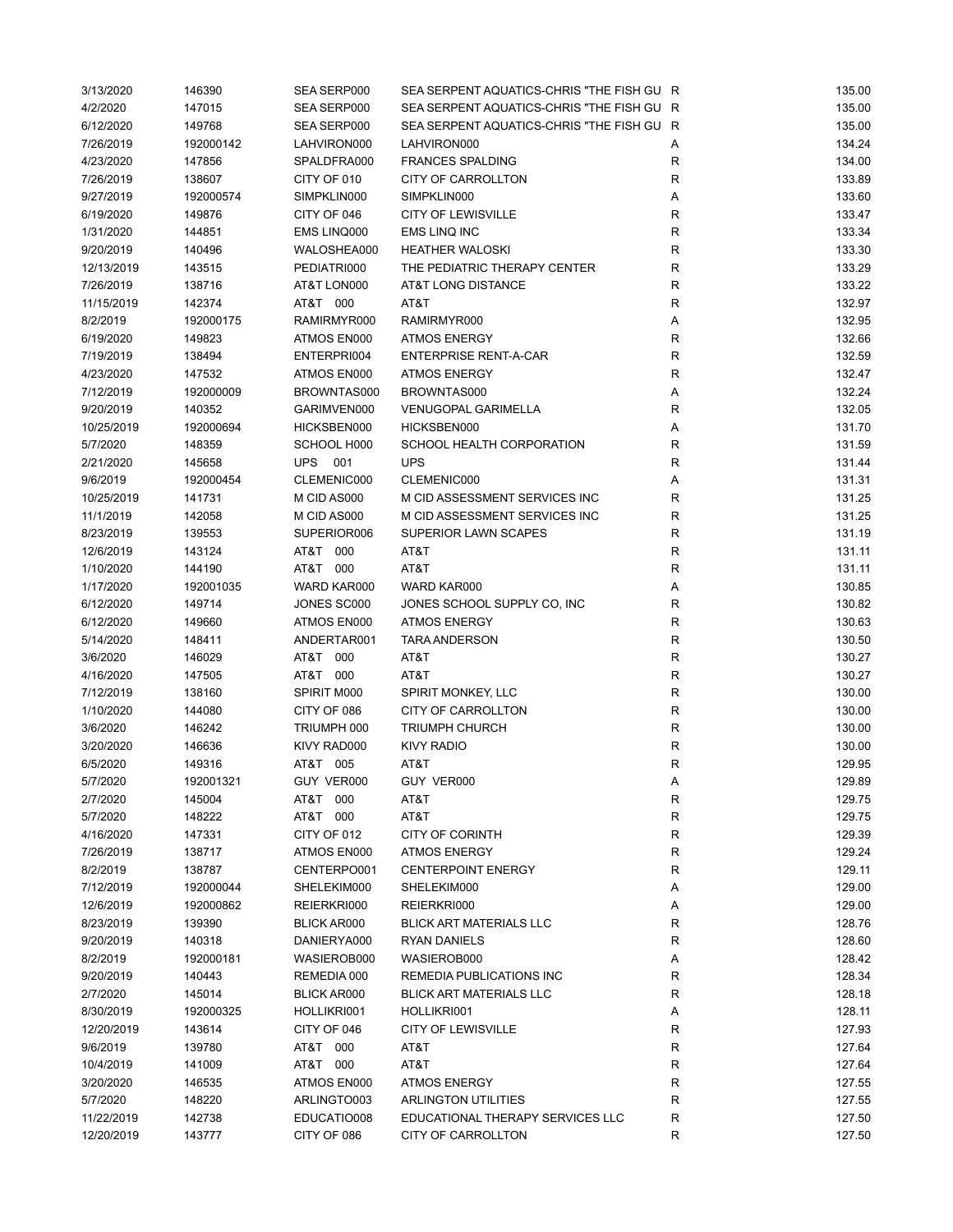| 4/16/2020  | 147424    | PUSH SPE000        | PUSH SPEECH SERVICES LLC                  | R            | 127.50 |
|------------|-----------|--------------------|-------------------------------------------|--------------|--------|
| 5/28/2020  | 149111    | ATMOS EN000        | <b>ATMOS ENERGY</b>                       | R            | 127.32 |
| 11/15/2019 | 142504    | TIME WAR004        | TIME WARNER CABLE                         | R            | 127.20 |
| 8/2/2019   | 192000168 | HOLLIKRI001        | HOLLIKRI001                               | Α            | 127.02 |
| 9/20/2019  | 140550    | JW PEPPE000        | JW PEPPER & SON INC                       | R            | 126.99 |
| 11/15/2019 | 142386    | <b>BLICK AR000</b> | <b>BLICK ART MATERIALS LLC</b>            | ${\sf R}$    | 126.80 |
| 2/21/2020  | 145668    | WILLIAM 001        | WILLIAM H SADLIER, INC                    | R            | 126.80 |
| 10/4/2019  | 192000614 | TAYLODEX000        | TAYLODEX000                               | Α            | 126.77 |
| 2/28/2020  | 145909    | SCHOOL H000        | SCHOOL HEALTH CORPORATION                 | R            | 126.36 |
| 10/4/2019  | 140859    | ATMOS EN000        | <b>ATMOS ENERGY</b>                       | $\mathsf R$  | 126.34 |
| 7/19/2019  | 138329    | AT&T 000           | AT&T                                      | R            | 126.12 |
| 1/31/2020  | 144914    | WOODWIND000        | WOODWIND & BRASSWIND, INC                 | R            | 126.00 |
| 5/21/2020  | 148865    | ATMOS EN000        | <b>ATMOS ENERGY</b>                       | R            | 126.00 |
| 6/26/2020  | 150198    | ATMOS EN000        | <b>ATMOS ENERGY</b>                       | R            | 125.91 |
| 5/7/2020   | 192001326 | SAPP MER000        | SAPP MER000                               |              | 125.40 |
|            |           |                    |                                           | Α            |        |
| 12/6/2019  | 143038    | LAKESHOR000        | LAKESHORE LEARNING MATERIALS              | R            | 125.37 |
| 2/7/2020   | 192001114 | WILHEGAR000        | WILHEGAR000                               | Α            | 125.35 |
| 11/1/2019  | 192000731 | MURRALIS000        | MURRALIS000                               | Α            | 125.28 |
| 12/20/2019 | 143778    | CITY OF 087        | <b>CITY OF FRISCO</b>                     | R            | 125.05 |
| 9/20/2019  | 140470    | THE UNIV006        | THE UNIVERSITY OF TEXAS AT AUSTIN         | $\mathsf R$  | 125.00 |
| 11/8/2019  | 142284    | BAVINBHA000        | BHARATA LAKSHMI BAVINENI                  | R            | 125.00 |
| 11/8/2019  | 142317    | GARDNMEL000        | <b>MELISSA GARDNER</b>                    | R            | 125.00 |
| 12/6/2019  | 143068    | SPECIALI000        | SPECIALIZED ASSESSMENT & CONSULTING, LI R |              | 125.00 |
| 12/20/2019 | 143759    | BRITTEN 000        | BRITTEN LIFT AND INSTALLATION SVS LLC     | R            | 125.00 |
| 1/31/2020  | 144899    | SPECIALI000        | SPECIALIZED ASSESSMENT & CONSULTING, LI R |              | 125.00 |
| 2/28/2020  | 145840    | CITY OF 086        | CITY OF CARROLLTON                        | R            | 125.00 |
| 4/23/2020  | 147876    | TCSAAL L000        | TCSAAL LLC                                | $\mathsf{R}$ | 125.00 |
| 5/7/2020   | 148292    | DZIUKLIS000        | <b>LISA DZIUK</b>                         | R            | 125.00 |
| 5/14/2020  | 148440    | BERGSAMA000        | AMANDA BERGSTROM                          | R            | 125.00 |
| 5/14/2020  | 148682    | PATELAMI000        | <b>AMISHA PATEL</b>                       | R            | 125.00 |
| 5/14/2020  | 148706    | REYNOMAG000        | <b>MAGALI REYNOSO</b>                     | R            | 125.00 |
| 5/14/2020  | 148743    | STEENKIM000        | KIMBERLY STEENO                           | ${\sf R}$    | 125.00 |
| 5/14/2020  | 148769    | TRAN SCO000        | <b>SCOTT TRAN</b>                         | R            | 125.00 |
| 12/13/2019 | 192000886 | PARSOMAR000        | PARSOMAR000                               | Α            | 124.89 |
| 12/20/2019 | 192000939 | AMBERRET000        | AMBERRET000                               | Α            | 124.77 |
| 9/20/2019  | 140391    | LAKESHOR000        | LAKESHORE LEARNING MATERIALS              | R            | 124.56 |
| 4/2/2020   | 147018    | SPARKLET000        | SPARKLETTS AND SIERRA SPRINGS             | ${\sf R}$    | 124.35 |
| 8/16/2019  | 192000240 | SU SUS000          | SU SUS000                                 | Α            | 124.15 |
| 9/6/2019   | 192000451 | TURNEWIN000        | TURNEWIN000                               | Α            | 124.12 |
| 2/21/2020  | 145697    | CITY OF 078        | CITY OF SCHERTZ                           | R            | 123.90 |
|            |           |                    |                                           |              |        |
| 8/23/2019  | 192000301 | TIJERMEL000        | TIJERMEL000                               | Α            | 123.31 |
| 4/9/2020   | 147107    | CITY OF 078        | <b>CITY OF SCHERTZ</b>                    | $\mathsf R$  | 123.29 |
| 3/6/2020   | 146110    | PERMIAN 000        | PERMIAN SPEECH AND LANGUAGE SERVICES      | R            | 123.25 |
| 10/11/2019 | 192000631 | EGGINELE000        | EGGINELE000                               | Α            | 123.04 |
| 9/13/2019  | 140009    | ATMOS EN000        | <b>ATMOS ENERGY</b>                       | R            | 123.01 |
| 11/8/2019  | 142136    | CITY OF 078        | <b>CITY OF SCHERTZ</b>                    | R            | 122.99 |
| 2/14/2020  | 192001118 | CLAVEJAI000        | CLAVEJAI000                               | Α            | 122.84 |
| 9/20/2019  | 140331    | EDEN YEN000        | YEN EDEN                                  | R            | 122.70 |
| 5/14/2020  | 148501    | CONSTELL001        | CONSTELLATION NEWENERGY INC               | R            | 122.70 |
| 8/16/2019  | 139240    | PLAINS D000        | <b>PLAINS DAIRY</b>                       | R            | 122.63 |
| 8/30/2019  | 139703    | <b>BORDEN D000</b> | BORDEN DAIRY COMPANY                      | R            | 122.50 |
| 9/6/2019   | 139792    | BORDEN D000        | BORDEN DAIRY COMPANY                      | R            | 122.50 |
| 11/1/2019  | 142026    | BORDEN D000        | <b>BORDEN DAIRY COMPANY</b>               | R            | 122.50 |
| 11/8/2019  | 142123    | BORDEN D000        | BORDEN DAIRY COMPANY                      | R            | 122.50 |
| 1/17/2020  | 144489    | BORDEN D000        | BORDEN DAIRY COMPANY                      | R            | 122.50 |
| 3/13/2020  | 146274    | BORDEN D000        | <b>BORDEN DAIRY COMPANY</b>               | R            | 122.50 |
| 8/30/2019  | 192000403 | QUATTEMI000        | QUATTEMI000                               | Α            | 122.48 |
| 11/22/2019 | 192000812 | MARTIONY000        | MARTIONY000                               | Α            | 122.38 |
| 11/8/2019  | 142300    | CRESCENT000        | <b>CRESCENT ELECTRIC</b>                  | R            | 122.32 |
| 2/28/2020  | 145829    | BRACKETT000        | <b>BRACKETT &amp; ELLIS</b>               | R            | 121.16 |
|            |           |                    |                                           |              |        |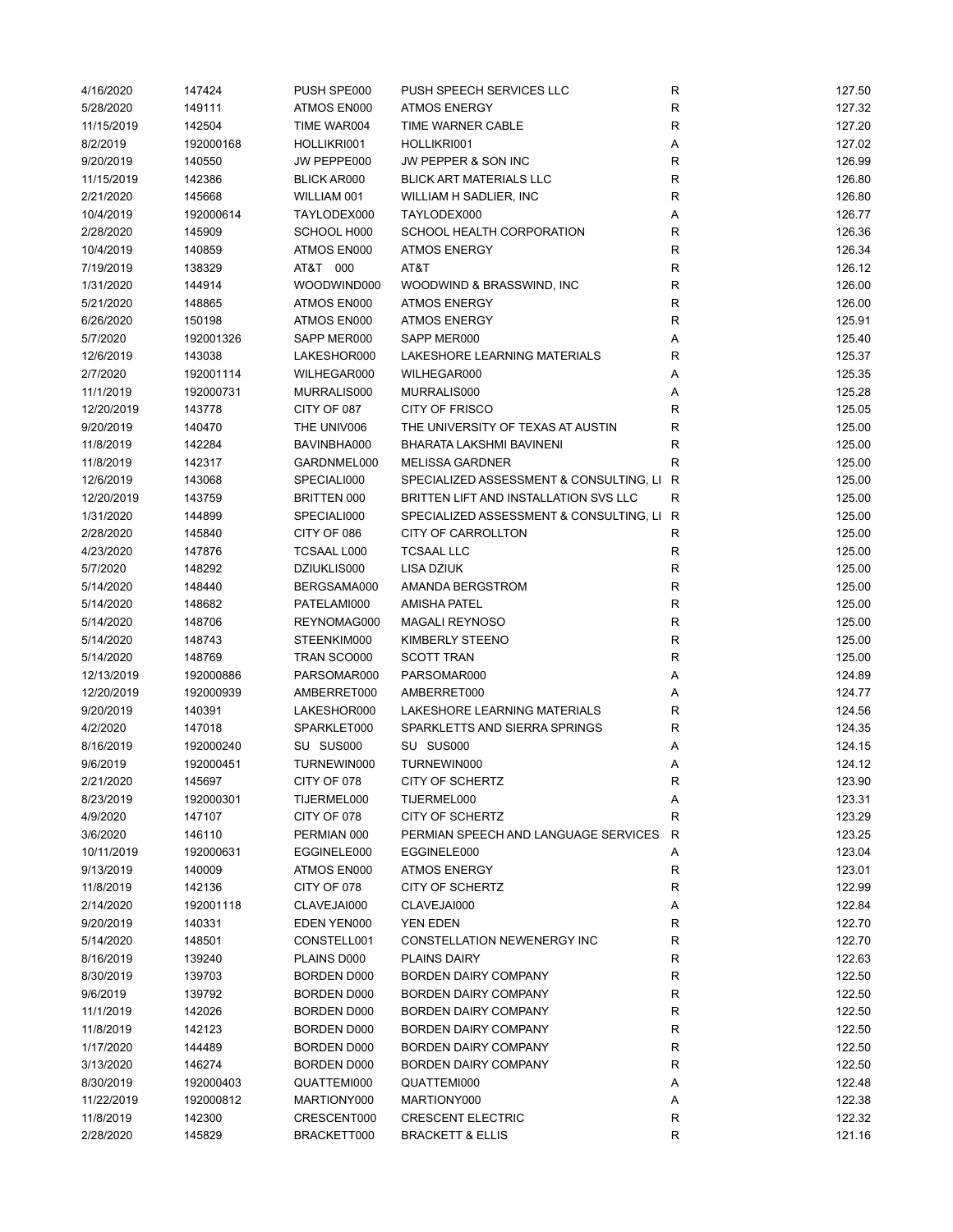| 8/30/2019  | 192000351 | SMITHASH001        | SMITHASH001                          | Α            | 121.03 |
|------------|-----------|--------------------|--------------------------------------|--------------|--------|
| 7/26/2019  | 192000157 | PORTEKIM000        | PORTEKIM000                          | Α            | 120.75 |
| 8/16/2019  | 192000238 | BENNEJEN000        | BENNEJEN000                          | Α            | 120.64 |
| 8/23/2019  | 139402    | CITY OF 046        | <b>CITY OF LEWISVILLE</b>            | $\mathsf{R}$ | 120.24 |
| 6/12/2020  | 149686    | CPS ENER000        | <b>CPS ENERGY</b>                    | R            | 120.12 |
| 7/26/2019  | 138724    | COSERV 000         | <b>COSERV</b>                        | $\mathsf{R}$ | 120.11 |
| 1/17/2020  | 144531    | PLAINS D000        | <b>PLAINS DAIRY</b>                  | R            | 120.03 |
| 2/28/2020  | 145881    | MICHAEL'002        | MICHAEL'S KEYS, INC                  | R            | 120.00 |
| 12/13/2019 | 143518    | PLAINS D000        | <b>PLAINS DAIRY</b>                  | R            | 119.27 |
| 8/30/2019  | 139591    | CENTERPO001        | <b>CENTERPOINT ENERGY</b>            | R            | 119.20 |
| 8/30/2019  | 192000398 | PABSTCON000        | PABSTCON000                          | Α            | 119.13 |
| 8/30/2019  | 192000414 | TAYLOSHA000        | TAYLOSHA000                          | Α            | 119.03 |
| 9/27/2019  | 192000552 | CLAVEJAI000        | CLAVEJAI000                          | Α            | 118.87 |
| 12/13/2019 | 192000896 | HOWE NAN000        | HOWE NAN000                          | Α            | 118.87 |
| 1/10/2020  | 192000995 | WEDDIMIC000        | WEDDIMIC000                          | Α            | 118.87 |
|            |           |                    |                                      |              |        |
| 1/17/2020  | 192001024 | MENDOMEL002        | MENDOMEL002                          | Α            | 118.87 |
| 2/14/2020  | 192001127 | MILLECAR000        | MILLECAR000                          | Α            | 118.87 |
| 3/6/2020   | 192001219 | MCWILSTE000        | MCWILSTE000                          | Α            | 118.87 |
| 5/7/2020   | 192001325 | PORTEKAR000        | PORTEKAR000                          | Α            | 118.87 |
| 3/13/2020  | 146448    | NORTH CE000        | NORTH CENTRAL TEXAS COLLEGE          | R            | 118.80 |
| 12/13/2019 | 192000891 | BANNOMIC000        | BANNOMIC000                          | Α            | 118.80 |
| 11/1/2019  | 142056    | LAKESHOR000        | <b>LAKESHORE LEARNING MATERIALS</b>  | R            | 118.72 |
| 2/28/2020  | 145996    | PLAINS D000        | <b>PLAINS DAIRY</b>                  | R            | 118.03 |
| 1/17/2020  | 192001043 | TALIETIF000        | TALIETIF000                          | Α            | 118.00 |
| 1/31/2020  | 192001063 | JAIMEEST000        | JAIMEEST000                          | Α            | 118.00 |
| 12/20/2019 | 143694    | PHONAK L000        | PHONAK, LLC                          | $\mathsf{R}$ | 117.99 |
| 10/11/2019 | 141124    | ATMOS EN000        | <b>ATMOS ENERGY</b>                  | $\mathsf{R}$ | 117.48 |
| 8/23/2019  | 139517    | CITY OF 010        | CITY OF CARROLLTON                   | R            | 117.36 |
| 2/7/2020   | 145209    | PLAINS D000        | <b>PLAINS DAIRY</b>                  | R            | 117.27 |
| 3/6/2020   | 146214    | PLAINS D000        | <b>PLAINS DAIRY</b>                  | R            | 117.27 |
| 3/13/2020  | 192001253 | ORTIZOSC000        | ORTIZOSC000                          | Α            | 117.27 |
| 7/26/2019  | 138609    | CITY OF 010        | CITY OF CARROLLTON                   | R            | 116.64 |
| 12/20/2019 | 143775    | CITY OF 010        | CITY OF CARROLLTON                   | R            | 116.64 |
| 3/25/2020  | 146778    | AT&T LON000        | <b>AT&amp;T LONG DISTANCE</b>        | R            | 116.64 |
| 9/20/2019  | 140436    | PRITCKIM000        | KIMYATTA CHEVETTE PRITCHETT          | R            | 116.58 |
| 6/26/2020  | 150205    | <b>BLICK AR000</b> | <b>BLICK ART MATERIALS LLC</b>       | R            | 116.58 |
| 4/30/2020  | 192001312 | ALLENJUL000        | ALLENJUL000                          | Α            | 116.33 |
| 8/9/2019   | 192000209 | RARIDLYN000        | RARIDLYN000                          | Α            | 116.10 |
| 1/24/2020  | 144624    | HIGGINBO002        | <b>HIGGINBOTHAM INSURANCE AGENCY</b> | R            | 116.00 |
| 7/26/2019  | 138634    | E-THERAP001        | E-THERAPY LLC                        | R            | 115.50 |
| 1/17/2020  | 144515    | E-THERAP001        | <b>E-THERAPY LLC</b>                 | R            | 115.50 |
| 2/7/2020   | 145016    | <b>BSN SPOR000</b> | <b>BSN SPORTS, LLC</b>               | $\mathsf{R}$ | 115.50 |
| 4/23/2020  | 147534    | ATMOS EN000        | <b>ATMOS ENERGY</b>                  | $\mathsf{R}$ | 115.46 |
| 11/15/2019 | 142481    | PLAINS D000        | <b>PLAINS DAIRY</b>                  | R            | 115.27 |
| 3/20/2020  | 192001264 | LUCASKIM000        | KIMBERLY DAWN LUCAS                  |              | 115.24 |
| 10/25/2019 | 141860    | WEISMCAS000        | <b>CASSIE WEISMAN</b>                | Α<br>R       | 115.00 |
|            |           |                    |                                      | $\mathsf{R}$ |        |
| 4/30/2020  | 147940    | ALLBRMAK000        | MAKAYLYE ALLBRIGHT                   |              | 115.00 |
| 4/30/2020  | 148060    | GLATTRAY001        | <b>RAYMOND GLATT</b>                 | ${\sf R}$    | 115.00 |
| 12/20/2019 | 143609    | CITY OF 046        | <b>CITY OF LEWISVILLE</b>            | R            | 114.89 |
| 8/30/2019  | 139699    | ATMOS EN000        | <b>ATMOS ENERGY</b>                  | R            | 114.63 |
| 3/6/2020   | 192001225 | REDINTAE000        | REDINTAE000                          | Α            | 114.57 |
| 7/12/2019  | 192000082 | SCHNEEFF000        | SCHNEEFF000                          | Α            | 114.08 |
| 7/19/2019  | 192000125 | JIMENAND001        | JIMENAND001                          | Α            | 113.69 |
| 10/18/2019 | 141467    | UPS 001            | <b>UPS</b>                           | R            | 113.42 |
| 10/11/2019 | 192000633 | HAMMOJES000        | HAMMOJES000                          | Α            | 113.39 |
| 12/6/2019  | 143102    | <b>UPS</b><br>001  | <b>UPS</b>                           | R            | 113.24 |
| 2/28/2020  | 192001186 | JAIMEEST000        | JAIMEEST000                          | Α            | 113.19 |
| 1/31/2020  | 144948    | CORNERST000        | <b>CORNERSTONE STAFFING</b>          | R            | 113.10 |
| 12/6/2019  | 192000864 | TAYLOSAS000        | TAYLOSAS000                          | Α            | 113.05 |
| 8/9/2019   | 192000208 | RANDLJAS000        | RANDLJAS000                          | Α            | 112.96 |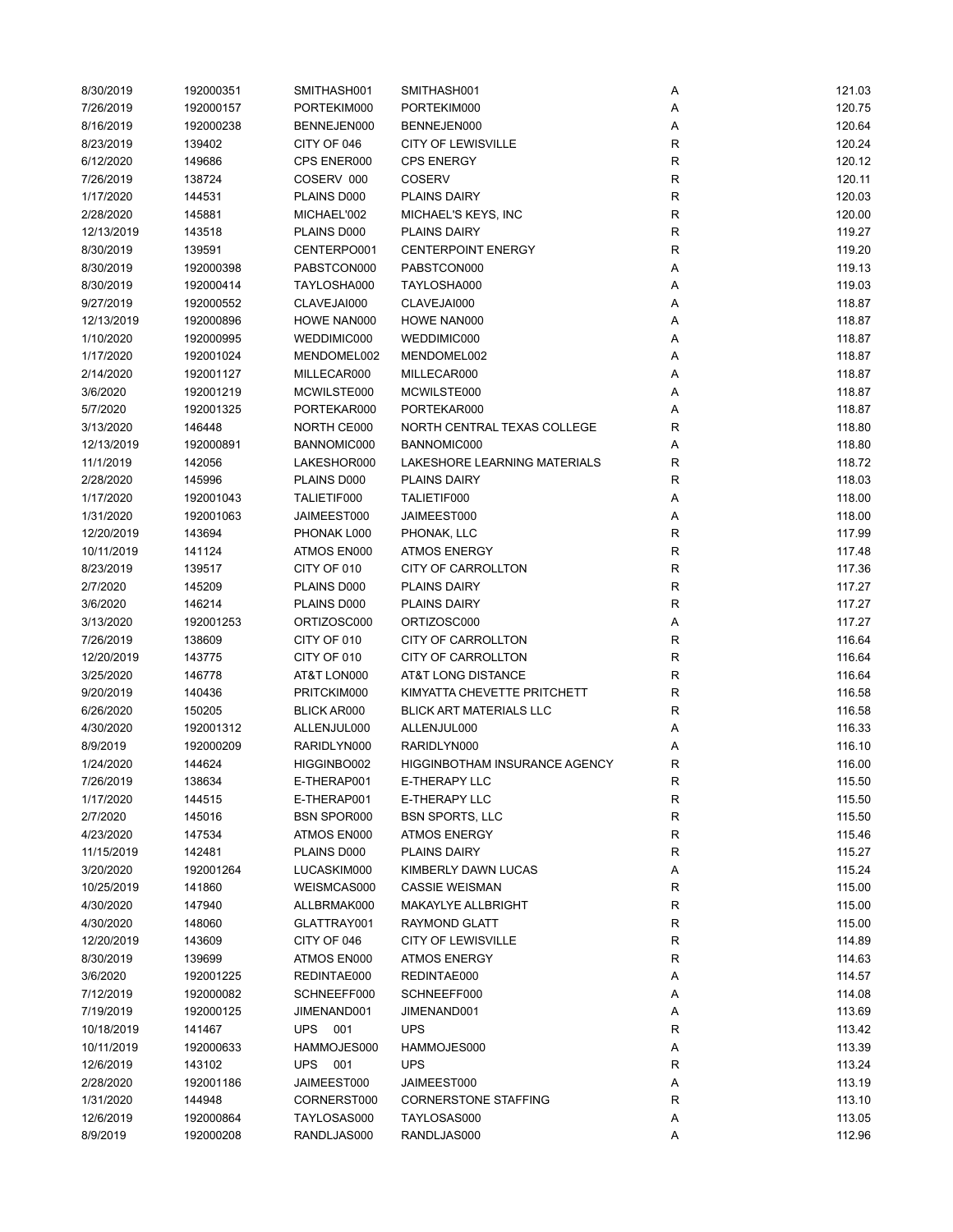| 3/25/2020  | 146858    | LONE STA011                | LONE STAR PERCUSSION                             | R            | 112.77 |
|------------|-----------|----------------------------|--------------------------------------------------|--------------|--------|
| 3/20/2020  | 146747    | TEMPEMAR000                | MARY JOANNE TEMPELMEYER                          | R            | 112.50 |
| 2/21/2020  | 145527    | BETSY RO000                | BETSY ROSS FLAG GIRL, INC                        | R            | 112.18 |
| 12/6/2019  | 143014    | CITY OF 081                | <b>CITY OF LEWISVILLE</b>                        | $\mathsf R$  | 112.00 |
| 2/14/2020  | 145322    | <b>HALL PAS000</b>         | <b>HALL PASS</b>                                 | R            | 112.00 |
| 6/19/2020  | 150027    | NOTARY P000                | NOTARY PUBLIC UNDERWRITERS AGENCY OF             | $\mathsf{R}$ | 112.00 |
| 8/30/2019  | 192000405 | RASMUROB000                | RASMUROB000                                      | Α            | 111.88 |
| 10/4/2019  | 140930    | MCGRAW-H000                | MCGRAW-HILL SCHOOL EDUCATION HOLDING: R          |              | 111.78 |
| 7/12/2019  | 192000021 | HICKSBEN000                | HICKSBEN000                                      | Α            | 111.76 |
| 9/20/2019  | 140395    | LEECKLYN000                | LYNETTE LEECK                                    | R            | 111.30 |
| 10/4/2019  | 140914    | ENTERPRI004                | <b>ENTERPRISE RENT-A-CAR</b>                     | R            | 111.30 |
| 3/20/2020  | 146741    | SPRINGHI001                | SPRINGHILL SUITES HOUSTON NORTH                  | R            | 111.18 |
| 11/1/2019  | 141908    | COMPUDAT001                | COMPUDATA SOLUTIONS, LLC                         | R            | 111.00 |
| 7/26/2019  | 192000140 | EVANSAIM000                | EVANSAIM000                                      | Α            | 110.96 |
| 12/27/2019 | 143913    | ATMOS EN000                | <b>ATMOS ENERGY</b>                              | R            | 110.61 |
|            | 140418    | NGUYETAY001                | <b>TAYLOR NGUYEN</b>                             | $\mathsf R$  |        |
| 9/20/2019  |           |                            |                                                  |              | 110.45 |
| 4/30/2020  | 148066    | HARPEJEN000                | <b>JENNIFER HARPER</b>                           | R            | 110.23 |
| 10/4/2019  | 140922    | GREGORY'000                | <b>GREGORY'S PLUMBING</b>                        | ${\sf R}$    | 110.00 |
| 10/18/2019 | 141406    | MICHAEL'002                | MICHAEL'S KEYS, INC                              | R            | 110.00 |
| 10/25/2019 | 141734    | MULTI-SP000                | MULTI-SPORTS OFFICIALS ASSOCIATION               | $\mathsf R$  | 110.00 |
| 11/22/2019 | 142918    | PLANO RD000                | <b>PLANO RDSPD</b>                               | R            | 110.00 |
| 12/13/2019 | 143252    | CAVANLAU000                | LAUREN CAVANAUGH                                 | R            | 110.00 |
| 8/2/2019   | 138901    | ATMOS EN000                | <b>ATMOS ENERGY</b>                              | R            | 109.96 |
| 9/27/2019  | 140827    | SPARKLET000                | SPARKLETTS AND SIERRA SPRINGS                    | R            | 109.84 |
| 11/15/2019 | 142382    | <b>AUSTIN S002</b>         | <b>AUSTIN STRINGS</b>                            | $\mathsf R$  | 109.80 |
| 7/26/2019  | 192000143 | MOORELUL000                | MOORELUL000                                      | Α            | 109.76 |
| 9/20/2019  | 140385    | KING ARI000                | ARIANNA TSAKONAS KING                            | R            | 109.45 |
| 9/20/2019  | 140311    | COSERV 000                 | <b>COSERV</b>                                    | $\mathsf R$  | 109.35 |
| 8/30/2019  | 192000393 | MCCOYDES000                | MCCOYDES000                                      | Α            | 109.31 |
| 10/18/2019 | 141571    | COSERV 000                 | <b>COSERV</b>                                    | R            | 109.24 |
| 12/13/2019 | 143305    | HIGGINBO002                | HIGGINBOTHAM INSURANCE AGENCY                    | R            | 109.00 |
| 12/20/2019 | 143674    | <b>IEW - IN000</b>         | IEW - INSTITUTE FOR EXCELLENCE IN WRITING        | R            | 108.90 |
| 8/30/2019  | 139671    | TIDMORE 001                | <b>TIDMORE FLAGS</b>                             | R            | 108.85 |
| 10/25/2019 | 192000697 | RAMIRMYR000                | RAMIRMYR000                                      | Α            | 108.46 |
| 9/20/2019  | 192000530 | AGUILESM000                | AGUILESM000                                      | Α            | 108.32 |
| 11/8/2019  | 142240    | SPARKLET000                | SPARKLETTS AND SIERRA SPRINGS                    | R            | 108.19 |
| 9/6/2019   | 192000428 | CHOWDSHA000                | CHOWDSHA000                                      | Α            | 108.12 |
| 4/2/2020   | 146947    | COMMUNIC000                | <b>COMMUNICATION BY HAND, LLC</b>                | R            | 108.00 |
| 10/4/2019  | 192000607 | RAMIRMYR000                | RAMIRMYR000                                      | Α            | 107.88 |
| 4/16/2020  | 147318    | ATMOS EN000                | <b>ATMOS ENERGY</b>                              | R            | 107.79 |
| 2/21/2020  | 145513    | ABILENE 004                | ABILENE GOODWILL INDUSTRIES INC                  | R            | 107.46 |
| 9/27/2019  | 140789    |                            |                                                  | R            | 107.19 |
| 1/31/2020  | 144966    | CENTERPO001<br>PLAINS D000 | <b>CENTERPOINT ENERGY</b><br><b>PLAINS DAIRY</b> |              | 107.11 |
|            |           |                            | LAURIE JALENAK                                   | R            |        |
| 2/7/2020   | 145204    | JALENLAU000                |                                                  | R            | 106.25 |
| 8/30/2019  | 192000330 | LACY TYE000                | LACY TYE000                                      | Α            | 105.83 |
| 9/6/2019   | 139837    | EAI EDUC000                | EAI EDUCATION                                    | R            | 105.80 |
| 10/25/2019 | 141814    | ENTERPRI004                | <b>ENTERPRISE RENT-A-CAR</b>                     | ${\sf R}$    | 105.78 |
| 12/20/2019 | 143594    | BLICK AR000                | <b>BLICK ART MATERIALS LLC</b>                   | R            | 105.60 |
| 4/23/2020  | 147595    | CITY OF 010                | CITY OF CARROLLTON                               | R            | 105.52 |
| 10/18/2019 | 141408    | MOUNTAIN000                | <b>MOUNTAIN GLACIER, LLC</b>                     | R            | 105.48 |
| 8/30/2019  | 192000366 | BAILESAR000                | BAILESAR000                                      | Α            | 105.37 |
| 4/16/2020  | 147442    | STEPEGRA000                | <b>GRACE MARGARET STEPEK</b>                     | R            | 105.34 |
| 9/20/2019  | 140265    | BORDEN D000                | <b>BORDEN DAIRY COMPANY</b>                      | R            | 105.00 |
| 9/27/2019  | 140658    | BORDEN D000                | <b>BORDEN DAIRY COMPANY</b>                      | R            | 105.00 |
| 10/4/2019  | 140864    | BORDEN D000                | <b>BORDEN DAIRY COMPANY</b>                      | R            | 105.00 |
| 11/15/2019 | 142516    | WACHSMAR000                | <b>MARION WACHSMANN</b>                          | R            | 105.00 |
| 1/31/2020  | 144806    | BORDEN D000                | BORDEN DAIRY COMPANY                             | ${\sf R}$    | 105.00 |
| 2/21/2020  | 145529    | BORDEN D000                | BORDEN DAIRY COMPANY                             | R            | 105.00 |
| 5/14/2020  | 148620    | JORDAGIL000                | <b>GILMA JORDAN</b>                              | R            | 105.00 |
| 5/14/2020  | 148767    | TORREJOS003                | <b>JOSIRIS TORRES</b>                            | R            | 105.00 |
|            |           |                            |                                                  |              |        |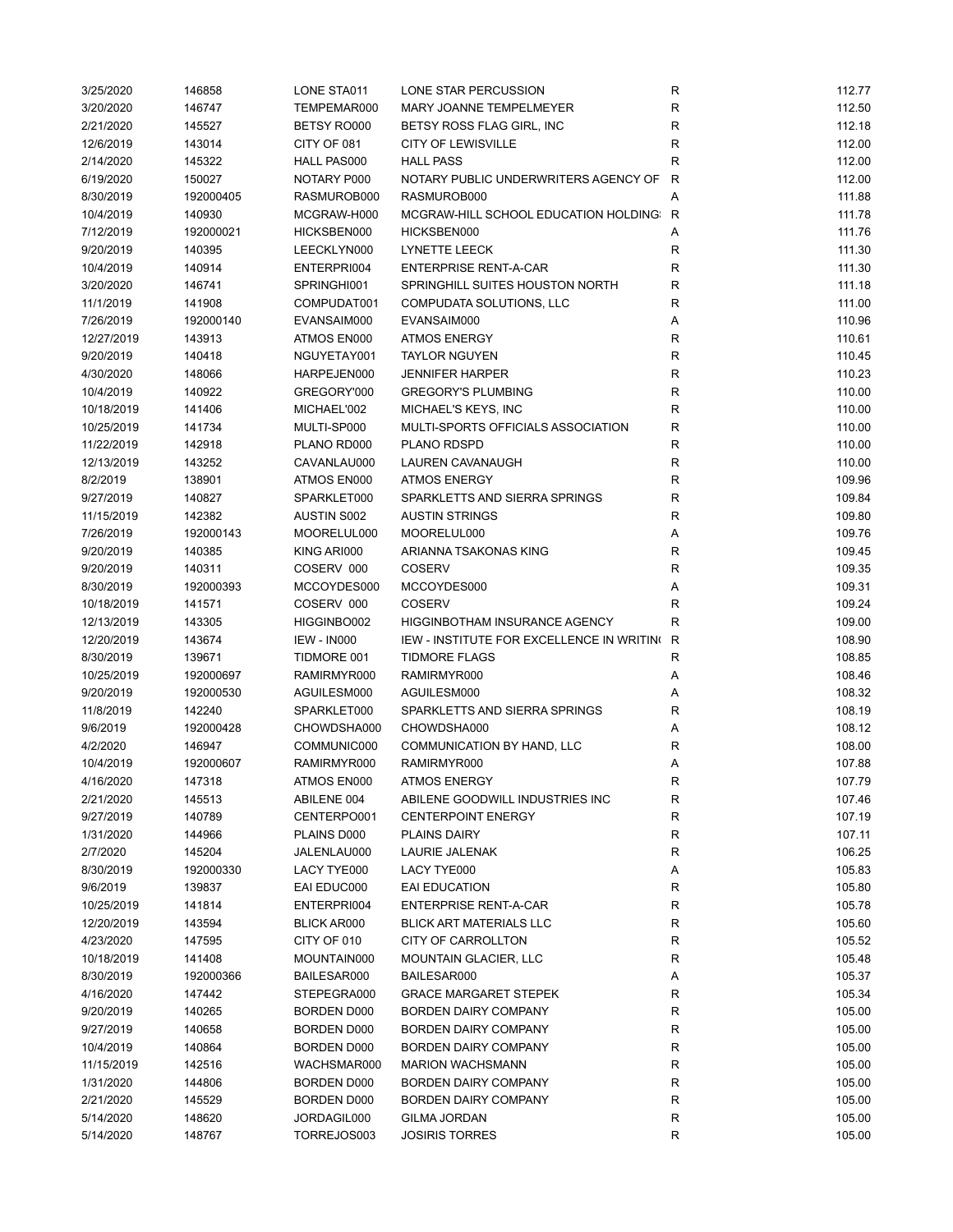| 5/14/2020  | 148786    | WESLETAR000        | <b>TARAMESHIA WESLEY</b>                 | R           | 105.00 |
|------------|-----------|--------------------|------------------------------------------|-------------|--------|
| 2/14/2020  | 145340    | MOUNTAIN000        | MOUNTAIN GLACIER, LLC                    | R           | 104.97 |
| 8/16/2019  | 139295    | ATMOS EN000        | <b>ATMOS ENERGY</b>                      | R           | 104.35 |
| 8/30/2019  | 192000359 | WARD JAM000        | WARD JAM000                              | Α           | 103.80 |
| 7/19/2019  | 192000098 | DOWNSSAR000        | DOWNSSAR000                              | Α           | 103.78 |
| 7/12/2019  | 192000004 | BAKERJEN001        | BAKERJEN001                              | Α           | 103.70 |
| 12/20/2019 | 192000958 | WELLSMEL000        | WELLSMEL000                              | Α           | 103.59 |
| 9/20/2019  | 192000529 | WALKEEMM000        | WALKEEMM000                              | Α           | 103.54 |
| 11/1/2019  | 141882    | ATMOS EN000        | <b>ATMOS ENERGY</b>                      | R           | 103.43 |
| 2/28/2020  | 145827    | BIO CORP000        | <b>BIO CORPORATION</b>                   | $\mathsf R$ | 103.36 |
| 9/20/2019  | 140396    | LEHNEHOR000        | <b>HORTENSIA LEHNERTZ</b>                | R           | 103.25 |
| 2/7/2020   | 145224    | TOWNEPLA001        | <b>TOWNEPLACE SUITES BY MARRIOTT</b>     | R           | 103.05 |
| 2/28/2020  | 145926    | TOWNEPLA001        | TOWNEPLACE SUITES BY MARRIOTT            | R           | 103.05 |
| 8/30/2019  | 192000397 | O'DEALIB000        | O'DEALIB000                              | Α           | 103.00 |
| 11/15/2019 | 192000774 | GARABHER000        | GARABHER000                              | Α           | 102.98 |
| 3/13/2020  | 146394    | SPARKLET000        | SPARKLETTS AND SIERRA SPRINGS            | R           | 102.95 |
| 12/13/2019 | 143231    | ABLE GLA000        | ABLE GLASS & MIRROR CO, INC              | $\mathsf R$ | 102.84 |
|            |           |                    |                                          |             |        |
| 12/13/2019 | 143371    | SPRINGHI000        | <b>SPRINGHILL SUITES</b>                 | R           | 102.78 |
| 2/28/2020  | 145826    | <b>BEST WES000</b> | BEST WESTERN INN AND SUITES              | R           | 102.72 |
| 11/15/2019 | 142552    | ATMOS EN000        | <b>ATMOS ENERGY</b>                      | ${\sf R}$   | 102.60 |
| 2/7/2020   | 145232    | UPS 001            | <b>UPS</b>                               | $\mathsf R$ | 102.32 |
| 9/20/2019  | 140262    | BLAKETHE000        | <b>THERESA BLAKE</b>                     | $\mathsf R$ | 102.25 |
| 5/21/2020  | 148868    | ATMOS EN000        | <b>ATMOS ENERGY</b>                      | R           | 101.53 |
| 5/28/2020  | 192001366 | BROGDJAS000        | BROGDJAS000                              | Α           | 101.29 |
| 1/28/2020  | 144789    | HOME DEP000        | HOME DEPOT                               | R           | 101.07 |
| 6/5/2020   | 149450    | KERBEJOE000        | <b>JOE KERBER</b>                        | $\mathsf R$ | 101.00 |
| 6/5/2020   | 149322    | ATMOS EN000        | <b>ATMOS ENERGY</b>                      | ${\sf R}$   | 100.60 |
| 6/26/2020  | 150286    | LONE STA011        | LONE STAR PERCUSSION                     | R           | 100.49 |
| 11/22/2019 | 192000814 | MOUNTKRI000        | MOUNTKRI000                              | Α           | 100.34 |
| 9/20/2019  | 140426    | PAYNEANG000        | ANGELA PAYNE                             | R           | 100.30 |
| 8/30/2019  | 192000362 | WILLICHR003        | WILLICHR003                              | Α           | 100.11 |
| 7/26/2019  | 138751    | TEXAS AS004        | TEXAS ASSOCIATION OF INDEPENDENT ATHLE R |             | 100.00 |
| 8/2/2019   | 138923    | HEITZJOH000        | <b>JOHN HEITZENRATER</b>                 | R           | 100.00 |
| 8/16/2019  | 139223    | HAID MAT000        | <b>MATTHEW THOMAS HAID</b>               | R           | 100.00 |
| 8/23/2019  | 139391    | BURNSRYA000        | RYAN DAVID BURNS                         | R           | 100.00 |
| 8/23/2019  | 139394    | CASTIDIA000        | <b>DIANA CASTILLO</b>                    | $\mathsf R$ | 100.00 |
| 8/23/2019  | 139467    | PURCHASE000        | <b>PURCHASE POWER</b>                    | ${\sf R}$   | 100.00 |
| 9/6/2019   | 139865    | PHONAK L000        | PHONAK, LLC                              | R           | 100.00 |
| 9/6/2019   | 139955    | JASPER-L000        | JASPER-LAKE SAM RAYBURN AREA CHAMBER R   |             | 100.00 |
| 9/20/2019  | 140509    | BURDIDOU000        | DOUGLAS BURDITT JR                       | R           | 100.00 |
| 9/27/2019  | 140787    | BURDIDOU000        | <b>DOUGLAS BURDITT JR</b>                | R           | 100.00 |
| 10/11/2019 | 141272    | BURDIDOU000        | DOUGLAS BURDITT JR                       | ${\sf R}$   | 100.00 |
| 10/18/2019 | 141341    | BURDIDOU000        | DOUGLAS BURDITT JR                       | R           | 100.00 |
| 10/25/2019 | 141803    | BETHLTON000        | TONYA DAVIS BETHLY                       | R           | 100.00 |
| 11/22/2019 | 142771    | JW PEPPE000        | JW PEPPER & SON INC                      | R           | 100.00 |
| 12/20/2019 | 143672    | HILLSDAL000        | HILLSDALE COLLEGE                        | ${\sf R}$   | 100.00 |
| 1/17/2020  | 144321    | BURDIDOU000        | <b>DOUGLAS BURDITT JR</b>                | ${\sf R}$   | 100.00 |
| 1/17/2020  | 144535    | RUSSECAR000        | <b>CARLA RUSSELL</b>                     | R           | 100.00 |
| 1/24/2020  | 144639    | KIDS THE000        | KIDS THERAPY, S.E.T., LLC                | ${\sf R}$   | 100.00 |
| 2/14/2020  | 145378    | SCURRSAR000        | SARA CAROLINE SCURRY                     | ${\sf R}$   | 100.00 |
| 2/21/2020  | 145516    | AGGIELAN000        | AGGIELAND SAFARI LLC                     | R           | 100.00 |
|            |           |                    |                                          |             |        |
| 3/13/2020  | 146273    | BOMMAVEN000        | <b>VENKATESH BOMMA</b>                   | R           | 100.00 |
| 3/20/2020  | 146529    | ATHYSKAN000        | KANAHA ATHYSIVAM                         | R           | 100.00 |
| 3/20/2020  | 146538    | BLAKETIM000        | TIM BLAKE                                | R           | 100.00 |
| 3/20/2020  | 146621    | HAKE MER000        | <b>MEREDITH HAKE</b>                     | R           | 100.00 |
| 3/20/2020  | 146645    | MUMUNRAS000        | RASHIDA MUMUNI                           | ${\sf R}$   | 100.00 |
| 3/20/2020  | 146654    | PRINCTAM000        | <b>TAMEKA PRINCE</b>                     | ${\sf R}$   | 100.00 |
| 4/9/2020   | 147083    | BARGEKIM000        | KIMBERLY A BARGER                        | R           | 100.00 |
| 4/16/2020  | 147444    | TCSAAL L000        | <b>TCSAAL LLC</b>                        | R           | 100.00 |
| 5/7/2020   | 148311    | JOESEJUL001        | JULIE JOESEL                             | ${\sf R}$   | 100.00 |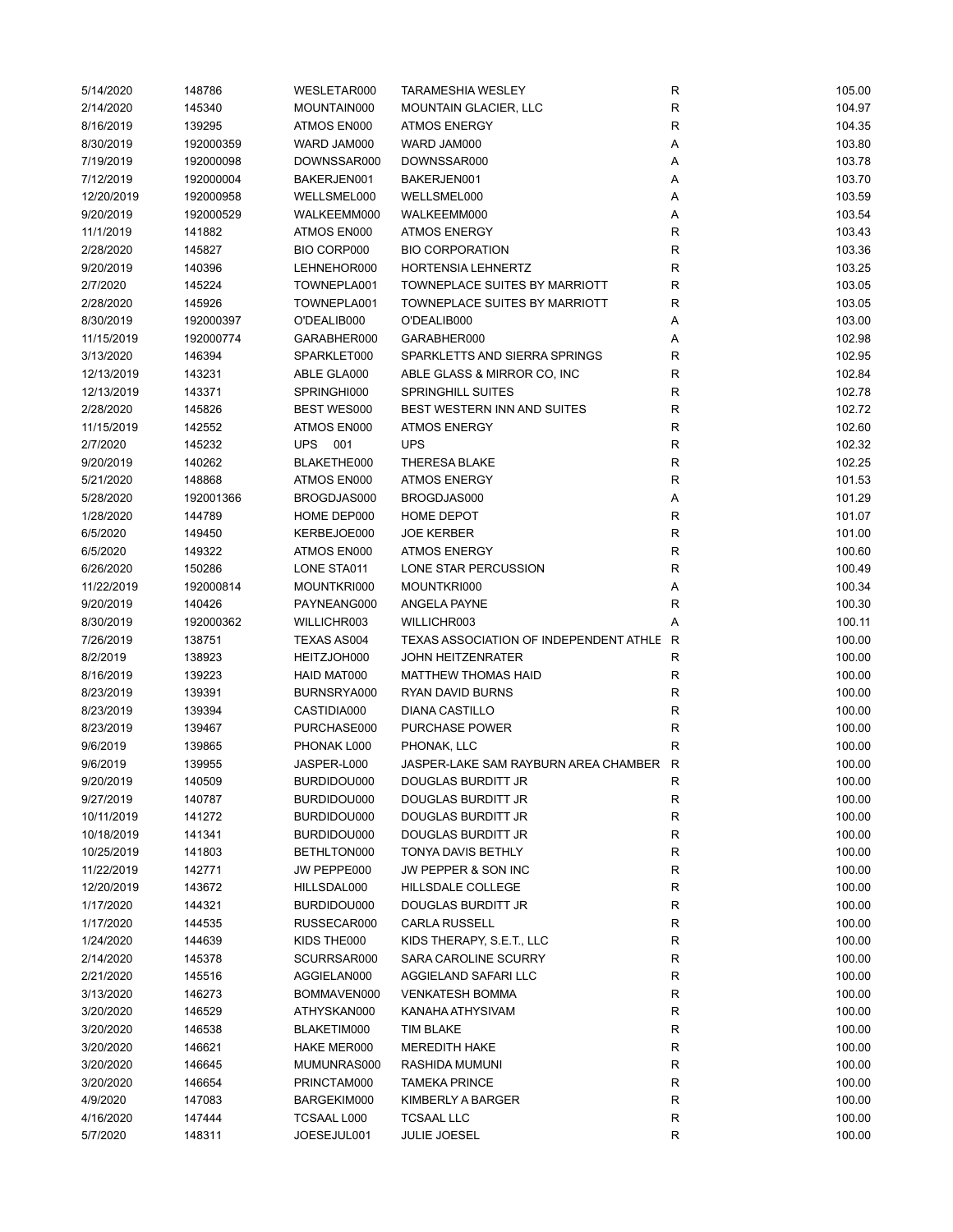| 5/14/2020  | 148621    | KALLUSWE000 | <b>SWETHA KALLURI</b>                 | R            | 100.00 |
|------------|-----------|-------------|---------------------------------------|--------------|--------|
| 3/13/2020  | 192001248 | MALLODOR001 | MALLODOR001                           | Α            | 100.00 |
| 4/2/2020   | 147004    | REYNOHAN000 | <b>HANNAH REYNOLDS</b>                | R            | 99.99  |
| 8/23/2019  | 192000281 | SHAFERUS000 | SHAFERUS000                           | Α            | 99.76  |
| 12/6/2019  | 192000870 | WALLACHR000 | WALLACHR000                           | Α            | 99.74  |
| 12/6/2019  | 143055    | RAMIRMYR000 | <b>MYRNA H RAMIREZ</b>                | ${\sf R}$    | 99.61  |
| 8/23/2019  | 192000262 | HEIN DAN000 | HEIN DAN000                           | Α            | 99.52  |
| 10/11/2019 | 141210    | MICHAEL'002 | MICHAEL'S KEYS, INC                   | $\mathsf R$  | 99.50  |
| 5/21/2020  | 148898    | CITY OF 010 | CITY OF CARROLLTON                    | R            | 99.49  |
| 6/19/2020  | 149863    | CITY OF 010 | CITY OF CARROLLTON                    | $\mathsf R$  | 99.49  |
| 7/19/2019  | 138344    | BRACKETT000 | <b>BRACKETT &amp; ELLIS</b>           | $\mathsf R$  | 99.37  |
| 8/23/2019  | 139406    | CITY OF 046 | <b>CITY OF LEWISVILLE</b>             | R            | 99.31  |
| 8/23/2019  | 192000284 | SLAUGSTE000 | SLAUGSTE000                           | Α            | 99.28  |
| 5/7/2020   | 148237    | ATMOS EN000 | <b>ATMOS ENERGY</b>                   | R            | 99.04  |
| 7/26/2019  | 192000150 | SANCHREB000 | SANCHREB000                           | Α            | 99.00  |
| 6/26/2020  | 192001439 | CASTIDIA000 | CASTIDIA000                           | Α            | 98.85  |
| 8/16/2019  | 139206    | COSERV 000  | <b>COSERV</b>                         | $\mathsf R$  | 98.81  |
| 12/13/2019 | 192000903 | SHEPPVAL000 | SHEPPVAL000                           | Α            | 98.68  |
| 4/9/2020   |           | NORMAKHR000 | NORMAKHR000                           |              | 98.00  |
|            | 192001292 |             |                                       | Α            |        |
| 11/15/2019 | 142582    | MOUNTAIN000 | <b>MOUNTAIN GLACIER, LLC</b>          | ${\sf R}$    | 97.98  |
| 11/1/2019  | 141884    | ATMOS EN000 | <b>ATMOS ENERGY</b>                   | $\mathsf R$  | 97.91  |
| 9/13/2019  | 140207    | SPARKLET000 | SPARKLETTS AND SIERRA SPRINGS         | $\mathsf R$  | 97.81  |
| 2/28/2020  | 145822    | AT&T LON000 | AT&T LONG DISTANCE                    | R            | 97.72  |
| 1/31/2020  | 144940    | CENTERPO001 | <b>CENTERPOINT ENERGY</b>             | R            | 97.55  |
| 7/12/2019  | 138107    | KERBEJEN000 | <b>JENNIFER KERBER</b>                | $\mathsf R$  | 97.50  |
| 7/19/2019  | 192000102 | GRUBBSHA000 | GRUBBSHA000                           | Α            | 96.98  |
| 8/30/2019  | 192000334 | MARLEMAR000 | MARLEMAR000                           | Α            | 96.94  |
| 4/30/2020  | 148144    | SLAUGJOH000 | <b>JOHN SLAUGHTER</b>                 | R            | 96.50  |
| 2/28/2020  | 192001184 | FOLSETON000 | FOLSETON000                           | Α            | 96.36  |
| 2/7/2020   | 145167    | ATMOS EN000 | <b>ATMOS ENERGY</b>                   | $\mathsf R$  | 96.03  |
| 10/18/2019 | 141558    | ATMOS EN000 | <b>ATMOS ENERGY</b>                   | $\mathsf R$  | 95.83  |
| 3/20/2020  | 146570    | CLASSICA001 | <b>CLASSICAL ACADEMIC PRESS</b>       | ${\sf R}$    | 95.76  |
| 12/6/2019  | 192000855 | GOFF GUA000 | GOFF GUA000                           | Α            | 95.62  |
| 9/27/2019  | 140653    | ATMOS EN000 | <b>ATMOS ENERGY</b>                   | R            | 95.24  |
| 9/20/2019  | 140327    | DOCKIALI000 | ALICIA M DOCKINS                      | $\mathsf R$  | 95.10  |
| 5/21/2020  | 148912    | CITY OF 087 | <b>CITY OF FRISCO</b>                 | ${\sf R}$    | 94.91  |
| 6/26/2020  | 150230    | CITY OF 087 | <b>CITY OF FRISCO</b>                 | ${\sf R}$    | 94.91  |
| 6/26/2020  | 150232    | CITY OF 087 | <b>CITY OF FRISCO</b>                 | $\mathsf R$  | 94.91  |
| 2/7/2020   | 145037    | CLASSICA001 | <b>CLASSICAL ACADEMIC PRESS</b>       | R            | 94.80  |
| 12/20/2019 | 143729    | WALSH GA000 | WALSH GALLEGOS TREVINO RUSSO & KYLE P | $\mathsf{R}$ | 94.50  |
| 9/20/2019  | 140399    | MALLODOR001 | DOROTHY PELIKAN MALLONA               | R            | 94.40  |
| 11/15/2019 | 192000794 | FROSTKEV000 | FROSTKEV000                           | Α            | 94.38  |
| 10/4/2019  | 141016    | ATMOS EN000 | <b>ATMOS ENERGY</b>                   | R            | 94.28  |
| 8/16/2019  | 192000233 | SCURLMAR000 | SCURLMAR000                           | Α            | 94.19  |
| 8/23/2019  | 139451    | JW PEPPE000 | JW PEPPER & SON INC                   | R            | 94.00  |
| 2/7/2020   | 145161    | WOODWIND000 | WOODWIND & BRASSWIND, INC             | ${\sf R}$    | 94.00  |
| 4/23/2020  | 147584    | CITAKCHR000 | <b>CHRISTINA CITAK</b>                | R            | 94.00  |
| 9/6/2019   | 139922    | CENTURY 002 | CENTURY PEST CONTROL, INC.            | R            | 93.98  |
| 10/11/2019 | 141203    | M CID AS000 | M CID ASSESSMENT SERVICES INC         | R            | 93.75  |
| 8/23/2019  | 139497    | AMAZON C000 | AMAZON CAPITAL SERVICES INC           | ${\sf R}$    | 93.50  |
| 11/22/2019 | 142775    | LAKESHOR000 | LAKESHORE LEARNING MATERIALS          | R            | 93.45  |
| 2/21/2020  | 145629    | PLAINS D000 | <b>PLAINS DAIRY</b>                   | R            | 93.36  |
| 2/7/2020   | 145122    | SPARKLET000 | SPARKLETTS AND SIERRA SPRINGS         | R            | 93.35  |
| 7/19/2019  | 138424    | MASTERWO000 | MASTERWORD SERVICES, INC.             | R            | 93.20  |
|            |           |             | <b>TEXAS EDUCATION AGENCY-MSC</b>     | R            | 93.00  |
| 8/16/2019  | 139259    | TEXAS ED002 |                                       |              |        |
| 6/12/2020  | 149654    | AT&T 002    | AT&T                                  | $\mathsf R$  | 92.97  |
| 10/11/2019 | 192000665 | NORMAKHR000 | NORMAKHR000                           | Α            | 92.87  |
| 8/30/2019  | 192000375 | CARTELIT000 | CARTELIT000                           | Α            | 92.80  |
| 8/30/2019  | 192000346 | REYNOKRI000 | REYNOKRI000                           | Α            | 92.64  |
| 9/20/2019  | 140381    | JONESNIC000 | NICOLE F JONES                        | R            | 92.60  |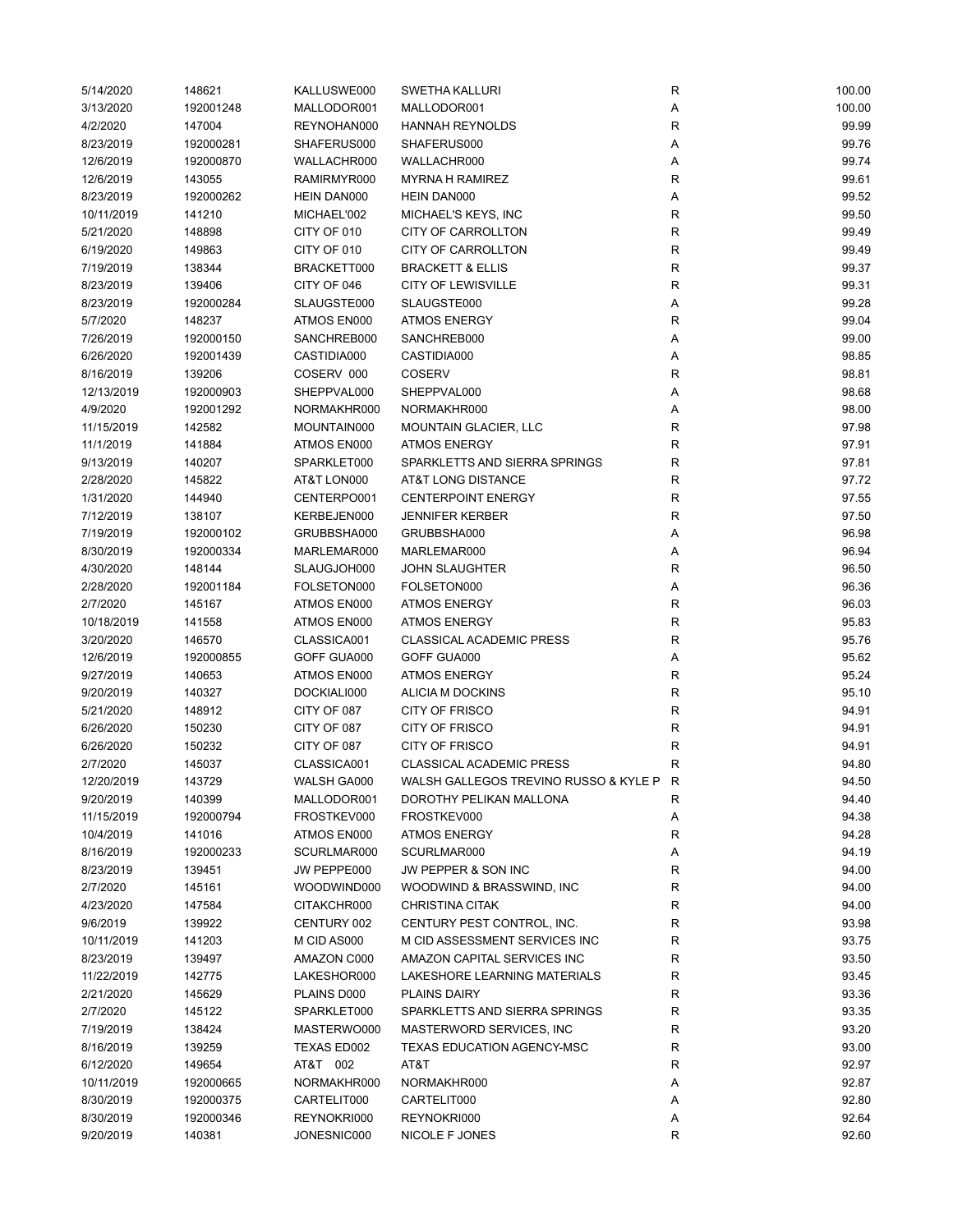| 11/8/2019  | 142338    | PLAINS D000        | <b>PLAINS DAIRY</b>                   | R           | 92.51 |
|------------|-----------|--------------------|---------------------------------------|-------------|-------|
| 8/30/2019  | 139580    | ATMOS EN000        | <b>ATMOS ENERGY</b>                   | ${\sf R}$   | 92.37 |
| 3/6/2020   | 146163    | <b>AUSTIN S002</b> | <b>AUSTIN STRINGS</b>                 | ${\sf R}$   | 92.30 |
| 5/14/2020  | 148428    | ATMOS EN000        | <b>ATMOS ENERGY</b>                   | ${\sf R}$   | 92.04 |
| 9/20/2019  | 140453    | SHELERAC000        | <b>RACHEL SHELEY</b>                  | $\mathsf R$ | 91.90 |
| 12/13/2019 | 192000893 | CLAVEJAI000        | CLAVEJAI000                           | Α           | 91.87 |
| 8/2/2019   | 192000176 | RAMSELIS000        | RAMSELIS000                           | Α           | 91.68 |
| 1/3/2020   | 192000967 | HENDEASH000        | HENDEASH000                           | Α           | 91.64 |
| 3/13/2020  | 192001236 | ARTHUROS000        | ARTHUROS000                           | Α           | 91.39 |
| 9/20/2019  | 140401    | MCCUSSHA000        | <b>SHANNON MCCUSKEY</b>               | R           | 91.20 |
| 12/6/2019  | 192000845 | COFFESHA000        | COFFESHA000                           | Α           | 91.12 |
| 4/2/2020   | 146920    | ATMOS EN000        | <b>ATMOS ENERGY</b>                   | R           | 90.97 |
| 5/14/2020  | 148780    | UPS 001            | <b>UPS</b>                            | R           | 90.91 |
| 7/12/2019  | 192000071 | LEWISTAR000        | LEWISTAR000                           | Α           | 90.88 |
| 2/28/2020  | 145961    | CENTERPO001        | <b>CENTERPOINT ENERGY</b>             | R           | 90.74 |
|            |           |                    |                                       |             |       |
| 1/24/2020  | 144570    | CAROLINA000        | CAROLINA BIOLOGICAL SUPPLY COMPANY    | R           | 90.63 |
| 4/9/2020   | 147093    | CHRISTOP000        | <b>CHRISTOPHER MOORE R&amp;R</b>      | $\mathsf R$ | 90.60 |
| 11/8/2019  | 142174    | JONES SC000        | JONES SCHOOL SUPPLY CO, INC           | $\mathsf R$ | 90.25 |
| 7/12/2019  | 138251    | READY RE000        | <b>READY REFRESH</b>                  | $\mathsf R$ | 90.23 |
| 11/1/2019  | 142004    | TMEA REG000        | TMEA REGION 2 VOCAL DIVISION          | $\mathsf R$ | 90.00 |
| 11/8/2019  | 142313    | FREEMSEA000        | <b>SEAN FREEMAN</b>                   | R           | 90.00 |
| 11/8/2019  | 142358    | WHEELSTE002        | STEFFANIE E WHEELER                   | $\mathsf R$ | 90.00 |
| 11/15/2019 | 142468    | JOHN MAR000        | <b>MARY JOHN</b>                      | R           | 90.00 |
| 11/15/2019 | 142518    | WALSHCAR000        | <b>CAROLYN WALSH</b>                  | ${\sf R}$   | 90.00 |
| 11/22/2019 | 142884    | DAROWADA000        | ADAM DAROWSKI                         | R           | 90.00 |
| 11/22/2019 | 142903    | MENDOMEL001        | <b>MELINDA MENDOZA</b>                | R           | 90.00 |
| 11/22/2019 | 142922    | RABALROD000        | RODDIE RABALAIS                       | ${\sf R}$   | 90.00 |
| 1/17/2020  | 144344    | CROSSROA000        | <b>CROSSROADS BAPTIST CHURCH</b>      | ${\sf R}$   | 90.00 |
| 1/17/2020  | 144522    | HILL SAR001        | <b>SARAH HILL</b>                     | $\mathsf R$ | 90.00 |
| 2/7/2020   | 145173    | CARROLLT003        | CARROLLTON PARK MAINTENANCE           | R           | 90.00 |
| 3/13/2020  | 146281    | CARROLLT003        | CARROLLTON PARK MAINTENANCE           | R           | 90.00 |
| 9/20/2019  | 192000537 | MCCLANAT000        | MCCLANAT000                           | Α           | 90.00 |
| 9/6/2019   | 139859    | MIKE'S P000        | MIKE'S PEST CONTROL, INC.             | R           | 89.95 |
| 10/25/2019 | 141840    | READY RE000        | <b>READY REFRESH</b>                  | $\mathsf R$ | 89.87 |
| 1/10/2020  | 144133    | READY RE000        | <b>READY REFRESH</b>                  | R           | 89.87 |
| 3/20/2020  | 146738    | READY RE000        | <b>READY REFRESH</b>                  | $\mathsf R$ | 89.87 |
| 4/2/2020   | 146999    | READY RE000        | <b>READY REFRESH</b>                  | $\mathsf R$ | 89.87 |
| 8/16/2019  | 139150    | AT&T 000           | AT&T                                  | $\mathsf R$ | 89.52 |
| 5/21/2020  | 148995    | MOSLETOM000        | TOM MOSLEY                            | R           | 89.50 |
| 10/11/2019 | 141215    | PARKS CO000        | PARKS COFFEE                          | R           | 89.47 |
| 11/15/2019 | 142575    | JOHN MAR000        | MARY JOHN                             | R           | 89.40 |
| 10/25/2019 | 141836    | PLAINS D000        | PLAINS DAIRY                          | ${\sf R}$   | 89.31 |
| 11/1/2019  | 142071    | PLAINS D000        | <b>PLAINS DAIRY</b>                   | R           | 89.31 |
| 3/6/2020   | 146153    | UPS 001            | <b>UPS</b>                            | R           | 88.82 |
| 10/11/2019 | 192000627 | BUCHOMEL000        | BUCHOMEL000                           | Α           | 88.77 |
| 9/27/2019  | 140819    | PLAINS D000        | PLAINS DAIRY                          | R           | 88.56 |
|            |           |                    | <b>CENTERPOINT ENERGY</b>             | R           | 88.11 |
| 1/31/2020  | 144941    | CENTERPO001        |                                       |             |       |
| 9/20/2019  | 140455    | SHURLEY 000        | SHURLEY INSTRUCTIONAL MATERIALS, INC. | $\mathsf R$ | 88.00 |
| 5/7/2020   | 148231    | ATMOS EN000        | <b>ATMOS ENERGY</b>                   | R           | 87.96 |
| 9/13/2019  | 192000467 | BEATYCRY000        | BEATYCRY000                           | Α           | 87.91 |
| 11/15/2019 | 142581    | MOSLETOM000        | TOM MOSLEY                            | R           | 87.75 |
| 6/26/2020  | 192001441 | LLINABLA000        | LLINABLA000                           | Α           | 87.64 |
| 10/11/2019 | 141134    | BORDEN D000        | <b>BORDEN DAIRY COMPANY</b>           | R           | 87.50 |
| 2/21/2020  | 145726    | MCCAFFET000        | MCCAFFETY ELECTRIC CO, INC            | R           | 87.25 |
| 4/23/2020  | 147536    | ATMOS EN000        | <b>ATMOS ENERGY</b>                   | R           | 87.15 |
| 9/20/2019  | 140406    | MILLEBRI000        | <b>BRIGETTE MILLER</b>                | R           | 86.75 |
| 8/30/2019  | 192000371 | BROWNMAR001        | BROWNMAR001                           | Α           | 86.71 |
| 6/5/2020   | 149553    | SIMS MEL001        | <b>MELISSA SIMS</b>                   | ${\sf R}$   | 86.50 |
| 6/5/2020   | 149632    | WILLICAR000        | <b>CARMEN WILLIAMSON</b>              | R           | 86.50 |
| 12/20/2019 | 192000922 | HEITZJOH000        | HEITZJOH000                           | Α           | 86.32 |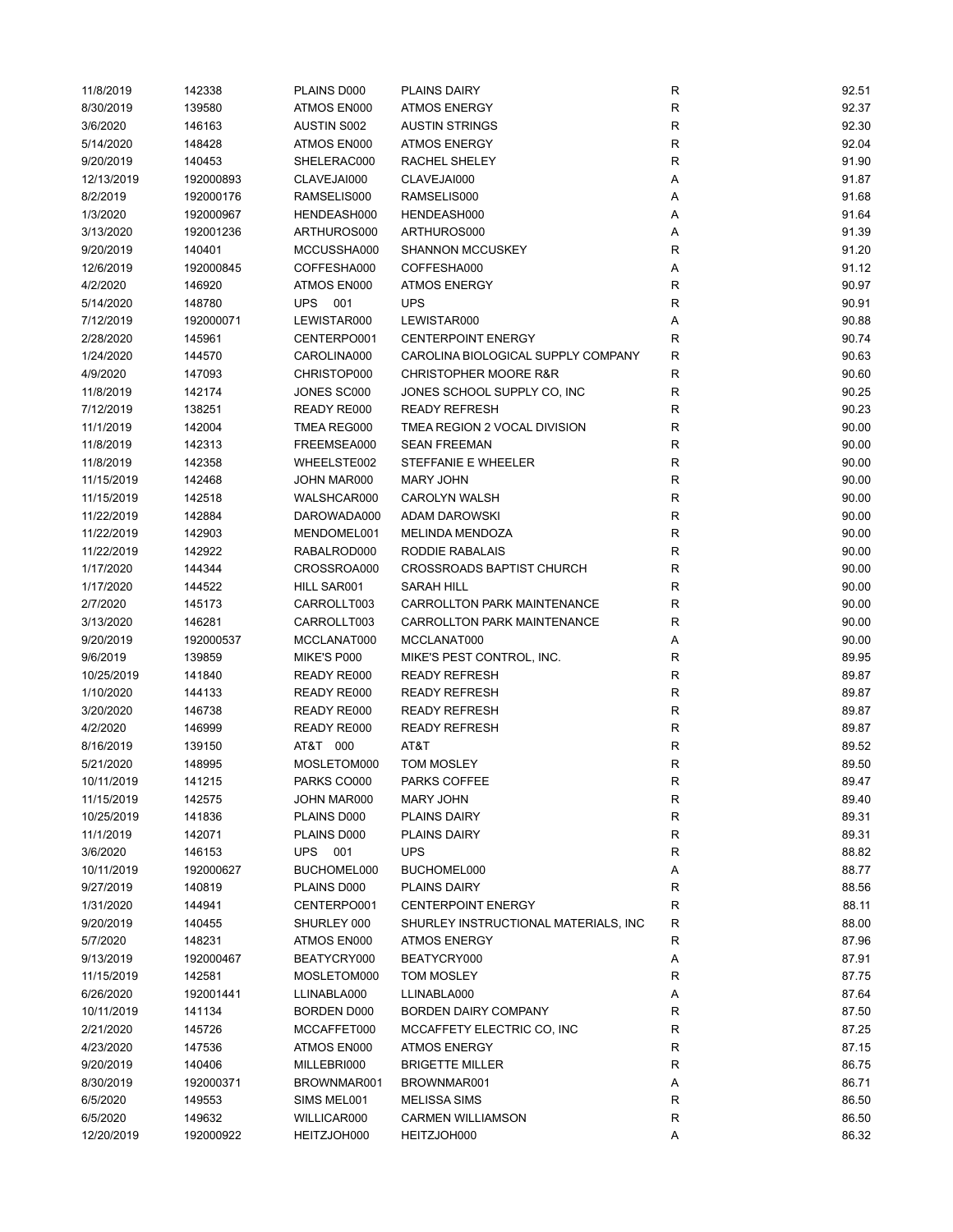| 4/30/2020  | 147967    | BASTIVAL000 | <b>VALANCY BASTIAN</b>                  | R           | 86.23 |
|------------|-----------|-------------|-----------------------------------------|-------------|-------|
| 4/30/2020  | 148029    | DIONNMAR000 | <b>MARIE DIONNE</b>                     | R           | 86.23 |
| 4/30/2020  | 148094    | MARTIHOP001 | <b>HOPE MARTINEZ</b>                    | ${\sf R}$   | 86.23 |
| 4/30/2020  | 148123    | POWERCAS000 | <b>CASEY POWERS</b>                     | ${\sf R}$   | 86.23 |
| 1/10/2020  | 144035    | AMAZON C000 | AMAZON CAPITAL SERVICES INC             | ${\sf R}$   | 86.02 |
| 6/19/2020  | 149982    | LAKE LIZ000 | LIZA LAKE                               | $\mathsf R$ | 86.01 |
| 9/20/2019  | 140340    | EPI - ED000 | EPI - EDUCATIONAL PRODUCTS INC          | R           | 85.40 |
| 7/19/2019  | 192000114 | RARIDLYN000 | RARIDLYN000                             | Α           | 85.35 |
| 4/16/2020  | 147373    | CPS ENER000 | <b>CPS ENERGY</b>                       | R           | 85.28 |
| 11/1/2019  | 141936    | FLINN SC000 | FLINN SCIENTIFIC, INC                   | $\mathsf R$ | 85.21 |
| 12/6/2019  | 143116    | ABSOLUTE000 | ABSOLUTE LAWN CARE, INC                 | R           | 85.00 |
| 1/24/2020  | 144710    | ABSOLUTE000 | ABSOLUTE LAWN CARE, INC                 | R           | 85.00 |
| 2/14/2020  | 145244    | ABSOLUTE000 | ABSOLUTE LAWN CARE, INC                 | R           | 85.00 |
| 2/21/2020  | 145581    | EDUCATIO008 | EDUCATIONAL THERAPY SERVICES LLC        | $\mathsf R$ | 85.00 |
| 4/30/2020  | 148035    | EDUCATIO008 | EDUCATIONAL THERAPY SERVICES LLC        | $\mathsf R$ | 85.00 |
| 5/14/2020  | 148553    | EDUCATIO008 | EDUCATIONAL THERAPY SERVICES LLC        | R           | 85.00 |
| 6/19/2020  | 150082    | SPECIALI000 | SPECIALIZED ASSESSMENT & CONSULTING, LI | R           | 85.00 |
| 5/14/2020  | 148688    | PITNEY B002 | PITNEY BOWES, INC                       | ${\sf R}$   | 84.99 |
| 9/20/2019  | 140472    | TIEMAKAY000 | <b>KAY TIEMAN</b>                       | $\mathsf R$ | 84.90 |
| 7/12/2019  | 138068    | ATMOS EN000 | <b>ATMOS ENERGY</b>                     | R           | 84.86 |
|            |           | ATMOS EN000 | <b>ATMOS ENERGY</b>                     |             | 84.81 |
| 4/9/2020   | 147080    |             |                                         | R           | 84.65 |
| 9/20/2019  | 140359    | GRAY MEL002 | <b>MELISSA GRAY</b>                     | ${\sf R}$   |       |
| 5/28/2020  | 149113    | ATMOS EN000 | <b>ATMOS ENERGY</b>                     | $\mathsf R$ | 84.37 |
| 1/17/2020  | 144529    | PEDIATRI000 | THE PEDIATRIC THERAPY CENTER            | $\mathsf R$ | 83.99 |
| 9/20/2019  | 140379    | JOHNSSHA001 | SHANNON KATHLEEN JOHNSON                | $\mathsf R$ | 83.90 |
| 10/18/2019 | 141554    | ATMOS EN000 | <b>ATMOS ENERGY</b>                     | R           | 83.81 |
| 12/6/2019  | 143196    | PLAINS D000 | <b>PLAINS DAIRY</b>                     | $\mathsf R$ | 83.56 |
| 1/24/2020  | 144752    | PLAINS D000 | <b>PLAINS DAIRY</b>                     | $\mathsf R$ | 83.56 |
| 3/13/2020  | 146349    | MOUNTAIN000 | <b>MOUNTAIN GLACIER, LLC</b>            | $\mathsf R$ | 83.48 |
| 6/26/2020  | 150201    | ATMOS EN000 | <b>ATMOS ENERGY</b>                     | R           | 83.40 |
| 11/1/2019  | 192000729 | JOSEPWHI000 | JOSEPWHI000                             | Α           | 83.38 |
| 7/26/2019  | 138576    | AT&T 000    | AT&T                                    | $\mathsf R$ | 83.27 |
| 9/20/2019  | 140241    | AT&T<br>000 | AT&T                                    | $\mathsf R$ | 83.27 |
| 10/18/2019 | 141539    | T&TA<br>000 | AT&T                                    | $\mathsf R$ | 83.27 |
| 11/15/2019 | 142543    | T&TA<br>000 | AT&T                                    | $\mathsf R$ | 83.27 |
| 12/20/2019 | 143571    | T&TA<br>000 | AT&T                                    | R           | 83.27 |
| 1/17/2020  | 144299    | AT&T<br>000 | AT&T                                    | ${\sf R}$   | 83.27 |
| 4/16/2020  | 147307    | AT&T<br>000 | AT&T                                    | R           | 83.27 |
| 5/14/2020  | 148416    | T&TA<br>000 | AT&T                                    | $\mathsf R$ | 83.27 |
| 6/12/2020  | 149648    | AT&T 000    | AT&T                                    | R           | 83.27 |
| 6/26/2020  | 150292    | MOUTIEMI000 | <b>EMILY MOUTI</b>                      | R           | 83.01 |
| 10/18/2019 | 141548    | AT&T 002    | AT&T                                    | ${\sf R}$   | 82.91 |
| 11/15/2019 | 142378    | AT&T 002    | AT&T                                    | ${\sf R}$   | 82.91 |
| 12/13/2019 | 143239    | AT&T<br>002 | AT&T                                    | ${\sf R}$   | 82.91 |
| 1/10/2020  | 144191    | AT&T<br>002 | AT&T                                    | ${\sf R}$   | 82.91 |
| 2/14/2020  | 145255    | T&TA<br>002 | AT&T                                    | R           | 82.91 |
| 3/13/2020  | 146261    | AT&T<br>002 | AT&T                                    | R           | 82.91 |
| 4/16/2020  | 147313    | AT&T 002    | AT&T                                    | ${\sf R}$   | 82.91 |
| 5/14/2020  | 148424    | AT&T 002    | AT&T                                    | ${\sf R}$   | 82.91 |
| 11/22/2019 | 142937    | TEXTBOOK001 | <b>TEXTBOOK WAREHOUSE LLC</b>           | R           | 82.72 |
| 5/21/2020  | 148905    | CITY OF 046 | <b>CITY OF LEWISVILLE</b>               | R           | 82.09 |
| 6/19/2020  | 149873    | CITY OF 046 | <b>CITY OF LEWISVILLE</b>               | R           | 82.09 |
| 2/14/2020  | 145357    | REALLY G000 | REALLY GOOD STUFF LLC                   | ${\sf R}$   | 82.02 |
| 8/30/2019  | 139638    | MOUNTAIN000 | <b>MOUNTAIN GLACIER, LLC</b>            | ${\sf R}$   | 81.99 |
| 9/13/2019  | 140194    | MOUNTAIN000 | <b>MOUNTAIN GLACIER, LLC</b>            | R           | 81.99 |
| 5/28/2020  | 192001384 | WALLACHR000 | WALLACHR000                             |             | 81.95 |
| 7/19/2019  | 138333    | AT&T 002    | AT&T                                    | Α<br>R      | 81.75 |
|            |           |             |                                         |             |       |
| 8/16/2019  | 139157    | AT&T 002    | AT&T                                    | R           | 81.75 |
| 9/20/2019  | 140249    | AT&T 002    | AT&T                                    | R           | 81.75 |
| 4/30/2020  | 147985    | CENTERPO001 | <b>CENTERPOINT ENERGY</b>               | R           | 81.64 |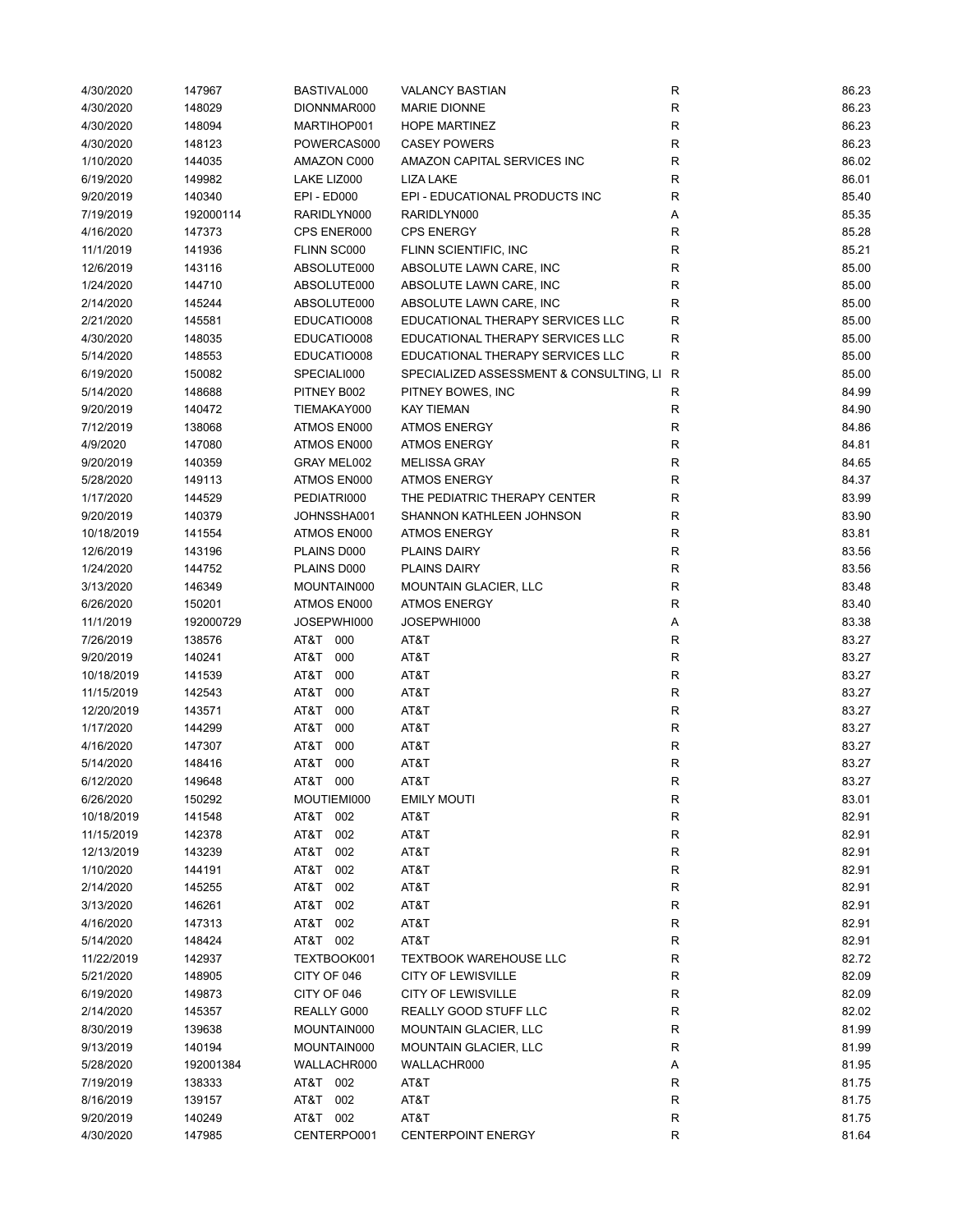| 8/23/2019  | 139403    | CITY OF 046            | <b>CITY OF LEWISVILLE</b>                     | ${\sf R}$    | 81.61 |
|------------|-----------|------------------------|-----------------------------------------------|--------------|-------|
| 8/30/2019  | 139653    | S & S WO000            | S & S WORLDWIDE, INC                          | ${\sf R}$    | 81.40 |
| 7/19/2019  | 138355    | CITY OF 046            | <b>CITY OF LEWISVILLE</b>                     | ${\sf R}$    | 81.28 |
| 8/23/2019  | 139404    | CITY OF 046            | <b>CITY OF LEWISVILLE</b>                     | $\mathsf R$  | 81.28 |
| 3/25/2020  | 146870    | ORIENTAL000            | ORIENTAL TRADING AND MINDWARE                 | R            | 81.13 |
| 9/20/2019  | 140329    | EAPENSHA000            | <b>SHAJI EAPEN</b>                            | $\mathsf R$  | 80.95 |
| 10/18/2019 | 141471    | UPS 001                | <b>UPS</b>                                    | ${\sf R}$    | 80.92 |
| 11/22/2019 | 142917    | PLAINS D000            | <b>PLAINS DAIRY</b>                           | ${\sf R}$    | 80.76 |
| 7/19/2019  | 138482    | ATMOS EN000            | <b>ATMOS ENERGY</b>                           | $\mathsf R$  | 80.73 |
| 9/20/2019  | 140507    | <b>BARNES &amp;001</b> | <b>BARNES &amp; NOBLE DISTRIBUTION CENTER</b> | R            | 80.64 |
| 12/20/2019 | 143838    | MOUNTAIN000            | <b>MOUNTAIN GLACIER, LLC</b>                  | $\mathsf R$  | 80.62 |
| 8/30/2019  | 139742    | NATIONAL014            | NATIONAL SCIENCE TEACHERS ASSOCIATION         | $\mathsf{R}$ | 80.00 |
| 10/4/2019  | 141048    | HITMAN P000            | HITMAN PEST CONTROL                           | $\mathsf R$  | 80.00 |
| 12/6/2019  | 143120    | ALL ABOU002            | ALL ABOUT HEARING INC                         | R            | 80.00 |
| 12/13/2019 | 143514    | PAGE PAO000            | PAOLA PADILLA PAGE                            | R            | 80.00 |
| 12/20/2019 | 143845    | OTICON 000             | <b>OTICON</b>                                 | $\mathsf R$  | 80.00 |
|            |           |                        | <b>BARNES &amp; NOBLE DISTRIBUTION CENTER</b> | $\mathsf R$  |       |
| 2/7/2020   | 145011    | <b>BARNES &amp;001</b> |                                               |              | 80.00 |
| 4/23/2020  | 147576    | CHAPMCHR000            | <b>CHRISTA CHAPMAN</b>                        | $\mathsf R$  | 80.00 |
| 4/23/2020  | 147725    | <b>KEYS &amp; H000</b> | <b>KEYS &amp; HARDWARE</b>                    | R            | 80.00 |
| 5/7/2020   | 148240    | BICKSMIC000            | <b>MICHAELLE BICKSLER</b>                     | R            | 80.00 |
| 5/7/2020   | 148241    | BRIDGTOY000            | <b>TOYIA BRIDGE</b>                           | $\mathsf R$  | 80.00 |
| 5/7/2020   | 148337    | PICKEJOS000            | <b>JOSEF PICKETT</b>                          | $\mathsf R$  | 80.00 |
| 5/7/2020   | 148395    | WILSOCHY000            | <b>CHYANN WILSON</b>                          | $\mathsf R$  | 80.00 |
| 9/6/2019   | 192000440 | HAPP KAT000            | HAPP KAT000                                   | Α            | 80.00 |
| 12/20/2019 | 192000946 | FROSTKEV000            | FROSTKEV000                                   | Α            | 79.57 |
| 7/19/2019  | 192000129 | REAGAHEA000            | REAGAHEA000                                   | Α            | 79.36 |
| 1/24/2020  | 144614    | FLINN SC000            | FLINN SCIENTIFIC, INC                         | $\mathsf R$  | 78.76 |
| 10/4/2019  | 141063    | PLAINS D000            | PLAINS DAIRY                                  | $\mathsf R$  | 78.73 |
| 1/17/2020  | 192001045 | WALLACHR000            | WALLACHR000                                   | Α            | 78.65 |
| 4/23/2020  | 192001311 | WATERLAT000            | WATERLAT000                                   | Α            | 78.49 |
| 6/19/2020  | 150000    | MCAULJER000            | <b>JERLYN MCAULIFFE</b>                       | $\mathsf R$  | 78.00 |
| 9/13/2019  | 140198    | PLAINS D000            | <b>PLAINS DAIRY</b>                           | R            | 77.96 |
| 10/11/2019 | 141219    | PLAINS D000            | PLAINS DAIRY                                  | R            | 77.96 |
| 10/4/2019  | 192000609 | SAENZSAN000            | SAENZSAN000                                   | Α            | 77.94 |
| 7/12/2019  | 192000024 | KRETZBRY000            | KRETZBRY000                                   | Α            | 77.82 |
| 7/12/2019  | 192000072 | LIVESJEN000            | LIVESJEN000                                   | Α            | 77.65 |
| 9/13/2019  | 192000499 | ROBERKRI000            | ROBERKRI000                                   | Α            | 77.05 |
| 11/15/2019 | 192000768 | CALLIMIC000            | CALLIMIC000                                   | Α            | 77.02 |
| 10/11/2019 | 141177    | E-THERAP001            | <b>E-THERAPY LLC</b>                          | R            | 77.00 |
| 4/23/2020  | 147703    | HERNAKRY000            | KRYSTAL HERNANDEZ                             | R            | 77.00 |
| 5/28/2020  | 149130    | CENTERPO001            | <b>CENTERPOINT ENERGY</b>                     | R            | 76.89 |
| 6/5/2020   | 149321    | ATMOS EN000            | <b>ATMOS ENERGY</b>                           | R            | 76.87 |
| 2/7/2020   | 145080    | MENTORIN000            | MENTORING MINDS, L P                          | $\mathsf R$  | 76.73 |
| 10/25/2019 | 141695    | FIRE-STA000            | FIRE-STAR ALARM & COMMUNICATIONS, INC.        | R            | 76.59 |
| 8/9/2019   | 138955    | ATMOS EN000            | <b>ATMOS ENERGY</b>                           | R            | 76.40 |
| 11/1/2019  | 192000720 | SALAZCAR000            | SALAZCAR000                                   | Α            | 76.18 |
| 9/20/2019  | 140441    | REED LES000            | <b>LESLIE REED</b>                            | R            | 76.00 |
| 6/19/2020  | 149810    | ANDERTAR001            | <b>TARA ANDERSON</b>                          | R            | 76.00 |
| 12/6/2019  | 192000866 | THOMASUS000            | THOMASUS000                                   | Α            | 75.51 |
| 5/14/2020  | 148530    | CPS ENER000            | <b>CPS ENERGY</b>                             | R            | 75.16 |
| 9/20/2019  | 140312    | CREECALE000            | ALETA CREECH                                  | R            | 75.15 |
|            |           |                        |                                               | $\mathsf R$  |       |
| 8/30/2019  | 139566    | ADAMS EX001            | ADAMS EXTERMINATING COMPANY                   |              | 75.00 |
| 8/30/2019  | 139754    | SCHULMAN000            | SCHULMAN LOPEZ HOFFER & ADELSTEIN LLP         | R            | 75.00 |
| 9/6/2019   | 139908    | ADAMS EX001            | ADAMS EXTERMINATING COMPANY                   | R            | 75.00 |
| 9/13/2019  | 139998    | ADAMS EX001            | ADAMS EXTERMINATING COMPANY                   | R            | 75.00 |
| 12/20/2019 | 143831    | M CID AS000            | M CID ASSESSMENT SERVICES INC                 | R            | 75.00 |
| 1/3/2020   | 143944    | ADAMS EX001            | ADAMS EXTERMINATING COMPANY                   | $\mathsf R$  | 75.00 |
| 1/31/2020  | 144959    | LONGODIA000            | DIANA LONGORIA                                | R            | 75.00 |
| 2/28/2020  | 145808    | ADAMS EX001            | ADAMS EXTERMINATING COMPANY                   | R            | 75.00 |
| 3/6/2020   | 146126    | SCURRSAR000            | SARA CAROLINE SCURRY                          | R            | 75.00 |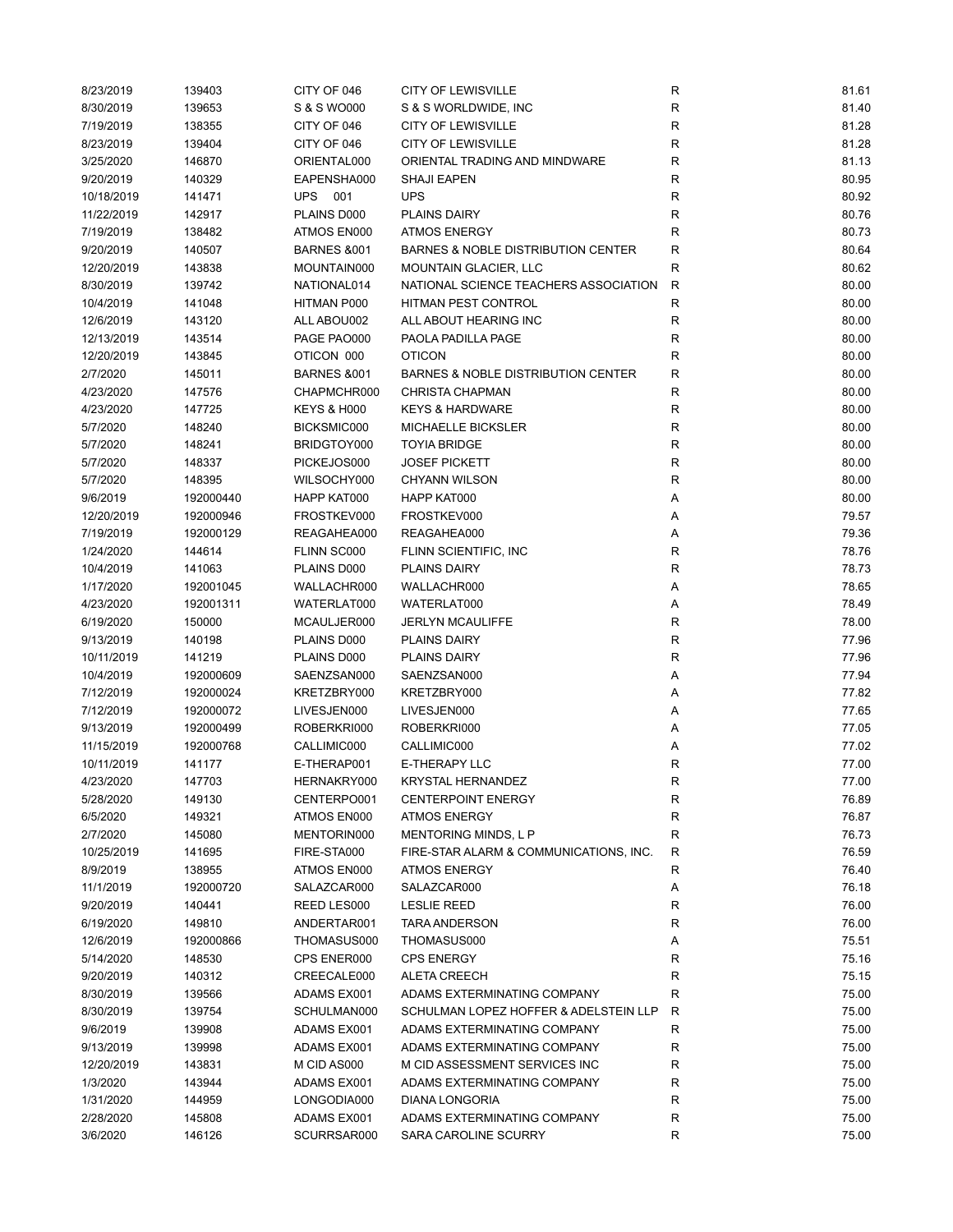| 3/20/2020  | 146515    | ADAMS EX001            | ADAMS EXTERMINATING COMPANY        | R            | 75.00 |
|------------|-----------|------------------------|------------------------------------|--------------|-------|
| 5/7/2020   | 148217    | ADAMS EX001            | ADAMS EXTERMINATING COMPANY        | R            | 75.00 |
| 5/28/2020  | 149089    | ADAMS EX001            | ADAMS EXTERMINATING COMPANY        | R            | 75.00 |
| 6/5/2020   | 149546    | SCURRSAR000            | SARA CAROLINE SCURRY               | R            | 75.00 |
| 6/12/2020  | 149762    | REYNOHAN000            | <b>HANNAH REYNOLDS</b>             | R            | 75.00 |
| 9/13/2019  | 192000496 | RAMSELIS000            | RAMSELIS000                        | Α            | 74.91 |
| 8/23/2019  | 192000266 | LOVINCHA001            | LOVINCHA001                        | Α            | 74.82 |
| 4/2/2020   | 146960    | ENTERPRI004            | <b>ENTERPRISE RENT-A-CAR</b>       | R            | 74.65 |
| 8/23/2019  | 192000268 | MEADEROB000            | MEADEROB000                        | Α            | 74.46 |
| 5/28/2020  | 149112    | ATMOS EN000            | <b>ATMOS ENERGY</b>                | R            | 74.40 |
| 10/11/2019 | 141311    | TEXTBOOK001            | TEXTBOOK WAREHOUSE LLC             | R            | 74.38 |
|            |           |                        |                                    |              |       |
| 2/14/2020  | 192001125 | JONESBET000            | JONESBET000                        | Α            | 74.14 |
| 5/14/2020  | 148543    | DITZLMON000            | <b>MONICA DITZLER</b>              | R            | 74.00 |
| 6/5/2020   | 149482    | MERRIRAC001            | RACHEL MERRIMAN                    | $\mathsf R$  | 74.00 |
| 6/5/2020   | 149501    | OFFENTAN000            | <b>TANIA OFFENBAKER</b>            | $\mathsf R$  | 74.00 |
| 6/5/2020   | 149549    | SHIVENOR000            | NORMA DEEANN SHIVERS               | R            | 74.00 |
| 6/5/2020   | 149577    | TALLAANG000            | ANGELA TALLANT                     | $\mathsf R$  | 74.00 |
| 6/5/2020   | 149587    | THOMPJES000            | <b>JESSICA THOMPSON</b>            | R            | 74.00 |
| 6/5/2020   | 192001391 | HEITZJOH000            | HEITZJOH000                        | Α            | 74.00 |
| 6/5/2020   | 192001400 | MUNOZTER000            | MUNOZTER000                        | Α            | 74.00 |
| 7/12/2019  | 192000075 | O'DEALIB000            | O'DEALIB000                        | Α            | 73.90 |
| 11/1/2019  | 192000733 | RICHAJAC001            | RICHAJAC001                        | Α            | 73.54 |
| 7/12/2019  | 192000091 | WITHRKAT000            | WITHRKAT000                        | Α            | 73.53 |
| 9/20/2019  | 140378    | JOHNSLEA000            | <b>LEAH JOHNSON</b>                | R            | 73.25 |
| 8/30/2019  | 139642    | ORIENTAL000            | ORIENTAL TRADING COMPANY, INC      | R            | 73.12 |
| 11/22/2019 | 142950    | WILLIDAW000            | DAWN RENEE WILLITT                 | R            | 73.06 |
| 6/19/2020  | 192001427 | HEITZJOH000            | HEITZJOH000                        | Α            | 73.00 |
| 8/23/2019  | 139505    | ATMOS EN000            | <b>ATMOS ENERGY</b>                | R            | 72.98 |
| 1/17/2020  | 144326    | CITY OF 046            | <b>CITY OF LEWISVILLE</b>          | $\mathsf R$  | 72.51 |
| 1/17/2020  | 144331    | CITY OF 046            | <b>CITY OF LEWISVILLE</b>          | R            | 72.51 |
| 2/21/2020  | 145544    | CITY OF 046            | <b>CITY OF LEWISVILLE</b>          | R            | 72.51 |
|            |           |                        |                                    |              |       |
| 2/21/2020  | 145549    | CITY OF 046            | <b>CITY OF LEWISVILLE</b>          | R            | 72.51 |
| 3/20/2020  | 146561    | CITY OF 046            | <b>CITY OF LEWISVILLE</b>          | R            | 72.51 |
| 3/20/2020  | 146566    | CITY OF 046            | <b>CITY OF LEWISVILLE</b>          | $\mathsf{R}$ | 72.51 |
| 4/16/2020  | 147335    | CITY OF 046            | <b>CITY OF LEWISVILLE</b>          | $\mathsf{R}$ | 72.51 |
| 4/16/2020  | 147340    | CITY OF 046            | <b>CITY OF LEWISVILLE</b>          | ${\sf R}$    | 72.51 |
| 5/21/2020  | 148903    | CITY OF 046            | <b>CITY OF LEWISVILLE</b>          | ${\sf R}$    | 72.51 |
| 5/21/2020  | 148908    | CITY OF 046            | <b>CITY OF LEWISVILLE</b>          | R            | 72.51 |
| 6/19/2020  | 149871    | CITY OF 046            | <b>CITY OF LEWISVILLE</b>          | R            | 72.51 |
| 10/18/2019 | 141620    | SPARKLET000            | SPARKLETTS AND SIERRA SPRINGS      | R            | 72.49 |
| 8/30/2019  | 192000309 | CANTEMAU000            | CANTEMAU000                        | Α            | 72.44 |
| 8/23/2019  | 192000295 | JOSEPWHI000            | JOSEPWHI000                        | Α            | 72.30 |
| 10/4/2019  | 140971    | SPARKLET000            | SPARKLETTS AND SIERRA SPRINGS      | R            | 72.24 |
| 5/14/2020  | 148623    | KESTLLIS000            | <b>LISA KESTLER</b>                | R            | 72.00 |
| 2/14/2020  | 192001117 | BUTLESHA000            | BUTLESHA000                        | Α            | 71.97 |
| 2/28/2020  | 145824    | <b>BARNES &amp;001</b> | BARNES & NOBLE DISTRIBUTION CENTER | R            | 71.90 |
| 8/23/2019  | 139502    | ATMOS EN000            | <b>ATMOS ENERGY</b>                | R            | 71.81 |
| 9/20/2019  | 140392    | LAM SHI000             | SHIRLEY LAM                        | R            | 71.80 |
| 11/1/2019  | 141931    | DECKER E000            | DECKER EQUIPMENT/SCHOOL FIX        | R            | 71.80 |
| 10/18/2019 | 141556    | ATMOS EN000            | <b>ATMOS ENERGY</b>                | R            | 71.78 |
| 3/25/2020  | 146863    | MGM PRIN000            | MGM PRINTING SERVICES, INC.        | R            | 71.55 |
| 6/5/2020   | 149498    | NORTHLAN000            | NORTHLAND COMMUNICATIONS           | R            | 71.43 |
| 3/6/2020   | 146106    |                        | NORTHLAND COMMUNICATIONS           | R            | 71.36 |
|            |           | NORTHLAN000            | <b>CENTERPOINT ENERGY</b>          |              |       |
| 3/25/2020  | 146802    | CENTERPO001            |                                    | R            | 71.29 |
| 9/20/2019  | 140323    | DHOOGVIN000            | VINCENT DHOOGHE                    | R            | 70.70 |
| 5/7/2020   | 148227    | AT&T 004               | AT&T                               | R            | 70.68 |
| 12/13/2019 | 192000882 | DONAGTAN000            | DONAGTAN000                        | Α            | 70.67 |
| 8/30/2019  | 192000321 | GILL KIM000            | GILL KIM000                        | Α            | 70.62 |
| 7/12/2019  | 192000028 | MARLEMAR000            | MARLEMAR000                        | Α            | 70.22 |
| 10/18/2019 | 141484    | VANDEFRA000            | FRANK EVAN VANDERPOOL              | R            | 70.00 |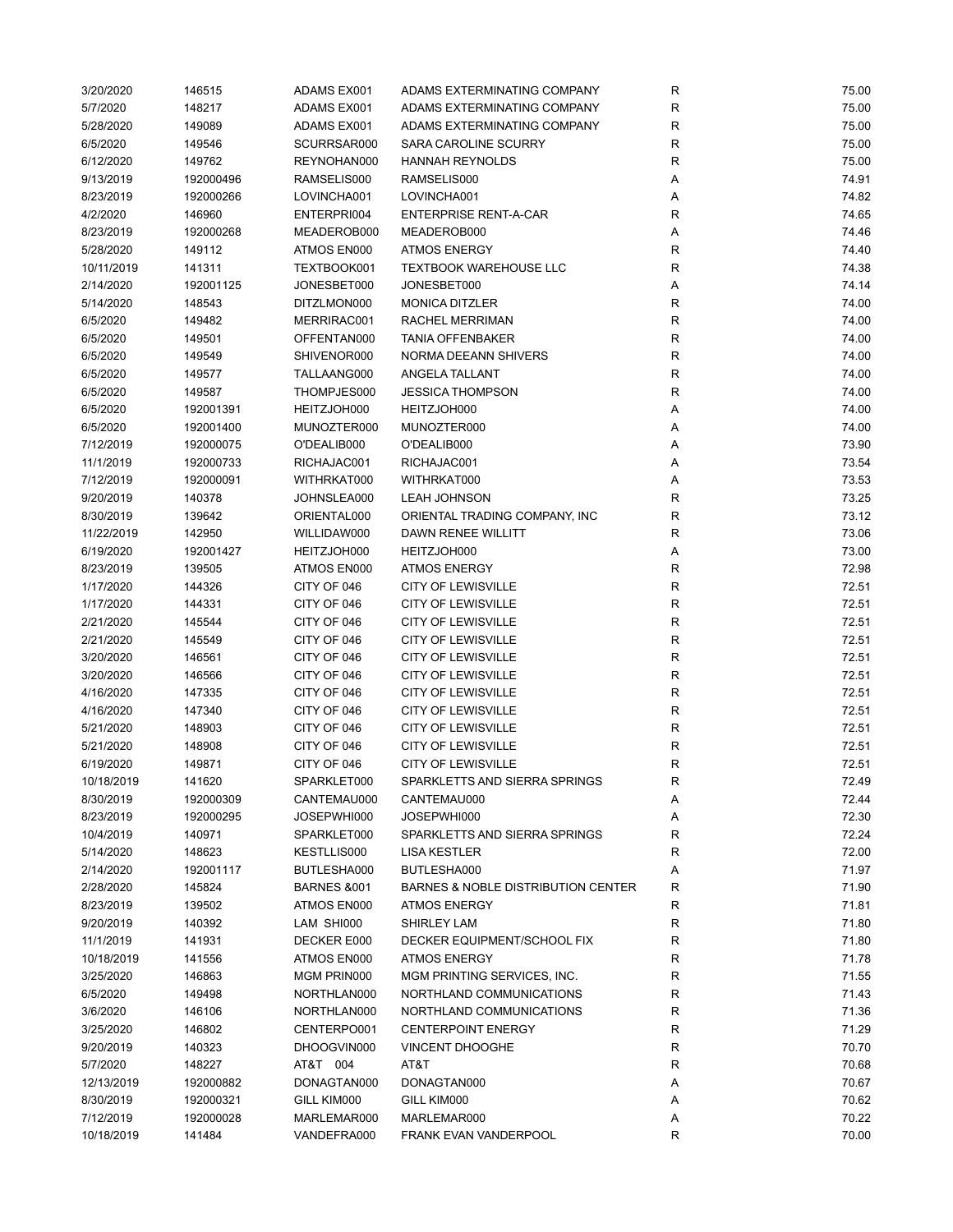| 11/15/2019 | 142388    | <b>BORDEN D000</b> | BORDEN DAIRY COMPANY                     | ${\sf R}$   | 70.00 |
|------------|-----------|--------------------|------------------------------------------|-------------|-------|
| 11/22/2019 | 142671    | A+ LOCKS000        | A+ LOCKSMITH                             | ${\sf R}$   | 70.00 |
| 11/22/2019 | 142852    | <b>BORDEN D000</b> | <b>BORDEN DAIRY COMPANY</b>              | ${\sf R}$   | 70.00 |
| 12/6/2019  | 143109    | VANDEFRA000        | FRANK EVAN VANDERPOOL                    | ${\sf R}$   | 70.00 |
| 12/20/2019 | 143727    | VANDEFRA000        | <b>FRANK EVAN VANDERPOOL</b>             | R           | 70.00 |
| 1/17/2020  | 144532    | PLANO RD000        | PLANO RDSPD                              | $\mathsf R$ | 70.00 |
| 2/21/2020  | 145749    | TEXAS DE004        | <b>TEXAS DEPT OF LICENSING &amp; REG</b> | $\mathsf R$ | 70.00 |
| 4/23/2020  | 147904    | VANDEFRA000        | FRANK EVAN VANDERPOOL                    | ${\sf R}$   | 70.00 |
| 5/14/2020  | 148606    | HILL JAM001        | JAMAYLIA HILL                            | $\mathsf R$ | 70.00 |
| 5/14/2020  | 148642    | MA HAL000          | <b>HALEY MA</b>                          | R           | 70.00 |
| 5/14/2020  | 148652    | MCALLROB000        | ROBYN MCALLISTER                         | $\mathsf R$ | 70.00 |
| 5/14/2020  | 148670    | NESBIKAY000        | <b>KAYLI NESBITT</b>                     | $\mathsf R$ | 70.00 |
| 5/14/2020  | 148708    | RICHABRI000        | <b>BRITTNEY RICHARDSON</b>               | $\mathsf R$ | 70.00 |
| 5/14/2020  | 148711    | ROBERLEA000        | <b>LEANN ROBERTS</b>                     | R           | 70.00 |
| 5/14/2020  | 148730    | SNIDEAMB000        | AMBER SNIDER                             | R           | 70.00 |
| 5/14/2020  | 148784    | WANJAIRE000        | <b>IRENE WANJAI</b>                      | $\mathsf R$ | 70.00 |
| 5/21/2020  |           | STEPHHAR000        | <b>HARMONY STEPHENS</b>                  | $\mathsf R$ | 70.00 |
|            | 149042    |                    |                                          |             |       |
| 10/25/2019 | 192000689 | CARDECLA000        | CARDECLA000                              | Α           | 70.00 |
| 4/30/2020  | 148087    | LEARNING000        | LEARNING A-Z, LLC                        | R           | 69.95 |
| 4/30/2020  | 148127    | READY RE000        | <b>READY REFRESH</b>                     | ${\sf R}$   | 69.93 |
| 9/20/2019  | 140420    | O HYU000           | <b>HYUNMIO</b>                           | $\mathsf R$ | 69.80 |
| 11/15/2019 | 192000799 | RECOREMI000        | RECOREMI000                              | Α           | 69.76 |
| 8/30/2019  | 139702    | ATMOS EN000        | <b>ATMOS ENERGY</b>                      | $\mathsf R$ | 69.73 |
| 10/25/2019 | 192000703 | KING ARI000        | KING ARI000                              | Α           | 69.24 |
| 8/30/2019  | 139576    | AT&T 004           | AT&T                                     | $\mathsf R$ | 69.04 |
| 12/6/2019  | 143049    | PLAINS D000        | <b>PLAINS DAIRY</b>                      | $\mathsf R$ | 69.00 |
| 6/19/2020  | 149821    | ATMOS EN000        | <b>ATMOS ENERGY</b>                      | $\mathsf R$ | 68.98 |
| 12/13/2019 | 192000901 | RADCLAMY000        | RADCLAMY000                              | Α           | 68.75 |
| 9/20/2019  | 140255    | ATMOS EN000        | <b>ATMOS ENERGY</b>                      | $\mathsf R$ | 68.62 |
| 2/7/2020   | 192001100 | OBANDALE000        | OBANDALE000                              | Α           | 68.32 |
| 2/7/2020   | 192001103 | SMITHASH001        | SMITHASH001                              | Α           | 68.32 |
| 8/2/2019   | 138900    | ATMOS EN000        | <b>ATMOS ENERGY</b>                      | R           | 68.26 |
| 12/20/2019 | 143569    | ASIATICO000        | ASIATICO LAW, PLLC                       | ${\sf R}$   | 68.21 |
| 9/20/2019  | 140266    | BOWE DEB000        | <b>DEBORAH BOWE</b>                      | R           | 68.15 |
| 4/23/2020  | 147653    | ELBELCAS000        | <b>CASSIE ELBEL</b>                      | $\mathsf R$ | 68.00 |
| 10/11/2019 | 141240    | SAN ANTO004        | SAN ANTONIO WATER SYSTEM                 | $\mathsf R$ | 67.52 |
| 7/19/2019  | 138354    | CITY OF 046        | <b>CITY OF LEWISVILLE</b>                | $\mathsf R$ | 67.51 |
| 5/14/2020  | 148622    | KEMP'S O000        | KEMP'S OCCUPATIONAL THERAPY SERVICES,    | $\mathsf R$ | 67.50 |
| 6/5/2020   | 149449    | KEMP'S O000        | KEMP'S OCCUPATIONAL THERAPY SERVICES.    | R           | 67.50 |
| 11/1/2019  | 141878    | AT&T 004           | AT&T                                     | R           | 67.26 |
| 11/15/2019 | 142379    | AT&T 004           | AT&T                                     | R           | 67.26 |
| 11/22/2019 | 142686    | AT&T<br>004        | AT&T                                     | ${\sf R}$   | 67.26 |
| 12/13/2019 | 143484    | AT&T<br>004        | AT&T                                     | ${\sf R}$   | 67.26 |
| 12/20/2019 | 143747    | AT&T 004           | AT&T                                     | R           | 67.26 |
| 1/17/2020  | 144307    | AT&T 004           | AT&T                                     | R           | 67.26 |
| 8/16/2019  | 192000236 | WEST JAI000        | WEST JAI000                              | Α           | 67.14 |
| 9/20/2019  | 140346    | FLOYDJUD000        | <b>JUDY FLOYD</b>                        | $\mathsf R$ | 67.05 |
| 10/4/2019  | 192000603 | LONG KAC000        | LONG KAC000                              | Α           | 67.04 |
| 4/23/2020  | 147752    | MARQUDEB000        | DEBBIE MARQUEZ                           | R           | 67.00 |
| 3/13/2020  | 146272    | <b>BLICK AR000</b> | <b>BLICK ART MATERIALS LLC</b>           | ${\sf R}$   | 66.99 |
| 8/2/2019   | 138775    | AT&T 004           | AT&T                                     | ${\sf R}$   | 66.94 |
| 8/16/2019  | 139289    | AT&T<br>004        | AT&T                                     | ${\sf R}$   | 66.94 |
|            |           | AT&T               |                                          |             | 66.94 |
| 9/13/2019  | 140008    | 004<br>AT&T 004    | AT&T                                     | ${\sf R}$   |       |
| 9/27/2019  | 140648    |                    | AT&T                                     | R           | 66.94 |
| 10/18/2019 | 141549    | AT&T 004           | AT&T                                     | R           | 66.94 |
| 9/20/2019  | 140290    | COLEMROS000        | ROSELYN COLEMAN                          | R           | 66.80 |
| 10/18/2019 | 141557    | ATMOS EN000        | <b>ATMOS ENERGY</b>                      | ${\sf R}$   | 66.68 |
| 9/20/2019  | 140558    | PLAINS D000        | PLAINS DAIRY                             | R           | 66.61 |
| 8/30/2019  | 139646    | PLAINS D000        | PLAINS DAIRY                             | R           | 66.60 |
| 10/18/2019 | 141415    | PLAINS D000        | PLAINS DAIRY                             | ${\sf R}$   | 66.60 |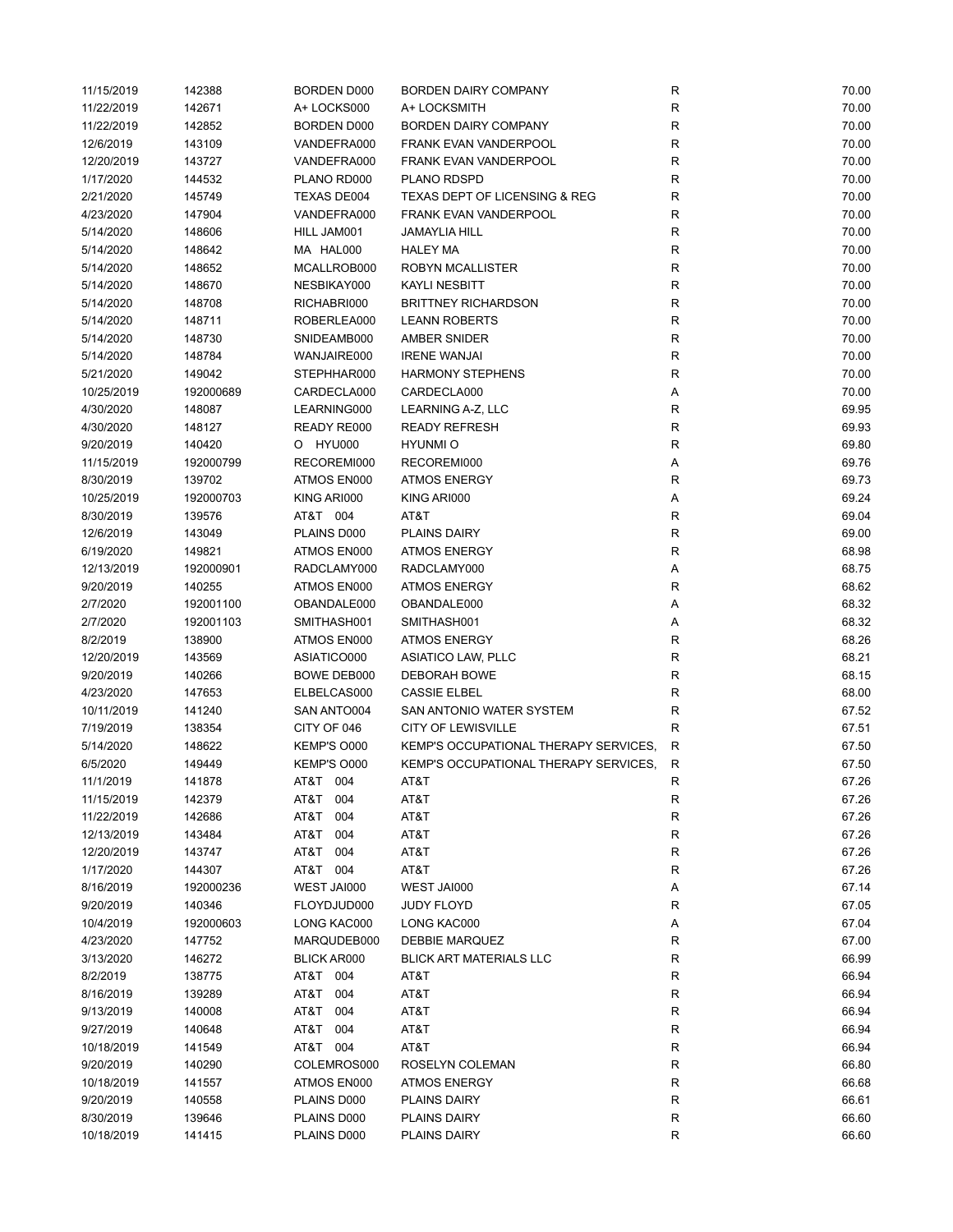| 11/22/2019 | 142783    | NORTH EA000        | NORTH EAST AC HEATING & PLUMBING      | R           | 66.00 |
|------------|-----------|--------------------|---------------------------------------|-------------|-------|
| 4/16/2020  | 147326    | BRACKETT000        | <b>BRACKETT &amp; ELLIS</b>           | R           | 66.00 |
| 4/23/2020  | 147561    | BROWNFRA000        | FRANCESCA BROWNSBERGER                | $\mathsf R$ | 66.00 |
| 4/23/2020  | 147682    | GLATTRAY001        | <b>RAYMOND GLATT</b>                  | $\mathsf R$ | 66.00 |
| 1/31/2020  | 192001088 | SHEPARON000        | SHEPARON000                           | Α           | 65.56 |
| 3/6/2020   | 192001226 | SHEPARON000        | SHEPARON000                           | Α           | 65.56 |
| 1/24/2020  | 144634    | JONES SC000        | JONES SCHOOL SUPPLY CO, INC           | R           | 65.54 |
| 8/30/2019  | 192000419 | WILLIGWE001        | WILLIGWE001                           | Α           | 65.30 |
| 1/31/2020  | 144798    | AT&T 004           | AT&T                                  | R           | 65.22 |
| 2/14/2020  | 145256    | AT&T 004           | AT&T                                  | R           | 65.22 |
| 2/28/2020  | 145821    | AT&T 004           | AT&T                                  | $\mathsf R$ | 65.22 |
| 3/13/2020  | 146266    | AT&T 004           | AT&T                                  | R           | 65.22 |
| 3/25/2020  | 146777    | AT&T 004           | AT&T                                  | ${\sf R}$   | 65.22 |
| 4/9/2020   | 147073    | AT&T 004           | AT&T                                  | $\mathsf R$ | 65.22 |
| 7/1/2019   | 137706    | LAKE TYL000        | LAKE TYLER STORAGE, LLC               | $\mathsf R$ | 65.00 |
| 8/1/2019   | 138545    | LAKE TYL000        | LAKE TYLER STORAGE, LLC               | R           | 65.00 |
| 9/1/2019   | 139352    | LAKE TYL000        | LAKE TYLER STORAGE, LLC               | R           | 65.00 |
| 10/1/2019  | 140611    | LAKE TYL000        | LAKE TYLER STORAGE, LLC               | $\mathsf R$ | 65.00 |
| 11/1/2019  | 141520    | LAKE TYL000        | LAKE TYLER STORAGE, LLC               | R           | 65.00 |
| 12/1/2019  | 142655    | LAKE TYL000        | LAKE TYLER STORAGE, LLC               | ${\sf R}$   | 65.00 |
| 1/1/2020   | 143450    | LAKE TYL000        | LAKE TYLER STORAGE, LLC               | R           | 65.00 |
| 2/1/2020   | 144467    | LAKE TYL000        | LAKE TYLER STORAGE, LLC               | R           | 65.00 |
|            |           |                    | LAKE TYLER STORAGE, LLC               |             | 65.00 |
| 3/1/2020   | 145789    | LAKE TYL000        |                                       | ${\sf R}$   |       |
| 3/6/2020   | 146089    | HITMAN P000        | HITMAN PEST CONTROL                   | ${\sf R}$   | 65.00 |
| 4/1/2020   | 146494    | LAKE TYL000        | LAKE TYLER STORAGE, LLC               | ${\sf R}$   | 65.00 |
| 5/1/2020   | 147488    | LAKE TYL000        | LAKE TYLER STORAGE, LLC               | R           | 65.00 |
| 1/28/2020  | 144788    | HOME DEP000        | HOME DEPOT                            | R           | 64.98 |
| 8/30/2019  | 192000315 | ESPITMAR000        | ESPITMAR000                           | Α           | 64.66 |
| 8/23/2019  | 192000252 | DAVISALI000        | DAVISALI000                           | Α           | 64.59 |
| 4/30/2020  | 147962    | AT&T 004           | AT&T                                  | $\mathsf R$ | 64.36 |
| 5/21/2020  | 148858    | AT&T 004           | AT&T                                  | R           | 64.36 |
| 6/5/2020   | 149315    | AT&T 004           | AT&T                                  | ${\sf R}$   | 64.36 |
| 6/26/2020  | 150193    | AT&T 004           | AT&T                                  | $\mathsf R$ | 64.36 |
| 7/19/2019  | 138339    | ATMOS EN000        | <b>ATMOS ENERGY</b>                   | $\mathsf R$ | 64.34 |
| 10/11/2019 | 141301    | S & S WO000        | S & S WORLDWIDE, INC                  | ${\sf R}$   | 64.33 |
| 9/20/2019  | 140370    | JACOBALE000        | ALEXIS JACOB                          | ${\sf R}$   | 64.25 |
| 7/19/2019  | 138336    | ATMOS EN000        | <b>ATMOS ENERGY</b>                   | $\mathsf R$ | 64.23 |
| 8/30/2019  | 192000377 | DOTSYCHR000        | DOTSYCHR000                           | Α           | 64.23 |
| 12/20/2019 | 143654    | FLINN SC000        | FLINN SCIENTIFIC, INC                 | R           | 64.14 |
| 9/20/2019  | 140261    | <b>BHAT PRA000</b> | PRASHANT BHAT                         | R           | 64.00 |
| 9/20/2019  | 140407    | MILLEHEL000        | <b>HELEN MILLER</b>                   | R           | 64.00 |
| 6/19/2020  | 149952    | GLEASMEG000        | <b>MEGGAN GLEASON</b>                 | R           | 64.00 |
| 8/30/2019  | 192000313 | DAVISLAT000        | DAVISLAT000                           | Α           | 64.00 |
| 8/30/2019  | 192000318 | FRITZTAL000        | FRITZTAL000                           | Α           | 64.00 |
| 1/24/2020  | 144746    | MOUNTAIN000        | <b>MOUNTAIN GLACIER, LLC</b>          | ${\sf R}$   | 63.98 |
| 9/20/2019  | 140253    | ATMOS EN000        | <b>ATMOS ENERGY</b>                   | R           | 63.82 |
| 6/5/2020   | 149318    | ATMOS EN000        | <b>ATMOS ENERGY</b>                   | R           | 63.80 |
| 11/8/2019  | 142321    | JALENLAU000        | LAURIE JALENAK                        | ${\sf R}$   | 63.75 |
| 5/28/2020  | 149208    | JALENLAU000        | LAURIE JALENAK                        | R           | 63.75 |
| 7/12/2019  | 138198    | AT&T 004           | AT&T                                  | ${\sf R}$   | 63.64 |
| 6/5/2020   | 149351    | CITY OF 068        | THE CITY OF COPPELL                   | R           | 63.53 |
| 11/15/2019 | 142624    | WOODWIND000        | WOODWIND & BRASSWIND, INC             | R           | 63.44 |
| 9/20/2019  | 140435    | PRICEJUL000        | <b>JULIE DAWN PRICE</b>               | R           | 63.30 |
| 5/7/2020   | 192001320 | GRAY MEL001        | GRAY MEL001                           | Α           | 63.25 |
| 8/2/2019   | 138899    | AT&T 000           | AT&T                                  | R           | 63.14 |
| 12/13/2019 | 143549    | WRIGHT G000        | WRIGHT GROUP ARCHITECTS PLANNERS, PLL | R           | 63.00 |
| 4/9/2020   | 147176    | HAKE MER000        | <b>MEREDITH HAKE</b>                  | R           | 63.00 |
| 4/23/2020  | 147706    | HOEKSGLO000        | <b>GLORIA HOEKSTRA</b>                | R           | 63.00 |
| 9/27/2019  | 140712    | JW PEPPE000        | JW PEPPER & SON INC                   | R           | 62.99 |
| 9/20/2019  | 140256    | ATMOS EN000        | <b>ATMOS ENERGY</b>                   | R           | 62.67 |
|            |           |                    |                                       |             |       |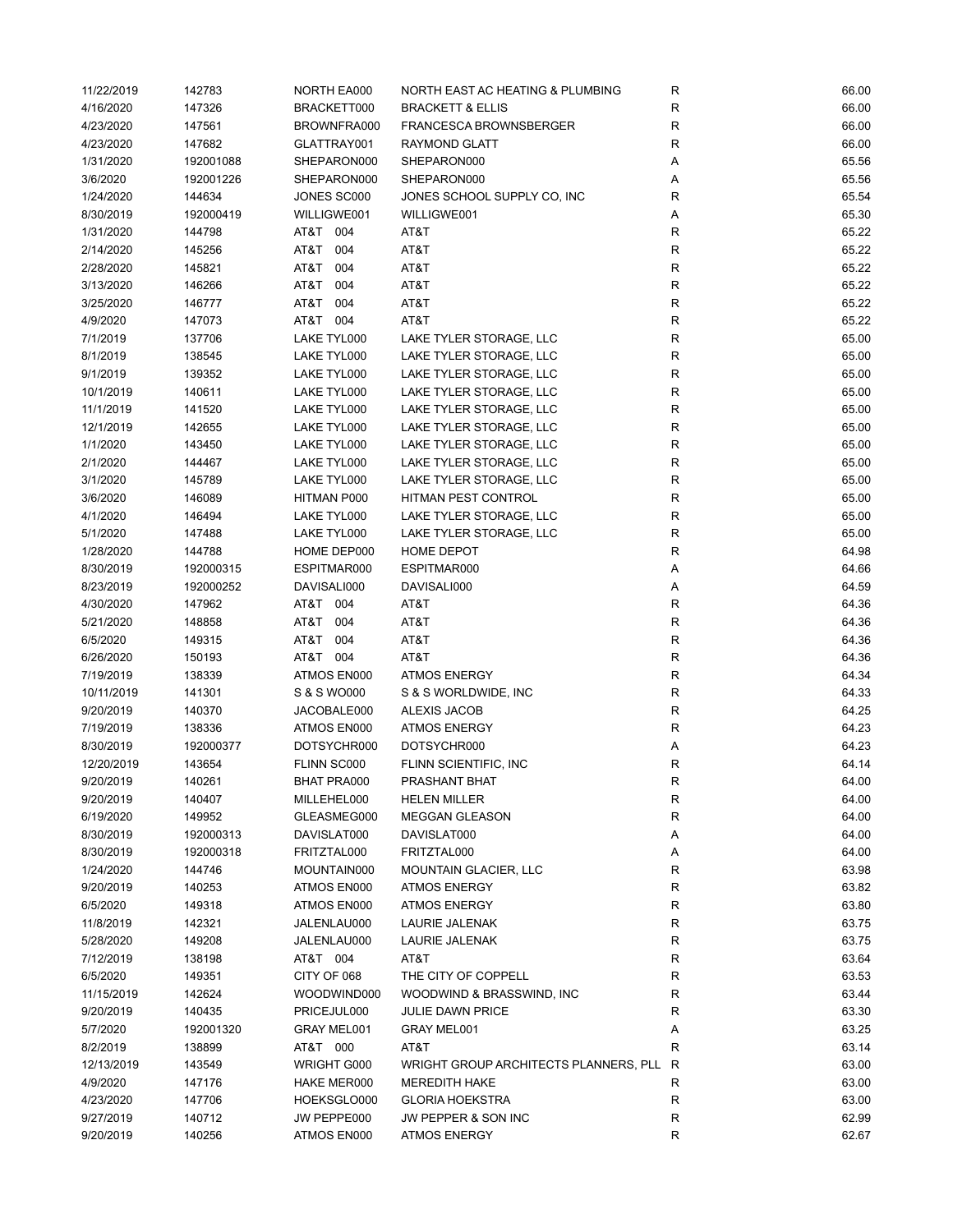| 9/20/2019  | 140417    | NEAL LIN000        | <b>LINSI NEAL</b>                       | R           | 62.65 |
|------------|-----------|--------------------|-----------------------------------------|-------------|-------|
| 9/27/2019  | 192000559 | JONESJAC000        | JONESJAC000                             | Α           | 62.64 |
| 10/18/2019 | 192000675 | CHAVECAR001        | CHAVECAR001                             | Α           | 62.60 |
| 11/22/2019 | 142804    | SPARKLET000        | SPARKLETTS AND SIERRA SPRINGS           | R           | 62.45 |
| 2/21/2020  | 145641    | SAN ANTO004        | SAN ANTONIO WATER SYSTEM                | $\mathsf R$ | 62.37 |
| 1/17/2020  | 192001031 | RIVASANG000        | RIVASANG000                             | Α           | 62.18 |
| 2/14/2020  | 192001119 | COLEMLEN000        | COLEMLEN000                             | Α           | 62.18 |
| 9/20/2019  | 140410    | MISTRSTE000        | <b>STEPHANIE MISTRY</b>                 | R           | 62.05 |
| 4/23/2020  | 147918    | WHITTJIL000        | JILL WHITTAKER                          | R           | 62.00 |
| 6/5/2020   | 149528    | RB'S WAT001        | <b>RB'S WATER DEPOT</b>                 | $\mathsf R$ | 62.00 |
| 9/20/2019  | 140449    | SCHNISHE000        | SHELLEY SCHNITTKER                      | $\mathsf R$ | 61.65 |
| 2/28/2020  | 145935    | <b>UPS 001</b>     | <b>UPS</b>                              | R           | 61.57 |
| 6/5/2020   | 149543    | SCHOOL H000        | SCHOOL HEALTH CORPORATION               | R           | 61.33 |
| 8/23/2019  | 139504    | ATMOS EN000        | <b>ATMOS ENERGY</b>                     | R           | 61.30 |
| 9/27/2019  | 192000579 | ARTHUROS000        | ARTHUROS000                             | Α           | 61.25 |
| 8/2/2019   | 138938    | SOUTHPAW000        | SOUTHPAW ENTERPRISES                    | R           | 61.15 |
| 1/17/2020  | 144314    | ATMOS EN000        | <b>ATMOS ENERGY</b>                     | $\mathsf R$ | 61.09 |
|            |           |                    | <b>ATMOS ENERGY</b>                     | $\mathsf R$ |       |
| 7/19/2019  | 138483    | ATMOS EN000        |                                         |             | 61.03 |
| 11/1/2019  | 142095    | <b>UPS 001</b>     | <b>UPS</b>                              | R           | 60.68 |
| 2/14/2020  | 145432    | ATMOS EN000        | <b>ATMOS ENERGY</b>                     | ${\sf R}$   | 60.58 |
| 8/30/2019  | 192000409 | SCHNESAN000        | SCHNESAN000                             | Α           | 60.55 |
| 8/30/2019  | 192000387 | KAZI ANU000        | KAZI ANU000                             | Α           | 60.54 |
| 8/23/2019  | 192000299 | OBANDALE000        | OBANDALE000                             | Α           | 60.09 |
| 8/23/2019  | 139371    | <b>ACTION S000</b> | ACTION SHRED OF TEXAS, LLC              | R           | 60.00 |
| 10/11/2019 | 141290    | JW PEPPE000        | JW PEPPER & SON INC                     | $\mathsf R$ | 60.00 |
| 10/25/2019 | 141660    | <b>BUZZ TEE000</b> | <b>BUZZ TEES</b>                        | $\mathsf R$ | 60.00 |
| 10/25/2019 | 141792    | <b>ACTION S000</b> | ACTION SHRED OF TEXAS, LLC              | ${\sf R}$   | 60.00 |
| 1/17/2020  | 144373    | HILLSDAL000        | HILLSDALE COLLEGE                       | $\mathsf R$ | 60.00 |
| 3/25/2020  | 146762    | <b>ACTION S000</b> | ACTION SHRED OF TEXAS, LLC              | R           | 60.00 |
| 4/9/2020   | 147186    | JOHNSLEA000        | <b>LEAH JOHNSON</b>                     | $\mathsf R$ | 60.00 |
| 4/23/2020  | 147781    | NOLANGRE000        | <b>GREG NOLAN</b>                       | $\mathsf R$ | 60.00 |
| 7/26/2019  | 192000152 | SHEPPSAR000        | SHEPPSAR000                             | Α           | 60.00 |
| 9/20/2019  | 140347    | FORD HAN001        | <b>HANNAH FORD</b>                      | R           | 59.80 |
| 10/18/2019 | 141372    | CORE KNO000        | <b>CORE KNOWLEDGE</b>                   | R           | 59.45 |
| 10/18/2019 | 141602    | LANGE DI000        | LANGE DISTRIBUTING COMPANY INC          | $\mathsf R$ | 59.25 |
| 12/20/2019 | 143682    | LANGE DI000        | LANGE DISTRIBUTING COMPANY INC          | $\mathsf R$ | 59.25 |
| 2/14/2020  | 145334    | LANGE DI000        | LANGE DISTRIBUTING COMPANY INC          | $\mathsf R$ | 59.25 |
| 3/20/2020  | 146640    | LANGE DI000        | LANGE DISTRIBUTING COMPANY INC          | R           | 59.25 |
| 3/13/2020  | 146462    | WALSH GA000        | WALSH GALLEGOS TREVINO RUSSO & KYLE P R |             | 59.00 |
| 8/2/2019   | 138859    | PURCHASE000        | PURCHASE POWER                          | R           | 58.99 |
| 8/23/2019  | 139500    | ATMOS EN000        | <b>ATMOS ENERGY</b>                     | R           | 58.79 |
| 8/30/2019  | 192000395 | NEWMACEN000        | NEWMACEN000                             | Α           | 58.77 |
| 7/26/2019  | 138582    | AT&T 000           | AT&T                                    | R           | 58.50 |
| 4/2/2020   | 147014    | SCURRSAR000        | SARA CAROLINE SCURRY                    | R           | 58.33 |
| 9/6/2019   | 192000444 | MEZA RUB000        | MEZA RUB000                             | Α           | 58.25 |
| 9/20/2019  | 140497    | WANJISYL000        | SYLVIA WANJIE                           | R           | 58.15 |
| 10/25/2019 | 141802    | ATMOS EN000        | <b>ATMOS ENERGY</b>                     | R           | 58.06 |
| 8/2/2019   | 138902    | ATMOS EN000        | <b>ATMOS ENERGY</b>                     | R           | 58.01 |
| 7/26/2019  | 138685    | SPARKLET000        | SPARKLETTS AND SIERRA SPRINGS           | ${\sf R}$   | 58.00 |
| 8/16/2019  | 139250    | SPARKLET000        | SPARKLETTS AND SIERRA SPRINGS           | ${\sf R}$   | 58.00 |
| 4/23/2020  | 147746    |                    |                                         |             | 58.00 |
|            |           | LYNCHSAR000        | SARAH LYNCH                             | R           |       |
| 4/30/2020  | 148045    | FERRESON000        | SONAIDE FERREIRA                        | R           | 58.00 |
| 4/30/2020  | 148080    | KAISERAC000        | <b>RACHEL KAISER</b>                    | R           | 58.00 |
| 4/30/2020  | 148089    | MACKIHOL000        | <b>HOLLY LEIANNE MACKILLOP</b>          | R           | 58.00 |
| 6/19/2020  | 149989    | LINTOANN000        | <b>ANNIE LINTON</b>                     | R           | 58.00 |
| 1/31/2020  | 192001080 | EVANSANG000        | EVANSANG000                             | Α           | 57.88 |
| 10/4/2019  | 140976    | TEXAS AS002        | TEXAS ASSOCIATION OF SCHOOL ADMINISTRA  | R           | 57.75 |
| 4/30/2020  | 148193    | WHITTJIL000        | JILL WHITTAKER                          | R           | 57.50 |
| 5/7/2020   | 148320    | MARQUDEB000        | DEBBIE MARQUEZ                          | R           | 57.50 |
| 9/20/2019  | 140415    | MUZA RAC000        | RACHEL MUZA                             | R           | 57.40 |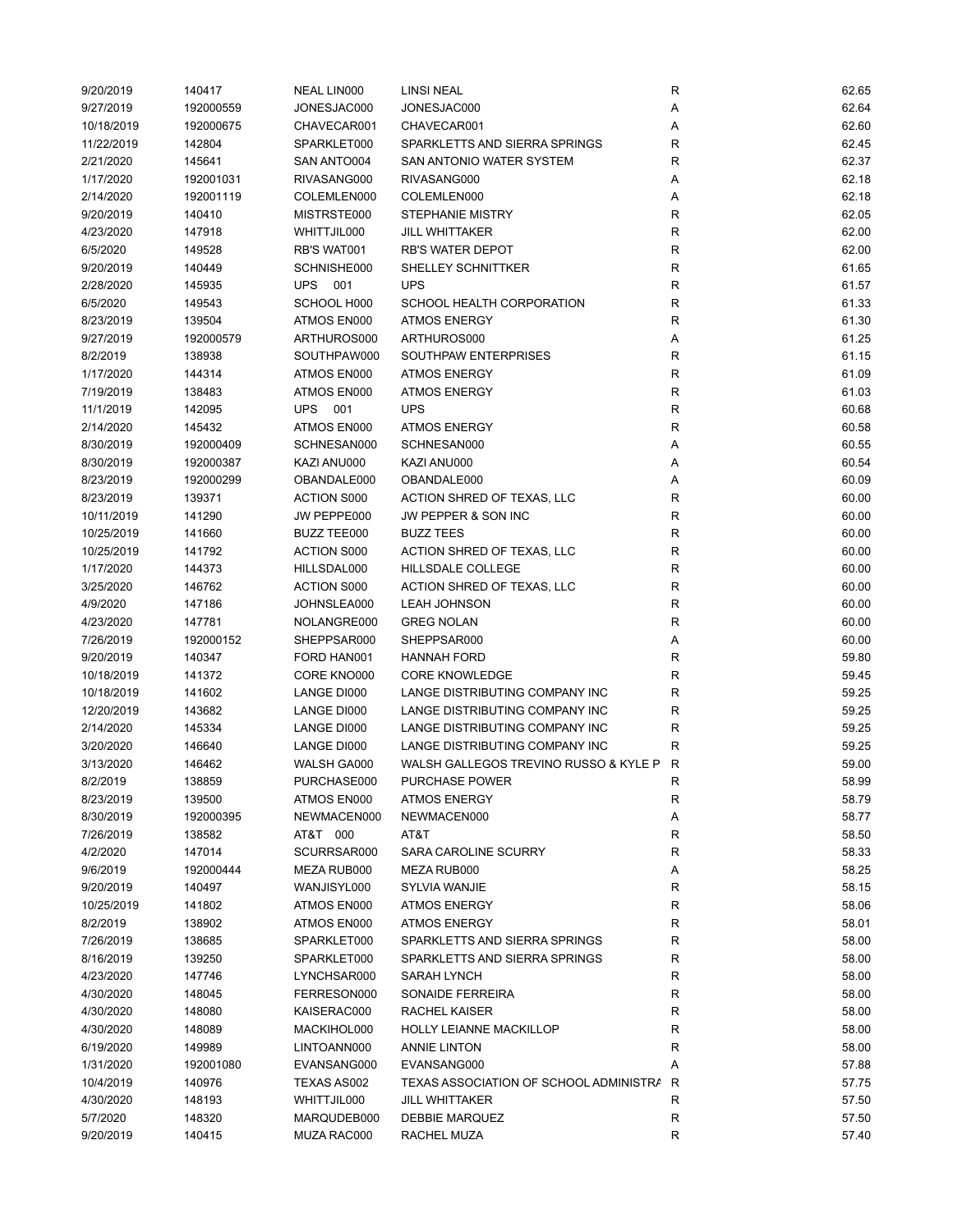| 8/16/2019  | 139296    | ATMOS EN000        | <b>ATMOS ENERGY</b>                       | R            | 57.30 |
|------------|-----------|--------------------|-------------------------------------------|--------------|-------|
| 9/27/2019  | 140753    | THE LINC000        | THE LINCOLN NATIONAL LIFE INSURANCE CON R |              | 57.19 |
| 2/28/2020  | 192001197 | BAKERDEA000        | BAKERDEA000                               | Α            | 57.00 |
| 2/28/2020  | 145962    | CENTERPO001        | <b>CENTERPOINT ENERGY</b>                 | $\mathsf R$  | 56.96 |
| 9/6/2019   | 192000427 | CHA MAR000         | CHA MAR000                                | Α            | 56.93 |
| 10/18/2019 | 141374    | CORPORAT000        | CORPORATE COMMUNICATIONS CENTER, INC      | $\mathsf{R}$ | 56.82 |
| 9/20/2019  | 140384    | KIMUYTIT000        | <b>TITUS KIMUYU</b>                       | $\mathsf R$  | 56.55 |
| 8/23/2019  | 192000287 | STEWATIF000        | STEWATIF000                               | Α            | 56.54 |
| 5/14/2020  | 192001336 | OWENSJAC000        | OWENSJAC000                               | Α            | 56.52 |
|            |           |                    |                                           |              |       |
| 4/23/2020  | 147827    | RIVERELL000        | <b>ELLE RIVERA</b><br><b>ATMOS ENERGY</b> | R            | 56.50 |
| 1/31/2020  | 144802    | ATMOS EN000        |                                           | $\mathsf R$  | 56.47 |
| 9/20/2019  | 140343    | FERRAJAN000        | <b>JANINE FERRANTI</b>                    | R            | 56.40 |
| 1/10/2020  | 144237    | PITNEY B001        | PITNEY BOWES GLOBAL FINANCIAL             | R            | 56.20 |
| 4/16/2020  | 147417    | PITNEY B001        | PITNEY BOWES GLOBAL FINANCIAL             | R            | 56.20 |
| 8/30/2019  | 192000363 | WORLTHEI000        | WORLTHEI000                               | Α            | 56.07 |
| 11/1/2019  | 142039    | DENTON T000        | <b>DENTON TROPHY HOUSE</b>                | R            | 56.00 |
| 6/19/2020  | 192001430 | MCDANMIC002        | MCDANMIC002                               | Α            | 56.00 |
| 1/24/2020  | 144604    | DELCIELI000        | ELIZABETH DELCID                          | $\mathsf R$  | 55.95 |
| 10/11/2019 | 141263    | WEST MUS000        | WEST MUSIC COMPANY INC                    | $\mathsf R$  | 55.80 |
| 9/20/2019  | 140432    | POLLALES000        | <b>LESLIE POLLARD</b>                     | R            | 55.50 |
| 12/13/2019 | 143294    | ENTERPRI004        | <b>ENTERPRISE RENT-A-CAR</b>              | $\mathsf R$  | 55.48 |
| 1/10/2020  | 192001006 | STOCKASH000        | STOCKASH000                               | Α            | 55.38 |
| 3/20/2020  | 146556    | CITY OF 010        | <b>CITY OF CARROLLTON</b>                 | R            | 55.06 |
| 1/31/2020  | 144812    | CAVANLAU000        | <b>LAUREN CAVANAUGH</b>                   | R            | 55.00 |
| 2/7/2020   | 145018    | CAVANLAU000        | LAUREN CAVANAUGH                          | R            | 55.00 |
| 3/6/2020   | 146200    | HERNDGRA001        | <b>GRACE HERNDON</b>                      | $\mathsf R$  | 55.00 |
| 5/21/2020  | 148840    | ABILITIE000        | ABILITIES THERAPY AND CONSULTING, LLC     | $\mathsf R$  | 55.00 |
| 4/30/2020  | 147963    | AT&T LON000        | AT&T LONG DISTANCE                        | $\mathsf R$  | 54.85 |
| 10/4/2019  | 192000611 | SHEPPVAL000        | SHEPPVAL000                               | Α            | 54.62 |
| 2/21/2020  | 145528    | <b>BLICK AR000</b> | <b>BLICK ART MATERIALS LLC</b>            | R            | 54.59 |
| 10/4/2019  | 141017    | ATMOS EN000        | <b>ATMOS ENERGY</b>                       | $\mathsf R$  | 54.54 |
|            |           | CITY OF 010        | CITY OF CARROLLTON                        |              | 54.43 |
| 5/7/2020   | 148248    |                    |                                           | R            |       |
| 6/5/2020   | 149338    | CITY OF 010        | CITY OF CARROLLTON                        | $\mathsf R$  | 54.43 |
| 4/2/2020   | 146930    | CITY OF 010        | CITY OF CARROLLTON                        | R            | 54.20 |
| 5/14/2020  | 148546    | DOUTHRAC000        | RACHEL VICTORIA DOUTHIT                   | R            | 54.00 |
| 6/5/2020   | 149463    | LINTOANN000        | <b>ANNIE LINTON</b>                       | $\mathsf R$  | 54.00 |
| 6/5/2020   | 149598    | UEMURMAS000        | <b>MASAHIRO UEMURA</b>                    | $\mathsf R$  | 54.00 |
| 6/5/2020   | 192001394 | LEONAALL000        | LEONAALL000                               | Α            | 54.00 |
| 8/2/2019   | 138843    | JW PEPPE000        | JW PEPPER & SON INC                       | R            | 53.98 |
| 8/9/2019   | 138973    | CLASSROO000        | CLASSROOM FRIENDLY SUPPLIES               | R            | 53.97 |
| 9/20/2019  | 140492    | VIEAUKLA000        | <b>KLAUDIA VIEAU</b>                      | R            | 53.90 |
| 3/25/2020  | 146803    | CENTERPO001        | <b>CENTERPOINT ENERGY</b>                 | R            | 53.90 |
| 8/16/2019  | 192000224 | CAWTHKRI000        | CAWTHKRI000                               | Α            | 53.83 |
| 4/30/2020  | 147986    | CENTERPO001        | <b>CENTERPOINT ENERGY</b>                 | R            | 53.69 |
| 2/7/2020   | 145022    | CITY OF 010        | <b>CITY OF CARROLLTON</b>                 | R            | 53.59 |
| 8/2/2019   | 138903    | ATMOS EN000        | <b>ATMOS ENERGY</b>                       | R            | 53.27 |
| 7/19/2019  | 138338    | ATMOS EN000        | <b>ATMOS ENERGY</b>                       | ${\sf R}$    | 53.24 |
| 9/13/2019  | 140147    | WEST MUS000        | WEST MUSIC COMPANY INC                    | ${\sf R}$    | 53.24 |
| 5/21/2020  | 148904    | CITY OF 046        | <b>CITY OF LEWISVILLE</b>                 | R            | 53.23 |
| 6/19/2020  | 149872    | CITY OF 046        | <b>CITY OF LEWISVILLE</b>                 | R            | 53.23 |
| 2/7/2020   | 145078    | JONES SC000        | JONES SCHOOL SUPPLY CO, INC               | ${\sf R}$    | 53.19 |
| 4/23/2020  | 147658    | ESTEPJOA000        | JOANNA ESTEP                              | R            | 53.00 |
| 4/23/2020  | 147695    | HAMILKAY000        | <b>KAYLA HAMILTON</b>                     | ${\sf R}$    | 53.00 |
| 4/23/2020  | 147696    | HAMMOMEL000        | <b>MELISSA HAMMOND</b>                    | R            | 53.00 |
| 11/15/2019 | 142399    | CITY OF 010        | CITY OF CARROLLTON                        | R            | 52.95 |
|            |           |                    |                                           |              |       |
| 1/10/2020  | 144060    | CITY OF 010        | CITY OF CARROLLTON                        | R            | 52.95 |
| 11/8/2019  | 142181    | MEMORIA 000        | MEMORIA PRESS, INC.                       | ${\sf R}$    | 52.85 |
| 9/20/2019  | 140353    | GEEDIKEI000        | <b>KEITH GEEDING</b>                      | ${\sf R}$    | 52.80 |
| 7/26/2019  | 138586    | ATMOS EN000        | <b>ATMOS ENERGY</b>                       | R            | 52.75 |
| 9/20/2019  | 140267    | BOWENLOG000        | <b>LOGAN BOWEN</b>                        | ${\sf R}$    | 52.55 |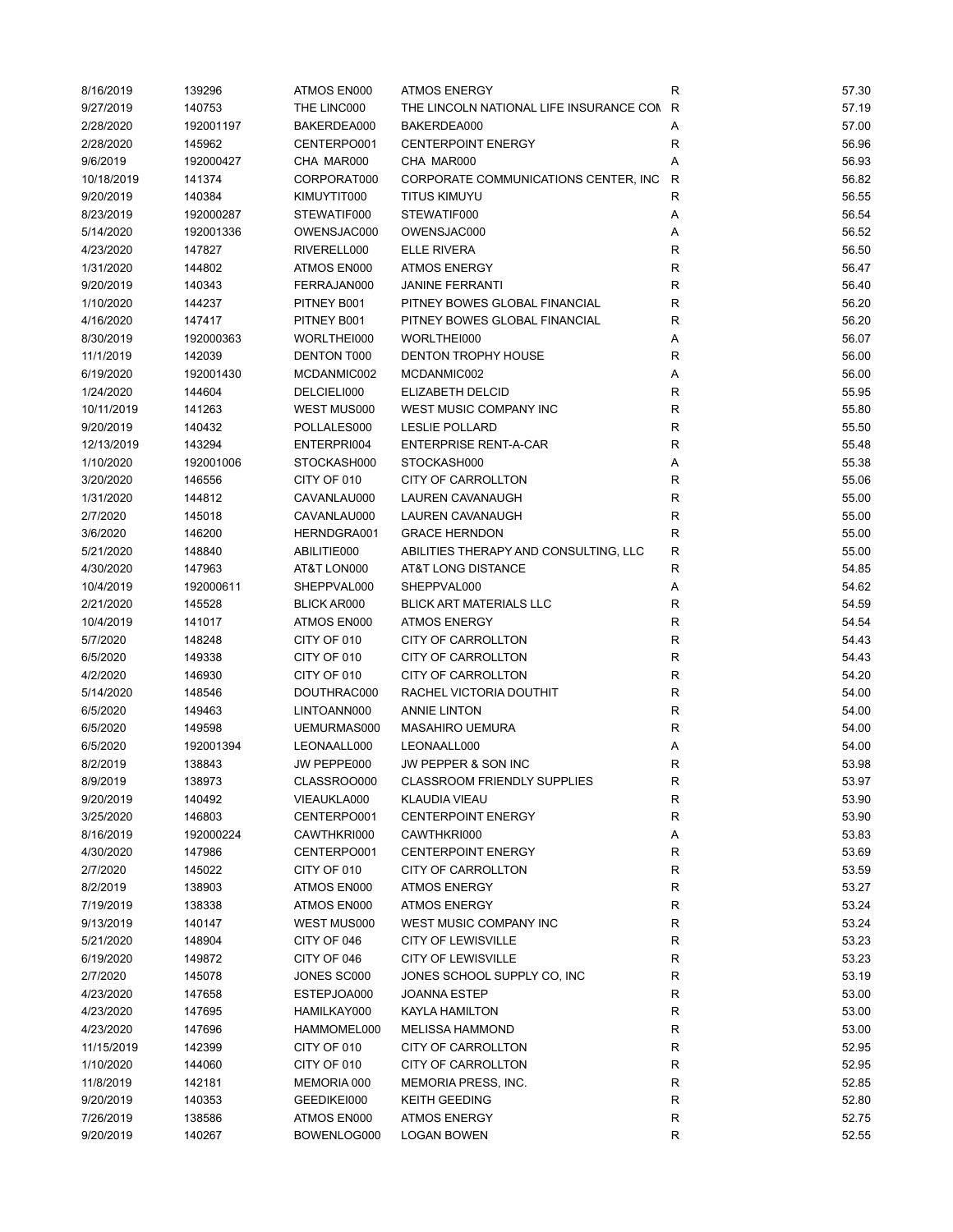| 6/19/2020  | 149835    | <b>BORDEN D000</b> | <b>BORDEN DAIRY COMPANY</b>     | R            | 52.50 |
|------------|-----------|--------------------|---------------------------------|--------------|-------|
| 11/1/2019  | 141880    | ATMOS EN000        | <b>ATMOS ENERGY</b>             | R            | 52.43 |
| 12/20/2019 | 143587    | ATMOS EN000        | <b>ATMOS ENERGY</b>             | ${\sf R}$    | 52.31 |
| 9/20/2019  | 140400    | MASONNIC000        | NICHOLETTE MASON                | $\mathsf{R}$ | 52.25 |
| 3/13/2020  | 192001255 | SOWERDOU000        | SOWERDOU000                     | Α            | 52.15 |
| 5/28/2020  | 149131    | CENTERPO001        | <b>CENTERPOINT ENERGY</b>       | R            | 52.02 |
| 7/26/2019  | 138740    | LANGE DI000        | LANGE DISTRIBUTING COMPANY INC  | R            | 52.00 |
| 11/22/2019 | 142898    | LANGE DI000        | LANGE DISTRIBUTING COMPANY INC  | $\mathsf R$  | 52.00 |
| 4/9/2020   | 147087    | BUTTOADA000        | ADAM BUTTORF                    | R            | 52.00 |
| 4/9/2020   | 147257    | SEEDOANG000        | ANGELA QUIN SEEDORF             | $\mathsf R$  | 52.00 |
| 4/23/2020  | 147582    | CHURCHEA000        | <b>HEATHER CHURCH</b>           | R            | 52.00 |
| 4/23/2020  | 147629    | DAVISLEA000        | <b>LEANNE DAVIS</b>             | R            | 52.00 |
| 4/23/2020  | 147760    | MCCAWJEN000        | <b>JENNIFER MCCAW</b>           | ${\sf R}$    | 52.00 |
| 4/23/2020  | 147826    | RIPLEROC000        | ROCHELLE RIPLEY                 | R            | 52.00 |
| 4/23/2020  | 147844    | SEIBEMEG000        | <b>MEGAN RAE SEIBERT</b>        | $\mathsf{R}$ | 52.00 |
| 4/23/2020  | 147859    | SPINUPRE000        | PRESLEY SPINUZZI                | ${\sf R}$    | 52.00 |
|            | 148025    | DEMENRAC000        | RACHEL ELIZABETH DEMENT         | ${\sf R}$    | 52.00 |
| 4/30/2020  |           |                    |                                 |              |       |
| 6/19/2020  | 149829    | BENNITER000        | <b>TERRILEE BENNION</b>         | $\mathsf R$  | 52.00 |
| 11/15/2019 | 192000800 | SCOTTLAU000        | SCOTTLAU000                     | Α            | 51.97 |
| 4/23/2020  | 147529    | ATMOS EN000        | <b>ATMOS ENERGY</b>             | $\mathsf R$  | 51.82 |
| 5/21/2020  | 148859    | AT&T LON000        | AT&T LONG DISTANCE              | R            | 51.79 |
| 10/25/2019 | 141649    | <b>AUSTIN S002</b> | <b>AUSTIN STRINGS</b>           | ${\sf R}$    | 51.60 |
| 2/21/2020  | 145543    | CITY OF 010        | <b>CITY OF CARROLLTON</b>       | R            | 51.58 |
| 4/23/2020  | 147597    | CITY OF 010        | CITY OF CARROLLTON              | R            | 51.58 |
| 11/15/2019 | 192000769 | COLEMLEN000        | COLEMLEN000                     | Α            | 51.48 |
| 8/2/2019   | 192000164 | EGGINELE000        | EGGINELE000                     | Α            | 51.33 |
| 5/21/2020  | 148863    | ATMOS EN000        | <b>ATMOS ENERGY</b>             | ${\sf R}$    | 51.26 |
| 7/9/2019   | 138031    | ATMOS EN000        | <b>ATMOS ENERGY</b>             | $\mathsf{R}$ | 51.09 |
| 11/8/2019  | 142205    | PITNEY B002        | PITNEY BOWES, INC               | $\mathsf R$  | 50.99 |
| 1/10/2020  | 144283    | UPS 001            | <b>UPS</b>                      | $\mathsf R$  | 50.98 |
| 9/13/2019  | 140120    | SUPERIOR006        | SUPERIOR LAWN SCAPES            | $\mathsf{R}$ | 50.84 |
| 10/11/2019 | 141249    | SUPERIOR006        | SUPERIOR LAWN SCAPES            | ${\sf R}$    | 50.84 |
| 11/15/2019 | 142591    | SUPERIOR006        | SUPERIOR LAWN SCAPES            | R            | 50.84 |
| 12/20/2019 | 143878    | SUPERIOR006        | SUPERIOR LAWN SCAPES            | R            | 50.84 |
| 3/6/2020   | 146051    | CITY OF 010        | CITY OF CARROLLTON              | $\mathsf R$  | 50.81 |
| 3/6/2020   | 146052    | CITY OF 010        | CITY OF CARROLLTON              | R            | 50.81 |
| 3/6/2020   | 146053    | CITY OF 010        | CITY OF CARROLLTON              | ${\sf R}$    | 50.81 |
| 3/6/2020   | 146054    | CITY OF 010        | <b>CITY OF CARROLLTON</b>       | R            | 50.81 |
| 3/6/2020   | 146055    | CITY OF 010        | <b>CITY OF CARROLLTON</b>       | R            | 50.81 |
| 4/2/2020   | 146931    | CITY OF 010        | CITY OF CARROLLTON              | R            | 50.81 |
| 4/2/2020   | 146932    | CITY OF 010        | CITY OF CARROLLTON              | R            | 50.81 |
| 4/2/2020   | 146933    | CITY OF 010        | CITY OF CARROLLTON              | $\mathsf{R}$ | 50.81 |
| 4/2/2020   | 146934    | CITY OF 010        | <b>CITY OF CARROLLTON</b>       | R            | 50.81 |
| 5/7/2020   | 148249    | CITY OF 010        | CITY OF CARROLLTON              | R            | 50.81 |
| 5/7/2020   | 148250    | CITY OF 010        | CITY OF CARROLLTON              | R            | 50.81 |
| 5/7/2020   | 148251    | CITY OF 010        | CITY OF CARROLLTON              | $\mathsf{R}$ | 50.81 |
| 5/7/2020   | 148252    | CITY OF 010        | CITY OF CARROLLTON              | R            | 50.81 |
| 6/5/2020   | 149339    | CITY OF 010        | CITY OF CARROLLTON              | R            | 50.81 |
| 6/5/2020   | 149340    | CITY OF 010        | CITY OF CARROLLTON              | R            | 50.81 |
| 6/5/2020   |           |                    |                                 |              |       |
|            | 149341    | CITY OF 010        | CITY OF CARROLLTON              | R            | 50.81 |
| 6/5/2020   | 149342    | CITY OF 010        | CITY OF CARROLLTON              | R            | 50.81 |
| 7/12/2019  | 138200    | ATMOS EN000        | <b>ATMOS ENERGY</b>             | R            | 50.80 |
| 3/6/2020   | 192001233 | PRATTLUI000        | PRATTLUI000                     | Α            | 50.60 |
| 6/26/2020  | 150236    | CLASSICA001        | <b>CLASSICAL ACADEMIC PRESS</b> | R            | 50.47 |
| 9/20/2019  | 140289    | CODDISTA000        | <b>STACI CODDINGTON</b>         | R            | 50.45 |
| 8/9/2019   | 139029    | READY RE000        | <b>READY REFRESH</b>            | R            | 50.28 |
| 2/7/2020   | 145023    | CITY OF 010        | CITY OF CARROLLTON              | R            | 50.22 |
| 2/7/2020   | 145024    | CITY OF 010        | CITY OF CARROLLTON              | R            | 50.22 |
| 2/7/2020   | 145025    | CITY OF 010        | CITY OF CARROLLTON              | R            | 50.22 |
| 2/7/2020   | 145026    | CITY OF 010        | CITY OF CARROLLTON              | R            | 50.22 |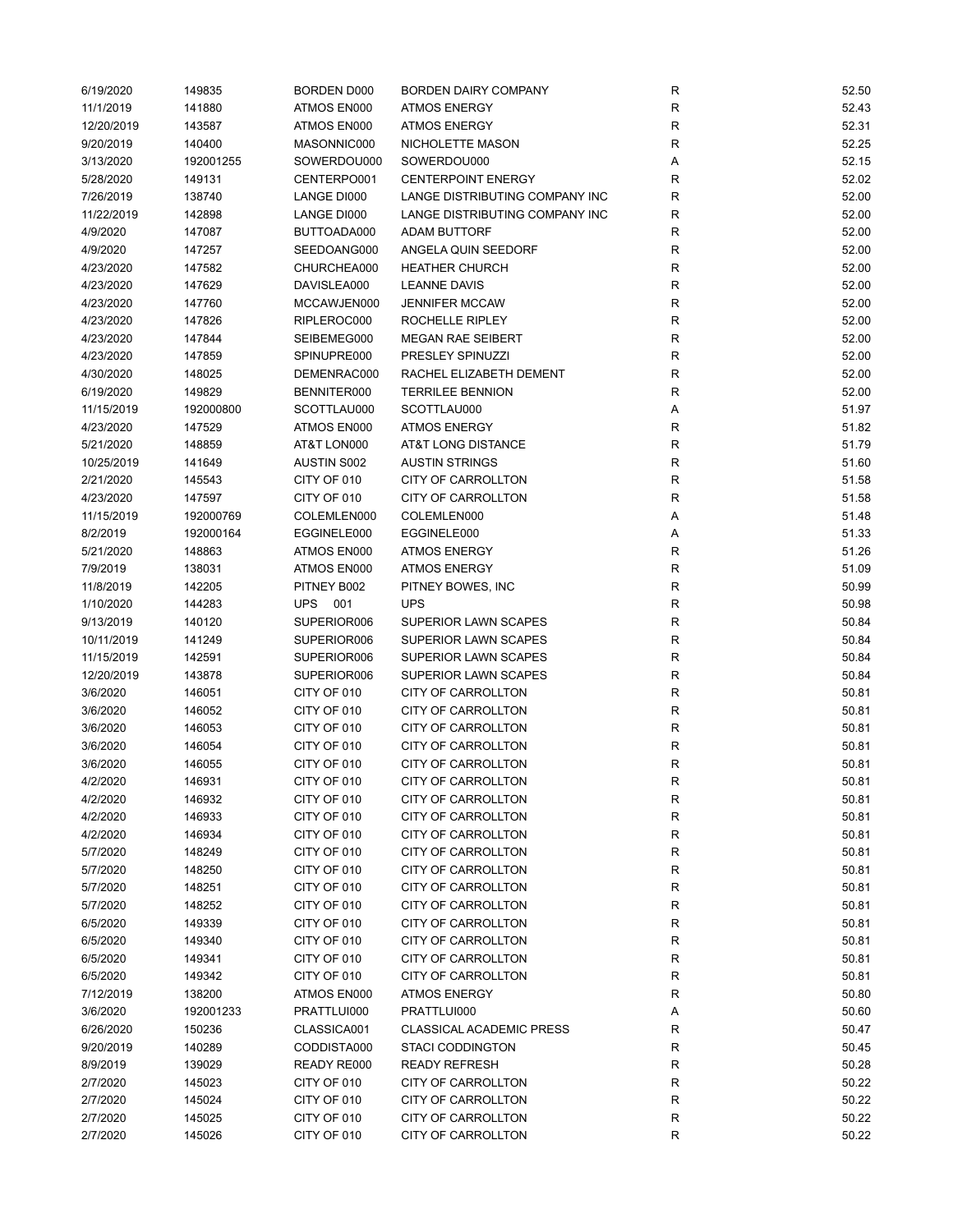| 7/19/2019  | 138341    | ATMOS EN000            | <b>ATMOS ENERGY</b>                           | R           | 50.07 |
|------------|-----------|------------------------|-----------------------------------------------|-------------|-------|
| 10/4/2019  | 141000    | ABILITIE000            | ABILITIES THERAPY AND CONSULTING, LLC         | ${\sf R}$   | 50.03 |
| 10/18/2019 | 141552    | ATMOS EN000            | <b>ATMOS ENERGY</b>                           | $\mathsf R$ | 50.02 |
| 7/19/2019  | 138396    | FIREHAWK000            | FIREHAWK SAFETY SYSTEMS, INC                  | $\mathsf R$ | 50.00 |
| 8/23/2019  | 139438    | FIREHAWK000            | FIREHAWK SAFETY SYSTEMS, INC                  | $\mathsf R$ | 50.00 |
| 9/13/2019  | 140034    | CITY OF 094            | CITY OF TYLER, TEXAS                          | $\mathsf R$ | 50.00 |
| 9/20/2019  | 140233    | ALI MUH000             | <b>MUHAHHMED ALI</b>                          | $\mathsf R$ | 50.00 |
| 9/20/2019  | 140292    | COLLIJOB000            | <b>JOBETH COLLIER</b>                         | ${\sf R}$   | 50.00 |
| 9/20/2019  | 140313    | CRYERALL000            | <b>ALLEN CRYER</b>                            | $\mathsf R$ | 50.00 |
|            |           |                        |                                               | $\mathsf R$ |       |
| 9/20/2019  | 140344    | FIREHAWK000            | FIREHAWK SAFETY SYSTEMS, INC                  |             | 50.00 |
| 9/20/2019  | 140376    | JOE JUD000             | JUDITH BOBBI JOE                              | R           | 50.00 |
| 9/27/2019  | 140804    | DALLAS W000            | DALLAS WORLD AQUARIUM                         | R           | 50.00 |
| 9/27/2019  | 140826    | SOUND ST001            | SOUND STARTS LLC                              | R           | 50.00 |
| 10/25/2019 | 141696    | FIREHAWK000            | FIREHAWK SAFETY SYSTEMS, INC                  | R           | 50.00 |
| 10/25/2019 | 141779    | TMEA REG002            | TMEA REGION 24 ORCHESTRA                      | R           | 50.00 |
| 10/25/2019 | 141828    | MASONCHR000            | <b>CHRISTA MASON</b>                          | $\mathsf R$ | 50.00 |
| 11/8/2019  | 142302    | DALLAS W000            | DALLAS WORLD AQUARIUM                         | $\mathsf R$ | 50.00 |
| 11/22/2019 | 142745    | FIREHAWK000            | FIREHAWK SAFETY SYSTEMS, INC                  | $\mathsf R$ | 50.00 |
| 12/20/2019 | 143653    | FIREHAWK000            | FIREHAWK SAFETY SYSTEMS, INC                  | R           | 50.00 |
| 1/24/2020  | 144613    | FIREHAWK000            | FIREHAWK SAFETY SYSTEMS, INC                  | R           | 50.00 |
| 1/31/2020  | 144916    | YI CHU000              | <b>CHUNG YI</b>                               | $\mathsf R$ | 50.00 |
| 1/31/2020  | 144969    | PURCHASE000            | <b>PURCHASE POWER</b>                         | R           | 50.00 |
| 2/21/2020  | 145587    | FIREHAWK000            | FIREHAWK SAFETY SYSTEMS, INC                  | R           | 50.00 |
| 3/6/2020   | 146093    | JOESEJUL001            | <b>JULIE JOESEL</b>                           | $\mathsf R$ | 50.00 |
| 3/20/2020  | 146607    | FIREHAWK000            | FIREHAWK SAFETY SYSTEMS, INC                  | R           | 50.00 |
| 3/20/2020  | 146635    | KIDS THE000            | KIDS THERAPY, S.E.T., LLC                     | ${\sf R}$   | 50.00 |
| 4/9/2020   | 147088    | CAROLINA000            | CAROLINA BIOLOGICAL SUPPLY COMPANY            | $\mathsf R$ | 50.00 |
| 4/9/2020   | 147154    | FIREHAWK000            | FIREHAWK SAFETY SYSTEMS, INC                  | ${\sf R}$   | 50.00 |
| 4/23/2020  | 147726    | KIDS THE000            | KIDS THERAPY, S.E.T., LLC                     | $\mathsf R$ | 50.00 |
| 4/23/2020  | 147916    | WEBBEANG000            | ANGELA WEBBER                                 | $\mathsf R$ | 50.00 |
| 4/30/2020  | 148117    | PATELJAY000            | JAYSHREE PATEL                                | $\mathsf R$ | 50.00 |
|            |           |                        |                                               | R           |       |
| 5/14/2020  | 148564    | FIREHAWK000            | FIREHAWK SAFETY SYSTEMS, INC                  |             | 50.00 |
| 6/19/2020  | 149940    | FIREHAWK000            | FIREHAWK SAFETY SYSTEMS, INC                  | R           | 50.00 |
| 1/24/2020  | 192001048 | MCWILSTE000            | MCWILSTE000                                   | Α           | 50.00 |
| 2/14/2020  | 192001129 | SHARPMEL000            | SHARPMEL000                                   | Α           | 49.99 |
| 11/1/2019  | 141885    | ATMOS EN000            | <b>ATMOS ENERGY</b>                           | $\mathsf R$ | 49.98 |
| 11/15/2019 | 142383    | <b>BARNES &amp;001</b> | BARNES & NOBLE DISTRIBUTION CENTER            | $\mathsf R$ | 49.97 |
| 4/30/2020  | 148111    | NYSTROM 000            | <b>NYSTROM EDUCATION</b>                      | ${\sf R}$   | 49.96 |
| 9/20/2019  | 140259    | <b>BARNES &amp;001</b> | <b>BARNES &amp; NOBLE DISTRIBUTION CENTER</b> | R           | 49.90 |
| 11/22/2019 | 142843    | ATMOS EN000            | ATMOS ENERGY                                  | R           | 49.89 |
| 10/11/2019 | 192000667 | REMINLAU000            | REMINLAU000                                   | Α           | 49.85 |
| 9/20/2019  | 140258    | BAKERSIM000            | SIMONE BAKER-KAUPP                            | R           | 49.80 |
| 5/28/2020  | 149086    | ABILENE 004            | ABILENE GOODWILL INDUSTRIES INC               | R           | 49.69 |
| 8/2/2019   | 138908    | CITY OF 010            | <b>CITY OF CARROLLTON</b>                     | R           | 49.61 |
| 8/2/2019   | 138909    | CITY OF 010            | CITY OF CARROLLTON                            | R           | 49.61 |
| 8/2/2019   | 138910    | CITY OF 010            | CITY OF CARROLLTON                            | R           | 49.61 |
| 8/2/2019   | 138911    | CITY OF 010            | CITY OF CARROLLTON                            | R           | 49.61 |
| 8/2/2019   | 138912    | CITY OF 010            | CITY OF CARROLLTON                            | ${\sf R}$   | 49.61 |
| 9/6/2019   | 139798    | CITY OF 010            | <b>CITY OF CARROLLTON</b>                     | R           | 49.61 |
| 9/6/2019   | 139799    | CITY OF 010            | <b>CITY OF CARROLLTON</b>                     | R           | 49.61 |
| 9/6/2019   | 139800    | CITY OF 010            | <b>CITY OF CARROLLTON</b>                     | R           | 49.61 |
| 9/6/2019   | 139801    | CITY OF 010            | CITY OF CARROLLTON                            | R           | 49.61 |
| 9/6/2019   | 139802    | CITY OF 010            | CITY OF CARROLLTON                            | ${\sf R}$   | 49.61 |
| 10/4/2019  | 140877    | CITY OF 010            | CITY OF CARROLLTON                            | R           | 49.61 |
|            | 140878    | CITY OF 010            | CITY OF CARROLLTON                            | R           | 49.61 |
| 10/4/2019  |           |                        |                                               |             |       |
| 10/4/2019  | 140879    | CITY OF 010            | <b>CITY OF CARROLLTON</b>                     | R           | 49.61 |
| 10/4/2019  | 140880    | CITY OF 010            | CITY OF CARROLLTON                            | R           | 49.61 |
| 10/4/2019  | 140881    | CITY OF 010            | CITY OF CARROLLTON                            | R           | 49.61 |
| 11/15/2019 | 142397    | CITY OF 010            | <b>CITY OF CARROLLTON</b>                     | R           | 49.61 |
| 11/15/2019 | 142398    | CITY OF 010            | CITY OF CARROLLTON                            | R           | 49.61 |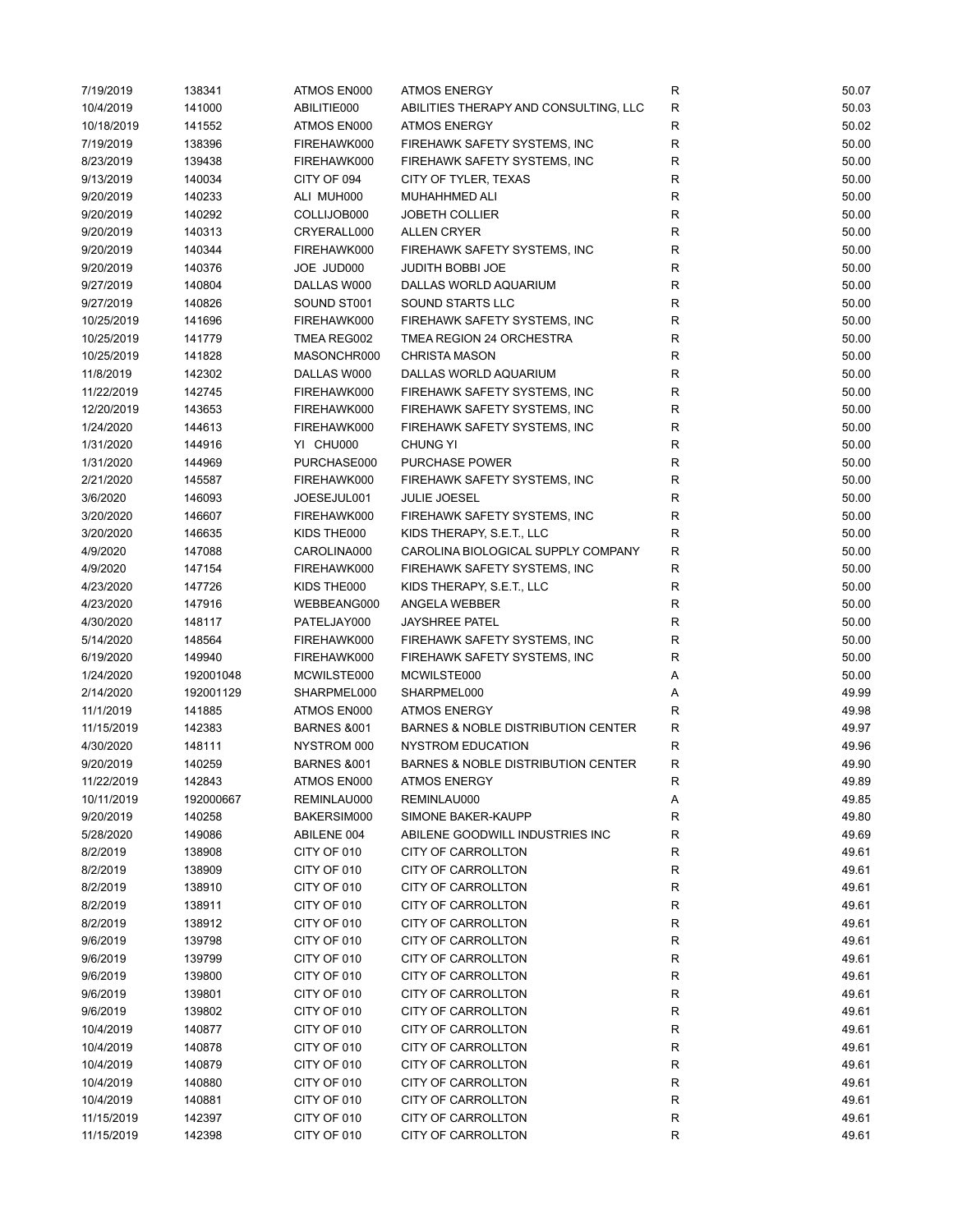| 11/15/2019 | 142400    | CITY OF 010        | <b>CITY OF CARROLLTON</b>          | R            | 49.61 |
|------------|-----------|--------------------|------------------------------------|--------------|-------|
| 11/15/2019 | 142401    | CITY OF 010        | <b>CITY OF CARROLLTON</b>          | $\mathsf{R}$ | 49.61 |
| 12/6/2019  | 143136    | CITY OF 010        | CITY OF CARROLLTON                 | R            | 49.61 |
| 12/6/2019  | 143137    | CITY OF 010        | CITY OF CARROLLTON                 | $\mathsf{R}$ | 49.61 |
| 12/6/2019  | 143138    | CITY OF 010        | <b>CITY OF CARROLLTON</b>          | R            | 49.61 |
| 12/6/2019  | 143139    | CITY OF 010        | CITY OF CARROLLTON                 | R            | 49.61 |
| 12/6/2019  | 143140    | CITY OF 010        | <b>CITY OF CARROLLTON</b>          | $\mathsf{R}$ | 49.61 |
| 1/10/2020  | 144061    | CITY OF 010        | CITY OF CARROLLTON                 | $\mathsf{R}$ | 49.61 |
| 1/10/2020  | 144062    | CITY OF 010        | CITY OF CARROLLTON                 | $\mathsf{R}$ | 49.61 |
| 1/10/2020  | 144063    | CITY OF 010        | <b>CITY OF CARROLLTON</b>          | R            | 49.61 |
| 1/10/2020  | 144064    | CITY OF 010        | CITY OF CARROLLTON                 | $\mathsf{R}$ | 49.61 |
| 12/20/2019 | 143581    | ATMOS EN000        | <b>ATMOS ENERGY</b>                | $\mathsf{R}$ | 49.55 |
| 9/27/2019  | 140657    | <b>BLICK AR000</b> | <b>BLICK ART MATERIALS LLC</b>     | R            | 49.28 |
| 9/20/2019  | 140397    | LEVY ARI000        | <b>ARI LEVY</b>                    | $\mathsf{R}$ | 49.15 |
| 9/20/2019  | 140234    | ALLISSEL000        | <b>SELENE ALLISON</b>              | R            | 49.05 |
| 9/6/2019   | 192000437 | GRAY MEL001        | GRAY MEL001                        | Α            | 49.00 |
|            |           | ATMOS EN000        | <b>ATMOS ENERGY</b>                | R            | 48.94 |
| 10/11/2019 | 141125    |                    |                                    |              |       |
| 9/20/2019  | 140387    | KLEINERI000        | <b>ERICH KLEIN</b>                 | $\mathsf{R}$ | 48.90 |
| 7/19/2019  | 138335    | ATMOS EN000        | <b>ATMOS ENERGY</b>                | $\mathsf{R}$ | 48.68 |
| 9/27/2019  | 140739    | READY RE000        | <b>READY REFRESH</b>               | R            | 48.66 |
| 1/24/2020  | 144583    | CITY OF 010        | <b>CITY OF CARROLLTON</b>          | $\mathsf{R}$ | 48.58 |
| 4/23/2020  | 147660    | FAIRBPAM000        | PAMELA FAIRBANK                    | R            | 48.00 |
| 4/23/2020  | 147700    | HARTMJEN000        | JENNIFER NEEL HARTMAN              | R            | 48.00 |
| 4/23/2020  | 147742    | LISTEGIN000        | <b>GINA LISTER</b>                 | $\mathsf{R}$ | 48.00 |
| 4/23/2020  | 147755    | MARTIHOP001        | <b>HOPE MARTINEZ</b>               | R            | 48.00 |
| 4/23/2020  | 147817    | REDLAANG001        | ANGELA REDLAND                     | $\mathsf{R}$ | 48.00 |
| 4/23/2020  | 147828    | ROASACHA000        | CHAD ROASA                         | $\mathsf{R}$ | 48.00 |
| 4/23/2020  | 147933    | YATESTAM000        | <b>TAMARA JOY YATES</b>            | $\mathsf{R}$ | 48.00 |
| 4/30/2020  | 147984    | CARLTJUA001        | <b>JUANITA CARLTON</b>             | $\mathsf{R}$ | 48.00 |
| 4/30/2020  | 148018    | CROWDLUK000        | LUKE CROWDER                       | R            | 48.00 |
| 9/13/2019  | 192000470 | BERLAAZU000        | BERLAAZU000                        | Α            | 48.00 |
| 12/20/2019 | 143851    | PLAINS D000        | <b>PLAINS DAIRY</b>                | R            | 47.86 |
| 12/20/2019 | 192000914 | DAVISLAT000        | DAVISLAT000                        | Α            | 47.63 |
| 10/18/2019 | 141396    | LAKESHOR000        | LAKESHORE LEARNING MATERIALS       | R            | 47.49 |
| 8/23/2019  | 139393    | CAROLINA000        | CAROLINA BIOLOGICAL SUPPLY COMPANY | R            | 47.39 |
| 12/13/2019 | 192000887 | SCHOEHEA000        | SCHOEHEA000                        | Α            | 47.33 |
| 9/6/2019   | 139894    | THE SHER000        | THE SHERWIN WILLIAMS CO - HOUSTON  | R            | 47.21 |
| 2/14/2020  | 145417    | WM CORPO000        | WM CORPORATE SERVICES INC          | $\mathsf{R}$ | 47.00 |
| 4/30/2020  | 148186    | VEGA MAR000        | <b>MARIANA VEGA</b>                | R            | 47.00 |
| 5/14/2020  | 148436    | BARTLSHA000        | SHARLA BARTLEY                     | R            | 47.00 |
| 5/14/2020  | 148447    | BLOCKMAR000        | <b>MARC BLOCK</b>                  | R            | 47.00 |
| 5/14/2020  | 148467    | CARR LOR000        | <b>LORI CARR</b>                   | $\mathsf{R}$ | 47.00 |
| 5/14/2020  | 148489    | CODY DEC000        | DECOLE CODY                        | $\mathsf{R}$ | 47.00 |
| 5/14/2020  | 148539    | DAVISOLI000        | <b>OLIVIA DAVIS</b>                | R            | 47.00 |
| 5/21/2020  | 148884    | CAMPOANG000        | ANGELA CAMPOS                      | R            | 47.00 |
| 5/28/2020  | 149168    | EDWARTAR000        | <b>TARAH EDWARDS</b>               | R            | 47.00 |
| 5/28/2020  | 149171    | ELLIOMAR001        | <b>MARK ELLIOTT</b>                | $\mathsf{R}$ | 47.00 |
| 5/28/2020  | 149174    | ESHBAMIC000        | MICHELLE ESHBAUGH-SOHA             | $\mathsf{R}$ | 47.00 |
| 5/28/2020  | 149175    | EVANSJAN000        | JANET EVANS                        | R            | 47.00 |
| 5/28/2020  | 149176    | FAYETTAM000        | <b>TAMMY FAYETTE</b>               | R            | 47.00 |
| 5/28/2020  | 149177    | FELLEJUL000        | <b>JULIA FELLERS</b>               | R            | 47.00 |
| 5/28/2020  | 149186    | FULLISUZ001        | SUZANNE FULLINGTON                 | $\mathsf{R}$ | 47.00 |
| 5/28/2020  | 149198    | GROENMAR000        | MARISOL JACOBA GROENEVELD PLAMERO  | $\mathsf{R}$ | 47.00 |
| 6/5/2020   | 149418    | HANCOROS000        | ROSALINDA D HANCOCK                | R            | 47.00 |
| 6/5/2020   | 149427    | HINSOEMI000        | <b>EMILY HINSON</b>                | R            | 47.00 |
| 6/5/2020   | 149428    | HINSOMIS000        | <b>MISSY HINSON</b>                | R            | 47.00 |
|            |           |                    |                                    |              |       |
| 6/5/2020   | 149467    | LUSSIJUL000        | <b>JULIE B LUSSIER</b>             | $\mathsf{R}$ | 47.00 |
| 6/5/2020   | 149488    | MOODYKIM000        | KIMBERLY EARLE MOODY               | $\mathsf{R}$ | 47.00 |
| 6/5/2020   | 149491    | MOWREKEL000        | <b>KELLY KAYE MOWRER</b>           | R            | 47.00 |
| 6/5/2020   | 149535    | RODRIBRE000        | <b>BREDA RODRIGUEZ</b>             | R            | 47.00 |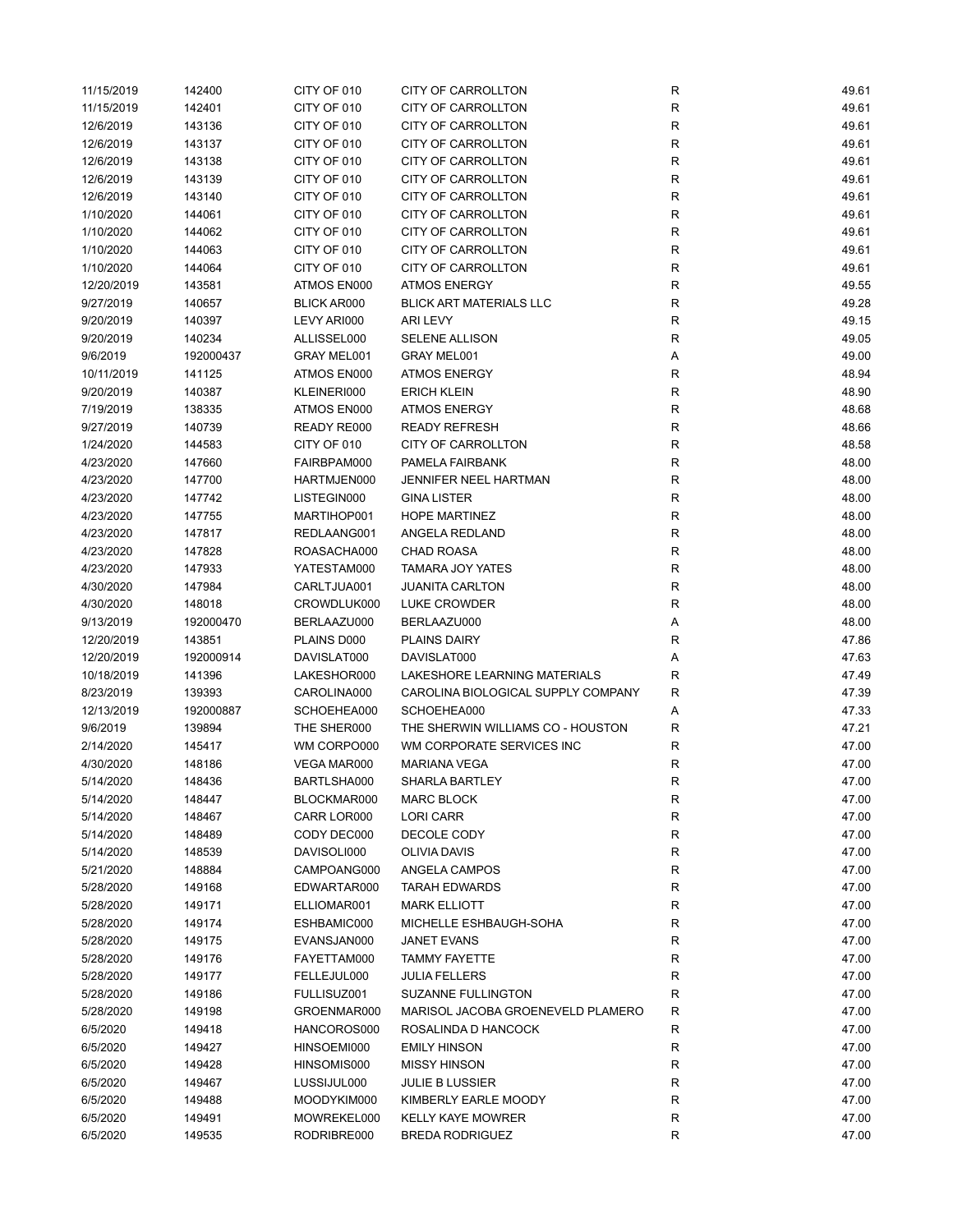| 6/5/2020   | 149548    | SHELTJEN000            | <b>JENNIFER SHELTON</b>               | R            | 47.00 |
|------------|-----------|------------------------|---------------------------------------|--------------|-------|
| 6/5/2020   | 149560    | STAATANG000            | <b>ANGELA STAATS</b>                  | ${\sf R}$    | 47.00 |
| 6/5/2020   | 149565    | STRITJAR000            | <b>JARED STRITTMATTER</b>             | R            | 47.00 |
| 6/5/2020   | 149580    | TERRYSON000            | <b>SONYA TERRY</b>                    | R            | 47.00 |
| 6/5/2020   | 149597    | TURNEAIM000            | <b>AIMEE TURNER</b>                   | $\mathsf{R}$ | 47.00 |
| 6/5/2020   | 149630    | WHITMLER000            | <b>LEROY WHITMAN</b>                  | R            | 47.00 |
| 6/5/2020   | 149631    | WILLIBRI001            | <b>BRIDGET B. WILLIAMS</b>            | ${\sf R}$    | 47.00 |
| 6/19/2020  | 149843    | BURNSKRI000            | <b>KRISTEN BURNSIDE</b>               | ${\sf R}$    | 47.00 |
| 6/19/2020  | 149917    | DAY JEN000             | JENNIFER DAY                          | $\mathsf{R}$ | 47.00 |
| 6/5/2020   | 192001397 | MARTIJEN001            | MARTIJEN001                           | Α            | 47.00 |
| 6/5/2020   | 192001398 | MARTISHA000            | MARTISHA000                           | Α            | 47.00 |
| 6/19/2020  | 192001433 | RUNYASHA000            | RUNYASHA000                           | Α            | 47.00 |
| 11/15/2019 | 192000795 | KING ARI000            | KING ARI000                           | Α            | 46.93 |
| 7/9/2019   | 138030    | ATMOS EN000            | <b>ATMOS ENERGY</b>                   | R            | 46.82 |
| 9/20/2019  | 140389    | KWAK HYO000            | <b>HYONJUNG KWAK</b>                  | R            | 46.50 |
| 4/9/2020   | 147147    | EDEN YEN000            | YEN EDEN                              | R            | 46.50 |
| 4/9/2020   | 147178    | HILL SAR001            | <b>SARAH HILL</b>                     | R            | 46.50 |
| 4/23/2020  | 147557    | BOLDIJES000            | <b>JESSICA BOLDING</b>                | $\mathsf{R}$ | 46.50 |
| 4/23/2020  | 147562    | BURNEBRA000            | <b>BRANDI BURNETT</b>                 | $\mathsf R$  | 46.50 |
| 4/23/2020  | 147852    | SMITHBRE002            | <b>BRENT SMITH</b>                    | R            |       |
|            |           |                        |                                       |              | 46.50 |
| 10/11/2019 | 192000672 | TYLERDA'000            | TYLERDA'000                           | Α            | 46.19 |
| 8/30/2019  | 192000337 | NEGREMAY000            | NEGREMAY000                           | Α            | 46.11 |
| 10/18/2019 | 141537    | AMAZON C000            | AMAZON CAPITAL SERVICES INC           | R            | 46.08 |
| 9/6/2019   | 192000433 | GALVABER000            | GALVABER000                           | Α            | 46.01 |
| 6/5/2020   | 149623    | VILLANOE000            | NOEMI VILLARREAL-GONZALEZ             | R            | 46.00 |
| 6/19/2020  | 149955    | GUDITANN000            | ANN BYRON GUDITIS                     | R            | 46.00 |
| 6/19/2020  | 150113    | VINCEROB000            | <b>ROBYN VINCENT</b>                  | R            | 46.00 |
| 11/22/2019 | 142897    | LAKESHOR000            | LAKESHORE LEARNING MATERIALS          | R            | 45.56 |
| 7/19/2019  | 138340    | ATMOS EN000            | <b>ATMOS ENERGY</b>                   | R            | 45.48 |
| 6/19/2020  | 149875    | CITY OF 046            | <b>CITY OF LEWISVILLE</b>             | R            | 45.47 |
| 11/1/2019  | 141886    | <b>BARNES &amp;001</b> | BARNES & NOBLE DISTRIBUTION CENTER    | R            | 45.38 |
| 7/19/2019  | 138357    | CITY OF 046            | <b>CITY OF LEWISVILLE</b>             | ${\sf R}$    | 45.02 |
| 9/20/2019  | 140383    | KEMP'S O000            | KEMP'S OCCUPATIONAL THERAPY SERVICES, | $\mathsf{R}$ | 45.00 |
| 10/11/2019 | 141256    | TMEA REG001            | TMEA REGION 2 ORCHESTRA               | $\mathsf R$  | 45.00 |
| 10/25/2019 | 141727    | JW PEPPE000            | JW PEPPER & SON INC                   | R            | 45.00 |
| 4/23/2020  | 147895    | TRIMMSHA000            | <b>SHANTAEL TRIMM</b>                 | $\mathsf{R}$ | 45.00 |
| 6/19/2020  | 150058    | ROBERAMY000            | <b>AMY ROBERSON</b>                   | $\mathsf R$  | 45.00 |
| 12/27/2019 | 143911    | ATMOS EN000            | <b>ATMOS ENERGY</b>                   | R            | 44.98 |
| 2/21/2020  | 145643    | SCHOOL S000            | <b>SCHOOL SPECIALTY</b>               | R            | 44.89 |
| 6/26/2020  | 150194    | AT&T LON000            | AT&T LONG DISTANCE                    | R            | 44.84 |
| 12/3/2019  | 142957    | ATMOS EN000            | <b>ATMOS ENERGY</b>                   | R            | 44.62 |
| 10/25/2019 | 141790    | YEOKUFER000            | <b>FERRELL LEE YEOKUM</b>             | R            | 44.29 |
| 9/20/2019  | 140413    | MOOREMEL000            | MELISSA JEAN MOORE                    | R            | 44.10 |
| 9/20/2019  | 140498    | WATTSLAT000            | <b>LATHAN WATTS</b>                   | R            | 44.05 |
| 4/23/2020  | 147812    | QUINNMON000            | <b>MONICA QUINN</b>                   | R            | 44.00 |
| 4/23/2020  | 147837    | SAYFIALE000            | <b>ALEX SAYFI</b>                     | R            | 44.00 |
| 4/23/2020  | 147872    | TARNACAL000            | <b>CALUNIE TARNATE</b>                | R            | 44.00 |
| 4/30/2020  | 148076    | INAMPNEE000            | NEELIMA INAMPUDI                      | ${\sf R}$    | 44.00 |
| 5/28/2020  | 149185    | FULLEBRE001            | <b>BRENDA FULLER</b>                  | ${\sf R}$    | 44.00 |
| 6/5/2020   | 149550    | SILVAMEL000            | <b>MELISSA SILVA</b>                  | R            | 44.00 |
| 7/26/2019  | 192000137 | BROOKCHR001            | BROOKCHR001                           | Α            | 44.00 |
| 7/12/2019  | 192000065 | HUNT KEL000            | HUNT KEL000                           | Α            | 43.69 |
| 9/27/2019  | 140652    | ATMOS EN000            | <b>ATMOS ENERGY</b>                   | R            | 43.67 |
| 9/20/2019  | 140442    | REIMAWEN000            | <b>WENDY REIMANN</b>                  | R            | 43.65 |
| 6/19/2020  | 150128    | ZING DAW000            | DAWT ZING                             | R            | 43.60 |
| 12/6/2019  | 192000873 | SHEPPVAL000            | SHEPPVAL000                           | Α            | 43.43 |
| 4/23/2020  | 192001307 | LONG KAC000            | LONG KAC000                           | Α            | 43.36 |
| 12/13/2019 | 143251    | CAROLINA000            | CAROLINA BIOLOGICAL SUPPLY COMPANY    | R            | 43.25 |
| 10/18/2019 | 141323    | ACCELERA002            | ACCELERATE LEARNING, INC.             | R            | 43.20 |
| 8/30/2019  | 139701    | ATMOS EN000            | <b>ATMOS ENERGY</b>                   | R            | 43.10 |
|            |           |                        |                                       |              |       |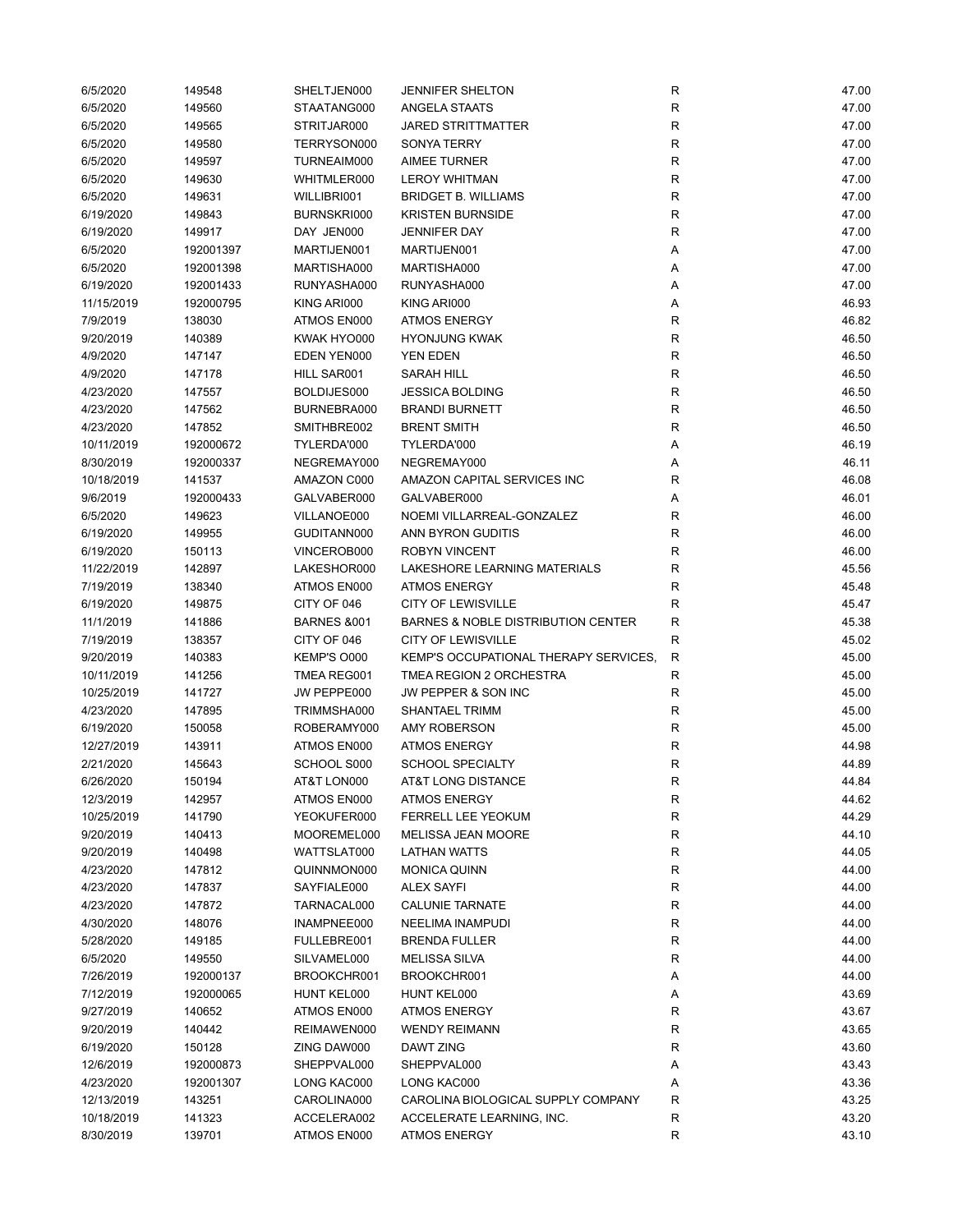| 4/23/2020  | 147515    | ALLBRMAK000        | <b>MAKAYLYE ALLBRIGHT</b>      | R                            | 43.00 |
|------------|-----------|--------------------|--------------------------------|------------------------------|-------|
| 4/23/2020  | 147803    | POTTSSHA000        | <b>SHANNON POTTS</b>           | $\mathsf{R}$                 | 43.00 |
| 4/23/2020  | 147804    | POWERCAS000        | <b>CASEY POWERS</b>            | $\mathsf{R}$                 | 43.00 |
| 4/23/2020  | 147869    | STOVACHA000        | <b>CHANDRA STOVALL</b>         | R                            | 43.00 |
| 4/30/2020  | 148096    | MCCANJOA000        | <b>JOANIE MCCANN</b>           | $\mathsf{R}$                 | 43.00 |
| 6/12/2020  | 149706    | GRINDJES000        | <b>JESSICA GRINDROD</b>        | $\mathsf{R}$                 | 43.00 |
| 6/12/2020  | 149717    | KROLLWIL000        | <b>WILLIAM KROLL</b>           | $\mathsf{R}$                 | 43.00 |
| 3/20/2020  | 192001267 | DAVISALI000        | ALISON ELIZABETH DAVIS         | Α                            | 42.57 |
| 9/27/2019  | 140711    | JALENLAU000        | LAURIE JALENAK                 | $\mathsf{R}$                 | 42.50 |
| 2/28/2020  | 145979    | CRAWSLEI000        | LEIGH HERBERT CRAWSHAW         | $\mathsf{R}$                 | 42.50 |
| 4/16/2020  | 147374    | CRAWSLEI000        | LEIGH HERBERT CRAWSHAW         | R                            | 42.50 |
| 9/20/2019  | 140321    | DELACMIC000        | MICHELLE DELACRUZ              | $\mathsf{R}$                 | 42.40 |
| 4/2/2020   | 146917    | ATMOS EN000        | <b>ATMOS ENERGY</b>            | R                            | 42.36 |
| 4/23/2020  | 147563    | CABE GAL000        | <b>GALE CABE</b>               | R                            | 42.00 |
| 4/23/2020  | 147648    | EDWARISE000        | <b>ISELA EDWARDS</b>           | $\mathsf{R}$                 | 42.00 |
| 4/23/2020  | 147763    | MILLEJEN001        | <b>JENNY MILLER</b>            | $\mathsf{R}$                 | 42.00 |
| 4/23/2020  | 147923    | WILLIJOD000        | JODI WILLIAMS-THOMAS           | $\mathsf{R}$                 | 42.00 |
|            |           | PASTRANA001        | ANA PASTRANO                   |                              |       |
| 6/12/2020  | 149735    |                    |                                | $\mathsf{R}$<br>$\mathsf{R}$ | 42.00 |
| 6/19/2020  | 150059    | ROMNELAN000        | <b>LANNI ROMNEY</b>            |                              | 42.00 |
| 1/10/2020  | 192000999 | DAVISALI000        | DAVISALI000                    | Α                            | 41.66 |
| 7/19/2019  | 192000100 | FREEMAUS000        | FREEMAUS000                    | Α                            | 41.53 |
| 8/30/2019  | 192000323 | HANDYTAY000        | HANDYTAY000                    | Α                            | 41.12 |
| 8/23/2019  | 139503    | ATMOS EN000        | <b>ATMOS ENERGY</b>            | R                            | 41.03 |
| 9/20/2019  | 140479    | UPHAMMAR000        | <b>MARY LIBBY UPHAM</b>        | $\mathsf{R}$                 | 41.00 |
| 8/2/2019   | 192000189 | SHAFERUS000        | SHAFERUS000                    | Α                            | 40.95 |
| 9/13/2019  | 192000508 | LUCASKIM000        | LUCASKIM000                    | Α                            | 40.74 |
| 11/1/2019  | 192000734 | RODRIRAY000        | RODRIRAY000                    | Α                            | 40.60 |
| 1/24/2020  | 192001050 | REISIKIM000        | REISIKIM000                    | Α                            | 40.25 |
| 3/13/2020  | 146433    | ATMOS EN000        | <b>ATMOS ENERGY</b>            | $\mathsf{R}$                 | 40.23 |
| 2/28/2020  | 145952    | ATMOS EN000        | <b>ATMOS ENERGY</b>            | R                            | 40.13 |
| 9/13/2019  | 140192    | MCALISTE000        | <b>MCALISTER &amp; GARCIA</b>  | R                            | 40.00 |
| 11/1/2019  | 142053    | KNOX JUS000        | <b>JUSTIN KNOX</b>             | R                            | 40.00 |
| 12/6/2019  | 143063    | SAM'S CL003        | SAM'S CLUB DIRECT #864         | R                            | 40.00 |
| 12/13/2019 | 143343    | QBS INC 000        | QBS INC                        | R                            | 40.00 |
| 5/7/2020   | 148345    | QBS INC 000        | QBS INC                        | $\mathsf{R}$                 | 40.00 |
| 5/7/2020   | 148232    | ATMOS EN000        | <b>ATMOS ENERGY</b>            | $\mathsf{R}$                 | 39.85 |
| 3/13/2020  | 146251    | <b>ACTION S000</b> | ACTION SHRED OF TEXAS, LLC     | $\mathsf{R}$                 | 39.38 |
| 9/20/2019  | 140360    | GRIZZJOH000        | <b>JOHN GRIZZAFFI</b>          | R                            | 39.30 |
| 1/17/2020  | 144530    | PINEDCYN000        | <b>CYNTHIA PINEDA</b>          | $\mathsf{R}$                 | 39.25 |
| 11/8/2019  | 142233    | SAN ANTO004        | SAN ANTONIO WATER SYSTEM       | R                            | 39.03 |
| 4/23/2020  | 147542    | BALCAMIC000        | MICHELLE BALCAR                | R                            | 39.00 |
| 4/23/2020  | 147554    | BLACKKES000        | <b>KESHA BLACKMON</b>          | R                            | 39.00 |
| 4/23/2020  | 147646    | EDWARASH001        | <b>ASHLEY EDWARDS</b>          | R                            | 39.00 |
| 4/23/2020  | 147680    | GEISEJEN000        | <b>JENNIFER GEISEL</b>         | R                            | 39.00 |
| 4/23/2020  | 147787    | OVEL CLA000        | <b>CLAYTON OVEL</b>            | R                            | 39.00 |
| 4/23/2020  | 147820    | REYESNOE000        | <b>NOEMI REYES</b>             | $\mathsf{R}$                 | 39.00 |
| 4/23/2020  | 147834    | SAMANCAR000        | CAROLINE SAMANIEGO             | R                            | 39.00 |
| 4/23/2020  | 147934    | ZAMORCLA000        | <b>CLAUDIA ZAMORA</b>          | R                            | 39.00 |
| 11/1/2019  | 141881    | ATMOS EN000        | <b>ATMOS ENERGY</b>            | R                            | 38.81 |
| 2/14/2020  | 145407    | UPS SUPP000        | UPS SUPPLY CHAIN SOLUTIONS INC | $\mathsf{R}$                 | 38.79 |
| 3/13/2020  | 146385    | SAN ANTO004        | SAN ANTONIO WATER SYSTEM       | $\mathsf{R}$                 | 38.55 |
|            |           |                    |                                |                              |       |
| 11/15/2019 | 142439    | E-THERAP001        | E-THERAPY LLC                  | R                            | 38.50 |
| 11/22/2019 | 142892    | HOLLOERI000        | <b>ERIN HOLLOWAY</b>           | R                            | 38.50 |
| 12/13/2019 | 143291    | E-THERAP001        | E-THERAPY LLC                  | R                            | 38.50 |
| 3/13/2020  | 146318    | E-THERAP001        | E-THERAPY LLC                  | $\mathsf{R}$                 | 38.50 |
| 4/9/2020   | 147081    | BAKERSIM000        | SIMONE BAKER-KAUPP             | $\mathsf{R}$                 | 38.50 |
| 4/9/2020   | 147272    | SUMLITIF000        | <b>TIFFANY SUMLIN</b>          | R                            | 38.50 |
| 4/23/2020  | 147627    | DAVISAND000        | ANDREA DAVIS                   | R                            | 38.50 |
| 5/7/2020   | 148294    | E-THERAP001        | <b>E-THERAPY LLC</b>           | R                            | 38.50 |
| 11/8/2019  | 192000765 | REYESIRM000        | REYESIRM000                    | Α                            | 38.16 |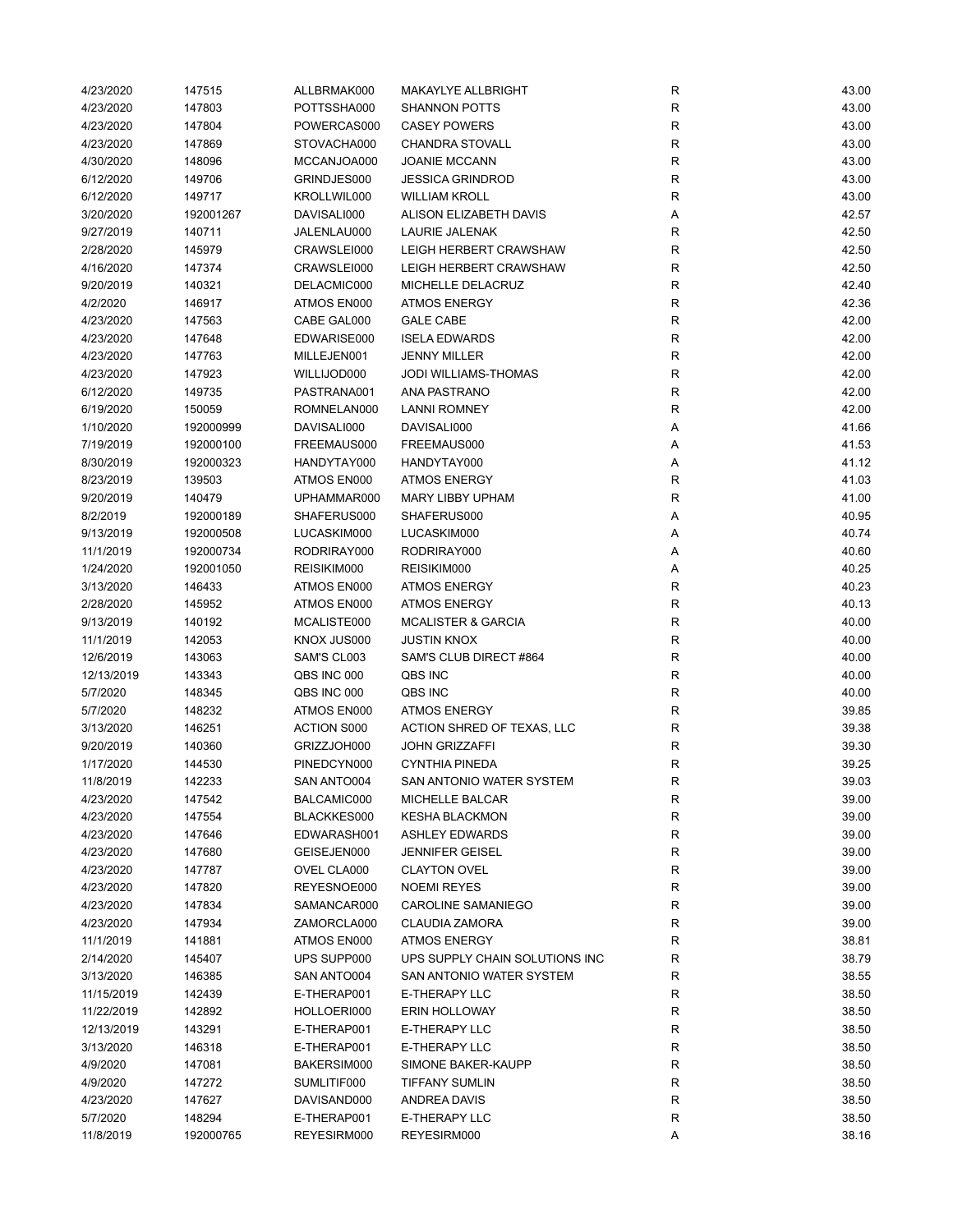| 1/3/2020   | 143964    | CAROLINA000    | CAROLINA BIOLOGICAL SUPPLY COMPANY | R           | 38.15 |
|------------|-----------|----------------|------------------------------------|-------------|-------|
| 11/22/2019 | 142829    | WOODWIND000    | WOODWIND & BRASSWIND, INC          | R           | 38.10 |
| 4/23/2020  | 147920    | WILKSKEL000    | <b>KELLYN WILKS</b>                | R           | 38.00 |
| 4/30/2020  | 148160    | SULLIBAR000    | <b>BARBRA SULLIVAN</b>             | R           | 38.00 |
| 6/19/2020  | 149825    | ATTAWSCO000    | <b>SCOTT ATTAWAY</b>               | $\mathsf R$ | 38.00 |
| 6/19/2020  | 149850    | CASWEKRI001    | <b>KRISTEN CASWELL</b>             | ${\sf R}$   | 38.00 |
| 6/19/2020  | 149923    | DODGEELL000    | <b>ELLIE DODGE</b>                 | $\mathsf R$ | 38.00 |
| 6/19/2020  | 149928    | EDWARTAR000    | <b>TARAH EDWARDS</b>               | $\mathsf R$ | 38.00 |
| 6/19/2020  | 149941    | FISHEANN000    | <b>ANNIE FISHER</b>                | R           | 38.00 |
| 6/19/2020  | 149956    | GUERRCHE000    | <b>CHELSIE GUERRA</b>              | $\mathsf R$ | 38.00 |
| 6/19/2020  | 149965    | HOBBSERI003    | <b>ERIN HOBBS</b>                  | $\mathsf R$ | 38.00 |
| 6/19/2020  | 149974    | JOAQUJON000    | JONATHAN JOAQUIN                   | R           | 38.00 |
| 6/19/2020  | 149979    | KHALASEE000    | <b>SEEDRA KHALAF</b>               | R           | 38.00 |
| 6/19/2020  | 149995    | MAEDAKO 000    | KO MAEDA                           | R           | 38.00 |
| 6/19/2020  | 150004    | MEDLIKEL000    | <b>KELLY MEDLIN</b>                | $\mathsf R$ | 38.00 |
| 6/19/2020  | 150034    | PARADDAW000    | DAWN CAROLINE PARADISE             | $\mathsf R$ | 38.00 |
| 6/19/2020  | 150038    | PEREZGLO001    | <b>GLORIA PEREZ</b>                | $\mathsf R$ | 38.00 |
|            |           |                |                                    | $\mathsf R$ |       |
| 6/19/2020  | 150065    | SANG MAR000    | <b>MARY SANG</b>                   |             | 38.00 |
| 6/19/2020  | 150070    | SCHMIGRE000    | <b>GREGORY SCHMIDT</b>             | R           | 38.00 |
| 6/19/2020  | 150122    | WILSOFLO000    | <b>FLOYD WILSON</b>                | $\mathsf R$ | 38.00 |
| 11/22/2019 | 142932    | SPEED ST000    | SPEED STACKS, INC                  | $\mathsf R$ | 37.99 |
| 2/28/2020  | 145891    | PARKS CO000    | PARKS COFFEE                       | $\mathsf R$ | 37.96 |
| 12/13/2019 | 143363    | SAN ANTO004    | SAN ANTONIO WATER SYSTEM           | R           | 37.78 |
| 11/22/2019 | 142906    | MIU KEI000     | <b>KEICHNG MIU</b>                 | R           | 37.65 |
| 2/21/2020  | 145648    | SPALDING000    | SPALDING EDUCATION INTERNATIONAL   | $\mathsf R$ | 37.50 |
| 11/15/2019 | 142618    | <b>UPS 001</b> | <b>UPS</b>                         | $\mathsf R$ | 37.26 |
| 11/22/2019 | 142908    | NARVAAST000    | <b>ASTRID NARVAEZ</b>              | $\mathsf R$ | 37.15 |
| 4/30/2020  | 148199    | WILLIOLA000    | OLAYINKA WILLIAMS                  | R           | 37.00 |
| 8/2/2019   | 138823    | EVAN-MOO000    | EVAN-MOOR EDUCATIONAL PUBLISHERS   | R           | 36.97 |
| 10/25/2019 | 141815    | FREEMSEA000    | <b>SEAN FREEMAN</b>                | $\mathsf R$ | 36.75 |
| 5/28/2020  | 149213    | JONES SC000    | JONES SCHOOL SUPPLY CO, INC        | R           | 36.72 |
| 10/25/2019 | 141755    | SANTIBRE000    | <b>BRENDA SANTIAGO</b>             | $\mathsf R$ | 36.60 |
| 7/12/2019  | 192000041 | SCHNESAN000    | SCHNESAN000                        | Α           | 36.60 |
| 7/12/2019  | 138097    | ENTERPRI004    | <b>ENTERPRISE RENT-A-CAR</b>       | R           | 36.30 |
| 5/28/2020  | 192001376 | MCDANMIC002    | MCDANMIC002                        | Α           | 36.29 |
| 11/22/2019 | 142896    | KRIESJIL000    | <b>JILL KRIESTEN</b>               | R           | 36.15 |
| 1/24/2020  | 144688    | UPS 001        | <b>UPS</b>                         | ${\sf R}$   | 36.02 |
| 2/17/2020  | 145485    | COLLIN C000    | <b>COLLIN COUNTY</b>               | $\mathsf R$ | 36.01 |
| 6/5/2020   | 149552    | SIMS COU000    | <b>COURNIESHA SIMS</b>             | $\mathsf R$ | 36.00 |
| 4/30/2020  | 148011    | CONSTELL001    | CONSTELLATION NEWENERGY INC        | R           | 35.99 |
| 6/5/2020   | 149361    | CONSTELL001    | CONSTELLATION NEWENERGY INC        | R           | 35.99 |
| 12/6/2019  | 143148    | CONSTELL001    | CONSTELLATION NEWENERGY INC        | ${\sf R}$   | 35.96 |
| 11/1/2019  | 141918    | CONSTELL001    | <b>CONSTELLATION NEWENERGY INC</b> | R           | 35.95 |
| 1/31/2020  | 144836    | CONSTELL001    | <b>CONSTELLATION NEWENERGY INC</b> | R           | 35.92 |
| 3/6/2020   | 146070    | CONSTELL001    | CONSTELLATION NEWENERGY INC        | R           | 35.92 |
| 4/9/2020   | 147120    | CONSTELL001    | CONSTELLATION NEWENERGY INC        | ${\sf R}$   | 35.91 |
| 10/4/2019  | 140892    | CONSTELL001    | CONSTELLATION NEWENERGY INC        | R           | 35.90 |
| 12/27/2019 | 143932    | CONSTELL001    | CONSTELLATION NEWENERGY INC        | R           | 35.88 |
|            |           | DAVISALI000    |                                    |             |       |
| 9/6/2019   | 192000456 |                | DAVISALI000                        | Α           | 35.76 |
| 8/2/2019   | 138804    | CONSTELL001    | CONSTELLATION NEWENERGY INC        | R           | 35.72 |
| 8/30/2019  | 139607    | CONSTELL001    | CONSTELLATION NEWENERGY INC        | R           | 35.72 |
| 8/2/2019   | 138777    | ATMOS EN000    | <b>ATMOS ENERGY</b>                | R           | 35.67 |
| 8/30/2019  | 139579    | ATMOS EN000    | <b>ATMOS ENERGY</b>                | R           | 35.67 |
| 10/4/2019  | 141015    | ATMOS EN000    | <b>ATMOS ENERGY</b>                | R           | 35.67 |
| 8/30/2019  | 139673    | TOWNEPLA001    | TOWNEPLACE SUITES BY MARRIOTT      | R           | 35.31 |
| 10/25/2019 | 192000690 | CAWTHKRI000    | CAWTHKRI000                        | Α           | 35.15 |
| 4/23/2020  | 147616    | COUCHCRI000    | <b>CRISSY COUCH</b>                | R           | 35.00 |
| 4/23/2020  | 147657    | ESQUIMAR000    | <b>MARISSA ESQUIVEL</b>            | R           | 35.00 |
| 4/30/2020  | 148083    | KRAS MON000    | <b>MONIQUE KRAS</b>                | R           | 35.00 |
| 4/30/2020  | 148201    | WRIGHDAR000    | DARREN WRIGHTLESTER                | R           | 35.00 |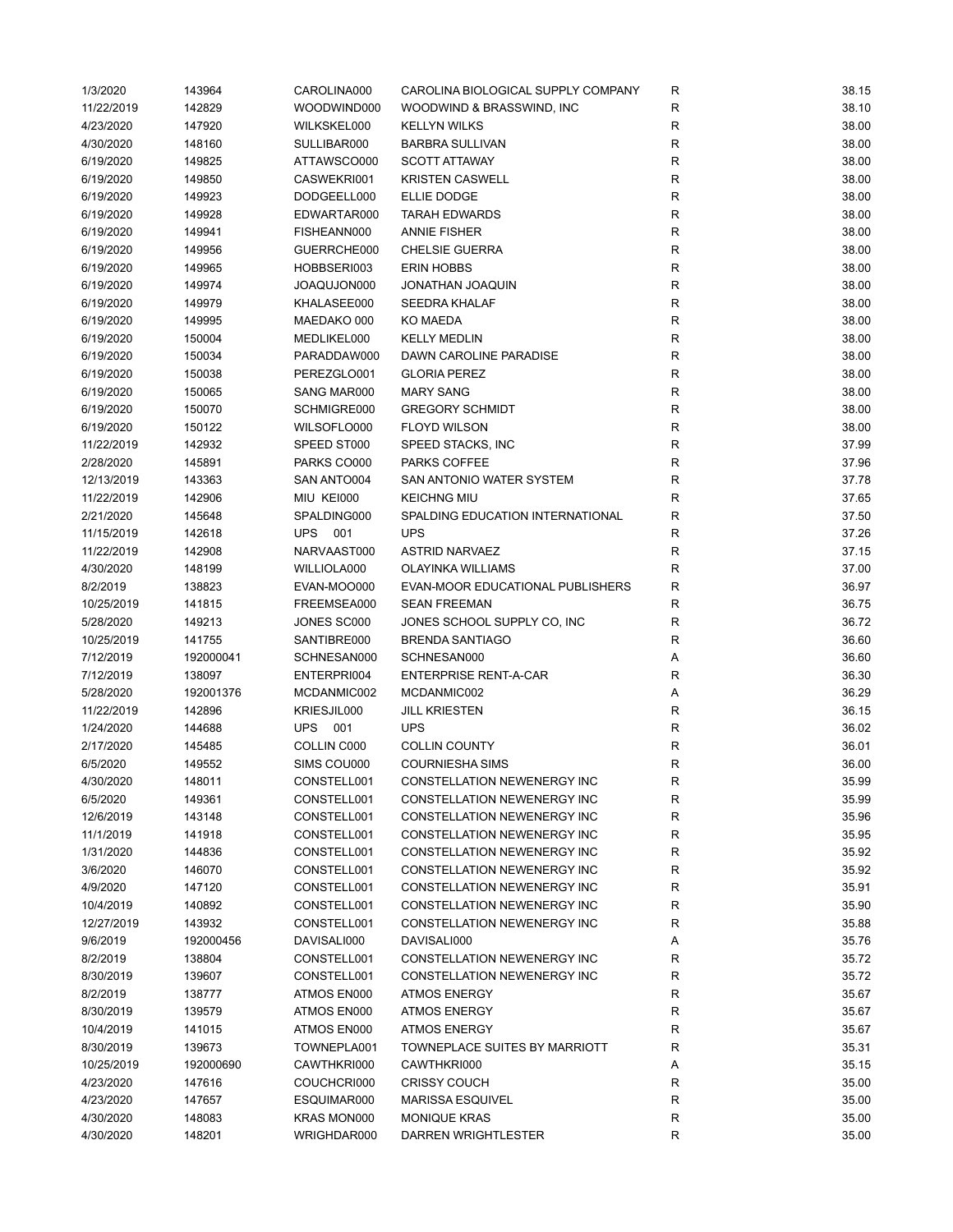| 5/14/2020 | 148403 | ABRAHSHI000 | SHIBU ABRAHAM                 | R            | 35.00 |
|-----------|--------|-------------|-------------------------------|--------------|-------|
| 5/14/2020 | 148406 | ALEJOJOS000 | <b>JOSELYN ALEJOS</b>         | $\mathsf{R}$ | 35.00 |
| 5/14/2020 | 148410 | ANDERDON003 | <b>DON ANDERSON</b>           | $\mathsf{R}$ | 35.00 |
| 5/14/2020 | 148412 | ANDRAALE000 | ALEJANDRA ANDRADE             | R            | 35.00 |
| 5/14/2020 | 148413 | ANDRAJOS000 | <b>JOSE ANDRADE</b>           | R            | 35.00 |
| 5/14/2020 | 148414 | ARENACLA000 | <b>CLAUDIA ARENAS</b>         | $\mathsf{R}$ | 35.00 |
| 5/14/2020 | 148430 | BADILNAT000 | NATALIE BADILLO               | $\mathsf{R}$ | 35.00 |
| 5/14/2020 | 148431 | BAE JIN000  | <b>JINNY BAE</b>              | R            | 35.00 |
| 5/14/2020 | 148432 | BAFFEMAS000 | MASSIMO BAFFETTI              | $\mathsf{R}$ | 35.00 |
| 5/14/2020 | 148434 | BALLASHA000 | <b>SHANANDRA BALLARD</b>      | R            | 35.00 |
| 5/14/2020 | 148435 | BARCEANN000 | ANN BARCELLANO                | R            | 35.00 |
| 5/14/2020 | 148442 | BERNAWEN000 | <b>WENDY BERNAL</b>           | $\mathsf{R}$ | 35.00 |
| 5/14/2020 | 148444 | BHEEMLIN000 | <b>LINDSEY BHEEMARASETTI</b>  | R            | 35.00 |
| 5/14/2020 | 148446 | BLAIRSON000 | <b>SONYA BLAIR</b>            | R            | 35.00 |
| 5/14/2020 | 148452 | BOXWEAMY000 | <b>AMY BOXWELL</b>            | $\mathsf{R}$ | 35.00 |
| 5/14/2020 | 148464 | CALHOHAI000 | <b>HAILEY CALHOUN</b>         | $\mathsf{R}$ | 35.00 |
| 5/14/2020 | 148470 | CASTELIS000 | LISA CASTELLO                 | $\mathsf{R}$ | 35.00 |
| 5/14/2020 | 148476 | CHOE LIS000 | LISA CHOE                     | $\mathsf{R}$ | 35.00 |
| 5/14/2020 | 148488 | COBBLLAU000 | <b>LAURIE COBBLEY</b>         | $\mathsf{R}$ | 35.00 |
| 5/14/2020 | 148491 | COLLIJON000 | <b>JONATHAN M COLLINS</b>     | R            | 35.00 |
|           |        | COX DIA000  |                               |              |       |
| 5/14/2020 | 148529 |             | <b>DIANNA COX</b>             | R            | 35.00 |
| 5/14/2020 | 148537 | DAO JOY000  | JOYCELYN DAO                  | R            | 35.00 |
| 5/14/2020 | 148541 | DELEOLIL000 | LILIANA DELEON                | R            | 35.00 |
| 5/14/2020 | 148549 | DUNCAKRI000 | <b>KRISTEN DUNCAN</b>         | R            | 35.00 |
| 5/14/2020 | 148556 | EKE CHI000  | <b>CHINWENDU EKE</b>          | $\mathsf{R}$ | 35.00 |
| 5/14/2020 | 148557 | ELDRIALI000 | <b>ALISON ELDRIDGE</b>        | $\mathsf{R}$ | 35.00 |
| 5/14/2020 | 148561 | EVERSJAS000 | <b>JASON EVERS</b>            | $\mathsf{R}$ | 35.00 |
| 5/14/2020 | 148562 | FIELDAYS000 | AYSIA FIELDS                  | R            | 35.00 |
| 5/14/2020 | 148580 | FRUINMEL000 | <b>MELISSA FRUIN</b>          | $\mathsf{R}$ | 35.00 |
| 5/14/2020 | 148586 | GARCIANG000 | <b>ANGIE GARCIA</b>           | R            | 35.00 |
| 5/14/2020 | 148590 | GEORGTSV000 | <b>TSVETELINA GEORGIEVA</b>   | R            | 35.00 |
| 5/14/2020 | 148591 | GILL REN000 | <b>RENEE GILL</b>             | R            | 35.00 |
| 5/14/2020 | 148592 | GOBERJES000 | <b>JESSICA GOBER</b>          | R            | 35.00 |
| 5/14/2020 | 148593 | GOLDEMAR000 | MARIANNE GOLDEN               | R            | 35.00 |
| 5/14/2020 | 148594 | GONZAFRA002 | <b>FRANCES GONZALEZ</b>       | R            | 35.00 |
| 5/14/2020 | 148595 | GOUGEMAR000 | <b>MARIO GOUGE</b>            | $\mathsf{R}$ | 35.00 |
| 5/14/2020 | 148596 | GREENKRI001 | <b>KRISTI GREENWELL</b>       | $\mathsf{R}$ | 35.00 |
| 5/14/2020 | 148597 | HALLICAR000 | CAROLYN HALLIBURTON           | R            | 35.00 |
| 5/14/2020 | 148598 | HAMMEOUI000 | <b>OUIDA HAMMER</b>           | R            | 35.00 |
| 5/14/2020 | 148599 | HANKIKRI000 | <b>KRISTIE HANKINS</b>        | R            | 35.00 |
| 5/14/2020 | 148600 | HARDYLIN000 | <b>LINDY HARDY</b>            | R            | 35.00 |
| 5/14/2020 | 148602 | HERREJUL000 | <b>JULIE HERRERA</b>          | R            | 35.00 |
| 5/14/2020 | 148608 | HOLLOHOU000 | <b>HOUSTON HOLLOWAY</b>       | R            | 35.00 |
| 5/14/2020 | 148617 | JONESCAR000 | CARLA JONES                   | R            | 35.00 |
| 5/14/2020 | 148618 | JONESSHA003 | SHALETTA JONES                | R            | 35.00 |
| 5/14/2020 | 148619 | JONESTON001 | TONYA JONES ALLEN             | $\mathsf{R}$ | 35.00 |
| 5/14/2020 | 148632 | LAM MIN000  | MINH LAM                      | R            | 35.00 |
| 5/14/2020 | 148633 | LEE EUN000  | <b>EUNKYUNG LEE</b>           | R            | 35.00 |
| 5/14/2020 | 148634 | LEE NAG000  | NAGYEONG LEE                  | R            | 35.00 |
| 5/14/2020 | 148635 | LI CHA000   | <b>CHARLES LI</b>             | R            | 35.00 |
| 5/14/2020 | 148636 | LILLYLEA000 | <b>LEAH LILLY</b>             | ${\sf R}$    | 35.00 |
| 5/14/2020 | 148638 | LOGANTER000 | <b>TERESA LOGAN</b>           | R            | 35.00 |
| 5/14/2020 | 148639 | LOVE ELI000 | ELIZABETH LOVE                | R            | 35.00 |
| 5/14/2020 | 148641 | LUEVAEMI000 | <b>EMILY LUEVANOS</b>         | R            | 35.00 |
| 5/14/2020 | 148644 | MANZOSAB000 | SABINE MANZOMBE               | $\mathsf{R}$ | 35.00 |
| 5/14/2020 | 148645 | MARADPRA000 | PRAFULLA MARADIHALLI          | $\mathsf{R}$ | 35.00 |
| 5/14/2020 | 148646 | MARTICEC000 | <b>CECILIA MARTINEZ</b>       | R            | 35.00 |
| 5/14/2020 | 148647 | MARTIMAR006 | <b>MARIA MARTINEZ</b>         | R            | 35.00 |
| 5/14/2020 | 148648 | MARTIMEL002 | <b>MELISSA PAULSON MARTIN</b> | R            | 35.00 |
| 5/14/2020 | 148654 | MCCOYLAU000 | <b>LAURA MCCOY</b>            | $\mathsf{R}$ | 35.00 |
|           |        |             |                               |              |       |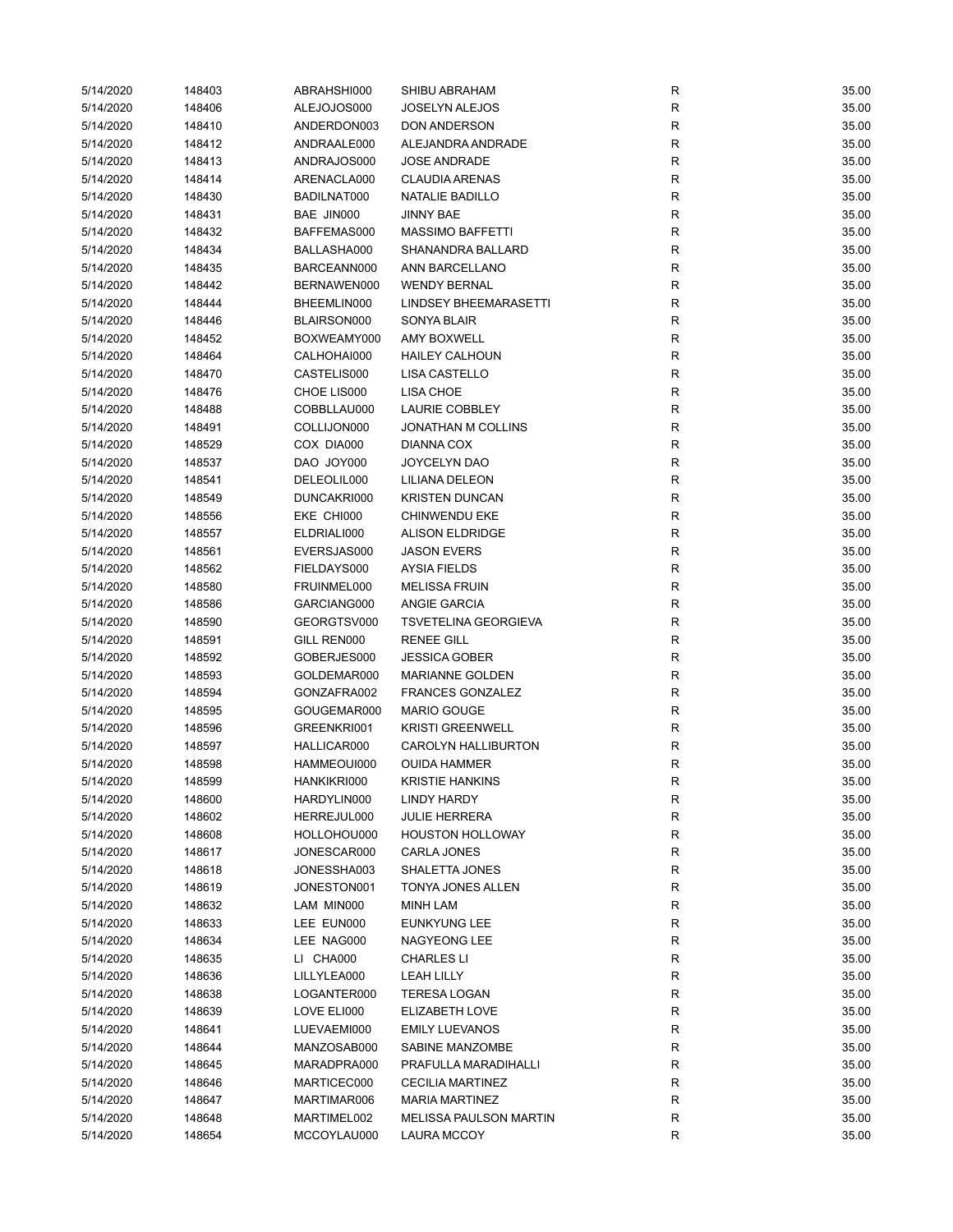| 5/14/2020  | 148655    | MCCUISHA000 | <b>SHALUNTA MCCUIN</b>           | R            | 35.00 |
|------------|-----------|-------------|----------------------------------|--------------|-------|
| 5/14/2020  | 148657    | MCWILMAR000 | <b>MARIA MCWILLIAM</b>           | ${\sf R}$    | 35.00 |
| 5/14/2020  | 148658    | MEDINMAR002 | <b>MARIA MEDINA</b>              | R            | 35.00 |
| 5/14/2020  | 148659    | MENDECAR000 | <b>CARRIE MENDEZ</b>             | $\mathsf{R}$ | 35.00 |
| 5/14/2020  | 148660    | MENJIKEN000 | <b>KENIA MENJIVAR</b>            | R            | 35.00 |
| 5/14/2020  | 148663    | MOOREROB000 | ROBYN MOORE                      | R            | 35.00 |
| 5/14/2020  | 148665    | MORGACEC000 | <b>CECIL MORGAN</b>              | R            | 35.00 |
| 5/14/2020  | 148666    | MURALGUR000 | <b>GURU MURALA</b>               | R            | 35.00 |
| 5/14/2020  | 148672    | NGUYENGO000 | NGOC NGUYEN                      | R            | 35.00 |
| 5/14/2020  | 148683    | PATELNIS000 | <b>NISHA PATEL</b>               | R            | 35.00 |
| 5/14/2020  | 148686    | PIERSANN000 | ANN PIERSON                      | R            | 35.00 |
| 5/14/2020  | 148689    | PLEMOERI000 | <b>ERIC PLEMONS</b>              | R            | 35.00 |
| 5/14/2020  | 148690    | POLANCAR000 | CARISA POLANCO                   | R            | 35.00 |
| 5/14/2020  | 148694    | RAINIMIC000 | <b>MICHAEL RAINIER</b>           | R            | 35.00 |
| 5/14/2020  | 148710    | RIVEREDI000 | <b>EDITH RIVERA</b>              | $\mathsf{R}$ | 35.00 |
| 5/14/2020  | 148716    | ROSS WIN000 | <b>WINTER ROSS</b>               | R            | 35.00 |
| 5/14/2020  | 148719    | SANCHCRI000 | <b>CRISTINA SANCHEZ</b>          | R            | 35.00 |
| 5/14/2020  | 148720    | SAPRUSUN000 | <b>SUNITA SAPRU</b>              | R            | 35.00 |
| 5/14/2020  | 148722    | SCOTTJES000 | <b>JESSICA SCOTT</b>             | R            | 35.00 |
| 5/14/2020  | 148725    | SHIN JEO000 | <b>JEONGMI SHIN</b>              | R            | 35.00 |
| 5/14/2020  | 148726    | SHOMEANU000 | ANUOLUWAPO SHOMEFUN              | R            | 35.00 |
| 5/14/2020  | 148728    | SIEGEMAN000 | <b>MANDI SIEGEL</b>              | R            | 35.00 |
| 5/14/2020  | 148731    | SOLORGOR000 | GORETTY SOLORZANO-MIRANDA        | R            | 35.00 |
| 5/14/2020  | 148732    | SOSA ROX000 | ROXANA SOSA                      | R            | 35.00 |
| 5/14/2020  | 148738    | SPEARKAR000 | <b>KAREN SPEARS</b>              | R            | 35.00 |
| 5/14/2020  | 148744    | STOVAJER000 | <b>JEREMY STOVALL</b>            | R            | 35.00 |
| 5/14/2020  | 148756    | TABBECAS000 | <b>CASSI TABBERT</b>             | R            | 35.00 |
| 5/14/2020  | 148757    | TAMBIANT000 | <b>ANTONIO TAMBIS</b>            | R            | 35.00 |
|            |           |             | <b>ADRIANE TERRELL</b>           |              |       |
| 5/14/2020  | 148760    | TERREADR000 |                                  | $\mathsf{R}$ | 35.00 |
| 5/14/2020  | 148771    | TRUONTHU000 | THUY TRUONG                      | R            | 35.00 |
| 5/14/2020  | 148782    | VARGODAV000 | <b>DAVID VARGO</b>               | R            | 35.00 |
| 5/14/2020  | 148785    | WANSBASH000 | ASHLEIGH WANSBROUGH              | R            | 35.00 |
| 5/14/2020  | 148787    | WHEELSAN000 | <b>SANDRA WHEELER</b>            | R            | 35.00 |
| 5/14/2020  | 148788    | WIELAMAR000 | <b>MARTIN WIELAND</b>            | R            | 35.00 |
| 5/14/2020  | 148792    | YARBRHEA000 | <b>HEATHER YARBROUGH</b>         | R            | 35.00 |
| 5/14/2020  | 148793    | YORK CHE000 | <b>CHELSEA YORK</b>              | R            | 35.00 |
| 5/21/2020  | 148936    | EDWARDEN000 | <b>DENNIS EDWARDS</b>            | R            | 35.00 |
| 5/21/2020  | 148948    | FURRHMEL000 | <b>MELISSA FURRH</b>             | R            | 35.00 |
| 5/21/2020  | 148972    | JUAREVAL000 | <b>VALERIA JUAREZ</b>            | $\mathsf{R}$ | 35.00 |
| 6/19/2020  | 149854    | CHOI JUN000 | JUNG CHOI                        | R            | 35.00 |
| 6/19/2020  | 149936    | EVANSELI000 | <b>ELIZABETH EVANS</b>           | R            | 35.00 |
| 5/14/2020  | 192001333 | MARQUJES000 | MARQUJES000                      | Α            | 35.00 |
| 5/14/2020  | 192001334 | MENJINOR000 | MENJINOR000                      | Α            | 35.00 |
| 5/14/2020  | 192001341 | STOUFSHA000 | STOUFSHA000                      | Α            | 35.00 |
| 1/31/2020  | 144974    | SAM'S CL004 | SAM'S CLUB DIRECT #866           | R            | 34.96 |
| 9/6/2019   | 139869    | READY RE000 | <b>READY REFRESH</b>             | R            | 34.93 |
| 2/14/2020  | 145374    | SAN ANTO004 | SAN ANTONIO WATER SYSTEM         | R            | 34.88 |
| 9/20/2019  | 140252    | ATMOS EN000 | <b>ATMOS ENERGY</b>              | R            | 34.79 |
| 5/21/2020  | 148907    | CITY OF 046 | <b>CITY OF LEWISVILLE</b>        | R            | 34.79 |
| 4/16/2020  | 147319    | ATMOS EN000 | <b>ATMOS ENERGY</b>              | R            | 34.76 |
| 2/28/2020  | 145855    | DRAMATIC000 | DRAMATIC PUBLISHING COMPANY, INC | R            | 34.61 |
| 10/25/2019 | 141763    | SPALDING000 | SPALDING EDUCATION INTERNATIONAL | R            | 34.00 |
| 4/23/2020  | 147750    | MARKOJES000 | <b>JESSICA MARKOVIC</b>          | R            | 34.00 |
| 4/23/2020  | 147866    | STEPHHAR000 | <b>HARMONY STEPHENS</b>          | R            | 34.00 |
| 4/23/2020  | 147900    | UGWUACHU000 | CHUKS UGWUANYI                   | R            | 34.00 |
| 5/28/2020  | 149266    | SPARKLET000 | SPARKLETTS AND SIERRA SPRINGS    | R            | 33.99 |
| 6/26/2020  | 150317    | SPARKLET000 | SPARKLETTS AND SIERRA SPRINGS    | R            | 33.99 |
| 11/1/2019  | 141961    | PARREJOH000 | JOHN DANIEL PARRELLA             | R            | 33.96 |
| 6/19/2020  | 150072    | SCHOOL S000 | <b>SCHOOL SPECIALTY</b>          | R            | 33.88 |
| 2/28/2020  | 192001188 | LEWISTAR000 | LEWISTAR000                      | Α            | 33.87 |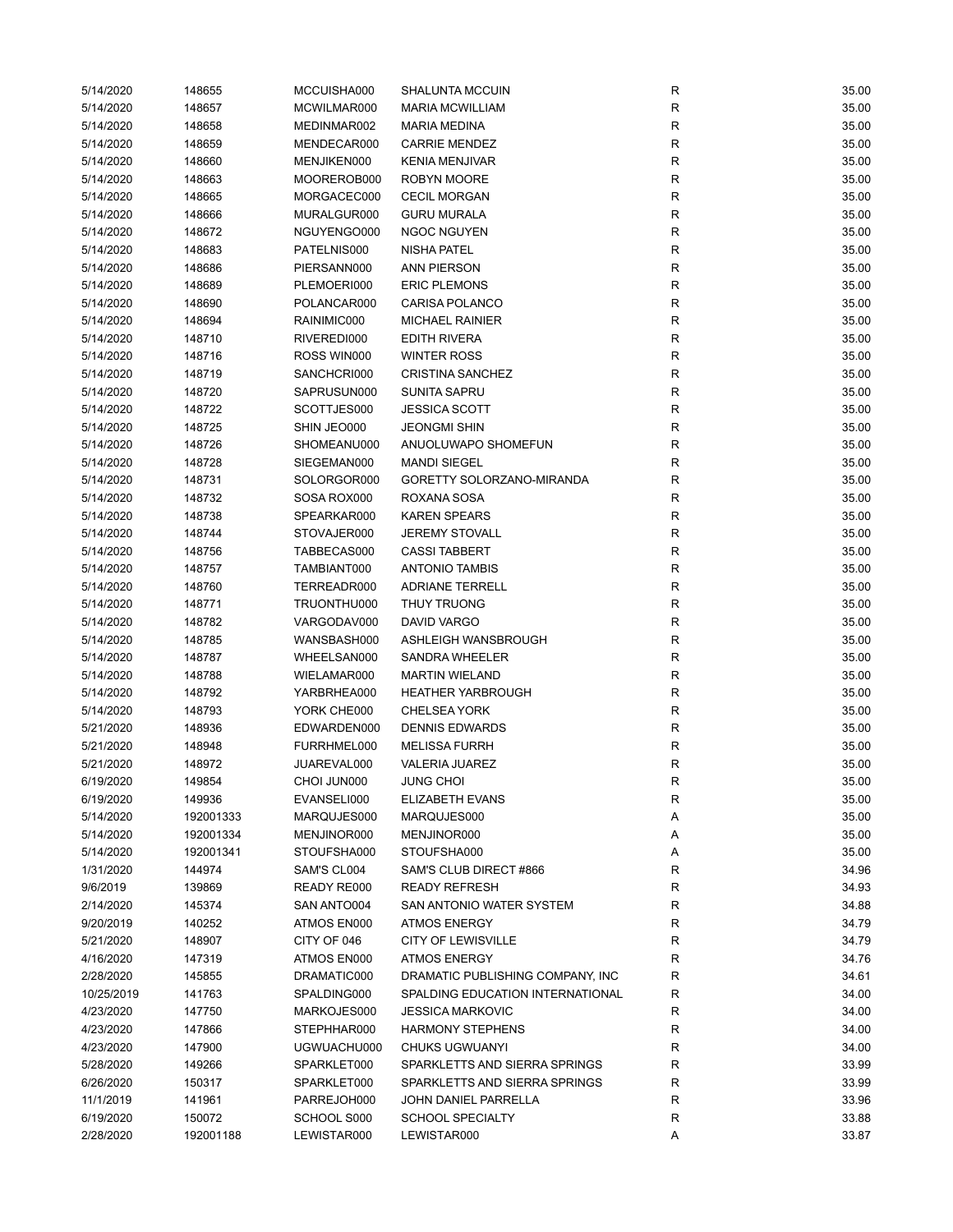| 7/12/2019  | 192000023 | KELLYAMA000        | KELLYAMA000                          | Α            | 33.87 |
|------------|-----------|--------------------|--------------------------------------|--------------|-------|
| 1/17/2020  | 192001029 | REISIKIM000        | REISIKIM000                          | Α            | 33.51 |
| 11/8/2019  | 142357    | WALLSCHR001        | <b>CHRISTI WALLS</b>                 | R            | 33.40 |
| 10/25/2019 | 192000700 | BROGDJAS000        | BROGDJAS000                          | Α            | 33.30 |
| 6/12/2020  | 149790    | <b>UPS 001</b>     | <b>UPS</b>                           | R            | 33.13 |
| 1/10/2020  | 144247    | SAN ANTO004        | SAN ANTONIO WATER SYSTEM             | R            | 33.10 |
| 4/23/2020  | 147896    | TRIVEANN000        | <b>ANNE TRIVETTE</b>                 | R            | 33.00 |
| 5/14/2020  | 148460    | BUTKELID000        | LIDIA BUTKER                         | $\mathsf R$  | 33.00 |
| 5/14/2020  | 148707    | RHODEDAK000        | <b>DAKOTA RHODES</b>                 | R            | 33.00 |
| 7/12/2019  | 192000040 | QUATTEMI000        | QUATTEMI000                          | Α            | 32.89 |
| 11/15/2019 | 192000778 | HUTTODEI000        | HUTTODEI000                          | Α            | 32.06 |
| 8/30/2019  | 192000344 | RAMIRALE000        | RAMIRALE000                          | Α            | 32.00 |
| 8/30/2019  | 192000391 | LEISISHA000        | LEISISHA000                          | Α            | 32.00 |
| 4/9/2020   | 147255    | SAN ANTO004        | SAN ANTONIO WATER SYSTEM             | R            | 31.94 |
| 1/31/2020  | 144823    | CLASSICA001        | <b>CLASSICAL ACADEMIC PRESS</b>      |              | 31.92 |
|            |           |                    |                                      | R            |       |
| 10/11/2019 | 192000639 | MARTIMEL001        | MARTIMEL001                          | Α            | 31.88 |
| 2/7/2020   | 192001113 | WEST JAI000        | WEST JAI000                          | Α            | 31.72 |
| 4/23/2020  | 147863    | STAPLES 003        | STAPLES TECHNOLOGY SOLUTIONS         | R            | 31.71 |
| 10/18/2019 | 141480    | UPS 001            | <b>UPS</b>                           | R            | 31.63 |
| 3/13/2020  | 146453    | SPARKLET000        | SPARKLETTS AND SIERRA SPRINGS        | R            | 31.58 |
| 5/7/2020   | 148383    | <b>UPS 001</b>     | <b>UPS</b>                           | R            | 31.47 |
| 5/21/2020  | 148871    | AUDABILI000        | <b>AUDABILITY, PLLC</b>              | $\mathsf{R}$ | 31.25 |
| 7/12/2019  | 138145    | RB'S WAT001        | <b>RB'S WATER DEPOT</b>              | R            | 31.00 |
| 8/9/2019   | 139105    | RB'S WAT001        | <b>RB'S WATER DEPOT</b>              | R            | 31.00 |
| 10/4/2019  | 141066    | RB'S WAT001        | <b>RB'S WATER DEPOT</b>              | R            | 31.00 |
| 11/8/2019  | 142339    | RB'S WAT001        | <b>RB'S WATER DEPOT</b>              | $\mathsf{R}$ | 31.00 |
| 1/10/2020  | 144243    | RB'S WAT001        | <b>RB'S WATER DEPOT</b>              | ${\sf R}$    | 31.00 |
| 2/7/2020   | 145104    | RB'S WAT001        | RB'S WATER DEPOT                     | ${\sf R}$    | 31.00 |
| 3/6/2020   | 146115    | RB'S WAT001        | <b>RB'S WATER DEPOT</b>              | $\mathsf R$  | 31.00 |
| 4/9/2020   | 147235    | RB'S WAT001        | <b>RB'S WATER DEPOT</b>              | R            | 31.00 |
| 6/19/2020  | 149967    | HOWLAMIR000        | <b>MIRANDA HOWLAND</b>               | $\mathsf R$  | 31.00 |
| 6/19/2020  | 149998    | MATHIKAL000        | <b>KALON MATHIS</b>                  | R            | 31.00 |
| 6/19/2020  | 192001438 | WISKEHEA000        | WISKEHEA000                          | Α            | 31.00 |
| 7/12/2019  | 138269    | SAN ANTO004        | SAN ANTONIO WATER SYSTEM             | R            | 30.91 |
| 8/9/2019   | 192000195 | DAVISDRO000        | DAVISDRO000                          | Α            | 30.70 |
| 9/6/2019   | 192000459 | JASSOJOS000        | JASSOJOS000                          | Α            | 30.61 |
| 10/18/2019 | 192000674 | BROWNMAR001        | BROWNMAR001                          | Α            | 30.51 |
| 6/5/2020   | 192001395 | LISTEDEM000        | LISTEDEM000                          | Α            | 30.48 |
| 11/22/2019 | 192000806 | CHIRHCAS000        | CHIRHCAS000                          | Α            | 30.16 |
| 8/9/2019   | 192000196 | DAVISLAT000        | DAVISLAT000                          | $\mathsf{A}$ | 30.10 |
| 8/2/2019   | 138869    | SHURLEY 000        | SHURLEY INSTRUCTIONAL MATERIALS, INC | R            | 30.00 |
| 9/13/2019  | 140047    | CROWN TR000        | <b>CROWN TROPHY</b>                  | R            | 30.00 |
| 9/20/2019  | 140238    | ANDERKRI000        | <b>KRISTY ANDERSON</b>               | $\mathsf{R}$ | 30.00 |
| 9/20/2019  | 140408    | MILLEODH000        | <b>ODHELIA MILLER</b>                | R            | 30.00 |
| 10/11/2019 | 141211    | MIDLAND 004        | MIDLAND HEALTH DEPARTMENT            | R            | 30.00 |
| 10/18/2019 | 141632    | TMEA REG000        | TMEA REGION 2 VOCAL DIVISION         | R            | 30.00 |
| 10/25/2019 | 141636    | ACTION S000        | ACTION SHRED OF TEXAS, LLC           | R            | 30.00 |
|            | 143233    | <b>ACTION S000</b> |                                      |              |       |
| 12/13/2019 |           |                    | ACTION SHRED OF TEXAS, LLC           | ${\sf R}$    | 30.00 |
| 1/17/2020  | 144485    | <b>ACTION S000</b> | ACTION SHRED OF TEXAS, LLC           | R            | 30.00 |
| 4/9/2020   | 147062    | ADAMSKER001        | <b>KERRI ADAMS</b>                   | R            | 30.00 |
| 4/9/2020   | 147077    | ATHYSKAN000        | KANAHA ATHYSIVAM                     | R            | 30.00 |
| 4/9/2020   | 147092    | CHERISHE000        | SHERIN CHERIAN                       | R            | 30.00 |
| 4/9/2020   | 147136    | CUNG NI 000        | NI CUNG                              | ${\sf R}$    | 30.00 |
| 4/9/2020   | 147157    | FORD HAN001        | <b>HANNAH FORD</b>                   | R            | 30.00 |
| 4/9/2020   | 147174    | GOSS RAC000        | RACHEL GOSS                          | R            | 30.00 |
| 4/9/2020   | 147190    | KRIESJIL000        | <b>JILL KRIESTEN</b>                 | R            | 30.00 |
| 4/9/2020   | 147208    | PINEDCYN000        | CYNTHIA PINEDA                       | R            | 30.00 |
| 4/9/2020   | 147228    | PRINCTAM000        | <b>TAMEKA PRINCE</b>                 | ${\sf R}$    | 30.00 |
| 4/9/2020   | 147237    | REIMAWEN000        | <b>WENDY REIMANN</b>                 | R            | 30.00 |
| 4/9/2020   | 147254    | SALEEMOH000        | MOHAMMAD SALEEM                      | ${\sf R}$    | 30.00 |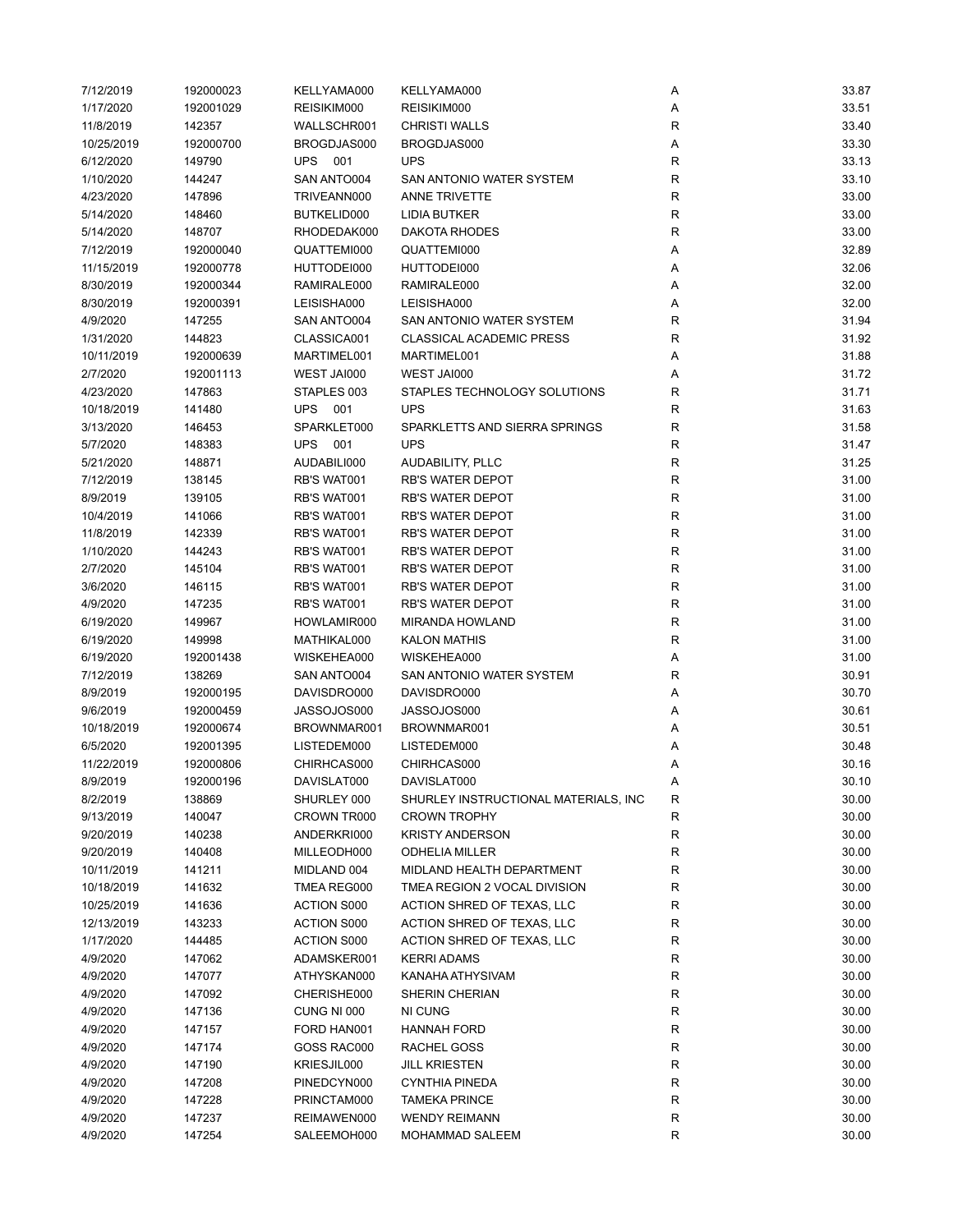| 4/9/2020   | 147292           | WALLSCHR001 | <b>CHRISTI WALLS</b>            | R           | 30.00 |
|------------|------------------|-------------|---------------------------------|-------------|-------|
| 4/9/2020   | 147293           | WALOSHEA000 | <b>HEATHER WALOSKI</b>          | ${\sf R}$   | 30.00 |
| 4/23/2020  | 147544           | BARGEJAS000 | <b>JASON BARGER</b>             | $\mathsf R$ | 30.00 |
| 4/23/2020  | 147560           | BROMFMEL000 | <b>MELANI ANGELL BROMFIELD</b>  | R           | 30.00 |
| 4/23/2020  | 147580           | CHILEDAV000 | <b>DAVID CHILES</b>             | $\mathsf R$ | 30.00 |
| 4/23/2020  | 147581           | CHOWDSAN000 | SANDRA CHOWDHURY                | $\mathsf R$ | 30.00 |
| 4/23/2020  | 147583           | CHWA WIL001 | <b>WILLIE CHWA</b>              | $\mathsf R$ | 30.00 |
| 4/23/2020  | 147604           | COMPTJAC000 | <b>JACKIE COMPTON</b>           | $\mathsf R$ | 30.00 |
| 4/23/2020  | 147630           | DAVISTAM001 | <b>TAMARA DAVIS</b>             | $\mathsf R$ | 30.00 |
| 4/23/2020  | 147654           | ELKINRAM000 | <b>RAMIE ELKINS</b>             | $\mathsf R$ | 30.00 |
| 4/23/2020  | 147679           | GARLATIF000 | <b>TIFFANY GARLAND</b>          | R           | 30.00 |
| 4/23/2020  | 147689           | GOULDCLI000 | <b>CLIFFORD GOULD</b>           | $\mathsf R$ | 30.00 |
| 4/23/2020  | 147708           | HOLBRHOL000 | <b>HOLLY HOLBROOK</b>           | R           | 30.00 |
|            |                  |             | ROCHELLE MAKELA KRETCHMAR       | $\mathsf R$ |       |
| 4/23/2020  | 147747           | MAKELROC000 |                                 |             | 30.00 |
| 4/23/2020  | 147757           | MASONTAB000 | <b>TABITHA MASON</b>            | $\mathsf R$ | 30.00 |
| 4/23/2020  | 147765           | MISTRSTE000 | <b>STEPHANIE MISTRY</b>         | $\mathsf R$ | 30.00 |
| 4/23/2020  | 147775           | NEELYADD000 | <b>ADDIE NEELY</b>              | $\mathsf R$ | 30.00 |
| 4/23/2020  | 147783           | O JEO000    | <b>JEONGHEE O</b>               | $\mathsf R$ | 30.00 |
| 4/23/2020  | 147790           | PATCHKAM000 | KAMAL PATCHALA                  | ${\sf R}$   | 30.00 |
| 4/23/2020  | 147799           | PHAM ISA000 | <b>ISABELLE PHAM</b>            | $\mathsf R$ | 30.00 |
| 4/23/2020  | 147813           | RAMSETIF000 | <b>TIFFANNY RAMSEY</b>          | $\mathsf R$ | 30.00 |
| 4/23/2020  | 147818           | REED HAL000 | <b>HALLIE REED</b>              | R           | 30.00 |
| 4/23/2020  | 147824           | RIEDETRA000 | <b>TRAVIS RIEDEL</b>            | R           | 30.00 |
| 4/23/2020  | 147855           | SOLETKRI000 | <b>KRISTEN SOLETE</b>           | ${\sf R}$   | 30.00 |
| 4/23/2020  | 147901           | UMBAUEDD000 | EDDIE UMBAUGH JR                | $\mathsf R$ | 30.00 |
| 4/23/2020  | 147912           | WARE HAN000 | <b>HANNAH WARE</b>              | $\mathsf R$ | 30.00 |
| 4/30/2020  | 147936           | ABDULKAU000 | KAUSAR ABDULWAHAB               | ${\sf R}$   | 30.00 |
| 4/30/2020  | 147945           | ANDERMYA000 | <b>MYA ANDERSEN</b>             | R           | 30.00 |
| 4/30/2020  | 147982           | CAMPOMEL000 | <b>MELISSA CAMPOS</b>           | $\mathsf R$ | 30.00 |
| 4/30/2020  | 147998           | CITY OF 045 | CITY OF LEANDER-ALARM PROGRAM   | R           | 30.00 |
| 4/30/2020  | 148006           | CONRAJEN000 | <b>JENNIFER CONRAD</b>          | R           | 30.00 |
| 4/30/2020  | 148044           | FAROOERU000 | <b>ERUM FAROOQ</b>              | R           | 30.00 |
| 4/30/2020  | 148067           | HEMBYMIC000 | <b>MICHAEL HEMBY</b>            | R           | 30.00 |
| 4/30/2020  | 148098           | MEANSAMA000 | <b>AMANDA MEANS</b>             | $\mathsf R$ | 30.00 |
| 4/30/2020  | 148109           | NGUYEVIN000 | <b>VINH NGUYEN</b>              | R           | 30.00 |
| 5/28/2020  | 149179           | FOSTELAS000 | LASHUNDRA FOSTER                | ${\sf R}$   | 30.00 |
| 6/5/2020   | 149325           | BAMBAALE000 | ALEXANDRA BAMBA                 | ${\sf R}$   | 30.00 |
| 6/5/2020   |                  | RIGGIRAN000 | RANDALL G RIGGINS               | R           | 30.00 |
| 6/19/2020  | 149533<br>150016 | MYERSVIC000 | <b>VICTOR MYERS</b>             | $\mathsf R$ |       |
|            |                  |             |                                 |             | 30.00 |
| 7/26/2019  | 192000141        | GRIFFMIC000 | GRIFFMIC000                     |             | 30.00 |
| 4/9/2020   | 192001282        | BENTHCON000 | BENTHCON000                     | Α           | 30.00 |
| 4/9/2020   | 192001290        | JONESNIC000 | JONESNIC000                     | Α           | 30.00 |
| 4/9/2020   | 192001295        | SHELEKIM000 | SHELEKIM000                     | Α           | 30.00 |
| 4/9/2020   | 192001296        | SIRKAAND000 | SIRKAAND000                     | Α           | 30.00 |
| 4/9/2020   | 192001298        | WOODWKIM001 | WOODWKIM001                     | Α           | 30.00 |
| 8/2/2019   | 138788           | CENTRAL 005 | CENTRAL ON-LINE SECURITY        | ${\sf R}$   | 29.95 |
| 9/13/2019  | 140164           | CENTRAL 005 | CENTRAL ON-LINE SECURITY        | R           | 29.95 |
| 12/20/2019 | 143762           | CENTRAL 005 | CENTRAL ON-LINE SECURITY        | R           | 29.95 |
| 1/17/2020  | 144491           | CENTRAL 005 | <b>CENTRAL ON-LINE SECURITY</b> | R           | 29.95 |
| 2/28/2020  | 145837           | CENTRAL 005 | <b>CENTRAL ON-LINE SECURITY</b> | R           | 29.95 |
| 3/6/2020   | 146170           | CENTRAL 005 | CENTRAL ON-LINE SECURITY        | ${\sf R}$   | 29.95 |
| 4/9/2020   | 147091           | CENTRAL 005 | CENTRAL ON-LINE SECURITY        | R           | 29.95 |
| 6/12/2020  | 149667           | CENTRAL 005 | CENTRAL ON-LINE SECURITY        | R           | 29.95 |
| 3/6/2020   | 192001217        | DUPRESUS000 | DUPRESUS000                     | Α           | 29.94 |
| 6/12/2020  | 149765           | SAN ANTO004 | SAN ANTONIO WATER SYSTEM        | R           | 29.69 |
| 8/9/2019   | 139048           | SAN ANTO004 | SAN ANTONIO WATER SYSTEM        | ${\sf R}$   | 29.68 |
| 3/20/2020  | 146704           | UPS 001     | <b>UPS</b>                      | R           | 29.51 |
| 2/28/2020  | 192001176        | CALLIMIC000 | CALLIMIC000                     | Α           | 29.45 |
| 6/26/2020  | 150200           | ATMOS EN000 | <b>ATMOS ENERGY</b>             | R           | 29.44 |
| 9/20/2019  | 140237           | AMBRIREB000 | REBECCA AMBRIZ                  | $\mathsf R$ | 29.35 |
|            |                  |             |                                 |             |       |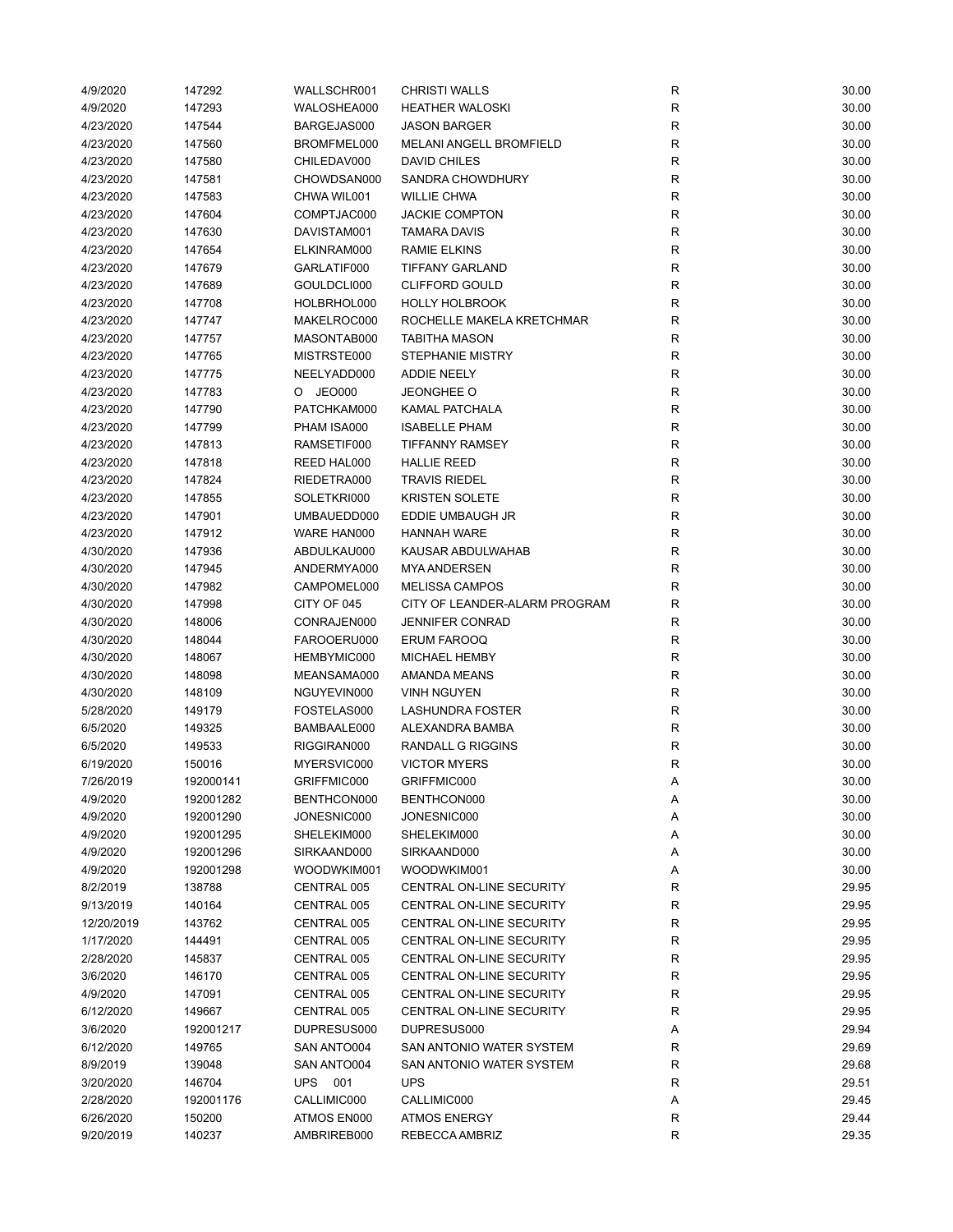| 7/12/2019  | 192000066 | IBARRKIM000        | IBARRKIM000                   | Α           | 29.30 |
|------------|-----------|--------------------|-------------------------------|-------------|-------|
| 5/7/2020   | 148358    | SAN ANTO004        | SAN ANTONIO WATER SYSTEM      | R           | 29.29 |
| 1/24/2020  | 144636    | JW PEPPE000        | JW PEPPER & SON INC           | R           | 29.24 |
| 12/6/2019  | 192000853 | DOWELSON000        | DOWELSON000                   | Α           | 29.20 |
| 8/30/2019  | 139660    | SPARKLET000        | SPARKLETTS AND SIERRA SPRINGS | R           | 29.00 |
| 9/13/2019  | 140112    | SIMMOTYA000        | <b>TYA SIMMONS</b>            | $\mathsf R$ | 29.00 |
| 11/22/2019 | 142929    | SCOTTLAU000        | LAURA A SCOTT                 | $\mathsf R$ | 29.00 |
| 12/13/2019 | 143477    | AMAZON C000        | AMAZON CAPITAL SERVICES INC   | R           | 29.00 |
| 4/23/2020  | 147553    | BISAGDAN000        | DANIEL BISAGNI                | $\mathsf R$ | 29.00 |
| 4/23/2020  | 147661    | FARE KRY000        | <b>KRYSTAL FARE</b>           | R           | 29.00 |
| 4/23/2020  | 147702    | HEINIRIK000        | <b>RIKKI HEINIS</b>           | $\mathsf R$ | 29.00 |
| 4/23/2020  | 147714    | <b>HUNT NIC000</b> | <b>NICCI HUNT</b>             | $\mathsf R$ | 29.00 |
| 4/23/2020  | 147753    | MARTIAMB000        | AMBER MARTINEZ LLANES         | R           | 29.00 |
| 4/23/2020  | 147777    | NELIUREM000        | <b>REMI NELIUS</b>            | R           | 29.00 |
| 4/23/2020  | 147785    | ORTIZHAN000        | <b>HANNAH ORTIZ</b>           | R           | 29.00 |
| 4/23/2020  | 147926    | WILLISTE002        | STEPHANIE WILLIAMS            | $\mathsf R$ | 29.00 |
| 4/30/2020  | 148118    | PAYNEJUL000        | <b>JULIETTE PAYNE</b>         | $\mathsf R$ | 29.00 |
| 5/21/2020  | 149037    | SPARKLET000        | SPARKLETTS AND SIERRA SPRINGS | $\mathsf R$ | 29.00 |
| 11/8/2019  | 142214    | REPUBLIC002        | REPUBLIC SERVICES #794        | R           | 28.41 |
| 12/13/2019 | 192000879 | CALLIMIC000        | CALLIMIC000                   | Α           | 28.36 |
| 12/6/2019  | 142997    | AMERICAN033        | AMERICAN CLASSICAL LEAGUE     |             | 28.27 |
|            |           |                    | CALLIMIC000                   | R           |       |
| 10/11/2019 | 192000628 | CALLIMIC000        |                               | Α           | 28.20 |
| 9/13/2019  | 192000490 | MARTIMEL001        | MARTIMEL001                   | Α           | 28.02 |
| 4/23/2020  | 147538    | AUCKLCOR000        | <b>CORA AUCKLAND</b>          | R           | 28.00 |
| 4/23/2020  | 147552    | BERNALUI000        | <b>LUIS BERNAL</b>            | R           | 28.00 |
| 4/23/2020  | 147564    | CALDEHEI000        | HEIDI CALDERONE-TARRILLION    | $\mathsf R$ | 28.00 |
| 4/23/2020  | 147569    | CASTAEST000        | <b>ESTHER A CASTAGNETTO</b>   | $\mathsf R$ | 28.00 |
| 4/23/2020  | 147579    | CHENEJAI000        | <b>JAIREN CHENEY</b>          | $\mathsf R$ | 28.00 |
| 4/23/2020  | 147624    | DARLIANN000        | ANN DARLING-REED              | $\mathsf R$ | 28.00 |
| 4/23/2020  | 147704    | HERNANOR000        | NORMA HERNANDEZ               | R           | 28.00 |
| 4/23/2020  | 147716    | <b>INCE MER000</b> | <b>MEREDITH INCE</b>          | $\mathsf R$ | 28.00 |
| 4/23/2020  | 147733    | LANDRVEL000        | <b>VELMA LANDRUM</b>          | R           | 28.00 |
| 4/23/2020  | 147739    | LEGERMAR001        | <b>MARIA LEGERE</b>           | $\mathsf R$ | 28.00 |
| 4/23/2020  | 147751    | MARKUKEL000        | <b>KELLY MARKUS</b>           | R           | 28.00 |
| 4/23/2020  | 147758    | MAZONCIN000        | <b>CINDY MAZON</b>            | R           | 28.00 |
| 4/23/2020  | 147797    | PERRYJUS000        | <b>JUSTIN PERRY</b>           | $\mathsf R$ | 28.00 |
| 4/23/2020  | 147815    | RAY RUB000         | <b>RUBY RAY</b>               | $\mathsf R$ | 28.00 |
| 4/23/2020  | 147831    | ROSENCHE000        | <b>CHERYL ROSENBERG</b>       | $\mathsf R$ | 28.00 |
| 4/23/2020  | 147832    | SALASSAR000        | <b>SARAHI SALAS</b>           | R           | 28.00 |
| 4/23/2020  | 147835    | SANCHTAM000        | <b>TAMI SANCHEZ</b>           | R           | 28.00 |
| 4/23/2020  | 147899    | TURNESHE000        | SHERYL TURNER                 | R           | 28.00 |
| 4/23/2020  | 147930    | WORLEAMA000        | <b>AMANDA WORLEY</b>          | R           | 28.00 |
| 4/30/2020  | 147941    | ALLENSHA000        | SHAMIRA ALLEN                 | ${\sf R}$   | 28.00 |
| 4/30/2020  | 148113    | OWENSLAN000        | <b>LANELLE OWENS</b>          | R           | 28.00 |
| 4/30/2020  | 148114    | PACK MEL000        | <b>MELANIE PACK</b>           | R           | 28.00 |
| 4/30/2020  | 148153    | STAMPHEA000        | <b>HEATHER STAMPER</b>        | R           | 28.00 |
| 4/30/2020  | 148198    | WILLIJAC000        | <b>JACQUELINE WILLIAMS</b>    | $\mathsf R$ | 28.00 |
| 5/28/2020  | 149251    | REICHMEL000        | <b>MELISSA REICHERT</b>       | ${\sf R}$   | 28.00 |
| 6/12/2020  | 149718    | LEOPOJOE000        | <b>JOEY LEOPOLD</b>           | R           | 28.00 |
| 6/19/2020  | 150025    | NELSEKAR000        | KARA NELSEN                   | R           | 28.00 |
| 6/12/2020  | 192001412 | HUNT KEL000        | HUNT KEL000                   | Α           | 28.00 |
| 8/9/2019   | 139000    | ENTERPRI004        | <b>ENTERPRISE RENT-A-CAR</b>  | R           | 27.73 |
| 7/12/2019  | 138186    | WARDS SC000        | <b>WARDS SCIENCE</b>          | ${\sf R}$   | 27.72 |
| 9/20/2019  | 140365    | HILL SAR001        | SARAH HILL                    | R           | 27.55 |
| 9/20/2019  | 140494    | VITA MAR000        | <b>MARY VITA</b>              | R           | 27.40 |
| 7/12/2019  | 138253    | REPUBLIC002        | REPUBLIC SERVICES #794        | R           | 27.37 |
| 8/9/2019   | 139032    | REPUBLIC002        | REPUBLIC SERVICES #794        | ${\sf R}$   | 27.37 |
| 9/20/2019  | 140440    | RABALROD000        | RODDIE RABALAIS               | R           | 27.35 |
| 9/27/2019  | 192000578 | WELLSMEL000        | WELLSMEL000                   | Α           | 27.25 |
| 3/20/2020  | 146659    | PUTMAEMI000        | <b>EMILY PUTMAN</b>           | R           | 27.00 |
|            |           |                    |                               |             |       |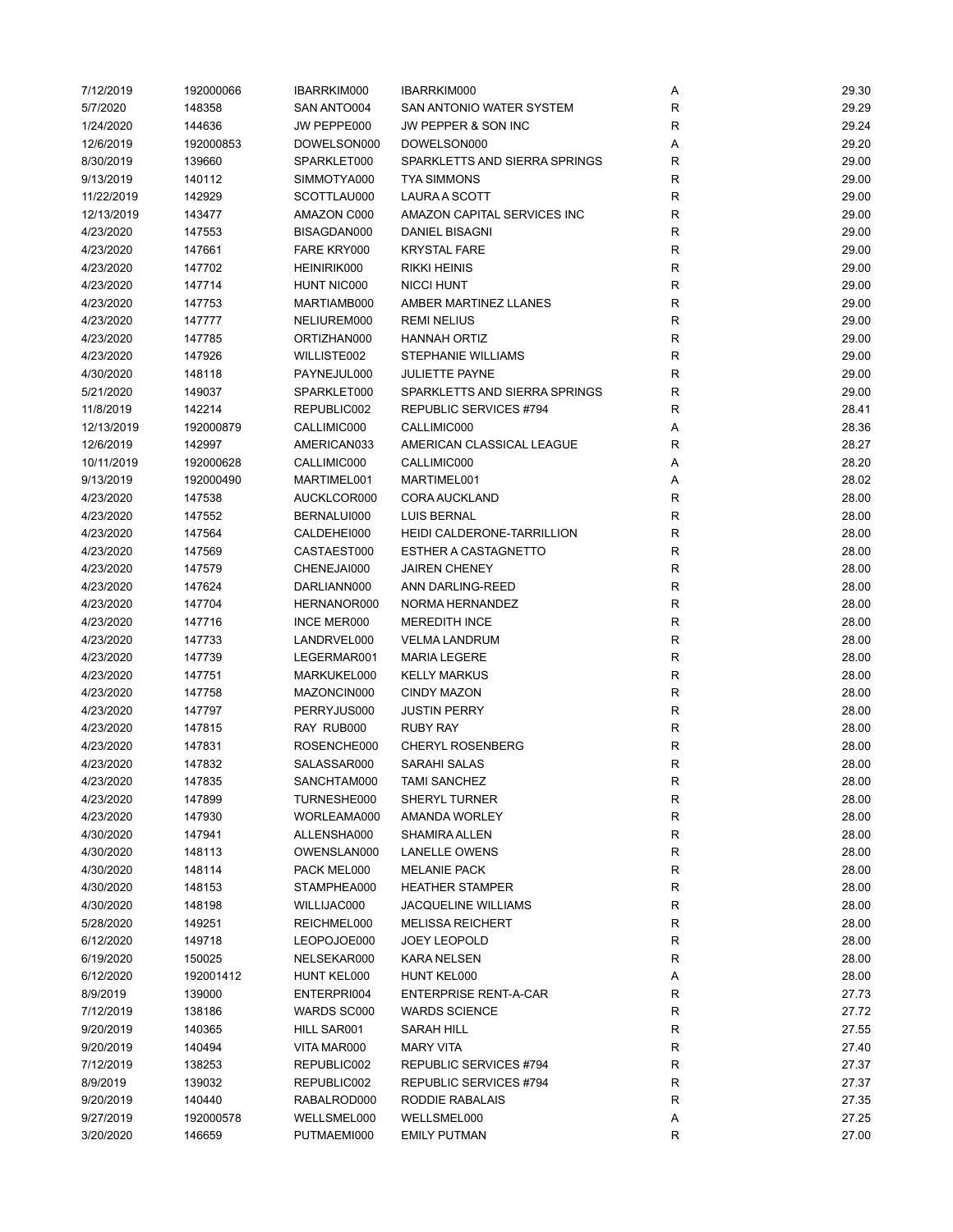| 5/14/2020 | 148404 | ADJAYELI000        | ELIZABETH ADJAYE          | R            | 27.00 |
|-----------|--------|--------------------|---------------------------|--------------|-------|
| 5/14/2020 | 148415 | ASHFOSAS000        | <b>SASHA ASHFORD</b>      | $\mathsf{R}$ | 27.00 |
| 5/14/2020 | 148429 | ATTAWSCO000        | <b>SCOTT ATTAWAY</b>      | $\mathsf{R}$ | 27.00 |
| 5/14/2020 | 148437 | BELCHKEL000        | <b>KELLY BELCHER</b>      | $\mathsf{R}$ | 27.00 |
| 5/14/2020 | 148439 | BENNITER000        | <b>TERRILEE BENNION</b>   | R            | 27.00 |
| 5/14/2020 | 148441 | BERNASHE001        | SHEILINA BERNARD          | $\mathsf{R}$ | 27.00 |
| 5/14/2020 | 148443 | BERRYYVO000        | YVONNE BERRY              | $\mathsf{R}$ | 27.00 |
| 5/14/2020 | 148445 | BIRD STE001        | <b>STEVIE BIRD</b>        | $\mathsf{R}$ | 27.00 |
| 5/14/2020 | 148448 | BLUE DEN000        | <b>DENISE BLUE</b>        | $\mathsf{R}$ | 27.00 |
| 5/14/2020 | 148453 | BRASHJOA000        | <b>JOANNA BRASHEAR</b>    | $\mathsf{R}$ | 27.00 |
| 5/14/2020 | 148455 | BROWNAUD000        | <b>AUDREY BROWN</b>       | $\mathsf{R}$ | 27.00 |
| 5/14/2020 | 148456 | BROWNMIC005        | MICHELLE BROWNE           | $\mathsf{R}$ | 27.00 |
| 5/14/2020 | 148457 | BRUMFROB000        | ROBYN BRUMFIELD           | $\mathsf{R}$ | 27.00 |
| 5/14/2020 | 148459 | <b>BURR KAR000</b> | <b>KAREN SUZANNE BURR</b> | $\mathsf{R}$ | 27.00 |
| 5/14/2020 | 148461 | CABRATIF000        | <b>TIFFANY CABRAL</b>     | R            | 27.00 |
|           |        |                    | <b>WJOE CALFEE</b>        | $\mathsf{R}$ |       |
| 5/14/2020 | 148462 | CALFEWJO000        |                           |              | 27.00 |
| 5/14/2020 | 148466 | CARO CHR000        | <b>CHRISTY CARO</b>       | $\mathsf{R}$ | 27.00 |
| 5/14/2020 | 148469 | CARTEKRI000        | <b>KRISTINA CARTER</b>    | $\mathsf{R}$ | 27.00 |
| 5/14/2020 | 148472 | CASWEKRI001        | <b>KRISTEN CASWELL</b>    | $\mathsf{R}$ | 27.00 |
| 5/14/2020 | 148479 | CHRISKIM000        | KIMBERLY CHRISTIAN        | $\mathsf{R}$ | 27.00 |
| 5/14/2020 | 148493 | COMBSCRY000        | <b>CRYSTAL COMBS</b>      | $\mathsf{R}$ | 27.00 |
| 5/14/2020 | 148497 | CONE JAS000        | <b>JASON CONE</b>         | $\mathsf{R}$ | 27.00 |
| 5/14/2020 | 148533 | CRUZ ROS000        | ROSIE CRUZ                | $\mathsf{R}$ | 27.00 |
| 5/14/2020 | 148542 | DICKEJEN000        | <b>JENNIFER J DICKEY</b>  | $\mathsf{R}$ | 27.00 |
| 5/14/2020 | 148551 | EATONCHA000        | <b>CHARLENE EATON</b>     | R            | 27.00 |
| 5/14/2020 | 148649 | MARTIMEL004        | <b>MELINDA MARTINEZ</b>   | ${\sf R}$    | 27.00 |
| 5/28/2020 | 149165 | DULCEGLO000        | <b>GLORIA DULCE</b>       | $\mathsf{R}$ | 27.00 |
| 5/28/2020 | 149169 | EICHEKEL000        | <b>KELLY EICHELBERGER</b> | $\mathsf{R}$ | 27.00 |
| 5/28/2020 | 149172 | ELLISBER000        | BERNADETTE ELLISON        | $\mathsf{R}$ | 27.00 |
| 5/28/2020 | 149181 | FRANSJAR000        | <b>JARROD FRANSE</b>      | R            | 27.00 |
| 5/28/2020 | 149191 | GILL RAJ000        | <b>RAJBINDER GILL</b>     | $\mathsf{R}$ | 27.00 |
| 5/28/2020 | 149196 | GRABECYN000        | <b>CYNTHIA GRABER</b>     | R            | 27.00 |
| 5/28/2020 | 149199 | GUERRCHE000        | <b>CHELSIE GUERRA</b>     | $\mathsf{R}$ | 27.00 |
| 6/5/2020  | 149413 | GIVIDMIK000        | <b>MIKE GIVIDEN</b>       | R            | 27.00 |
| 6/5/2020  | 149419 | HAPP KAT001        | <b>KATIE HAPP</b>         | R            | 27.00 |
| 6/5/2020  | 149420 | HARPOKEL001        | <b>KELLI HARPOOL</b>      | ${\sf R}$    | 27.00 |
| 6/5/2020  | 149422 | HAYS GEO000        | <b>GEOFFREY HAYS</b>      | $\mathsf{R}$ | 27.00 |
| 6/5/2020  | 149423 | HENRYKIM000        | <b>KIM HENRY</b>          | $\mathsf{R}$ | 27.00 |
| 6/5/2020  | 149429 | HOBBSERI003        | <b>ERIN HOBBS</b>         | R            | 27.00 |
| 6/5/2020  | 149432 | HOWARKEV000        | <b>KEVIN HOWARD</b>       | R            | 27.00 |
| 6/5/2020  | 149433 | HOWLAMIR000        | <b>MIRANDA HOWLAND</b>    | R            | 27.00 |
| 6/5/2020  | 149444 | JOHANCAR000        | <b>CARIE C JOHANNSEN</b>  | $\mathsf{R}$ | 27.00 |
| 6/5/2020  | 149445 | JOHNSALA001        | ALAN JOHNSON              | $\mathsf{R}$ | 27.00 |
| 6/5/2020  | 149454 | KNOX JUS000        | <b>JUSTIN KNOX</b>        | R            | 27.00 |
| 6/5/2020  | 149456 | LABONERI000        | <b>ERIN LABONTE</b>       | R            | 27.00 |
| 6/5/2020  | 149458 | LAWRELAT000        | <b>LATOYA LAWRENCE</b>    | R            | 27.00 |
|           |        |                    |                           |              |       |
| 6/5/2020  | 149461 | LIM MEN000         | MENG-HUA LIM              | $\mathsf{R}$ | 27.00 |
| 6/5/2020  | 149464 | LIU CHE000         | CHEN-YING LIU             | $\mathsf{R}$ | 27.00 |
| 6/5/2020  | 149466 | LOPEZAMA000        | AMANDA LOPEZ              | $\mathsf{R}$ | 27.00 |
| 6/5/2020  | 149469 | MAEDAKO 000        | KO MAEDA                  | R            | 27.00 |
| 6/5/2020  | 149471 | MARTIDIA001        | DIANA MARTINEZ            | R            | 27.00 |
| 6/5/2020  | 149473 | MATHIKAL000        | <b>KALON MATHIS</b>       | $\mathsf{R}$ | 27.00 |
| 6/5/2020  | 149478 | MCCONELN000        | <b>ELNARA MCCONATHY</b>   | $\mathsf{R}$ | 27.00 |
| 6/5/2020  | 149486 | MILLELIS000        | LISA MILLER               | R            | 27.00 |
| 6/5/2020  | 149489 | MOORETAM000        | <b>TAMRA MOORE</b>        | R            | 27.00 |
| 6/5/2020  | 149490 | MORRIMIC001        | <b>MICHELLE MORRIS</b>    | R            | 27.00 |
| 6/5/2020  | 149493 | NELSEKAR000        | KARA NELSEN               | $\mathsf{R}$ | 27.00 |
| 6/5/2020  | 149494 | NICHOAND000        | ANDREA NICHOLS            | $\mathsf{R}$ | 27.00 |
| 6/5/2020  | 149497 | NIXONPAT000        | PATRICIA NIXON            | R            | 27.00 |
| 6/5/2020  | 149499 | OBANOTER000        | <b>TERRI OBANON</b>       | ${\sf R}$    | 27.00 |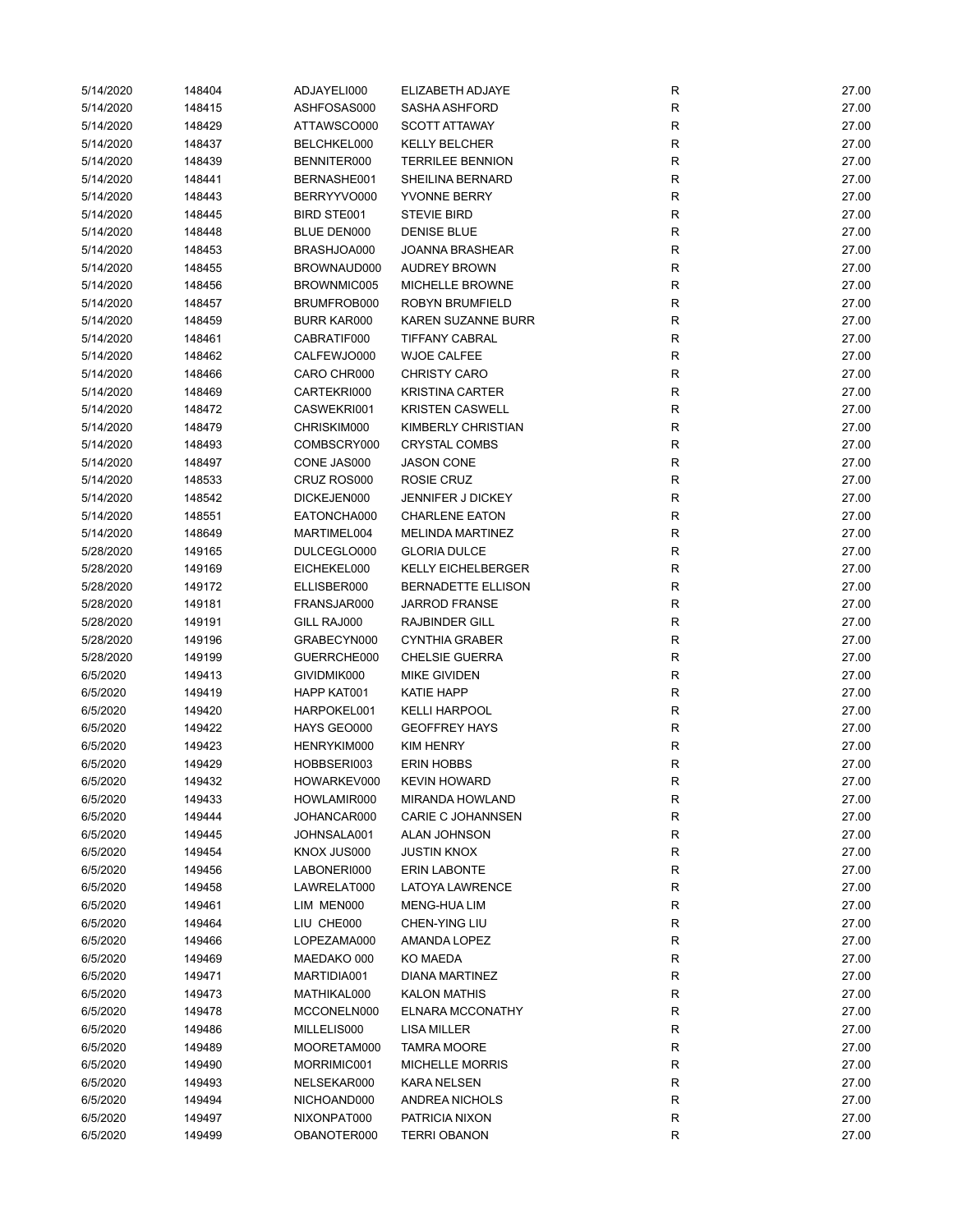| 6/5/2020   | 149500    | OCHENERI000 | <b>ERIN OCHENSKI</b>     | R            | 27.00 |
|------------|-----------|-------------|--------------------------|--------------|-------|
| 6/5/2020   | 149502    | OFOKAJEM000 | <b>JEM OFOKAIRE</b>      | R            | 27.00 |
| 6/5/2020   | 149505    | PARMAMAR000 | <b>MARTHA ANN PARMA</b>  | R            | 27.00 |
| 6/5/2020   | 149506    | PATANROH000 | ROHINI PATANKAR          | R            | 27.00 |
| 6/5/2020   | 149510    | PECK NIK000 | <b>NIKKI PECK</b>        | $\mathsf{R}$ | 27.00 |
| 6/5/2020   | 149513    | PETTIVEN000 | <b>VENETTA PETTIES</b>   | $\mathsf{R}$ | 27.00 |
| 6/5/2020   | 149519    | PITZEHEA000 | <b>HEATHER PITZER</b>    | $\mathsf{R}$ | 27.00 |
| 6/5/2020   | 149520    | PLAISJEN000 | <b>JENNIFER PLAISIER</b> | $\mathsf{R}$ | 27.00 |
| 6/5/2020   | 149521    | POPPETRA001 | <b>TRACEY POPPE</b>      | R            | 27.00 |
| 6/5/2020   | 149526    | PUTMAEMI000 | <b>EMILY PUTMAN</b>      | $\mathsf{R}$ | 27.00 |
| 6/5/2020   | 149527    | RAY TRE000  | <b>TRESSA RAY</b>        | R            | 27.00 |
| 6/5/2020   | 149532    | REINSTAM000 | <b>TAMMIE REINSCH</b>    | R            | 27.00 |
| 6/5/2020   | 149536    | ROSS SHA000 | <b>SHANTELL ROSS</b>     | R            | 27.00 |
| 6/5/2020   | 149541    | SAMIDANG000 | ANGELA WOOLSTON SAMIDE   | R            | 27.00 |
| 6/5/2020   | 149545    | SCOTTDAV003 | DAVID SCOTT              | R            | 27.00 |
| 6/5/2020   | 149551    | SIMONSTA000 | <b>STACY SIMON</b>       | $\mathsf{R}$ | 27.00 |
| 6/5/2020   | 149554    | SMITHELI002 | ELIZABETH SMITH          | $\mathsf{R}$ | 27.00 |
| 6/5/2020   | 149586    | THOMPDAY000 | DAYNA THOMPSON           | $\mathsf{R}$ | 27.00 |
|            |           |             | <b>EMILY THURMOND</b>    |              |       |
| 6/5/2020   | 149588    | THURMEMI000 |                          | R            | 27.00 |
| 6/5/2020   | 149590    | TOUSSKAR000 | <b>KAREN TOUSSAINT</b>   | $\mathsf{R}$ | 27.00 |
| 6/5/2020   | 149599    | UKIDVVRU000 | <b>VRUSHALI UKIDVE</b>   | R            | 27.00 |
| 6/5/2020   | 149619    | VALDELES000 | <b>LESLYE VALDERREY</b>  | $\mathsf{R}$ | 27.00 |
| 6/5/2020   | 149622    | VAUGHBON000 | <b>BONNY VAUGHAN</b>     | $\mathsf{R}$ | 27.00 |
| 6/5/2020   | 149626    | WATTSKEN000 | <b>KENNA WATTS</b>       | R            | 27.00 |
| 6/5/2020   | 149633    | WILMEMAN000 | <b>MANDY WILMETH</b>     | R            | 27.00 |
| 6/5/2020   | 149636    | WOOD COD000 | CODY WOOD                | $\mathsf{R}$ | 27.00 |
| 6/5/2020   | 149637    | WOODFCHL000 | CHLOE TARA WOODFORD      | $\mathsf{R}$ | 27.00 |
| 6/5/2020   | 149638    | WRIGHJAN000 | <b>JANETTE WRIGHT</b>    | $\mathsf{R}$ | 27.00 |
| 6/5/2020   | 149640    | YINESROM000 | ROMERO YINESSA           | R            | 27.00 |
| 6/19/2020  | 149840    | BUENDMIC000 | MICHELLE BUENDIA         | R            | 27.00 |
| 6/19/2020  | 149847    | CALHOCRI001 | <b>CRISTINA CALHOUN</b>  | R            | 27.00 |
| 6/19/2020  | 149852    | CHAN MAR000 | <b>MARISA CHAN</b>       | $\mathsf{R}$ | 27.00 |
| 6/19/2020  | 149920    | DESHPSHR000 | SHRUTI DESHPANDE         | R            | 27.00 |
| 6/19/2020  | 149925    | DUBEYAAY000 | AAYANSH DUBEY            | R            | 27.00 |
| 6/19/2020  | 149948    | GARRISAM000 | SAMANTHA GARRIGAN        | R            | 27.00 |
| 6/19/2020  | 150008    | MIKKEKEL000 | <b>KELLI MIKKELSON</b>   | $\mathsf{R}$ | 27.00 |
| 6/19/2020  | 150009    | MILES 000   | <b>NAOMI MILES</b>       | $\mathsf{R}$ | 27.00 |
| 6/19/2020  | 150030    | OLIVETAM000 | <b>TAMMY OLIVER</b>      | $\mathsf{R}$ | 27.00 |
| 6/19/2020  | 150109    | TRICODEM000 | <b>DEMETRIA TRICOMI</b>  | R            | 27.00 |
| 6/19/2020  | 150120    | WEISMCAS000 | CASSIE WEISMAN           | R            | 27.00 |
| 11/8/2019  | 192000749 | PAGE MEL000 | PAGE MEL000              | Α            | 27.00 |
| 5/7/2020   | 192001323 | LEHMAJOA000 | LEHMAJOA000              | Α            | 27.00 |
| 5/14/2020  | 192001329 | BLACKCOU000 | BLACKCOU000              | Α            | 27.00 |
| 6/5/2020   | 192001392 | HYDE SHA000 | HYDE SHA000              | Α            | 27.00 |
| 6/5/2020   | 192001399 | MCLAUJOE000 | MCLAUJOE000              | Α            | 27.00 |
| 6/5/2020   | 192001401 | PARADJCH000 | PARADJCH000              | Α            | 27.00 |
| 6/5/2020   | 192001402 | PETERALI000 | PETERALI000              | Α            | 27.00 |
| 6/5/2020   | 192001405 | STAGGDEN000 | STAGGDEN000              | Α            | 27.00 |
| 6/5/2020   | 192001406 | WISKEHEA000 | WISKEHEA000              | Α            | 27.00 |
| 9/20/2019  | 140342    | FANNIMAR000 | MARGARET JEAN FANNING    | R            | 26.95 |
| 9/20/2019  | 140462    | TARVEJOY000 | <b>JOY S TARVER</b>      | R            | 26.90 |
|            |           |             |                          |              |       |
| 9/20/2019  | 140270    | BROCKAMY000 | <b>AMY BROCK</b>         | $\mathsf{R}$ | 26.80 |
| 9/20/2019  | 140421    | OBOH AGN000 | <b>AGNES OBOH</b>        | R            | 26.65 |
| 12/20/2019 | 192000942 | BROGDJAS000 | BROGDJAS000              | Α            | 26.64 |
| 9/20/2019  | 140269    | BRANCNIC000 | NICOLE RANAE BRANCH      | R            | 26.50 |
| 9/20/2019  | 140402    | MESKIJEF000 | <b>JEFFREY MESKILL</b>   | $\mathsf{R}$ | 26.40 |
| 5/7/2020   | 148384    | UPS 001     | <b>UPS</b>               | $\mathsf{R}$ | 26.34 |
| 8/23/2019  | 139539    | MOORE RE000 | MOORE RECYCLING          | R            | 26.21 |
| 9/27/2019  | 140721    | MOORE RE000 | MOORE RECYCLING          | R            | 26.21 |
| 11/22/2019 | 142780    | MOORE RE000 | MOORE RECYCLING          | R            | 26.21 |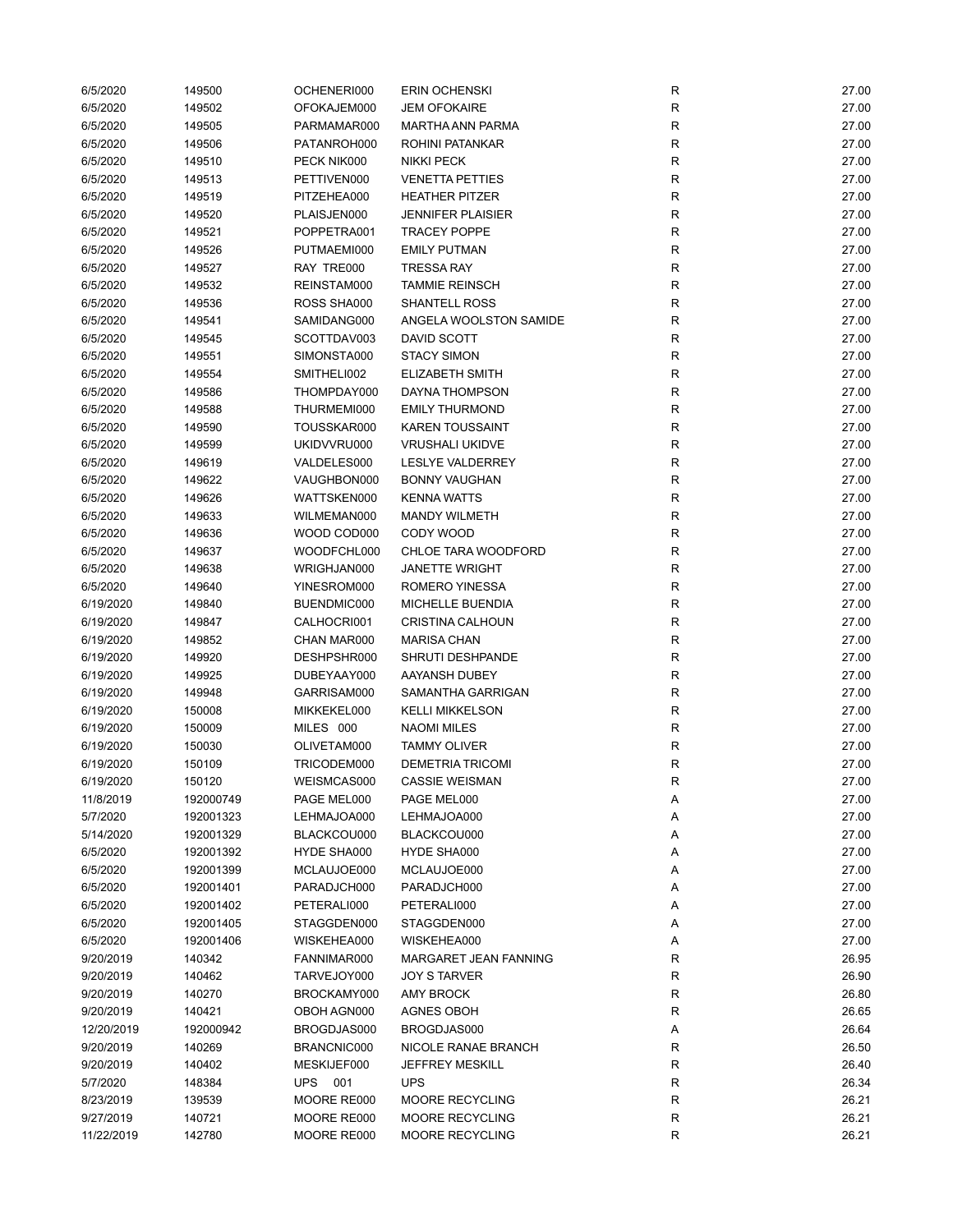| 9/20/2019  | 140288    | CLAY VER000 | <b>VERONICA CLAY</b>              | R           | 26.10 |
|------------|-----------|-------------|-----------------------------------|-------------|-------|
| 7/12/2019  | 192000025 | LAMINKAR000 | LAMINKAR000                       | Α           | 26.03 |
| 2/21/2020  | 145512    | A SIGN 0000 | A SIGN OF QUALITY                 | $\mathsf R$ | 26.00 |
| 5/28/2020  | 149125    | BURBAIOA000 | <b>IOANA BURBATT</b>              | $\mathsf R$ | 26.00 |
| 5/28/2020  | 149156    | COX JES000  | <b>JESSICA COX</b>                | R           | 26.00 |
| 5/28/2020  | 149215    | JOYA JEN000 | <b>JENNY JOYA</b>                 | $\mathsf R$ | 26.00 |
| 5/28/2020  | 149288    | VARGAMAR001 | <b>MARICELA VARGAS</b>            | ${\sf R}$   | 26.00 |
| 6/19/2020  | 150033    | PAIVASTE000 | STEPHANIE ANN PAIVA               | $\mathsf R$ | 26.00 |
| 8/23/2019  | 192000279 | SANCHREB000 | SANCHREB000                       | Α           | 26.00 |
| 5/28/2020  | 192001369 | GOMEZTAN000 | GOMEZTAN000                       | Α           | 26.00 |
| 4/2/2020   | 147009    | SAM'S CL001 | SAM'S CLUB DIRECT #457            | R           | 25.96 |
| 10/11/2019 | 141227    | REPUBLIC002 | <b>REPUBLIC SERVICES #794</b>     | $\mathsf R$ | 25.78 |
| 12/13/2019 | 143350    | REPUBLIC002 | REPUBLIC SERVICES #794            | $\mathsf R$ | 25.78 |
| 1/10/2020  | 144135    | REPUBLIC002 | REPUBLIC SERVICES #794            | R           | 25.78 |
| 2/14/2020  | 145360    | REPUBLIC002 | REPUBLIC SERVICES #794            | R           | 25.78 |
| 3/13/2020  | 146379    | REPUBLIC005 | REPUBLIC SERVICES #615            | R           | 25.78 |
|            |           |             |                                   | $\mathsf R$ | 25.78 |
| 4/9/2020   | 147239    | REPUBLIC002 | REPUBLIC SERVICES #794            | $\mathsf R$ | 25.78 |
| 6/12/2020  | 149747    | REPUBLIC002 | REPUBLIC SERVICES #794            |             |       |
| 9/13/2019  | 192000504 | TIBBIMAR000 | TIBBIMAR000                       | Α           | 25.59 |
| 11/22/2019 | 142762    | HOLLAANG000 | ANGEL HOLLAND                     | R           | 25.50 |
| 11/1/2019  | 192000732 | NEUMAPAT000 | NEUMAPAT000                       | Α           | 25.25 |
| 7/12/2019  | 192000069 | KALDEDAV000 | KALDEDAV000                       | Α           | 25.23 |
| 7/19/2019  | 192000094 | BUTLEROX000 | BUTLEROX000                       | Α           | 25.18 |
| 9/20/2019  | 140235    | ALSAFHEY000 | <b>HEYDER ALSAFFAR</b>            | R           | 25.00 |
| 11/22/2019 | 142756    | GUERRCHE000 | <b>CHELSIE GUERRA</b>             | $\mathsf R$ | 25.00 |
| 4/23/2020  | 147882    | THE UNIV006 | THE UNIVERSITY OF TEXAS AT AUSTIN | $\mathsf R$ | 25.00 |
| 4/30/2020  | 148021    | DANIETER000 | <b>TERESA DANIELS</b>             | $\mathsf R$ | 25.00 |
| 4/30/2020  | 148023    | DE LAJER000 | <b>JERRICA DE LA GARZA</b>        | $\mathsf R$ | 25.00 |
| 4/30/2020  | 148068    | HERNACYD000 | <b>CYDNEY HERNANDEZ</b>           | R           | 25.00 |
| 4/30/2020  | 148088    | LEE HOS000  | <b>HOSOON LEE</b>                 | $\mathsf R$ | 25.00 |
| 4/30/2020  | 148103    | MORRICHR001 | <b>CHRISTINA MORRISON</b>         | $\mathsf R$ | 25.00 |
| 4/30/2020  | 148104    | MUNOZGLE000 | <b>GLENN MUNOZ</b>                | R           | 25.00 |
| 4/30/2020  | 148106    | NAKUNANT000 | ANTOINETTE NAKUNDA                | R           | 25.00 |
| 4/30/2020  | 148116    | PARK JAN000 | <b>JANE PARK</b>                  | R           | 25.00 |
| 4/30/2020  | 148126    | RANANDHA000 | DHANUNJAYA RANANGI                | R           | 25.00 |
| 4/30/2020  | 148131    | RODRIPRI000 | PRISCILLA RODRIGUEZ               | R           | 25.00 |
| 4/30/2020  | 148134    | SANTHHAR000 | <b>HARINI SANTHANAM</b>           | $\mathsf R$ | 25.00 |
| 4/30/2020  | 148145    | SMITHJES000 | JESSICA L SMITH                   | $\mathsf R$ | 25.00 |
| 4/30/2020  | 148161    | TAYLOKAS000 | <b>KASEY TAYLOR</b>               | R           | 25.00 |
| 4/30/2020  | 148172    | THOMABIN000 | <b>BINU THOMAS</b>                | R           | 25.00 |
| 4/30/2020  | 148174    | TORREFER000 | FERIMAR TORREALBA                 | R           | 25.00 |
| 4/30/2020  | 148182    | VALDEROC000 | ROCIO VALDEZ                      | R           | 25.00 |
| 4/30/2020  | 148185    | VEDA RAJ000 | RAJKIRAN VEDA                     | ${\sf R}$   | 25.00 |
| 4/30/2020  | 148189    | WAGHASUS000 | SUSHIL WAGHAVKAR                  | R           | 25.00 |
| 4/30/2020  | 148190    | WENNEADA000 | <b>ADAM WENNER</b>                | R           | 25.00 |
| 4/30/2020  | 148191    | WEST SHA000 | <b>SHARON WEST</b>                | R           | 25.00 |
| 5/7/2020   | 148289    | DELACMON000 | <b>MONICA DELACRUZ</b>            | ${\sf R}$   | 25.00 |
| 5/7/2020   | 148314    | KISHONAG000 | NAGA KISHORE BODDU                | ${\sf R}$   | 25.00 |
| 5/7/2020   | 148322    | MATHEANI000 | <b>ANISH MATHEW</b>               | R           | 25.00 |
| 5/7/2020   | 148397    | ZUNIGJOS000 | <b>JOSE ZUNIGA</b>                | ${\sf R}$   | 25.00 |
| 5/21/2020  | 148960    | HOOKEALI000 | ALISHA HOOKER                     | R           | 25.00 |
| 6/19/2020  | 149848    | CARRUDEN000 | DENISE RENEE CARRUTH              | ${\sf R}$   | 25.00 |
| 6/19/2020  | 149849    | CARTEKRI000 | <b>KRISTINA CARTER</b>            | R           | 25.00 |
| 6/19/2020  | 149853    | CHANDJES000 | <b>JESSICA ELENA CHANDLER</b>     | R           | 25.00 |
| 6/19/2020  | 149922    | DIRKSMIC000 | <b>MICHELLE DIRKS</b>             | R           | 25.00 |
| 6/19/2020  | 149938    | FICHEBRI000 | <b>BRITTNEY FICHERA</b>           | R           | 25.00 |
|            | 149978    |             | <b>BRIAN KELM</b>                 | ${\sf R}$   | 25.00 |
| 6/19/2020  |           | KELM BRI000 |                                   |             |       |
| 6/19/2020  | 150002    | MCCLUTIF000 | <b>TIFFANY MCCLURE</b>            | R           | 25.00 |
| 6/19/2020  | 150031    | OMONDALL000 | <b>ALLISON OMONDI</b>             | R           | 25.00 |
| 6/19/2020  | 150066    | SARVIALI000 | <b>ALICIA SARVIS</b>              | ${\sf R}$   | 25.00 |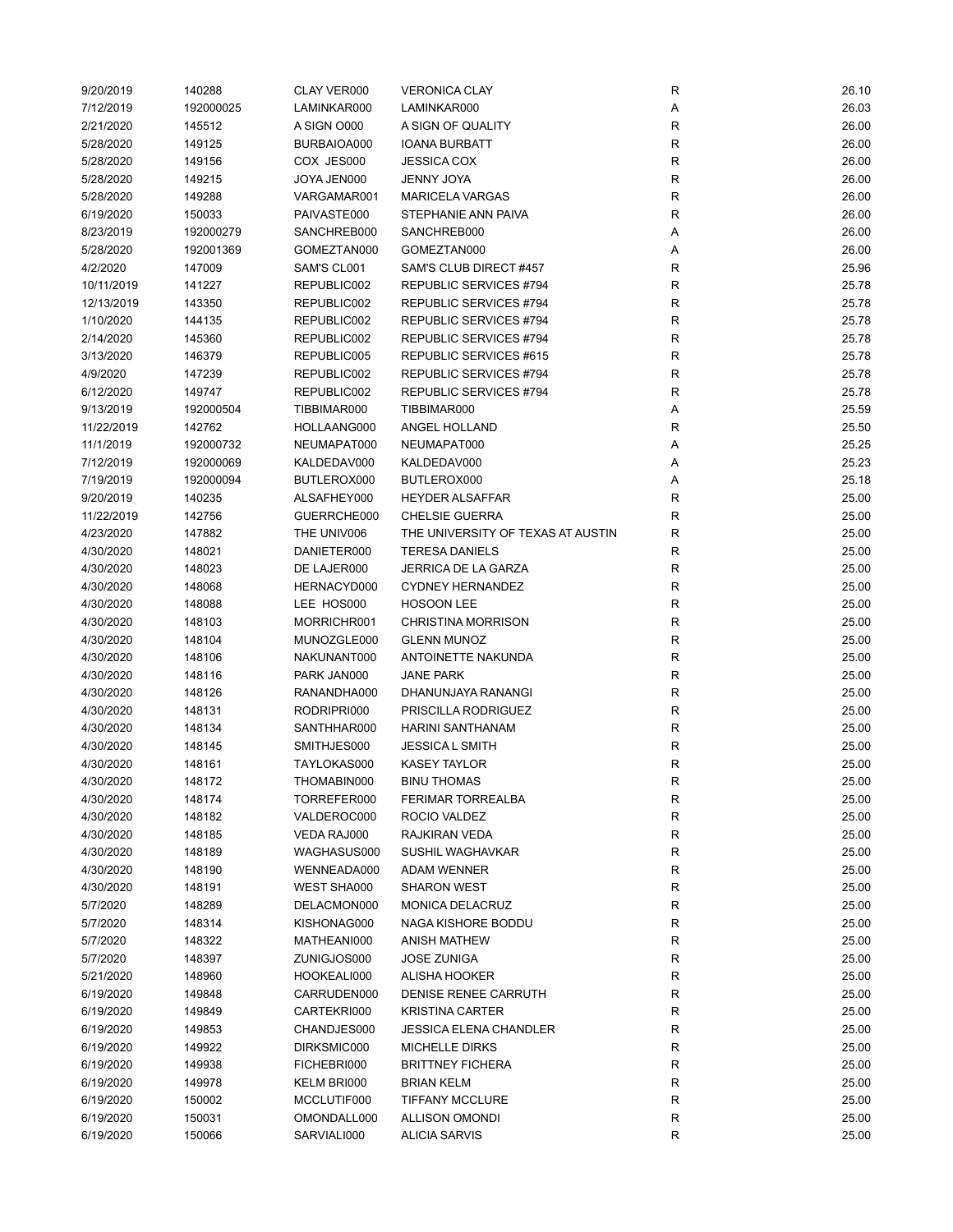| 6/19/2020  | 150102    | TITUSBIN000       | <b>BINA TITUS</b>              | R           | 25.00 |
|------------|-----------|-------------------|--------------------------------|-------------|-------|
| 6/19/2020  | 192001428 | HOSKICHA001       | HOSKICHA001                    | Α           | 25.00 |
| 7/12/2019  | 192000019 | FIELDLYN000       | FIELDLYN000                    | Α           | 24.99 |
| 8/23/2019  | 192000250 | CARTENOK000       | CARTENOK000                    | Α           | 24.94 |
| 2/28/2020  | 192001180 | CORDOAND000       | CORDOAND000                    | Α           | 24.85 |
| 9/13/2019  | 140105    | REPUBLIC005       | REPUBLIC SERVICES #615         | R           | 24.84 |
| 7/19/2019  | 138324    | AMAZON C000       | AMAZON CAPITAL SERVICES INC    | ${\sf R}$   | 24.73 |
| 2/28/2020  | 145838    | CITY OF 003       | <b>CITY OF AMARILLO</b>        | $\mathsf R$ | 24.61 |
| 2/28/2020  | 145851    | CYPRESS 000       | <b>CYPRESS FAIRBANKS ISD</b>   | R           | 24.60 |
| 12/6/2019  | 192000852 | DONAGTAN000       | DONAGTAN000                    | Α           | 24.57 |
| 8/30/2019  | 139697    | ATMOS EN000       | <b>ATMOS ENERGY</b>            | R           | 24.54 |
| 11/1/2019  | 192000739 | WELLSMEL000       | WELLSMEL000                    | Α           | 24.53 |
| 7/26/2019  | 192000146 | RABIEROB000       | RABIEROB000                    | Α           | 24.32 |
| 2/28/2020  | 192001205 | PAGE MEL000       | PAGE MEL000                    | Α           | 24.27 |
| 8/30/2019  | 192000389 | KENNEMAR000       | KENNEMAR000                    | Α           | 24.11 |
| 2/28/2020  | 145850    | CRUZ JEN001       | <b>JENNIFER CRUZ</b>           | R           | 24.00 |
| 2/28/2020  | 145896    | POO FRA000        | <b>FRANCISCO POO</b>           | $\mathsf R$ | 24.00 |
|            |           |                   |                                |             |       |
| 4/23/2020  | 147549    | BEEHLLAU000       | <b>LAURA BEEHLER</b>           | ${\sf R}$   | 24.00 |
| 4/23/2020  | 147551    | BERNAGUI000       | <b>GUILLERMO BERNAL</b>        | $\mathsf R$ | 24.00 |
| 4/23/2020  | 147631    | DE KITAN000       | <b>TANIA DE KIEWIET</b>        | R           | 24.00 |
| 4/23/2020  | 147664    | FLEMMTEN000       | <b>TENIKA FLEMMING</b>         | R           | 24.00 |
| 4/23/2020  | 147666    | FREEMKAR000       | KARISSA FREEMAN                | R           | 24.00 |
| 4/23/2020  | 147686    | GORDOJEF000       | <b>JEFF GORDON</b>             | ${\sf R}$   | 24.00 |
| 4/23/2020  | 147697    | HANEYPAI000       | PAIGE HANEY                    | R           | 24.00 |
| 4/23/2020  | 147711    | HOSTEMEL001       | <b>MELISSA HOSTETLER</b>       | ${\sf R}$   | 24.00 |
| 4/23/2020  | 147727    | KIEFESUS000       | <b>SUSANNE KIEFER</b>          | ${\sf R}$   | 24.00 |
| 4/23/2020  | 147732    | KUXHANIC000       | NICHOLAS KUXHAUS               | $\mathsf R$ | 24.00 |
| 4/23/2020  | 147748    | MALLOJIL000       | <b>JILLIAN MALLOY</b>          | $\mathsf R$ | 24.00 |
| 4/23/2020  | 147754    | MARTIAMB001       | AMBER MARTIN                   | R           | 24.00 |
| 4/23/2020  | 147801    | POLCYNIC000       | NICOLE POLCYN                  | ${\sf R}$   | 24.00 |
| 4/23/2020  | 147821    | REYNOKRI000       | KRISTIN MICHELLE REYNOLDS      | $\mathsf R$ | 24.00 |
| 4/23/2020  | 147885    | THREAKAT000       | KATHRYN THREADGILL             | R           | 24.00 |
| 4/30/2020  | 147993    | CHENELIB000       | <b>LIBERTY CHENEY</b>          | R           | 24.00 |
| 4/30/2020  | 148187    | VINCEJEN000       | <b>JENNIFER VINCENT</b>        | R           | 24.00 |
| 4/30/2020  | 148194    | WHYLEDAN000       | <b>DAN WHYLE</b>               | $\mathsf R$ | 24.00 |
| 6/12/2020  | 149724    | MIRELRIC001       | <b>RICHARD MIRELES</b>         | R           | 24.00 |
| 7/9/2019   | 138047    | MOORE RE000       | MOORE RECYCLING                | ${\sf R}$   | 23.83 |
| 7/26/2019  | 138743    | MOORE RE000       | MOORE RECYCLING                | ${\sf R}$   | 23.83 |
| 9/6/2019   | 139901    | <b>UPS 001</b>    | <b>UPS</b>                     | R           | 23.63 |
| 7/19/2019  | 192000105 | KREIGJOH000       | KREIGJOH000                    | A           | 23.57 |
| 9/6/2019   | 192000452 | UPTONCOU000       | UPTONCOU000                    | Α           | 23.42 |
| 1/31/2020  | 192001067 | ORTIZCLA000       | ORTIZCLA000                    | Α           | 23.34 |
| 9/27/2019  | 140714    | LANGE DI000       | LANGE DISTRIBUTING COMPANY INC | R           | 23.00 |
| 6/5/2020   | 149335    | CHANDAUD000       | <b>AUDRA CHAND</b>             | R           | 23.00 |
| 6/5/2020   | 149625    | WATSOLIN000       | <b>LINDSAY WATSON</b>          | R           | 23.00 |
| 3/20/2020  | 146609    | FLINN SC000       | FLINN SCIENTIFIC, INC          | R           | 22.95 |
| 10/18/2019 | 192000682 | CALLIMIC000       | CALLIMIC000                    | Α           | 22.85 |
| 10/18/2019 | 141465    | <b>UPS</b><br>001 | <b>UPS</b>                     | R           | 22.78 |
| 10/18/2019 | 141455    | <b>UPS</b><br>001 | <b>UPS</b>                     | R           | 22.71 |
| 5/21/2020  | 148973    | KEEGAMEA000       | <b>MEAGAN KEEGAN</b>           | ${\sf R}$   | 22.50 |
| 4/9/2020   | 147084    | BOMMAVEN000       | <b>VENKATESH BOMMA</b>         | R           | 22.00 |
| 4/9/2020   | 147142    |                   |                                | ${\sf R}$   | 22.00 |
|            |           | DOCKIALI000       | ALICIA M DOCKINS               |             |       |
| 4/9/2020   | 147151    | ESTESDAV000       | DAVA F ESTES                   | R           | 22.00 |
| 4/9/2020   | 147153    | FERRAJAN000       | <b>JANINE FERRANTI</b>         | R           | 22.00 |
| 4/9/2020   | 147192    | LAKE LIZ000       | LIZA LAKE                      | R           | 22.00 |
| 4/23/2020  | 147642    | DUNN BET000       | <b>BETTY DUNN</b>              | R           | 22.00 |
| 4/23/2020  | 147649    | EKPUNSCH000       | SCHOLASTICA EKPUNOBI           | ${\sf R}$   | 22.00 |
| 4/23/2020  | 147652    | ELAKAANN001       | ANNIE ELAKATTU                 | R           | 22.00 |
| 4/23/2020  | 147659    | FABERCAT001       | <b>CATHY FABER</b>             | R           | 22.00 |
| 4/23/2020  | 147688    | GOSNEKRI000       | <b>KRISTEN GOSNELL</b>         | R           | 22.00 |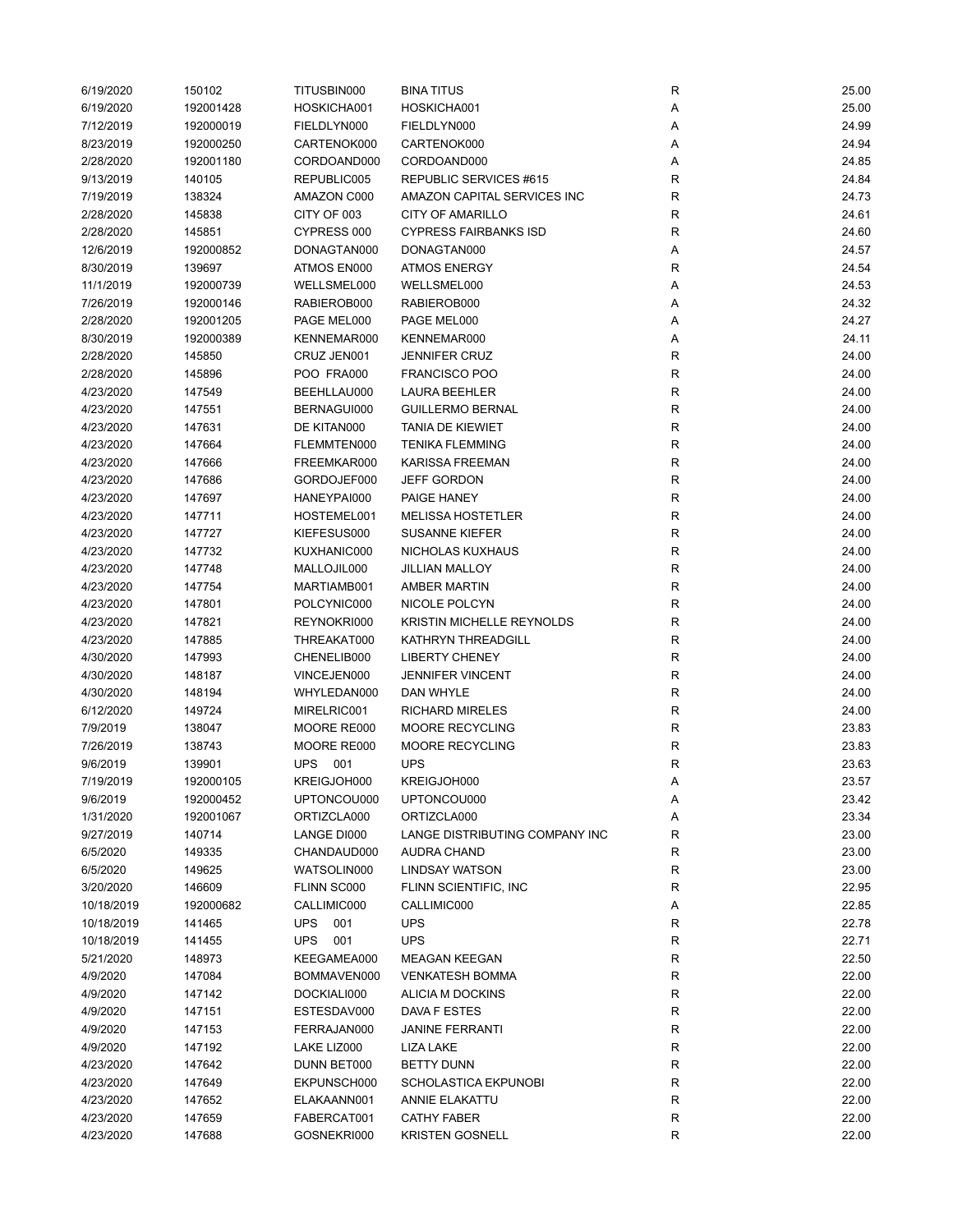| 4/23/2020  | 147691           | GRANDVAS000       | <b>VASAVI GRANDHI</b>                    | R              | 22.00 |
|------------|------------------|-------------------|------------------------------------------|----------------|-------|
| 4/23/2020  | 147720           | JASTEMEL000       | <b>MELISSA JASTER</b>                    | R              | 22.00 |
| 4/23/2020  | 147738           | LEDBESHA000       | <b>SHANNON LEDBETTER</b>                 | R              | 22.00 |
| 4/23/2020  | 147743           | LOTT TER000       | <b>TERRI LOTT</b>                        | ${\sf R}$      | 22.00 |
| 4/23/2020  | 147762           | METTSANN001       | ANNA METTS                               | R              | 22.00 |
| 4/23/2020  | 147814           | RAVIKSHU000       | SHUBA RAVIKUMAR                          | ${\sf R}$      | 22.00 |
| 4/23/2020  | 147830           | RODRILOR000       | <b>LORI RODRIGUEZ</b>                    | ${\sf R}$      | 22.00 |
| 4/23/2020  | 147848           | SHIPPSUZ000       | <b>SUZANNE SHIPP</b>                     | $\mathsf{R}$   | 22.00 |
| 4/23/2020  | 147860           | SREENSRE000       | <b>SREE SREENATH</b>                     | ${\sf R}$      | 22.00 |
| 4/23/2020  | 147879           | TERZOABI000       | <b>ABIGAIL TERZO</b>                     | R              | 22.00 |
| 4/23/2020  | 147887           | TILGELIN000       | <b>LINDY TILGER</b>                      | $\mathsf R$    | 22.00 |
| 4/23/2020  | 147890           | TRAUBDEB000       | <b>DEBORAH TRAUB</b>                     | $\mathsf R$    | 22.00 |
| 4/23/2020  | 147906           | VANKHNIC000       | NICHUM VANKHAWMG                         | R              | 22.00 |
| 4/30/2020  | 148042           | ESTESDAV000       | DAVA F ESTES                             | R              | 22.00 |
| 4/30/2020  | 148065           | HAMEENAI000       | <b>NAILA HAMEED</b>                      | R              | 22.00 |
| 4/30/2020  | 148084           | KUMARDEE000       | <b>DEEPAK KUMAR</b>                      | $\mathsf{R}$   | 22.00 |
| 4/30/2020  | 148101           | MITCHTAN000       | <b>TANIA MITCHEL</b>                     | $\mathsf{R}$   | 22.00 |
| 4/9/2020   | 192001291        | MALLODOR001       | MALLODOR001                              | Α              | 22.00 |
| 4/9/2020   | 192001297        | UPHAMMAR000       | UPHAMMAR000                              | Α              | 22.00 |
| 7/19/2019  | 192000133        | VERNOERI000       | VERNOERI000                              |                | 21.64 |
| 5/21/2020  |                  |                   |                                          | Α              | 21.57 |
|            | 148869<br>139728 | ATMOS EN000       | <b>ATMOS ENERGY</b>                      | R              |       |
| 8/30/2019  |                  | FLINN SC000       | FLINN SCIENTIFIC, INC                    | R              | 21.47 |
| 7/26/2019  | 192000148        | RODRIPAT000       | RODRIPAT000                              | Α              | 21.28 |
| 8/30/2019  | 139744           | PETERALI000       | <b>ALISON RENE PETERMAN</b>              | R              | 21.00 |
| 9/13/2019  | 140066           | HANSKCHR000       | <b>CHRIS HANSKA</b>                      | R              | 21.00 |
| 12/6/2019  | 143069           | STANLANA001       | <b>ANALANA STANLEY</b>                   | ${\sf R}$      | 21.00 |
| 2/14/2020  | 145279           | CITY OF 068       | THE CITY OF COPPELL                      | ${\sf R}$      | 21.00 |
| 12/13/2019 | 143275           | CONDASYL000       | SYLVIA CONDADO                           | ${\sf R}$      | 20.50 |
| 7/12/2019  | 192000014        | COKERMAR000       | COKERMAR000                              | Α              | 20.48 |
| 11/1/2019  | 192000727        | BOX MEG000        | BOX MEG000                               | Α              | 20.46 |
| 8/30/2019  | 139678           | <b>UPS</b><br>001 | <b>UPS</b>                               | R              | 20.22 |
| 12/6/2019  | 143096           | <b>UPS</b><br>001 | <b>UPS</b>                               | R              | 20.08 |
| 8/30/2019  | 139666           | TEXAS DE004       | <b>TEXAS DEPT OF LICENSING &amp; REG</b> | R              | 20.00 |
| 8/30/2019  | 139705           | BRACKETT000       | <b>BRACKETT &amp; ELLIS</b>              | R              | 20.00 |
| 12/20/2019 | 143726           | TUCKEMIC000       | <b>MICHELLE TUCKER</b>                   | R              | 20.00 |
| 4/23/2020  | 147565           | CALERCHR000       | <b>CHRISTOPHER CALER</b>                 | $\mathsf R$    | 20.00 |
| 4/23/2020  | 147628           | DAVISKRI001       | <b>KRISSY DAVIS</b>                      | ${\sf R}$      | 20.00 |
| 4/23/2020  | 147636           | DIXONLEA000       | <b>LEAH DIXON</b>                        | R              | 20.00 |
| 4/23/2020  | 147672           | FULFOJAM000       | <b>JAMES FULFORD</b>                     | R              | 20.00 |
| 4/23/2020  | 147694           | HA JIN000         | <b>JIN HA</b>                            | R              | 20.00 |
| 4/23/2020  | 147709           | HOLDEPHI000       | PHIL HOLDEN                              | R              | 20.00 |
| 4/23/2020  | 147723           | JONESSAR000       | SARA JONES                               | R              | 20.00 |
| 4/23/2020  | 147770           | MOUBRCRY000       | <b>CRYSTAL MOUBRAY</b>                   | R              | 20.00 |
| 4/23/2020  | 147789           | PARRANOR000       | NORMALINDA PARRAS                        | R              | 20.00 |
| 4/23/2020  | 147845           | SELLEMON000       | MONIQUE SELLERS-GREENE                   | R              | 20.00 |
| 4/23/2020  | 147868           | STONEJOA000       | JOANNA STONE                             | R              | 20.00 |
| 4/23/2020  | 147888           | TIM JEN000        | JENNY TIM                                | $\mathsf{R}$   | 20.00 |
| 4/23/2020  | 147911           | WALLATRA000       | <b>TRACI WALLACE</b>                     | ${\sf R}$      | 20.00 |
| 4/23/2020  | 147925           | WILLISAB000       | SABRINA WILLIAMS                         | R              | 20.00 |
| 4/30/2020  | 147994           | CHRISCHR000       | <b>CHRISTA CHRISTIAN</b>                 | R              | 20.00 |
| 5/21/2020  | 148930           | DUNCADON000       | DONALD DUNCAN                            | R              | 20.00 |
| 5/21/2020  | 148955           | HARRIKAT002       | KATHRYN ST JOHN HARRIS                   | R              | 20.00 |
| 5/21/2020  | 148957           | HASENMAR000       | <b>MARK HASENMYER</b>                    | R              | 20.00 |
| 5/21/2020  | 148975           | KIZZIDIA000       | DIANE KIZZIAR                            | R              | 20.00 |
| 5/21/2020  | 148981           | LEHNEHOR000       | <b>HORTENSIA LEHNERTZ</b>                | R              | 20.00 |
| 5/21/2020  | 149005           | PEREZSTU000       | STUTI KATWAL PEREZ                       | R              | 20.00 |
| 5/21/2020  | 149046           | TARVELAR000       | <b>LARRIE TARVER</b>                     | R              | 20.00 |
| 5/28/2020  | 149097           | ANDRAELY000       | <b>ELYSA ANDRADE</b>                     | $\mathsf{R}$   | 20.00 |
|            |                  |                   |                                          |                |       |
| 5/28/2020  | 149120           | BROWNSTA000       | <b>STACEY BROWN</b>                      |                | 20.00 |
| 5/28/2020  | 149142           | CLARKSHA000       | <b>SHARON CLARKE</b>                     | R<br>${\sf R}$ | 20.00 |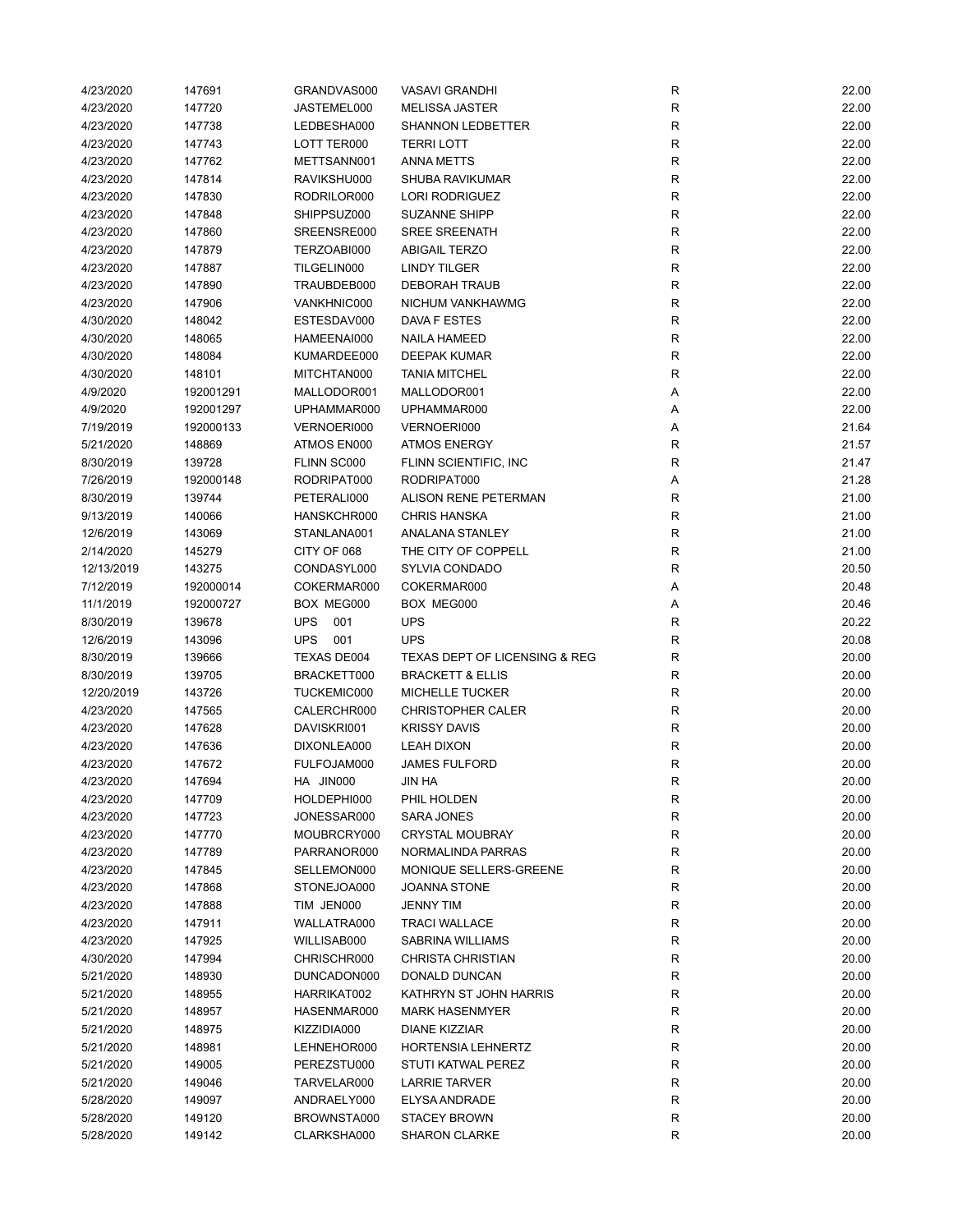| 5/28/2020  | 149162    | DESIMANG001 | ANGELA LYNN DESIMONE             | R           | 20.00 |
|------------|-----------|-------------|----------------------------------|-------------|-------|
| 5/28/2020  | 149178    | FEWELCHR000 | <b>CHRISTINA FEWELL</b>          | R           | 20.00 |
| 5/28/2020  | 149180    | FRANKJAM002 | <b>JAMIELLE L. FRANKLIN</b>      | R           | 20.00 |
| 5/28/2020  | 149201    | GUSTAMIS000 | MISTY ANN JUNE GUSTAFSON         | $\mathsf R$ | 20.00 |
| 5/28/2020  | 149203    | HOLMSCAS000 | CASSANDRA ROSE HOLMSTEN          | R           | 20.00 |
| 5/28/2020  | 149207    | ISMAIMUH000 | MUHAMMED ISMAIL                  | $\mathsf R$ | 20.00 |
| 5/28/2020  | 149221    | LARSESET000 | <b>SETH BUD LARSEN</b>           | ${\sf R}$   | 20.00 |
| 5/28/2020  | 149224    | LOZANALE000 | ALEXIS RENE LOZANO               | $\mathsf R$ | 20.00 |
| 5/28/2020  | 149226    | MADRIMAK000 | <b>MAKFIRE MADRID</b>            | $\mathsf R$ | 20.00 |
| 5/28/2020  | 149231    | MELENCYN000 | CYNTHIA I. MELENDEZ              | R           | 20.00 |
| 5/28/2020  | 149237    | PARKEBRY000 | <b>BRYNN PARKER</b>              | $\mathsf R$ | 20.00 |
| 5/28/2020  | 149244    | RAVINKIM000 | KIMBERLEY GRACE RAVINA           | $\mathsf R$ | 20.00 |
| 5/28/2020  | 149245    | RAVINRAV000 | RAVIN LATAZA RAVINA              | R           | 20.00 |
| 5/28/2020  | 149254    | ROLFSKAT000 | KATHRYN M. ROLFS                 | R           | 20.00 |
| 5/28/2020  | 149256    | RUCKEBRE000 | <b>BRENDA RUCKER</b>             | R           | 20.00 |
|            |           |             | <b>HUNG TRAN</b>                 | $\mathsf R$ |       |
| 5/28/2020  | 149282    | TRAN HUN000 |                                  | $\mathsf R$ | 20.00 |
| 6/5/2020   | 149399    | FOUNTTHO000 | THOMAS JAMES FOUNTAIN            |             | 20.00 |
| 6/5/2020   | 149628    | WEBERASH000 | <b>ASHLY WEBER</b>               | $\mathsf R$ | 20.00 |
| 6/12/2020  | 149729    | NEUMAPAT001 | PATRICIA NEUMAN                  | $\mathsf R$ | 20.00 |
| 6/19/2020  | 149803    | ABARCGRA000 | <b>GRACIELA ABARCA</b>           | $\mathsf R$ | 20.00 |
| 6/19/2020  | 149807    | AGUILEMM000 | <b>EMMA AGUILA</b>               | $\mathsf R$ | 20.00 |
| 6/19/2020  | 149828    | BAYERSHE000 | SHERRIE BAYER                    | R           | 20.00 |
| 6/19/2020  | 149913    | CRIBBJEN001 | <b>JENNIFER CRIBBS</b>           | ${\sf R}$   | 20.00 |
| 6/19/2020  | 149919    | DEBATMIC000 | <b>MICAELA DEBATTE</b>           | R           | 20.00 |
| 6/19/2020  | 149939    | FICHEGAB000 | <b>GABRIELA FICHERA</b>          | R           | 20.00 |
| 6/19/2020  | 149942    | FONSEMAR000 | MARIA JOSE FONSECA               | ${\sf R}$   | 20.00 |
| 6/19/2020  | 149954    | GROVECHR000 | <b>CHRIS GROVER</b>              | ${\sf R}$   | 20.00 |
| 6/19/2020  | 149957    | HAMATVIC000 | <b>VICTORIA HAMATY</b>           | $\mathsf R$ | 20.00 |
| 6/19/2020  | 149958    | HANSKCHR000 | <b>CHRIS HANSKA</b>              | $\mathsf R$ | 20.00 |
| 6/19/2020  | 149959    | HEIDEMAR000 | <b>MARYA HEIDEL</b>              | R           | 20.00 |
| 6/19/2020  | 150036    | PARMAMAR000 | <b>MARTHA ANN PARMA</b>          | ${\sf R}$   | 20.00 |
| 6/19/2020  | 150044    | PLAISJEN000 | <b>JENNIFER PLAISIER</b>         | R           | 20.00 |
| 6/19/2020  | 150051    | PUTMAEMI000 | <b>EMILY PUTMAN</b>              | $\mathsf R$ | 20.00 |
| 6/19/2020  | 150063    | SALVOJEF000 | <b>JEFF SALVO</b>                | R           | 20.00 |
| 6/19/2020  | 150064    | SANCHMON001 | MONICA SENDALI SANCHEZ           | R           | 20.00 |
| 6/19/2020  | 150067    | SAVERCHR000 | <b>CHRIS SAVERCOOL</b>           | $\mathsf R$ | 20.00 |
| 6/19/2020  | 150077    | SIMONSTA000 | <b>STACY SIMON</b>               | ${\sf R}$   | 20.00 |
| 6/19/2020  | 150079    | SMITHCAS001 | <b>CASEY SMITH</b>               | ${\sf R}$   | 20.00 |
| 6/19/2020  | 150080    | SMITHJYM000 | <b>JYMIE SMITH</b>               | R           | 20.00 |
| 6/19/2020  | 150098    | THOMPJES000 | <b>JESSICA THOMPSON</b>          | R           | 20.00 |
| 6/19/2020  | 150117    | WAYTASHI000 | SHIRLEY WAYTAN                   | R           | 20.00 |
| 6/19/2020  | 150119    | WEBB EMM000 | EMMA WEBB                        | ${\sf R}$   | 20.00 |
| 6/26/2020  | 150262    | EXAMITY 000 | <b>EXAMITY INC</b>               | ${\sf R}$   | 20.00 |
| 5/21/2020  | 192001357 | MORRINAT000 | MORRINAT000                      |             | 20.00 |
|            |           |             | GARCIDIA000                      | Α           |       |
| 5/28/2020  | 192001368 | GARCIDIA000 |                                  | Α           | 20.00 |
| 6/5/2020   | 149319    | ATMOS EN000 | <b>ATMOS ENERGY</b>              | R           | 19.80 |
| 8/30/2019  | 192000360 | WATERLAT000 | WATERLAT000                      | Α           | 19.30 |
| 8/9/2019   | 139063    | UPS 001     | <b>UPS</b>                       | $\mathsf R$ | 19.27 |
| 2/21/2020  | 145730    | OLIVER'S000 | <b>OLIVER'S GARDENS</b>          | R           | 19.25 |
| 11/15/2019 | 142442    | FARVEDEB000 | <b>DEBORRAH FARVER</b>           | R           | 19.00 |
| 11/15/2019 | 142461    | HASENMAR000 | <b>MARK HASENMYER</b>            | R           | 19.00 |
| 11/15/2019 | 142462    | HILL SAR001 | SARAH HILL                       | R           | 19.00 |
| 11/15/2019 | 142469    | JOHNSSHA001 | SHANNON KATHLEEN JOHNSON         | ${\sf R}$   | 19.00 |
| 11/15/2019 | 142472    | LEE KER000  | <b>KERSTIN LEE</b>               | R           | 19.00 |
| 11/15/2019 | 142524    | ZABOLJOA000 | JOANNA ZABOLIO                   | ${\sf R}$   | 19.00 |
| 1/10/2020  | 144154    | SOUTHEAS000 | SOUTHEASTERN PERFORMANCE APPAREL | $\mathsf R$ | 19.00 |
| 1/31/2020  | 192001078 | COKERMAR000 | COKERMAR000                      | Α           | 18.63 |
| 11/15/2019 | 142410    | CLASSICA001 | <b>CLASSICAL ACADEMIC PRESS</b>  | ${\sf R}$   | 18.36 |
| 6/19/2020  | 150045    | POGUEJOD000 | JODY POGUE                       | R           | 18.00 |
| 12/6/2019  | 143208    | S & S WO000 | S & S WORLDWIDE, INC             | R           | 17.99 |
|            |           |             |                                  |             |       |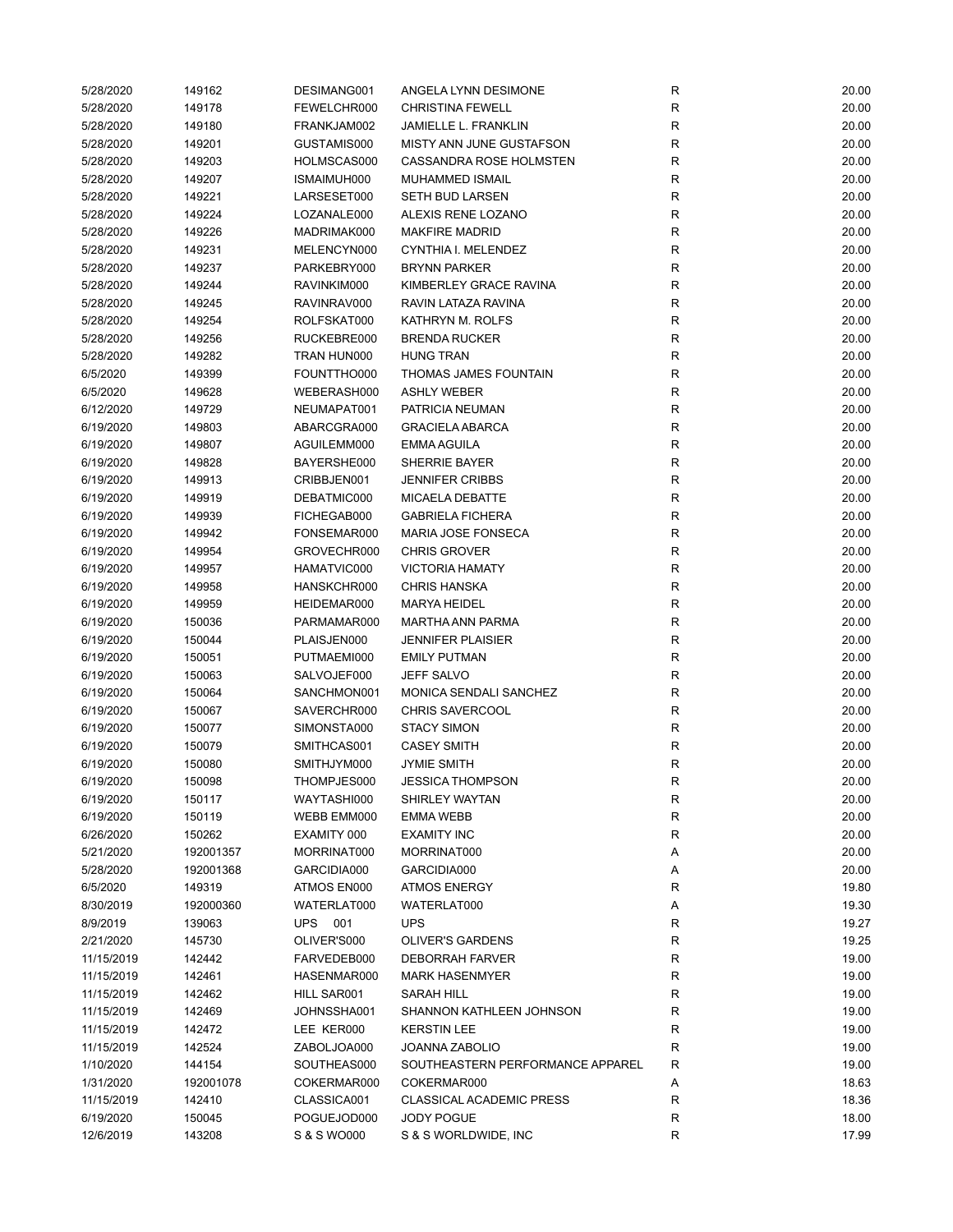| 3/6/2020   | 146046    | CAROLINA000        | CAROLINA BIOLOGICAL SUPPLY COMPANY | R            | 17.55 |
|------------|-----------|--------------------|------------------------------------|--------------|-------|
| 4/16/2020  | 147325    | <b>BORDEN D000</b> | <b>BORDEN DAIRY COMPANY</b>        | R            | 17.50 |
| 4/23/2020  | 147558    | BORDEN D000        | <b>BORDEN DAIRY COMPANY</b>        | $\mathsf{R}$ | 17.50 |
| 4/30/2020  | 147975    | <b>BORDEN D000</b> | <b>BORDEN DAIRY COMPANY</b>        | R            | 17.50 |
| 4/2/2020   | 147011    | SCHOOL H000        | SCHOOL HEALTH CORPORATION          | $\mathsf{R}$ | 17.31 |
| 10/18/2019 | 141466    | <b>UPS</b><br>001  | <b>UPS</b>                         | $\mathsf{R}$ | 17.26 |
| 4/30/2020  | 147938    | AHN CHO000         | <b>CHOONG AHN</b>                  | $\mathsf{R}$ | 17.00 |
| 4/30/2020  | 147976    | BOSWESAR000        | <b>SARAH BOSWELL</b>               | $\mathsf{R}$ | 17.00 |
| 4/30/2020  | 147980    | BUCHANIC000        | NICOLE BUCHANAN                    | R            | 17.00 |
| 4/30/2020  | 147989    | CHAN HAY000        | <b>HAYLEY CHAN</b>                 | $\mathsf{R}$ | 17.00 |
| 4/30/2020  | 148036    | ENAHOBIS000        | <b>BISHOLA ENAHORO</b>             | $\mathsf{R}$ | 17.00 |
| 4/30/2020  | 148047    | FISCHKAT001        | <b>KATRIN FISCHER</b>              | $\mathsf{R}$ | 17.00 |
| 4/30/2020  | 148077    | INUGAFRE000        | <b>FREIDA INUGAI</b>               | $\mathsf{R}$ | 17.00 |
| 4/30/2020  | 148125    | RAJA ANG000        | ANGAYAR RAJA                       | R            | 17.00 |
| 4/30/2020  | 148175    | TORREYUN000        | YUNIDIA TORREZ                     | $\mathsf{R}$ | 17.00 |
| 4/30/2020  | 148183    | VALE TAT000        | <b>TATIANA VALE</b>                | $\mathsf{R}$ | 17.00 |
| 4/30/2020  | 148184    | VALESREC000        | <b>RECY VALES</b>                  | $\mathsf{R}$ | 17.00 |
|            |           |                    | <b>LISA JAMESON</b>                |              |       |
| 6/5/2020   | 149438    | JAMESLIS000        |                                    | $\mathsf{R}$ | 17.00 |
| 6/5/2020   | 149439    | JETT BRA000        | <b>BRANDY NICOLE JETT</b>          | R            | 17.00 |
| 6/5/2020   | 149453    | KNOP REB000        | <b>REBECCA KNOP</b>                | $\mathsf{R}$ | 17.00 |
| 6/5/2020   | 149542    | SCHMIGRE000        | <b>GREGORY SCHMIDT</b>             | $\mathsf{R}$ | 17.00 |
| 6/5/2020   | 149627    | WEBB EMM000        | <b>EMMA WEBB</b>                   | $\mathsf{R}$ | 17.00 |
| 3/20/2020  | 192001262 | JEFFEANT001        | <b>ANTHONY JEFFERSON</b>           | Α            | 17.00 |
| 8/2/2019   | 138936    | SCHOOL H000        | SCHOOL HEALTH CORPORATION          | R            | 16.61 |
| 7/12/2019  | 138294    | UPS 001            | <b>UPS</b>                         | $\mathsf{R}$ | 16.59 |
| 8/23/2019  | 139543    | PURCHASE000        | <b>PURCHASE POWER</b>              | $\mathsf{R}$ | 16.55 |
| 4/9/2020   | 147086    | BUCHAJAM000        | <b>JAMES BUCHANAN</b>              | ${\sf R}$    | 16.50 |
| 4/9/2020   | 147108    | CODDISTA000        | <b>STACI CODDINGTON</b>            | $\mathsf{R}$ | 16.50 |
| 4/9/2020   | 147152    | FANNIMAR000        | MARGARET JEAN FANNING              | R            | 16.50 |
| 4/9/2020   | 147156    | FLOYDJUD000        | <b>JUDY FLOYD</b>                  | $\mathsf{R}$ | 16.50 |
| 4/9/2020   | 147177    | HESS CLA000        | <b>CLAIRE GREENFIELD HESS</b>      | R            | 16.50 |
| 4/9/2020   | 147185    | JOHN MAR000        | <b>MARY JOHN</b>                   | $\mathsf{R}$ | 16.50 |
| 4/9/2020   | 147198    | MILLEBRI000        | <b>BRIGETTE MILLER</b>             | R            | 16.50 |
| 4/9/2020   | 147199    | MOSLETOM000        | <b>TOM MOSLEY</b>                  | R            | 16.50 |
| 4/9/2020   | 147202    | NGUYETAY001        | <b>TAYLOR NGUYEN</b>               | $\mathsf{R}$ | 16.50 |
| 4/9/2020   | 147225    | POO FRA000         | <b>FRANCISCO POO</b>               | $\mathsf{R}$ | 16.50 |
| 4/9/2020   | 147291    | VITA MAR000        | <b>MARY VITA</b>                   | $\mathsf{R}$ | 16.50 |
| 4/9/2020   | 147295    | WATTSKIM000        | KIMBERLY KNIGHT WATTS              | $\mathsf{R}$ | 16.50 |
| 4/23/2020  | 147514    | ALFT CHR000        | <b>CHRISTINA ALFT</b>              | R            | 16.50 |
| 4/23/2020  | 147517    | ALLENAMA000        | AMANDA ALLEN                       | R            | 16.50 |
| 4/23/2020  | 147541    | BABB CHR000        | <b>CHRISTY BABB</b>                | R            | 16.50 |
| 4/23/2020  | 147602    | CLARKEBO000        | <b>EBONIE CLARKE</b>               | $\mathsf{R}$ | 16.50 |
| 4/23/2020  | 147619    | CRUZ AND000        | ANDREA CRUZ                        | R            | 16.50 |
| 4/23/2020  | 147641    | DUNCATIA000        | <b>TIA DUNCAN</b>                  | R            | 16.50 |
| 4/23/2020  | 147647    | EDWARCHR000        | <b>CHRISTINA EDWARDS</b>           | R            | 16.50 |
| 4/23/2020  | 147650    | EKSTEHAN000        | HANNAH LEE EKSTEEN                 | $\mathsf{R}$ | 16.50 |
| 4/23/2020  | 147662    | FIGUEJOS000        | <b>JOSE FIGUEROA</b>               | R            | 16.50 |
| 4/23/2020  | 147674    | FURNILAU000        | <b>LAUREN FURNISS</b>              | $\mathsf{R}$ | 16.50 |
| 4/23/2020  | 147685    | GONZADAI001        | DAIELON GONZALEZ                   | R            | 16.50 |
| 4/23/2020  | 147687    | GORMALAU000        | LAURA JEAN GORMAN                  | R            | 16.50 |
| 4/23/2020  | 147692    | GUAJANIN000        | NINA GUAJARDO                      | $\mathsf{R}$ | 16.50 |
|            |           |                    |                                    |              |       |
| 4/23/2020  | 147693    | GUMM DAV000        | DAVID GUMM                         | $\mathsf{R}$ | 16.50 |
| 4/23/2020  | 147698    | HAQ SHA000         | SHABNAM HAQ                        | R            | 16.50 |
| 4/23/2020  | 147719    | JAMESMAR000        | <b>MARY JAMES</b>                  | R            | 16.50 |
| 4/23/2020  | 147731    | KUHLOTAN000        | TANYA KUHLO                        | R            | 16.50 |
| 4/23/2020  | 147735    | LANGETER000        | <b>TERRY LANGE</b>                 | $\mathsf{R}$ | 16.50 |
| 4/23/2020  | 147756    | MARTIJES001        | <b>JESUS MARTINEZ</b>              | R            | 16.50 |
| 4/23/2020  | 147768    | MORRIKAT000        | <b>KATRESHIA MORRIS</b>            | R            | 16.50 |
| 4/23/2020  | 147769    | MORRILIN000        | <b>LINDA MORRISON</b>              | R            | 16.50 |
| 4/23/2020  | 147778    | NGO CHI000         | <b>CHINH NGO</b>                   | R            | 16.50 |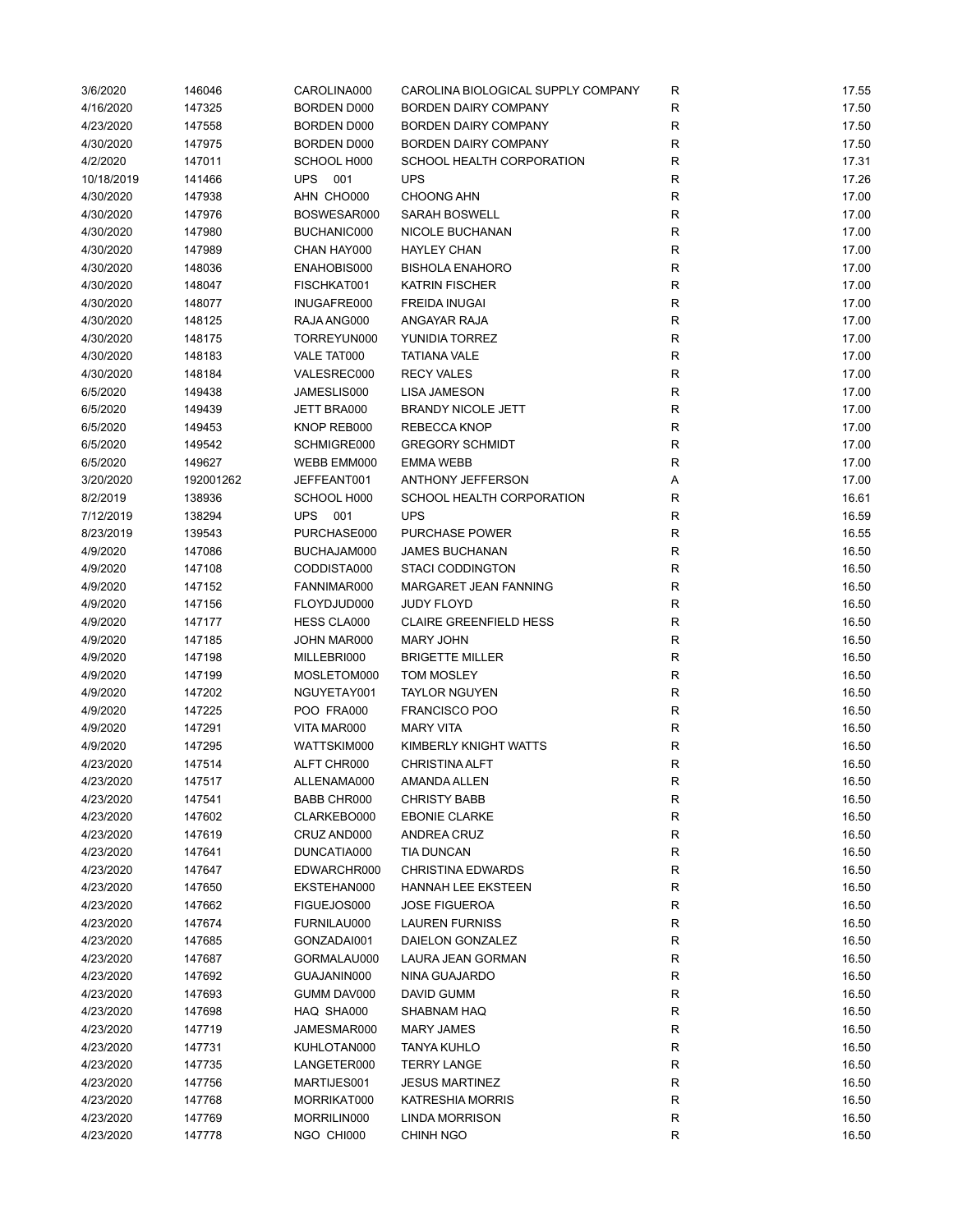| 4/23/2020  | 147779    | NGUYEJEN000        | <b>JENNY NGUYEN</b>             | $\mathsf{R}$ | 16.50 |
|------------|-----------|--------------------|---------------------------------|--------------|-------|
| 4/23/2020  | 147780    | NICHODOR000        | DORENE NICHOLS                  | R            | 16.50 |
| 4/23/2020  | 147842    | SCOTTMAR002        | <b>MARK SCOTT</b>               | R            | 16.50 |
| 4/23/2020  | 147843    | SCOTTMIC001        | MICHELLE SCOTT                  | $\mathsf{R}$ | 16.50 |
| 4/23/2020  | 147857    | SPARKALE000        | <b>ALEXIS SPARKS</b>            | $\mathsf{R}$ | 16.50 |
| 4/23/2020  | 147873    | TARVELAR000        | <b>LARRIE TARVER</b>            | ${\sf R}$    | 16.50 |
| 4/23/2020  | 147897    | TSAKODAN000        | <b>DANIEL TSAKONAS</b>          | $\mathsf R$  | 16.50 |
| 4/23/2020  | 147898    | TURBEWED000        | <b>WEDNESDAY FAY TURBEVILLE</b> | $\mathsf R$  | 16.50 |
| 4/23/2020  | 147907    | VELASNER000        | NERISSA VELASCO                 | $\mathsf R$  | 16.50 |
| 4/23/2020  | 147908    | VEMULLAK000        | <b>LAKSHMIPRIYA VEMULA</b>      | R            | 16.50 |
| 4/23/2020  | 147910    | VO HEI000          | <b>HEIDI VO</b>                 | $\mathsf R$  | 16.50 |
|            |           |                    | <b>MARIBETH WILLIAMS</b>        |              |       |
| 4/23/2020  | 147924    | WILLIMAR010        |                                 | $\mathsf R$  | 16.50 |
| 4/23/2020  | 147927    | WILSOSTA000        | <b>STACEY WILSON</b>            | R            | 16.50 |
| 4/9/2020   | 192001283 | BRANCNIC000        | BRANCNIC000                     | Α            | 16.50 |
| 4/9/2020   | 192001284 | CAROSJAS000        | CAROSJAS000                     | Α            | 16.50 |
| 4/9/2020   | 192001285 | COX TAU000         | COX TAU000                      | Α            | 16.50 |
| 4/9/2020   | 192001287 | GRIFFMIS000        | GRIFFMIS000                     | Α            | 16.50 |
| 8/30/2019  | 139599    | CONSTELL001        | CONSTELLATION NEWENERGY INC     | R            | 16.24 |
| 11/22/2019 | 192000830 | EDWARASH000        | EDWARASH000                     | Α            | 16.13 |
| 12/6/2019  | 143100    | <b>UPS 001</b>     | <b>UPS</b>                      | $\mathsf{R}$ | 16.12 |
| 8/9/2019   | 138994    | CROWN TR000        | <b>CROWN TROPHY</b>             | ${\sf R}$    | 16.00 |
| 11/1/2019  | 142073    | QBS INC 000        | QBS INC                         | $\mathsf{R}$ | 16.00 |
| 4/16/2020  | 147320    | <b>BALL DAN000</b> | DANIELLE BALL                   | $\mathsf{R}$ | 16.00 |
| 4/16/2020  | 147391    | <b>HUNT MIC000</b> | <b>MICHAEL HUNT</b>             | ${\sf R}$    | 16.00 |
| 4/16/2020  | 147409    | MORALCLA000        | <b>CLAUDIA MORALES</b>          | R            | 16.00 |
| 7/12/2019  | 192000063 | GILL KIM000        | GILL KIM000                     | Α            | 16.00 |
| 8/30/2019  | 192000322 | GONZALIL000        | GONZALIL000                     | Α            | 16.00 |
| 11/22/2019 | 192000819 | RECORCAT000        | RECORCAT000                     | Α            | 16.00 |
| 8/9/2019   | 139015    | MOUNTAIN000        | <b>MOUNTAIN GLACIER, LLC</b>    | R            | 15.99 |
| 4/2/2020   | 146986    | MOUNTAIN000        | <b>MOUNTAIN GLACIER, LLC</b>    | R            | 15.99 |
|            |           |                    |                                 | $\mathsf R$  |       |
| 4/16/2020  | 147410    | MOUNTAIN000        | <b>MOUNTAIN GLACIER, LLC</b>    |              | 15.99 |
| 12/13/2019 | 192000881 | CASANJOS000        | CASANJOS000                     | Α            | 15.89 |
| 11/15/2019 | 142609    | <b>UPS</b><br>001  | <b>UPS</b>                      | R            | 15.72 |
| 6/5/2020   | 149605    | <b>UPS</b><br>001  | <b>UPS</b>                      | $\mathsf R$  | 15.72 |
| 6/12/2020  | 149738    | PITNEY B001        | PITNEY BOWES GLOBAL FINANCIAL   | R            | 15.59 |
| 10/25/2019 | 141807    | CENTURY 002        | CENTURY PEST CONTROL, INC.      | $\mathsf R$  | 15.51 |
| 3/6/2020   | 146048    | CENTURY 002        | CENTURY PEST CONTROL, INC.      | ${\sf R}$    | 15.51 |
| 9/20/2019  | 140485    | UPS 001            | <b>UPS</b>                      | R            | 15.24 |
| 8/23/2019  | 192000294 | HOLMELIN000        | HOLMELIN000                     | Α            | 15.03 |
| 7/19/2019  | 138508    | PURCHASE000        | PURCHASE POWER                  | R            | 15.00 |
| 4/23/2020  | 147520    | ANTONRIC000        | <b>RICK ANTON</b>               | R            | 15.00 |
| 4/23/2020  | 147543    | BANKSERI000        | ERIKA BANKS                     | $\mathsf{R}$ | 15.00 |
| 4/23/2020  | 147548    | BEARDSTE000        | STEFANIE BEARD                  | $\mathsf{R}$ | 15.00 |
| 4/23/2020  | 147555    | BLAIRKRI000        | <b>KRISTEL BLAIR</b>            | R            | 15.00 |
| 4/23/2020  | 147567    | CANOOKAT000        | KATINA CANOOT                   | R            | 15.00 |
| 4/23/2020  | 147577    | CHAVEGEO000        | <b>GEORGANN CHAVEZ</b>          | R            | 15.00 |
| 4/23/2020  | 147625    | DAVILMAR001        | <b>MARY DAVILA</b>              | $\mathsf{R}$ | 15.00 |
| 4/23/2020  | 147633    | DELGAMIC000        | MICAELA DELGADO                 | ${\sf R}$    | 15.00 |
| 4/23/2020  | 147634    | DEXTERON000        | RONDA DEXTER                    | R            | 15.00 |
| 4/23/2020  | 147640    | DUGIEJAC000        | <b>JACK DUGIE</b>               | R            | 15.00 |
| 4/23/2020  | 147663    | FINCHKIM001        | <b>KIMBERLY FINCH</b>           | R            | 15.00 |
| 4/23/2020  | 147665    | FONNEJON000        | <b>JONATHAN FONNER</b>          | R            | 15.00 |
|            |           |                    | <b>MARIA SARAH GARCIA</b>       |              |       |
| 4/23/2020  | 147678    | GARCIMAR008        |                                 | $\mathsf{R}$ | 15.00 |
| 4/23/2020  | 147690    | GRADLVAN000        | <b>VANESSA GRADLER</b>          | R            | 15.00 |
| 4/23/2020  | 147701    | HEAD ELI000        | <b>ELISA HEAD</b>               | R            | 15.00 |
| 4/23/2020  | 147705    | HEYWOCHR000        | <b>CHRISTINE HEYWOOD</b>        | R            | 15.00 |
| 4/23/2020  | 147707    | HOGANDEV000        | DEVON HOGAN                     | R            | 15.00 |
| 4/23/2020  | 147712    | HOUGHJAM000        | <b>JAMIE HOUGHAM</b>            | $\mathsf{R}$ | 15.00 |
| 4/23/2020  | 147722    | JONESJEN004        | <b>JENNIFER JONES</b>           | R            | 15.00 |
| 4/23/2020  | 147730    | KRUCISTE000        | STEPHANIE KRUCIAK               | ${\sf R}$    | 15.00 |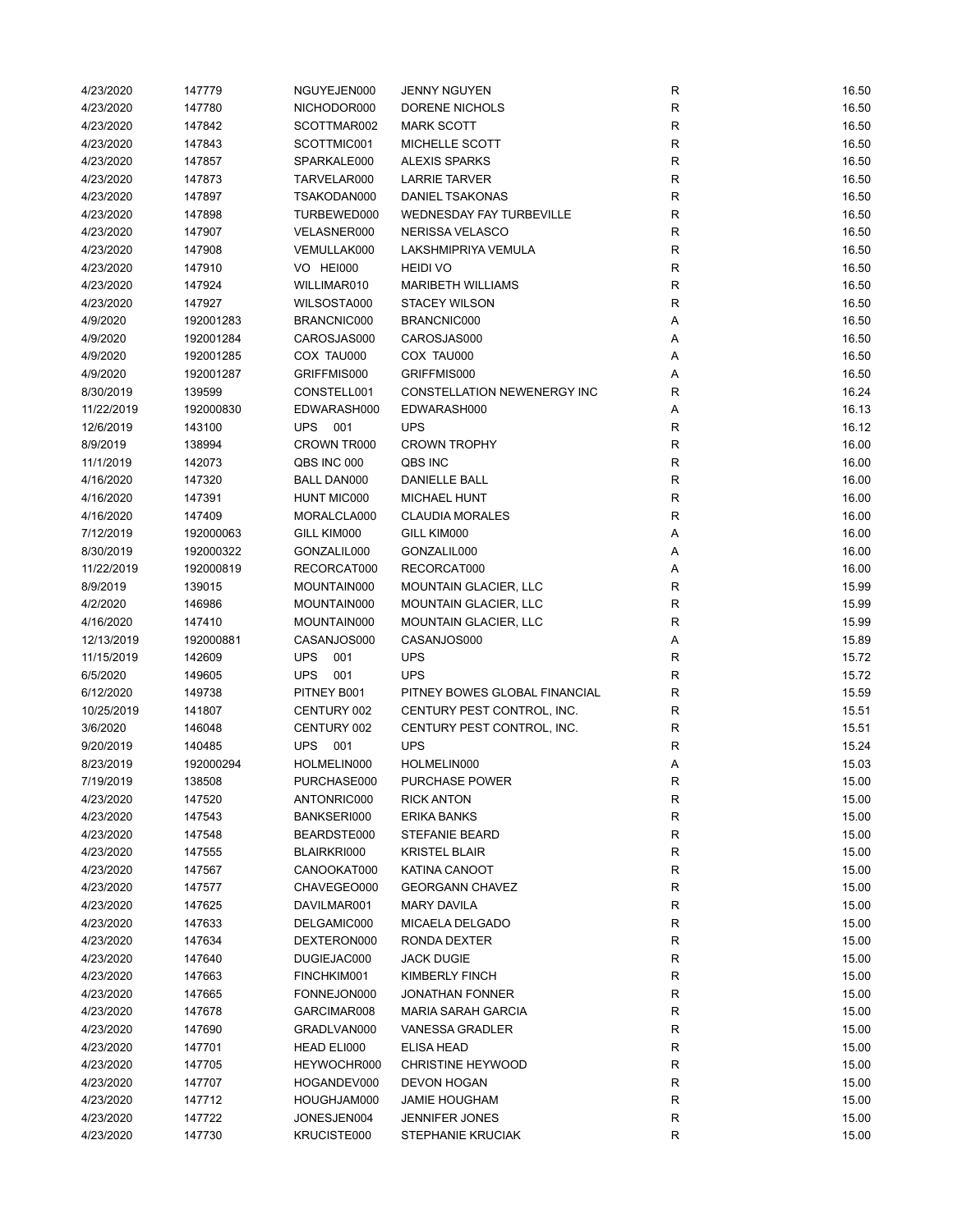| 4/23/2020 | 147736 | LATULTIE000        | <b>TIESHIA LATULAS</b>                              | R           | 15.00 |
|-----------|--------|--------------------|-----------------------------------------------------|-------------|-------|
| 4/23/2020 | 147737 | LAWSOEMI000        | <b>EMILY LAWSON</b>                                 | ${\sf R}$   | 15.00 |
| 4/23/2020 | 147759 | MCCARTRA000        | <b>TRACY MCCARDLE</b>                               | ${\sf R}$   | 15.00 |
| 4/23/2020 | 147764 | MILLSMEL000        | <b>MELANIE MILLS</b>                                | ${\sf R}$   | 15.00 |
| 4/23/2020 | 147766 | MOCZYLIS000        | LISA MOCZYGEMBA                                     | R           | 15.00 |
| 4/23/2020 | 147784 | OCASINYT000        | NYTZIE OCASIO                                       | R           | 15.00 |
| 4/23/2020 | 147786 | OSBURMCK000        | <b>MCKENZIE OSBURN</b>                              | R           | 15.00 |
| 4/23/2020 | 147791 | PATTELAU000        | <b>LAUREN PATTERSON</b>                             | R           | 15.00 |
| 4/23/2020 | 147795 | PEREZNIC000        | NICOLE PEREZ                                        | R           | 15.00 |
| 4/23/2020 | 147825 | RILEYWEN000        | <b>WENDI RILEY</b>                                  | R           | 15.00 |
| 4/23/2020 | 147829 | ROBERCHE000        | <b>CHELSI ROBERTS</b>                               | R           | 15.00 |
| 4/23/2020 | 147840 | SCHONCYN000        | <b>CYNTHIA SCHONHOLZ</b>                            | R           | 15.00 |
| 4/23/2020 | 147846 | SERRASTE000        | <b>STEPHANIE SERRATO</b>                            | $\mathsf R$ | 15.00 |
| 4/23/2020 | 147853 | SMITHLA-000        | <b>LA-KEE SMITH</b>                                 | R           | 15.00 |
| 4/23/2020 | 147861 | STALEALL000        | <b>ALLISON STALEY</b>                               | R           | 15.00 |
| 4/23/2020 | 147865 | STAVIJEN000        | <b>JENNIFER STAVINOHA</b>                           | R           | 15.00 |
| 4/23/2020 | 147870 | STOVACLA000        | <b>CLARISSA STOVALL</b>                             | R           | 15.00 |
| 4/23/2020 | 147884 | THOMPERN000        | <b>ERNEST THOMPSON</b>                              | ${\sf R}$   | 15.00 |
| 4/23/2020 | 147893 | TREVIBRA000        | <b>BRANDY TREVINO</b>                               | R           | 15.00 |
| 4/23/2020 | 147913 | WATSOASH000        | <b>ASHTYN WATSON</b>                                | R           | 15.00 |
| 4/23/2020 | 147914 | WAY SHA000         | <b>SHANNON WAY</b>                                  | R           | 15.00 |
|           | 147915 | WEAVETHO001        | <b>THOMAS WEAVER</b>                                | R           | 15.00 |
| 4/23/2020 |        |                    |                                                     |             |       |
| 4/23/2020 | 147922 | WILLICHR003        | <b>CHRISTOPHER LEE WILLIS</b><br><b>MARTHA WOOD</b> | ${\sf R}$   | 15.00 |
| 4/23/2020 | 147929 | WOOD MAR000        |                                                     | R           | 15.00 |
| 4/30/2020 | 147972 | BLACKKES001        | <b>KESHA BLACKMON</b>                               | R           | 15.00 |
| 4/30/2020 | 148091 | MAGLATAN000        | <b>TANDY MAGLAKI</b>                                | R           | 15.00 |
| 4/30/2020 | 148196 | WILLIDAW001        | <b>DAWN WILLITT</b>                                 | R           | 15.00 |
| 6/12/2020 | 149663 | CAMACNAT000        | NATASHA CAMACHO                                     | R           | 15.00 |
| 6/12/2020 | 149688 | DELAIDAH001        | <b>DAHLIA DELAISE</b>                               | R           | 15.00 |
| 6/12/2020 | 149726 | NARVAMON000        | <b>MONICA NARVAEZ</b>                               | R           | 15.00 |
| 6/12/2020 | 149733 | PALMEMIS000        | <b>MISTY PALMER</b>                                 | R           | 15.00 |
| 6/12/2020 | 149737 | PETROERI000        | <b>ERIC PETROWSKY</b>                               | R           | 15.00 |
| 6/12/2020 | 149767 | SCHULAMY000        | <b>AMY SCHULTZ</b>                                  | R           | 15.00 |
| 6/12/2020 | 149769 | SEIBEKAT000        | <b>KATE SEIBERT</b>                                 | R           | 15.00 |
| 6/19/2020 | 149809 | ANDERHEA000        | HEATHER DIANE ANDERSON                              | R           | 15.00 |
| 6/19/2020 | 149832 | <b>BIRD STE000</b> | <b>STEPHANIE BIRD</b>                               | R           | 15.00 |
| 6/19/2020 | 149838 | BROOKHAN000        | <b>HANNAH BROOKS</b>                                | ${\sf R}$   | 15.00 |
| 6/19/2020 | 149844 | <b>BURR KAR000</b> | KAREN SUZANNE BURR                                  | R           | 15.00 |
| 6/19/2020 | 149884 | CONE GIN000        | <b>GINA CONE</b>                                    | R           | 15.00 |
| 6/19/2020 | 149885 | CONRAMIC000        | MICHELLE CONRAD                                     | R           | 15.00 |
| 6/19/2020 | 149921 | DILLALIZ000        | LIZ DILLARD                                         | R           | 15.00 |
| 6/19/2020 | 149949 | GILL RAJ000        | RAJBINDER GILL                                      | R           | 15.00 |
| 6/19/2020 | 149950 | GIVIDTIN000        | <b>TINA GIVIDEN</b>                                 | ${\sf R}$   | 15.00 |
| 6/19/2020 | 149951 | GLASPLIS000        | LISA GLASPELL                                       | R           | 15.00 |
| 6/19/2020 | 149963 | HINSOEMI000        | <b>EMILY HINSON</b>                                 | R           | 15.00 |
| 6/19/2020 | 149966 | HOLSOTRI000        | <b>TRISHA HOLSOMBACK</b>                            | R           | 15.00 |
| 6/19/2020 | 149972 | JETT BRA000        | <b>BRANDY NICOLE JETT</b>                           | R           | 15.00 |
| 6/19/2020 | 149975 | JOHNSDEN001        | <b>DENA JOHNSON</b>                                 | R           | 15.00 |
| 6/19/2020 | 149980 | KNOP REB000        | REBECCA KNOP                                        | R           | 15.00 |
| 6/19/2020 | 149991 | LOPEZAMA000        | AMANDA LOPEZ                                        | R           | 15.00 |
| 6/19/2020 | 149992 | LOTHRJEN000        | <b>JENNY MARIE LOTHROP</b>                          | R           | 15.00 |
| 6/19/2020 | 149994 | MACKIKRI000        | KRISTINA MACKIE-BIGGER                              | R           | 15.00 |
| 6/19/2020 | 150003 | MCDANMEL000        | <b>MELISSA NOELL MCDANIEL</b>                       | R           | 15.00 |
| 6/19/2020 | 150010 | MILLEJEB000        | <b>JEB STUART MILLER</b>                            | R           | 15.00 |
| 6/19/2020 | 150013 | MONTEJES000        | <b>JESSICA MONTES</b>                               | R           | 15.00 |
| 6/19/2020 | 150015 | MOWREKEL000        | <b>KELLY KAYE MOWRER</b>                            | R           | 15.00 |
| 6/19/2020 | 150029 | OFOKALUK000        | LUKE OFOKAIRE                                       | R           | 15.00 |
| 6/19/2020 | 150040 | PETERJEN000        | <b>JENNIFER PETERSON</b>                            | R           | 15.00 |
| 6/19/2020 | 150076 | SHAMPMEL000        | <b>MELISSA SHAMP</b>                                | R           | 15.00 |
| 6/19/2020 | 150086 | STEELHEA001        | <b>HEATHER BAKER STEELE</b>                         | ${\sf R}$   | 15.00 |
|           |        |                    |                                                     |             |       |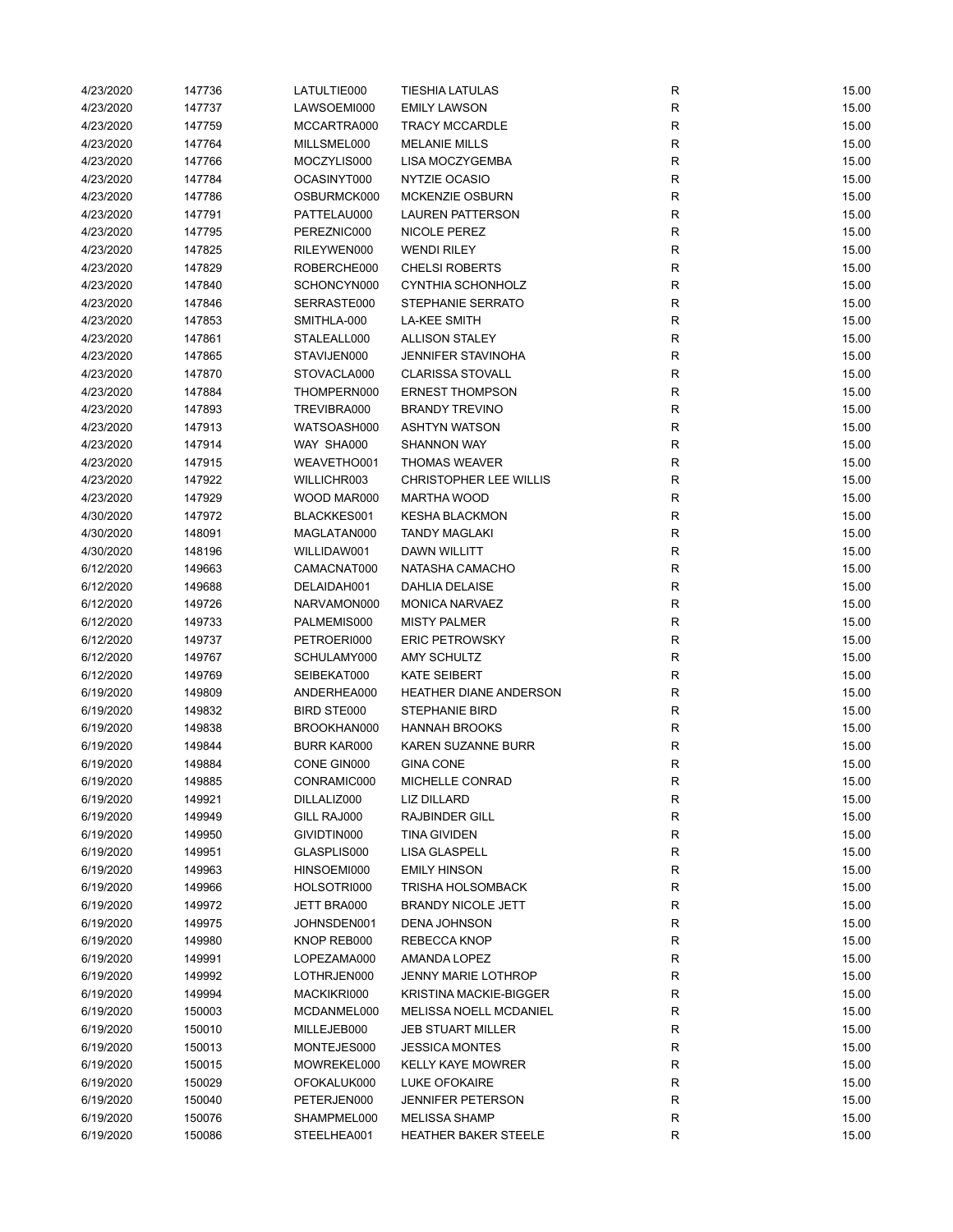| 6/19/2020  | 150104    | TOBIAJOA000 | <b>JOANNA TOBIAS</b>          | R           | 15.00 |
|------------|-----------|-------------|-------------------------------|-------------|-------|
| 6/19/2020  | 150111    | TUCKEMIC000 | <b>MICHELLE TUCKER</b>        | ${\sf R}$   | 15.00 |
| 6/19/2020  | 150123    | WILSOJOL000 | <b>JOLEEN WILSON</b>          | ${\sf R}$   | 15.00 |
| 6/19/2020  | 150127    | XU XIA000   | <b>XIAOMING XU</b>            | ${\sf R}$   | 15.00 |
| 10/11/2019 | 192000636 | KIDD CHA000 | KIDD CHA000                   | Α           | 14.75 |
| 10/4/2019  | 140980    | TEXTBOOK001 | <b>TEXTBOOK WAREHOUSE LLC</b> | R           | 14.41 |
| 3/13/2020  | 146353    | OLIVER'S000 | <b>OLIVER'S GARDENS</b>       | ${\sf R}$   | 14.00 |
| 4/23/2020  | 147511    | ADAMSRON000 | RONALD ADAMS                  | ${\sf R}$   | 14.00 |
| 4/23/2020  | 147524    | ASBURSHA001 | <b>SHANNON ASBURY</b>         | $\mathsf R$ | 14.00 |
|            |           | ASHCRADD000 | ADDISON ASHCRAFT              | R           | 14.00 |
| 4/23/2020  | 147525    |             |                               |             |       |
| 4/23/2020  | 147539    | AUNKSSEL000 | <b>SELENE AUNKST</b>          | ${\sf R}$   | 14.00 |
| 4/23/2020  | 147545    | BARNWASH000 | <b>ASHLEY BARNWELL</b>        | ${\sf R}$   | 14.00 |
| 4/23/2020  | 147546    | BARRISAR000 | SARAH BARRIENTES              | ${\sf R}$   | 14.00 |
| 4/23/2020  | 147559    | BOUDRDEA000 | DEANN BOUDREAUX               | R           | 14.00 |
| 4/23/2020  | 147568    | CANTUCHR000 | <b>CHRIS CANTU</b>            | R           | 14.00 |
| 4/23/2020  | 147578    | CHAVICAN000 | <b>CANDY CHAVIRA</b>          | ${\sf R}$   | 14.00 |
| 4/23/2020  | 147607    | COOK WIL000 | <b>WILLIAM COOK</b>           | $\mathsf R$ | 14.00 |
| 4/23/2020  | 147620    | CUNNIJAS000 | <b>JASON CUNNINGHAM</b>       | ${\sf R}$   | 14.00 |
| 4/23/2020  | 147621    | DANIEELI000 | <b>ELIZABETH DANIELS</b>      | R           | 14.00 |
| 4/23/2020  | 147637    | DORADMON000 | <b>MONICA DORADO</b>          | R           | 14.00 |
| 4/23/2020  | 147655    | ENGLALUC000 | <b>LUCAS ENGLAND</b>          | ${\sf R}$   | 14.00 |
| 4/23/2020  | 147656    | ESCOBKEL000 | <b>KELSEA ESCOBAR</b>         | $\mathsf R$ | 14.00 |
| 4/23/2020  | 147677    | GARCIJOS005 | <b>JOSEPH GARCIA</b>          | ${\sf R}$   | 14.00 |
| 4/23/2020  | 147681    | GIDDEBRI000 | <b>BRITTANY GIDDENS</b>       | R           | 14.00 |
| 4/23/2020  | 147683    | GOMEZJES000 | <b>JESSICA GOMEZ</b>          | ${\sf R}$   | 14.00 |
| 4/23/2020  | 147699    | HARRIKEN000 | <b>KENDRA HARRISON</b>        | ${\sf R}$   | 14.00 |
| 4/23/2020  | 147713    | HUGO MEL000 | <b>MELISSA HUGO</b>           | $\mathsf R$ | 14.00 |
| 4/23/2020  | 147715    | HUTCHASH000 | <b>ASHLEY HUTCHISON</b>       | ${\sf R}$   | 14.00 |
| 4/23/2020  | 147729    | KNIGHGRA000 | <b>GRACE KNIGHT</b>           | R           | 14.00 |
| 4/23/2020  |           |             | RACHEL LANGE                  | ${\sf R}$   | 14.00 |
|            | 147734    | LANGERAC000 |                               |             |       |
| 4/23/2020  | 147744    | LUERAJOS000 | <b>JOSEPH LUERA</b>           | $\mathsf R$ | 14.00 |
| 4/23/2020  | 147745    | LYKINTER000 | <b>TERESA LYKINS</b>          | R           | 14.00 |
| 4/23/2020  | 147761    | MCMILPER000 | PERSIA MCMILLAN               | R           | 14.00 |
| 4/23/2020  | 147767    | MORRIBRY000 | <b>BRYLEE MORRIS-BLEVINS</b>  | R           | 14.00 |
| 4/23/2020  | 147771    | MOULTMEL000 | MELISSA DAWN MOULTON          | R           | 14.00 |
| 4/23/2020  | 147788    | PALOSOMA000 | <b>OMAR PALOS</b>             | R           | 14.00 |
| 4/23/2020  | 147792    | PAYNELAR000 | LARA NORELLE PAYNE            | ${\sf R}$   | 14.00 |
| 4/23/2020  | 147794    | PEPPIPET000 | PETER PEPPIN                  | ${\sf R}$   | 14.00 |
| 4/23/2020  | 147798    | PETERCHR002 | <b>CHRISTINA PETERSON</b>     | R           | 14.00 |
| 4/23/2020  | 147802    | PONDEJAC000 | <b>JACLYN PONDER</b>          | R           | 14.00 |
| 4/23/2020  | 147836    | SARPYLAT000 | <b>LATOYA SARPY</b>           | R           | 14.00 |
| 4/23/2020  | 147839    | SCHAFLOR000 | <b>LORA SCHAFER</b>           | R           | 14.00 |
| 4/23/2020  | 147851    | SIMMOCHA000 | <b>CHARNELL SIMMONS</b>       | ${\sf R}$   | 14.00 |
| 4/23/2020  | 147864    | STAUFNIC000 | NICHOLE STAUFFER              | R           | 14.00 |
| 4/23/2020  | 147867    | STEUBSTE000 | <b>STEPHANIE STEUBING</b>     | R           | 14.00 |
| 4/23/2020  | 147883    | THOMABET000 | <b>BETHANY THOMAS</b>         | R           | 14.00 |
| 4/23/2020  | 147886    | TIJERAMA000 | AMANDA TIJERINA               | ${\sf R}$   | 14.00 |
| 4/23/2020  | 147894    | TREVILES000 | <b>LESLIE TREVINO</b>         | ${\sf R}$   | 14.00 |
| 4/23/2020  | 147903    | VAN GKAT000 | KATHERINE VAN GUNDY           | R           | 14.00 |
| 4/23/2020  | 147919    | WILKSALI000 | <b>ALICIA WILKS</b>           | ${\sf R}$   | 14.00 |
| 4/23/2020  | 147921    | WILLIBRI004 | <b>BRIAN WILLIAMS</b>         | R           | 14.00 |
|            |           |             |                               |             |       |
| 4/23/2020  | 147928    | WINJUKYM000 | <b>KYMBERLIE WINJUM</b>       | ${\sf R}$   | 14.00 |
| 4/30/2020  | 148064    | HALL LAU001 | <b>LAUREN HALL</b>            | R           | 14.00 |
| 6/12/2020  | 149722    | MENDOMAR002 | <b>MARTHA MENDOZA</b>         | R           | 14.00 |
| 10/18/2019 | 141482    | UPS 001     | <b>UPS</b>                    | R           | 13.93 |
| 11/22/2019 | 142818    | TEXTBOOK001 | <b>TEXTBOOK WAREHOUSE LLC</b> | R           | 13.86 |
| 5/28/2020  | 149138    | CITY OF 060 | CITY OF TYLER                 | ${\sf R}$   | 13.68 |
| 6/26/2020  | 150226    | CITY OF 060 | CITY OF TYLER                 | R           | 13.68 |
| 4/30/2020  | 147999    | CITY OF 060 | CITY OF TYLER                 | R           | 13.54 |
| 10/4/2019  | 192000595 | GABRIWHI000 | GABRIWHI000                   | Α           | 13.42 |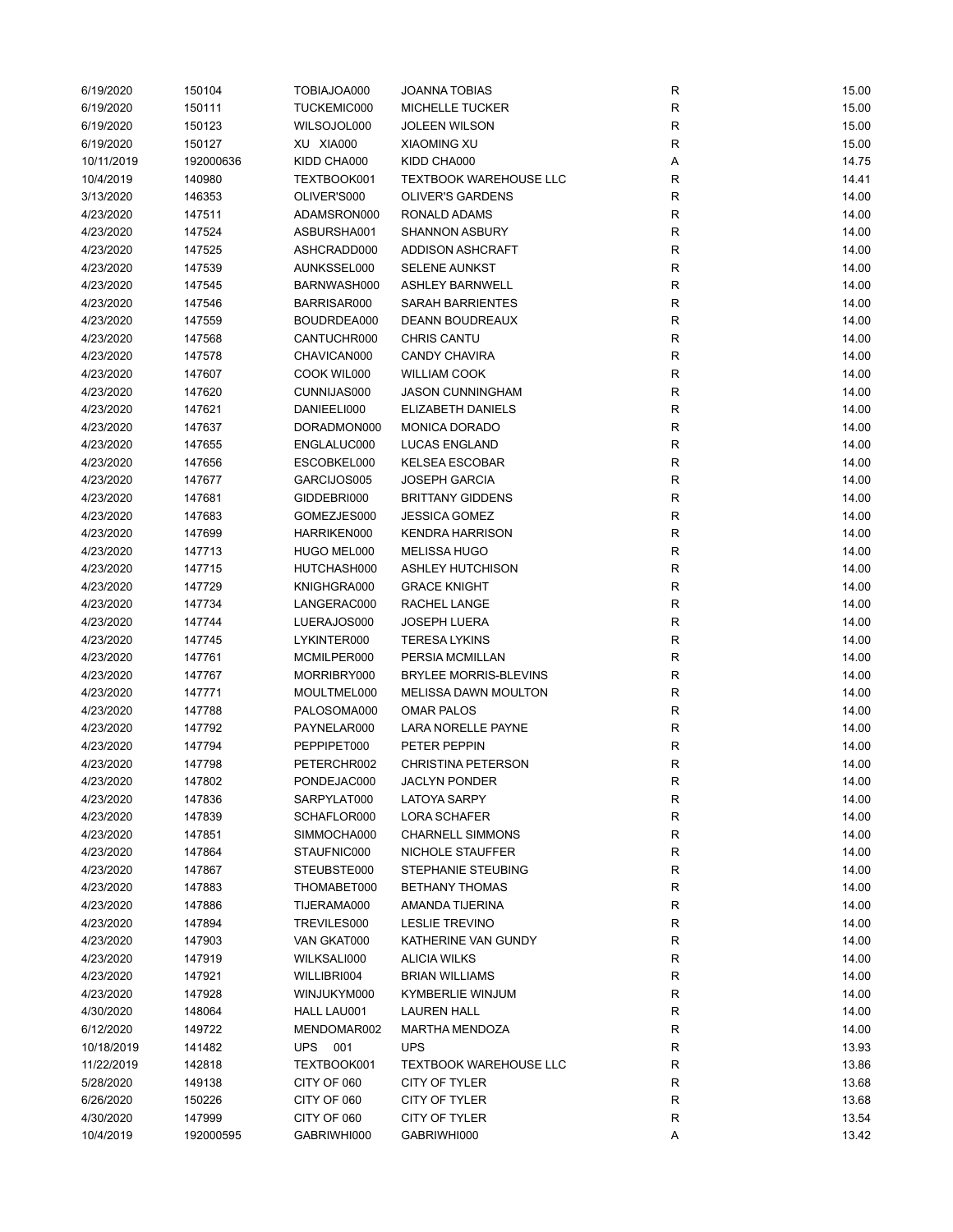| 8/16/2019  | 192000232 | SCHOBJEN000                | SCHOBJEN000                    | Α            | 13.20 |
|------------|-----------|----------------------------|--------------------------------|--------------|-------|
| 5/28/2020  | 149088    | ACOSTSUH000                | SUHEIL ACOSTA                  | R            | 13.00 |
| 5/28/2020  | 149161    | DE PAMIL000                | MILEIDY DE PAZ RIVAS           | $\mathsf{R}$ | 13.00 |
| 5/28/2020  | 149194    | GONZAKRI000                | KRISTINA GONZALEZ              | R            | 13.00 |
| 5/28/2020  | 149216    | KAY KAR000                 | <b>KAREN KAY</b>               | R            | 13.00 |
| 5/28/2020  | 149220    | LAKSHSIV000                | SIVA LAKSHMI                   | R            | 13.00 |
| 5/28/2020  | 149230    | MEDINAND000                | <b>ANDREA MEDINA</b>           | $\mathsf R$  | 13.00 |
| 5/28/2020  | 149257    | RUSSEBIA001                | <b>BIANCA L. RUSSELL</b>       | R            | 13.00 |
| 5/28/2020  | 149289    | VAZQUESP000                | ESPERANZA BEATRIZ VAZQUEZ      | R            | 13.00 |
| 6/5/2020   | 149326    | <b>BASS NIC000</b>         | NICOLE ANN-MARGRET BASS        | R            | 13.00 |
| 6/5/2020   | 149455    | KONDELAX000                | <b>LAXMAN KONDETI</b>          | R            | 13.00 |
| 6/5/2020   | 149576    | SWARTAUT000                | <b>AUTUMN SWARTZELL</b>        | R            | 13.00 |
| 6/19/2020  | 149836    | BRASHJOA000                | <b>JOANNA BRASHEAR</b>         | R            | 13.00 |
| 6/19/2020  | 150035    | PARKSSTE000                | <b>STEPHANIE PARKS</b>         | $\mathsf R$  | 13.00 |
| 6/19/2020  | 150068    | SAYERJAY000                | <b>JAY SAYER</b>               | R            | 13.00 |
| 6/19/2020  | 150078    | SLYE CAS000                | <b>CASEY SLYE</b>              | R            | 13.00 |
| 6/19/2020  | 150083    | STANLANA001                | <b>ANALANA STANLEY</b>         | $\mathsf R$  | 13.00 |
| 6/19/2020  | 150105    | TOUSSKAR000                | <b>KAREN TOUSSAINT</b>         | R            | 13.00 |
| 6/19/2020  | 150106    | TRAN JEN000                | <b>JENNIFER TRAN</b>           | R            | 13.00 |
| 5/28/2020  | 192001375 | LUCASKIM000                | LUCASKIM000                    | Α            | 13.00 |
| 5/28/2020  | 192001378 | SANDELAU000                | SANDELAU000                    | Α            | 13.00 |
| 6/19/2020  | 192001432 | REIERKRI000                | REIERKRI000                    | Α            | 13.00 |
| 2/7/2020   | 145133    | <b>UPS</b><br>001          | <b>UPS</b>                     | R            | 12.92 |
|            |           |                            | ADAMS EXTERMINATING COMPANY    | R            | 12.50 |
| 12/6/2019  | 143117    | ADAMS EX001<br>ADAMS EX001 |                                |              |       |
| 9/6/2019   | 139772    |                            | ADAMS EXTERMINATING COMPANY    | R            | 12.38 |
| 1/10/2020  | 144279    | <b>UPS</b><br>001          | <b>UPS</b>                     | R            | 12.31 |
| 1/24/2020  | 144691    | <b>UPS</b><br>001          | <b>UPS</b>                     | R            | 12.13 |
| 8/9/2019   | 139095    | JIVE COM000                | JIVE COMMUNICATIONS, INC       | R            | 12.00 |
| 3/20/2020  | 146658    | PURCHASE000                | <b>PURCHASE POWER</b>          | R            | 12.00 |
| 12/6/2019  | 143094    | <b>UPS</b><br>001          | <b>UPS</b>                     | R            | 11.85 |
| 2/14/2020  | 145471    | <b>UPS</b><br>001          | <b>UPS</b>                     | R            | 11.85 |
| 6/19/2020  | 149822    | ATMOS EN000                | <b>ATMOS ENERGY</b>            | R            | 11.80 |
| 10/4/2019  | 140989    | <b>UPS</b><br>001          | <b>UPS</b>                     | R            | 11.77 |
| 8/9/2019   | 138969    | CITY OF 060                | CITY OF TYLER                  | ${\sf R}$    | 11.47 |
| 9/6/2019   | 139804    | CITY OF 060                | CITY OF TYLER                  | $\mathsf{R}$ | 11.47 |
| 10/4/2019  | 140883    | CITY OF 060                | CITY OF TYLER                  | $\mathsf R$  | 11.47 |
| 11/1/2019  | 141898    | CITY OF 060                | CITY OF TYLER                  | R            | 11.47 |
| 11/22/2019 | 142868    | CITY OF 060                | CITY OF TYLER                  | R            | 11.47 |
| 1/3/2020   | 143973    | CITY OF 060                | CITY OF TYLER                  | R            | 11.47 |
| 2/7/2020   | 145032    | CITY OF 060                | CITY OF TYLER                  | R            | 11.47 |
| 3/6/2020   | 146059    | CITY OF 060                | CITY OF TYLER                  | R            | 11.47 |
| 3/25/2020  | 146809    | CITY OF 060                | CITY OF TYLER                  | R            | 11.47 |
| 11/8/2019  | 142260    | <b>UPS</b><br>001          | <b>UPS</b>                     | R            | 11.43 |
| 11/15/2019 | 142606    | <b>UPS</b><br>001          | <b>UPS</b>                     | R            | 11.40 |
| 2/7/2020   | 145143    | <b>UPS</b><br>001          | <b>UPS</b>                     | R            | 11.37 |
| 7/26/2019  | 138565    | <b>ACTION S000</b>         | ACTION SHRED OF TEXAS, LLC     | R            | 11.25 |
| 11/22/2019 | 142912    | PARKS CO000                | PARKS COFFEE                   | R            | 11.19 |
| 6/5/2020   | 149618    | UPS 001                    | <b>UPS</b>                     | R            | 11.09 |
| 4/16/2020  | 147438    | SPARKLET000                | SPARKLETTS AND SIERRA SPRINGS  | R            | 10.93 |
| 7/26/2019  | 192000156 | BUSBYKAR000                | BUSBYKAR000                    | Α            | 10.67 |
| 1/3/2020   | 143963    | <b>BLICK AR000</b>         | <b>BLICK ART MATERIALS LLC</b> | R            | 10.56 |
| 12/20/2019 | 143686    | MOORE RE000                | <b>MOORE RECYCLING</b>         | R            | 10.48 |
| 11/22/2019 | 192000827 | Y'BARSHE001                | Y'BARSHE001                    | Α            | 10.18 |
| 8/16/2019  | 139211    | ENTERPRI004                | <b>ENTERPRISE RENT-A-CAR</b>   | R            | 10.09 |
| 8/23/2019  | 139525    | CROWN TR000                | <b>CROWN TROPHY</b>            | R            | 10.00 |
| 10/4/2019  | 141030    | CROWN TR000                | <b>CROWN TROPHY</b>            | R            | 10.00 |
| 1/24/2020  | 144726    | CROWN TR000                | <b>CROWN TROPHY</b>            | R            | 10.00 |
| 1/31/2020  | 144865    | JIVE COM000                | JIVE COMMUNICATIONS, INC       | R            | 10.00 |
| 5/21/2020  | 148874    | BENNITER000                | <b>TERRILEE BENNION</b>        | R            | 10.00 |
| 5/28/2020  | 149090    | ADKISCHR000                | <b>CHRISTINE ADKISON</b>       | $\mathsf R$  | 10.00 |
|            |           |                            |                                |              |       |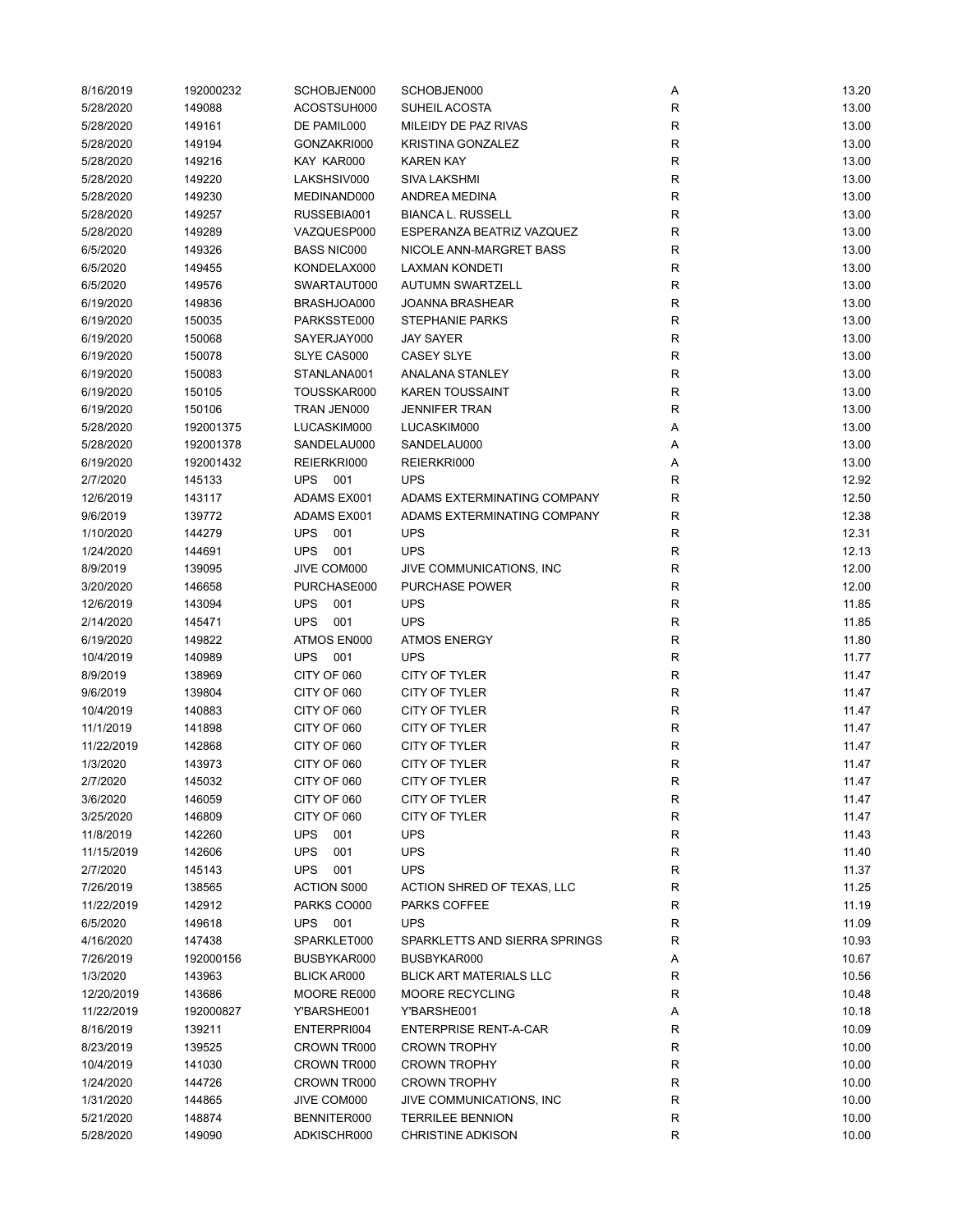| 5/28/2020  | 149091    | AGUILGEN000       | <b>GENARO AGUILAR JR.</b>   | R            | 10.00 |
|------------|-----------|-------------------|-----------------------------|--------------|-------|
| 5/28/2020  | 149095    | ALVARJUA002       | <b>JUANA ALVAREZ</b>        | $\mathsf{R}$ | 10.00 |
| 5/28/2020  | 149101    | ARRAZNIC000       | NICOLE ARRAZOLO             | $\mathsf{R}$ | 10.00 |
| 5/28/2020  | 149114    | AZIZ SAM000       | SAMRA AZIZ                  | $\mathsf{R}$ | 10.00 |
| 5/28/2020  | 149119    | BROOKFIK000       | <b>FIKISHA RENEE BROOKS</b> | $\mathsf{R}$ | 10.00 |
| 5/28/2020  | 149141    | CLARKMAN000       | MANOESKA SHERIDA CLARKE     | $\mathsf{R}$ | 10.00 |
| 5/28/2020  | 149151    | CORDOCLA000       | <b>CLAUDIA CORDOVA</b>      | $\mathsf{R}$ | 10.00 |
| 5/28/2020  | 149163    | DISE DOD000       | <b>DODY DISE</b>            | R            | 10.00 |
| 5/28/2020  | 149189    | GALVAHOL000       | <b>HOLLY GALVAN</b>         | $\mathsf{R}$ | 10.00 |
| 5/28/2020  | 149212    | JOHNSLOR000       | LORI LEE JOHNSON            | $\mathsf{R}$ | 10.00 |
| 5/28/2020  | 149217    | KHAN KAS000       | KASHIF RAZA KHAN            | $\mathsf{R}$ | 10.00 |
| 5/28/2020  | 149222    | LIURKOLI000       | <b>OLIVA LIURKA</b>         | $\mathsf{R}$ | 10.00 |
| 5/28/2020  | 149223    | LOPEZELE000       | ELENA LOPEZ                 | R            | 10.00 |
| 5/28/2020  | 149232    | MILLEAMA000       | AMANDA MILLER               | $\mathsf{R}$ | 10.00 |
| 5/28/2020  | 149247    | REBOLJOC000       | <b>JOCABEL REBOLLEDO</b>    | $\mathsf{R}$ | 10.00 |
| 5/28/2020  | 149258    | SALMECYN000       | <b>CYNTHIA GIL SALMERON</b> | $\mathsf{R}$ | 10.00 |
| 5/28/2020  | 149260    | SCHANCHR000       | <b>CHRISTINA SCHANTA</b>    | $\mathsf{R}$ | 10.00 |
| 5/28/2020  | 149262    | SEJOUPAS000       | PASCALE MENUAU SEJOUR       | $\mathsf{R}$ | 10.00 |
| 5/28/2020  | 149265    | SMITHERI002       | <b>ERICA SMITH</b>          | R            | 10.00 |
| 5/28/2020  | 149269    | STAFFGLO000       | <b>GLORIA A. STAFFORD</b>   | $\mathsf{R}$ | 10.00 |
| 5/28/2020  | 149278    | TIJERBEL000       | <b>BELLA DALIA TIJERINA</b> | $\mathsf{R}$ | 10.00 |
| 5/28/2020  | 149280    | TORREKIM000       | KIM ABIGAIL TORRES          | R            | 10.00 |
| 5/28/2020  | 149290    | WALKEJES001       | <b>JESSICA WALKER</b>       | R            | 10.00 |
| 5/28/2020  | 149291    | WALKESHA000       | <b>SHAKEENA WALKER</b>      | $\mathsf{R}$ | 10.00 |
| 6/5/2020   | 149332    | CASTRMIL000       | <b>MILAGROS CASTRO</b>      | $\mathsf{R}$ | 10.00 |
| 6/5/2020   | 149424    | HERNAELS000       | <b>ELSY HERNANDEZ</b>       | $\mathsf{R}$ | 10.00 |
| 6/5/2020   | 149446    | JORDAJEF000       | JEFFREY W. JORDAN           | $\mathsf{R}$ | 10.00 |
|            | 149462    | LINN CHR000       | <b>CHRISTINA FAY LINN</b>   | $\mathsf{R}$ | 10.00 |
| 6/5/2020   |           | MCDOWJEN000       | <b>JENNIFFER MCDOWELL</b>   | $\mathsf{R}$ |       |
| 6/5/2020   | 149479    |                   |                             |              | 10.00 |
| 6/5/2020   | 149540    | RUIZ STE000       | <b>STEPHANIE RUIZ</b>       | R            | 10.00 |
| 6/5/2020   | 149564    | STEVENUR000       | <b>NURIA STEVER</b>         | $\mathsf{R}$ | 10.00 |
| 6/5/2020   | 149621    | VARHOLIS000       | <b>LISA VARHOLY</b>         | R            | 10.00 |
| 6/19/2020  | 149845    | BUSHLNIC000       | NICOLE BUSHLAND             | R            | 10.00 |
| 6/19/2020  | 149943    | FRAY KAR001       | <b>KAREN FRAY</b>           | $\mathsf{R}$ | 10.00 |
| 6/19/2020  | 149953    | GOMEZSUZ000       | SUZANNE GOMEZ               | $\mathsf{R}$ | 10.00 |
| 6/19/2020  | 149960    | HERGEMIC000       | MICHELLE HERGENRETHER       | $\mathsf{R}$ | 10.00 |
| 6/19/2020  | 149990    | LISTESAR000       | SARA LISTE-PERRY            | $\mathsf{R}$ | 10.00 |
| 6/19/2020  | 149997    | MARTISAR000       | <b>SARAH MARTIN</b>         | $\mathsf{R}$ | 10.00 |
| 6/19/2020  | 150017    | NALL DOR000       | <b>DORISE NALL</b>          | $\mathsf{R}$ | 10.00 |
| 6/19/2020  | 150061    | RUTHEROB000       | ROBIN KELLY RUTHERFORD      | R            | 10.00 |
| 5/28/2020  | 192001374 | LAWSOROS001       | LAWSOROS001                 | Α            | 10.00 |
| 5/28/2020  | 192001382 | TATE STA000       | TATE STA000                 | Α            | 10.00 |
| 6/5/2020   | 192001393 | KENNEMAR000       | KENNEMAR000                 | Α            | 10.00 |
| 1/28/2020  | 144791    | HOME DEP000       | HOME DEPOT                  | R            | 9.97  |
| 9/20/2019  | 140544    | HUDSON E000       | HUDSON ENERGY SERVICES, LLC | R            | 9.66  |
| 10/18/2019 | 141608    | PEARSON 005       | PEARSON K12 LEARNING LLC    | R            | 9.47  |
| 7/19/2019  | 138512    | UPS 001           | <b>UPS</b>                  | R            | 9.45  |
| 1/10/2020  | 144172    | <b>UPS</b><br>001 | <b>UPS</b>                  | $\mathsf{R}$ | 9.03  |
| 2/7/2020   | 144996    | ALDINE 1000       | <b>ALDINE ISD</b>           | R            | 9.00  |
| 2/7/2020   | 145123    | SPRING 1000       | SPRING ISD                  | R            | 9.00  |
| 7/12/2019  | 192000080 | RUIZ SHE000       | RUIZ SHE000                 | Α            | 9.00  |
| 7/26/2019  | 192000149 | RUIZ SHE000       | RUIZ SHE000                 | Α            | 9.00  |
| 11/15/2019 | 142610    | UPS 001           | <b>UPS</b>                  | R            | 8.98  |
| 8/30/2019  | 192000406 | RECORCAT000       | RECORCAT000                 | Α            | 8.93  |
| 11/15/2019 | 142553    | ATMOS EN000       | <b>ATMOS ENERGY</b>         | $\mathsf{R}$ | 8.75  |
| 7/9/2019   | 138040    | CONSTELL001       | CONSTELLATION NEWENERGY INC | $\mathsf{R}$ | 8.54  |
| 8/9/2019   | 138989    | CONSTELL001       | CONSTELLATION NEWENERGY INC | R            | 8.54  |
| 9/6/2019   | 139827    | CONSTELL001       | CONSTELLATION NEWENERGY INC | R            | 8.54  |
| 10/11/2019 | 141161    | CONSTELL001       | CONSTELLATION NEWENERGY INC | R            | 8.54  |
| 11/8/2019  | 142147    | CONSTELL001       | CONSTELLATION NEWENERGY INC | $\mathsf{R}$ | 8.54  |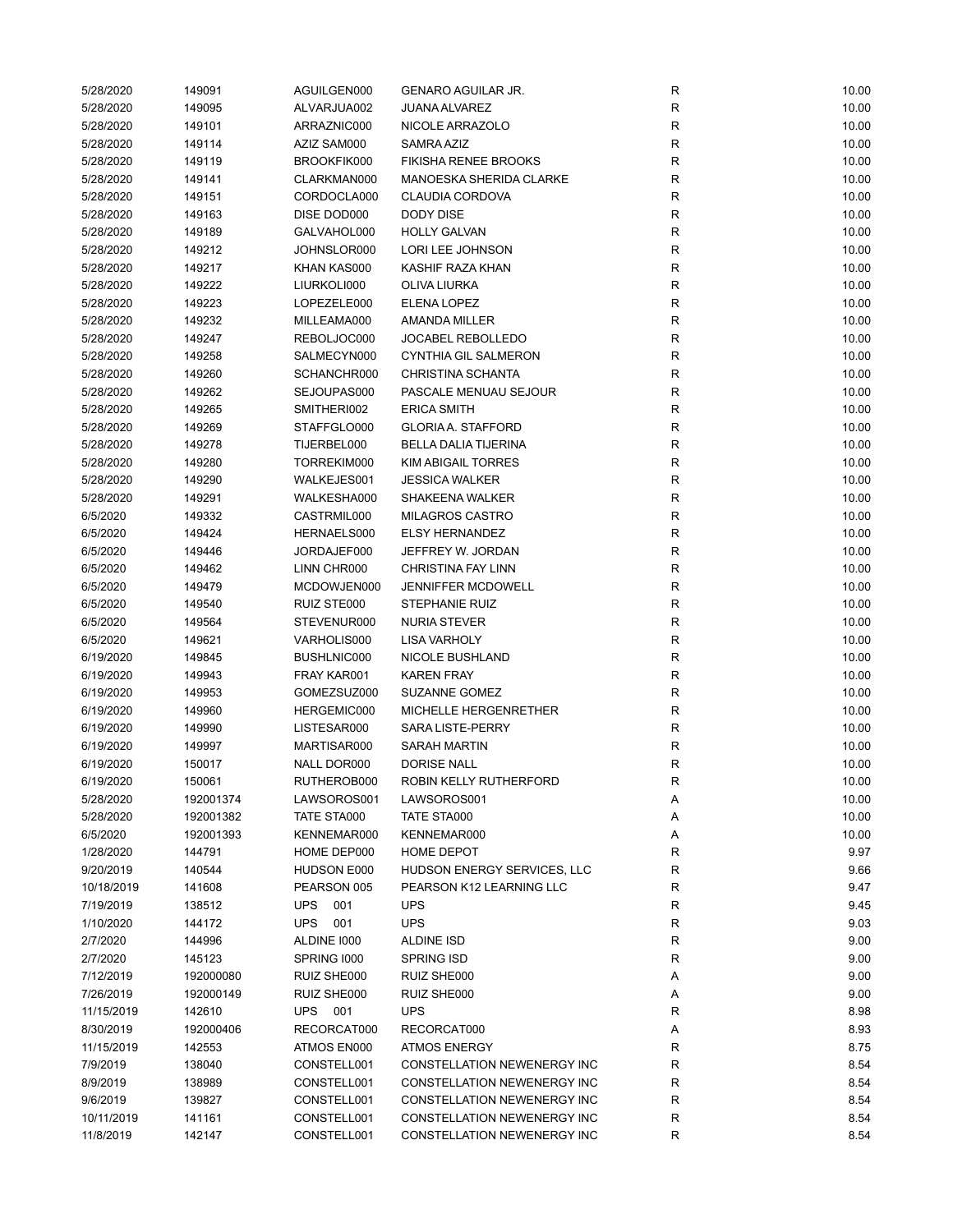| 12/6/2019  | 143167    | CONSTELL001       | <b>CONSTELLATION NEWENERGY INC</b> | R            | 8.54 |
|------------|-----------|-------------------|------------------------------------|--------------|------|
| 1/10/2020  | 144202    | CONSTELL001       | CONSTELLATION NEWENERGY INC        | $\mathsf{R}$ | 8.54 |
| 2/7/2020   | 145188    | CONSTELL001       | CONSTELLATION NEWENERGY INC        | $\mathsf{R}$ | 8.54 |
| 3/13/2020  | 146307    | CONSTELL001       | CONSTELLATION NEWENERGY INC        | R            | 8.54 |
| 4/16/2020  | 147349    | CONSTELL001       | CONSTELLATION NEWENERGY INC        | R            | 8.54 |
| 5/14/2020  | 148503    | CONSTELL001       | <b>CONSTELLATION NEWENERGY INC</b> | $\mathsf{R}$ | 8.54 |
| 6/5/2020   | 149379    | CONSTELL001       | CONSTELLATION NEWENERGY INC        | $\mathsf{R}$ | 8.54 |
| 3/6/2020   | 146095    | JOSTENS 005       | <b>JOSTENS</b>                     | $\mathsf{R}$ | 8.38 |
| 1/24/2020  | 144683    | <b>UPS</b><br>001 | <b>UPS</b>                         | $\mathsf{R}$ | 8.13 |
| 2/7/2020   | 145134    | <b>UPS</b><br>001 | <b>UPS</b>                         | $\mathsf{R}$ | 8.13 |
| 3/20/2020  | 146706    | <b>UPS</b><br>001 | <b>UPS</b>                         | R            | 8.05 |
| 2/7/2020   | 145105    | READY RE000       | <b>READY REFRESH</b>               | $\mathsf{R}$ | 8.00 |
| 4/16/2020  | 147321    | BEAULJAM000       | <b>JAMES BEAULIEU</b>              | $\mathsf{R}$ | 8.00 |
| 4/16/2020  | 147392    | HYDE CAS000       | <b>CASEY HYDE</b>                  | $\mathsf{R}$ | 8.00 |
| 4/16/2020  | 147401    | KING VIC000       | <b>VICKIE KING</b>                 | $\mathsf{R}$ | 8.00 |
| 4/16/2020  | 147405    | MARTIMAY000       | <b>MAYRA MARTINEZ</b>              | $\mathsf{R}$ | 8.00 |
| 4/16/2020  | 147406    | MEADODUS000       | <b>DUSTY MEADORS</b>               | $\mathsf{R}$ | 8.00 |
| 4/16/2020  | 147407    | MEKEEHYN000       | HYNNIFAH RASHONDA MEKEEL           | $\mathsf{R}$ | 8.00 |
| 4/16/2020  | 147411    | NGUMICHA000       | <b>CHARLES NGUMI</b>               | $\mathsf{R}$ | 8.00 |
| 4/16/2020  | 147413    | ODUBAADE000       | ADENIKE ODUBANJO                   | $\mathsf{R}$ | 8.00 |
| 4/16/2020  | 147434    | SHIPMGEO000       | <b>GEOFFREY SHIPMAN</b>            | $\mathsf{R}$ | 8.00 |
| 4/16/2020  | 147435    | SOPANPOU000       | POUL SOPANNA                       | $\mathsf{R}$ | 8.00 |
| 4/16/2020  | 147452    | VERASDIA000       | <b>DIANIRA VERASTEGUI</b>          | $\mathsf{R}$ | 8.00 |
| 4/16/2020  | 147455    | WHEELLET000       | <b>LETICIA WHEELER</b>             | $\mathsf{R}$ | 8.00 |
| 12/20/2019 | 192000940 | BERGERON000       | BERGERON000                        | Α            | 8.00 |
| 12/6/2019  | 143108    | <b>UPS</b><br>001 | <b>UPS</b>                         | $\mathsf{R}$ | 7.90 |
| 12/13/2019 | 143390    | <b>UPS</b><br>001 | <b>UPS</b>                         | $\mathsf{R}$ | 7.90 |
| 12/13/2019 | 143396    | <b>UPS</b><br>001 | <b>UPS</b>                         | $\mathsf{R}$ | 7.90 |
| 1/10/2020  | 144180    | <b>UPS</b><br>001 | <b>UPS</b>                         | $\mathsf{R}$ | 7.90 |
| 1/10/2020  | 144269    | <b>UPS</b><br>001 | <b>UPS</b>                         | R            | 7.90 |
| 1/10/2020  | 144271    | <b>UPS</b><br>001 | <b>UPS</b>                         | R            | 7.90 |
| 1/24/2020  | 144690    | <b>UPS</b><br>001 | <b>UPS</b>                         | $\mathsf{R}$ | 7.90 |
| 2/7/2020   | 145228    | <b>UPS</b><br>001 | <b>UPS</b>                         | $\mathsf{R}$ | 7.90 |
| 3/6/2020   | 146149    | <b>UPS</b><br>001 | <b>UPS</b>                         | $\mathsf{R}$ | 7.90 |
| 3/6/2020   | 146151    | <b>UPS</b><br>001 | <b>UPS</b>                         | $\mathsf{R}$ | 7.90 |
| 3/13/2020  | 146418    | <b>UPS</b><br>001 | <b>UPS</b>                         | $\mathsf{R}$ | 7.90 |
| 7/12/2019  | 138180    | <b>UPS</b><br>001 | <b>UPS</b>                         | R            | 7.83 |
| 7/12/2019  | 138296    | <b>UPS</b><br>001 | <b>UPS</b>                         | R            | 7.75 |
| 11/22/2019 | 142788    | PURCHASE000       | <b>PURCHASE POWER</b>              | R            | 7.75 |
| 10/4/2019  | 140994    | <b>UPS</b><br>001 | <b>UPS</b>                         | R            | 7.62 |
| 10/18/2019 | 141468    | <b>UPS</b><br>001 | <b>UPS</b>                         | $\mathsf{R}$ | 7.62 |
| 10/18/2019 | 141478    | <b>UPS</b><br>001 | <b>UPS</b>                         | $\mathsf{R}$ | 7.62 |
| 11/1/2019  | 142094    | <b>UPS</b><br>001 | <b>UPS</b>                         | $\mathsf{R}$ | 7.61 |
| 11/8/2019  | 142263    | <b>UPS</b><br>001 | <b>UPS</b>                         | $\mathsf{R}$ | 7.60 |
| 11/15/2019 | 142603    | <b>UPS</b><br>001 | <b>UPS</b>                         | $\mathsf{R}$ | 7.60 |
| 11/15/2019 | 142604    | <b>UPS</b><br>001 | <b>UPS</b>                         | $\mathsf{R}$ | 7.60 |
| 11/22/2019 | 192000823 | THOMPLOR001       | THOMPLOR001                        | Α            | 7.47 |
| 6/5/2020   | 149603    | UPS 001           | <b>UPS</b>                         | $\mathsf{R}$ | 7.28 |
| 9/20/2019  | 140547    | HUDSON E000       | HUDSON ENERGY SERVICES, LLC        | $\mathsf{R}$ | 7.08 |
| 9/20/2019  | 140548    | HUDSON E000       | HUDSON ENERGY SERVICES, LLC        | R            | 6.32 |
| 3/20/2020  | 146692    | <b>UPS</b> 001    | <b>UPS</b>                         | $\mathsf{R}$ | 6.31 |
| 10/25/2019 | 141846    | SCHOOL H000       | SCHOOL HEALTH CORPORATION          | R            | 6.16 |
| 5/28/2020  | 149110    | ATMOS EN000       | <b>ATMOS ENERGY</b>                | $\mathsf{R}$ | 6.04 |
| 2/21/2020  | 145633    | PURCHASE000       | PURCHASE POWER                     | R            | 5.95 |
| 2/14/2020  | 145465    | <b>UPS</b><br>001 | <b>UPS</b>                         | $\mathsf{R}$ | 5.92 |
| 5/21/2020  | 149062    | <b>UPS</b><br>001 | <b>UPS</b>                         | $\mathsf{R}$ | 5.77 |
| 8/30/2019  | 139680    | <b>UPS</b><br>001 | <b>UPS</b>                         | $\mathsf{R}$ | 5.70 |
| 5/7/2020   | 148389    | <b>UPS</b><br>001 | <b>UPS</b>                         | $\mathsf{R}$ | 5.68 |
| 2/7/2020   | 145142    | <b>UPS</b><br>001 | <b>UPS</b>                         | R            | 5.60 |
| 4/30/2020  | 148039    | ENTERPRI004       | <b>ENTERPRISE RENT-A-CAR</b>       | R            | 5.45 |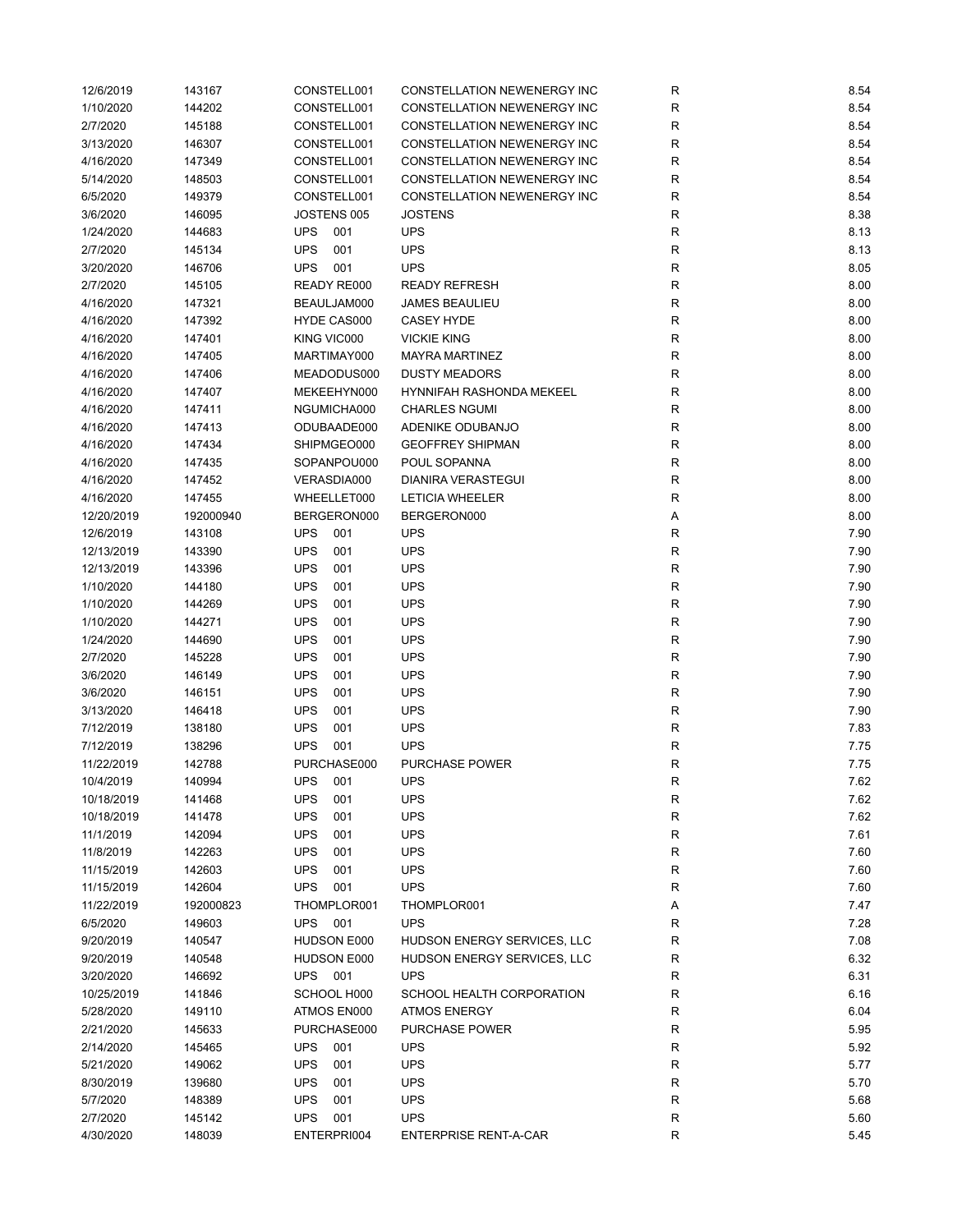| 12/13/2019 | 143407 | <b>UPS</b><br>001 | <b>UPS</b>                    | R            | 5.44 |
|------------|--------|-------------------|-------------------------------|--------------|------|
| 2/28/2020  | 145862 | ENTERPRI004       | <b>ENTERPRISE RENT-A-CAR</b>  | R            | 5.29 |
| 11/8/2019  | 142259 | <b>UPS</b><br>001 | <b>UPS</b>                    | $\mathsf{R}$ | 5.24 |
| 11/15/2019 | 142608 | <b>UPS</b><br>001 | <b>UPS</b>                    | R            | 5.24 |
| 8/9/2019   | 139007 | JIVE COM000       | JIVE COMMUNICATIONS, INC      | R            | 5.00 |
| 10/25/2019 | 141719 | JIVE COM000       | JIVE COMMUNICATIONS, INC      | R            | 5.00 |
| 11/1/2019  | 141946 | JIVE COM000       | JIVE COMMUNICATIONS, INC      | $\mathsf{R}$ | 5.00 |
| 11/1/2019  | 141947 | JIVE COM000       | JIVE COMMUNICATIONS, INC      | $\mathsf{R}$ | 5.00 |
| 6/19/2020  | 149830 | BETTESAR000       | <b>SARA BETTES</b>            | R            | 5.00 |
| 6/19/2020  | 149837 | BRAZITIM001       | <b>TIM BRAZILE</b>            | $\mathsf{R}$ | 5.00 |
| 6/19/2020  | 149839 | BUCKLEMI000       | <b>EMILY BUCKLEY</b>          | R            | 5.00 |
| 6/19/2020  | 149846 | CABREGRI000       | <b>GRISELDA CABRERA</b>       | R            | 5.00 |
| 6/19/2020  | 149918 | DAY JES000        | <b>JESSICA DAY</b>            | R            | 5.00 |
| 6/19/2020  | 149969 | HUFFMCOL000       | <b>COLLEEN HUFFMAN</b>        | R            | 5.00 |
| 6/19/2020  | 149984 | LANDESTE000       | <b>STEPHANIE LANDER</b>       | R            | 5.00 |
| 6/19/2020  | 149985 | LANGFHEA000       | <b>HEATHER LANGFORD</b>       | $\mathsf{R}$ | 5.00 |
| 6/19/2020  | 150011 | MILLELIS000       | <b>LISA MILLER</b>            | $\mathsf{R}$ | 5.00 |
|            |        |                   |                               |              |      |
| 6/19/2020  | 150014 | MOOREELI001       | ELIZABETH MOORE               | $\mathsf{R}$ | 5.00 |
| 6/19/2020  | 150026 | NIEDEMAR000       | <b>MARYAM NIEDERER</b>        | R            | 5.00 |
| 6/19/2020  | 150075 | SETTLMIC000       | MICAH SETTLEMIRE              | $\mathsf{R}$ | 5.00 |
| 6/19/2020  | 150088 | STIENAMA000       | AMANDA STIENSTRAW             | $\mathsf{R}$ | 5.00 |
| 5/7/2020   | 148363 | SPARKLET000       | SPARKLETTS AND SIERRA SPRINGS | $\mathsf{R}$ | 4.99 |
| 12/13/2019 | 143406 | <b>UPS</b><br>001 | <b>UPS</b>                    | $\mathsf{R}$ | 4.41 |
| 2/7/2020   | 145135 | <b>UPS</b><br>001 | <b>UPS</b>                    | R            | 4.36 |
| 2/28/2020  | 145931 | <b>UPS</b><br>001 | <b>UPS</b>                    | $\mathsf{R}$ | 4.36 |
| 5/21/2020  | 149064 | <b>UPS</b><br>001 | <b>UPS</b>                    | $\mathsf{R}$ | 4.34 |
| 1/24/2020  | 144670 | <b>UPS</b><br>001 | <b>UPS</b>                    | $\mathsf{R}$ | 4.30 |
| 1/24/2020  | 144666 | <b>UPS</b><br>001 | <b>UPS</b>                    | $\mathsf{R}$ | 4.29 |
| 9/13/2019  | 140139 | <b>UPS</b><br>001 | <b>UPS</b>                    | R            | 4.26 |
| 11/15/2019 | 142616 | <b>UPS</b><br>001 | <b>UPS</b>                    | R            | 4.26 |
| 1/10/2020  | 144177 | <b>UPS</b><br>001 | <b>UPS</b>                    | R            | 4.18 |
| 1/10/2020  | 144287 | <b>UPS</b><br>001 | <b>UPS</b>                    | $\mathsf{R}$ | 4.18 |
| 1/24/2020  | 144682 | <b>UPS</b><br>001 | <b>UPS</b>                    | R            | 4.18 |
| 1/24/2020  | 144685 | <b>UPS</b><br>001 | <b>UPS</b>                    | R            | 4.18 |
| 3/13/2020  | 146419 | <b>UPS</b><br>001 | <b>UPS</b>                    | R            | 4.18 |
| 3/20/2020  | 146699 | <b>UPS</b><br>001 | <b>UPS</b>                    | $\mathsf{R}$ | 4.18 |
| 12/13/2019 | 143398 | <b>UPS</b><br>001 | <b>UPS</b>                    | $\mathsf{R}$ | 4.17 |
| 12/13/2019 | 143412 | <b>UPS</b><br>001 | <b>UPS</b>                    | $\mathsf{R}$ | 4.17 |
| 5/21/2020  | 149061 | <b>UPS</b><br>001 | <b>UPS</b>                    | R            | 4.16 |
| 6/5/2020   | 149604 | UPS 001           | <b>UPS</b>                    | R            | 4.16 |
| 6/5/2020   | 149607 | <b>UPS</b><br>001 | <b>UPS</b>                    | R            | 4.16 |
| 7/19/2019  | 138470 | <b>UPS</b><br>001 | <b>UPS</b>                    | $\mathsf{R}$ | 4.14 |
| 8/16/2019  | 139271 | <b>UPS</b><br>001 | <b>UPS</b>                    | $\mathsf{R}$ | 4.10 |
| 6/5/2020   | 149606 | <b>UPS</b><br>001 | <b>UPS</b>                    | R            | 4.08 |
| 6/5/2020   | 149608 | <b>UPS</b><br>001 | <b>UPS</b>                    | $\mathsf{R}$ | 4.07 |
| 7/19/2019  | 138513 | <b>UPS</b><br>001 | <b>UPS</b>                    | $\mathsf{R}$ | 4.03 |
| 9/20/2019  | 140488 | <b>UPS</b><br>001 | <b>UPS</b>                    | $\mathsf{R}$ | 4.03 |
| 11/8/2019  | 142257 | <b>UPS</b><br>001 | <b>UPS</b>                    | $\mathsf{R}$ | 4.02 |
| 11/15/2019 | 142605 | <b>UPS</b><br>001 | <b>UPS</b>                    | $\mathsf{R}$ | 4.02 |
| 8/9/2019   |        | <b>UPS</b><br>001 | <b>UPS</b>                    |              |      |
|            | 139059 |                   |                               | $\mathsf{R}$ | 3.95 |
| 12/6/2019  | 143090 | <b>UPS</b><br>001 | <b>UPS</b>                    | R            | 3.95 |
| 12/6/2019  | 143095 | <b>UPS</b><br>001 | <b>UPS</b>                    | $\mathsf{R}$ | 3.95 |
| 12/6/2019  | 143097 | <b>UPS</b><br>001 | <b>UPS</b>                    | R            | 3.95 |
| 12/6/2019  | 143098 | <b>UPS</b><br>001 | <b>UPS</b>                    | R            | 3.95 |
| 12/6/2019  | 143099 | <b>UPS</b><br>001 | <b>UPS</b>                    | ${\sf R}$    | 3.95 |
| 12/6/2019  | 143106 | <b>UPS</b><br>001 | <b>UPS</b>                    | R            | 3.95 |
| 12/6/2019  | 143107 | <b>UPS</b><br>001 | <b>UPS</b>                    | $\mathsf{R}$ | 3.95 |
| 12/13/2019 | 143388 | <b>UPS</b><br>001 | <b>UPS</b>                    | $\mathsf{R}$ | 3.95 |
| 12/13/2019 | 143391 | <b>UPS</b><br>001 | <b>UPS</b>                    | ${\sf R}$    | 3.95 |
| 12/13/2019 | 143408 | <b>UPS</b><br>001 | <b>UPS</b>                    | $\mathsf{R}$ | 3.95 |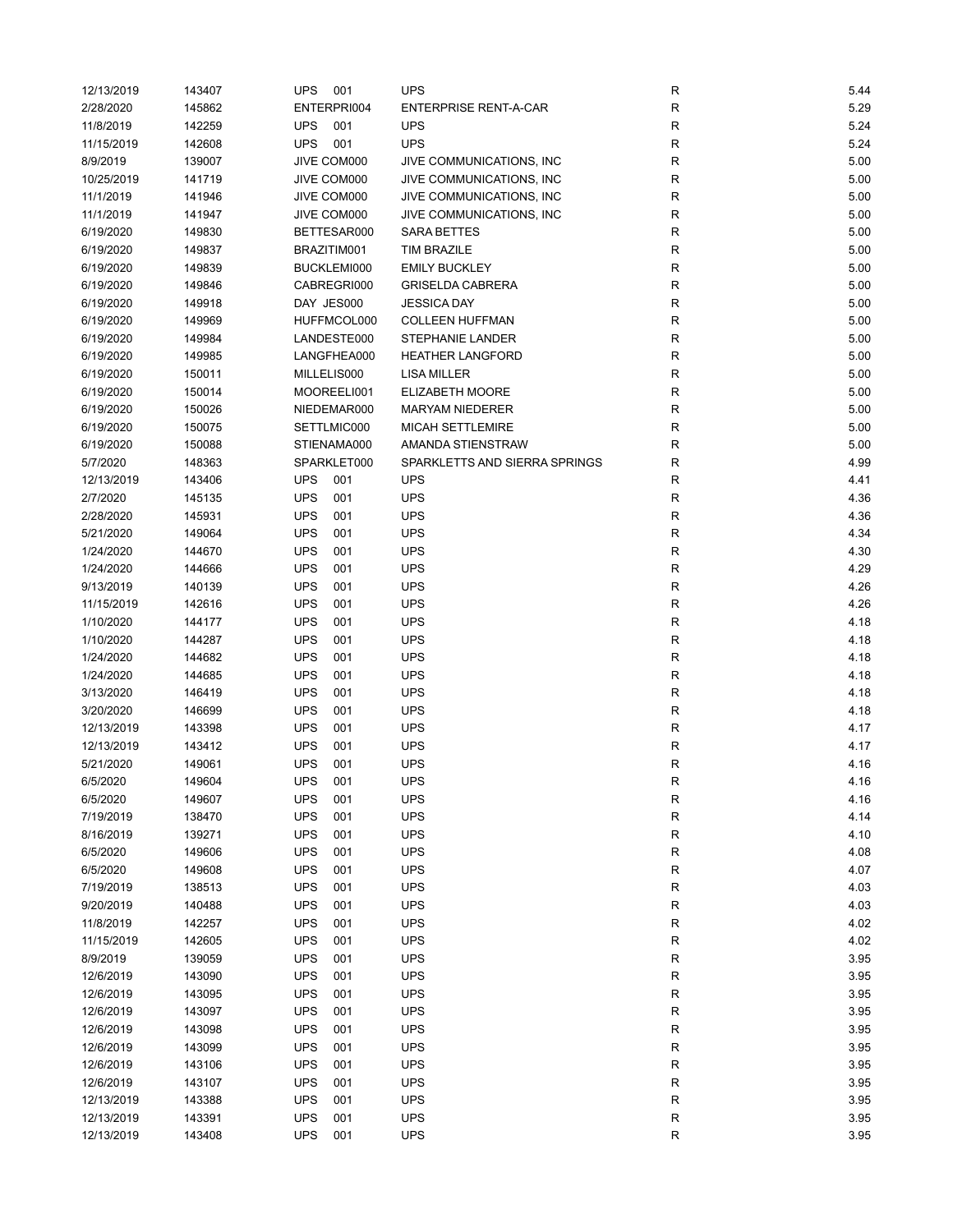| 12/13/2019 | 143409 | <b>UPS</b> | 001         | <b>UPS</b>          | R         | 3.95 |
|------------|--------|------------|-------------|---------------------|-----------|------|
| 1/10/2020  | 144174 | <b>UPS</b> | 001         | <b>UPS</b>          | R         | 3.95 |
| 1/10/2020  | 144274 | <b>UPS</b> | 001         | <b>UPS</b>          | R         | 3.95 |
| 1/10/2020  | 144275 | <b>UPS</b> | 001         | <b>UPS</b>          | R         | 3.95 |
| 1/10/2020  | 144277 | <b>UPS</b> | 001         | <b>UPS</b>          | R         | 3.95 |
| 1/10/2020  | 144278 | <b>UPS</b> | 001         | <b>UPS</b>          | R         | 3.95 |
| 1/10/2020  | 144281 | <b>UPS</b> | 001         | <b>UPS</b>          | R         | 3.95 |
| 1/10/2020  | 144282 | <b>UPS</b> | 001         | <b>UPS</b>          |           | 3.95 |
|            |        | <b>UPS</b> | 001         |                     | R         |      |
| 1/10/2020  | 144288 |            |             | <b>UPS</b>          | R         | 3.95 |
| 1/24/2020  | 144671 | <b>UPS</b> | 001         | <b>UPS</b>          | R         | 3.95 |
| 1/24/2020  | 144673 | <b>UPS</b> | 001         | <b>UPS</b>          | R         | 3.95 |
| 1/24/2020  | 144674 | <b>UPS</b> | 001         | <b>UPS</b>          | R         | 3.95 |
| 1/24/2020  | 144675 | <b>UPS</b> | 001         | <b>UPS</b>          | R         | 3.95 |
| 1/24/2020  | 144686 | <b>UPS</b> | 001         | <b>UPS</b>          | R         | 3.95 |
| 1/24/2020  | 144687 | <b>UPS</b> | 001         | <b>UPS</b>          | R         | 3.95 |
| 1/24/2020  | 144692 | <b>UPS</b> | 001         | <b>UPS</b>          | R         | 3.95 |
| 1/24/2020  | 144693 | <b>UPS</b> | 001         | <b>UPS</b>          | R         | 3.95 |
| 1/24/2020  | 144694 | <b>UPS</b> | 001         | <b>UPS</b>          | R         | 3.95 |
| 1/24/2020  | 144695 | <b>UPS</b> | 001         | <b>UPS</b>          | R         | 3.95 |
| 2/7/2020   | 145136 | <b>UPS</b> | 001         | <b>UPS</b>          | R         | 3.95 |
| 2/7/2020   | 145137 | <b>UPS</b> | 001         | <b>UPS</b>          | R         | 3.95 |
| 2/7/2020   | 145140 | <b>UPS</b> | 001         | <b>UPS</b>          | R         | 3.95 |
| 2/7/2020   | 145145 | <b>UPS</b> | 001         | <b>UPS</b>          | R         | 3.95 |
| 2/7/2020   | 145146 | <b>UPS</b> | 001         | <b>UPS</b>          | R         | 3.95 |
| 2/7/2020   | 145147 | <b>UPS</b> | 001         | <b>UPS</b>          | R         | 3.95 |
| 2/7/2020   | 145229 | <b>UPS</b> | 001         | <b>UPS</b>          | R         | 3.95 |
|            |        | <b>UPS</b> | 001         | <b>UPS</b>          |           |      |
| 2/7/2020   | 145230 |            |             |                     | R         | 3.95 |
| 2/7/2020   | 145231 | <b>UPS</b> | 001         | <b>UPS</b>          | R         | 3.95 |
| 2/7/2020   | 145234 | <b>UPS</b> | 001         | <b>UPS</b>          | R         | 3.95 |
| 2/14/2020  | 145466 | <b>UPS</b> | 001         | <b>UPS</b>          | R         | 3.95 |
|            |        |            |             |                     |           |      |
| 2/14/2020  | 145468 | <b>UPS</b> | 001         | <b>UPS</b>          | R         | 3.95 |
| 2/14/2020  | 145469 | <b>UPS</b> | 001         | <b>UPS</b>          | R         | 3.95 |
| 2/21/2020  | 145609 |            | JW PEPPE000 | JW PEPPER & SON INC | R         | 3.95 |
| 2/21/2020  | 145656 | <b>UPS</b> | 001         | <b>UPS</b>          | R         | 3.95 |
| 2/21/2020  | 145657 | <b>UPS</b> | 001         | <b>UPS</b>          | R         | 3.95 |
| 2/21/2020  | 145660 | <b>UPS</b> | 001         | <b>UPS</b>          | R         | 3.95 |
| 2/21/2020  | 145661 | <b>UPS</b> | 001         | <b>UPS</b>          | R         | 3.95 |
| 2/21/2020  | 145662 | <b>UPS</b> | 001         | <b>UPS</b>          |           | 3.95 |
| 2/28/2020  | 145928 |            | 001         | <b>UPS</b>          | R         |      |
|            |        | <b>UPS</b> |             |                     | R         | 3.95 |
| 2/28/2020  | 145933 | <b>UPS</b> | 001         | <b>UPS</b>          | к         | 3.95 |
| 2/28/2020  | 145934 | <b>UPS</b> | 001         | <b>UPS</b>          | R         | 3.95 |
| 2/28/2020  | 145938 | <b>UPS</b> | 001         | <b>UPS</b>          | ${\sf R}$ | 3.95 |
| 3/6/2020   | 146145 | <b>UPS</b> | 001         | <b>UPS</b>          | R         | 3.95 |
| 3/6/2020   | 146146 | <b>UPS</b> | 001         | <b>UPS</b>          | ${\sf R}$ | 3.95 |
| 3/6/2020   | 146148 | <b>UPS</b> | 001         | <b>UPS</b>          | ${\sf R}$ | 3.95 |
| 3/6/2020   | 146150 | <b>UPS</b> | 001         | <b>UPS</b>          | R         | 3.95 |
| 3/6/2020   | 146152 | <b>UPS</b> | 001         | <b>UPS</b>          | ${\sf R}$ | 3.95 |
| 3/13/2020  | 146416 | <b>UPS</b> | 001         | <b>UPS</b>          | ${\sf R}$ | 3.95 |
| 3/13/2020  | 146422 | <b>UPS</b> | 001         | <b>UPS</b>          | ${\sf R}$ | 3.95 |
| 3/20/2020  | 146697 | <b>UPS</b> | 001         | <b>UPS</b>          | ${\sf R}$ | 3.95 |
| 3/20/2020  | 146700 | <b>UPS</b> | 001         | <b>UPS</b>          | ${\sf R}$ | 3.95 |
| 3/20/2020  | 146701 | <b>UPS</b> | 001         | UPS                 | R         | 3.95 |
| 3/20/2020  | 146702 | <b>UPS</b> | 001         | <b>UPS</b>          | ${\sf R}$ | 3.95 |
| 4/2/2020   | 147038 | <b>UPS</b> | 001         | <b>UPS</b>          | ${\sf R}$ | 3.95 |
| 5/14/2020  | 148775 | <b>UPS</b> | 001         | <b>UPS</b>          | ${\sf R}$ | 3.95 |
| 12/6/2019  | 143092 | <b>UPS</b> | 001         | <b>UPS</b>          | R         | 3.94 |
| 5/7/2020   | 148382 | <b>UPS</b> | 001         | <b>UPS</b>          | ${\sf R}$ | 3.94 |
| 5/14/2020  | 148778 | <b>UPS</b> | 001         | <b>UPS</b>          | ${\sf R}$ | 3.94 |
| 5/21/2020  | 149063 | UPS        | 001         | <b>UPS</b>          | ${\sf R}$ | 3.94 |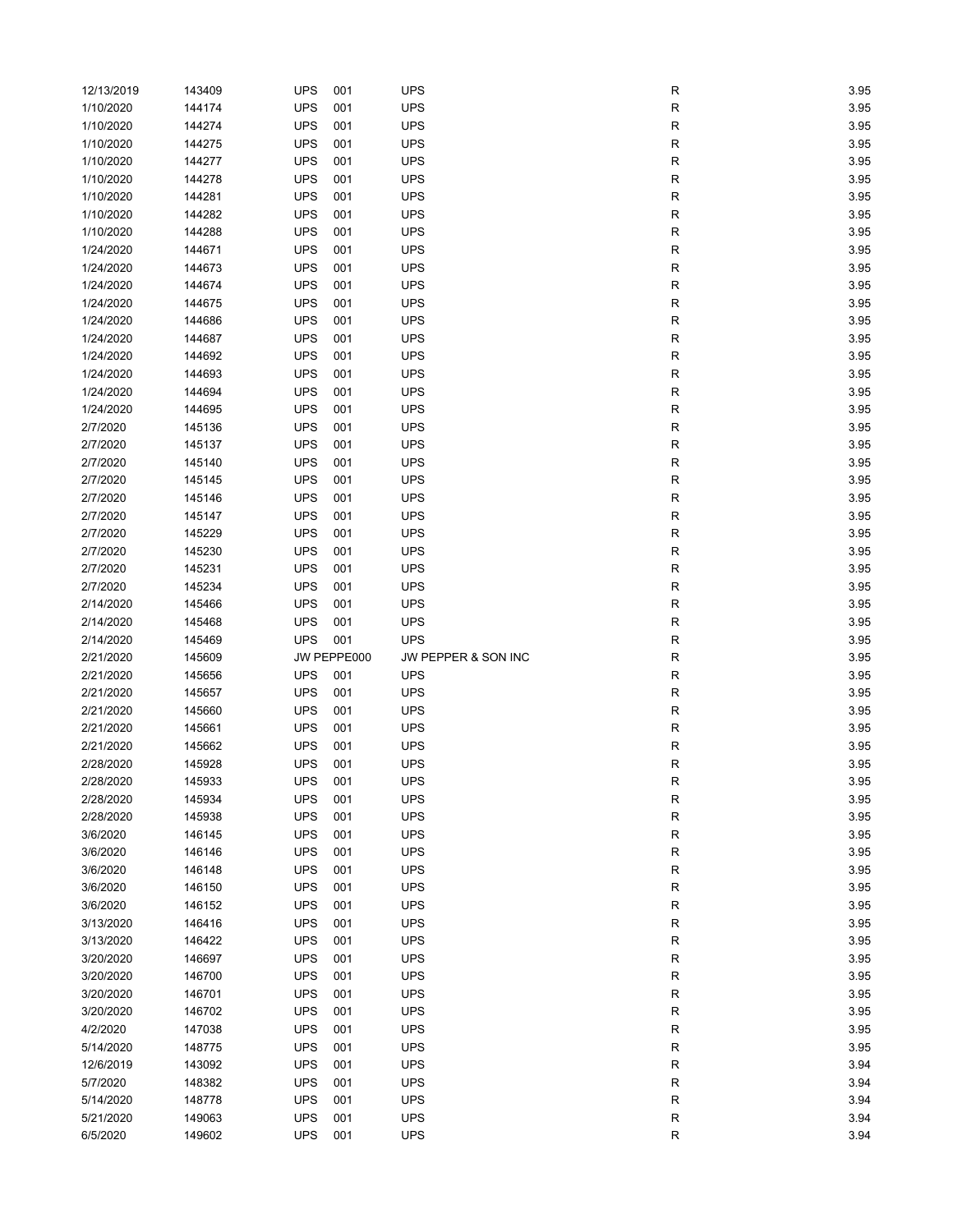| 6/12/2020  | 149789 | <b>UPS</b> | 001        | <b>UPS</b> | R         | 3.94 |
|------------|--------|------------|------------|------------|-----------|------|
| 6/5/2020   | 149609 | <b>UPS</b> | 001        | <b>UPS</b> | R         | 3.93 |
| 6/5/2020   | 149617 | <b>UPS</b> | 001        | <b>UPS</b> | R         | 3.93 |
| 6/12/2020  | 149788 | <b>UPS</b> | 001        | <b>UPS</b> | R         | 3.93 |
| 6/12/2020  | 149793 | <b>UPS</b> | 001        | <b>UPS</b> | ${\sf R}$ | 3.93 |
| 7/12/2019  | 138176 | <b>UPS</b> | 001        | <b>UPS</b> | R         | 3.81 |
| 7/12/2019  | 138178 | <b>UPS</b> | 001        | <b>UPS</b> | R         | 3.81 |
| 7/12/2019  | 138181 | <b>UPS</b> | 001        | <b>UPS</b> | R         | 3.81 |
| 7/12/2019  | 138297 | <b>UPS</b> | 001        | <b>UPS</b> | R         | 3.81 |
| 7/12/2019  | 138298 | <b>UPS</b> | 001        | <b>UPS</b> | R         | 3.81 |
| 7/12/2019  | 138300 | <b>UPS</b> | 001        | <b>UPS</b> | R         | 3.81 |
|            |        | <b>UPS</b> |            | <b>UPS</b> |           |      |
| 7/12/2019  | 138303 | <b>UPS</b> | 001<br>001 | <b>UPS</b> | R         | 3.81 |
| 7/12/2019  | 138305 | <b>UPS</b> |            | <b>UPS</b> | R         | 3.81 |
| 7/12/2019  | 138306 |            | 001        |            | R         | 3.81 |
| 7/12/2019  | 138307 | <b>UPS</b> | 001        | <b>UPS</b> | ${\sf R}$ | 3.81 |
| 7/12/2019  | 138308 | <b>UPS</b> | 001        | <b>UPS</b> | R         | 3.81 |
| 7/12/2019  | 138309 | <b>UPS</b> | 001        | <b>UPS</b> | R         | 3.81 |
| 7/12/2019  | 138312 | <b>UPS</b> | 001        | <b>UPS</b> | R         | 3.81 |
| 7/12/2019  | 138313 | <b>UPS</b> | 001        | <b>UPS</b> | R         | 3.81 |
| 8/9/2019   | 139060 | <b>UPS</b> | 001        | <b>UPS</b> | R         | 3.81 |
| 8/9/2019   | 139062 | <b>UPS</b> | 001        | <b>UPS</b> | R         | 3.81 |
| 8/16/2019  | 139272 | <b>UPS</b> | 001        | <b>UPS</b> | R         | 3.81 |
| 8/30/2019  | 139679 | <b>UPS</b> | 001        | <b>UPS</b> | R         | 3.81 |
| 8/30/2019  | 139681 | <b>UPS</b> | 001        | <b>UPS</b> | R         | 3.81 |
| 9/6/2019   | 139902 | <b>UPS</b> | 001        | <b>UPS</b> | ${\sf R}$ | 3.81 |
| 9/6/2019   | 139906 | <b>UPS</b> | 001        | <b>UPS</b> | R         | 3.81 |
| 9/13/2019  | 140138 | <b>UPS</b> | 001        | <b>UPS</b> | R         | 3.81 |
| 9/13/2019  | 140140 | <b>UPS</b> | 001        | <b>UPS</b> | R         | 3.81 |
| 9/13/2019  | 140143 | <b>UPS</b> | 001        | <b>UPS</b> | R         | 3.81 |
| 9/20/2019  | 140482 | <b>UPS</b> | 001        | <b>UPS</b> | R         | 3.81 |
| 9/20/2019  | 140483 | <b>UPS</b> | 001        | <b>UPS</b> | R         | 3.81 |
| 9/20/2019  | 140484 | <b>UPS</b> | 001        | <b>UPS</b> | R         | 3.81 |
| 10/4/2019  | 140986 | <b>UPS</b> | 001        | <b>UPS</b> | R         | 3.81 |
| 10/4/2019  | 140987 | <b>UPS</b> | 001        | <b>UPS</b> | R         | 3.81 |
| 10/4/2019  | 140988 | <b>UPS</b> | 001        | <b>UPS</b> | R         | 3.81 |
| 10/4/2019  | 140993 | <b>UPS</b> | 001        | <b>UPS</b> | R         | 3.81 |
| 10/18/2019 | 141452 | <b>UPS</b> | 001        | <b>UPS</b> | R         | 3.81 |
| 10/18/2019 | 141453 | <b>UPS</b> | 001        | <b>UPS</b> | R         | 3.81 |
| 10/18/2019 | 141456 | <b>UPS</b> | 001        | <b>UPS</b> | R         | 3.81 |
| 10/18/2019 | 141461 | <b>UPS</b> | 001        | <b>UPS</b> |           | 3.81 |
|            |        |            |            | <b>UPS</b> | R         |      |
| 10/18/2019 | 141462 | <b>UPS</b> | 001        |            | R         | 3.81 |
| 10/18/2019 | 141463 | <b>UPS</b> | 001        | <b>UPS</b> | R         | 3.81 |
| 10/18/2019 | 141464 | <b>UPS</b> | 001        | <b>UPS</b> | ${\sf R}$ | 3.81 |
| 10/18/2019 | 141469 | <b>UPS</b> | 001        | <b>UPS</b> | ${\sf R}$ | 3.81 |
| 10/18/2019 | 141477 | <b>UPS</b> | 001        | <b>UPS</b> | ${\sf R}$ | 3.81 |
| 10/18/2019 | 141479 | <b>UPS</b> | 001        | <b>UPS</b> | R         | 3.81 |
| 10/18/2019 | 141481 | <b>UPS</b> | 001        | <b>UPS</b> | ${\sf R}$ | 3.81 |
| 10/18/2019 | 141483 | <b>UPS</b> | 001        | <b>UPS</b> | ${\sf R}$ | 3.81 |
| 11/1/2019  | 142092 | <b>UPS</b> | 001        | <b>UPS</b> | ${\sf R}$ | 3.81 |
| 11/1/2019  | 142093 | <b>UPS</b> | 001        | <b>UPS</b> | ${\sf R}$ | 3.81 |
| 11/22/2019 | 142943 | <b>UPS</b> | 001        | <b>UPS</b> | R         | 3.81 |
| 11/1/2019  | 142091 | <b>UPS</b> | 001        | <b>UPS</b> | ${\sf R}$ | 3.80 |
| 11/8/2019  | 142254 | <b>UPS</b> | 001        | <b>UPS</b> | ${\sf R}$ | 3.80 |
| 11/8/2019  | 142255 | <b>UPS</b> | 001        | <b>UPS</b> | ${\sf R}$ | 3.80 |
| 11/8/2019  | 142258 | <b>UPS</b> | 001        | <b>UPS</b> | ${\sf R}$ | 3.80 |
| 11/15/2019 | 142599 | <b>UPS</b> | 001        | <b>UPS</b> | R         | 3.80 |
| 11/15/2019 | 142600 | <b>UPS</b> | 001        | <b>UPS</b> | ${\sf R}$ | 3.80 |
| 11/15/2019 | 142601 | <b>UPS</b> | 001        | <b>UPS</b> | R         | 3.80 |
| 11/15/2019 | 142607 | <b>UPS</b> | 001        | <b>UPS</b> | ${\sf R}$ | 3.80 |
| 11/15/2019 | 142617 | <b>UPS</b> | 001        | <b>UPS</b> | ${\sf R}$ | 3.80 |
|            |        |            |            |            |           |      |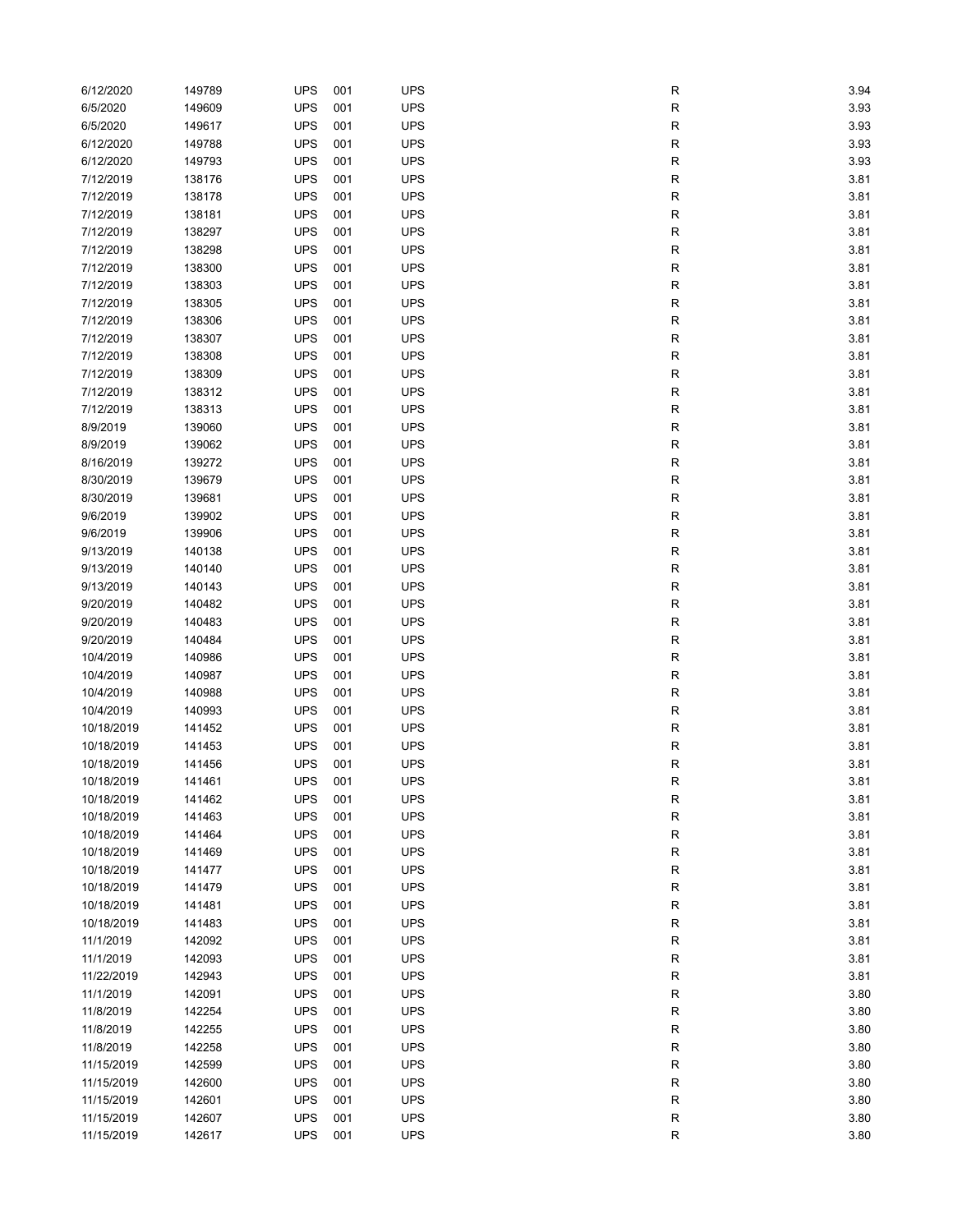| 11/15/2019 | 142619    | <b>UPS</b><br>001  | <b>UPS</b>                           | R           | 3.80          |
|------------|-----------|--------------------|--------------------------------------|-------------|---------------|
| 12/6/2019  | 143091    | <b>UPS</b><br>001  | <b>UPS</b>                           | $\mathsf R$ | 3.80          |
| 12/6/2019  | 143101    | <b>UPS</b><br>001  | <b>UPS</b>                           | R           | 3.80          |
| 12/13/2019 | 143541    | TEXTBOOK001        | <b>TEXTBOOK WAREHOUSE LLC</b>        | R           | 3.77          |
| 10/25/2019 | 141839    | PURCHASE000        | PURCHASE POWER                       | R           | 3.60          |
| 5/14/2020  | 148675    | NORTHLAN000        | NORTHLAND COMMUNICATIONS             | R           | 2.89          |
| 7/19/2019  | 192000093 | BIDDLPAU000        | BIDDLPAU000                          | Α           | 2.76          |
| 1/31/2020  | 144886    | PURCHASE000        | PURCHASE POWER                       | R           | 2.60          |
| 9/6/2019   | 139790    | <b>BLICK AR000</b> | <b>BLICK ART MATERIALS LLC</b>       | $\mathsf R$ | 2.50          |
| 5/28/2020  | 149209    | JIVE COM000        | JIVE COMMUNICATIONS, INC             | R           | 2.50          |
| 7/19/2019  | 138505    | MOORE RE000        | MOORE RECYCLING                      | R           | 1.97          |
| 8/9/2019   | 139009    | JW PEPPE000        | JW PEPPER & SON INC                  | $\mathsf R$ | 1.90          |
| 7/19/2019  | 138448    | SPARKLET000        | SPARKLETTS AND SIERRA SPRINGS        | R           | 362.78        |
| 7/19/2019  | 138448    | SPARKLET000        | SPARKLET000                          | V           | $-362.78$     |
|            |           |                    |                                      |             |               |
| 7/26/2019  | 138652    | LAKE CIT000        | LAKE CITIES CHAMBER OF COMMERCE      | R           | 433.28        |
| 8/7/2019   | 138652    | LAKE CIT000        | LAKE CIT000                          | V           | $-433.28$     |
| 7/26/2019  | 138665    | NOTARY P000        | NOTARY PUBLIC UNDERWRITERS AGENCY OF | R           | 106.75        |
| 7/30/2019  | 138665    | NOTARY P000        | NOTARY P000                          | V           | $-106.75$     |
| 7/26/2019  | 138750    | TEACHER 007        | TEACHER INNOVATIONS INC              | $\mathsf R$ | 3,675.00      |
| 10/16/2019 | 138750    | TEACHER 007        | TEACHER 007                          | V           | $-3,675.00$   |
| 8/2/2019   | 138921    | HAID MAT001        | <b>MATTHEW THOMAS HAID</b>           | R           | 100.00        |
| 8/12/2019  | 138921    | HAID MAT000        | HAID MAT000                          | V           | $-100.00$     |
| 8/2/2019   | 138927    | MICHAEL'002        | MICHAEL'S KEYS, INC                  | R           | $-337.29$     |
| 8/12/2019  | 138927    | MICHAEL'002        | MICHAEL'002                          | V           | 337.29        |
| 8/16/2019  | 139285    | AT&T 000           | AT&T                                 | R           | 183.76        |
| 10/2/2019  | 139285    | AT&T<br>000        | AT&T 000                             | V           | $-183.76$     |
| 8/16/2019  | 139286    | AT&T<br>000        | AT&T                                 | R           | 645.89        |
| 10/2/2019  | 139286    | AT&T<br>000        | AT&T<br>000                          | V           | $-645.89$     |
| 8/16/2019  | 139287    | AT&T<br>000        | AT&T                                 | $\mathsf R$ | 1,329.22      |
| 10/2/2019  | 139287    | AT&T 000           | AT&T 000                             | V           | $-1,329.22$   |
| 8/16/2019  | 139312    | DALLAS M001        | DALLAS MOBILE COMMUNICATIONS LLC     | R           | 1,524.00      |
| 9/11/2019  | 139312    | DALLAS M001        | DALLAS M001                          | V           | $-1,524.00$   |
| 8/30/2019  | 139632    | JOHNSON 002        | JOHNSON CONTROLS INC                 | R           | 143,000.00    |
| 8/26/2019  | 139632    | JOHNSON 002        | JOHNSON 002                          | V           | $-143,000.00$ |
| 8/30/2019  | 139743    | NORTH EA000        | NORTH EAST AC HEATING & PLUMBING     | R           | 218.67        |
|            |           |                    | <b>NORTH EA000</b>                   | V           | $-218.67$     |
| 9/4/2019   | 139743    | NORTH EA000        |                                      |             |               |
| 9/6/2019   | 139974    | REGION 1001        | <b>REGION 11 EDUC SERV CENTER</b>    | R           | 49.50         |
| 11/12/2019 | 139974    | REGION 1001        | REGION 1001                          | V           | $-49.50$      |
| 9/13/2019  | 140163    | CAROSJAS000        | <b>JASON CAROS</b>                   | R           | 1,350.00      |
| 9/27/2019  | 140163    | CAROSJAS000        | CAROSJAS000                          | V           | $-1,350.00$   |
| 9/20/2019  | 140322    | DELCIELI000        | ELIZABETH DELCID                     | ${\sf R}$   | 55.95         |
| 11/19/2019 | 140322    | DELCIELI000        | DELCIELI000                          | V           | $-55.95$      |
| 9/20/2019  | 140377    | JOHN MAR000        | MARY JOHN                            | R           | 89.40         |
| 11/13/2019 | 140377    | JOHN MAR000        | JOHN MAR000                          | V           | $-89.40$      |
| 9/20/2019  | 140414    | MOSLETOM000        | TOM MOSLEY                           | R           | 87.75         |
| 11/13/2019 | 140414    | MOSLETOM000        | MOSLETOM000                          | V           | $-87.75$      |
| 9/20/2019  | 140423    | PALMEANG001        | ANGELA LYN PALMER                    | R           | 45.75         |
| 1/15/2020  | 140423    | PALMEANG001        | PALMEANG001                          | V           | $-45.75$      |
| 9/20/2019  | 140463    | TAYLOSAS000        | SASHA JAYNE TAYLOR                   | R           | 113.05        |
| 11/21/2019 | 140463    | TAYLOSAS000        | TAYLOSAS000                          | V           | $-113.05$     |
| 9/20/2019  | 140466    | TEXAS MU001        | TEXAS MUSIC EDUCATORS ASSOCIATION    | R           | 90.00         |
| 9/23/2019  | 140466    | TEXAS MU001        | TEXAS MU001                          | V           | $-90.00$      |
| 9/20/2019  | 140495    | WALLACHR000        | CHRISTINA LOUISE WALLACE             | R           | 78.65         |
| 1/15/2020  | 140495    | WALLACHR000        | WALLACHR000                          | V           | $-78.65$      |
| 10/1/2019  | 140614    | NEW COVE000        | NEW COVENANT CHURCH OF HUMBLE        | R           | 20,534.80     |
| 10/15/2019 | 140614    | NEW COVE000        | NEW COVE000                          | V           | $-20,534.80$  |
| 9/27/2019  | 140808    | FASTSIGN000        | <b>FASTSIGNS - SAN ANTONIO NW</b>    | R           | 1,512.50      |
| 10/4/2019  | 140808    | FASTSIGN000        | FASTSIGN000                          | V           | $-1,512.50$   |
|            |           |                    | TMEA REGION 2 VOCAL DIVISION         |             |               |
| 9/27/2019  | 140835    | TMEA REG000        |                                      | R           | 90.00         |
| 10/28/2019 | 140835    | TMEA REG000        | TMEA REG000                          | V           | $-90.00$      |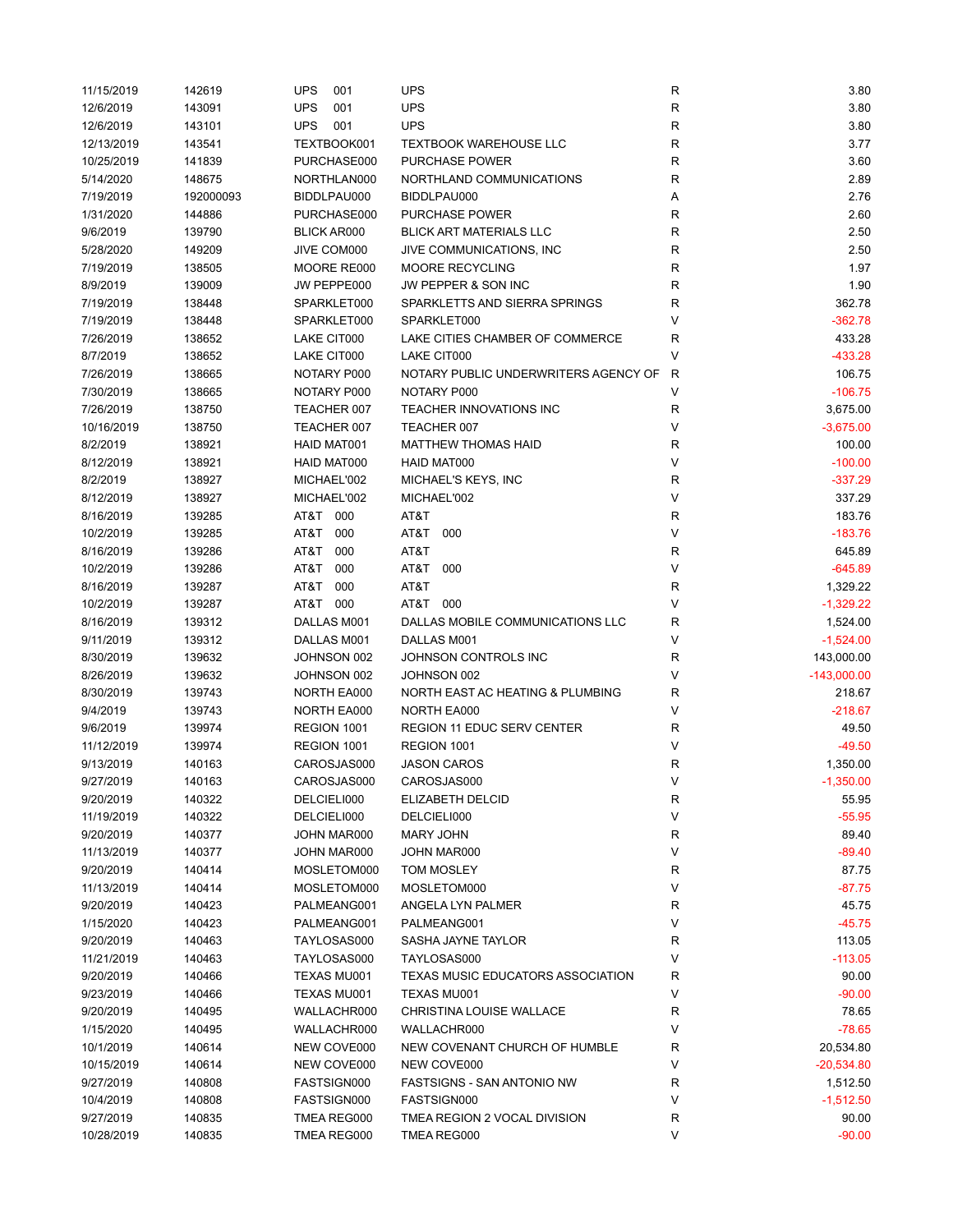| 9/27/2019  | 140843 | COPPELL 000 | COPPELL CLASSICAL ACADEMY            | R            | 375.00       |
|------------|--------|-------------|--------------------------------------|--------------|--------------|
| 9/27/2019  | 140843 | COPPELL 000 | COPPELL 000                          | V            | $-375.00$    |
| 10/11/2019 | 141218 | PINEY WO000 | PINEY WOODS SPEECH PATHOLOGY         | R            | 2,236.80     |
| 10/31/2019 | 141218 | PINEY WO000 | PINEY WO000                          | V            | $-2,236.80$  |
| 10/25/2019 | 141637 | ADVANTAC000 | ADVANTACLEAN OF LEAGUE CITY          | R            | 12,520.96    |
| 10/28/2019 | 141637 | ADVANTAC000 | ADVANTAC000                          | V            | $-12,520.96$ |
| 10/25/2019 | 141646 | AT&T 000    | AT&T                                 | R            | 447.44       |
|            |        |             |                                      | V            | $-447.44$    |
| 12/11/2019 | 141646 | AT&T 000    | AT&T 000                             |              |              |
| 10/25/2019 | 141676 | COLLEGE 002 | THE COLLEGE BOARD                    | R            | 1,162.50     |
| 10/28/2019 | 141676 | COLLEGE 002 | COLLEGE 002                          | V            | $-1,162.50$  |
| 10/25/2019 | 141744 | PINEDCYN000 | <b>CYNTHIA PINEDA</b>                | $\mathsf R$  | 39.25        |
| 1/15/2020  | 141744 | PINEDCYN000 | PINEDCYN000                          | V            | $-39.25$     |
| 10/25/2019 | 141764 | SPARKLET000 | SPARKLETTS AND SIERRA SPRINGS        | R            | 156.27       |
| 11/5/2019  | 141764 | SPARKLET000 | SPARKLET000                          | V            | $-156.27$    |
| 10/25/2019 | 141774 | THE COLL000 | THE COLLEGE BOARD                    | R            | 870.00       |
| 10/28/2019 | 141774 | THE COLL000 | THE COLL000                          | V            | $-870.00$    |
| 10/25/2019 | 141791 | A.I.M. 000  | A.I.M.                               | R            | 1,462.50     |
| 12/11/2019 | 141791 | A.I.M. 000  | A.I.M. 000                           | V            | $-1,462.50$  |
| 10/25/2019 | 141838 | PRIDE OF000 | PRIDE OF TEXAS MUSIC FESTIVALS LLC   | R            | 450.00       |
| 1/9/2020   | 141838 | PRIDE OF000 | PRIDE OF000                          | V            | $-450.00$    |
| 11/1/2019  | 141901 | CITY OF 081 | <b>CITY OF LEWISVILLE</b>            | R            | 500.00       |
|            |        |             |                                      | V            |              |
| 12/12/2019 | 141901 | CITY OF 081 | CITY OF 081                          |              | $-500.00$    |
| 11/1/2019  | 141932 | DTK FACI001 | DTK FACILITY SERVICES LLC - SUPPLIES | R            | 1,514.64     |
| 12/11/2019 | 141932 | DTK FACI001 | DTK FACI001                          | V            | $-1,514.64$  |
| 11/1/2019  | 142027 | CENTURYL000 | <b>CENTURYLINK</b>                   | R            | 271.81       |
| 11/1/2019  | 142027 | CENTURYL000 | CENTURYL000                          | V            | $-271.81$    |
| 11/1/2019  | 142033 | COMCAST 000 | <b>COMCAST</b>                       | R            | 660.97       |
| 11/1/2019  | 142033 | COMCAST 000 | COMCAST 000                          | V            | $-660.97$    |
| 11/8/2019  | 142116 | AT&T 000    | AT&T                                 | R            | 309.12       |
| 11/7/2019  | 142116 | AT&T 000    | AT&T 000                             | V            | $-309.12$    |
| 11/15/2019 | 142474 | M&M AWAR000 | <b>M&amp;M AWARDS</b>                | $\mathsf R$  | 1,450.00     |
| 1/7/2020   | 142474 | M&M AWAR000 | M&M AWAR000                          | V            | $-1,450.00$  |
| 11/15/2019 | 142622 | WHITEJUL000 | <b>JULIA ANN WHITENER</b>            | R            | 100.00       |
| 12/16/2019 | 142622 | WHITEJUL000 | WHITEJUL000                          | V            | $-100.00$    |
|            |        |             |                                      |              |              |
| 11/22/2019 | 142732 | DELCIELI000 | ELIZABETH DELCID                     | R            | 55.95        |
| 1/21/2020  | 142732 | DELCIELI000 | DELCIELI000                          | V            | $-55.95$     |
| 11/22/2019 | 142891 | HILL SAR001 | SARAH HILL                           | R            | 90.00        |
| 1/15/2020  | 142891 | HILL SAR001 | HILL SAR001                          | $\mathsf{V}$ | $-90.00$     |
| 12/3/2019  | 142966 | CITY OF 003 | <b>CITY OF AMARILLO</b>              | R            | 314.47       |
| 1/2/2020   | 142966 | CITY OF 003 | CITY OF 003                          |              | $-314.47$    |
| 12/6/2019  | 143018 | CORNERST000 | <b>CORNERSTONE STAFFING</b>          | R            | 1,721.21     |
| 1/7/2020   | 143018 | CORNERST000 | CORNERST000                          | V            | $-1,721.21$  |
| 12/13/2019 | 143551 | FORT WOR001 | FORT WORTH MUSEUM OF SCIENCE         | R            | 70.00        |
| 1/21/2020  | 143551 | FORT WOR001 | FORT WOR001                          | V            | $-70.00$     |
| 12/17/2019 | 143554 | HIDELL A000 | HIDELL AND ASSOCIATES ARCHITECTS INC | R            | 24,207.34    |
| 12/17/2019 | 143554 | HIDELL A000 | HIDELL A000                          | V            | $-24,207.34$ |
| 12/20/2019 | 143763 | CHRISTOP000 | <b>CHRISTOPHER MOORE R&amp;R</b>     | R            | 1,021.07     |
| 1/6/2020   | 143763 | CHRISTOP000 | CHRISTOP000                          | V            | $-1,021.07$  |
| 1/10/2020  | 144034 | ALLEE TH000 | ALLEE THERAPY, LLC                   | R            | 960.00       |
|            |        |             | ALLEE TH000                          | V            |              |
| 3/2/2020   | 144034 | ALLEE TH000 |                                      |              | $-960.00$    |
| 1/17/2020  | 144372 | HIGGINBO002 | <b>HIGGINBOTHAM INSURANCE AGENCY</b> | R            | 13,125.00    |
| 1/17/2020  | 144372 | HIGGINBO002 | HIGGINBO002                          | V            | $-13,125.00$ |
| 2/1/2020   | 144438 | 6218 WEL000 | 6218 WELMED LLC                      | R            | 2,713.66     |
| 1/29/2020  | 144438 | 6218 WEL000 | 6218 WEL000                          | V            | $-2,713.66$  |
| 1/24/2020  | 144771 | THE STIT000 | THE STITCH SQUAD                     | R            | 3,605.43     |
| 2/6/2020   | 144771 | THE STIT000 | THE STIT000                          | V            | $-3,605.43$  |
| 1/31/2020  | 144950 | CYPRESS 000 | <b>CYPRESS FAIRBANKS ISD</b>         | R            | 24.60        |
| 2/25/2020  | 144950 | CYPRESS 000 | CYPRESS 000                          | V            | $-24.60$     |
| 2/7/2020   | 145010 | ATMOS EN000 | <b>ATMOS ENERGY</b>                  | R            | 416.89       |
| 2/7/2020   | 145010 | ATMOS EN000 | ATMOS EN000                          | V            | $-416.89$    |
|            |        |             |                                      |              |              |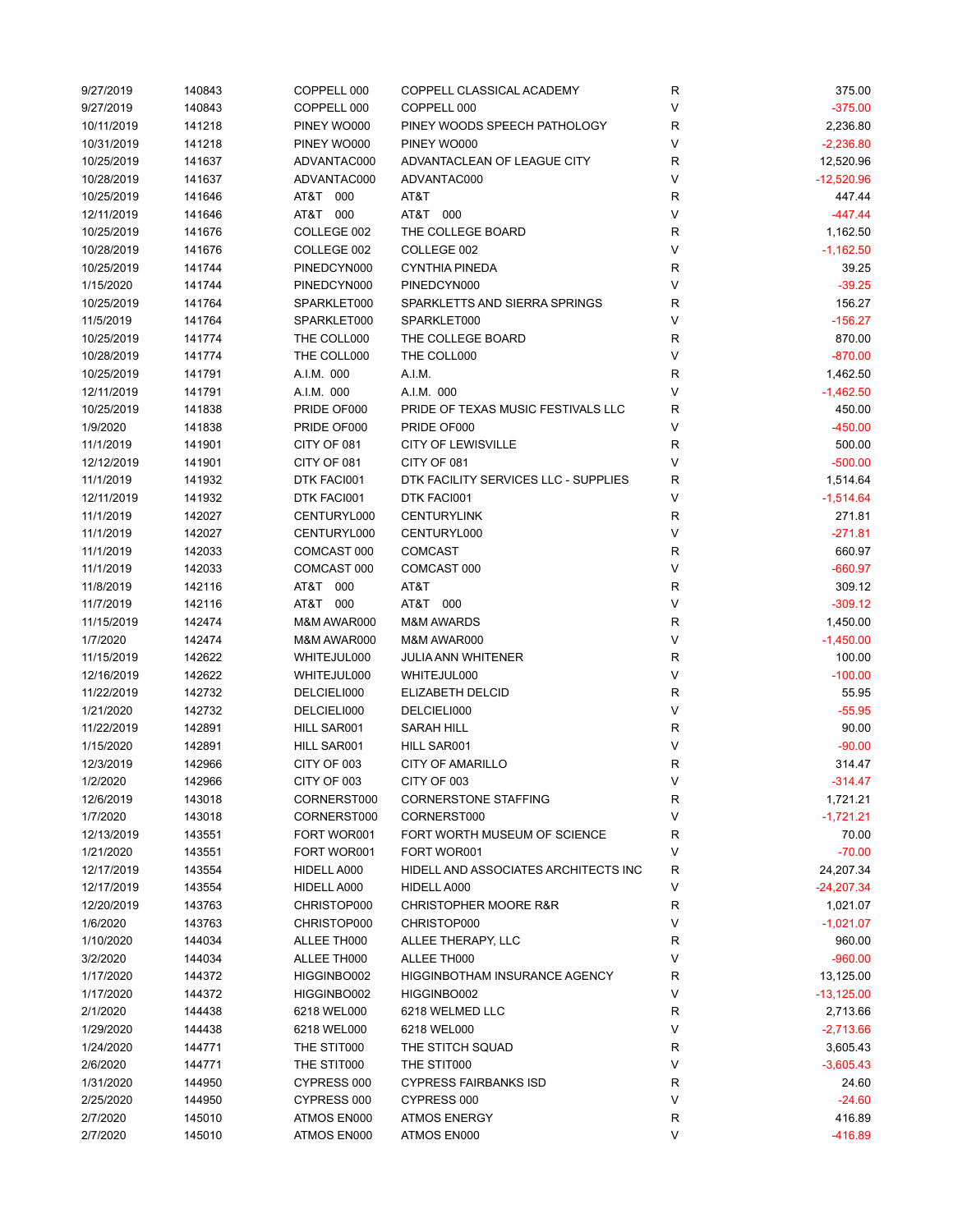| 2/7/2020   | 145056    | DANIELS 002            | <b>DANIELS PLUMBING</b>                  | R            | 2,802.49     |
|------------|-----------|------------------------|------------------------------------------|--------------|--------------|
| 2/14/2020  | 145056    | DANIELS 002            | DANIELS 002                              | V            | $-2,802.49$  |
| 2/14/2020  | 145248    | ALLEE TH000            | ALLEE THERAPY, LLC                       | R            | 240.00       |
| 3/23/2020  | 145248    | ALLEE TH000            | ALLEE TH000                              | V            | $-240.00$    |
| 2/14/2020  | 145336    | LEWISVIL001            | LEWISVILLE LAKE ENVIRONMENTAL LEARNING R |              | 161.00       |
| 2/14/2020  | 145336    | LEWISVIL001            | LEWISVIL001                              | V            | $-161.00$    |
| 2/14/2020  | 145359    | REPUBLIC001            | REPUBLIC SERVICES #688                   | R            | 1,406.61     |
| 2/12/2020  | 145359    | REPUBLIC001            | REPUBLIC001                              | V            | $-1,406.61$  |
| 2/14/2020  | 145472    | DALLAS Z000            | DALLAS ZOO                               | R            | 468.00       |
|            |           |                        |                                          | V            | $-468.00$    |
| 4/13/2020  | 145472    | DALLAS Z000            | DALLAS Z000                              |              |              |
| 2/21/2020  | 145509    | WEST INT000            | WEST INTERACTIVE SERVICES CORP           | R            | 16,800.00    |
| 3/17/2020  | 145509    | <b>WEST INT000</b>     | WEST INT000                              | V            | $-16,800.00$ |
| 2/21/2020  | 145612    | <b>KEYS &amp; H000</b> | <b>KEYS &amp; HARDWARE</b>               | R            | 80.00        |
| 4/20/2020  | 145612    | <b>KEYS &amp; H000</b> | <b>KEYS &amp; H000</b>                   | V            | $-80.00$     |
| 2/21/2020  | 145621    | MILTODER000            | <b>DEREK MILTON</b>                      | R            | 180.00       |
| 3/17/2020  | 145621    | MILTODER000            | MILTODER000                              | $\vee$       | $-180.00$    |
| 3/1/2020   | 145772    | EMB TEXA002            | EMB TEXAS VENTURES, LLC                  | R            | 3,789.21     |
| 4/13/2020  | 145772    | EMB TEXA002            | EMB TEXA002                              | V            | $-3,789.21$  |
| 2/28/2020  | 145908    | S & S WO000            | S & S WORLDWIDE, INC                     | R            | 624.07       |
| 6/9/2020   | 145908    | S & S WO000            | S & S WO000                              | V            | $-624.07$    |
| 2/28/2020  | 146010    | FORT WOR008            | FORT WORTH HERITAGE DEVELOPMENT LLC      | $\mathsf{R}$ | 920.00       |
| 4/20/2020  | 146010    | FORT WOR008            | FORT WOR008                              | V            | $-920.00$    |
| 3/13/2020  | 146326    | FORT WOR008            | FORT WORTH HERITAGE DEVELOPMENT LLC      | $\mathsf{R}$ | 1,300.00     |
| 3/31/2020  | 146326    | FORT WOR008            | FORT WOR008                              | V            | $-1,300.00$  |
| 3/20/2020  | 146759    | PEROT MU000            | PEROT MUSEUM OF NATURE AND SCIENCE       | R            | 1,680.00     |
| 3/24/2020  | 146759    | PEROT MU000            | PEROT MU000                              | V            | $-1,680.00$  |
|            |           |                        |                                          |              |              |
| 3/25/2020  | 146834    | EP REMOD000            | EP REMODELING SERVICES LLC               | R            | 4,950.00     |
| 4/21/2020  | 146834    | EP REMOD000            | EP REMOD000                              | V            | $-4,950.00$  |
| 4/23/2020  | 147740    | LEHMAJOA000            | JOANNE KIMBERLY LEHMAN                   | R            | 15.00        |
| 5/4/2020   | 147740    | LEHMAJOA000            | LEHMAJOA000                              | V            | $-15.00$     |
| 4/23/2020  | 147809    | PUSH SPE000            | PUSH SPEECH SERVICES LLC                 | R            | 127.50       |
| 5/4/2020   | 147809    | PUSH SPE000            | PUSH SPE000                              | V            | $-127.50$    |
| 4/23/2020  | 147905    | VANDUSHE000            | SHERRI L VANDUZER                        | R            | 199.00       |
| 5/4/2020   | 147905    | VANDUSHE000            | VANDUSHE000                              | V            | $-199.00$    |
| 4/30/2020  | 148071    | HOOKEALI000            | ALISHA HOOKER                            | R            | 25.00        |
| 5/19/2020  | 148071    | HOOKEALI000            | HOOKEALI000                              | V            | $-25.00$     |
| 4/30/2020  | 148078    | JOHNSANG002            | ANGELA JOHNSON                           | R            | 250.00       |
| 5/26/2020  | 148078    | JOHNSANG002            | JOHNSANG002                              | V            | $-250.00$    |
| 5/14/2020  | 148477    | CHOI KAT000            | KATIE CHOI                               | R            | 35.00        |
| 6/16/2020  | 148477    | CHOI JUN000            | CHOI JUN000                              | ٧            | $-35.00$     |
| 5/14/2020  | 148567    | FRITZMEL000            | <b>MELODY FRITZ</b>                      | R            | 265.00       |
| 6/22/2020  | 148567    | FRITZMEL000            | FRITZMEL000                              | V            | $-265.00$    |
| 5/14/2020  | 148630    | LAKE CIT000            | LAKE CITIES CHAMBER OF COMMERCE          | R            | 943.04       |
| 5/13/2020  | 148630    | LAKE CIT000            | LAKE CIT000                              | V            | $-943.04$    |
| 6/12/2020  | 149745    | REICHMEL000            | <b>MELISSA REICHERT</b>                  | R            | 28.00        |
|            |           |                        |                                          |              |              |
| 6/19/2020  | 149745    | REICHMEL000            | REICHMEL000                              | V            | $-28.00$     |
| 4/16/2020  | 192001302 | SHANKTER000            | SHANKTER000                              | Α            | 1,147.73     |
| 4/27/2020  | 192001302 | SHANKTER000            | SHANKTER000                              | V            | $-1,147.73$  |
| 5/21/2020  | 192001361 | SEXTOLES000            | SEXTOLES000                              | Α            | 210.00       |
| 5/21/2020  | 192001361 | SEXTOLES000            | SEXTOLES000                              | V            | $-210.00$    |
| 5/1/2020   | 201900327 | TEXAS WO001            | TEXAS WO001                              | V            | $-2.45$      |
| 5/1/2020   | 201900357 | TEXAS WO001            | TEXAS WO001                              | V            | $-6.75$      |
| 7/23/2019  | 136227    | BUSBYKAR000            | BUSBYKAR000                              | V            | $-10.67$     |
| 5/1/2020   | 201900425 | TEXAS WO001            | TEXAS WO001                              | V            | $-17.09$     |
| 9/5/2019   | 136304    | HANSKCHR000            | HANSKCHR000                              | V            | $-21.00$     |
| 11/7/2019  | 136627    | MOOSAGRA000            | MOOSAGRA000                              | V            | $-21.00$     |
| 8/26/2019  | 137044    | PETERALI000            | PETERALI000                              | V            | $-21.00$     |
| 11/21/2019 | 137071    | STANLANA001            | STANLANA001                              | V            | $-21.00$     |
| 9/5/2019   | 136054    | SIMMOTYA000            | SIMMOTYA000                              | V            | $-29.00$     |
| 5/1/2020   | 201900331 | TEXAS WO001            | TEXAS WO001                              | V            | $-29.36$     |
|            |           |                        |                                          |              |              |